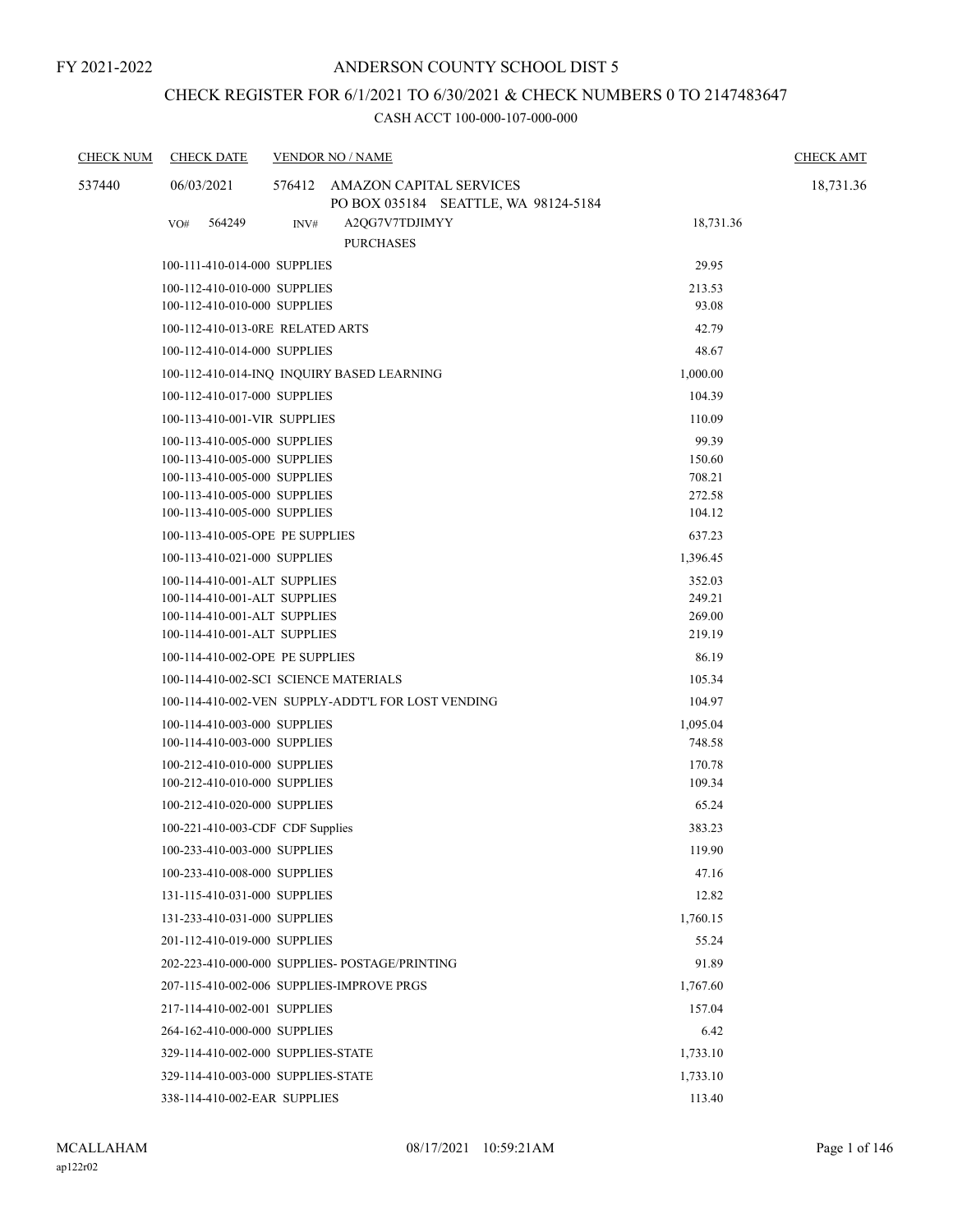# CHECK REGISTER FOR 6/1/2021 TO 6/30/2021 & CHECK NUMBERS 0 TO 2147483647

| <b>CHECK NUM</b> |     | <b>CHECK DATE</b>                 |        | <b>VENDOR NO / NAME</b>                                                                                            |     |       |          | <b>CHECK AMT</b> |
|------------------|-----|-----------------------------------|--------|--------------------------------------------------------------------------------------------------------------------|-----|-------|----------|------------------|
|                  |     | 338-222-430-019-EAR LIBRARY BOOKS |        |                                                                                                                    |     |       | 397.50   |                  |
|                  |     | 338-222-430-019-EAR LIBRARY BOOKS |        |                                                                                                                    |     |       | 97.16    |                  |
|                  |     |                                   |        | 394-114-410-063-000 SUPPLIES-SUCCESS CONN/SUMMER                                                                   |     |       | 149.10   |                  |
|                  |     | 397-114-410-002-000 SUPPLIES      |        |                                                                                                                    |     |       | 283.50   |                  |
|                  |     | 397-114-410-002-000 SUPPLIES      |        |                                                                                                                    |     |       | 23.53    |                  |
|                  |     |                                   |        | 719-271-660-019-201 MISCELLANEOUS EXPENSE                                                                          |     |       | 55.88    |                  |
|                  |     |                                   |        | 720-271-660-020-542 TECHNOLOGY EXPENSE                                                                             |     |       | 35.98    |                  |
|                  |     |                                   |        | 802-112-410-010-001 BOOK STUDY SUPPLIES                                                                            |     |       | 248.10   |                  |
|                  |     |                                   |        | 802-113-410-006-001 BOOK STUDY SUPPLIES                                                                            |     |       | 867.61   |                  |
|                  |     |                                   |        | 871-113-410-000-000 SUPPLIES AND MATERIALS                                                                         |     |       | 5.96     |                  |
| $* 537442$       |     | 06/03/2021                        |        | 570168 APPLE, INC<br>PO BOX 281877 ATT: ACCOUNTS RECEIVABLE<br>ATLANTA, GA 30384-1877                              |     |       |          | 992.96           |
|                  | VO# | 564234                            | INV#   | AF03117549<br><b>MAC MINI</b>                                                                                      |     |       | 992.96   |                  |
|                  |     | 100-113-410-020-0RE RELATED ARTS  |        |                                                                                                                    |     |       | 808.10   |                  |
|                  |     |                                   |        | 720-271-660-020-542 TECHNOLOGY EXPENSE                                                                             |     |       | 184.86   |                  |
| 537443           |     | 06/03/2021                        |        | 576814 ARC LABS WELDING SCHOOL<br>2615 HWY 153 SUITE B3 PIEDMONT, SC 29673                                         |     |       |          | 3,037.50         |
|                  | VO# | 564350                            | INV#   | 5129<br><b>BOB FELLARS</b>                                                                                         | PO# | 14382 | 3,037.50 |                  |
|                  |     | 131-115-112-031-000 SALARIES      |        |                                                                                                                    |     |       | 3,037.50 |                  |
| 537444           |     | 06/03/2021                        | 569220 | AUTECH<br>PO BOX 248 ATT: ACCOUNTS RECEIVABLE<br>WILLIAMSTON, SC 29697                                             |     |       |          | 166.92           |
|                  | VO# | 564154                            | INV#   | 8546<br><b>NEVITT FOREST</b>                                                                                       |     |       | 166.92   |                  |
|                  |     |                                   |        | 100-254-410-012-001 SUPPLIES - MAINTENANCE                                                                         |     |       | 166.92   |                  |
| 537445           |     | 06/03/2021                        |        | 568973 BACKFLOW APPARATUS & VALVE<br>20435 SOUTH SUSANA ROAD ATT: ACCOUNTS<br>RECEIVABLE LONG BEACH, CA 90810-1136 |     |       |          | 169.90           |
|                  |     | VO# 564165                        |        | INV# 101683<br>REPLACEMENT KIT                                                                                     |     |       | 169.90   |                  |
|                  |     |                                   |        | 100-254-410-003-400 HVAC/ELECTRICAL/PLUMBING                                                                       |     |       | 169.90   |                  |
| $* 537447$       |     | 06/03/2021                        | 576847 | BEACHSIDE HOME SERVICE LLC<br>917 BROADWAY STREET MYRTLE BEACH, SC 29577                                           |     |       |          | 663.40           |
|                  | VO# | 564287                            | INV#   | 972<br><b>SERVICES</b>                                                                                             | PO# | 14417 | 663.40   |                  |
|                  |     |                                   |        | 100-213-312-021-MOE NURSING CONTRACTED SERVICES                                                                    |     |       | 663.40   |                  |
| 537448           |     | 06/03/2021                        | 576427 | BLUE RIDGE EQUIPMENT SERVICES LLC<br>DAVID L PARKER 102 WELPINE RIDGE RD<br>PENDLETON, SC 29670                    |     |       |          | 1,800.00         |
|                  | VO# | 564334                            | INV#   | 1377<br><b>TL HANNA</b>                                                                                            | PO# | 12977 | 1,800.00 |                  |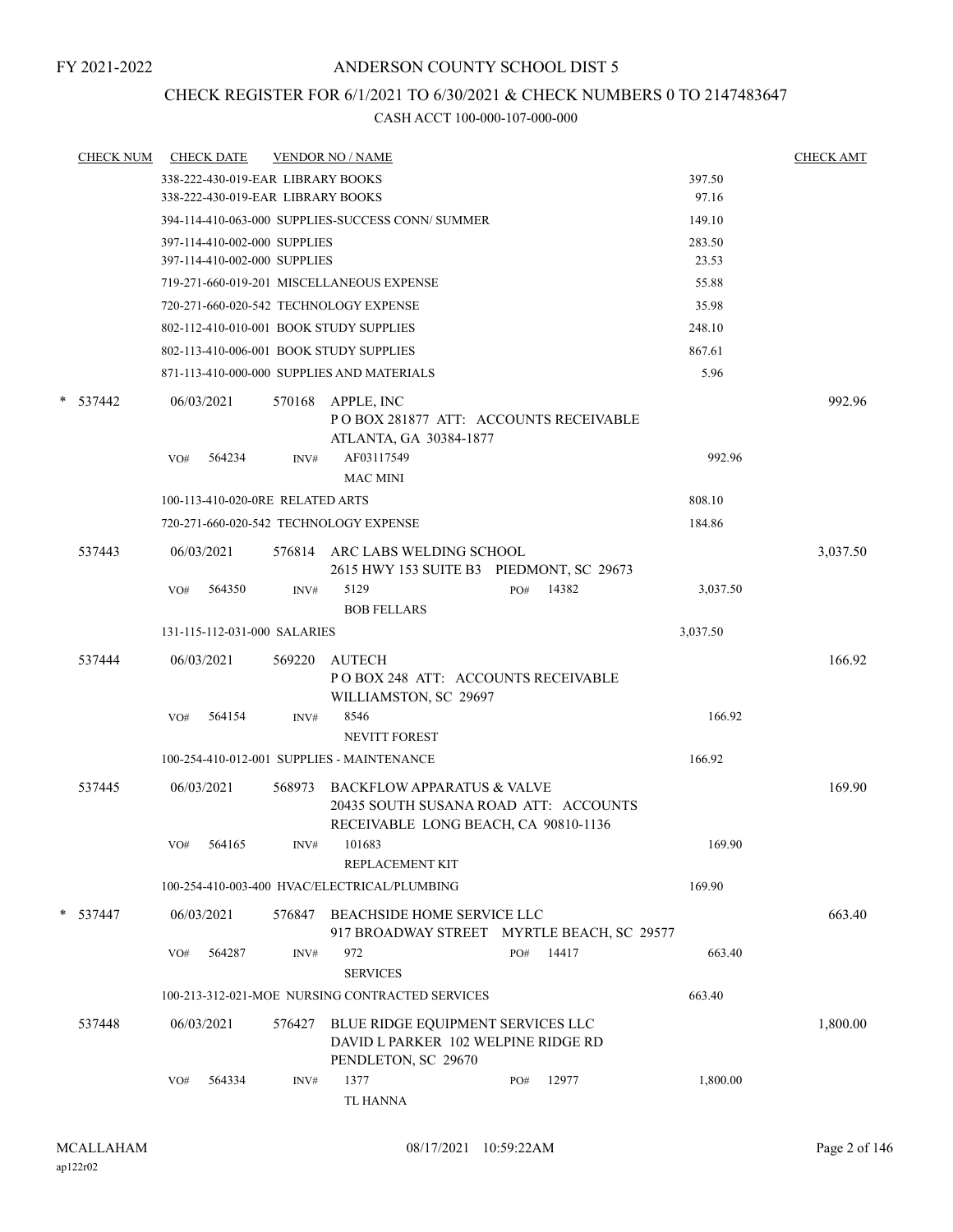# ANDERSON COUNTY SCHOOL DIST 5

# CHECK REGISTER FOR 6/1/2021 TO 6/30/2021 & CHECK NUMBERS 0 TO 2147483647

| <b>CHECK NUM</b> | <b>CHECK DATE</b>                       |                | <b>VENDOR NO / NAME</b>                                                 |          | <b>CHECK AMT</b> |
|------------------|-----------------------------------------|----------------|-------------------------------------------------------------------------|----------|------------------|
|                  | 100-254-323-002-001 CONTRACTED SERVICES |                |                                                                         | 1,800.00 |                  |
| 537449           | 06/03/2021                              | 574045         | BORDEN DAIRY<br>PO BOX 208769 DALLAS, TX 75320-8769                     |          | 1,499.33         |
|                  | 564242<br>VO#                           | INV#           | 3627554<br><b>TL HANNA</b>                                              | 1,499.33 |                  |
|                  | 100-271-410-002-000 SUPPLIES            |                |                                                                         | 1,499.33 |                  |
| 537450           | 06/03/2021                              | 572588         | BRYANT ENTERPRISES, LLC<br>3280 NC HWY 69, SUITE 2 HAYESVILLE, NC 28904 |          | 570.00           |
|                  | 564056<br>VO#                           | INV#           | 15293<br>14595<br>PO#<br>AIT                                            | 495.00   |                  |
|                  | 131-258-410-031-000 RADIOS              |                |                                                                         | 495.00   |                  |
|                  | 564113<br>VO#                           | INV#           | 15254<br><b>RADIOS</b>                                                  | 75.00    |                  |
|                  | 100-233-410-008-000 SUPPLIES            |                |                                                                         | 75.00    |                  |
| 537451           | 06/03/2021                              |                | 576890 BUCK, RANDY**<br>PO BOX 14293 ANDERSON, SC 29624                 |          | 235.40           |
|                  | 564099<br>VO#                           | $\text{INV}\#$ | 1551<br><b>BUS REPAIR</b>                                               | 235.40   |                  |
|                  |                                         |                | 100-255-323-000-ACT ACTIVITY BUS CONTRACTED SERVICES                    | 235.40   |                  |
| 537452           | 06/03/2021                              | 158960         | <b>EMPLOYEE VENDOR</b>                                                  |          | 390.00           |
|                  | 564338<br>VO#                           | INV#           | <b>ST JOSEPH</b><br><b>MAY 2021</b>                                     | 390.00   |                  |
|                  |                                         |                | 201-370-312-000-SJC PS- ST.JOSEPH'S CATHOLIC                            | 390.00   |                  |
| 537453           | 06/03/2021                              |                | 574240 CBR TECHNOLOGIES, INC<br>PO BOX 160579 BOILING SPRINGS, SC 29316 |          | 413.60           |
|                  | 564149<br>VO#                           | INV#           | 8814<br><b>REPAIRS</b>                                                  | 413.60   |                  |
|                  |                                         |                | 100-254-323-020-400 CONTR SERV-HVAC/ELECT/PLUMBING                      | 413.60   |                  |
| 537454           | 06/03/2021                              | 566288         | CES CITY ELECTRIC SUPPLY<br>PO BOX 131811 DALLAS, TX 75313              |          | 107.01           |
|                  | 564152<br>VO#                           | INV#           | AND/159917<br><b>SOCKET</b>                                             | 30.50    |                  |
|                  |                                         |                | 100-254-410-017-400 HVAC/ELECTRICAL/PLUMBING                            | 30.50    |                  |
|                  | VO#<br>564153                           | INV#           | AND/159816<br><b>SUPPLIES</b>                                           | 76.51    |                  |
|                  |                                         |                | 100-254-410-017-400 HVAC/ELECTRICAL/PLUMBING                            | 76.51    |                  |
| 537455           | 06/03/2021                              |                | 576326 C & F MECHANICAL CORP<br>450 HORSESHOE BEND ANDERSON, SC 29625   |          | 400.00           |
|                  | 564131<br>VO#                           | INV#           | 2488<br><b>BACK SPLASH</b>                                              | 400.00   |                  |
|                  |                                         |                | 131-254-410-031-400 HVAC/ELECTRICAL/PLUMBING                            | 400.00   |                  |
| 537456           | 06/03/2021                              |                | 171100 CITY GLASS COMPANY, INC.                                         |          | 2,733.51         |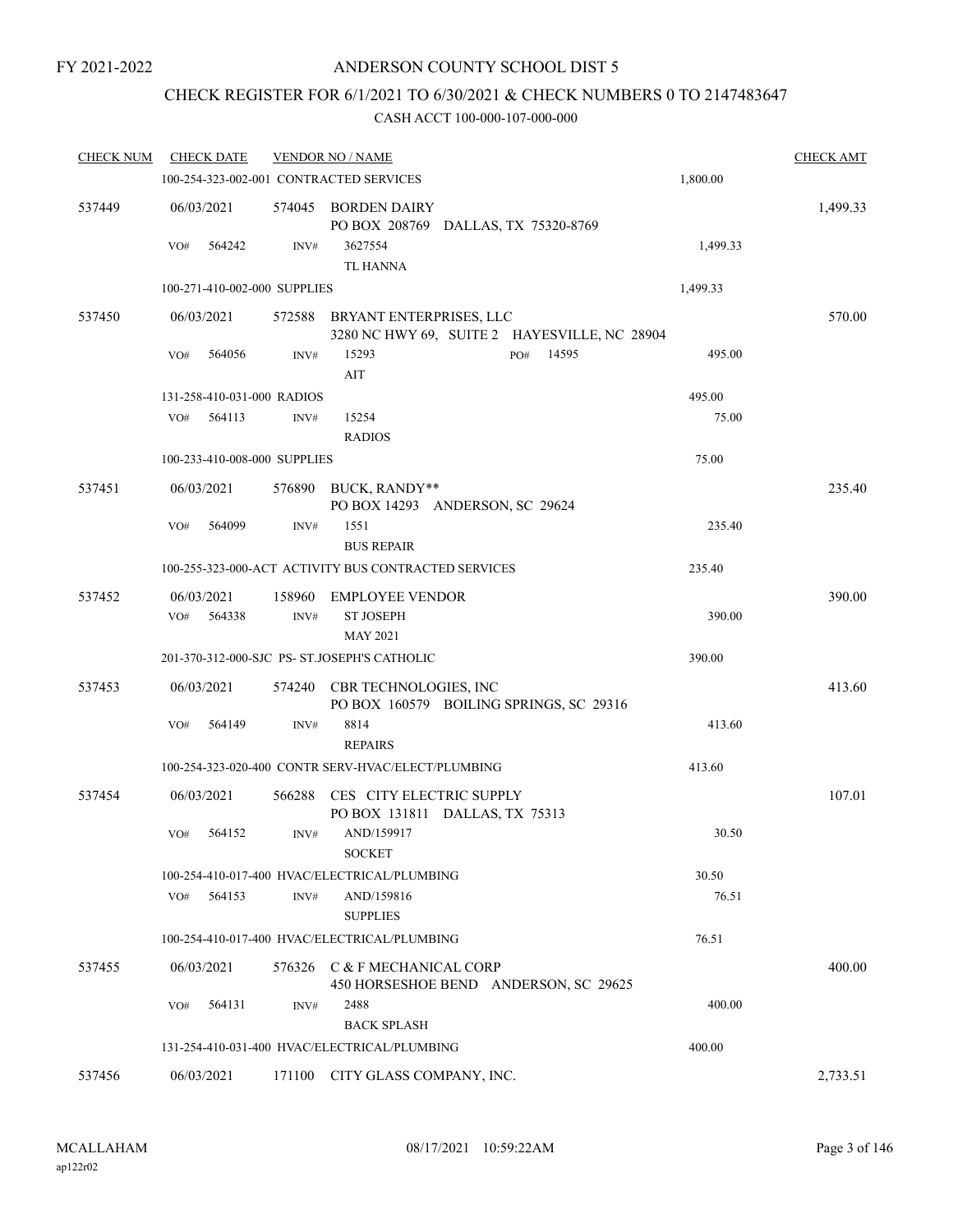# ANDERSON COUNTY SCHOOL DIST 5

# CHECK REGISTER FOR 6/1/2021 TO 6/30/2021 & CHECK NUMBERS 0 TO 2147483647

| <b>CHECK NUM</b> |     | <b>CHECK DATE</b>                 |        | <b>VENDOR NO / NAME</b>                                                                                 |     |       |           | <b>CHECK AMT</b> |
|------------------|-----|-----------------------------------|--------|---------------------------------------------------------------------------------------------------------|-----|-------|-----------|------------------|
|                  |     |                                   |        | POBOX 275 ATT: ACCOUNTS RECEIVABLE<br>ANDERSON, SC 29622                                                |     |       |           |                  |
|                  | VO# | 564122                            | INV#   | 1910<br><b>CED OFFICE WINDOWS &amp; DOORS</b>                                                           | PO# | 14069 | 2,660.00  |                  |
|                  |     | 100-254-323-000-001 CONTRACT SRVS |        |                                                                                                         |     |       | 2,660.00  |                  |
|                  | VO# | 564162                            | INV#   | 1931<br><b>WESTSIDE</b>                                                                                 |     |       | 73.51     |                  |
|                  |     |                                   |        | 100-254-410-003-001 SUPPLIES - MAINTENANCE                                                              |     |       | 73.51     |                  |
| 537457           |     | 06/03/2021                        | 572257 | <b>DAIKIN APPLIED</b><br>24827 NETWORK PLACE CHICAGO, IL 60673                                          |     |       |           | 472.50           |
|                  | VO# | 564164                            | INV#   | 3302577<br><b>LABOR</b>                                                                                 |     |       | 472.50    |                  |
|                  |     |                                   |        | 100-254-323-019-400 CONTR SERV-HVAC/ELECT/PLUMBING                                                      |     |       | 472.50    |                  |
| * 537460         |     | 06/03/2021                        | 211302 | <b>DUKE ENERGY</b><br>PO BOX 1094 CHARLOTTE, NC 28201-1094                                              |     |       |           | 31,493.09        |
|                  | VO# | 564346                            | INV#   | 05/27/21<br><b>ELECTRICITY</b>                                                                          |     |       | 31,493.09 |                  |
|                  |     |                                   |        | 100-254-470-003-000 ENERGY-ELECTRICITY & WATER                                                          |     |       | 17,761.32 |                  |
|                  |     |                                   |        | 100-254-470-005-000 ENERGY-ELECTRICITY & WATER                                                          |     |       | 78.69     |                  |
|                  |     |                                   |        | 100-254-470-007-000 ENERGY-ELECTRICITY & WATER                                                          |     |       | 4,820.84  |                  |
|                  |     |                                   |        | 100-254-470-009-000 ENERGY-ELECTRICITY & WATER                                                          |     |       | 33.42     |                  |
|                  |     |                                   |        | 100-254-470-010-000 ENERGY-ELECTRICITY & WATER                                                          |     |       | 5,790.14  |                  |
|                  |     |                                   |        | 100-254-470-012-000 ENERGY-ELECTRICITY & WATER                                                          |     |       | 28.22     |                  |
|                  |     |                                   |        | 100-254-470-014-000 ENERGY-ELECTRICITY & WATER                                                          |     |       | 45.97     |                  |
|                  |     |                                   |        | 100-254-470-023-000 ENERGY-ELECTRICITY & WATER                                                          |     |       | 2,934.49  |                  |
| 537461           |     | 06/03/2021                        | 576831 | E COMPLETE LLC<br>2700 S VIRGINIA STREET RENO, NV 89502                                                 |     |       |           | 183.99           |
|                  | VO# | 564237                            | INV#   | 47822                                                                                                   |     |       | 183.99    |                  |
|                  |     |                                   |        | <b>CUTTING PAD</b>                                                                                      |     |       |           |                  |
|                  |     |                                   |        | 715-271-660-015-280 REGISTRATION/WKLY FEES EXPENSE                                                      |     |       | 183.99    |                  |
| 537462           |     | 06/03/2021                        |        | 563495 ELECTRIC CITY UTILITIES<br>CITY OF ANDERSON 601 SOUTH MAIN ST<br>ANDERSON, SC 29624              |     |       |           | 10,330.48        |
|                  | VO# | 564343                            | INV#   | 05/28/21<br><b>WATER/SEWER</b>                                                                          |     |       | 10,330.48 |                  |
|                  |     |                                   |        | 100-254-470-000-000 ENERGY-ELECTRICITY & WATER                                                          |     |       | 211.64    |                  |
|                  |     |                                   |        | 100-254-470-003-000 ENERGY-ELECTRICITY & WATER                                                          |     |       | 4,955.10  |                  |
|                  |     |                                   |        | 100-254-470-007-000 ENERGY-ELECTRICITY & WATER                                                          |     |       | 987.43    |                  |
|                  |     |                                   |        | 100-254-470-019-000 ENERGY-ELECTRICITY & WATER                                                          |     |       | 3,156.10  |                  |
|                  |     |                                   |        | 131-254-470-031-000 ENERGY-ELECTRICITY/WATER                                                            |     |       | 1,020.21  |                  |
| * 537465         |     | 06/03/2021                        | 565774 | FISHER SCIENTIFIC<br>P O BOX 404705 ACCT #035820-009 ATT: ACCOUNTS<br>RECEIVABLE ATLANTA, GA 30384-4705 |     |       |           | 494.55           |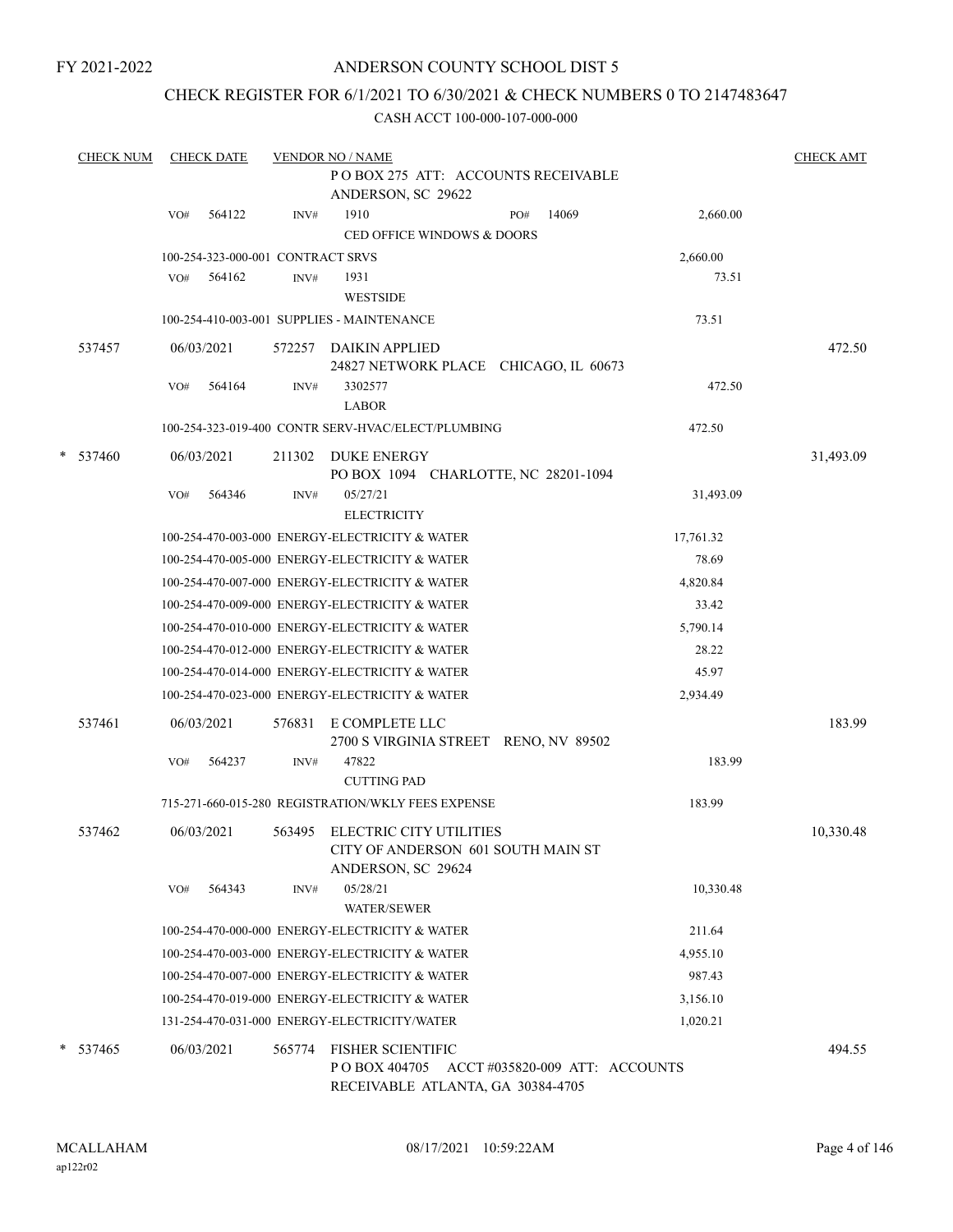# CHECK REGISTER FOR 6/1/2021 TO 6/30/2021 & CHECK NUMBERS 0 TO 2147483647

| <b>CHECK NUM</b> | <b>CHECK DATE</b>                        |        | <b>VENDOR NO / NAME</b>                                                                                 |       |        | <b>CHECK AMT</b> |
|------------------|------------------------------------------|--------|---------------------------------------------------------------------------------------------------------|-------|--------|------------------|
|                  | 564322<br>VO#                            | INV#   | 0471516<br>PO#<br><b>FACE SHIELD</b>                                                                    | 13162 | 494.55 |                  |
|                  | 100-113-410-006-C19 COVID 19 SUPPLIES    |        |                                                                                                         |       | 494.55 |                  |
| 537466           | 06/03/2021                               |        | 572058 HARRIS SCHOOL SOLUTIONS<br>PO BOX 74008484 CHICAGO, IL 60674-8484                                |       |        | 150.00           |
|                  | 564254<br>VO#                            | INV#   | SMAXT0000064<br><b>PROF SERVICES</b>                                                                    |       | 150.00 |                  |
|                  | 802-264-312-000-000 WEBSITE UPGRADES     |        |                                                                                                         |       | 150.00 |                  |
| 537467           | 06/03/2021                               | 576730 | HOLTZCLAW, CAREY**<br>HOLTZCLAW LAWN SERVICE, LLC 1300 EAST<br>CALHOUN RD BELTON, SC 29627              |       |        | 450.00           |
|                  | 564333<br>VO#                            | INV#   | 935704<br>PO#<br>MAY 2021 SWEEPING                                                                      | 14006 | 450.00 |                  |
|                  | 100-255-323-000-000 CONTRACTED SERVICES  |        |                                                                                                         |       | 450.00 |                  |
| 537468           | 06/03/2021                               | 270200 | HOMELAND PARK WATER & SEWER DISTRICT<br>POBOX 13003 ATT: ACCOUNTS RECEIVABLE<br>ANDERSON, SC 29624-0001 |       |        | 173.00           |
|                  | 564344<br>VO#                            | INV#   | 03039-0<br><b>WATER/SEWER</b>                                                                           |       | 173.00 |                  |
|                  |                                          |        | 100-254-470-011-000 ENERGY-ELECTRICITY & WATER                                                          |       | 173.00 |                  |
| 537469           | 06/03/2021                               | 567095 | <b>IDVILLE</b><br>5376 52ND STREET SOUTHEAST ATT: ACCOUNTS<br>RECEIVABLE GRAND RAPIDS, MI 49512         |       |        | 532.48           |
|                  | 564203<br>VO#                            | INV#   | 2931530<br><b>LANYARDS</b>                                                                              |       | 532.48 |                  |
|                  | 100-233-410-000-000 SUPPLIES             |        |                                                                                                         |       | 532.48 |                  |
| 537470           | 06/03/2021                               | 576645 | INTERSTATE BATTERIES SYSTEM OF CSR<br>848 EDGEFIELD RD NORTH AUGUSTA, SC 29841                          |       |        | 621.77           |
|                  | 564066<br>VO#                            | INV#   | 90004804<br><b>SUPPLIES</b>                                                                             |       | 209.61 |                  |
|                  |                                          |        | 100-254-410-020-001 SUPPLIES - MAINTENANCE                                                              |       | 209.61 |                  |
|                  | VO#<br>564067                            | INV#   | 90004802<br><b>SUPPLIES</b>                                                                             |       | 295.21 |                  |
|                  |                                          |        | 100-254-412-000-001 TRUCK SERVICE - MAINTENANCE                                                         |       | 295.21 |                  |
|                  | 564161<br>VO#                            | INV#   | 384587<br>31-MHD                                                                                        |       | 116.95 |                  |
|                  |                                          |        | 100-254-410-003-001 SUPPLIES - MAINTENANCE                                                              |       | 116.95 |                  |
| 537471           | 06/03/2021                               | 284250 | <b>JC'S SANDWICH SHOPPE</b><br>713-B EAST GREENVILLE ST ANDERSON, SC 29621                              |       |        | 317.72           |
|                  | 564340<br>VO#                            | INV#   | 320992<br><b>JUNE 10TH</b>                                                                              |       | 317.72 |                  |
|                  | 802-112-410-008-000 SUPPLIES - RETENTION |        |                                                                                                         |       | 317.72 |                  |
| 537472           | 06/03/2021                               | 284250 | <b>JC'S SANDWICH SHOPPE</b><br>713-B EAST GREENVILLE ST ANDERSON, SC 29621                              |       |        | 288.40           |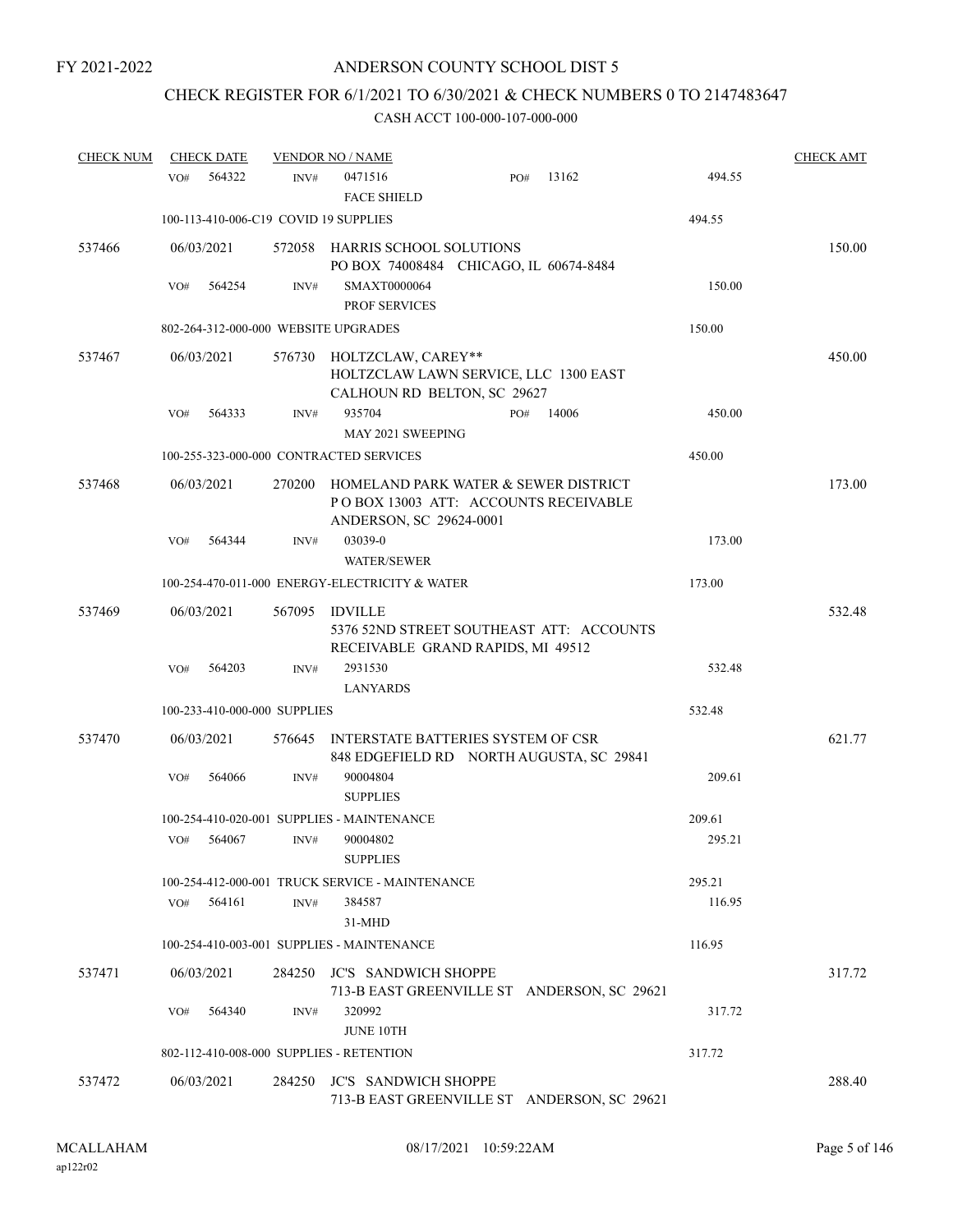# CHECK REGISTER FOR 6/1/2021 TO 6/30/2021 & CHECK NUMBERS 0 TO 2147483647

| <b>CHECK NUM</b> | <b>CHECK DATE</b>                        |        | <b>VENDOR NO / NAME</b>                         |                                           |          | <b>CHECK AMT</b> |
|------------------|------------------------------------------|--------|-------------------------------------------------|-------------------------------------------|----------|------------------|
|                  | 564339<br>VO#                            | INV#   | 32097B<br><b>JUEN 8TH</b>                       |                                           | 288.40   |                  |
|                  | 802-112-410-008-000 SUPPLIES - RETENTION |        |                                                 |                                           | 288.40   |                  |
| * 537478         | 06/03/2021                               |        | 570282 LITTLE CAESAR'S PIZZA                    | PO BOX 1186 ANDERSON, SC 29622            |          | 116.65           |
|                  | 564263<br>VO#                            | INV#   | <b>PIZZA</b><br>NORTH POINTE                    |                                           | 116.65   |                  |
|                  |                                          |        | 713-271-660-013-355 FIELD TRIPS GRADE 5 EXPENSE |                                           | 116.65   |                  |
| 537479           | 06/03/2021                               |        | 570282 LITTLE CAESAR'S PIZZA                    | PO BOX 1186 ANDERSON, SC 29622            |          | 218.00           |
|                  | VO#<br>564353                            | INV#   | 1<br><b>ROBERT ANDERSON</b>                     |                                           | 218.00   |                  |
|                  | 706-271-660-006-611 PEP CLUB EXPENSE     |        |                                                 |                                           | 38.00    |                  |
|                  | 706-271-660-006-674 FOOTBALL EXPENSE     |        |                                                 |                                           | 60.00    |                  |
|                  |                                          |        | 706-271-660-006-751 BASKETBALL BOYS EXPENSE     |                                           | 60.00    |                  |
|                  |                                          |        | 706-271-660-006-752 BASKETBALL GIRLS EXPENSE    |                                           | 60.00    |                  |
| 537480           | 06/03/2021                               |        | 575673 L & W SUPPLY CORPORATION                 | PO BOX 415421 BOSTON, MA 02241-5421       |          | 136.36           |
|                  | 564144<br>VO#                            | INV#   | 240302926<br><b>KEYS</b>                        |                                           | 136.36   |                  |
|                  | 100-254-323-000-001 CONTRACT SRVS        |        |                                                 |                                           | 136.36   |                  |
| 537481           | 06/03/2021                               | 576865 | MACMILLAN HOLDINGS LLC<br>60055-7571            | DEPT CH 17571 ATTN: 10306000 PALATINE, IL |          | 2,139.89         |
|                  | 564284<br>VO#                            | INV#   | 60970774<br><b>BOOKS</b>                        | 14561<br>PO#                              | 2,139.89 |                  |
|                  | 100-222-410-000-MDA MEDIA EBOOKS         |        |                                                 |                                           | 2,139.89 |                  |
| 537482           | 06/03/2021                               | 568647 | MANSFIELD OIL COMPANY                           | PO BOX 733706 DALLAS, TX 75373-3706       |          | 4,046.33         |
|                  | 564347<br>VO#                            | INV#   | SQLCD-680388<br><b>FUEL</b>                     |                                           | 4,046.33 |                  |
|                  | 100-254-411-000-001 GASOLINE             |        |                                                 |                                           | 3,978.64 |                  |
|                  | 100-255-411-000-000 GASOLINE             |        |                                                 |                                           | 67.69    |                  |
| 537483           | 06/03/2021                               | 574634 | MCKENZIE, EDWARD**                              | 964 JESSE BYRD RD HARTSVILLE, SC 29550    |          | 3,780.00         |
|                  | 564070<br>VO#                            | INV#   | 301<br><b>BUS CAMERAS</b>                       | 14592<br>PO#                              | 3,780.00 |                  |
|                  |                                          |        | 100-255-323-000-000 CONTRACTED SERVICES         |                                           | 3,780.00 |                  |
| 537484           | 06/03/2021                               | 331910 | MF ATHLETIC<br>CRANSTON, RI 02920-0090          | POBOX 8090 ATT: ACCOUNTS RECEIVABLE       |          | 1,381.10         |
|                  | 564188<br>VO#                            | INV#   | INV155866<br><b>SUPPLIES</b>                    |                                           | 853.86   |                  |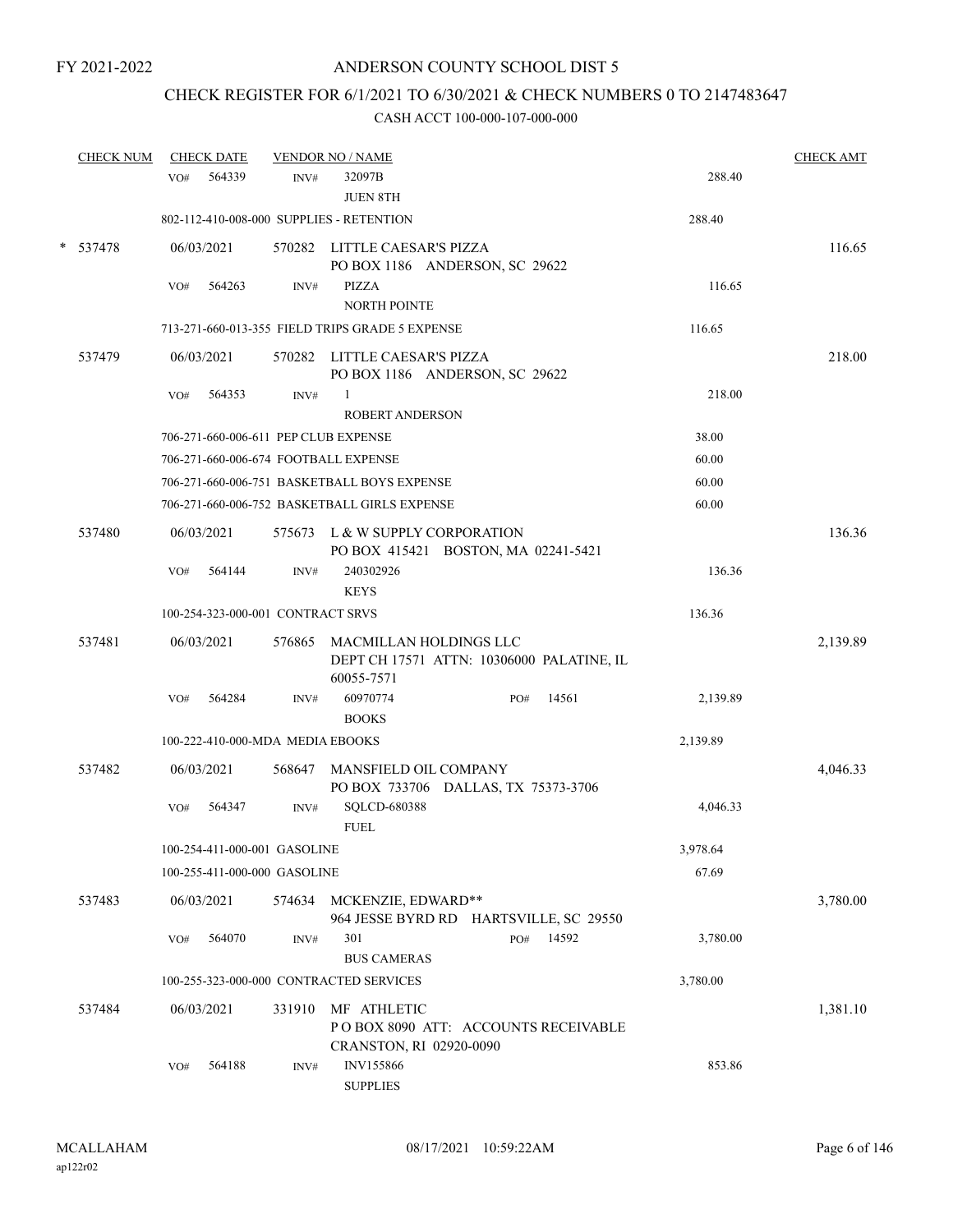# CHECK REGISTER FOR 6/1/2021 TO 6/30/2021 & CHECK NUMBERS 0 TO 2147483647

| <b>CHECK NUM</b> |     | <b>CHECK DATE</b><br>100-271-410-002-000 SUPPLIES |        | <b>VENDOR NO / NAME</b>                                                                  |                                        | <b>CHECK AMT</b><br>853.86 |          |  |
|------------------|-----|---------------------------------------------------|--------|------------------------------------------------------------------------------------------|----------------------------------------|----------------------------|----------|--|
|                  |     | VO# 564189                                        | INV#   | INV166417<br><b>SUPPLIES</b>                                                             |                                        | 527.24                     |          |  |
|                  |     | 702-271-660-002-691 TRACK EXPENSE                 |        |                                                                                          |                                        | 527.24                     |          |  |
| 537485           |     | 06/03/2021                                        |        | 575586 MIDWAY PTO                                                                        |                                        |                            | 600.00   |  |
|                  | VO# | 564323                                            | INV#   | <b>REIMBURSEMENT</b><br><b>CHICKEN SALAD CHICK</b>                                       |                                        | 600.00                     |          |  |
|                  |     |                                                   |        | 802-112-410-017-000 SUPPLIES - RETENTION                                                 |                                        | 600.00                     |          |  |
| 537486           |     | 06/03/2021                                        |        | 567126 MUSIC & ARTS CENTER<br>5295 WESTVIEW DR SUITE 300 ATTN: CA<br>FREDERICK, MD 21703 |                                        |                            | 179.45   |  |
|                  | VO# | 564071                                            | INV#   | 026228864<br><b>WESTSIDE</b>                                                             |                                        | 133.91                     |          |  |
|                  |     | 100-114-410-003-001 BAND SUPPLIES                 |        |                                                                                          |                                        | 133.91                     |          |  |
|                  |     | $VO#$ 564194                                      | INV#   | INV023872302<br><b>CLARINET LYRE</b>                                                     |                                        | 45.54                      |          |  |
|                  |     | 100-114-410-002-001 BAND SUPPLIES                 |        |                                                                                          |                                        | 45.54                      |          |  |
| * 537488         |     | 06/03/2021                                        |        | 384915 NOBLITT REFRIGERATION<br>ANDERSON, SC 29622                                       | POBOX 4041 ATT: ACCOUNTS RECEIVABLE    |                            | 3,741.12 |  |
|                  | VO# | 564121                                            | INV#   | 34277<br><b>ICE MACHINE</b>                                                              | 14474<br>PO#                           | 3,741.12                   |          |  |
|                  |     |                                                   |        | 100-254-323-002-400 CONTR SERV-HVAC/ELECT/PLUMBING                                       |                                        | 3,741.12                   |          |  |
| * 537491         |     | 06/03/2021                                        |        | 397270 PAPA JOHN'S PIZZA                                                                 | 401 VARDRY STREET GREENVILLE, SC 29601 |                            | 159.30   |  |
|                  | VO# | 564341                                            | INV#   | S1019-201-7466<br>S1019-21-7452                                                          |                                        | 159.30                     |          |  |
|                  |     |                                                   |        | 802-112-410-019-000 SUPPLIES - RETENTION                                                 |                                        | 159.30                     |          |  |
| 537492           |     | 06/03/2021                                        |        | 397350 PAPER SUPPLY INC.<br>ANDERSON, SC 29622                                           | POBOX 166 ATT: ACCOUNTS RECEIVABLE     |                            | 416.77   |  |
|                  | VO# | 564302                                            | INV#   | 113687<br><b>KITS</b>                                                                    |                                        | 416.77                     |          |  |
|                  |     | 600-256-410-000-000 SUPPLIES                      |        |                                                                                          |                                        | 416.77                     |          |  |
| 537493           |     | 06/03/2021                                        | 568036 | PIEDMONT NATURAL GAS                                                                     | PO BOX 1246 CHARLOTTE, NC 28201-1246   |                            | 1,492.27 |  |
|                  | VO# | 564345                                            | INV#   | 05/21/21<br>NATURAL GAS                                                                  |                                        | 1,492.27                   |          |  |
|                  |     | 100-254-472-002-000 ENERGY-GAS                    |        |                                                                                          |                                        | 542.60                     |          |  |
|                  |     | 100-254-472-009-000 ENERGY-GAS                    |        |                                                                                          |                                        | 146.00                     |          |  |
|                  |     | 100-254-472-013-000 ENERGY-GAS                    |        |                                                                                          |                                        | 247.00                     |          |  |
|                  |     | 100-254-472-020-000 ENERGY-GAS                    |        |                                                                                          |                                        | 277.19                     |          |  |
|                  |     | 600-256-470-002-000 ENERGY                        |        |                                                                                          |                                        | 84.69                      |          |  |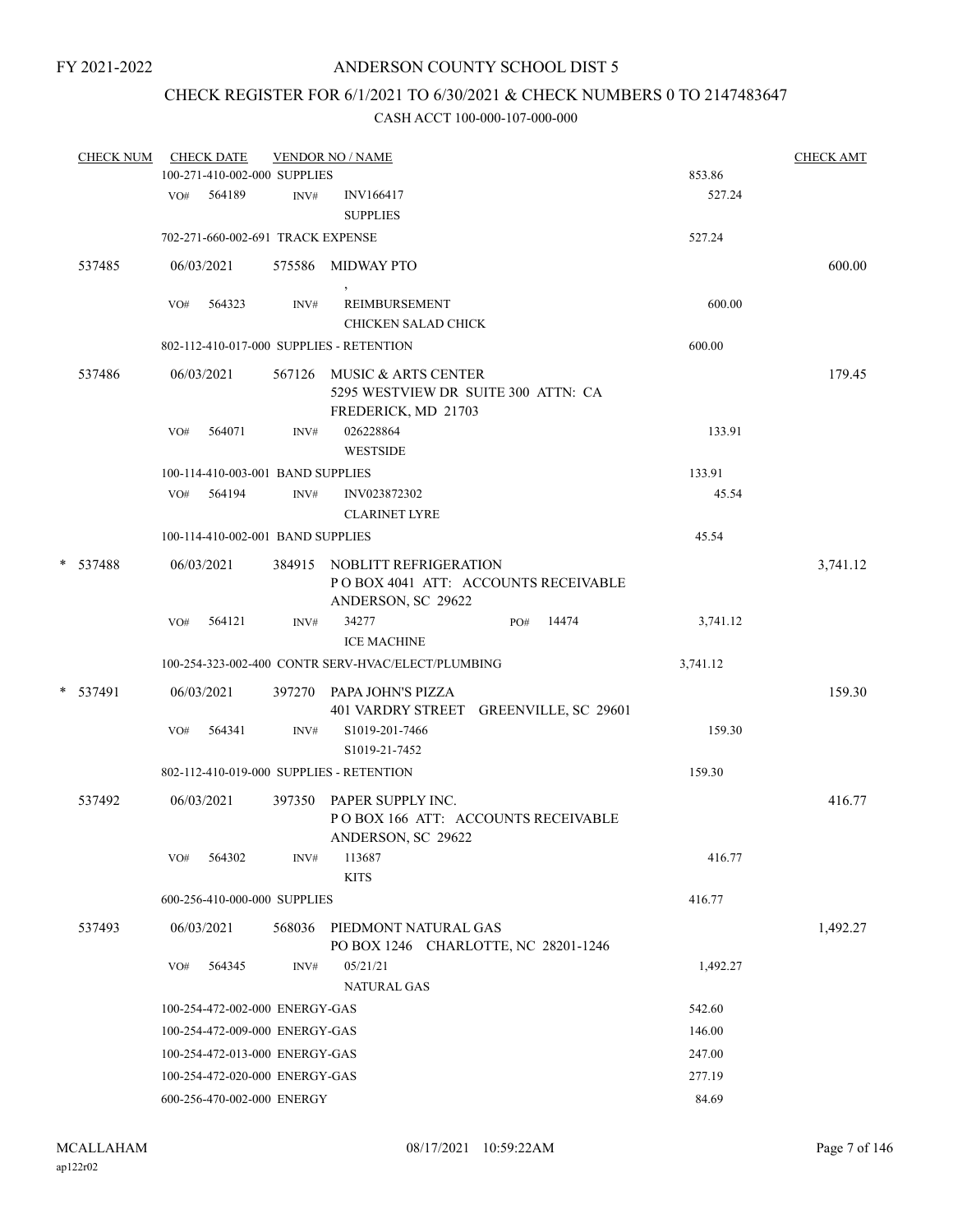# ANDERSON COUNTY SCHOOL DIST 5

# CHECK REGISTER FOR 6/1/2021 TO 6/30/2021 & CHECK NUMBERS 0 TO 2147483647

|   | <b>CHECK NUM</b> |     | <b>CHECK DATE</b>            |        | <b>VENDOR NO / NAME</b>                                                                        |     |                 |                 | <b>CHECK AMT</b> |
|---|------------------|-----|------------------------------|--------|------------------------------------------------------------------------------------------------|-----|-----------------|-----------------|------------------|
|   |                  |     | 600-256-470-009-000 ENERGY   |        |                                                                                                |     |                 | 26.30           |                  |
|   |                  |     | 600-256-470-017-000 ENERGY   |        |                                                                                                |     |                 | 168.49          |                  |
|   | $*$ 537496       |     | 06/03/2021                   |        | 571652 PROSOURCE LLC<br>P.O. BOX 5339 GREENVILLE, SC 29606                                     |     |                 |                 | 248.32           |
|   |                  | VO# | 564125                       | INV#   | A2338748.001<br><b>SUPPLIES</b>                                                                |     |                 | 131.54          |                  |
|   |                  |     |                              |        | 100-254-410-000-001 MAINT, SUPPLIES-STRUCTURES                                                 |     |                 | 9.63            |                  |
|   |                  |     |                              |        | 100-254-410-016-400 HVAC/ELECTRICAL/PLUMBING                                                   |     |                 | 121.91          |                  |
|   |                  |     | VO# 564128                   | INV#   | S2336364.001<br><b>SUPPLIES</b>                                                                |     |                 | 116.78          |                  |
|   |                  |     |                              |        | 131-254-410-031-400 HVAC/ELECTRICAL/PLUMBING                                                   |     |                 | 116.78          |                  |
| * | 537498           |     | 06/03/2021                   |        | 573746 PUBLIC CONSULTING GROUP<br>PO BOX 845308 BOSTON, MA 02284-5308                          |     |                 |                 | 13,653.39        |
|   |                  | VO# | 564267                       | INV#   | 213719<br><b>SERVICE</b>                                                                       | PO# | 14637           | 13,653.39       |                  |
|   |                  |     |                              |        | 203-127-312-000-SUP PURCHASED SERVICES                                                         |     |                 | 13,653.39       |                  |
|   | 537499           |     | 06/03/2021                   |        | 431095 REALLY GOOD STUFF, LLC<br>PO BOX 734329 CHICAGO, IL 60673-4329                          |     |                 |                 | 361.23           |
|   |                  | VO# | 564118                       | INV#   | 7537221<br><b>WHACK A LETTER GAME</b>                                                          | PO# | 14055           | 361.23          |                  |
|   |                  |     | 100-111-410-019-000 SUPPLIES |        |                                                                                                |     |                 | 184.23          |                  |
|   |                  |     | 100-147-410-019-000 SUPPLIES |        |                                                                                                |     |                 | 177.00          |                  |
|   | 537501           |     | 06/03/2021                   |        | 573882 SCACA-SC ATHLETIC COACHES ASSOC<br>PO BOX 50028 GREENWOOD, SC 29649                     |     |                 |                 | 200.00           |
|   |                  | VO# | 564192                       | INV#   | <b>SPONSORSHIP</b><br><b>TL HANNA</b>                                                          |     |                 | 200.00          |                  |
|   |                  |     |                              |        | 702-271-660-002-743 SOCCER BOYS EXPENSE                                                        |     |                 | 200.00          |                  |
|   | 537502           |     | 06/03/2021                   | 448513 | SC DEPT OF EDUC/ TRANSPORTATION<br>1429 SENATE STREET ROOM 1100<br>BUILDING COLUMBIA, SC 29201 |     | <b>RUTLEDGE</b> |                 | 959.82           |
|   |                  | VO# | 564079                       | INV#   | 189-194<br><b>DAMAGE REPAIRS</b>                                                               |     |                 | 959.82          |                  |
|   |                  |     |                              |        | 100-255-323-000-000 CONTRACTED SERVICES                                                        |     |                 | 127.77          |                  |
|   |                  |     |                              |        | 100-255-323-000-000 CONTRACTED SERVICES                                                        |     |                 | 145.82          |                  |
|   |                  |     |                              |        | 100-255-323-000-000 CONTRACTED SERVICES                                                        |     |                 | 138.67          |                  |
|   |                  |     |                              |        | 100-255-323-000-000 CONTRACTED SERVICES<br>100-255-323-000-000 CONTRACTED SERVICES             |     |                 | 354.00<br>96.78 |                  |
|   |                  |     |                              |        | 100-255-323-000-000 CONTRACTED SERVICES                                                        |     |                 | 96.78           |                  |
|   | 537503           |     | 06/03/2021                   | 563620 | SC DEPT OF LABOR, LIC & REGULATION<br>PO BOX 11329 COLUMBIA, SC 29211                          |     |                 |                 | 150.00           |
|   |                  | VO# | 564123                       | INV#   | 15751<br>A5CC                                                                                  |     |                 | 75.00           |                  |
|   |                  |     |                              |        | 100-254-323-001-600 MAINTENANCE SERVICES                                                       |     |                 | 75.00           |                  |
|   |                  | VO# | 564124                       | INV#   | 15744                                                                                          |     |                 | 75.00           |                  |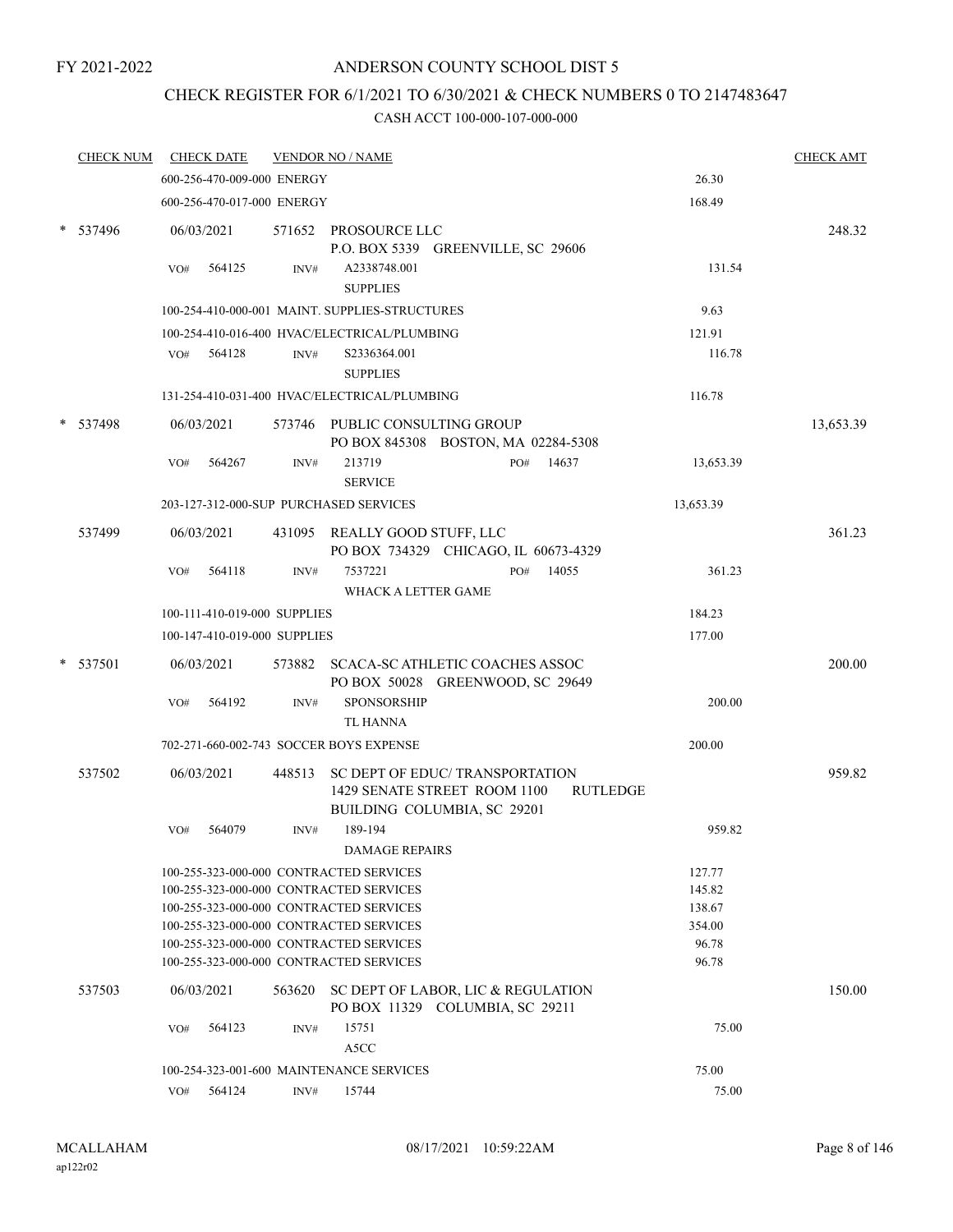# CHECK REGISTER FOR 6/1/2021 TO 6/30/2021 & CHECK NUMBERS 0 TO 2147483647

| <b>CHECK NUM</b> |     | <b>CHECK DATE</b>            |                | <b>VENDOR NO / NAME</b>                                                                |          | <b>CHECK AMT</b> |
|------------------|-----|------------------------------|----------------|----------------------------------------------------------------------------------------|----------|------------------|
|                  |     |                              |                | NEVITT & MCLEES                                                                        |          |                  |
|                  |     |                              |                | 100-254-323-008-600 MAINTENANCE SERVICES                                               | 25.00    |                  |
|                  |     |                              |                | 100-254-323-012-600 MAINTENANCE SERVICES                                               | 50.00    |                  |
| * 537505         |     | 06/03/2021                   |                | 449800 SC HIGH SCHOOL LEAGUE<br>PO BOX 211575 COLUMBIA, SC 29221-6575                  |          | 400.00           |
|                  | VO# | 564182                       | INV#           | JUNE SCHOLASTIC BBAL<br>TL HANNA                                                       | 150.00   |                  |
|                  |     |                              |                | 702-271-660-002-751 BASKETBALL BOYS EXPENSE                                            | 150.00   |                  |
|                  | VO# | 564186                       | $\text{INV}\#$ | JUNE SCHOLASTIC BBAL                                                                   | 250.00   |                  |
|                  |     |                              |                | <b>TL HANNA</b>                                                                        |          |                  |
|                  |     |                              |                | 702-271-660-002-751 BASKETBALL BOYS EXPENSE                                            | 250.00   |                  |
| 537507           |     | 06/03/2021                   |                | 568954 SHRED A WAY<br>PO BOX 51132 ATT: ACCOUNTS RECEIVABLE<br>PIEDMONT, SC 29673      |          | 252.00           |
|                  | VO# | 564168                       | INV#           | A91137<br><b>SHREDDING</b>                                                             | 76.00    |                  |
|                  |     |                              |                | 713-271-660-013-201 MISCELLANEOUS EXPENSE                                              | 76.00    |                  |
|                  |     | VO# 564209                   | INV#           | A90509<br><b>SHREDDING</b>                                                             | 33.00    |                  |
|                  |     |                              |                | 719-271-660-019-201 MISCELLANEOUS EXPENSE                                              | 33.00    |                  |
|                  |     | $VO#$ 564253                 | INV#           | A91267<br><b>SHREDDING</b>                                                             | 95.00    |                  |
|                  |     |                              |                | 100-252-312-000-000 PURCHASED SERVICES                                                 | 95.00    |                  |
|                  |     | VO# 564327                   | INV#           | A90918<br><b>SHREDDING</b>                                                             | 48.00    |                  |
|                  |     | 100-113-410-005-000 SUPPLIES |                |                                                                                        | 48.00    |                  |
|                  |     |                              |                |                                                                                        |          |                  |
| 537508           |     | 06/03/2021                   | 571007         | SIMPLIFIED OFFICE SYSTEMS<br>6220 BUSH RIVER ROAD COLUMBIA, SC 29212                   |          | 1,005.78         |
|                  | VO# | 564090                       | INV#           | 210521-0017<br><b>COPIES</b>                                                           | 872.43   |                  |
|                  |     | 100-112-410-007-000 SUPPLIES |                |                                                                                        | 872.43   |                  |
|                  |     | VO# 564115                   | INV#           | 210525-0042<br><b>COPIES</b>                                                           | 133.35   |                  |
|                  |     | 100-113-410-005-000 SUPPLIES |                |                                                                                        | 133.35   |                  |
| $*$ 537510       |     | 06/03/2021                   | 569192         | STC INCORPORATED<br>1904 WHITEHALL ROAD ATT: ACCOUNTS<br>RECEIVABLE ANDERSON, SC 29625 |          | 1,054.15         |
|                  | VO# | 564219                       | INV#           | <b>WESTSIDE</b><br><b>BATTERIES/TIRES/WHEELS</b>                                       | 1,054.15 |                  |
|                  |     |                              |                | 100-254-323-003-001 CONTRACTED SERVICES                                                | 1,054.15 |                  |
| 537511           |     | 06/03/2021                   | 571368         | STRAIGHT PATHS LANDSCAPE<br>PO BOX 5542 ANDERSON, SC 29623-0542                        |          | 3,375.00         |
|                  | VO# | 564335                       | INV#           | 20642<br>12975<br>PO#<br><b>SERVICE</b>                                                | 3,375.00 |                  |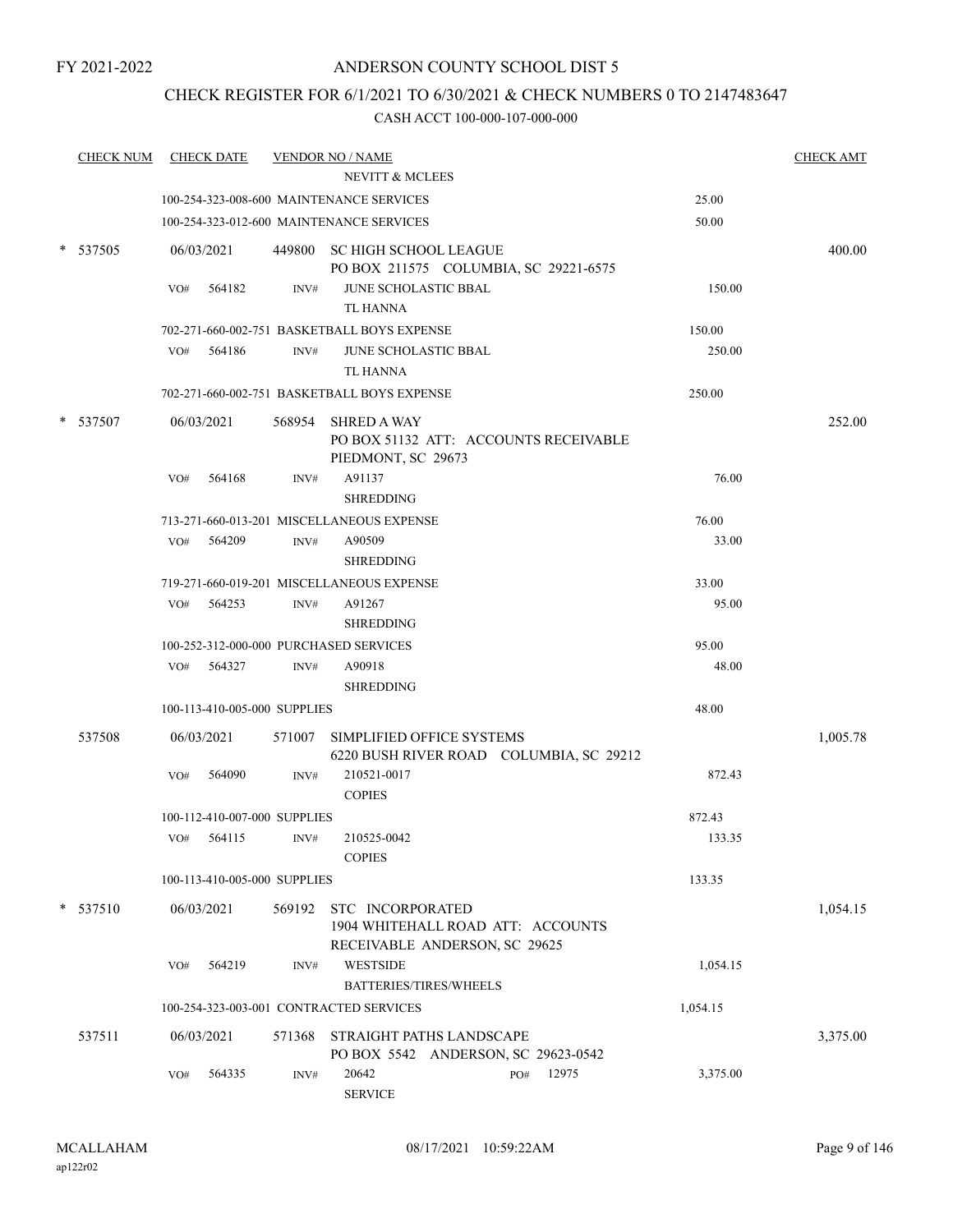# CHECK REGISTER FOR 6/1/2021 TO 6/30/2021 & CHECK NUMBERS 0 TO 2147483647

|        | <b>CHECK NUM</b> |     | <b>CHECK DATE</b> |                                   | <b>VENDOR NO / NAME</b><br>131-254-323-031-305 CONTRACT SERV.-GROUNDS                                  |     |       | 3,375.00  | <b>CHECK AMT</b> |
|--------|------------------|-----|-------------------|-----------------------------------|--------------------------------------------------------------------------------------------------------|-----|-------|-----------|------------------|
| $\ast$ | 537513           |     | 06/03/2021        | 576820                            | SULLIVAN, ANDRE**<br>605 SUMTER ST GREENVILLE, SC 29617                                                |     |       |           | 3,700.00         |
|        |                  | VO# | 564332            | INV#                              | <b>JUSTICE FOR CASSIDY</b><br><b>NEW PROSPECT</b>                                                      | PO# | 14348 | 3,700.00  |                  |
|        |                  |     |                   | 202-188-410-000-000 SUPPLIES- PAT |                                                                                                        |     |       | 3,700.00  |                  |
|        | 537514           |     | 06/03/2021        | 572801                            | <b>SWEETWATER</b><br>5501 US HIGHWAY 30 W FORT WAYNE, IN 46818                                         |     |       |           | 1,819.00         |
|        |                  | VO# | 564095            | INV#                              | 27354548<br><b>WESTSIDE HS</b>                                                                         |     |       | 1,819.00  |                  |
|        |                  |     |                   | 100-114-410-003-001 BAND SUPPLIES |                                                                                                        |     |       | 1,819.00  |                  |
|        | 537515           |     | 06/03/2021        | 576713                            | <b>TALX CORPORATION</b><br>EQUIFAX VERIFICATION SERVICES 4076 PAYSPHERE<br>CIRCLE CHICAGO, IL 60674    |     |       |           | 11,457.72        |
|        |                  | VO# | 564205            | INV#                              | 1002620671<br><b>SERVICE</b>                                                                           | PO# | 14562 | 11,457.72 |                  |
|        |                  |     |                   |                                   | 100-254-410-023-WRH WAREHOUSE ORDERS                                                                   |     |       | 3,457.72  |                  |
|        |                  |     |                   |                                   | 243-182-312-023-REV PURCHASED SERVICES                                                                 |     |       | 8,000.00  |                  |
|        | 537516           |     | 06/03/2021        | 572122                            | THE ELECTRIC CITY NEWS<br>POBOX 1015 ANDERSON, SC 29622                                                |     |       |           | 675.00           |
|        |                  | VO# | 564231            | INV#                              | 7564<br>AD                                                                                             |     |       | 675.00    |                  |
|        |                  |     |                   |                                   | 100-263-360-000-000 PRINTING AND BINDING                                                               |     |       | 675.00    |                  |
|        | 537517           |     | 06/03/2021        | 576122                            | THERE IS HOPE COUNSELING, LLC<br>ROYCE V. MILLER 145 THOMAS GREEN BLVD, SUITE<br>210 CLEMSON, SC 29631 |     |       |           | 300.00           |
|        |                  | VO# | 564326            | INV#                              | 161787<br>CONSULTING                                                                                   | PO# | 13797 | 300.00    |                  |
|        |                  |     |                   |                                   | 237-128-313-002-020 STUDENT SERVICES/ COUNSELOR                                                        |     |       | 150.00    |                  |
|        |                  |     |                   |                                   | 237-128-313-003-020 STUDENT SERVICES/ COUNSELOR                                                        |     |       | 150.00    |                  |
|        | * 537519         |     | 06/03/2021        | 573767                            | <b>TREETOP PRODUCTS</b><br>222 STATE STREET BATAVIA, IL 60510                                          |     |       |           | 14,191.70        |
|        |                  | VO# | 564119            | INV#                              | SOTRE79839<br>PARKING LOT BUMPERS                                                                      | PO# | 14409 | 10,558.95 |                  |
|        |                  |     |                   |                                   | 100-254-410-002-BUM PARKING LOT BUMPERS                                                                |     |       | 10,558.95 |                  |
|        |                  |     | VO# 564120        | INV#                              | SOTRE79837<br><b>SPEED BUMPS</b>                                                                       | PO# | 14410 | 3,632.75  |                  |
|        |                  |     |                   | 100-254-410-006-SPD SPEED BUMPS   |                                                                                                        |     |       | 3,632.75  |                  |
|        | 537520           |     | 06/03/2021        | 563537                            | TUORILA, ARMI**<br>316 TARLETON RD ANDERSON, SC 29626                                                  |     |       |           | 400.00           |
|        |                  | VO# | 564236            | INV#                              | 529869<br><b>MURAL</b>                                                                                 |     |       | 400.00    |                  |
|        |                  |     |                   |                                   | 715-271-660-015-280 REGISTRATION/WKLY FEES EXPENSE                                                     |     |       | 400.00    |                  |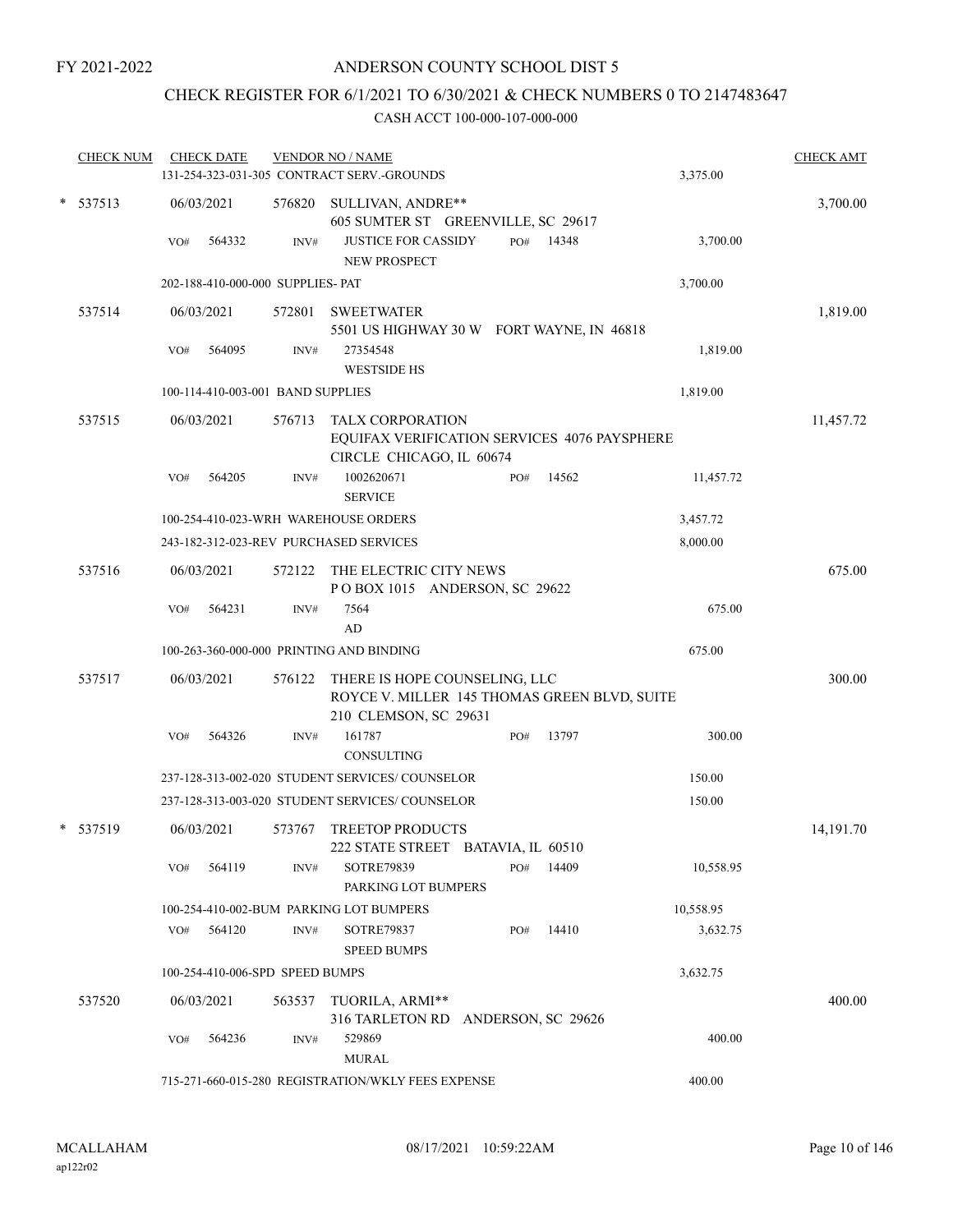# CHECK REGISTER FOR 6/1/2021 TO 6/30/2021 & CHECK NUMBERS 0 TO 2147483647

| <b>CHECK NUM</b> | <b>CHECK DATE</b>                        |        | <b>VENDOR NO / NAME</b>                                                                          |     |       |          | <b>CHECK AMT</b> |
|------------------|------------------------------------------|--------|--------------------------------------------------------------------------------------------------|-----|-------|----------|------------------|
| 537521           | 06/03/2021                               |        | 572513 UNITED LASER                                                                              |     |       |          | 423.72           |
|                  |                                          |        | P.O. BOX 6889 FLORENCE, SC 29501                                                                 |     |       |          |                  |
|                  | 564224<br>VO#                            | INV#   | 2005877<br><b>TONER</b>                                                                          | PO# | 14529 | 423.72   |                  |
|                  |                                          |        | 203-161-410-000-SUP SUPPLEMENTAL SUPPLIES                                                        |     |       | 423.72   |                  |
| 537522           | 06/03/2021                               |        | 573815 UNITED REFRIGERATION, INC                                                                 |     |       |          | 165.49           |
|                  |                                          |        | PO BOX 740703 ATLANTA, GA 30374-0703                                                             |     |       |          |                  |
|                  | 564138<br>VO#                            | INV#   | 78681527-00<br><b>SUPPLIES</b>                                                                   |     |       | 56.62    |                  |
|                  |                                          |        | 100-254-410-000-001 MAINT. SUPPLIES-STRUCTURES                                                   |     |       | 56.62    |                  |
|                  | VO#<br>564140                            | INV#   | 78803479-00<br><b>SUPPLIES</b>                                                                   |     |       | 108.87   |                  |
|                  |                                          |        | 100-254-410-000-001 MAINT. SUPPLIES-STRUCTURES                                                   |     |       | 108.87   |                  |
| 537523           | 06/03/2021                               | 567862 | USA TESTPREP LLC<br>PO BOX 746845 ATLANTA, GA 30374                                              |     |       |          | 4,137.50         |
|                  | 564246<br>VO#                            | INV#   | 64824<br><b>LICENSE</b>                                                                          | PO# | 14349 | 4,137.50 |                  |
|                  |                                          |        | 338-113-445-005-EAR TECHNOLOGY SUPPLIES                                                          |     |       | 1,112.50 |                  |
|                  |                                          |        | 338-113-445-006-EAR TECHNOLOGY SUPPLIES                                                          |     |       | 1,112.50 |                  |
|                  |                                          |        | 338-113-445-020-EAR TECHNOLOGY SUPPLIES                                                          |     |       | 800.00   |                  |
|                  |                                          |        | 338-113-445-021-EAR TECHNOLOGY SUPPLIES                                                          |     |       | 1,112.50 |                  |
| 537524           | 06/03/2021                               | 568866 | USI EDUCATION & GOVERNMENT SALES<br>POBOX 4105 ATT: ACCOUNTS RECEIVABLE<br>WOBURN, MA 01888-4105 |     |       |          | 1,020.51         |
|                  | VO#<br>564220                            | INV#   | W022107400013                                                                                    |     |       | 1,020.51 |                  |
|                  |                                          |        | <b>LAMINATION FILM</b>                                                                           |     |       |          |                  |
|                  | 100-112-410-010-000 SUPPLIES             |        |                                                                                                  |     |       | 1,020.51 |                  |
| 537525           | 06/03/2021                               | 574511 | VERIFIED SERVICES LTD, LLC<br>518 COUNTRY MDWS ANDERSON, SC 29626                                |     |       |          | 866.42           |
|                  | 564148<br>VO#                            | INV#   | <b>VSSC180850</b><br><b>REMOVE CONCRETE</b>                                                      |     |       | 866.42   |                  |
|                  | 100-254-323-011-001 CONTRACTED SERVICES  |        |                                                                                                  |     |       | 866.42   |                  |
| 537526           | 06/03/2021                               | 524353 | WAL-MART COMMUNITY/GEMB<br>PO BOX 530934 ATT: ACCOUNTS RECEIVABLE<br>ATLANTA, GA 30353-0934      |     |       |          | 3,203.13         |
|                  | 564171<br>VO#                            | INV#   | 636837                                                                                           |     |       | 871.84   |                  |
|                  |                                          |        | NEVITT FOREST                                                                                    |     |       |          |                  |
|                  | 712-271-660-012-315 HOSPITALITY EXPENSE  |        |                                                                                                  |     |       | 136.12   |                  |
|                  |                                          |        | 712-271-660-012-324 POSTIVE BEHAVIOR I.S. EXPENSE                                                |     |       | 492.12   |                  |
|                  | 802-112-410-012-000 SUPPLIES - RETENTION |        |                                                                                                  |     |       | 243.60   |                  |
|                  | 564172<br>VO#                            | INV#   | 609510<br><b>VARENNES</b>                                                                        |     |       | 370.75   |                  |
|                  |                                          |        | 716-271-660-016-201 MISCELLANEOUS EXPENSE                                                        |     |       | 298.25   |                  |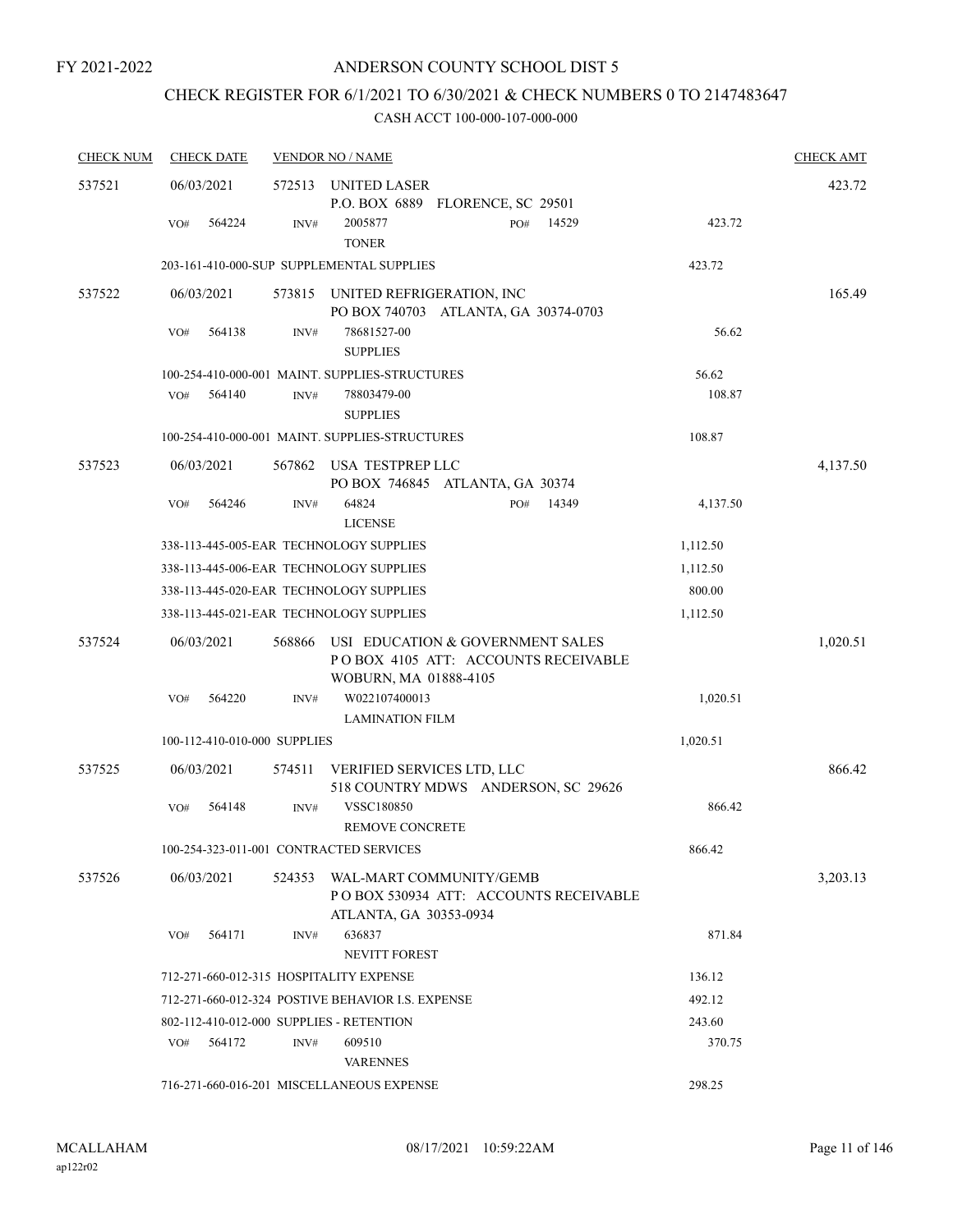# CHECK REGISTER FOR 6/1/2021 TO 6/30/2021 & CHECK NUMBERS 0 TO 2147483647

|   | <b>CHECK NUM</b> |     | <b>CHECK DATE</b> |               | <b>VENDOR NO / NAME</b>                            |     |       |          | <b>CHECK AMT</b> |
|---|------------------|-----|-------------------|---------------|----------------------------------------------------|-----|-------|----------|------------------|
|   |                  |     |                   |               | 802-112-410-016-000 SUPPLIES - RETENTION           |     |       | 72.50    |                  |
|   |                  |     | VO# 564173        | INV#          | 609839                                             |     |       | 433.15   |                  |
|   |                  |     |                   |               | <b>WEST MARKET</b>                                 |     |       |          |                  |
|   |                  |     |                   |               | 718-271-660-018-201 MISCELLANEOUS EXPENSE          |     |       | 146.24   |                  |
|   |                  |     |                   |               | 802-147-410-018-000 SUPPLIES - RETENTION           |     |       | 286.91   |                  |
|   |                  | VO# | 564174            | INV#          | 534851                                             |     |       | 683.84   |                  |
|   |                  |     |                   |               | <b>NORTH POINTE</b>                                |     |       |          |                  |
|   |                  |     |                   |               | 713-271-660-013-201 MISCELLANEOUS EXPENSE          |     |       | 683.84   |                  |
|   |                  | VO# | 564175            | INV#          | 609251                                             |     |       | 93.28    |                  |
|   |                  |     |                   |               | <b>MCCANTS</b>                                     |     |       |          |                  |
|   |                  |     |                   |               | 705-271-660-005-792 YMCA FUNDRAISER EXPENSE        |     |       | 93.28    |                  |
|   |                  | VO# | 564176            | INV#          | 635592                                             |     |       | 66.15    |                  |
|   |                  |     |                   |               | <b>MIDWAY</b>                                      |     |       |          |                  |
|   |                  |     |                   |               | 717-190-660-017-201 MISCELLANEOUS EXPENSE          |     |       | 66.15    |                  |
|   |                  | VO# | 564216            | INV#          | 643505                                             |     |       | 684.12   |                  |
|   |                  |     |                   |               | <b>SOUTHWOOD</b>                                   |     |       |          |                  |
|   |                  |     |                   |               | 100-113-410-021-VEN SUPPLY-ADDT'L FOR LOST VENDING |     |       | 603.42   |                  |
|   |                  |     |                   |               | 802-113-410-021-000 SUPPLIES - RETENTION           |     |       | 80.70    |                  |
| * | 537528           |     | 06/03/2021        | 575887 ZSPACE |                                                    |     |       |          | 5,919.00         |
|   |                  |     |                   |               | 2728 ORCHARD PARKWAY SAN JOSE, CA 95134            |     |       |          |                  |
|   |                  | VO# | 564204            | INV#          | IN10848                                            | PO# | 14225 | 5,919.00 |                  |
|   |                  |     |                   |               | <b>CART</b>                                        |     |       |          |                  |
|   |                  |     |                   |               | 394-114-410-063-000 SUPPLIES-SUCCESS CONN/ SUMMER  |     |       | 5,919.00 |                  |
|   | 537529           |     | 06/08/2021        | 568485        | ABBEVILLE SPORTING GOODS                           |     |       |          | 904.15           |
|   |                  |     |                   |               | 117 COURT SQUARE ATT: ACCOUNTS RECEIVABLE          |     |       |          |                  |
|   |                  |     |                   |               | ABBEVILLE, SC 29620                                |     |       |          |                  |
|   |                  | VO# | 564414            | INV#          | 2080                                               |     |       | 904.15   |                  |
|   |                  |     |                   |               | <b>MCCANTS</b>                                     |     |       |          |                  |
|   |                  |     |                   |               | 802-113-410-005-001 BOOK STUDY SUPPLIES            |     |       | 904.15   |                  |
|   | 537530           |     | 06/08/2021        |               | 572919 ADVANCED SALES & SERVICE                    |     |       |          | 370.46           |
|   |                  |     |                   |               | PO BOX 205 SANDY SPRINGS, SC 29677-0205            |     |       |          |                  |
|   |                  | VO# | 564415            | INV#          | 48250                                              |     |       | 370.46   |                  |
|   |                  |     |                   |               | SOUTHWOOD                                          |     |       |          |                  |
|   |                  |     |                   |               | 600-256-323-021-000 REPAIRS TO EQUIPMENT           |     |       | 370.46   |                  |
|   | 537531           |     | 06/08/2021        | 570950        | ANDERSON COUNTY SHERIFF'S OFFICE                   |     |       |          | 285.00           |
|   |                  |     |                   |               | ATTN: JAMIE LAZAR 305 CAMSON ROAD                  |     |       |          |                  |
|   |                  |     |                   |               | ANDERSON, SC 29621                                 |     |       |          |                  |
|   |                  | VO# | 564418            | INV#          | <b>MAY 27</b>                                      |     |       | 75.00    |                  |
|   |                  |     |                   |               | WHS SECURITY                                       |     |       |          |                  |
|   |                  |     |                   |               | 703-271-660-003-671 FOOTBALL GATE RECEIPTS EXPENSE |     |       | 75.00    |                  |
|   |                  | VO# | 564419            | INV#          | MAY 6                                              |     |       | 210.00   |                  |
|   |                  |     |                   |               | WHS TRACK MEET                                     |     |       |          |                  |
|   |                  |     |                   |               | 703-271-660-003-692 TRACK GATE RECEIPTS EXPENSE    |     |       | 210.00   |                  |
|   | * 537533         |     | 06/08/2021        |               | 569972 BEVERLY MCADAMS                             |     |       |          | 150.00           |
|   |                  |     |                   |               |                                                    |     |       |          |                  |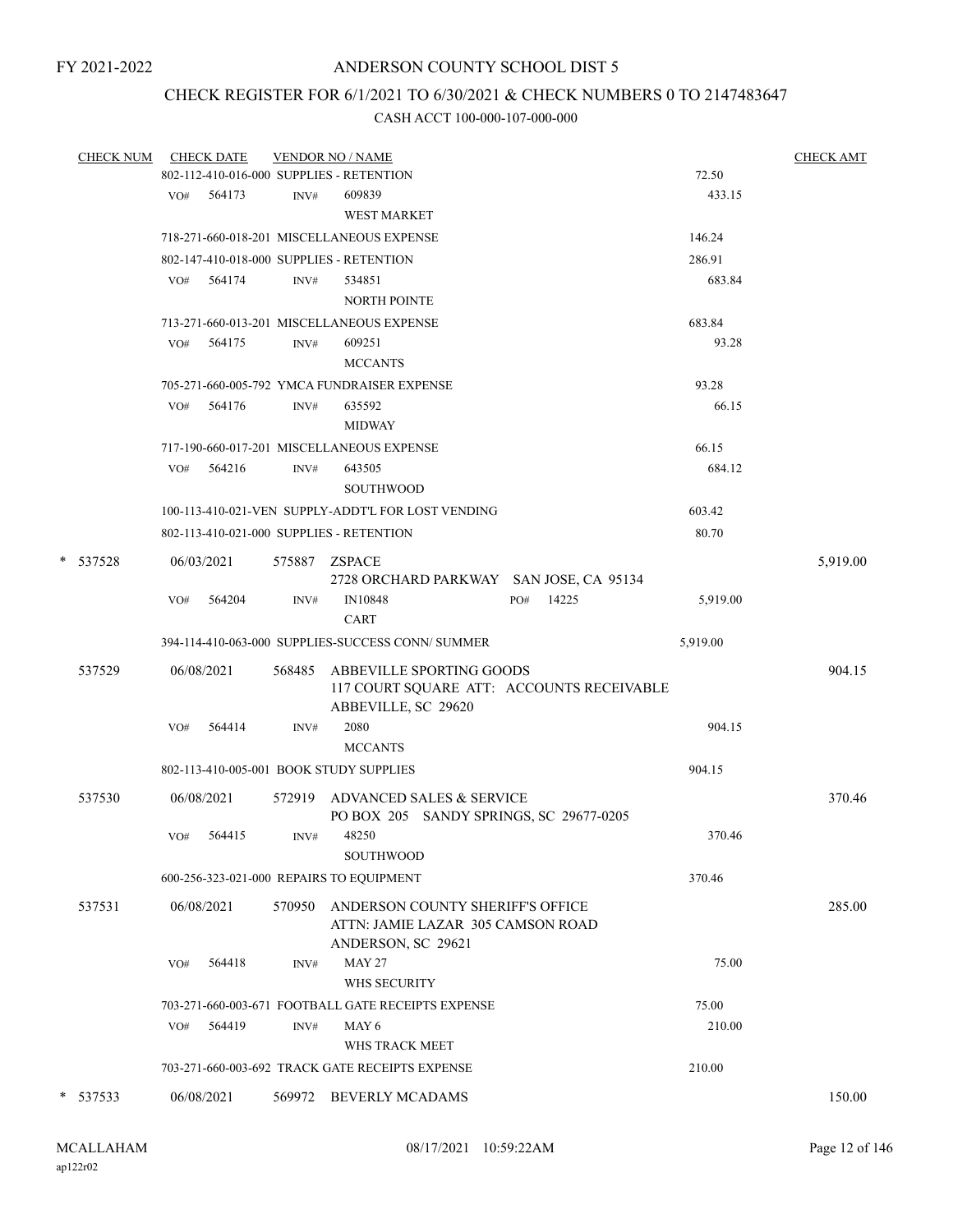# ANDERSON COUNTY SCHOOL DIST 5

# CHECK REGISTER FOR 6/1/2021 TO 6/30/2021 & CHECK NUMBERS 0 TO 2147483647

| <b>CHECK NUM</b> |     | <b>CHECK DATE</b>              |                | <b>VENDOR NO / NAME</b>                                              |     |       |          | <b>CHECK AMT</b> |
|------------------|-----|--------------------------------|----------------|----------------------------------------------------------------------|-----|-------|----------|------------------|
|                  |     |                                |                | 508 CATHEY RD ANDERSON, SC 29621                                     |     |       |          |                  |
|                  | VO# | 564412                         | INV#           | <b>INTERVIEWS</b>                                                    |     |       | 150.00   |                  |
|                  |     |                                |                | <b>TEACHER OF YEAR</b>                                               |     |       |          |                  |
|                  |     |                                |                | 100-264-333-000-TOY TRIPS & CONF.-TEACHER OF THE YEAR                |     |       | 150.00   |                  |
| 537534           |     | 06/08/2021                     | 567141         | BOOKS-A-MILLION, INC                                                 |     |       |          | 2,015.54         |
|                  |     |                                |                | POBOX 19728 BIRMINGHAM, AL 35219                                     |     |       |          |                  |
|                  | VO# | 564430                         | INV#           | CUST#3171404                                                         |     |       | 2,015.54 |                  |
|                  |     |                                |                | ORD#8203923857588                                                    |     |       |          |                  |
|                  |     | 100-114-410-003-000 SUPPLIES   |                |                                                                      |     |       | 449.23   |                  |
|                  |     | 100-114-410-003-000 SUPPLIES   |                |                                                                      |     |       | 1,217.87 |                  |
|                  |     | 100-114-410-003-000 SUPPLIES   |                |                                                                      |     |       | 190.22   |                  |
|                  |     | 100-114-410-003-000 SUPPLIES   |                |                                                                      |     |       | 140.64   |                  |
|                  |     | 100-114-410-003-000 SUPPLIES   |                |                                                                      |     |       | 17.58    |                  |
| 537535           |     | 06/08/2021                     | 574126         | BRAY, GERRI DAVIS**                                                  |     |       |          | 800.00           |
|                  |     |                                |                | ANDY DAVIS INTELLECTUAL ARTS, LLC 237                                |     |       |          |                  |
|                  |     |                                |                | SANDCASTLE WAY ST SIMONS ISLAND, GA 31522                            |     |       |          |                  |
|                  | VO# | 564427                         | INV#           | 2021-0603                                                            |     |       | 800.00   |                  |
|                  |     |                                |                | TL HANNA RADIO                                                       |     |       |          |                  |
|                  |     | 850-254-410-002-000 SUPPLIES   |                |                                                                      |     |       | 800.00   |                  |
|                  |     |                                |                |                                                                      |     |       |          |                  |
| 537536           |     | 06/08/2021                     | 572113         | BULL'S EYE BRANDS, INC.<br>P.O. BOX 638286 CINCINNATI, OH 45263-8286 |     |       |          | 5,745.94         |
|                  | VO# | 564432                         | $\text{INV}\#$ | 29525,2589                                                           | PO# | 13526 | 928.28   |                  |
|                  |     |                                |                | <b>GLENVIEW</b>                                                      |     |       |          |                  |
|                  |     | 600-256-410-020-000 SUPPLIES   |                |                                                                      |     |       | 216.15   |                  |
|                  |     | 600-256-460-020-000 FOOD       |                |                                                                      |     |       | 788.13   |                  |
|                  |     | 600-256-460-020-000 FOOD       |                |                                                                      |     |       | $-76.00$ |                  |
|                  | VO# | 564433                         | INV#           | 29619                                                                | PO# | 13525 | 1,012.08 |                  |
|                  |     |                                |                | <b>ROBERT ANDERSON</b>                                               |     |       |          |                  |
|                  |     | 600-256-410-006-000 SUPPLIES   |                |                                                                      |     |       | 172.92   |                  |
|                  |     | 600-256-460-006-000 FOOD       |                |                                                                      |     |       | 839.16   |                  |
|                  | VO# | 564434                         | INV#           | 29584,29402                                                          | PO# | 13524 | 2,056.77 |                  |
|                  |     |                                |                | <b>MCCANTS</b>                                                       |     |       |          |                  |
|                  |     | 600-256-410-005-000 SUPPLIES   |                |                                                                      |     |       | 389.07   |                  |
|                  |     | 600-256-460-005-000 FOOD       |                |                                                                      |     |       | 1,667.70 |                  |
|                  | VO# | 564435                         | INV#           | 29600                                                                | PO# | 13522 | 1,748.81 |                  |
|                  |     |                                |                | TL HANNA                                                             |     |       |          |                  |
|                  |     | 600-256-410-002-000 SUPPLIES   |                |                                                                      |     |       | 172.92   |                  |
|                  |     | 600-256-460-002-000 FOOD       |                |                                                                      |     |       | 1,575.89 |                  |
|                  |     |                                |                |                                                                      |     |       |          |                  |
| 537537           |     | 06/08/2021                     | 575869         | <b>BURR FORMAN MCNAIR</b><br>PO BOX 830719 BIRMINGHAM, AL 35283-0719 |     |       |          | 4,110.00         |
|                  | VO# | 564436                         | INV#           | 1237847                                                              |     |       | 4,110.00 |                  |
|                  |     |                                |                | <b>LEGAL FEES</b>                                                    |     |       |          |                  |
|                  |     | 100-231-319-000-000 LEGAL FEES |                |                                                                      |     |       | 4,110.00 |                  |
| 537538           |     | 06/08/2021                     | 156900         | CAROLINA PRODUCE COMPANY                                             |     |       |          | 15,997.30        |
|                  |     |                                |                |                                                                      |     |       |          |                  |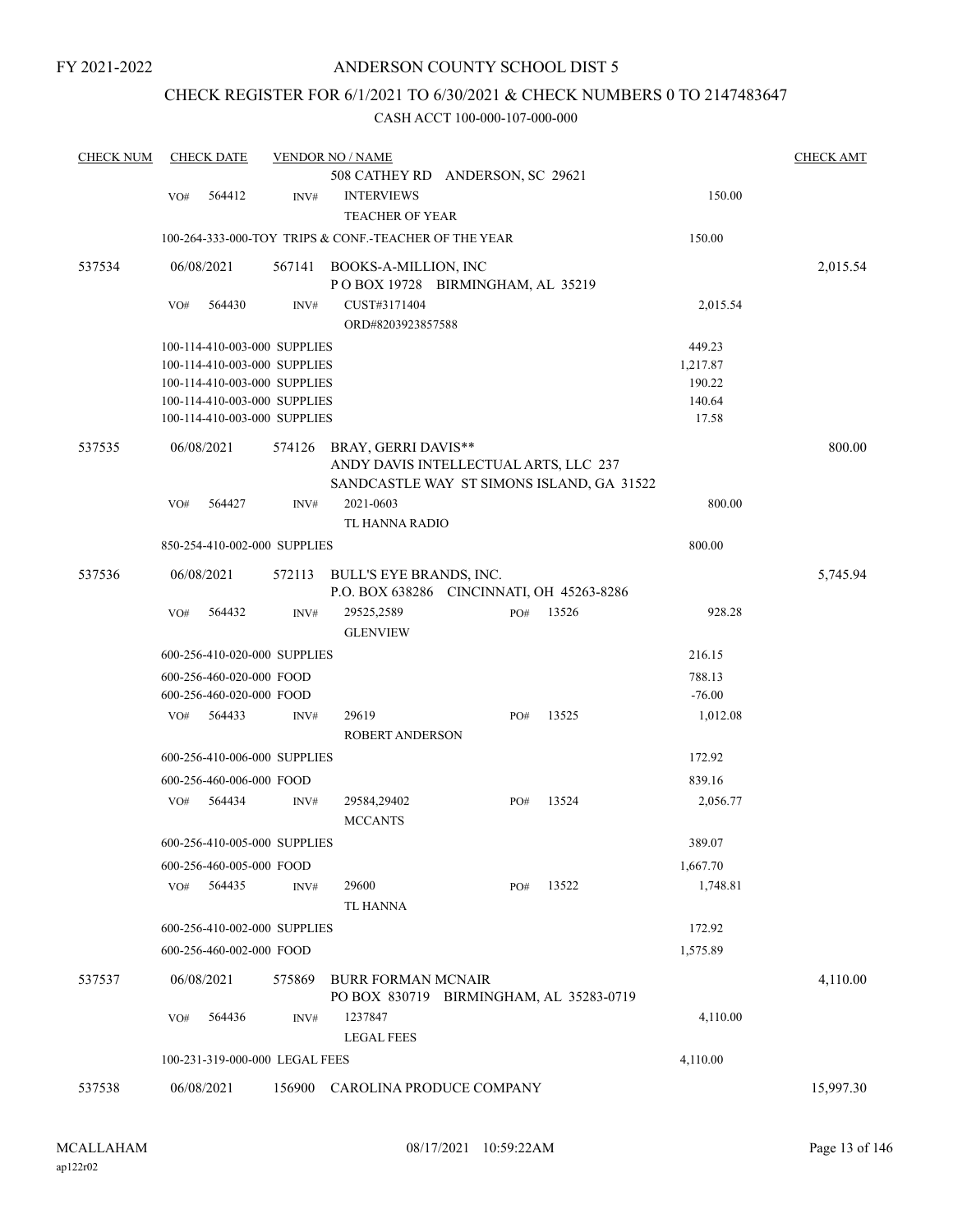# ANDERSON COUNTY SCHOOL DIST 5

# CHECK REGISTER FOR 6/1/2021 TO 6/30/2021 & CHECK NUMBERS 0 TO 2147483647

| <b>CHECK NUM</b> | <b>CHECK DATE</b>                  |                | <b>VENDOR NO / NAME</b>                                                                                        |           | <b>CHECK AMT</b> |
|------------------|------------------------------------|----------------|----------------------------------------------------------------------------------------------------------------|-----------|------------------|
|                  |                                    |                | POBOX 3849 ATT: ACCOUNTS RECEIVABLE                                                                            |           |                  |
|                  |                                    |                | ANDERSON, SC 29622                                                                                             |           |                  |
|                  | 564437<br>VO#                      | INV#           | <b>MAY 2021</b><br><b>FOOD</b>                                                                                 | 15,997.30 |                  |
|                  | 600-256-460-002-000 FOOD           |                |                                                                                                                | 269.80    |                  |
|                  | 600-256-460-003-000 FOOD           |                |                                                                                                                | 3,099.45  |                  |
|                  | 600-256-460-005-000 FOOD           |                |                                                                                                                | 160.90    |                  |
|                  | 600-256-460-006-000 FOOD           |                |                                                                                                                | 283.00    |                  |
|                  | 600-256-460-007-000 FOOD           |                |                                                                                                                | 888.25    |                  |
|                  | 600-256-460-008-000 FOOD           |                |                                                                                                                | 68.25     |                  |
|                  | 600-256-460-009-000 FOOD           |                |                                                                                                                | 1,849.30  |                  |
|                  | 600-256-460-011-000 FOOD           |                |                                                                                                                | 1,312.60  |                  |
|                  | 600-256-460-012-000 FOOD           |                |                                                                                                                | 477.80    |                  |
|                  | 600-256-460-013-000 FOOD           |                |                                                                                                                | 633.00    |                  |
|                  | 600-256-460-016-000 FOOD           |                |                                                                                                                | 3,757.30  |                  |
|                  | 600-256-460-017-000 FOOD           |                |                                                                                                                | 358.40    |                  |
|                  | 600-256-460-018-000 FOOD           |                |                                                                                                                | 242.35    |                  |
|                  | 600-256-460-020-000 FOOD           |                |                                                                                                                | 2,279.25  |                  |
|                  | 600-256-460-021-000 FOOD           |                |                                                                                                                | 215.90    |                  |
|                  | 631-256-460-031-000 PURCHASED FOOD |                |                                                                                                                | 101.75    |                  |
| 537539           | 06/08/2021<br>564439<br>VO#        | 160602<br>INV# | CDW GOVERNMENT<br>75 REMITTANCE DRIVE SUITE 1515 ATT:<br>ACCOUNTS RECEIVABLE CHICAGO, IL 60675-1515<br>D593191 | 310.56    | 310.56           |
|                  |                                    |                | <b>SCANNER</b>                                                                                                 |           |                  |
|                  | 131-233-410-031-000 SUPPLIES       |                |                                                                                                                | 310.56    |                  |
| $* 537541$       | 06/08/2021                         | 574613         | COCA-COLA BOTTLING CO CONSOLIDATED<br>PO BOX 602937 CHARLOTTE, NC 28260-2937                                   |           | 1,897.14         |
|                  | VO#<br>564444                      | INV#           | 500410911<br><b>MAY SERVICE</b>                                                                                | 1,897.14  |                  |
|                  | 600-256-460-002-000 FOOD           |                |                                                                                                                | 441.38    |                  |
|                  | 600-256-460-003-000 FOOD           |                |                                                                                                                | 538.75    |                  |
|                  | 631-256-460-031-000 PURCHASED FOOD |                |                                                                                                                | 917.01    |                  |
| 537542           | 06/08/2021                         | 571748         | <b>COLONIAL LIFE</b><br>PREMIUM PROCESSING PO BOX 903 COLUMBIA, SC<br>29202-0903                               |           | 7,046.84         |
|                  | 564445<br>VO#                      | INV#           | E4041711<br><b>MAY 2021</b>                                                                                    | 7,046.84  |                  |
|                  |                                    |                | 100-000-469-000-000 LIFE INSURANCE PAYABLE                                                                     | 7,046.84  |                  |
| 537543           | 06/08/2021                         | 576896         | COMMERCIAL FITNESS SERVICE & SALES INC<br>535-A CLEMSON RD COLUMBIA, SC 29229                                  |           | 466.52           |
|                  | 564534<br>VO#                      | INV#           | 31154<br>TL HANNA                                                                                              | 466.52    |                  |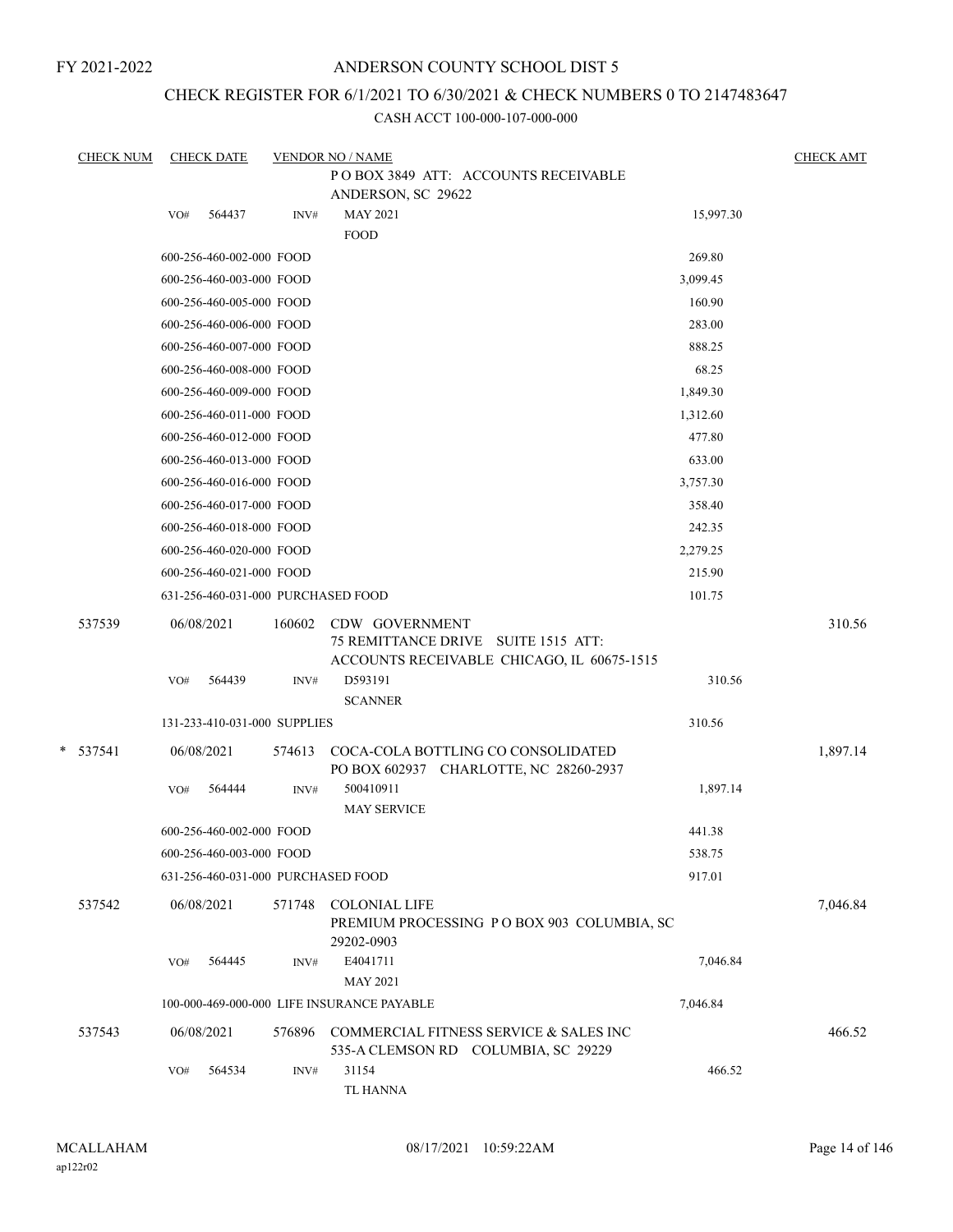# CHECK REGISTER FOR 6/1/2021 TO 6/30/2021 & CHECK NUMBERS 0 TO 2147483647

| <b>CHECK NUM</b> |     | <b>CHECK DATE</b>            |        | <b>VENDOR NO / NAME</b><br>702-271-660-002-698 TRAINING ROOM EXPENSE                                       |     |       | 466.52    | <b>CHECK AMT</b> |
|------------------|-----|------------------------------|--------|------------------------------------------------------------------------------------------------------------|-----|-------|-----------|------------------|
| 537544           |     | 06/08/2021                   | 198651 | <b>DELL MARKETING</b><br>PO BOX 534118 ATT: ACCOUNTS RECEIVABLE<br>ATLANTA, GA 30353-4118                  |     |       |           | 1,935.00         |
|                  | VO# | 564447                       | INV#   | 10491526040<br><b>TECH SUPPLIES</b>                                                                        | PO# | 14581 | 1,935.00  |                  |
|                  |     |                              |        | 100-266-445-000-000 SOFTWARE TECHNOLOGY                                                                    |     |       | 1,935.00  |                  |
| 537545           |     | 06/08/2021                   | 202625 | DILLARD'S TROPHY SHOPPE<br>116 EAST SHOCKLEY FERRY RD ANDERSON, SC 29624                                   |     |       |           | 554.26           |
|                  | VO# | 564450                       | INV#   | 144149<br><b>TL HANNA</b>                                                                                  |     |       | 554.26    |                  |
|                  |     |                              |        | 702-271-660-002-411 MISCELLANEOUS EXPENSE                                                                  |     |       | 226.84    |                  |
|                  |     |                              |        | 702-271-660-002-459 GUIDANCE EXPENSE                                                                       |     |       | 23.54     |                  |
|                  |     |                              |        | 702-271-660-002-502 STUDENT GOV/COUNCIL EXPENSE                                                            |     |       | 38.52     |                  |
|                  |     |                              |        | 702-271-660-002-600 ART CLUB EXPENSE                                                                       |     |       | 57.78     |                  |
|                  |     |                              |        | 702-271-660-002-612 SCIENCE CLUB EXPENSE                                                                   |     |       | 19.26     |                  |
|                  |     |                              |        | 702-271-660-002-633 ENGLISH CLUB EXPENSE                                                                   |     |       | 81.32     |                  |
|                  |     |                              |        | 702-271-660-002-663 ATHLETIC GENERAL EXPENSE                                                               |     |       | 107.00    |                  |
| 537546           |     | 06/08/2021                   | 568914 | <b>EMBASSY SUITES MYRTLE BEACH</b><br>9800 QUEENSWAY BOULEVARD ATT: RESERVATIONS<br>MYRTLE BEACH, SC 29572 |     |       |           | 1,173.76         |
|                  | VO# | 564451                       | INV#   | <b>JUNE 17-27</b><br>CONF# 92633346                                                                        | PO# | 14700 | 1,173.76  |                  |
|                  |     |                              |        | 100-221-312-000-000 PURCHASED SERVICES                                                                     |     |       | 1,173.76  |                  |
| 537547           |     | 06/08/2021                   | 179840 | ENCORE TECHNOLOGY GROUP LLC<br>DEPT 720017 P.O. BOX 1335 CHARLOTTE, NC<br>28201-1335                       |     |       |           | 6,111.00         |
|                  | VO# | 564453                       | INV#   | 155235                                                                                                     | PO# | 14004 | 6,111.00  |                  |
|                  |     |                              |        | <b>TECHNOLOGY</b>                                                                                          |     |       |           |                  |
|                  |     |                              |        | 100-266-345-000-000 TECHNOLOGY INFRASTRUCTURE                                                              |     |       | 6,111.00  |                  |
| * 537549         |     | 06/08/2021                   |        | 572922 EXTREME EQUIPMENT SALES, LLC<br>PO BOX 4664 ATTN: ACCTS RECEIVBLE WEST<br>COLUMBIA, SC 29171        |     |       |           | 2,149.63         |
|                  | VO# | 564454                       | INV#   | 9497<br><b>TL HANNA</b>                                                                                    |     |       | 2,149.63  |                  |
|                  |     | 100-271-410-002-000 SUPPLIES |        |                                                                                                            |     |       | 2,149.63  |                  |
|                  |     |                              |        |                                                                                                            |     |       |           |                  |
| 537550           |     | 06/08/2021                   | 569352 | <b>FRONTLINE TECHNOLOGIES</b><br>PO BOX 780577 PHILADELPHIA, PA 19178-0577                                 |     |       |           | 23,043.73        |
|                  | VO# | 564462                       | INV#   | 141211                                                                                                     | PO# | 14681 | 23,043.73 |                  |
|                  |     |                              |        | <b>SUBSCRIPTION</b><br>283-213-316-000-000 HEALTHMASTER DATA PROCESSING                                    |     |       |           |                  |
|                  |     |                              |        |                                                                                                            |     |       | 23,043.73 |                  |
| 537551           |     | 06/08/2021                   | 574009 | FUN EXPRESS, LLC<br>PO BOX 14463 DES MOINES, IA 50306                                                      |     |       |           | 288.75           |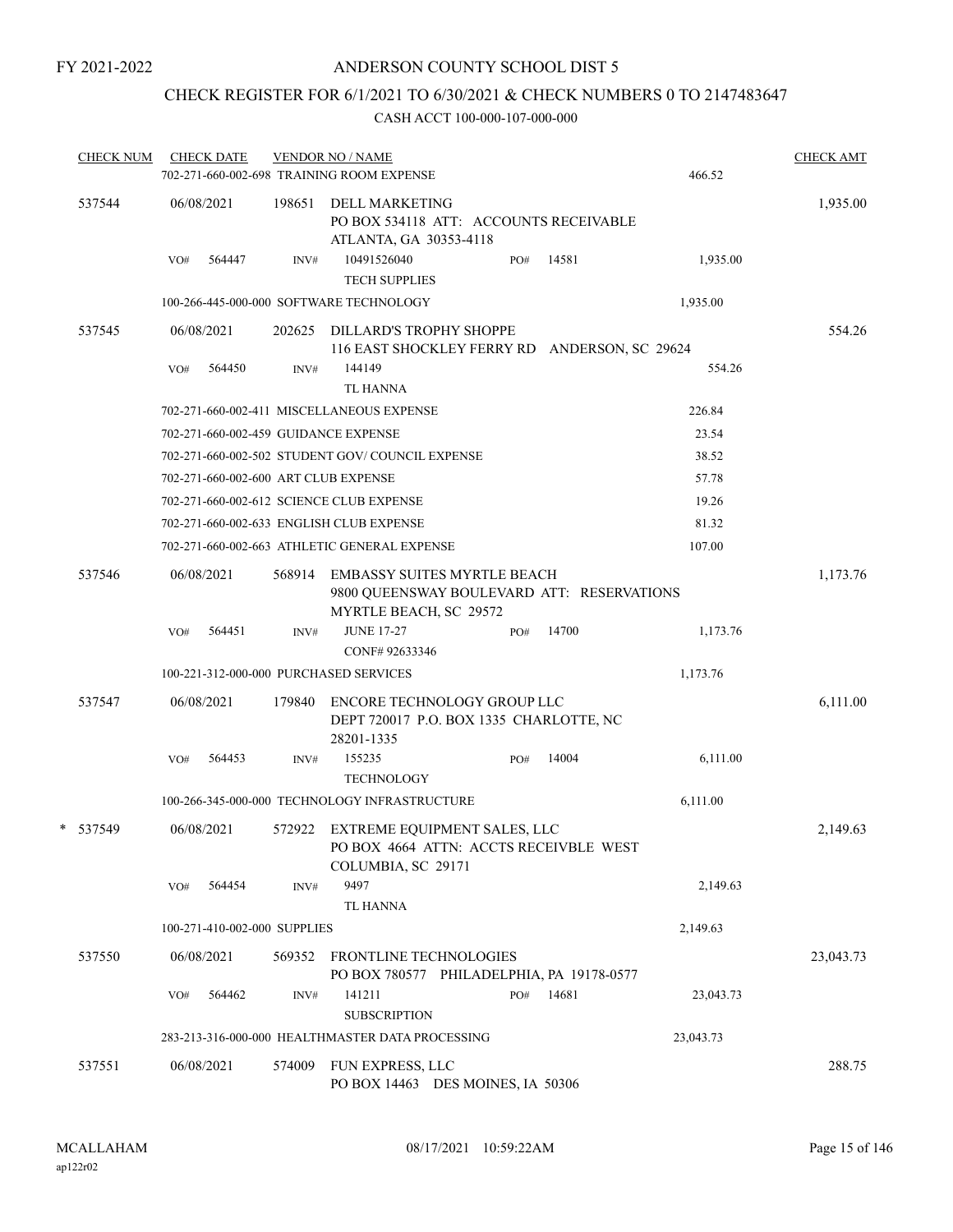# CHECK REGISTER FOR 6/1/2021 TO 6/30/2021 & CHECK NUMBERS 0 TO 2147483647

|   | <b>CHECK NUM</b> |     | <b>CHECK DATE</b> |                                    | <b>VENDOR NO / NAME</b>                                                                                        |           |       |           | <b>CHECK AMT</b> |
|---|------------------|-----|-------------------|------------------------------------|----------------------------------------------------------------------------------------------------------------|-----------|-------|-----------|------------------|
|   |                  | VO# | 564463            | INV#                               | 709955106                                                                                                      |           |       | 101.70    |                  |
|   |                  |     |                   |                                    | <b>MIDWAY ELEM</b>                                                                                             |           |       |           |                  |
|   |                  |     |                   |                                    | 717-190-660-017-350 FIELD TRIPS KINDERGARTEN EXPENSE                                                           |           |       | 101.70    |                  |
|   |                  | VO# | 564464            | INV#                               | 709980475                                                                                                      |           |       | 187.05    |                  |
|   |                  |     |                   |                                    | <b>MIDWAY ELEM</b>                                                                                             |           |       |           |                  |
|   |                  |     |                   |                                    | 717-190-660-017-354 FIELD TRIPS GRADE 4 EXPENSE                                                                |           |       | 187.05    |                  |
|   | 537552           |     | 06/08/2021        |                                    | 249700 GLENN PLUMBING COMPANY, INC<br>481 EAST WHITNER STREET ATT: ACCOUNTS<br>RECEIVABLE ANDERSON, SC 29624   |           |       |           | 7,800.00         |
|   |                  | VO# | 564465            | INV#                               | 0521151<br><b>TL HANNA</b>                                                                                     | PO# 14170 |       | 7,800.00  |                  |
|   |                  |     |                   |                                    | 100-254-323-002-400 CONTR SERV-HVAC/ELECT/PLUMBING                                                             |           |       | 7,800.00  |                  |
|   | 537553           |     | 06/08/2021        |                                    | 254200 GREENE FINNEY, LLP<br>211 E BUTLER ROAD STE C6 MAULDIN, SC 29662                                        |           |       |           | 17,650.00        |
|   |                  | VO# | 564466            | INV#                               | 17594<br>FY 2021 AUDIT                                                                                         | PO#       | 14678 | 17,650.00 |                  |
|   |                  |     |                   | 100-231-318-000-000 AUDIT SERVICES |                                                                                                                |           |       | 17,650.00 |                  |
| * | 537555           |     | 06/08/2021        |                                    | 299410 JONES SCHOOL SUPPLY<br>PO BOX 7008 COLUMBIA, SC 29202                                                   |           |       |           | 938.38           |
|   |                  | VO# | 564470            | INV#                               | 1827837<br><b>CONCORD ELEM</b>                                                                                 |           |       | 268.97    |                  |
|   |                  |     |                   |                                    | 709-271-660-009-201 MISCELLANEOUS EXPENSE                                                                      |           |       | 268.97    |                  |
|   |                  | VO# | 564471            | INV#                               | 1827078<br>NORTH POINTE ELEM                                                                                   |           |       | 669.41    |                  |
|   |                  |     |                   |                                    | 713-271-660-013-201 MISCELLANEOUS EXPENSE                                                                      |           |       | 669.41    |                  |
|   | 537556           |     | 06/08/2021        |                                    | 313476 LAKESHORE LEARNING MATERIALS<br>2695 EAST DOMINGUEZ STREET ATT: ACCOUNTS<br>RECEIVABLE CARSON, CA 90895 |           |       |           | 584.73           |
|   |                  | VO# | 564475            | INV#                               | 1167090421<br><b>HOMELAND PARK</b>                                                                             | PO# 14276 |       | 584.73    |                  |
|   |                  |     |                   | 810-147-410-011-000 SUPPLIES       |                                                                                                                |           |       | 584.73    |                  |
|   | 537557           |     | 06/08/2021        |                                    | 572611 LLOYD ROOFING COMPANY, INC<br>PO BOX 49308 GREENWOOD, SC 29649                                          |           |       |           | 70,445.00        |
|   |                  | VO# | 564476            | INV#                               | APP#2<br>TL HANNA                                                                                              | PO# 13811 |       | 70,445.00 |                  |
|   |                  |     |                   | 505-253-522-002-ROF ROOF TLH       |                                                                                                                |           |       | 70,445.00 |                  |
|   | 537558           |     | 06/08/2021        |                                    | 569972 MARK BUTLER<br>122 SIENA DRIVE ANDERSON, SC 29621                                                       |           |       |           | 150.00           |
|   |                  | VO# | 564410            | INV#                               | <b>INTERVIEWS</b><br><b>TEACHER OF YEAR</b>                                                                    |           |       | 150.00    |                  |
|   |                  |     |                   |                                    | 100-264-333-000-TOY TRIPS & CONF.-TEACHER OF THE YEAR                                                          |           |       | 150.00    |                  |
|   | 537559           |     | 06/08/2021        |                                    | 576759 MARTIN VETERINARY SERVICES LLC<br>1345 CHROKEE ROAD PELZER, SC 29669                                    |           |       |           | 284.00           |
|   |                  | VO# | 564477            | INV#                               | 47084                                                                                                          |           |       | 284.00    |                  |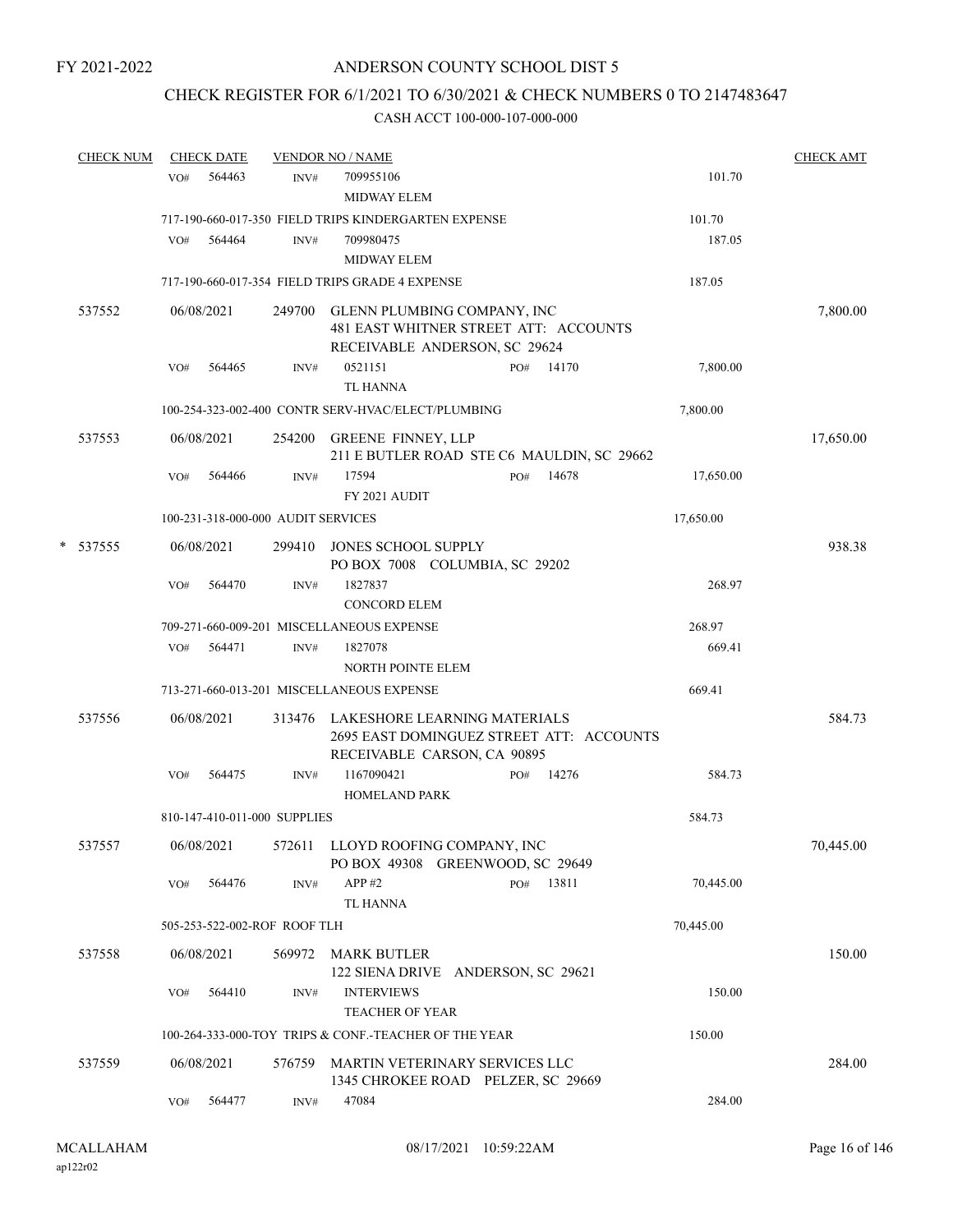# ANDERSON COUNTY SCHOOL DIST 5

# CHECK REGISTER FOR 6/1/2021 TO 6/30/2021 & CHECK NUMBERS 0 TO 2147483647

| <b>CHECK NUM</b> |     | <b>CHECK DATE</b>            |        | <b>VENDOR NO / NAME</b><br><b>SERVICE</b>                                            |           | <b>CHECK AMT</b> |
|------------------|-----|------------------------------|--------|--------------------------------------------------------------------------------------|-----------|------------------|
|                  |     | 131-115-410-031-000 SUPPLIES |        |                                                                                      | 284.00    |                  |
| 537560           |     | 06/08/2021                   | 575505 | MCCOLLUM, CHRISTOPER**<br>LUMBERJACK TREE SERVICE PO BOX 14161<br>ANDERSON, SC 29624 |           | 5,600.00         |
|                  | VO# | 564478                       | INV#   | 101<br><b>CALHOUN</b>                                                                | 1,600.00  |                  |
|                  |     |                              |        | 100-254-323-014-001 CONTRACTED SERVICES                                              | 1,600.00  |                  |
|                  | VO# | 564479                       | INV#   | 103<br><b>VARENNES</b>                                                               | 2,200.00  |                  |
|                  |     |                              |        | 100-254-323-016-001 CONTRACTED SERVICES                                              | 2,200.00  |                  |
|                  | VO# | 564480                       | INV#   | 102<br><b>SOUTHWOOD</b>                                                              | 1,800.00  |                  |
|                  |     |                              |        | 100-254-323-021-001 CONTRACTED SERVICES                                              | 1,800.00  |                  |
| * 537562         |     | 06/08/2021                   | 567126 | MUSIC & ARTS CENTER<br>5295 WESTVIEW DR SUITE 300 ATTN: CA<br>FREDERICK, MD 21703    |           | 277.61           |
|                  | VO# | 564482                       | INV#   | 025777889<br><b>SOUTHWOOD</b>                                                        | 277.61    |                  |
|                  |     | 817-113-410-021-000 SUPPLIES |        |                                                                                      | 277.61    |                  |
| 537563           |     | 06/08/2021                   | 366700 | MUTUAL OF OMAHA<br>PO BOX 2147 OMAHA, NE 68103-2147                                  |           | 27,950.18        |
|                  | VO# | 564483                       | INV#   | <b>JUNE 2021</b><br>G00018B5                                                         | 27,950.18 |                  |
|                  |     |                              |        | 100-000-450-000-000 MISC. DEDUCTIONS                                                 | 7,746.98  |                  |
|                  |     |                              |        | 100-000-456-000-000 INSURANCE PAYABLE                                                | 20,203.20 |                  |
| 537564           |     | 06/08/2021                   | 573847 | NEW SEASON, INC<br>103 DEVON WAY ANDERSON, SC 29621                                  |           | 157.50           |
|                  | VO# | 564528                       | INV#   | 930<br><b>MIDWAY ELEM</b>                                                            | 157.50    |                  |
|                  |     |                              |        | 717-190-660-017-354 FIELD TRIPS GRADE 4 EXPENSE                                      | 157.50    |                  |
| 537565           |     | 06/08/2021                   |        | 569972 PATTI BUCHANAN<br>303 MEADOW PARK DR ANDERSON, SC 29625                       |           | 150.00           |
|                  | VO# | 564411                       | INV#   | <b>INTERVIEWS</b><br>TEACHER OF YEAR                                                 | 150.00    |                  |
|                  |     |                              |        | 100-264-333-000-TOY TRIPS & CONF.-TEACHER OF THE YEAR                                | 150.00    |                  |
| * 537567         |     | 06/08/2021                   |        | 576592 PRESENCELEARNING INC<br>PO BOX 92087 LAS VEGAS, NV 89193-2087                 |           | 1,300.00         |
|                  | VO# | 564497                       | INV#   | 43789<br>13798<br>PO#<br><b>USAGE FEE</b>                                            | 1,300.00  |                  |
|                  |     |                              |        | 220-213-312-000-000 SPED TELEHEALTH PURCH SVCS                                       | 1,300.00  |                  |
| 537568           |     | 06/08/2021                   |        | 576478 RIVERSIDE ASSESSMENTS LLC                                                     |           | 2,014.64         |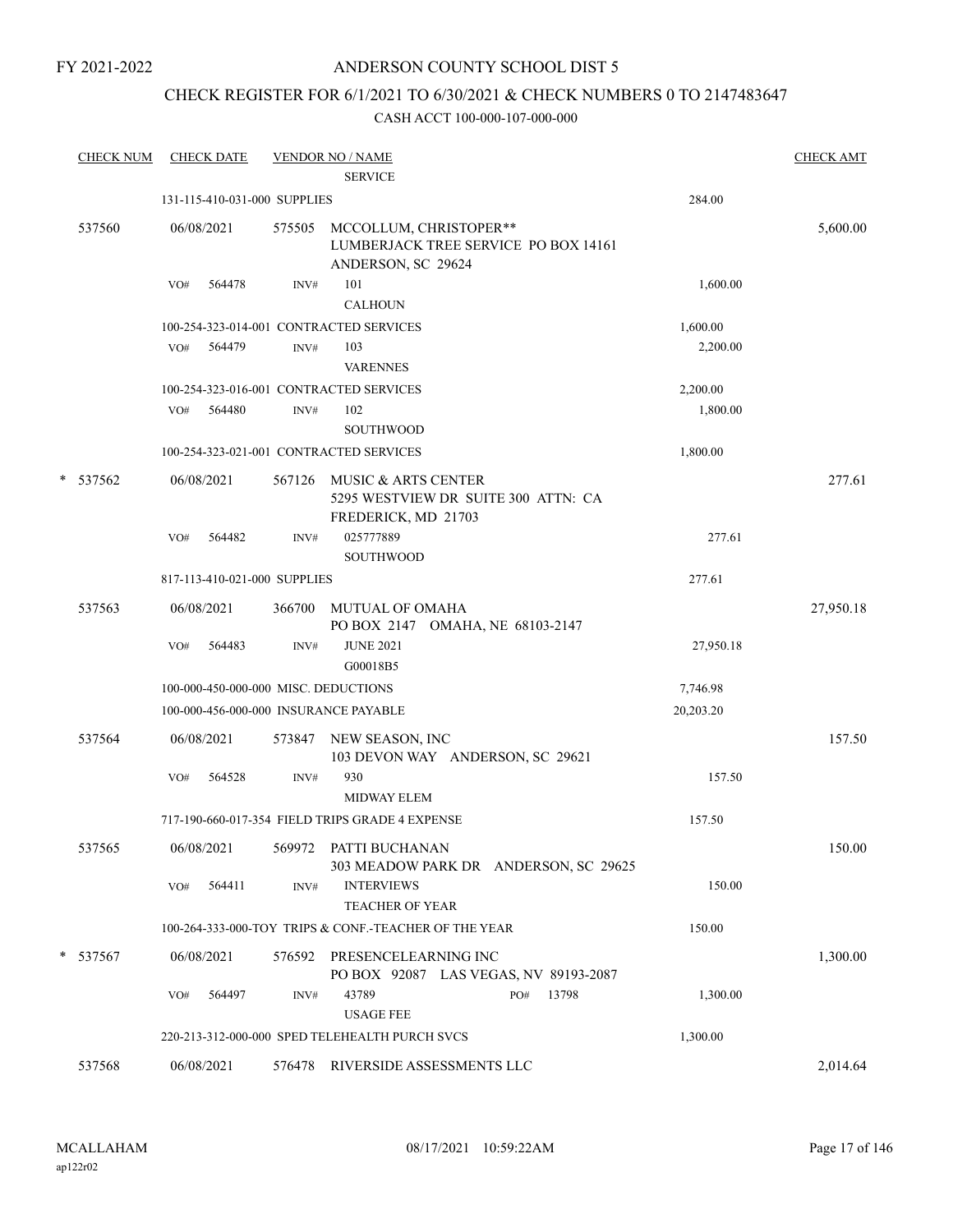# CHECK REGISTER FOR 6/1/2021 TO 6/30/2021 & CHECK NUMBERS 0 TO 2147483647

| <b>CHECK NUM</b> |     | <b>CHECK DATE</b>            |        | <b>VENDOR NO / NAME</b>                                                                  |     |       |          | <b>CHECK AMT</b> |
|------------------|-----|------------------------------|--------|------------------------------------------------------------------------------------------|-----|-------|----------|------------------|
|                  |     |                              |        | RIVERSIDE INSIGHTS PO BOX 7410058 CHICAGO, IL<br>60674-5058                              |     |       |          |                  |
|                  | VO# | 564498                       | INV#   | SO076236<br><b>MIDWAY ELEM</b>                                                           | PO# | 14591 | 2,014.64 |                  |
|                  |     |                              |        | 203-161-410-000-SUP SUPPLEMENTAL SUPPLIES                                                |     |       | 2,014.64 |                  |
| 537569           |     | 06/08/2021                   |        | 573882 SCACA-SC ATHLETIC COACHES ASSOC<br>PO BOX 50028 GREENWOOD, SC 29649               |     |       |          | 270.00           |
|                  | VO# | 564499                       | INV#   | <b>TL HANNA</b><br><b>AWARDS BANQUET</b>                                                 |     |       | 270.00   |                  |
|                  |     |                              |        | 702-271-660-002-663 ATHLETIC GENERAL EXPENSE                                             |     |       | 270.00   |                  |
| 537570           |     | 06/08/2021                   | 570529 | SEON DESIGN, INC<br>PO BOX #74008297 CHICAGO, IL 60674-8297                              |     |       |          | 2,584.00         |
|                  | VO# | 564503                       | INV#   | 157938<br><b>MAINTENANCE FEE</b>                                                         | PO# | 14686 | 2,584.00 |                  |
|                  |     |                              |        | 100-233-312-000-000 PURCHASED SERVICES                                                   |     |       | 2,584.00 |                  |
| 537571           |     | 06/08/2021                   | 569520 | SHI INTERNATIONAL CORP<br>POBOX 952121 ATT: ACCOUNTS RECEIVABLE<br>DALLAS, TX 75395-2121 |     |       |          | 176.05           |
|                  | VO# | 564508                       | INV#   | B13545167<br><b>RENEWAL</b>                                                              | PO# | 14582 | 176.05   |                  |
|                  |     | 100-232-410-000-000 SUPPLIES |        |                                                                                          |     |       | 176.05   |                  |
| 537572           |     | 06/08/2021                   | 568954 | <b>SHRED A WAY</b><br>PO BOX 51132 ATT: ACCOUNTS RECEIVABLE<br>PIEDMONT, SC 29673        |     |       |          | 277.00           |
|                  | VO# | 564509                       | INV#   | A91265<br><b>ROBERT ANDERSON</b>                                                         |     |       | 65.00    |                  |
|                  |     | 100-113-410-006-000 SUPPLIES |        |                                                                                          |     |       | 65.00    |                  |
|                  | VO# | 564510                       | INV#   | A91139<br><b>VARENNES</b>                                                                |     |       | 33.00    |                  |
|                  |     | 100-112-410-016-000 SUPPLIES |        |                                                                                          |     |       | 33.00    |                  |
|                  | VO# | 564511                       | INV#   | A91163<br><b>MIDWAY ELEM</b>                                                             |     |       | 65.00    |                  |
|                  |     | 100-112-410-017-000 SUPPLIES |        |                                                                                          |     |       | 65.00    |                  |
|                  | VO# | 564512                       | INV#   | A90909<br><b>CONCORD ELEM</b>                                                            |     |       | 33.00    |                  |
|                  |     |                              |        | 709-271-660-009-201 MISCELLANEOUS EXPENSE                                                |     |       | 33.00    |                  |
|                  | VO# | 564513                       | INV#   | A91266<br><b>WEST MARKET</b>                                                             |     |       | 33.00    |                  |
|                  |     |                              |        | 718-271-660-018-201 MISCELLANEOUS EXPENSE                                                |     |       | 33.00    |                  |
|                  | VO# | 564514                       | INV#   | A91164<br>TL HANNA                                                                       |     |       | 48.00    |                  |
|                  |     |                              |        | 702-271-660-002-411 MISCELLANEOUS EXPENSE                                                |     |       | 48.00    |                  |
| 537573           |     | 06/08/2021                   | 576897 | <b>SIMPELLS ICE NATION</b><br>303 OAKWOOD ESTATES DR ANDERSON, SC 29621                  |     |       |          | 675.00           |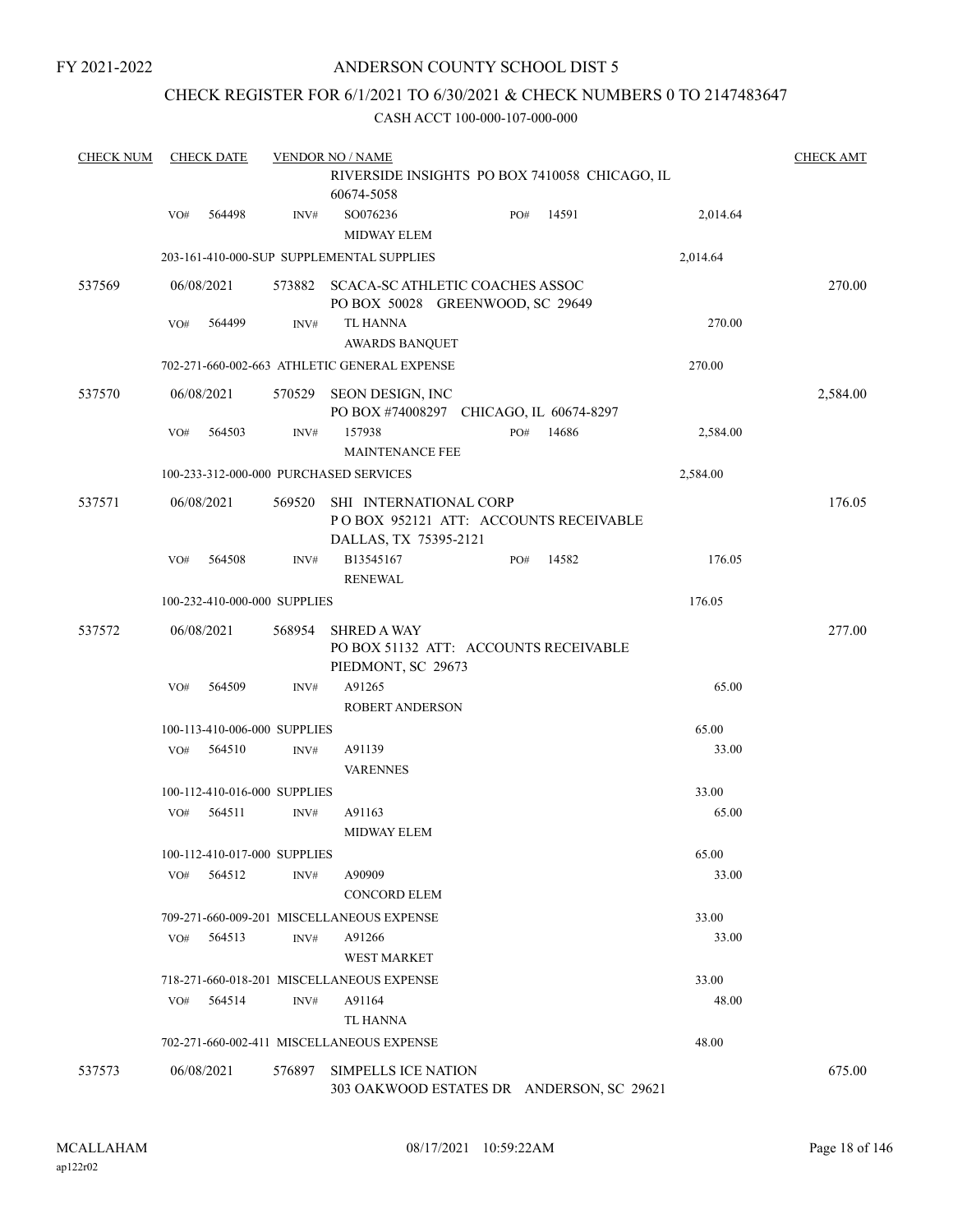# CHECK REGISTER FOR 6/1/2021 TO 6/30/2021 & CHECK NUMBERS 0 TO 2147483647

|   | <b>CHECK NUM</b> |     | <b>CHECK DATE</b> |                              | <b>VENDOR NO / NAME</b>                             |                                                                       |          | <b>CHECK AMT</b> |
|---|------------------|-----|-------------------|------------------------------|-----------------------------------------------------|-----------------------------------------------------------------------|----------|------------------|
|   |                  | VO# | 564535            | INV#                         | FOR JUNE 11<br><b>MCCANTS</b>                       |                                                                       | 675.00   |                  |
|   |                  |     |                   |                              | 705-271-660-005-496 8TH GRADE EXPENSE               |                                                                       | 675.00   |                  |
|   | 537574           |     | 06/08/2021        | 571007                       | SIMPLIFIED OFFICE SYSTEMS                           | 6220 BUSH RIVER ROAD COLUMBIA, SC 29212                               |          | 298.22           |
|   |                  | VO# | 564515            | INV#                         | 210526-0019                                         |                                                                       | 170.24   |                  |
|   |                  |     |                   |                              | <b>ROBERT ANDERSON</b>                              |                                                                       |          |                  |
|   |                  |     |                   | 100-113-410-006-000 SUPPLIES |                                                     |                                                                       | 170.24   |                  |
|   |                  | VO# | 564516            | INV#                         | 210526-0018                                         |                                                                       | 127.98   |                  |
|   |                  |     |                   |                              | <b>ROBERT ANDERSON</b>                              |                                                                       |          |                  |
|   |                  |     |                   | 100-113-410-006-000 SUPPLIES |                                                     |                                                                       | 127.98   |                  |
|   | 537575           |     | 06/08/2021        | 576762                       | <b>SMF</b>                                          | PO BOX 2208 ANDERSON, SC 29622                                        |          | 300.42           |
|   |                  | VO# | 564518            | INV#                         | 100989<br><b>SUPPLIES</b>                           |                                                                       | 300.42   |                  |
|   |                  |     |                   |                              | 731-271-660-031-833 ENGINEERING - AEROSPACE EXPENSE |                                                                       | 300.42   |                  |
| * | 537577           |     | 06/08/2021        | 565020                       | THERAPY SHOPPE, INC<br>RAPIDS, MI 49518             | POBOX 8875 ATT: ACCOUNTS RECEIVABLE GRAND                             |          | 986.17           |
|   |                  | VO# | 564522            | INV#                         | 370103<br><b>SOUTH FANT</b>                         | 14610<br>PO#                                                          | 986.17   |                  |
|   |                  |     |                   |                              | 203-161-410-000-SUP SUPPLEMENTAL SUPPLIES           |                                                                       | 986.17   |                  |
|   | 537578           |     | 06/08/2021        | 575944                       | TL VENDING LLC                                      | KONA ICE ANDERSON 216 MIDDLE BROOKE DR                                |          | 250.00           |
|   |                  | VO# | 564523            | INV#                         | ANDERSON, SC 29621<br>15056<br>MIDWAY ELEM          |                                                                       | 250.00   |                  |
|   |                  |     |                   |                              | 717-190-660-017-355 FIELD TRIPS GRADE 5 EXPENSE     |                                                                       | 250.00   |                  |
|   | 537579           |     | 06/08/2021        |                              | 573815 UNITED REFRIGERATION, INC                    | PO BOX 740703 ATLANTA, GA 30374-0703                                  |          | 492.00           |
|   |                  | VO# | 564524            | INV#                         | 78533814<br><b>SUPPLIES</b>                         |                                                                       | 492.00   |                  |
|   |                  |     |                   |                              | 600-256-323-006-000 REPAIRS TO EQUIPMENT            |                                                                       | 492.00   |                  |
|   | 537580           |     | 06/08/2021        | 576674                       |                                                     | UPSTATE INDUSTRIAL SUPPLIES INC<br>PO BOX 469 SANDY SPRINGS, SC 29677 |          | 1,468.60         |
|   |                  | VO# | 564525            | INV#                         | 70303<br><b>SUPPLIES</b>                            |                                                                       | 1,468.60 |                  |
|   |                  |     |                   |                              | 900-115-410-031-053 HAAS FOUND-ADV MANUF (AIT)      |                                                                       | 1,468.60 |                  |
|   | 537581           |     | 06/08/2021        | 576048                       |                                                     | VITAL RECORDS HOLDINGS, LLC<br>DEPT 5874 PO BOX 11407 BIRMINGHAM, AL  |          | 3,705.00         |
|   |                  | VO# | 564526            | INV#                         | 35246-5874<br>54841<br><b>WESTSIDE RENEWAL</b>      |                                                                       | 805.00   |                  |
|   |                  |     |                   | 100-114-410-003-000 SUPPLIES |                                                     |                                                                       | 805.00   |                  |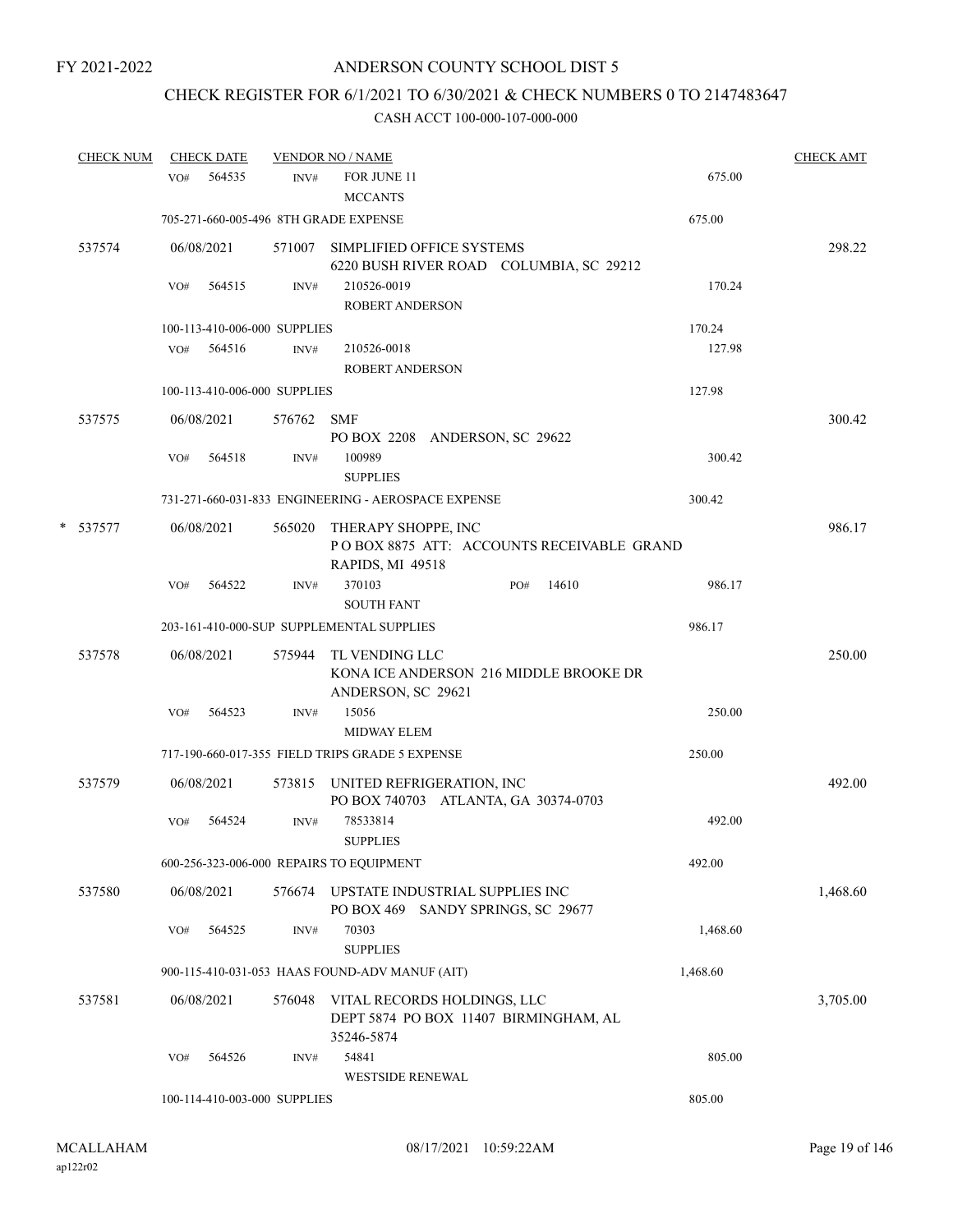# CHECK REGISTER FOR 6/1/2021 TO 6/30/2021 & CHECK NUMBERS 0 TO 2147483647

|   | <b>CHECK NUM</b> |     | <b>CHECK DATE</b> |                                                              | <b>VENDOR NO / NAME</b>                                                         |     |       |                  | <b>CHECK AMT</b> |
|---|------------------|-----|-------------------|--------------------------------------------------------------|---------------------------------------------------------------------------------|-----|-------|------------------|------------------|
|   |                  | VO# | 564527            | INV#                                                         | 55529<br><b>RENEWAL</b>                                                         | PO# | 14630 | 2,900.00         |                  |
|   |                  |     |                   |                                                              | 203-127-312-000-SUP PURCHASED SERVICES                                          |     |       | 2,900.00         |                  |
|   | 537582           |     | 06/08/2021        |                                                              | 576894 WILES, DAPHNE**<br>6 TOLKIEN DRIVE ANDERSON, SC 29621                    |     |       |                  | 480.00           |
|   |                  | VO# | 564413            | INV#                                                         | 5<br><b>COOKIES</b>                                                             |     |       | 480.00           |                  |
|   |                  |     |                   |                                                              | 802-114-410-001-000 SUPPLIES - RETENTION                                        |     |       | 480.00           |                  |
| * | 537584           |     | 06/10/2021        | 572707                                                       | ADDIS, SANDY<br>BOARD OF TRUSTEES 5230 WHITE CITY PARK RD<br>ANDERSON, SC 29625 |     |       |                  | 500.00           |
|   |                  | VO# | 564541            | INV#                                                         | <b>COVID</b><br><b>INCENTIVE</b>                                                |     |       | 500.00           |                  |
|   |                  |     |                   |                                                              | 100-231-334-000-000 TRUSTEE EXPENSE                                             |     |       | 500.00           |                  |
|   | 537585           |     | 06/10/2021        |                                                              | 576412 AMAZON CAPITAL SERVICES<br>PO BOX 035184 SEATTLE, WA 98124-5184          |     |       |                  | 8,708.51         |
|   |                  | VO# | 564712            | INV#                                                         | A2QG7V7TDJIMYY<br><b>SUPPLIES</b>                                               |     |       | 8,708.51         |                  |
|   |                  |     |                   |                                                              | 100-112-410-000-000 SUPPLIES AND MATERIALS                                      |     |       | 150.33           |                  |
|   |                  |     |                   | 100-112-410-014-000 SUPPLIES                                 |                                                                                 |     |       | 1,095.53         |                  |
|   |                  |     |                   | 100-112-410-014-000 SUPPLIES                                 |                                                                                 |     |       | 65.45            |                  |
|   |                  |     |                   | 100-113-410-005-000 SUPPLIES                                 |                                                                                 |     |       | 124.02           |                  |
|   |                  |     |                   | 100-113-410-006-0RE RELATED ARTS                             |                                                                                 |     |       | 53.45            |                  |
|   |                  |     |                   | 100-113-410-006-OPE PE SUPPLIES                              |                                                                                 |     |       | 70.86            |                  |
|   |                  |     |                   | 100-114-410-001-ALT SUPPLIES                                 |                                                                                 |     |       | 75.58            |                  |
|   |                  |     |                   | 100-147-410-009-000 SUPPLIES                                 |                                                                                 |     |       | 140.93           |                  |
|   |                  |     |                   | 100-212-410-020-000 SUPPLIES                                 |                                                                                 |     |       | 16.64            |                  |
|   |                  |     |                   |                                                              | 100-221-410-000-000 SUPPLIES AND MATERIALS                                      |     |       | 17.10            |                  |
|   |                  |     |                   |                                                              | 100-221-410-000-DIS DIGITAL INTEGRATION SUPPLIES                                |     |       | 50.25            |                  |
|   |                  |     |                   |                                                              | 100-221-410-000-PLW PROJECT LEAD THE WAY                                        |     |       | 147.84           |                  |
|   |                  |     |                   |                                                              | 100-221-410-005-PLW PROJECT LEAD THE WAY                                        |     |       | 175.99           |                  |
|   |                  |     |                   |                                                              | 100-221-410-005-PLW PROJECT LEAD THE WAY                                        |     |       | 447.29           |                  |
|   |                  |     |                   | 100-223-410-003-000 SUPPLIES                                 |                                                                                 |     |       | 139.45           |                  |
|   |                  |     |                   | 243-181-410-023-FLC SUPPLIES                                 |                                                                                 |     |       | 1,321.64         |                  |
|   |                  |     |                   | 243-181-410-023-FLC SUPPLIES<br>243-181-410-023-FLC SUPPLIES |                                                                                 |     |       | 812.06<br>282.03 |                  |
|   |                  |     |                   | 397-113-410-005-000 SUPPLIES                                 |                                                                                 |     |       | 128.38           |                  |
|   |                  |     |                   | 397-114-410-002-000 SUPPLIES                                 |                                                                                 |     |       | 79.17            |                  |
|   |                  |     |                   | 397-114-410-002-000 SUPPLIES                                 |                                                                                 |     |       | 79.17            |                  |
|   |                  |     |                   |                                                              | 802-112-410-009-001 BOOK STUDY SUPPLIES                                         |     |       | 1,194.27         |                  |
|   |                  |     |                   |                                                              | 802-113-410-005-001 BOOK STUDY SUPPLIES                                         |     |       | 102.42           |                  |
|   |                  |     |                   |                                                              | 802-113-410-006-000 SUPPLIES - RETENTION                                        |     |       | 571.30           |                  |
|   |                  |     |                   | 817-113-410-021-000 SUPPLIES                                 |                                                                                 |     |       | 413.61           |                  |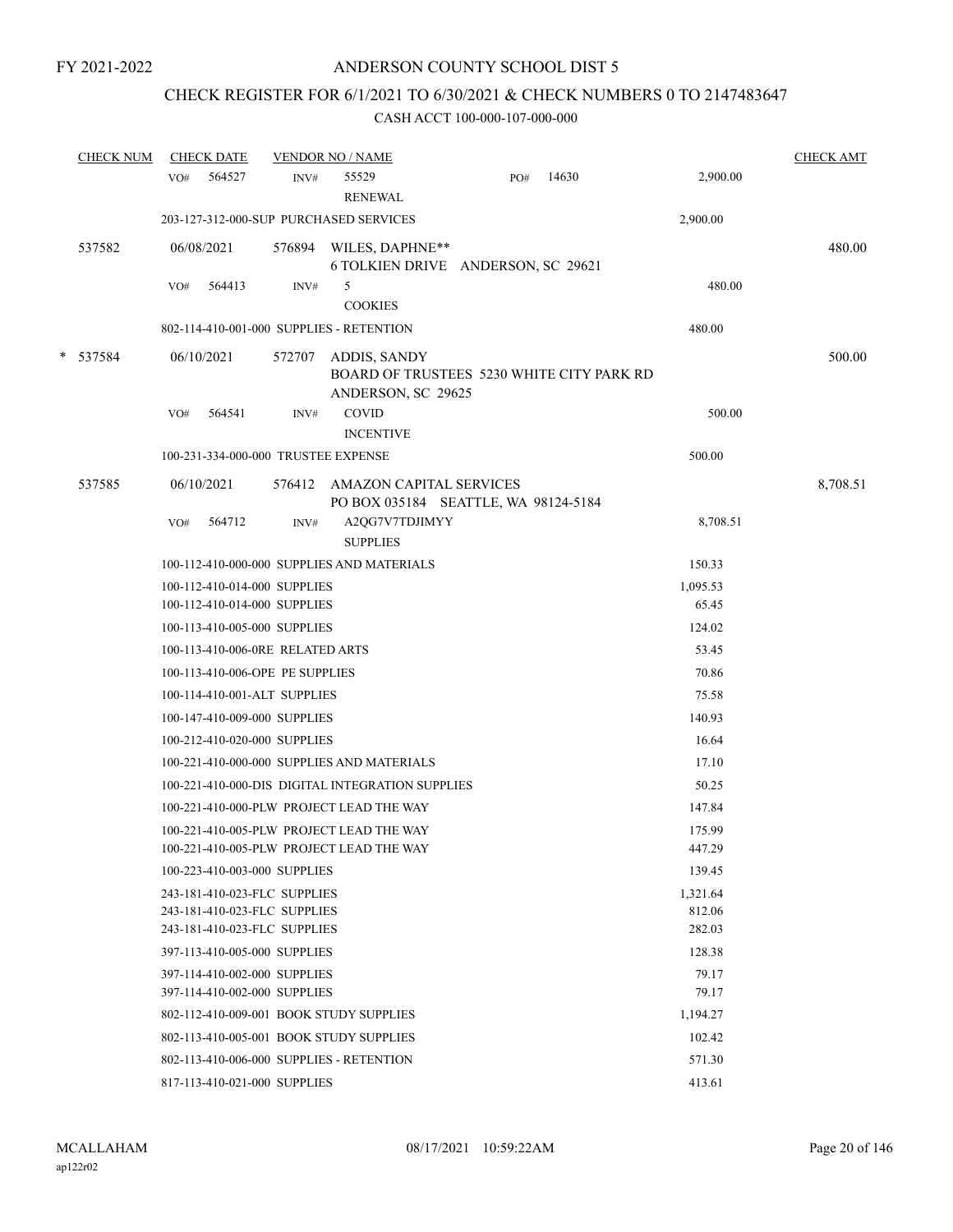# CHECK REGISTER FOR 6/1/2021 TO 6/30/2021 & CHECK NUMBERS 0 TO 2147483647

| <b>CHECK NUM</b> | <b>CHECK DATE</b> |                               |        | <b>VENDOR NO / NAME</b>                                                                       |     |       |          | <b>CHECK AMT</b> |
|------------------|-------------------|-------------------------------|--------|-----------------------------------------------------------------------------------------------|-----|-------|----------|------------------|
|                  |                   |                               |        | 900-111-416-011-DKS ED FD GRANT - DENISE SAVIDGE                                              |     |       | 909.11   |                  |
|                  |                   |                               |        | 900-111-416-011-DKS ED FD GRANT - DENISE SAVIDGE                                              |     |       | 44.64    |                  |
| 537586           | 06/10/2021        |                               | 110960 | ANDERSON AREA YMCA<br>201 EAST REED ROAD ANDERSON, SC 29621                                   |     |       |          | 3,953.97         |
|                  | VO#               | 564559                        | INV#   | <b>DONATIONS</b><br><b>DISTRICT 5</b>                                                         |     |       | 3,112.25 |                  |
|                  |                   |                               |        | 707-271-660-007-392 YMCA FUNDRAISER EXPENSE                                                   |     |       | 360.00   |                  |
|                  |                   |                               |        | 708-271-660-008-392 YMCA FUNDRAISER EXPENSE                                                   |     |       | 660.00   |                  |
|                  |                   |                               |        | 709-271-660-009-392 YMCA FUNDRAISER EXPENSE                                                   |     |       | 557.25   |                  |
|                  |                   |                               |        | 716-271-660-016-392 YMCA FUNDRAISER                                                           |     |       | 345.00   |                  |
|                  |                   |                               |        | 717-271-660-017-392 YMCA FUNDRAISER EXPENSE                                                   |     |       | 690.00   |                  |
|                  |                   |                               |        | 719-271-660-019-392 YMCA FUNDRAISER EXPENSE                                                   |     |       | 500.00   |                  |
|                  | VO#               | 564714                        | INV#   | <b>DONATIONS</b><br><b>ANDERSON FIVE</b>                                                      |     |       | 841.72   |                  |
|                  |                   |                               |        | 705-271-660-005-792 YMCA FUNDRAISER EXPENSE                                                   |     |       | 841.72   |                  |
| 537587           | 06/10/2021        |                               | 569593 | ANMED HEALTH<br>800 NORTH FANT STREET ANDERSON, SC 29621                                      |     |       |          | 706.45           |
|                  | VO#               | 564621                        | INV#   | SD52021<br>MEDICAL WASTE & NEEDLE BOX                                                         |     |       | 706.45   |                  |
|                  |                   |                               |        | 100-213-312-000-000 PURCHASED SERVICES                                                        |     |       | 706.45   |                  |
| 537588           | 06/10/2021        |                               | 570168 | APPLE, INC<br>POBOX 281877 ATT: ACCOUNTS RECEIVABLE<br>ATLANTA, GA 30384-1877                 |     |       |          | 1,667.06         |
|                  | VO#               | 564560                        | INV#   | AF10574852<br><b>MACBOOK</b>                                                                  | PO# | 14575 | 1,667.06 |                  |
|                  |                   |                               |        | 100-114-410-002-VEN SUPPLY-ADDT'L FOR LOST VENDING                                            |     |       | 1,667.06 |                  |
| 537589           | 06/10/2021        |                               | 570814 | AT&T<br>$(864 M09-9122)$<br>PO BOX 105262 ATTN: ACCOUNTS RECEIVABLE<br>ATLANTA, GA 30348-5262 |     |       |          | 1,421.44         |
|                  | VO#               | 564647                        | INV#   | 864M09-91220011970<br><b>SERVICE</b>                                                          |     |       | 1,421.44 |                  |
|                  |                   | 100-266-340-000-000 TELEPHONE |        |                                                                                               |     |       | 1,421.44 |                  |
| 537590           | 06/10/2021        |                               | 575868 | AVEANNA HEALTHCARE<br>PO BOX 746256 ATLANTA, GA 30374-6256                                    |     |       |          | 2,546.00         |
|                  | VO#               | 564650                        | INV#   | 6178496<br><b>SERVICE</b>                                                                     | PO# | 13595 | 2,546.00 |                  |
|                  |                   |                               |        | 203-213-312-017-SUP PURCHASED SERVICES                                                        |     |       | 2,546.00 |                  |
| 537591           | 06/10/2021        |                               | 576886 | BAKER'S SPORTS, INC.<br>3600 BEACHWOOD COURT JACKSONVILLE, FL 32224                           |     |       |          | 623.81           |
|                  | VO#               | 564627                        | INV#   | 297602<br><b>SHIRTS</b>                                                                       |     |       | 623.81   |                  |
|                  |                   |                               |        | 702-271-660-002-674 FOOTBALL EXPENSE                                                          |     |       | 623.81   |                  |
| 537592           | 06/10/2021        |                               |        | 567918 BERNHARDT HOUSE OF VIOLINS LLC                                                         |     |       |          | 521.89           |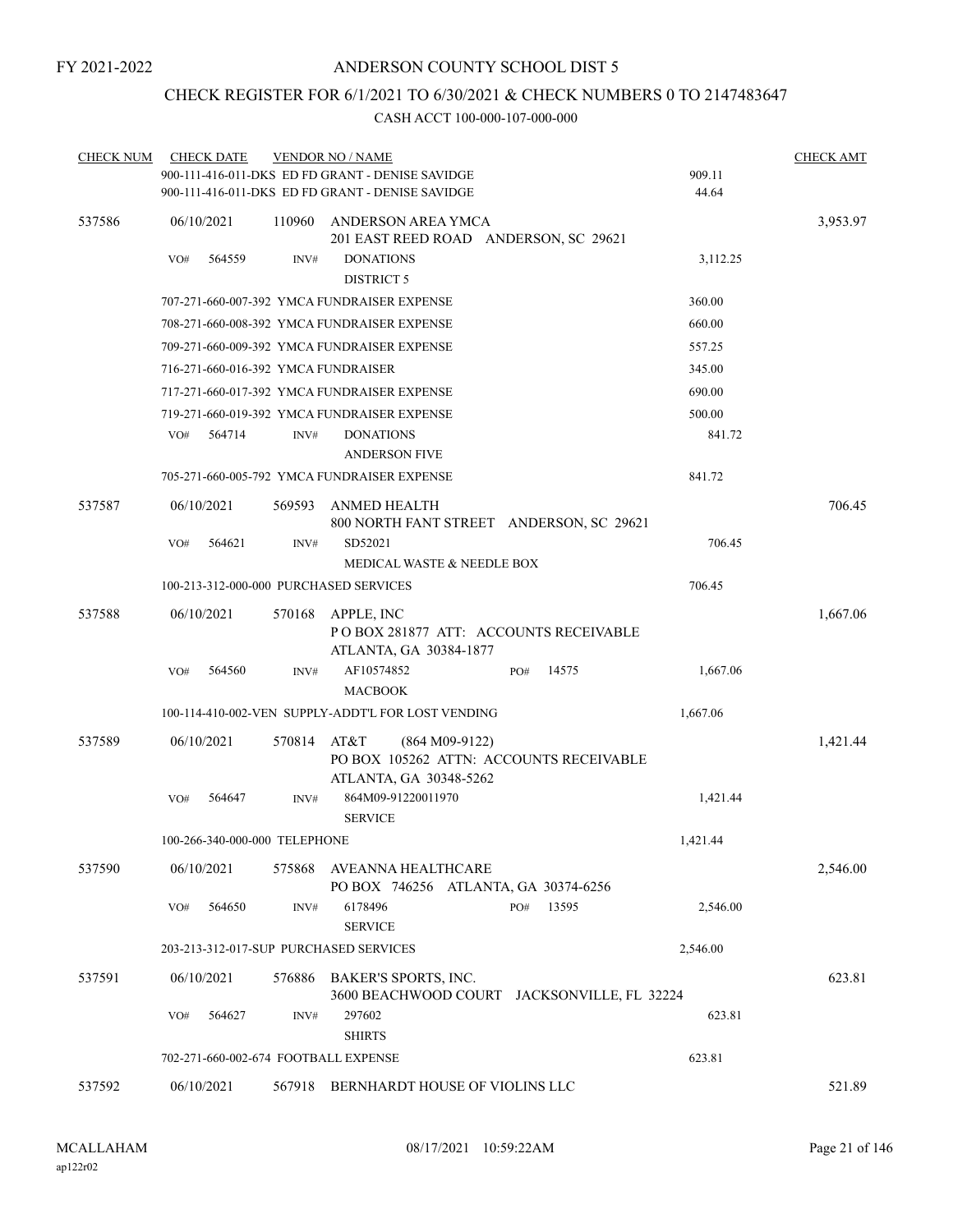# ANDERSON COUNTY SCHOOL DIST 5

# CHECK REGISTER FOR 6/1/2021 TO 6/30/2021 & CHECK NUMBERS 0 TO 2147483647

| <b>CHECK NUM</b> |     | <b>CHECK DATE</b> |                                     | <b>VENDOR NO / NAME</b>                                                           |     |       |           | <b>CHECK AMT</b> |
|------------------|-----|-------------------|-------------------------------------|-----------------------------------------------------------------------------------|-----|-------|-----------|------------------|
|                  |     |                   |                                     | 5 CATEECHEE AVE ATT: ACCOUNTS RECEIVABLE<br>GREENVILLE, SC 29605                  |     |       |           |                  |
|                  | VO# | 564651            | INV#                                | 236903<br><b>INSTRUMENTS</b>                                                      | PO# | 14433 | 279.43    |                  |
|                  |     |                   |                                     | 100-113-410-021-COB CHORUS, ORCHESTRA & BAND                                      |     |       | 279.43    |                  |
|                  | VO# | 564652            | INV#                                | 8184<br><b>SUPPLIES</b>                                                           |     |       | 242.46    |                  |
|                  |     |                   | 100-224-410-000-000 SUPPLIES        |                                                                                   |     |       | 242.46    |                  |
| * 537594         |     | 06/10/2021        |                                     | 573123 BOOSTPROMOTIONS.COM<br>1192 DRAPER PARKWAY #515 DRAPER, UT 84020           |     |       |           | 174.95           |
|                  | VO# | 564654            | INV#                                | 10525                                                                             | PO# | 14666 | 174.95    |                  |
|                  |     |                   |                                     | <b>SWAG TAG</b>                                                                   |     |       |           |                  |
|                  |     |                   | 100-111-410-019-000 SUPPLIES        |                                                                                   |     |       | 174.95    |                  |
| 537595           |     | 06/10/2021        |                                     | 567666 BRADSHAW, RICK<br>BOARD OF TRUSTEES 404 QUAIL HOLLOW<br>ANDERSON, SC 29621 |     |       |           | 500.00           |
|                  | VO# | 564538            | INV#                                | COVID<br><b>INCENTIVE</b>                                                         |     |       | 500.00    |                  |
|                  |     |                   | 100-231-334-000-000 TRUSTEE EXPENSE |                                                                                   |     |       | 500.00    |                  |
| 537596           |     | 06/10/2021        |                                     | 576766 BRYAR & COMPANY LLC<br>7611 HWY 76 SUITE B PENDLETON, SC 29670             |     |       |           | 414.63           |
|                  | VO# | 564586            | INV#                                | 2537<br><b>SHIRTS</b>                                                             |     |       | 414.63    |                  |
|                  |     |                   |                                     | 802-264-410-000-000 SUPPLIES - RECRUITMENT FAIRS                                  |     |       | 414.63    |                  |
| 537597           |     | 06/10/2021        |                                     | 574974 CALVARY HOME FOR CHILDREN<br>110 CALVARY HOME CIRCLE ANDERSON, SC 29621    |     |       |           | 1,191.47         |
|                  | VO# | 564658            | INV#                                | 012<br><b>TUTORS</b>                                                              |     |       | 545.50    |                  |
|                  |     |                   |                                     | 221-113-312-000-CHC PRG COORDINATORS/ TUTORS                                      |     |       | 545.50    |                  |
|                  | VO# | 564659            | INV#                                | 013<br><b>SUPPLIES</b>                                                            |     |       | 645.97    |                  |
|                  |     |                   |                                     | 221-113-311-000-CHC SOFTWARE SUBSCRIPTIONS                                        |     |       | 309.97    |                  |
|                  |     |                   |                                     | 221-113-312-000-CHC PRG COORDINATORS/ TUTORS                                      |     |       | 336.00    |                  |
| 537598           |     | 06/10/2021        | 152495                              | CAMCOR, INC<br>POBOX 1899 ATT: ACCOUNTS RECEIVABLE<br>BURLINGTON, NC 27216-1899   |     |       |           | 36,622.76        |
|                  | VO# | 564656            | INV#                                | 2511555<br><b>HEADSPHONES</b>                                                     | PO# | 14504 | 23,294.84 |                  |
|                  |     |                   | 100-112-410-008-HDP HEADPHONES      |                                                                                   |     |       | 2,854.76  |                  |
|                  |     |                   | 100-112-410-010-HDP HEADPHONES      |                                                                                   |     |       | 3,996.60  |                  |
|                  |     |                   | 100-112-410-011-HDP HEADPHONES      |                                                                                   |     |       | 6,451.76  |                  |
|                  |     |                   | 100-112-410-014-HDP HEADPHONES      |                                                                                   |     |       | 2,854.76  |                  |
|                  |     |                   | 100-112-410-017-HDP HEADPHONES      |                                                                                   |     |       | 2,854.76  |                  |
|                  |     |                   | 100-113-410-016-HDP HEADPHONES      |                                                                                   |     |       | 4,282.20  |                  |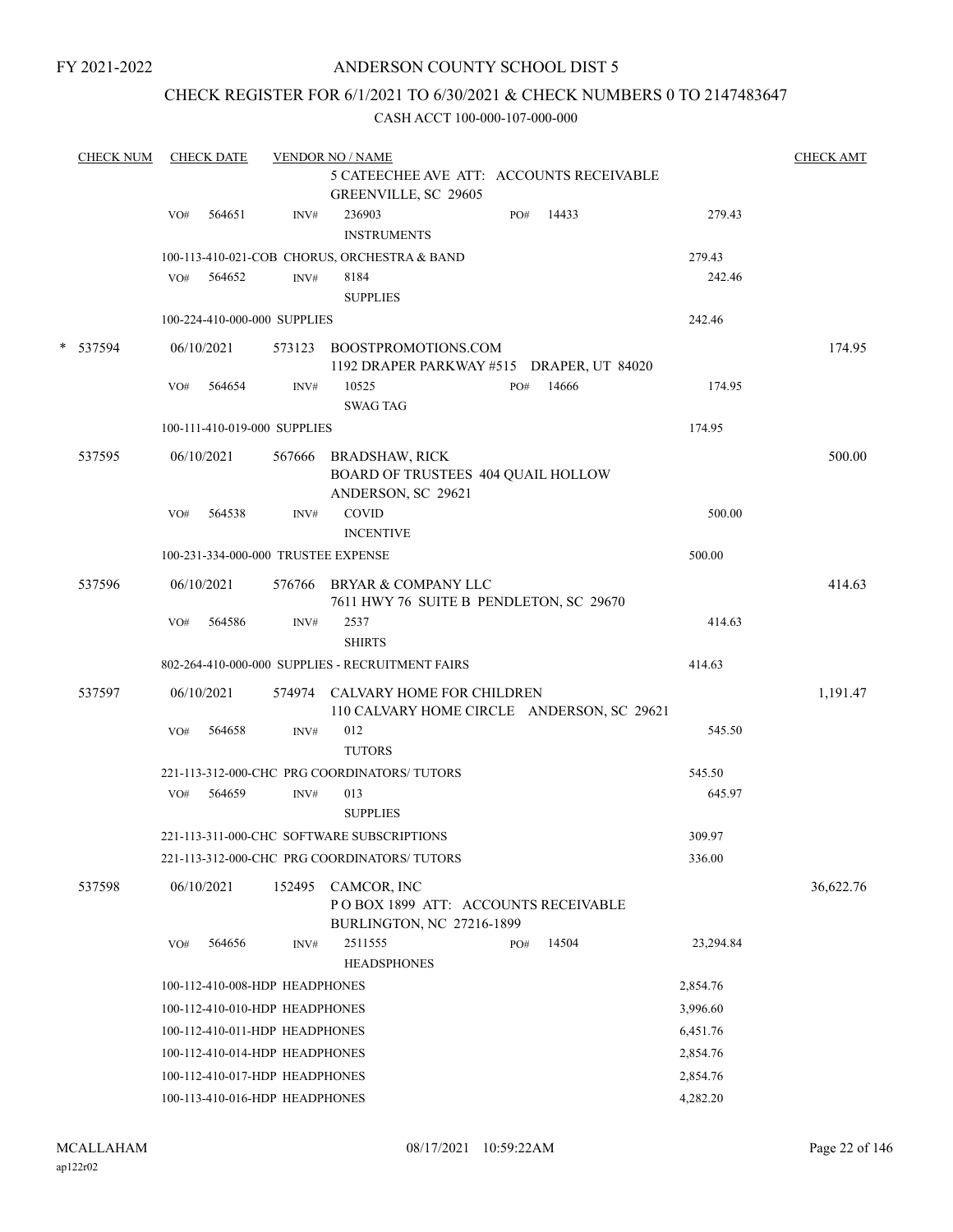# CHECK REGISTER FOR 6/1/2021 TO 6/30/2021 & CHECK NUMBERS 0 TO 2147483647

|   | <b>CHECK NUM</b> | <b>CHECK DATE</b>                   |        | <b>VENDOR NO / NAME</b>                        |                                         |                                               |           | <b>CHECK AMT</b> |
|---|------------------|-------------------------------------|--------|------------------------------------------------|-----------------------------------------|-----------------------------------------------|-----------|------------------|
|   |                  | 564657<br>VO#                       | INV#   | 2511675<br><b>HEADSET</b>                      | PO#                                     | 14507                                         | 13,327.92 |                  |
|   |                  | 100-113-410-006-HDP HEADPHONES      |        |                                                |                                         |                                               | 8,885.28  |                  |
|   |                  | 100-114-410-002-HDP HEADPHONES      |        |                                                |                                         |                                               | 4,442.64  |                  |
|   | 537599           | 06/10/2021                          |        |                                                | 572742 COAST TO COAST COMPUTER PRODUCTS | 4277 VALLEY FAIR STREET SIMI VALLEY, CA 93063 |           | 1,353.29         |
|   |                  | 564624<br>VO#                       | INV#   | A2273647<br><b>TONER</b>                       |                                         |                                               | 1,353.29  |                  |
|   |                  | 100-113-410-010-000 SUPPLIES        |        |                                                |                                         |                                               | 1,353.29  |                  |
| * | 537602           | 06/10/2021                          | 573762 | DONALD, JOHNNY<br>SC 29621                     |                                         | BOARD OF TRUSTEES 2010 BOLT DRIVE ANDERSON,   |           | 500.00           |
|   |                  | 564537<br>VO#                       | INV#   | <b>COVID</b><br><b>INCENTIVE</b>               |                                         |                                               | 500.00    |                  |
|   |                  | 100-231-334-000-000 TRUSTEE EXPENSE |        |                                                |                                         |                                               | 500.00    |                  |
| * | 537604           | 06/10/2021                          | 211302 | <b>DUKE ENERGY</b>                             | PO BOX 1094 CHARLOTTE, NC 28201-1094    |                                               |           | 25,809.00        |
|   |                  | VO#<br>564721                       | INV#   | 06/02/21                                       |                                         |                                               | 25,809.00 |                  |
|   |                  |                                     |        | <b>ELECTRICITY</b>                             |                                         |                                               |           |                  |
|   |                  |                                     |        | 100-254-470-000-000 ENERGY-ELECTRICITY & WATER |                                         |                                               | 3,905.58  |                  |
|   |                  |                                     |        | 100-254-470-001-000 ENERGY-ELECTRICITY & WATER |                                         |                                               | 62.62     |                  |
|   |                  |                                     |        | 100-254-470-002-000 ENERGY-ELECTRICITY & WATER |                                         |                                               | 121.68    |                  |
|   |                  |                                     |        | 100-254-470-003-000 ENERGY-ELECTRICITY & WATER |                                         |                                               | 2,914.21  |                  |
|   |                  |                                     |        | 100-254-470-009-000 ENERGY-ELECTRICITY & WATER |                                         |                                               | 5,630.40  |                  |
|   |                  |                                     |        | 100-254-470-015-000 ENERGY-ELECTRICITY & WATER |                                         |                                               | 46.09     |                  |
|   |                  |                                     |        | 100-254-470-016-000 ENERGY-ELECTRICITY & WATER |                                         |                                               | 24.87     |                  |
|   |                  |                                     |        | 100-254-470-018-000 ENERGY-ELECTRICITY & WATER |                                         |                                               | 3,550.85  |                  |
|   |                  |                                     |        | 100-254-470-019-000 ENERGY-ELECTRICITY & WATER |                                         |                                               | 32.57     |                  |
|   |                  |                                     |        | 131-254-470-031-000 ENERGY-ELECTRICITY/WATER   |                                         |                                               | 9,520.13  |                  |
|   | 537605           | 06/10/2021                          | 563495 | ELECTRIC CITY UTILITIES<br>ANDERSON, SC 29624  | CITY OF ANDERSON 601 SOUTH MAIN ST      |                                               |           | 8,929.61         |
|   |                  | 564718<br>VO#                       | INV#   | 06/07/21<br><b>WATER/SEWER</b>                 |                                         |                                               | 8,929.61  |                  |
|   |                  |                                     |        | 100-254-470-001-000 ENERGY-ELECTRICITY & WATER |                                         |                                               | 841.87    |                  |
|   |                  |                                     |        | 100-254-470-006-000 ENERGY-ELECTRICITY & WATER |                                         |                                               | 2,303.25  |                  |
|   |                  |                                     |        | 100-254-470-015-000 ENERGY-ELECTRICITY & WATER |                                         |                                               | 1,333.97  |                  |
|   |                  |                                     |        | 100-254-470-016-000 ENERGY-ELECTRICITY & WATER |                                         |                                               | 1,822.44  |                  |
|   |                  |                                     |        | 100-254-470-018-000 ENERGY-ELECTRICITY & WATER |                                         |                                               | 943.98    |                  |
|   |                  |                                     |        | 100-254-470-021-000 ENERGY-ELECTRICITY & WATER |                                         |                                               | 1,684.10  |                  |
|   | 537606           | 06/10/2021                          | 576585 | <b>ESPARK INC</b><br>60612                     |                                         | 2045 W. GRAND AVE SUITE B #39739 CHICAGO, IL  |           | 39,960.00        |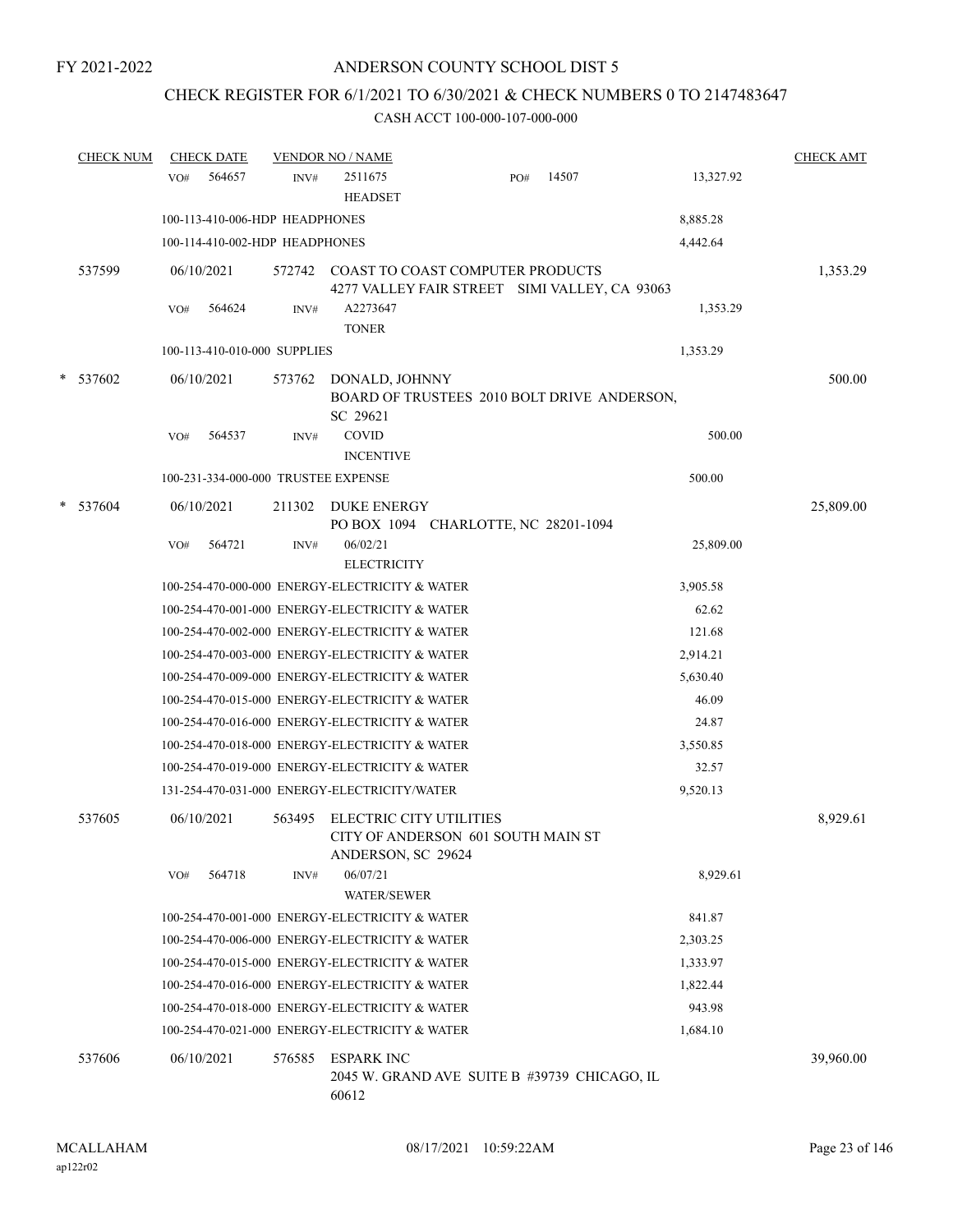# CHECK REGISTER FOR 6/1/2021 TO 6/30/2021 & CHECK NUMBERS 0 TO 2147483647

|   | <b>CHECK NUM</b> |     | <b>CHECK DATE</b>                   |        | <b>VENDOR NO / NAME</b>                                                                                                                                                                                                                                |     |       |                                                      | <b>CHECK AMT</b> |
|---|------------------|-----|-------------------------------------|--------|--------------------------------------------------------------------------------------------------------------------------------------------------------------------------------------------------------------------------------------------------------|-----|-------|------------------------------------------------------|------------------|
|   |                  | VO# | 564664                              | INV#   | 3021<br><b>LICENCE</b>                                                                                                                                                                                                                                 | PO# | 14644 | 39,960.00                                            |                  |
|   |                  |     | 338-112-410-000-EAR SUPPLIES        |        |                                                                                                                                                                                                                                                        |     |       | 39,960.00                                            |                  |
| * | 537608           |     | 06/10/2021                          | 576738 | <b>FREEMAN, BRAD</b><br>BOARD OF TRUSTEES 1412 COUNTRY MEADOWS<br>ANDERSON, SC 29626                                                                                                                                                                   |     |       |                                                      | 500.00           |
|   |                  | VO# | 564543                              | INV#   | <b>COVID</b><br><b>INCENTIVE</b>                                                                                                                                                                                                                       |     |       | 500.00                                               |                  |
|   |                  |     | 100-231-334-000-000 TRUSTEE EXPENSE |        |                                                                                                                                                                                                                                                        |     |       | 500.00                                               |                  |
|   | 537609           |     | 06/10/2021                          |        | 574009 FUN EXPRESS, LLC<br>PO BOX 14463 DES MOINES, IA 50306                                                                                                                                                                                           |     |       |                                                      | 305.37           |
|   |                  | VO# | 564566                              | INV#   | 710018952-01<br>BAGS, BALLS, ENVELOPES                                                                                                                                                                                                                 |     |       | 305.37                                               |                  |
|   |                  |     |                                     |        | 717-190-660-017-353 FIELD TRIPS GRADE 3 EXPENSE                                                                                                                                                                                                        |     |       | 305.37                                               |                  |
|   | $*$ 537611       |     | 06/10/2021                          |        | 569372 GREAT AMERICA LEASING CORP<br>POBOX 660831 ATT: ACCOUNTS RECEIVABLE<br>DALLAS, TX 75266-0831                                                                                                                                                    |     |       |                                                      | 1,769.52         |
|   |                  | VO# | 564602                              | INV#   | 29421842<br><b>COPIER</b>                                                                                                                                                                                                                              | PO# | 13147 | 1,769.52                                             |                  |
|   |                  |     | 100-252-325-000-000 RENTALS         |        |                                                                                                                                                                                                                                                        |     |       | 1,769.52                                             |                  |
|   | 537612           |     | 06/10/2021                          | 571711 | <b>GRIFFITH, JOHN P</b><br>BOARD OF TRUSTEES 1313 NORTHAMPTON ROAD<br>ANDERSON, SC 29621                                                                                                                                                               |     |       |                                                      | 500.00           |
|   |                  | VO# | 564542                              | INV#   | <b>COVID</b><br><b>INCENTIVE</b>                                                                                                                                                                                                                       |     |       | 500.00                                               |                  |
|   |                  |     | 100-231-334-000-000 TRUSTEE EXPENSE |        |                                                                                                                                                                                                                                                        |     |       | 500.00                                               |                  |
|   | 537613           |     | 06/10/2021                          | 574279 | HALLIGAN MAHONEY & WILLIAMS<br>PO BOX 11367 COLUMBIA, SC 29211-1367                                                                                                                                                                                    |     |       |                                                      | 8,202.60         |
|   |                  | VO# | 564672                              | INV#   | 15814<br><b>MAY 2021</b>                                                                                                                                                                                                                               |     |       | 551.25                                               |                  |
|   |                  |     | 131-233-319-031-000 LEGAL FEES      |        |                                                                                                                                                                                                                                                        |     |       | 551.25                                               |                  |
|   |                  | VO# | 564673                              | INV#   | 15815<br><b>MAY 2021</b>                                                                                                                                                                                                                               |     |       | 7,651.35                                             |                  |
|   |                  |     | 100-231-319-000-000 LEGAL FEES      |        |                                                                                                                                                                                                                                                        |     |       | 7,651.35                                             |                  |
|   | 537614           |     | 06/10/2021                          | 259400 | HAMMOND WATER DISTRICT<br>4315 HWY 29 NORTH BELTON, SC 29627-9796                                                                                                                                                                                      |     |       |                                                      | 14,004.45        |
|   |                  | VO# | 564719                              | INV#   | 05/10/21<br><b>WATER/SEWER</b>                                                                                                                                                                                                                         |     |       | 14,004.45                                            |                  |
|   |                  |     |                                     |        | 100-254-470-002-000 ENERGY-ELECTRICITY & WATER<br>100-254-470-002-000 ENERGY-ELECTRICITY & WATER<br>100-254-470-002-000 ENERGY-ELECTRICITY & WATER<br>100-254-470-002-000 ENERGY-ELECTRICITY & WATER<br>100-254-470-013-000 ENERGY-ELECTRICITY & WATER |     |       | 110.72<br>3,723.76<br>1,119.12<br>195.12<br>1,214.15 |                  |
|   |                  |     |                                     |        | 100-254-470-013-000 ENERGY-ELECTRICITY & WATER                                                                                                                                                                                                         |     |       | 110.72                                               |                  |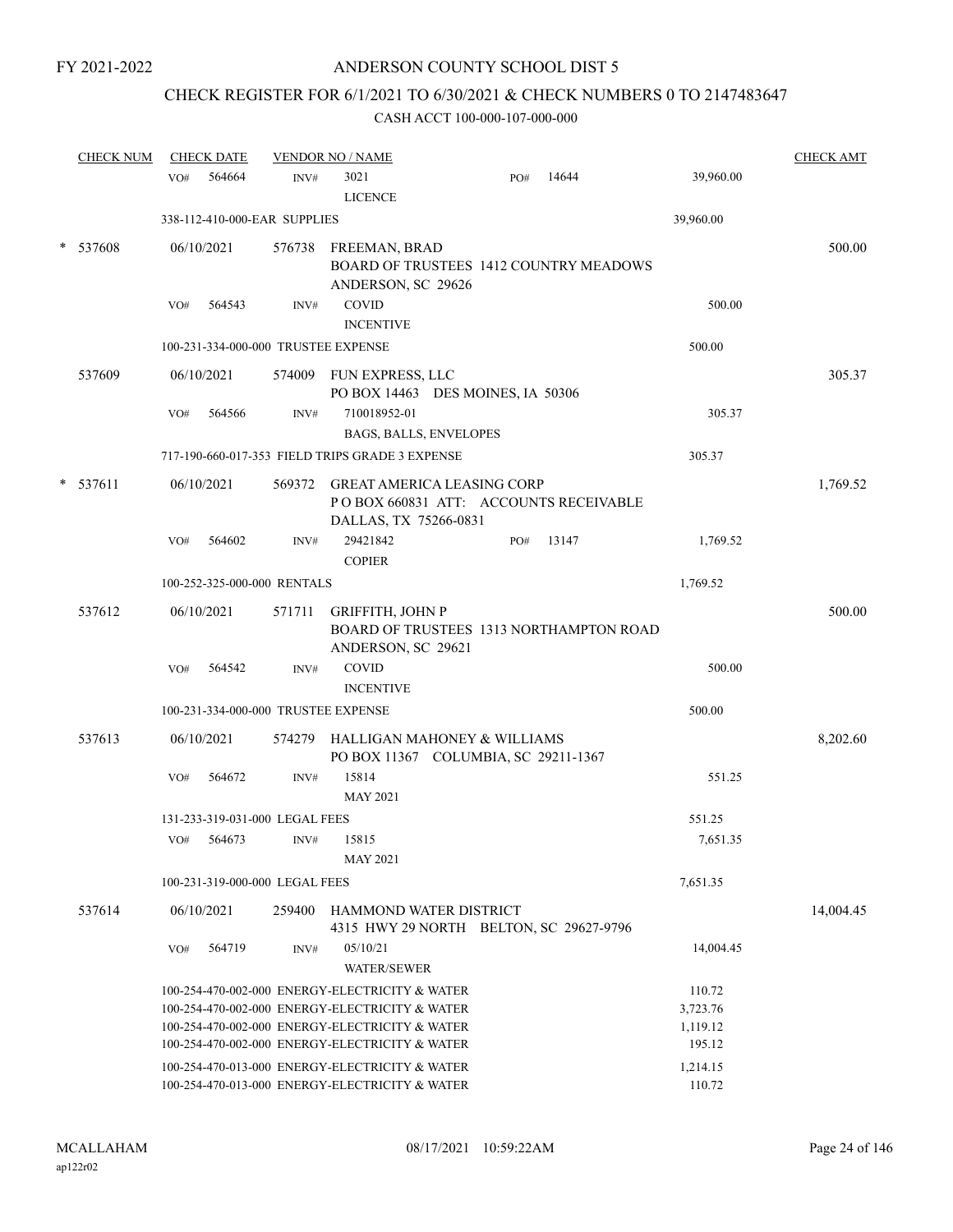# CHECK REGISTER FOR 6/1/2021 TO 6/30/2021 & CHECK NUMBERS 0 TO 2147483647

| <b>CHECK NUM</b> |     | <b>CHECK DATE</b> |        | <b>VENDOR NO / NAME</b><br>100-254-470-017-000 ENERGY-ELECTRICITY & WATER                           |     |       | 4,177.31           | <b>CHECK AMT</b> |
|------------------|-----|-------------------|--------|-----------------------------------------------------------------------------------------------------|-----|-------|--------------------|------------------|
|                  |     |                   |        | 100-254-470-020-000 ENERGY-ELECTRICITY & WATER<br>100-254-470-020-000 ENERGY-ELECTRICITY & WATER    |     |       | 110.72<br>3,242.83 |                  |
| 537615           |     | 06/10/2021        |        | 571086 HARRISON PRODUCTIONS<br>2153 E MAIN STREET STE. C14 #327 DUNCAN, SC<br>29334                 |     |       |                    | 15,509.35        |
|                  | VO# | 564671            | INV#   | 2020<br><b>WIRELESS RECEIVERS</b>                                                                   | PO# | 14706 | 15,509.35          |                  |
|                  |     |                   |        | 866-266-345-000-000 TECHNOLOGY PURCHASED SERV                                                       |     |       | 15,509.35          |                  |
| 537616           |     | 06/10/2021        |        | 572058 HARRIS SCHOOL SOLUTIONS<br>PO BOX 74008484 CHICAGO, IL 60674-8484                            |     |       |                    | 1,320.00         |
|                  | VO# | 564674            | INV#   | SMAMN0000115<br><b>ANNUAL MAINT</b>                                                                 | PO# | 14555 | 1,320.00           |                  |
|                  |     |                   |        | 100-266-445-000-000 SOFTWARE TECHNOLOGY                                                             |     |       | 1,320.00           |                  |
| 537617           |     | 06/10/2021        | 576901 | HOME TRAINING TOOLS LTD<br>665 CARBON STREET BILLINGS, MT 59102                                     |     |       |                    | 250.09           |
|                  | VO# | 564729            | INV#   | 1116442<br><b>SUPPLIES</b>                                                                          |     |       | 250.09             |                  |
|                  |     |                   |        | 900-113-410-020-VMP VALARIE PETERSON 20/21 SUPPLIES                                                 |     |       | 250.09             |                  |
| 537618           |     | 06/10/2021        | 276400 | ID SHOP, INC<br>POBOX 49457 ATT: ACCOUNTS RECEIVABLE<br>GREENWOOD, SC 29649                         |     |       |                    | 561.25           |
|                  | VO# | 564632            | INV#   | 104835<br><b>CAMERA</b>                                                                             |     |       | 561.25             |                  |
|                  |     |                   |        | 702-271-660-002-508 ID NAME TAGS/ BADGES EXPENSE                                                    |     |       | 561.25             |                  |
| 537619           |     | 06/10/2021        | 571865 | INFOSOURCE, INC<br>1300 CITY VIEW CENTER DEPARTMENT 202 OVIEDO,<br>FL 32765                         |     |       |                    | 42,543.00        |
|                  | VO# | 564675            | INV#   | IN042708<br><b>LICENSE RENEWAL</b>                                                                  | PO# | 14675 | 42,543.00          |                  |
|                  |     |                   |        | 263-224-312-000-P11 TECH LITERACY CONSULT                                                           |     |       | 42,543.00          |                  |
| 537620           |     | 06/10/2021        |        | 576481 INSTITUTE FOR MULTI-SENSORY EDUC, LLC<br>24800 DENSO DRIVE SUITE 202 SOUTHFIELD, MI<br>48033 |     |       |                    | 639.70           |
|                  | VO# | 564676            | INV#   | 126415<br><b>SUPPLIES</b>                                                                           | PO# | 14515 | 639.70             |                  |
|                  |     |                   |        | 817-112-410-014-000 SUPPLIES AND MATERIALS                                                          |     |       | 639.70             |                  |
| * 537623         |     | 06/10/2021        | 576899 | JERANDONNA LLC<br>302 BARLEY MILL DRIVE GREER, SC 29651-6883                                        |     |       |                    | 564.83           |
|                  | VO# | 564726            | INV#   | 119<br>CONCORD                                                                                      |     |       | 564.83             |                  |
|                  |     |                   |        | 802-112-410-009-000 SUPPLIES - RETENTION                                                            |     |       | 564.83             |                  |
| 537624           |     | 06/10/2021        |        | 306035 KAY II, HAROLD R.                                                                            |     |       |                    | 500.00           |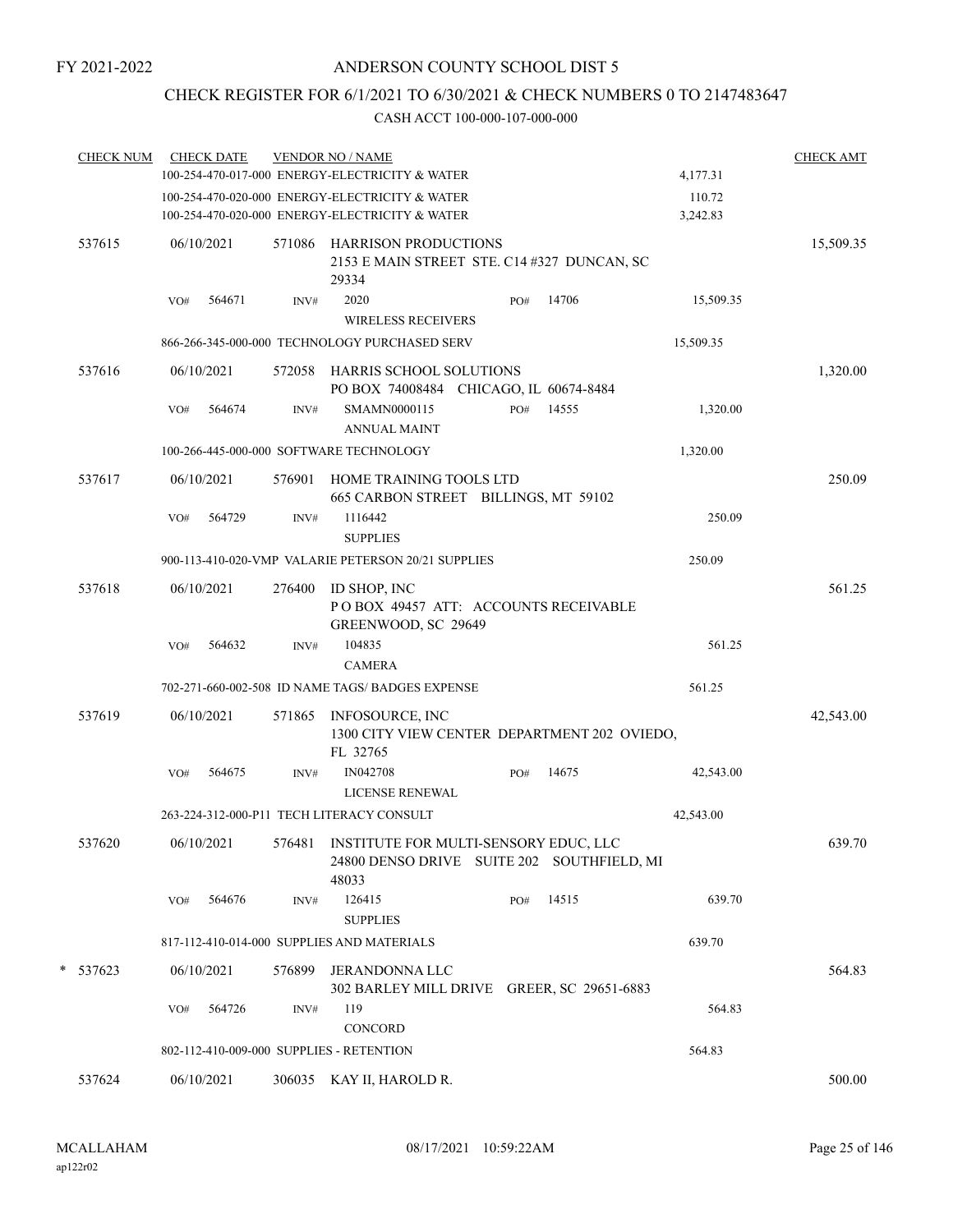# ANDERSON COUNTY SCHOOL DIST 5

# CHECK REGISTER FOR 6/1/2021 TO 6/30/2021 & CHECK NUMBERS 0 TO 2147483647

| <b>CHECK NUM</b> | <b>CHECK DATE</b>                   |      | <b>VENDOR NO / NAME</b>                                                                              |           | <b>CHECK AMT</b> |
|------------------|-------------------------------------|------|------------------------------------------------------------------------------------------------------|-----------|------------------|
|                  |                                     |      | BOARD OF TRUSTEES PO BOX 2473 ANDERSON, SC<br>29622                                                  |           |                  |
|                  | 564539<br>VO#                       | INV# | <b>COVID</b><br><b>INCENTIVE</b>                                                                     | 500.00    |                  |
|                  | 100-231-334-000-000 TRUSTEE EXPENSE |      |                                                                                                      | 500.00    |                  |
| $*$ 537627       | 06/10/2021                          |      | 564827 MAC'S TIRE SERVICE<br>POBOX 78 ATT: ACCOUNTS RECEIVABLE<br>ANDERSON, SC 29622                 |           | 143.10           |
|                  | 564588<br>VO#                       | INV# | 102332<br><b>TIRE</b>                                                                                | 143.10    |                  |
|                  |                                     |      | 100-254-410-003-001 SUPPLIES - MAINTENANCE                                                           | 143.10    |                  |
| 537628           | 06/10/2021                          |      | 564742 MAJOR BUSINESS MACHINES<br>POBOX 6092 ATT: ACCOUNTS RECEIVABLE<br>GREENVILLE, SC 29606        |           | 742.83           |
|                  | 564678<br>VO#                       | INV# | IN102241<br><b>INK CARTRIDGE</b>                                                                     | 742.83    |                  |
|                  |                                     |      | 100-252-410-000-000 SUPPLIES AND MATERIALS                                                           | 742.83    |                  |
| $*$ 537630       | 06/10/2021                          |      | 564723 MATRIX CONSTRUCTION CO, INC<br>POBOX 1807 ATT: ACCOUNTS RECEIVABLE<br>ANDERSON, SC 29622-1807 |           | 71,478.51        |
|                  | 564620<br>VO#                       | INV# | 200020-01<br><b>BUS TRANSP FACILITY</b>                                                              | 71,478.51 |                  |
|                  |                                     |      | 505-253-540-000-BLD TRANSPORTATION RENOVATIONS                                                       | 71,478.51 |                  |
| 537631           | 06/10/2021                          |      | 576902 MCAULEY, JAY**<br>WOFFORD COLLEGE 429 N. CHURCH ST<br>SPARTANBURG, SC 29303                   |           | 900.00           |
|                  | VO#<br>564728                       | INV# | $\mathbf{1}$<br><b>TL HANNA</b>                                                                      | 900.00    |                  |
|                  |                                     |      | 702-271-660-002-751 BASKETBALL BOYS EXPENSE                                                          | 900.00    |                  |
| $*$ 537633       | 06/10/2021                          |      | 567126 MUSIC & ARTS CENTER<br>5295 WESTVIEW DR SUITE 300 ATTN: CA<br>FREDERICK, MD 21703             |           | 861.19           |
|                  | 564682<br>VO#                       | INV# | INV026763762<br><b>UKULELE</b>                                                                       | 761.41    |                  |
|                  | 100-112-410-008-0RE RELATED ARTS    |      |                                                                                                      | 461.00    |                  |
|                  | 708-271-660-008-220 MUSIC EXPENSE   |      |                                                                                                      | 300.41    |                  |
|                  | 564683<br>VO#                       | INV# | 14436<br>INV 026675186<br>PO#<br><b>SUPPLIES</b>                                                     | 99.78     |                  |
|                  |                                     |      | 100-113-410-021-COB CHORUS, ORCHESTRA & BAND                                                         | 99.78     |                  |
| 537634           | 06/10/2021                          |      | 397350 PAPER SUPPLY INC.<br>POBOX 166 ATT: ACCOUNTS RECEIVABLE<br>ANDERSON, SC 29622                 |           | 636.12           |
|                  | 564597<br>VO#                       | INV# | 114072<br><b>KITS</b>                                                                                | 636.12    |                  |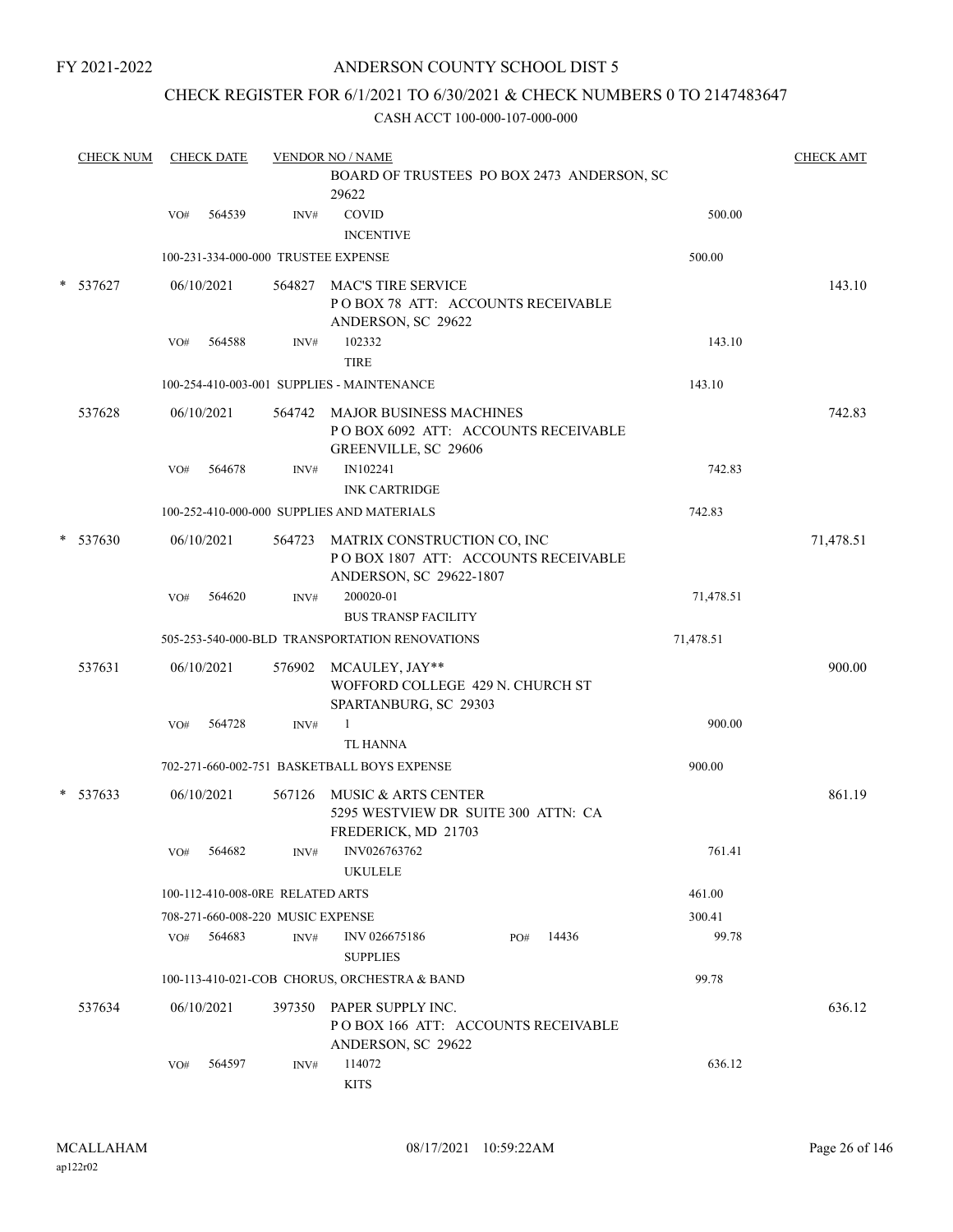# ANDERSON COUNTY SCHOOL DIST 5

# CHECK REGISTER FOR 6/1/2021 TO 6/30/2021 & CHECK NUMBERS 0 TO 2147483647

| <b>CHECK NUM</b> |     | <b>CHECK DATE</b> | 600-256-410-000-000 SUPPLIES        | <b>VENDOR NO / NAME</b>                                                                |     |       | 636.12   | <b>CHECK AMT</b> |
|------------------|-----|-------------------|-------------------------------------|----------------------------------------------------------------------------------------|-----|-------|----------|------------------|
| 537635           |     | 06/10/2021        |                                     | 576737 PATRICK, ANDY<br><b>BOARD OF TRUSTEES 1220 BROWN ROAD</b><br>ANDERSON, SC 29621 |     |       |          | 500.00           |
|                  | VO# | 564540            | INV#                                | COVID<br><b>INCENTIVE</b>                                                              |     |       | 500.00   |                  |
|                  |     |                   | 100-231-334-000-000 TRUSTEE EXPENSE |                                                                                        |     |       | 500.00   |                  |
| 537636           |     | 06/10/2021        |                                     | 564378 PEARSON EDUCATION, INC<br>13036 COLLECTION CENTER DRIVE CHICAGO, IL             |     |       |          | 1,265.44         |
|                  |     |                   |                                     | 60693                                                                                  |     |       |          |                  |
|                  | VO# | 564614            | INV#                                | 14416550<br><b>SUPPLIES</b>                                                            | PO# | 14602 | 305.10   |                  |
|                  |     |                   |                                     | 203-161-410-000-SUP SUPPLEMENTAL SUPPLIES                                              |     |       | 305.10   |                  |
|                  | VO# | 564694            | INV#                                | 14381990<br><b>SUPPLIES</b>                                                            | PO# | 14530 | 960.34   |                  |
|                  |     |                   |                                     | 203-161-410-000-SUP SUPPLEMENTAL SUPPLIES                                              |     |       | 960.34   |                  |
| 537637           |     | 06/10/2021        |                                     | 404600 PERFECTION LEARNING<br>1000 NORTH SECOND AVENUE LOGAN, IA 51546-0500            |     |       |          | 992.84           |
|                  | VO# | 564695            | INV#                                | 191094<br><b>SUPPLIES</b>                                                              | PO# | 14023 | 992.84   |                  |
|                  |     |                   |                                     | 100-114-410-002-VEN SUPPLY-ADDT'L FOR LOST VENDING                                     |     |       | 992.84   |                  |
| * 537639         |     | 06/10/2021        |                                     | 568036 PIEDMONT NATURAL GAS<br>PO BOX 1246 CHARLOTTE, NC 28201-1246                    |     |       |          | 1,445.52         |
|                  | VO# | 564720            | INV#                                | 06/01/21<br><b>NAUTRAL GAS</b>                                                         |     |       | 1,445.52 |                  |
|                  |     |                   | 100-254-472-000-000 ENERGY-GAS      |                                                                                        |     |       | 54.84    |                  |
|                  |     |                   | 100-254-472-001-000 ENERGY-GAS      |                                                                                        |     |       | 308.94   |                  |
|                  |     |                   | 100-254-472-005-000 ENERGY-GAS      |                                                                                        |     |       | 29.47    |                  |
|                  |     |                   | 100-254-472-011-000 ENERGY-GAS      |                                                                                        |     |       | 23.54    |                  |
|                  |     |                   | 100-254-472-012-000 ENERGY-GAS      |                                                                                        |     |       | 25.52    |                  |
|                  |     |                   | 100-254-472-015-000 ENERGY-GAS      |                                                                                        |     |       | 137.03   |                  |
|                  |     |                   | 100-254-472-016-000 ENERGY-GAS      |                                                                                        |     |       | 29.58    |                  |
|                  |     |                   | 100-254-472-021-000 ENERGY- GAS     |                                                                                        |     |       | 88.43    |                  |
|                  |     |                   | 600-256-470-011-000 ENERGY          |                                                                                        |     |       | 185.10   |                  |
|                  |     |                   | 600-256-470-012-000 ENERGY          |                                                                                        |     |       | 135.70   |                  |
|                  |     |                   | 600-256-470-015-000 ENERGY          |                                                                                        |     |       | 106.59   |                  |
|                  |     |                   | 600-256-470-016-000 ENERGY          |                                                                                        |     |       | 153.38   |                  |
|                  |     |                   | 600-256-470-021-000 ENERGY          |                                                                                        |     |       | 167.40   |                  |
| 537640           |     | 06/10/2021        | 571386                              | PIONEER DRAMA SERVICE<br>POBOX 4267 ENGLEWOOD, CO 80155-4267                           |     |       |          | 130.25           |
|                  | VO# | 564600            | INV#                                | 610138<br><b>SUPPLIES</b>                                                              | PO# | 14470 | 130.25   |                  |
|                  |     |                   | 100-114-410-021-COB SUPPLIES        |                                                                                        |     |       | 130.25   |                  |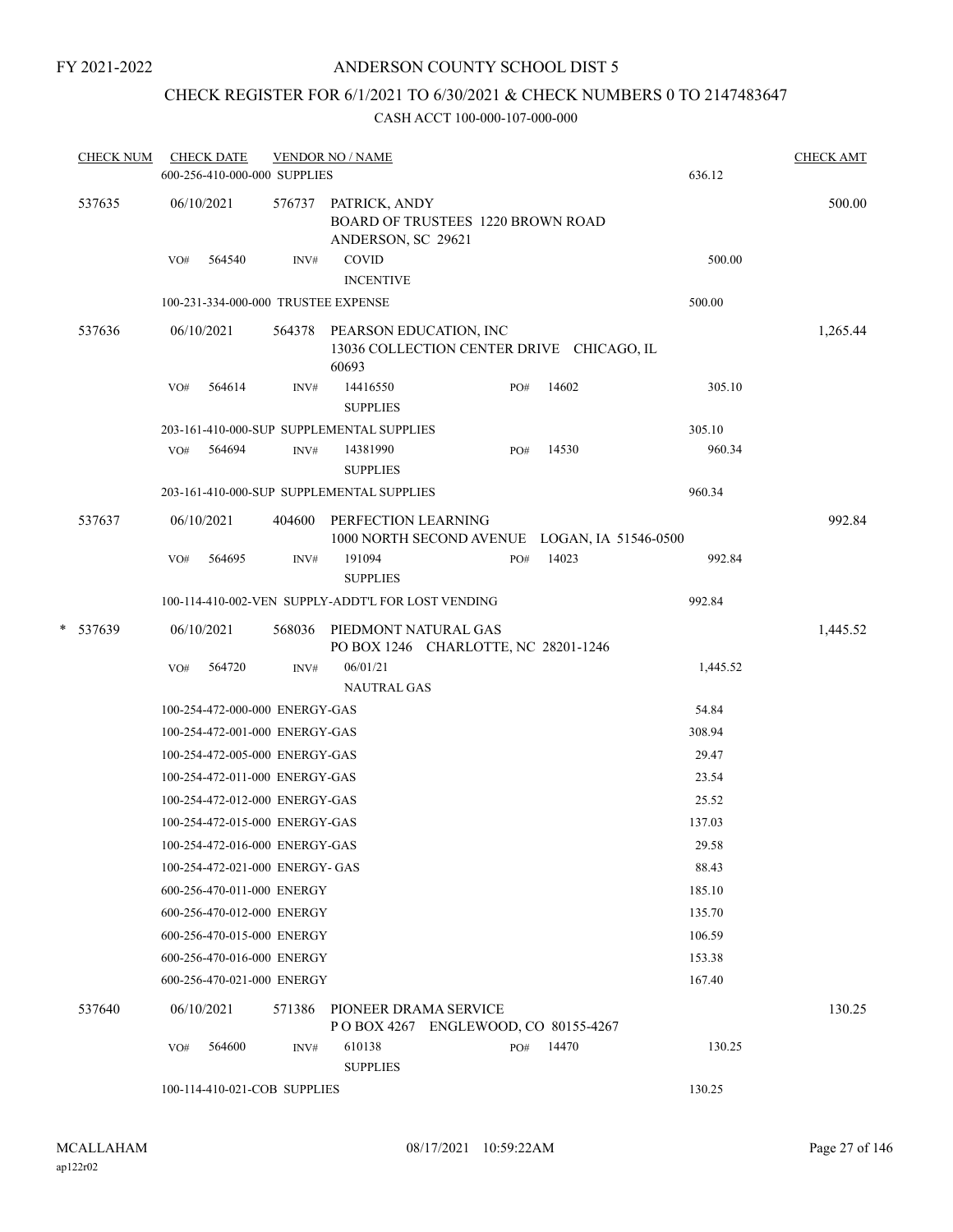# ANDERSON COUNTY SCHOOL DIST 5

# CHECK REGISTER FOR 6/1/2021 TO 6/30/2021 & CHECK NUMBERS 0 TO 2147483647

| <b>CHECK NUM</b> | <b>CHECK DATE</b>                      |        | <b>VENDOR NO / NAME</b>                                                  |                                             |           | <b>CHECK AMT</b> |
|------------------|----------------------------------------|--------|--------------------------------------------------------------------------|---------------------------------------------|-----------|------------------|
| 537641           | 06/10/2021                             | 571701 | PRICE, TOMMY<br>BOARD OF TRUSTEES 201 HUNTERS LANE<br>ANDERSON, SC 29625 |                                             |           | 500.00           |
|                  | 564544<br>VO#                          | INV#   | COVID<br><b>INCENTIVE</b>                                                |                                             | 500.00    |                  |
|                  | 100-231-334-000-000 TRUSTEE EXPENSE    |        |                                                                          |                                             | 500.00    |                  |
| 537642           | 06/10/2021                             |        | 576874 BEARD, JR, WILBUR FRANKLIN<br>ASHEVILLE, NC 28805                 | QUINTEX OF ASHEVILLE 101 CHARLES RIDGE ROAD |           | 2,022.84         |
|                  | 564612<br>VO#                          | INV#   | 052121-130<br><b>ORCAM READ</b>                                          | 14569<br>PO#                                | 2,022.84  |                  |
|                  |                                        |        | 900-223-416-000-BLH ED FD GRANT - DR. BRENDA HARPER                      |                                             | 2,022.84  |                  |
| 537643           | 06/10/2021                             | 571699 | ROSETTA STONE, LTD                                                       | DEPARTMENT CH 19948 PALATINE, IL 60055-9948 |           | 11,491.80        |
|                  | 564571<br>VO#                          | INV#   | 11448441<br><b>SUBSCRIPTION</b>                                          | PO#<br>14683                                | 11,491.80 |                  |
|                  | 100-221-410-000-TST SUPPLIES-TESTING   |        |                                                                          |                                             | 4.74      |                  |
|                  |                                        |        | 237-162-445-000-020 SOFTWARE SUBSCRIPTIONS                               |                                             | 11,487.06 |                  |
| 537644           | 06/10/2021                             | 575888 | ROWLAND'S AUTOMOTIVE SPECIALIST<br>650 MCGEE RD ANDERSON, SC 29625-1400  |                                             |           | 661.21           |
|                  | VO#<br>564697                          | INV#   | 1018925<br><b>SERVICE</b>                                                |                                             | 661.21    |                  |
|                  |                                        |        | 100-254-412-000-001 TRUCK SERVICE - MAINTENANCE                          |                                             | 661.21    |                  |
| 537645           | 06/10/2021                             | 576647 | <b>SAAD RESOURCES LLC</b><br>183 FARIS CIRCLE GREENVILLE, SC 29605       |                                             |           | 1,675.00         |
|                  | 564698<br>VO#                          | INV#   | 216<br><b>STORAGE</b>                                                    | 13596<br>PO#                                | 1,675.00  |                  |
|                  | 100-254-410-000-C19 SUPPIES - C19      |        |                                                                          |                                             | 1,675.00  |                  |
| 537646           | 06/10/2021                             | 576898 | <b>SAFE AIR SYSTEMS</b><br>8855 E BROAD ST REYNOLDSBURG, OH 43068        |                                             |           | 896.10           |
|                  | 564705<br>VO#                          | INV#   | <b>INV-NC78-151</b><br><b>SUPPLIES</b>                                   |                                             | 896.10    |                  |
|                  |                                        |        | 329-115-410-031-000 SUPPLIES-STATE EQUIPMENT                             |                                             | 896.10    |                  |
| 537647           | 06/10/2021                             | 574194 | <b>SCISA</b><br>PO DRAWER 690                                            | <b>ORANGBURG, SC 29116-0690</b>             |           | 200.00           |
|                  | 564702<br>VO#                          | INV#   | <b>REGISTRATION</b><br><b>DANA HILL</b>                                  |                                             | 200.00    |                  |
|                  |                                        |        | 263-370-312-000-MSA PS-MONTESSORI SCH OF AND                             |                                             | 200.00    |                  |
| 537648           | 06/10/2021                             | 572126 | SERVICE ASSOCIATES, INC<br>225 COOK STREET RURAL HALL, NC 27045          |                                             |           | 2,656.25         |
|                  | 564700<br>VO#                          | INV#   | 5542<br><b>SERVICE</b>                                                   | 14703<br>PO#                                | 2,656.25  |                  |
|                  | 100-266-312-000-000 PURCHASED SERVICES |        |                                                                          |                                             | 2,656.25  |                  |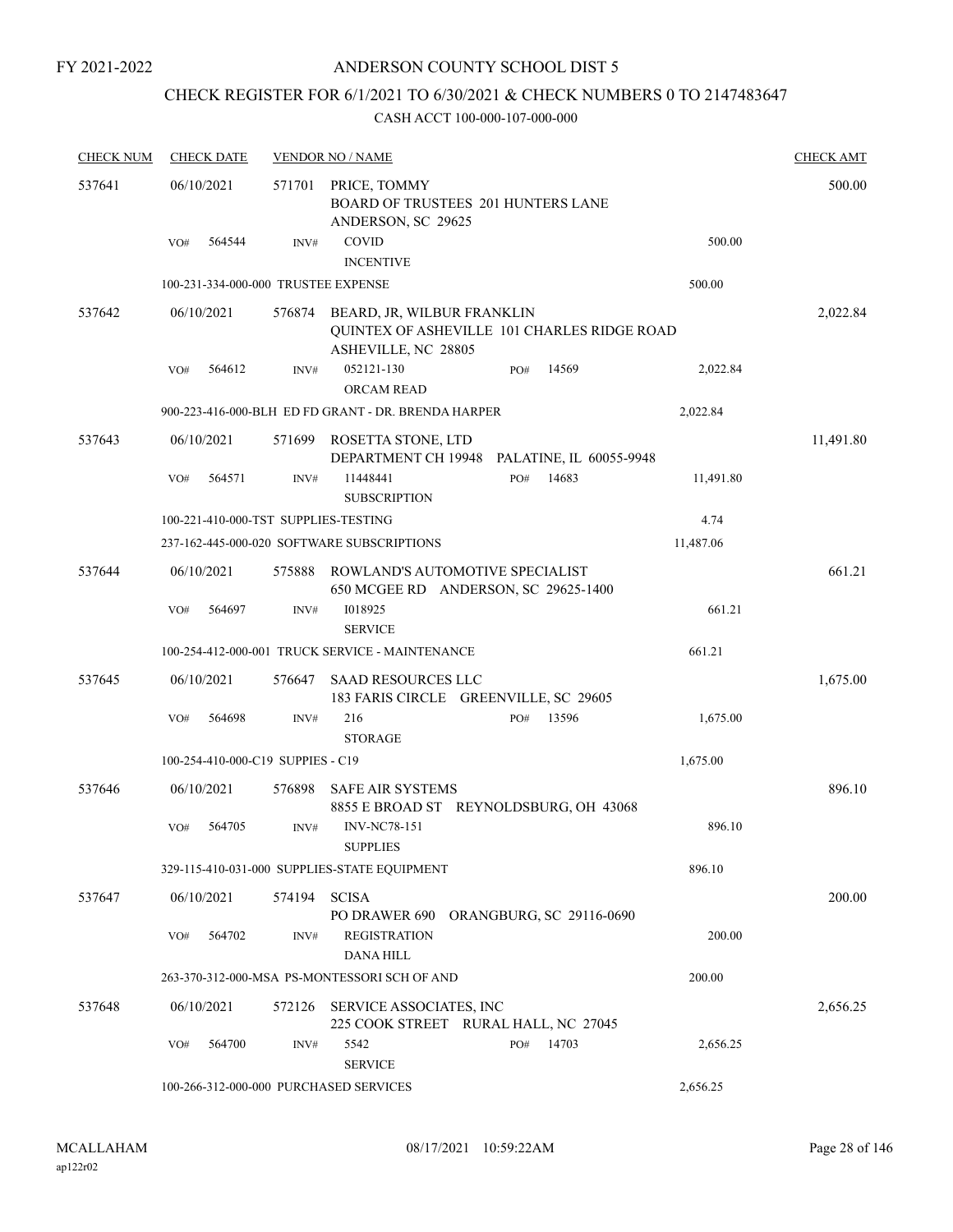# CHECK REGISTER FOR 6/1/2021 TO 6/30/2021 & CHECK NUMBERS 0 TO 2147483647

|   | <b>CHECK NUM</b> |     | <b>CHECK DATE</b>            |            | <b>VENDOR NO / NAME</b>                                                                                |     |       |           | <b>CHECK AMT</b> |
|---|------------------|-----|------------------------------|------------|--------------------------------------------------------------------------------------------------------|-----|-------|-----------|------------------|
| * | 537650           |     | 06/10/2021                   | 576762 SMF |                                                                                                        |     |       |           | 409.68           |
|   |                  | VO# | 564593                       | INV#       | PO BOX 2208 ANDERSON, SC 29622<br>100896<br><b>SUPPLIES</b>                                            | PO# | 14413 | 409.68    |                  |
|   |                  |     |                              |            | 329-115-410-031-000 SUPPLIES-STATE EQUIPMENT                                                           |     |       | 409.68    |                  |
|   | 537651           |     | 06/10/2021                   | 569589     | <b>SREB</b><br>592 TENTH ST, NW ATTN: JAMES LEW ATLANTA, GA<br>30318-5776                              |     |       |           | 1,200.00         |
|   |                  | VO# | 564579                       | INV#       | 141209,968444,415697<br>601106                                                                         | PO# | 14657 | 1,200.00  |                  |
|   |                  |     |                              |            | 329-224-333-031-0CO TRIPS-WBL/HSTW (C/O)                                                               |     |       | 1,200.00  |                  |
|   | 537652           |     | 06/10/2021                   | 566402     | STARFALL EDUCATION<br>PO BOX 359 ATT: ACCOUNTS RECEIVABLE<br>BOULDER, CO 80306                         |     |       |           | 540.00           |
|   |                  | VO# | 564704                       | INV#       | 3813-0907-3700<br><b>MEMBERSHIP</b>                                                                    | PO# | 14603 | 540.00    |                  |
|   |                  |     |                              |            | 202-139-410-000-000 SUPPLIES- PK SCHOOL                                                                |     |       | 540.00    |                  |
|   | 537653           |     | 06/10/2021                   |            | 571368 STRAIGHT PATHS LANDSCAPE<br>PO BOX 5542 ANDERSON, SC 29623-0542                                 |     |       |           | 8,895.00         |
|   |                  | VO# | 564706                       | INV#       | 20678<br><b>SERIVCE</b>                                                                                | PO# | 12975 | 8,895.00  |                  |
|   |                  |     |                              |            | 131-254-323-031-305 CONTRACT SERV.-GROUNDS                                                             |     |       | 8,895.00  |                  |
|   | 537654           |     | 06/10/2021                   | 501311     | THE COLLEGE BOARD<br>PO BOX 30171 NEW YORK, NY 10087-0171                                              |     |       |           | 336.00           |
|   |                  | VO# | 564573                       | INV#       | ES00032108<br><b>SATSD</b>                                                                             | PO# | 14690 | 336.00    |                  |
|   |                  |     |                              |            | 319-221-312-000-000 PURCHASED SERVICES-TESTING                                                         |     |       | 336.00    |                  |
|   | 537655           |     | 06/10/2021                   | 576122     | THERE IS HOPE COUNSELING, LLC<br>ROYCE V. MILLER 145 THOMAS GREEN BLVD, SUITE<br>210 CLEMSON, SC 29631 |     |       |           | 600.00           |
|   |                  | VO# | 564707                       | INV#       | 161788<br>CONSULTING                                                                                   | PO# | 13797 | 600.00    |                  |
|   |                  |     |                              |            | 237-128-313-002-020 STUDENT SERVICES/ COUNSELOR                                                        |     |       | 300.00    |                  |
|   |                  |     |                              |            | 237-128-313-003-020 STUDENT SERVICES/ COUNSELOR                                                        |     |       | 300.00    |                  |
|   | $*$ 537657       |     | 06/10/2021                   | 564442     | UNITED CHEMICAL & SUPPLY CO<br>PO BOX 5066 ATT: ACCOUNTS RECEIVABLE<br>GREENVILLE, SC 29606            |     |       |           | 20,929.20        |
|   |                  | VO# | 564595                       | INV#       | 628062<br>628063                                                                                       | PO# | 14323 | 20,929.20 |                  |
|   |                  |     | 600-256-410-000-000 SUPPLIES |            |                                                                                                        |     |       | 20,929.20 |                  |
|   | * 537659         |     | 06/10/2021                   | 576900     | UPSTATE WARRIOR SOLUTION<br>3 CALEDON COURT, STE A-2 GREENVILLE, SC 29615                              |     |       |           | 1,000.00         |
|   |                  | VO# | 564727                       | INV#       | <b>DONATION</b><br>TL HANNA                                                                            |     |       | 1,000.00  |                  |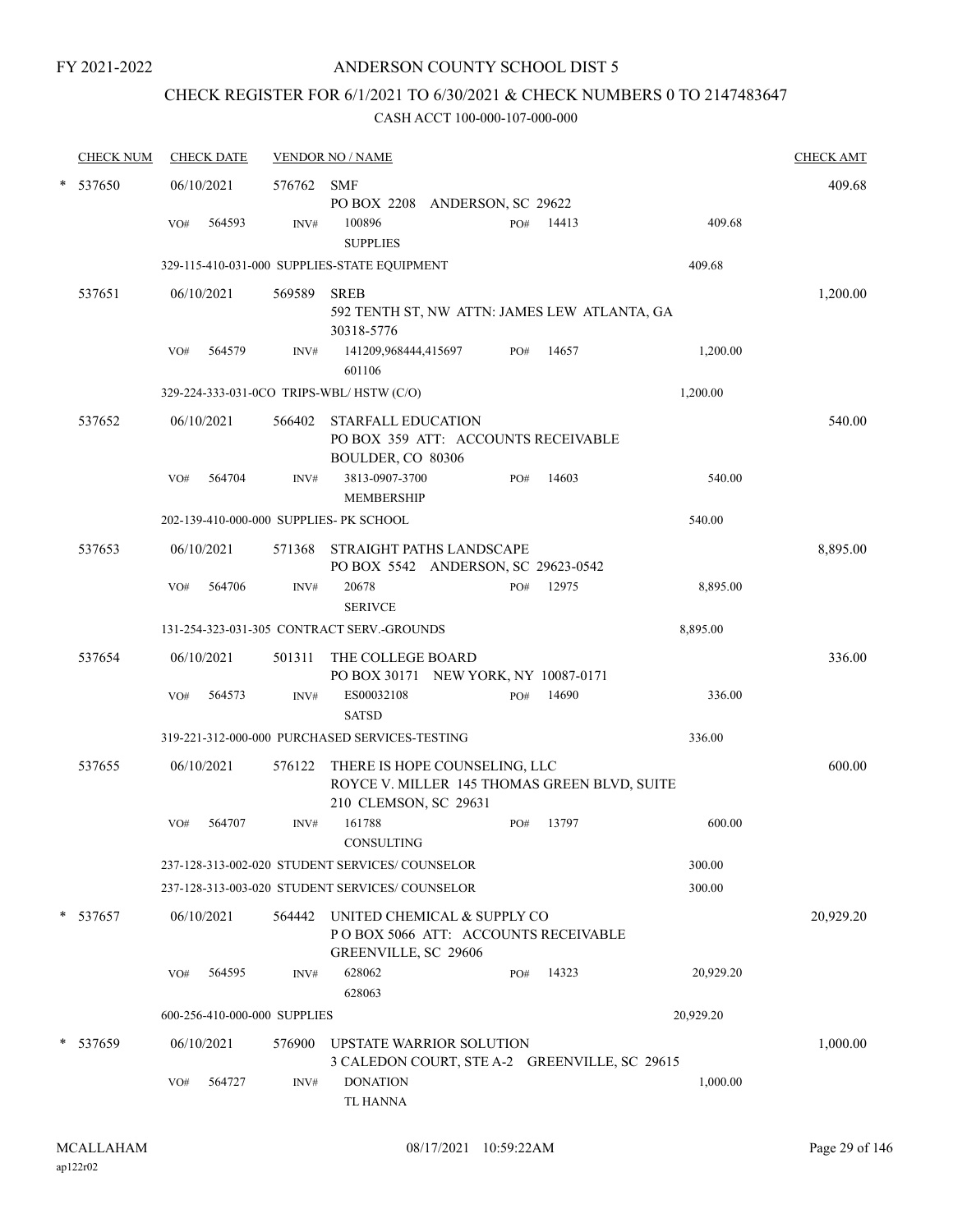# CHECK REGISTER FOR 6/1/2021 TO 6/30/2021 & CHECK NUMBERS 0 TO 2147483647

| <b>CHECK NUM</b> | <b>CHECK DATE</b>                      |        | <b>VENDOR NO / NAME</b>                                             |              |          | <b>CHECK AMT</b> |
|------------------|----------------------------------------|--------|---------------------------------------------------------------------|--------------|----------|------------------|
|                  |                                        |        | 702-271-660-002-575 CHICK-FIL-A LEADER ACADEMY EXP                  |              | 1,000.00 |                  |
| 537660           | 06/10/2021                             | 519401 | <b>VERIZON</b><br>P O BOX 660108 DALLAS, TX 75266-0652              |              |          | 5,519.78         |
|                  | 564711<br>VO#                          | INV#   | 9880557612<br><b>PHONES</b>                                         |              | 5,519.78 |                  |
|                  | 100-266-340-000-000 TELEPHONE          |        |                                                                     |              | 4,321.22 |                  |
|                  | 100-266-340-000-000 TELEPHONE          |        |                                                                     |              | 14.02    |                  |
|                  | 100-266-340-001-000 TELEPHONE          |        |                                                                     |              | 38.01    |                  |
|                  | 100-266-340-002-000 TELEPHONE          |        |                                                                     |              | 87.08    |                  |
|                  | 100-266-340-003-000 TELEPHONE          |        |                                                                     |              | 136.09   |                  |
|                  | 100-266-340-006-000 TELEPHONE          |        |                                                                     |              | 18.33    |                  |
|                  | 100-266-340-007-000 TELEPHONE          |        |                                                                     |              | 14.02    |                  |
|                  | 100-266-340-008-000 TELEPHONE          |        |                                                                     |              | 63.06    |                  |
|                  | 100-266-340-009-000 TELEPHONE          |        |                                                                     |              | 63.06    |                  |
|                  | 100-266-340-012-000 TELEPHONE          |        |                                                                     |              | 67.05    |                  |
|                  | 100-266-340-013-000 TELEPHONE          |        |                                                                     |              | 14.02    |                  |
|                  | 100-266-340-014-000 TELEPHONE          |        |                                                                     |              | 63.06    |                  |
|                  | 100-266-340-015-000 TELEPHONE          |        |                                                                     |              | 49.04    |                  |
|                  | 100-266-340-016-000 TELEPHONE          |        |                                                                     |              | 30.92    |                  |
|                  | 100-266-340-017-000 TELEPHONE          |        |                                                                     |              | 14.02    |                  |
|                  | 100-266-340-018-000 TELEPHONE          |        |                                                                     |              | 14.02    |                  |
|                  | 100-266-340-019-000 TELEPHONE          |        |                                                                     |              | 63.06    |                  |
|                  | 100-266-340-020-000 TELEPHONE          |        |                                                                     |              | 67.37    |                  |
|                  | 131-266-340-031-000 TELEPHONE          |        |                                                                     |              | 148.16   |                  |
|                  | 338-221-340-000-EAR TELEPHONE          |        |                                                                     |              | 38.01    |                  |
|                  | 600-256-340-000-000 TELEPHONE          |        |                                                                     |              | 147.12   |                  |
|                  | 900-188-340-000-006 HOMELESS TELEPHONE |        |                                                                     |              | 49.04    |                  |
| 537661           | 06/10/2021                             | 524353 | WAL-MART COMMUNITY/GEMB<br>PO BOX 530934 ATT: ACCOUNTS RECEIVABLE   |              |          | 417.96           |
|                  | 564660<br>VO#                          | INV#   | ATLANTA, GA 30353-0934<br>1635689680<br>636835                      |              | 417.96   |                  |
|                  | 100-255-410-000-000 SUPPLIES           |        |                                                                     |              | 371.37   |                  |
|                  | 600-256-460-018-000 FOOD               |        |                                                                     |              | 6.02     |                  |
|                  | 631-256-460-031-000 PURCHASED FOOD     |        |                                                                     |              | 40.57    |                  |
| 537662           | 06/10/2021                             | 573864 | WELLS FARGO VENDOR FIN SERV<br>PO BOX 105743 ATLANTA, GA 30348-5743 |              |          | 222.56           |
|                  | 564605<br>VO#                          | INV#   | 5015337561<br><b>COPIER</b>                                         | 13017<br>PO# | 222.56   |                  |
|                  | 100-147-410-018-000 SUPPLIES           |        |                                                                     |              | 222.56   |                  |
| 537663           | 06/10/2021                             | 567980 | WILSON, GREG**<br>2901 MIDWAY ROAD ANDERSON, SC 29621               |              |          | 275.00           |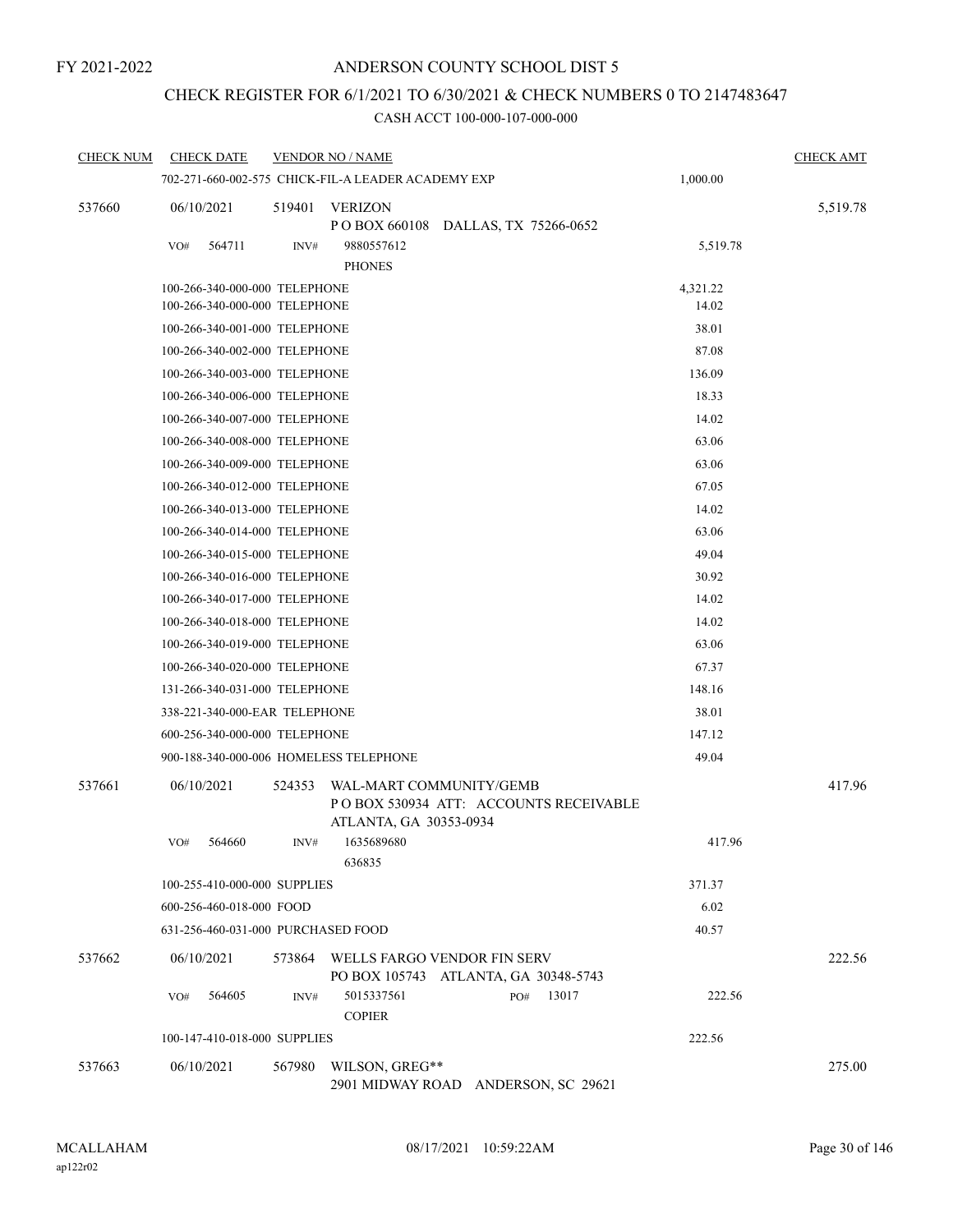# CHECK REGISTER FOR 6/1/2021 TO 6/30/2021 & CHECK NUMBERS 0 TO 2147483647

|   | <b>CHECK NUM</b> |     | <b>CHECK DATE</b> |                                   | <b>VENDOR NO / NAME</b>                                                                                        |     |       |          | <b>CHECK AMT</b> |
|---|------------------|-----|-------------------|-----------------------------------|----------------------------------------------------------------------------------------------------------------|-----|-------|----------|------------------|
|   |                  | VO# | 564618            | INV#                              | 2021-4-41<br><b>LEGAL NOTICE</b>                                                                               |     |       | 275.00   |                  |
|   |                  |     |                   |                                   | 100-252-410-000-000 SUPPLIES AND MATERIALS                                                                     |     |       | 275.00   |                  |
|   | 537664           |     | 06/10/2021        |                                   | 574478 ZAXBY'S                                                                                                 |     |       |          | 488.14           |
|   |                  | VO# | 564623            | INV#                              | $\,$<br><b>FOOD</b><br><b>MCLEES</b>                                                                           |     |       | 488.14   |                  |
|   |                  |     |                   |                                   | 708-271-660-008-355 FIELD TRIPS GRADE 5 EXPENSE                                                                |     |       | 488.14   |                  |
|   | * 537667         |     | 06/15/2021        |                                   | 576862 A PLUS COLLISION INC<br>130 NORTH PARK DRIVE ANDERSON, SC 29625                                         |     |       |          | 716.60           |
|   |                  | VO# | 564767            | INV#                              | 19343<br><b>REPAIR</b>                                                                                         | PO# | 14496 | 716.60   |                  |
|   |                  |     |                   |                                   | 100-255-323-000-000 CONTRACTED SERVICES                                                                        |     |       | 716.60   |                  |
| * | 537670           |     | 06/15/2021        |                                   | 569356 BATTERIES PLUS - 251<br>3319-D NORTH MAIN ST ATT: ACCOUNTS<br>RECEIVABLE ANDERSON, SC 29621             |     |       |          | 415.53           |
|   |                  | VO# | 564773            | INV#                              | P40515571<br><b>SUPPLIES</b>                                                                                   |     |       | 415.53   |                  |
|   |                  |     |                   |                                   | 100-266-314-000-000 REPAIRS TO EQUIPMENT                                                                       |     |       | 415.53   |                  |
|   | 537671           |     | 06/15/2021        |                                   | 576427 BLUE RIDGE EQUIPMENT SERVICES LLC<br>DAVID L PARKER 102 WELPINE RIDGE RD<br>PENDLETON, SC 29670         |     |       |          | 900.00           |
|   |                  | VO# | 564775            | INV#                              | 1384<br><b>AVCC</b>                                                                                            | PO# | 12977 | 900.00   |                  |
|   |                  |     |                   |                                   | 100-254-323-001-001 CONTRACTED SERVICES                                                                        |     |       | 900.00   |                  |
|   | 537672           |     | 06/15/2021        | 573123                            | BOOSTPROMOTIONS.COM<br>1192 DRAPER PARKWAY #515 DRAPER, UT 84020                                               |     |       |          | 311.31           |
|   |                  | VO# | 564776            | INV#                              | 10491<br>WHITEHALL ELEM                                                                                        | PO# | 14374 | 311.31   |                  |
|   |                  |     |                   | 201-112-410-019-000 SUPPLIES      |                                                                                                                |     |       | 311.31   |                  |
|   | 537673           |     | 06/15/2021        |                                   | 158800 CARSON DELLOSA PUBLISHING<br>PO BOX 679845 DALLAS, TX 75267-9845                                        |     |       |          | 4,042.00         |
|   |                  | VO# | 564780            | INV#                              | 643082<br><b>CALHOUN ELEM</b>                                                                                  | PO# | 14589 | 4,042.00 |                  |
|   |                  |     |                   | 202-188-410-000-000 SUPPLIES- PAT |                                                                                                                |     |       | 4,042.00 |                  |
|   | 537674           |     | 06/15/2021        | 162750                            | CENTER ROCK WELDING & FABRICATING INC<br>5005 DOBBINS BRIDGE RD ATT: ACCOUNTS<br>RECEIVABLE ANDERSON, SC 29626 |     |       |          | 160.00           |
|   |                  | VO# | 564783            | INV#                              | 2499                                                                                                           |     |       | 160.00   |                  |
|   |                  |     |                   |                                   | <b>REPAIR</b>                                                                                                  |     |       |          |                  |
|   |                  |     |                   |                                   | 100-254-410-000-100 SMALL EQUIPMENT                                                                            |     |       | 160.00   |                  |
|   | 537675           |     | 06/15/2021        | 572257                            | <b>DAIKIN APPLIED</b><br>24827 NETWORK PLACE CHICAGO, IL 60673                                                 |     |       |          | 11,840.00        |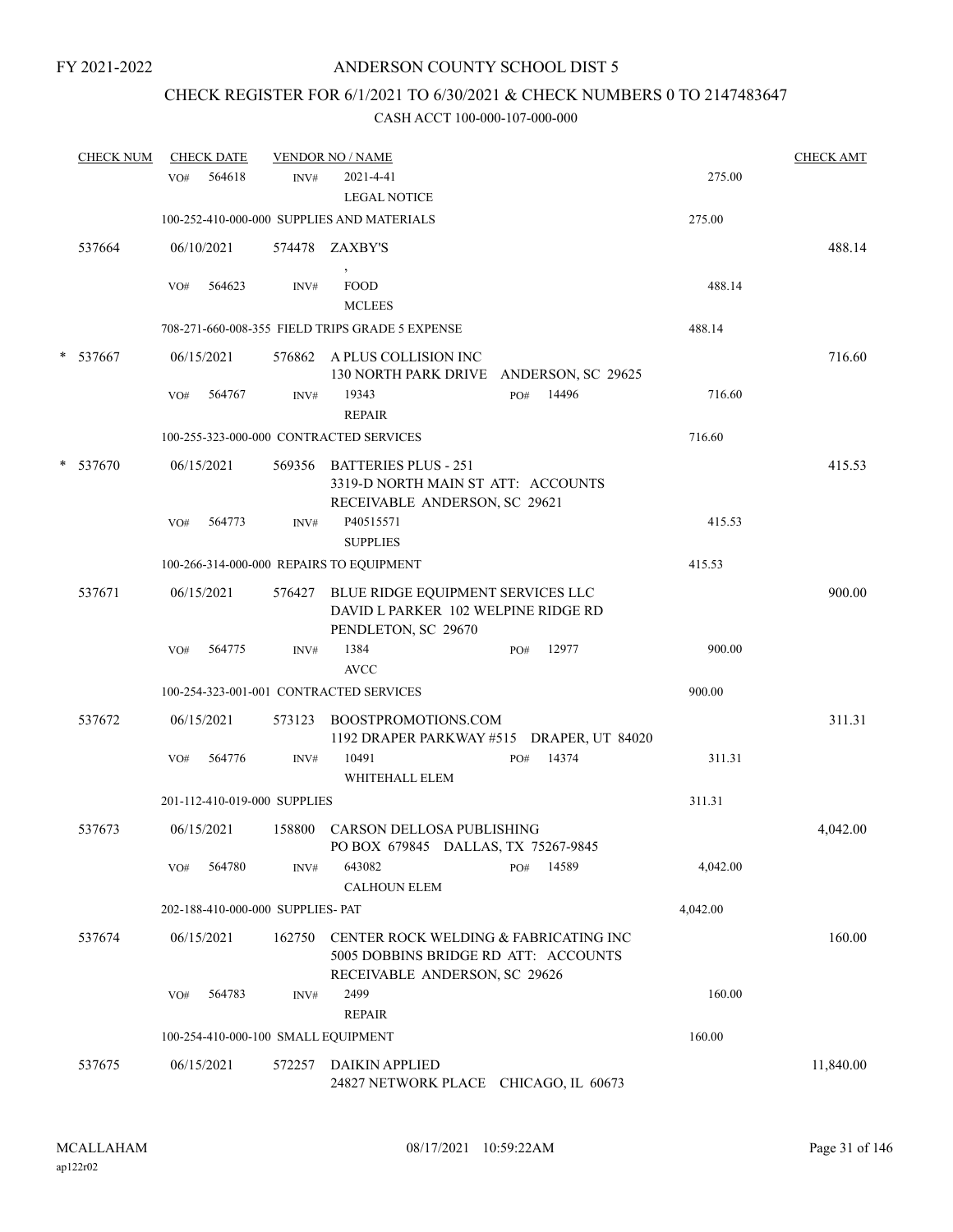# CHECK REGISTER FOR 6/1/2021 TO 6/30/2021 & CHECK NUMBERS 0 TO 2147483647

| <b>CHECK NUM</b> | <b>CHECK DATE</b>                        |                | <b>VENDOR NO / NAME</b>                                                           |              |           | <b>CHECK AMT</b> |
|------------------|------------------------------------------|----------------|-----------------------------------------------------------------------------------|--------------|-----------|------------------|
|                  | 564784<br>VO#                            | $\text{INV}\#$ | 3302374<br>WHITEHALL ELEM                                                         | 14339<br>PO# | 11,840.00 |                  |
|                  |                                          |                | 100-254-410-019-400 HVAC/ELECTRICAL/PLUMBING                                      |              | 11,840.00 |                  |
| 537676           | 06/15/2021                               |                | 576864 DRAWSTRINGBAGSONLINE.COM<br>100 CAPITOLA DRIVE, SUITE 100 DURHAM, NC 27713 |              |           | 1,306.31         |
|                  | 564785<br>VO#                            | INV#           | DSB21051303<br><b>SUPPLIES</b>                                                    | 14508<br>PO# | 1,306.31  |                  |
|                  | 202-188-410-000-000 SUPPLIES- PAT        |                |                                                                                   |              | 1,306.31  |                  |
| 537677           | 06/15/2021                               |                | 569972 DYAR'S DINER<br>2216 OLD GREENVILLE HWY PENDLETON, SC 29670                |              |           | 719.04           |
|                  | 564786<br>VO#                            | INV#           | 06162021<br><b>MCCANTS</b>                                                        |              | 719.04    |                  |
|                  | 802-113-410-005-000 SUPPLIES - RETENTION |                |                                                                                   |              | 719.04    |                  |
| 537678           | 06/15/2021                               |                | 574507 EARLE STREET KITCHEN AND BAR<br>134 WEST EARLE STREET ANDERSON, SC 29625   |              |           | 962.66           |
|                  | 564787<br>VO#                            | INV#           | JUNE 17<br><b>NEVITT FOREST</b>                                                   |              | 962.66    |                  |
|                  |                                          |                | 712-271-660-012-201 MISCELLANEOUS EXPENSE                                         |              | 77.04     |                  |
|                  | 802-112-410-012-000 SUPPLIES - RETENTION |                |                                                                                   |              | 885.62    |                  |
| 537679           | 06/15/2021                               |                | 576436 GRADUATION SOLUTIONS LLC<br>200 PEMEBERWICK RD GREENWICH, CT 06831         |              |           | 317.99           |
|                  | 564793<br>VO#                            | INV#           | C <sub>265886</sub>                                                               | 14619<br>PO# | 317.99    |                  |
|                  | 100-221-410-000-TST SUPPLIES-TESTING     |                | <b>DIPLOMA COVERS</b>                                                             |              | 317.99    |                  |
|                  |                                          |                |                                                                                   |              |           |                  |
| 537680           | 06/15/2021                               |                | 569972 HANNAH THOMPSON<br>102 ANDALUSIAN TRAIL ANDERSON, SC 29621                 |              |           | 113.00           |
|                  | 564764<br>VO#                            | INV#           | 012<br><b>CONCORD ELEM</b>                                                        |              | 113.00    |                  |
|                  | 802-112-410-009-000 SUPPLIES - RETENTION |                |                                                                                   |              | 113.00    |                  |
| * 537682         | 06/15/2021                               | 576870         | JIMMY GARRITY BASKETBALL CAMPS LLC<br>429 N CHURCH STREET SPARTANBURG, SC 29303   |              |           | 130.00           |
|                  | 564805<br>VO#                            | INV#           | <b>TEAM CAMP</b><br><b>TL HANNA</b>                                               |              | 130.00    |                  |
|                  |                                          |                | 702-271-660-002-752 BASKETBALL GIRLS EXPENSE                                      |              | 130.00    |                  |
| * 537684         | 06/15/2021                               | 568647         | MANSFIELD OIL COMPANY<br>PO BOX 733706 DALLAS, TX 75373-3706                      |              |           | 5,191.96         |
|                  | 564806<br>VO#                            | INV#           | SQLCD686111<br><b>FUEL</b>                                                        |              | 5,191.96  |                  |
|                  | 100-254-411-000-001 GASOLINE             |                |                                                                                   |              | 4,882.63  |                  |
|                  | 100-255-411-000-000 GASOLINE             |                |                                                                                   |              | 258.84    |                  |
|                  | 600-256-690-020-000 OTHER OBJECTS        |                |                                                                                   |              | 5.37      |                  |
|                  | 600-256-690-021-000 OTHER OBJECTS        |                |                                                                                   |              | 45.12     |                  |
| * 537686         | 06/15/2021                               |                | 576302 MARYLAND CHILD SUPPORT ACCOUNT                                             |              |           | 119.81           |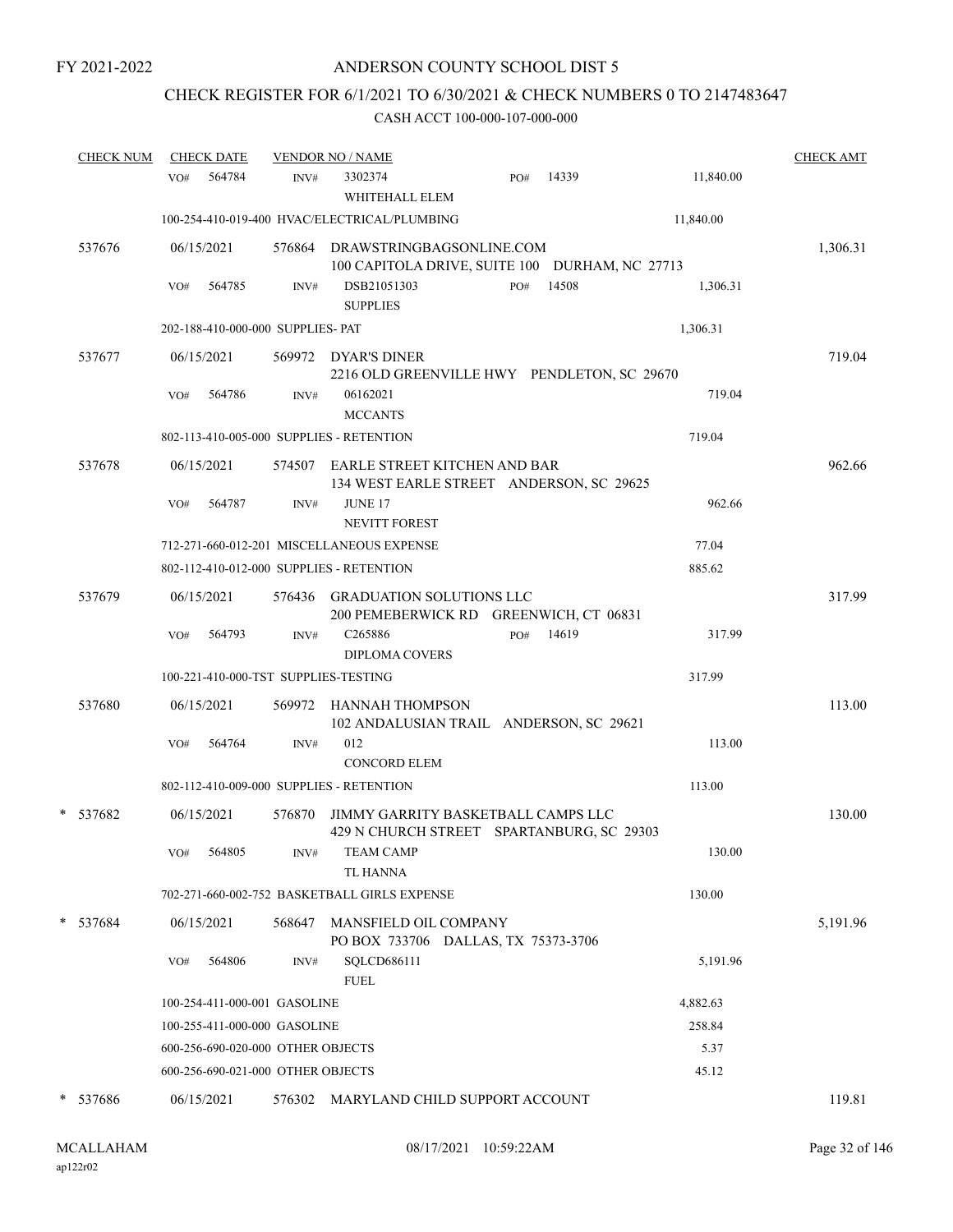# CHECK REGISTER FOR 6/1/2021 TO 6/30/2021 & CHECK NUMBERS 0 TO 2147483647

| <b>CHECK NUM</b> |     | <b>CHECK DATE</b>            |        | <b>VENDOR NO / NAME</b>                                                       | <b>CHECK AMT</b> |
|------------------|-----|------------------------------|--------|-------------------------------------------------------------------------------|------------------|
|                  |     |                              |        | PO BOX 17396 BALTIMORE, MD 21297-1396                                         |                  |
|                  | VO# | 564733                       | INV#   | PAYROLL 6/15<br>119.81                                                        |                  |
|                  |     |                              |        | <b>DEDUCTIONS</b>                                                             |                  |
|                  |     |                              |        | 100-000-435-000-000 WAGE GARNISH/CH SUPPORT<br>119.81                         |                  |
| 537687           |     | 06/15/2021                   | 563769 | MCDANIEL DEVELOPMENT SERVICES<br>6622 DUNCAN PLACE FREDERICK, MD 21703        | 1,200.00         |
|                  | VO# | 564807                       | INV#   | 3<br>1,200.00                                                                 |                  |
|                  |     |                              |        | <b>UPGRADES</b>                                                               |                  |
|                  |     |                              |        | 1,200.00<br>100-266-314-000-000 REPAIRS TO EQUIPMENT                          |                  |
| 537688           |     | 06/15/2021                   | 564010 | NC CHILD SUPPORT CENTRALIZED COLLECTNS<br>POBOX 900012 RALEIGH, NC 27675-9012 | 305.50           |
|                  | VO# | 564732                       | INV#   | PAYROLL 6/15<br>305.50                                                        |                  |
|                  |     |                              |        | <b>DEDUCTIONS</b>                                                             |                  |
|                  |     |                              |        | 100-000-435-000-000 WAGE GARNISH/CH SUPPORT<br>305.50                         |                  |
| 537689           |     | 06/15/2021                   | 573847 | NEW SEASON, INC<br>103 DEVON WAY ANDERSON, SC 29621                           | 265.50           |
|                  | VO# | 564813                       | INV#   | 932<br>165.00                                                                 |                  |
|                  |     |                              |        | MIDWAY ELEM                                                                   |                  |
|                  |     |                              |        | 717-190-660-017-352 FIELD TRIPS GRADE 2 EXPENSE<br>165.00                     |                  |
|                  | VO# | 564814                       | INV#   | 933<br>100.50<br><b>MIDWAY ELEM</b>                                           |                  |
|                  |     |                              |        | 717-190-660-017-350 FIELD TRIPS KINDERGARTEN EXPENSE<br>100.50                |                  |
| 537690           |     | 06/15/2021                   | 576861 | <b>NOREDINK</b>                                                               | 11,200.00        |
|                  |     |                              |        | 118 2ND STREET, 3RD FLOOR SAN FRANCISCO, CA<br>94105                          |                  |
|                  | VO# | 564815                       | INV#   | 13620<br>14557<br>11,200.00<br>PO#<br><b>LICENSE</b>                          |                  |
|                  |     |                              |        | 100-114-445-000-000 DISTRICT WIDE SOFTWARE<br>11,200.00                       |                  |
| 537691           |     | 06/15/2021                   | 431095 | REALLY GOOD STUFF, LLC                                                        | 516.13           |
|                  | VO# | 564822                       | INV#   | PO BOX 734329 CHICAGO, IL 60673-4329<br>7576821<br>14588<br>516.13<br>PO#     |                  |
|                  |     |                              |        | <b>MCLEES ELEM</b>                                                            |                  |
|                  |     | 357-171-410-000-000 SUPPLIES |        | 516.13                                                                        |                  |
| 537692           |     | 06/15/2021                   | 571699 | ROSETTA STONE, LTD<br>DEPARTMENT CH 19948 PALATINE, IL 60055-9948             | 1,284.00         |
|                  | VO# | 564823                       | INV#   | 11449191<br>1,284.00                                                          |                  |
|                  |     |                              |        | CUST #6356621                                                                 |                  |
|                  |     |                              |        | 243-181-112-023-FLC TEACHER SALARIES<br>1,284.00                              |                  |
| 537693           |     | 06/15/2021                   | 455901 | SAGE PUBLICATIONS, INC<br>2455 TELLER ROAD ATT: ACCOUNTS RECEIVABLE           | 1,050.89         |
|                  |     |                              |        | THOUSAND OAKS, CA 91320                                                       |                  |
|                  | VO# | 564824                       | INV#   | 569646KI<br>1,050.89<br>ACCT 1000928702                                       |                  |
|                  |     | 100-112-410-013-000 SUPPLIES |        | 1,050.89                                                                      |                  |
|                  |     |                              |        |                                                                               |                  |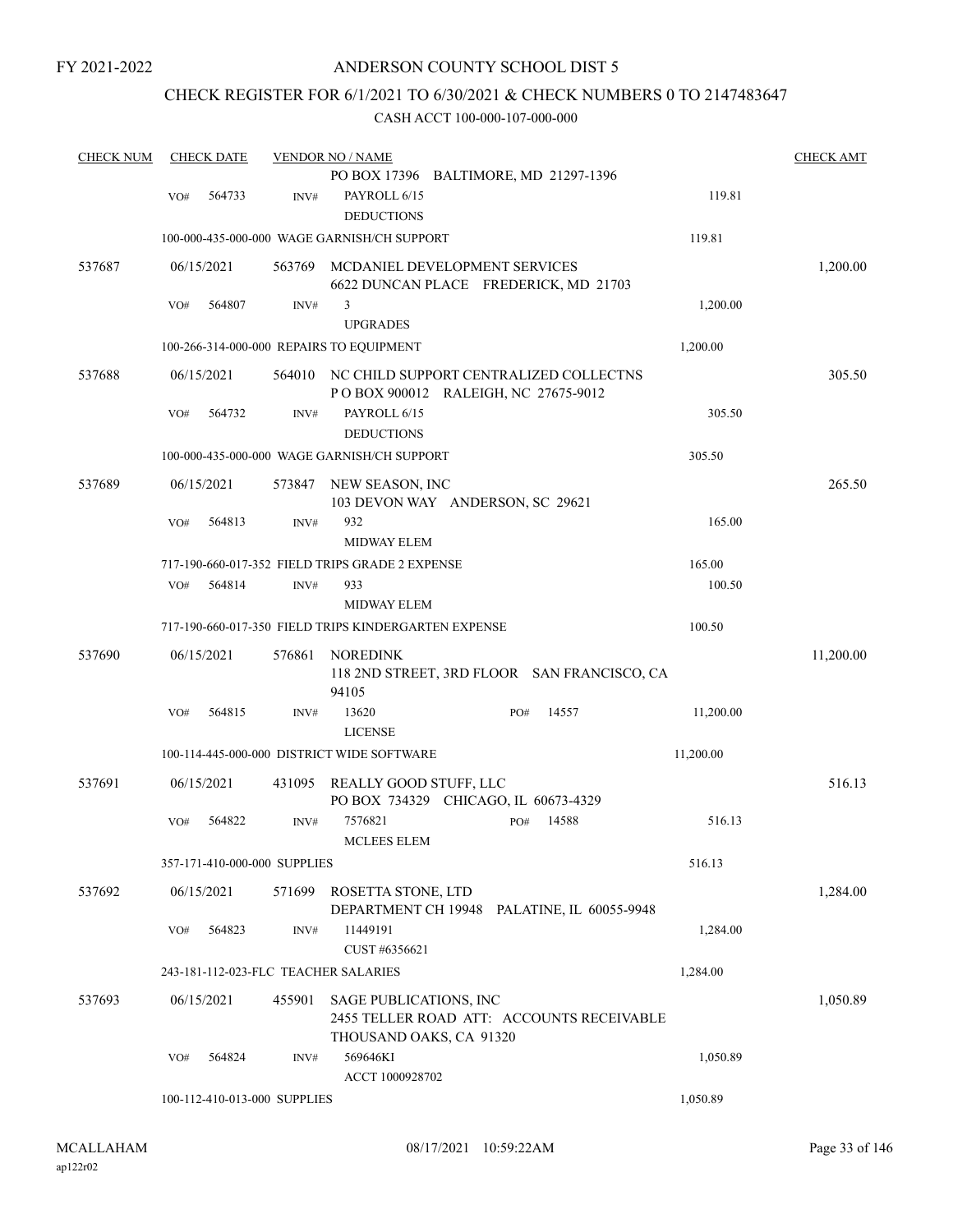# CHECK REGISTER FOR 6/1/2021 TO 6/30/2021 & CHECK NUMBERS 0 TO 2147483647

| <b>CHECK NUM</b> | <b>CHECK DATE</b>                        |        | <b>VENDOR NO / NAME</b>                                                                          |          | <b>CHECK AMT</b> |
|------------------|------------------------------------------|--------|--------------------------------------------------------------------------------------------------|----------|------------------|
| 537694           | 06/15/2021                               | 445575 | SC DEPT OF EMPLOYMENT & WORKFORCE<br>ATTENTION: UI COLLECTIONS PO BOX 2644<br>COLUMBIA, SC 29202 |          | 428.26           |
|                  | 564736<br>VO#                            | INV#   | PAYROLL 6/15<br><b>DEDUCTIONS</b>                                                                | 428.26   |                  |
|                  |                                          |        | 100-000-442-000-000 UNEMPLOYMENT COMPENSATION LEVY                                               | 428.26   |                  |
| 537695           | 06/15/2021                               | 568980 | <b>SC DEPT OF REVENUE</b><br>PO BOX 2535 COLUMBIA, SC 29202-2535                                 |          | 741.95           |
|                  | 564735<br>VO#                            | INV#   | PAYROLL 6/15<br><b>DEDUCTIONS</b>                                                                | 741.95   |                  |
|                  | 100-000-440-000-000 SC STATE TAX LEVY    |        |                                                                                                  | 741.95   |                  |
| 537696           | 06/15/2021                               | 449800 | <b>SC HIGH SCHOOL LEAGUE</b><br>PO BOX 211575 COLUMBIA, SC 29221-6575                            |          | 425.00           |
|                  | VO#<br>564825                            | INV#   | 5012<br><b>ROBERT ANDERSON</b>                                                                   | 425.00   |                  |
|                  |                                          |        | 706-271-660-006-411 MISCELLANEOUS EXPENSE                                                        | 425.00   |                  |
| 537697           | 06/15/2021                               | 450701 | SC RETIREMENT SYSTEM (SPP)<br>POBOX 11960 CAPITOL STATION COLUMBIA, SC<br>29211                  |          | 976.74           |
|                  | 564730<br>VO#                            | INV#   | PAYROLL 6/15<br><b>DEDUCTIONS</b>                                                                | 976.74   |                  |
|                  |                                          |        | 100-000-438-000-000 RETIREMENT SERV PURCHASE                                                     | 976.74   |                  |
| 537698           | 06/15/2021                               |        | 576084 SC STATE DISBURSEMENT UNIT<br>PO BOX 100303 COLUMBIA, SC 29202-3303                       |          | 1,046.14         |
|                  | 564734<br>VO#                            | INV#   | PAYROLL 6/15<br><b>DEDUCTIONS</b>                                                                | 1,046.14 |                  |
|                  |                                          |        | 100-000-435-000-000 WAGE GARNISH/CH SUPPORT                                                      | 1,046.14 |                  |
| 537699           | 06/15/2021                               | 473315 | <b>SIGNARAMA</b><br>4130 CLEMSON BLVD SUITE A ANDERSON, SC 29621                                 |          | 926.34           |
|                  | 564827<br>VO#                            | INV#   | 14776<br>YARD SIGNS                                                                              | 926.34   |                  |
|                  |                                          |        | 712-271-660-012-324 POSTIVE BEHAVIOR I.S. EXPENSE                                                | 926.34   |                  |
| 537700           | 06/15/2021                               | 573964 | <b>SKINS' HOTDOGS</b><br>PO BOX 5829 ANDERSON, SC 29623                                          |          | 635.58           |
|                  | 564828<br>VO#                            | INV#   | <b>TL HANNA</b><br><b>FOOTBALL MEAL</b>                                                          | 635.58   |                  |
|                  | 702-271-660-002-674 FOOTBALL EXPENSE     |        |                                                                                                  | 635.58   |                  |
| 537701           | 06/15/2021                               | 576342 | SUMMAJOES, LLC<br>127 N MAIN ST ANDERSON, SC 29621                                               |          | 1,618.65         |
|                  | VO#<br>564829                            | INV#   | <b>JUNE 17</b><br>ROBERT ANDERSON                                                                | 1,618.65 |                  |
|                  | 802-113-410-006-000 SUPPLIES - RETENTION |        |                                                                                                  | 1,618.65 |                  |
| 537702           | 06/15/2021                               | 570136 | TEXAS IB SCHOOLS                                                                                 |          | 3,500.00         |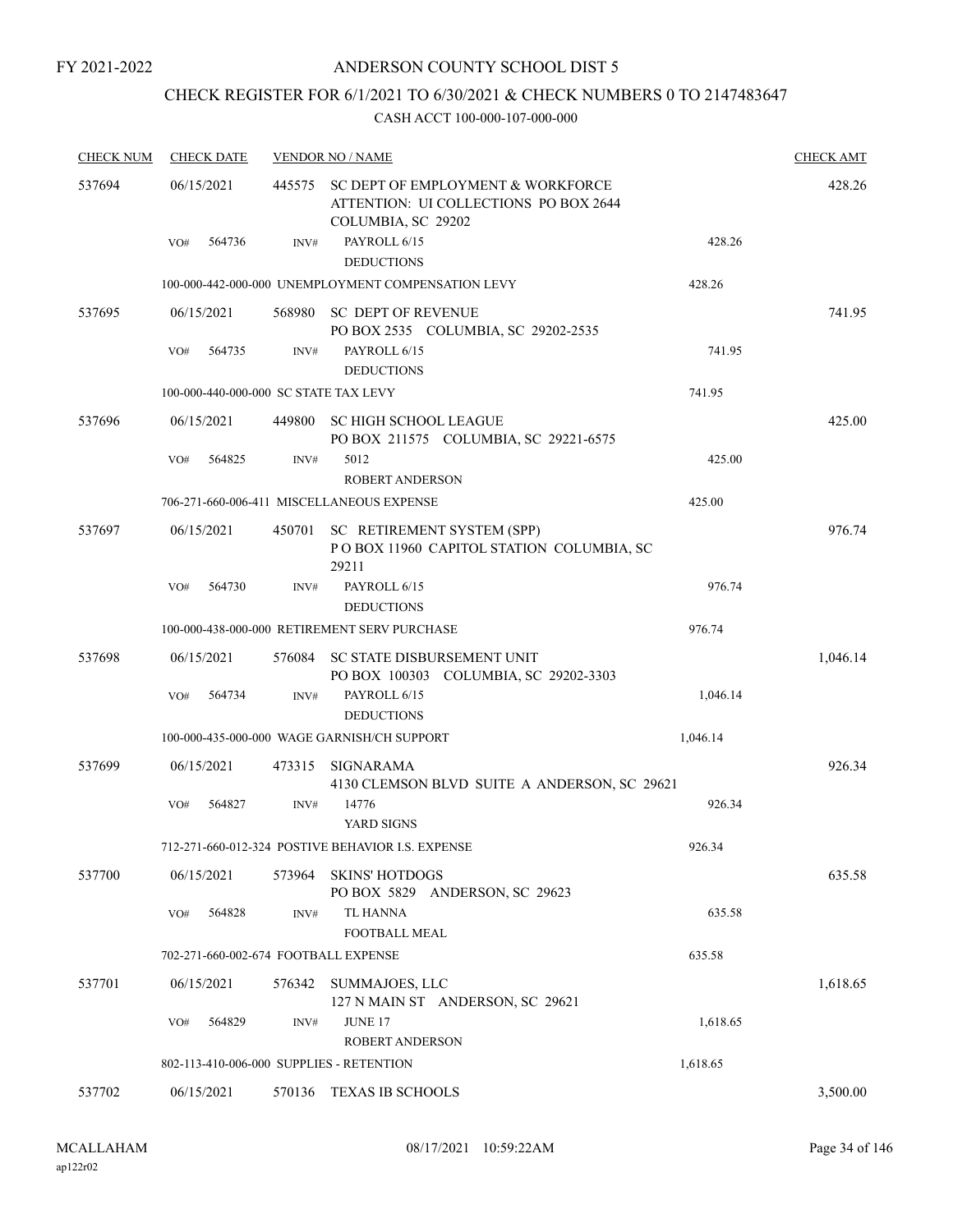# CHECK REGISTER FOR 6/1/2021 TO 6/30/2021 & CHECK NUMBERS 0 TO 2147483647

| <b>CHECK NUM</b> | <b>CHECK DATE</b>            |                | <b>VENDOR NO / NAME</b>                                             |     |       |           | <b>CHECK AMT</b> |
|------------------|------------------------------|----------------|---------------------------------------------------------------------|-----|-------|-----------|------------------|
|                  |                              |                | 550 MIDDLE CREEK ATT: COURTNEY SMITH BUDA,<br>TX 78610              |     |       |           |                  |
|                  | 564830<br>VO#                | INV#           | <b>REGISTRATION</b><br><b>JULY 26-28</b>                            | PO# | 14699 | 3,500.00  |                  |
|                  | 263-224-333-000-PD4 TRIPS-IB |                |                                                                     |     |       | 3,500.00  |                  |
| 537703           | 06/15/2021                   | 576791         | THE WW WILLIAMS COMPANY LLC<br>PO BOX 772022 DETROIT, MI 48277-2022 |     |       |           | 2,224.59         |
|                  | 564841<br>VO#                | INV#           | MAY 28, 2021<br>CUT #822962                                         |     |       | 2,224.59  |                  |
|                  |                              |                | 100-255-323-000-ACT ACTIVITY BUS CONTRACTED SERVICES                |     |       | 698.85    |                  |
|                  |                              |                | 100-255-323-000-ACT ACTIVITY BUS CONTRACTED SERVICES                |     |       | 864.26    |                  |
|                  |                              |                | 100-255-323-000-ACT ACTIVITY BUS CONTRACTED SERVICES                |     |       | 661.48    |                  |
| 537704           | 06/15/2021                   | 509900         | <b>CSW</b><br>TUCKER'S RESTAURANT PO BOX 6188 ANDERSON,<br>SC 29623 |     |       |           | 1,106.82         |
|                  | 564782<br>VO#                | INV#           | <b>GLENVIEW MS</b>                                                  |     |       | 1,106.82  |                  |
|                  |                              |                | FOR JUNE 17                                                         |     |       |           |                  |
|                  |                              |                | 720-271-660-020-411 MISCELLANEOUS EXPENSE                           |     |       | 1,106.82  |                  |
| 537705           | 06/15/2021                   | 572513         | UNITED LASER<br>P.O. BOX 6889 FLORENCE, SC 29501                    |     |       |           | 492.20           |
|                  | VO#<br>564834                | INV#           | 2018696<br><b>TONER</b>                                             |     |       | 343.47    |                  |
|                  | 600-256-410-000-000 SUPPLIES |                |                                                                     |     |       | 343.47    |                  |
|                  | 564835<br>VO#                | INV#           | 2022756<br><b>TONER</b>                                             |     |       | 148.73    |                  |
|                  |                              |                | 124-114-445-024-000 TECHNOLOGY SUPPLIES                             |     |       | 148.73    |                  |
| 537706           | 06/15/2021                   | 564298         | UNITED WAY OF ANDERSON COUNTY<br>POBOX 2067 ANDERSON, SC 29622      |     |       |           | 2,278.57         |
|                  | 564731<br>VO#                | $\text{INV}\#$ | PAYROLL 6/15<br><b>DEDUCTIONS</b>                                   |     |       | 2,278.57  |                  |
|                  |                              |                | 100-000-455-000-000 UNITED FUND - PAYABLE                           |     |       | 2,278.57  |                  |
| 537707           | 06/15/2021                   | 564298         | UNITED WAY OF ANDERSON COUNTY<br>POBOX 2067 ANDERSON, SC 29622      |     |       |           | 300.00           |
|                  | 564836<br>VO#                | INV#           | 10197<br>YP ACADEMY                                                 |     |       | 300.00    |                  |
|                  |                              |                | 100-390-410-000-000 SUPPLIES AND MATERIALS                          |     |       | 300.00    |                  |
| 537708           | 06/15/2021                   | 567862         | USA TESTPREP LLC<br>PO BOX 746845 ATLANTA, GA 30374                 |     |       |           | 43,562.50        |
|                  | 564844<br>VO#                | INV#           | 60276<br>CUST #DI909                                                | PO# | 14266 | 43,562.50 |                  |
|                  |                              |                | 338-113-445-005-EAR TECHNOLOGY SUPPLIES                             |     |       | 5,740.00  |                  |
|                  |                              |                | 338-113-445-006-EAR TECHNOLOGY SUPPLIES                             |     |       | 5,740.00  |                  |
|                  |                              |                | 338-113-445-020-EAR TECHNOLOGY SUPPLIES                             |     |       | 6,150.00  |                  |
|                  |                              |                | 338-113-445-021-EAR TECHNOLOGY SUPPLIES                             |     |       | 5,740.00  |                  |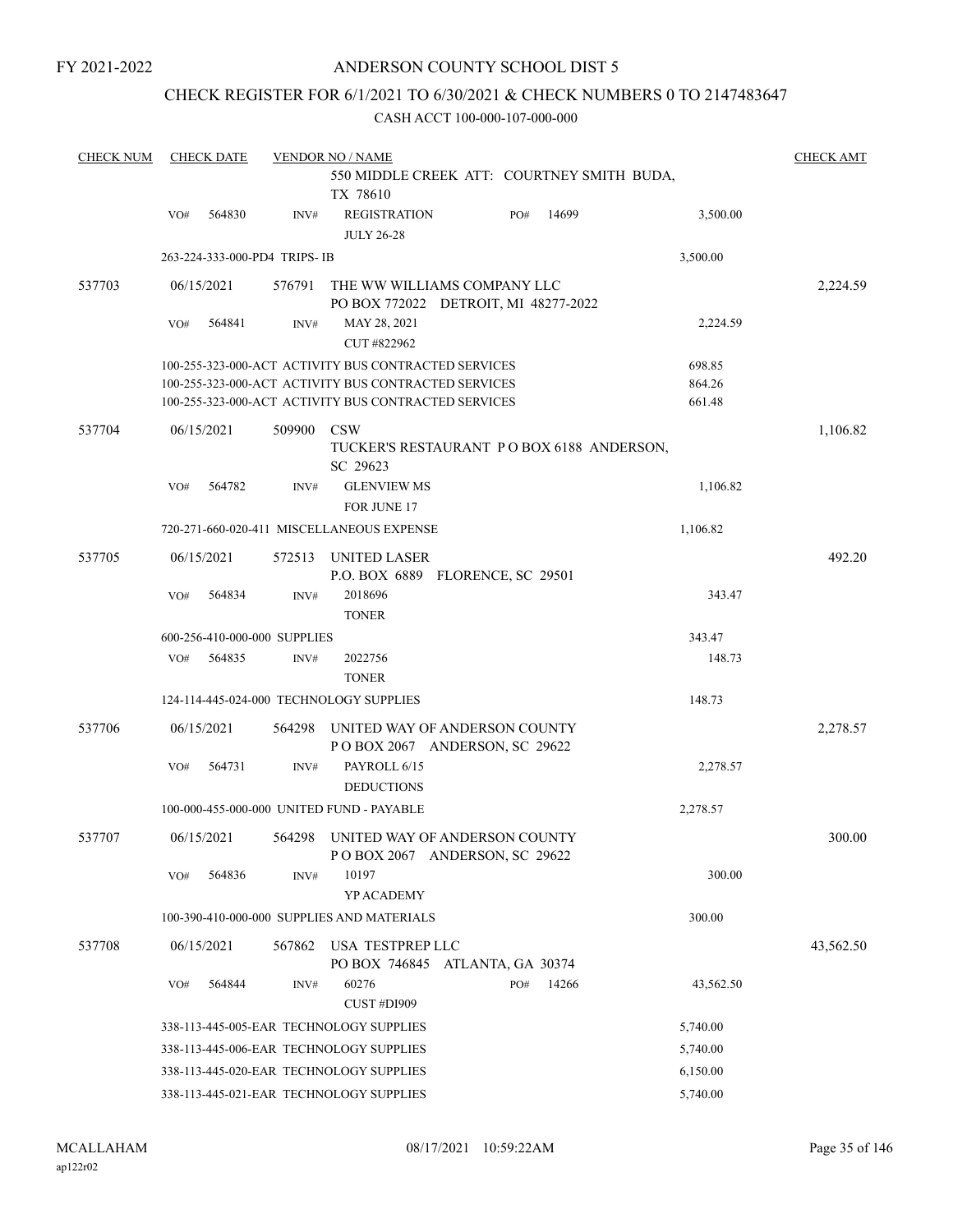# CHECK REGISTER FOR 6/1/2021 TO 6/30/2021 & CHECK NUMBERS 0 TO 2147483647

| <b>CHECK NUM</b> | <b>CHECK DATE</b><br><b>VENDOR NO / NAME</b>                                      |            | <b>CHECK AMT</b> |
|------------------|-----------------------------------------------------------------------------------|------------|------------------|
|                  | 338-114-445-002-EAR TECHNOLOGY SUPPLIES                                           | 10,557.50  |                  |
|                  | 338-114-445-003-EAR TECHNOLOGY SUPPLIES                                           | 9,635.00   |                  |
| 537709           | 06/15/2021<br>510790<br>US FOODSERVICE<br>P O BOX 602292 CHARLOTTE, NC 28260-2292 |            | 734.85           |
|                  | VO#<br>564843<br>INV#<br>60813458<br><b>USDA FOODS</b>                            | 734.85     |                  |
|                  | 600-256-462-002-000 COMMODITY DISTRIBUTION                                        | 65.55      |                  |
|                  | 600-256-462-003-000 COMMODITY DISTRIBUTION                                        | 13.80      |                  |
|                  | 600-256-462-005-000 COMMODITY DISTRIBUTION                                        | 20.70      |                  |
|                  | 600-256-462-006-000 COMMODITY DISTRIBUTION                                        | 6.90       |                  |
|                  | 600-256-462-007-000 COMMODITY DISTRIBUTION                                        | 27.60      |                  |
|                  | 600-256-462-010-000 COMMODITY DISTRIBUTION                                        | 37.95      |                  |
|                  | 600-256-462-011-000 COMMODITY DISTRIBUTION                                        | 24.15      |                  |
|                  | 600-256-462-012-000 COMMODITY DISTRIBUTION                                        | 37.95      |                  |
|                  | 600-256-462-013-000 COMMODITY DISTRIBUTION                                        | 6.90       |                  |
|                  | 600-256-462-014-000 COMMODITY DISTRIBUTION                                        | 17.25      |                  |
|                  | 600-256-462-015-000 COMMODITY DISTRIBUTION                                        | 6.90       |                  |
|                  | 600-256-462-017-000 COMMODITY DISTRIBUTION                                        | 27.60      |                  |
|                  | 600-256-462-018-000 COMMODITY DISTRIBUTION                                        | 362.25     |                  |
|                  | 600-256-462-019-000 COMMODITY DISTRIBUTION                                        | 10.35      |                  |
|                  | 600-256-462-020-000 COMMODITY DISTRIBUTION                                        | 27.60      |                  |
|                  | 600-256-462-021-000 COMMODITY DISTRIBUTION                                        | 41.40      |                  |
| 537710           | 06/15/2021<br>510790<br>US FOODSERVICE<br>P O BOX 602292 CHARLOTTE, NC 28260-2292 |            | 289,723.29       |
|                  | VO#<br>564842<br>20950515<br>INV#<br><b>FOOD &amp; SUPPLIES</b>                   | 289,723.29 |                  |
|                  | 600-256-410-002-000 SUPPLIES                                                      | 2,310.54   |                  |
|                  | 600-256-410-003-000 SUPPLIES                                                      | 1,864.22   |                  |
|                  | 600-256-410-005-000 SUPPLIES                                                      | 610.64     |                  |
|                  | 600-256-410-006-000 SUPPLIES                                                      | 1,646.69   |                  |
|                  | 600-256-410-007-000 SUPPLIES                                                      | 560.00     |                  |
|                  | 600-256-410-008-000 SUPPLIES                                                      | 614.94     |                  |
|                  | 600-256-410-009-000 SUPPLIES                                                      | 885.81     |                  |
|                  | 600-256-410-010-000 SUPPLIES                                                      | 1,922.32   |                  |
|                  | 600-256-410-011-000 SUPPLIES                                                      | 1,766.62   |                  |
|                  | 600-256-410-012-000 SUPPLIES                                                      | 959.58     |                  |
|                  | 600-256-410-013-000 SUPPLIES                                                      | 3,988.54   |                  |
|                  | 600-256-410-014-000 SUPPLIES                                                      | 515.23     |                  |
|                  | 600-256-410-015-000 SUPPLIES                                                      | 341.18     |                  |
|                  | 600-256-410-016-000 SUPPLIES                                                      | 1,180.51   |                  |
|                  | 600-256-410-017-000 SUPPLIES                                                      | 1,298.57   |                  |
|                  | 600-256-410-018-000 SUPPLIES                                                      | 1,031.15   |                  |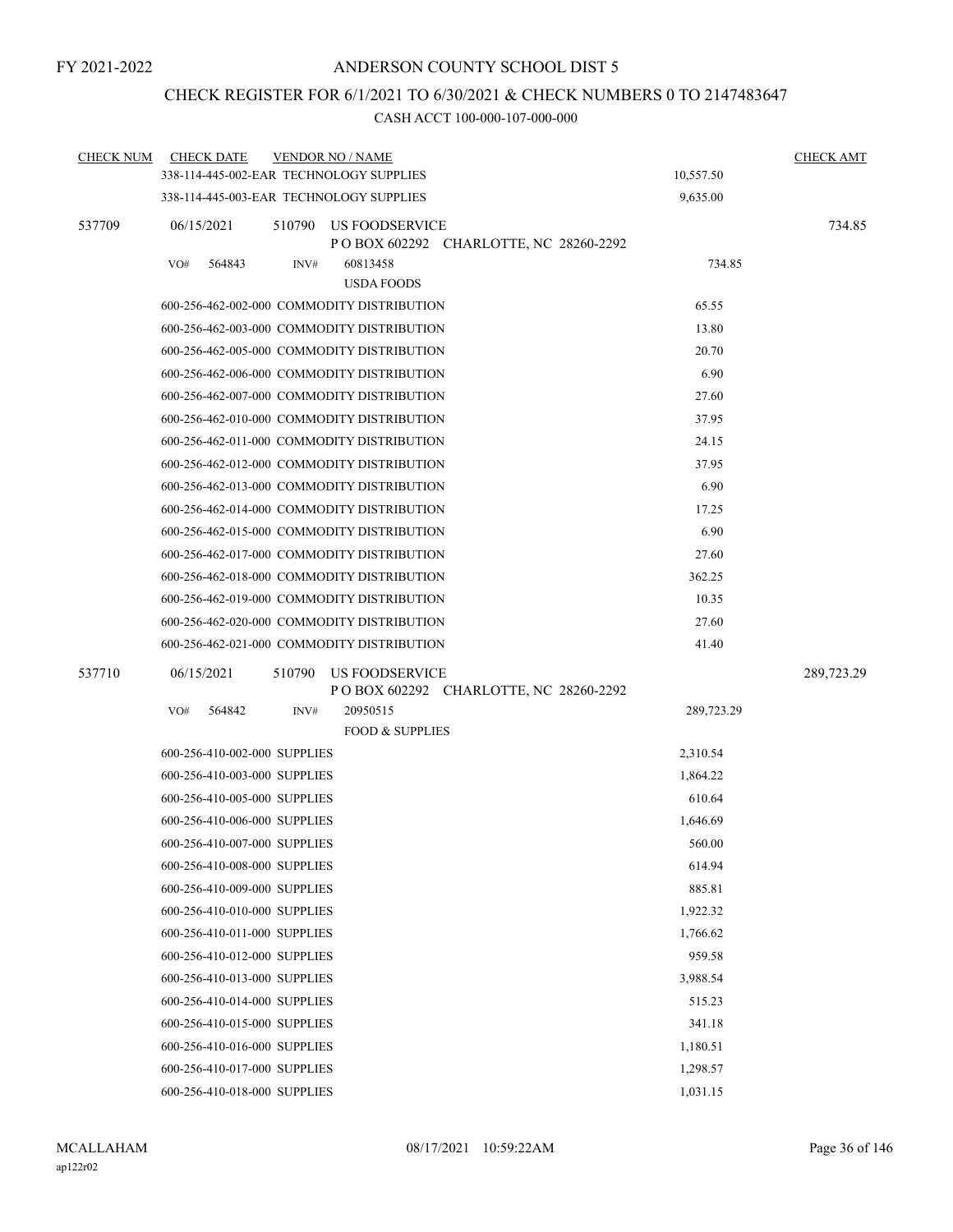## CHECK REGISTER FOR 6/1/2021 TO 6/30/2021 & CHECK NUMBERS 0 TO 2147483647

| <b>CHECK NUM</b> |            | <b>CHECK DATE</b>                  |        | <b>VENDOR NO / NAME</b>                  |                                             |           | <b>CHECK AMT</b> |
|------------------|------------|------------------------------------|--------|------------------------------------------|---------------------------------------------|-----------|------------------|
|                  |            | 600-256-410-019-000 SUPPLIES       |        |                                          |                                             | 669.68    |                  |
|                  |            | 600-256-410-020-000 SUPPLIES       |        |                                          |                                             | 1,529.13  |                  |
|                  |            | 600-256-410-021-000 SUPPLIES       |        |                                          |                                             | 1,939.87  |                  |
|                  |            | 600-256-460-002-000 FOOD           |        |                                          |                                             | 27,698.27 |                  |
|                  |            | 600-256-460-003-000 FOOD           |        |                                          |                                             | 26,392.35 |                  |
|                  |            | 600-256-460-005-000 FOOD           |        |                                          |                                             | 11,783.29 |                  |
|                  |            | 600-256-460-006-000 FOOD           |        |                                          |                                             | 25,653.18 |                  |
|                  |            | 600-256-460-007-000 FOOD           |        |                                          |                                             | 13,278.35 |                  |
|                  |            | 600-256-460-008-000 FOOD           |        |                                          |                                             | 9,609.62  |                  |
|                  |            | 600-256-460-009-000 FOOD           |        |                                          |                                             | 10,761.88 |                  |
|                  |            | 600-256-460-010-000 FOOD           |        |                                          |                                             | 15,130.31 |                  |
|                  |            | 600-256-460-011-000 FOOD           |        |                                          |                                             | 14,749.74 |                  |
|                  |            | 600-256-460-012-000 FOOD           |        |                                          |                                             | 11,525.51 |                  |
|                  |            | 600-256-460-013-000 FOOD           |        |                                          |                                             | 7,949.71  |                  |
|                  |            | 600-256-460-014-000 FOOD           |        |                                          |                                             | 11,396.05 |                  |
|                  |            | 600-256-460-015-000 FOOD           |        |                                          |                                             | 2,034.70  |                  |
|                  |            | 600-256-460-016-000 FOOD           |        |                                          |                                             | 11,929.73 |                  |
|                  |            | 600-256-460-017-000 FOOD           |        |                                          |                                             | 9,239.71  |                  |
|                  |            | 600-256-460-018-000 FOOD           |        |                                          |                                             | 6,491.60  |                  |
|                  |            | 600-256-460-019-000 FOOD           |        |                                          |                                             | 9,612.56  |                  |
|                  |            | 600-256-460-020-000 FOOD           |        |                                          |                                             | 15,907.23 |                  |
|                  |            | 600-256-460-021-000 FOOD           |        |                                          |                                             | 17,060.58 |                  |
|                  |            | 631-256-410-031-000 SUPPLIES       |        |                                          |                                             | 248.67    |                  |
|                  |            |                                    |        | 631-256-410-031-CAT SUPPLIES-CATERING    |                                             | 320.48    |                  |
|                  |            | 631-256-460-031-000 PURCHASED FOOD |        |                                          |                                             | 1,627.76  |                  |
|                  |            | 631-256-460-031-CAT FOOD-CATERING  |        |                                          |                                             | 3,686.79  |                  |
| 537711           | 06/15/2021 |                                    | 565833 | WEX BANK<br>CAROL STREAM, IL 60197-6293  | WRIGHT EXPRESS FLEET SERVICES PO BOX 6293   |           | 3,087.71         |
|                  | VO#        | 564839                             | INV#   | 72212773<br><b>FUEL</b>                  |                                             | 3,087.71  |                  |
|                  |            | 100-255-411-000-000 GASOLINE       |        |                                          |                                             | 3,087.71  |                  |
| 537712           | 06/15/2021 |                                    |        | 576907 WING-T CAMPS OF AMERICA LLC       | 250 MOUNTAIN VIEW POINT DR SENECA, SC 29672 |           | 25,293.00        |
|                  | VO#        | 564845                             | INV#   | TL HANNA<br><b>REGISTRATION</b>          |                                             | 25,293.00 |                  |
|                  |            |                                    |        | 702-271-660-002-674 FOOTBALL EXPENSE     |                                             | 25,293.00 |                  |
| 537713           | 06/16/2021 |                                    | 576351 | THE PIG BBQ LLC                          | 15491 SC HWY 11 FAIR PLAY, SC 29643         |           | 375.24           |
|                  | VO#        | 564846                             | INV#   | <b>JUNE 18</b><br>CATERED LUNCH          |                                             | 375.24    |                  |
|                  |            |                                    |        | 802-254-410-000-000 SUPPLIES - RETENTION |                                             | 375.24    |                  |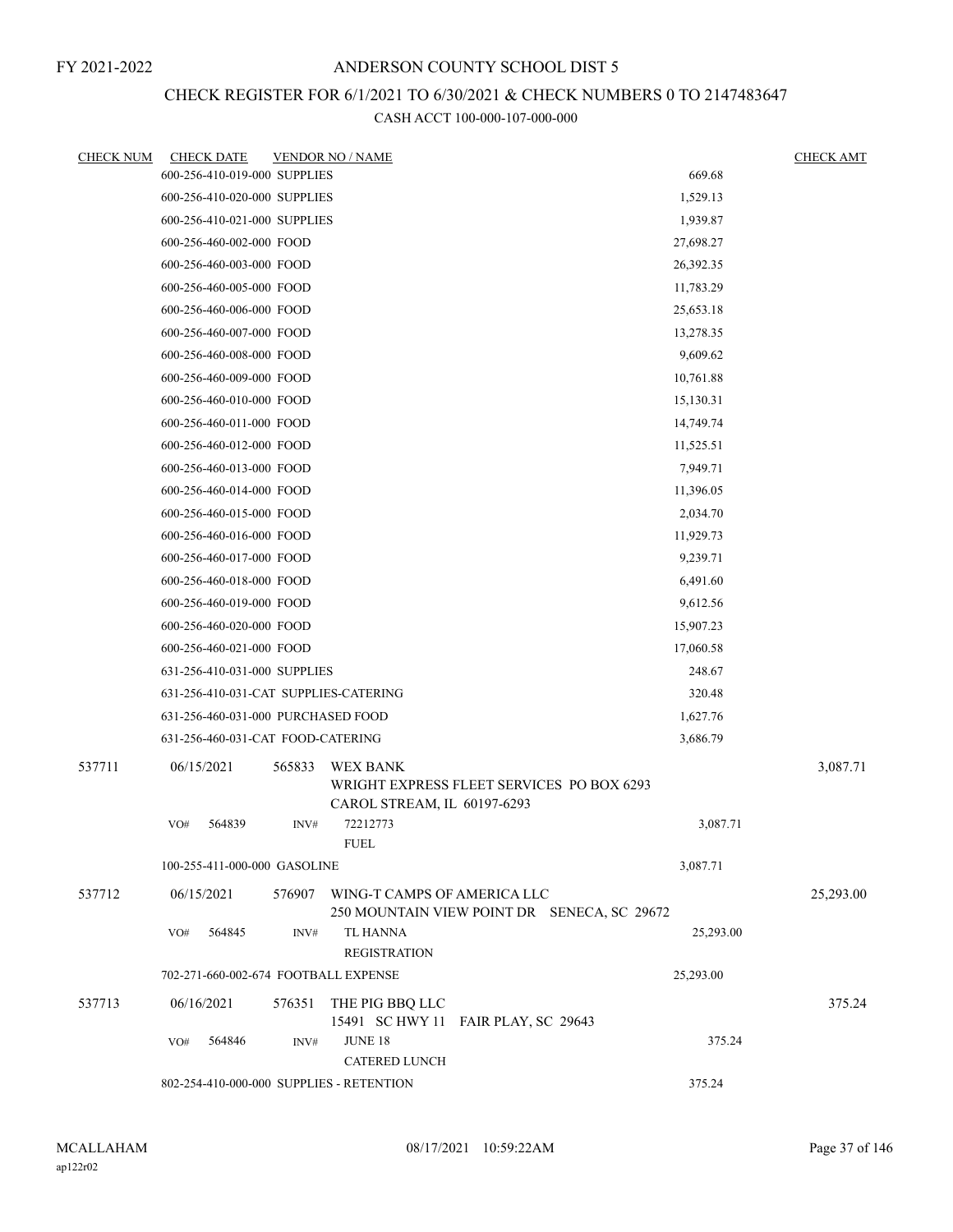## CHECK REGISTER FOR 6/1/2021 TO 6/30/2021 & CHECK NUMBERS 0 TO 2147483647

| <b>CHECK NUM</b> | <b>CHECK DATE</b><br><b>VENDOR NO / NAME</b> |                              |        |                                                                                                 |     |       |           | <b>CHECK AMT</b> |
|------------------|----------------------------------------------|------------------------------|--------|-------------------------------------------------------------------------------------------------|-----|-------|-----------|------------------|
| 537714           | 06/17/2021                                   |                              | 112250 | 336,049.79                                                                                      |     |       |           |                  |
|                  | VO#                                          | 564868                       | INV#   | 29622-8002<br><b>MARCH 2021</b><br><b>SRO GRANT</b>                                             | PO# | 13106 | 74,437.91 |                  |
|                  |                                              |                              |        | 100-258-312-000-000 CONTRACTED SERVICES - RESOURCE OFFR                                         |     |       | 74,437.91 |                  |
|                  | VO#                                          | 564869                       | INV#   | <b>MAY 2021</b><br><b>SRO GRANT</b>                                                             | PO# | 13106 | 73,166.91 |                  |
|                  |                                              |                              |        | 100-258-312-000-000 CONTRACTED SERVICES - RESOURCE OFFR                                         |     |       | 73,166.91 |                  |
|                  | VO#                                          | 564870                       | INV#   | <b>APRIL 2021</b><br><b>SRO GRANT</b>                                                           | PO# | 13106 | 91,470.73 |                  |
|                  |                                              |                              |        | 100-258-312-000-000 CONTRACTED SERVICES - RESOURCE OFFR                                         |     |       | 91,470.73 |                  |
|                  | VO#                                          | 564871                       | INV#   | <b>APRIL 2021</b><br><b>AIT OFFICER</b>                                                         | PO# | 13109 | 6,933.07  |                  |
|                  |                                              |                              |        | 131-258-312-031-000 SECURITY CONTRACT -SRO                                                      |     |       | 6,933.07  |                  |
|                  | VO#                                          | 564872                       | INV#   | <b>MARCH 2021</b><br><b>AIT OFFICER</b>                                                         | PO# | 13109 | 5,622.85  |                  |
|                  |                                              |                              |        | 131-258-312-031-000 SECURITY CONTRACT -SRO                                                      |     |       | 5,622.85  |                  |
|                  | VO#                                          | 564873                       | INV#   | <b>MAY 2021</b><br><b>AIT OFFICER</b>                                                           | PO# | 13109 | 5,552.33  |                  |
|                  |                                              |                              |        | 131-258-312-031-000 SECURITY CONTRACT-SRO                                                       |     |       | 5,552.33  |                  |
|                  | VO#                                          | 564962                       | INV#   | <b>FEB 2021</b><br><b>AIT OFFICER</b>                                                           | PO# | 13109 | 5,552.88  |                  |
|                  |                                              |                              |        | 131-258-312-031-000 SECURITY CONTRACT -SRO                                                      |     |       | 5,552.88  |                  |
|                  | VO#                                          | 564963                       | INV#   | <b>FEB 2021</b><br><b>SRO GRANT</b>                                                             | PO# | 13106 | 73,313.11 |                  |
|                  |                                              |                              |        | 100-258-312-000-000 CONTRACTED SERVICES - RESOURCE OFFR                                         |     |       | 73,313.11 |                  |
| 537715           | 06/17/2021                                   |                              | 576814 | ARC LABS WELDING SCHOOL<br>2615 HWY 153 SUITE B3 PIEDMONT, SC 29673                             |     |       |           | 2,733.75         |
|                  | VO#                                          | 564874                       | INV#   | 5135<br><b>FELLARS</b>                                                                          | PO# | 14382 | 2,733.75  |                  |
|                  |                                              | 131-115-112-031-000 SALARIES |        |                                                                                                 |     |       | 2,733.75  |                  |
| 537716           | 06/17/2021                                   |                              | 576847 | BEACHSIDE HOME SERVICE LLC<br>917 BROADWAY STREET MYRTLE BEACH, SC 29577                        |     |       |           | 665.44           |
|                  | VO#                                          | 564967                       | INV#   | 1021<br><b>JUNE 3-4</b>                                                                         | PO# | 14417 | 665.44    |                  |
|                  |                                              |                              |        | 100-213-312-021-MOE NURSING CONTRACTED SERVICES                                                 |     |       | 665.44    |                  |
| 537717           | 06/17/2021                                   |                              | 576427 | BLUE RIDGE EQUIPMENT SERVICES LLC<br>DAVID L PARKER 102 WELPINE RIDGE RD<br>PENDLETON, SC 29670 |     |       |           | 3,875.00         |
|                  | VO#                                          | 564877                       | INV#   | 1381<br>AIT                                                                                     | PO# | 12977 | 1,975.00  |                  |
|                  |                                              |                              |        | 131-254-323-031-001 CONTRACTED SERVICES                                                         |     |       | 1,975.00  |                  |
|                  | VO#                                          | 564879                       | INV#   | 1386                                                                                            | PO# | 12977 | 950.00    |                  |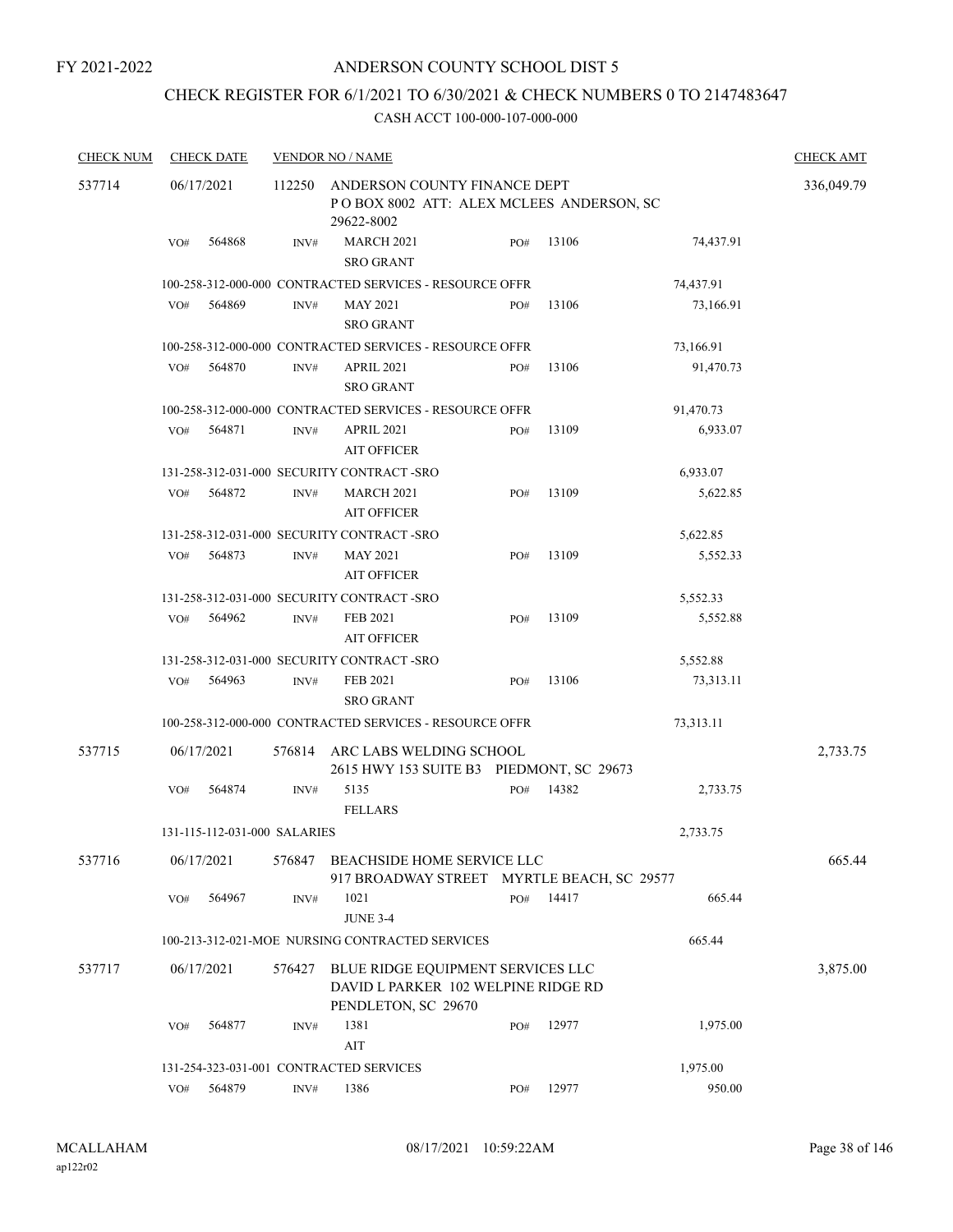## CHECK REGISTER FOR 6/1/2021 TO 6/30/2021 & CHECK NUMBERS 0 TO 2147483647

| <b>CHECK NUM</b> |            | <b>CHECK DATE</b>                |        | <b>VENDOR NO / NAME</b>                                                                                  |     |                                 |          | <b>CHECK AMT</b> |
|------------------|------------|----------------------------------|--------|----------------------------------------------------------------------------------------------------------|-----|---------------------------------|----------|------------------|
|                  |            |                                  |        | NEW PROSPECT                                                                                             |     |                                 |          |                  |
|                  |            |                                  |        | 100-254-323-010-001 CONTRACTED SERVICES                                                                  |     |                                 | 950.00   |                  |
|                  | VO#        | 564880                           | INV#   | 1387<br>WESTSIDE                                                                                         | PO# | 12977                           | 950.00   |                  |
|                  |            |                                  |        | 100-254-323-003-001 CONTRACTED SERVICES                                                                  |     |                                 | 950.00   |                  |
| 537718           | 06/17/2021 |                                  |        | 569296 CAPITAL ONE<br>PO BOX 60506                                                                       |     | CITY OF INDUSTRY, CA 91716-0506 |          | 621.61           |
|                  | VO#        | 564968                           | INV#   | 1636156744<br><b>ACCT 611452</b>                                                                         |     |                                 | 104.40   |                  |
|                  |            |                                  |        | 706-271-660-006-411 MISCELLANEOUS EXPENSE                                                                |     |                                 | 104.40   |                  |
|                  | VO#        | 564969                           | INV#   | 1636156749<br><b>ACCT 611456</b>                                                                         |     |                                 | 517.21   |                  |
|                  |            |                                  |        | 720-271-660-020-411 MISCELLANEOUS EXPENSE                                                                |     |                                 | 130.43   |                  |
|                  |            |                                  |        | 720-271-660-020-666 CONCESSIONS EXPENSE                                                                  |     |                                 | 386.78   |                  |
| * 537720         | 06/17/2021 |                                  | 564855 | CERRA SOUTH CAROLINA<br>STEWART HOUSE AT WINTHROP UNIVERSITY ATTN:<br>RAMONA PEOPLES ROCK HILL, SC 29733 |     |                                 |          | 2,208.90         |
|                  | VO#        | 564881                           | INV#   | 21568                                                                                                    |     |                                 | 2,208.90 |                  |
|                  |            |                                  |        | <b>MCCANTS WRKBKS</b>                                                                                    |     |                                 |          |                  |
|                  |            |                                  |        | 802-113-410-005-004 TEACHER CADET/PRO TEAM SUPPLIES                                                      |     |                                 | 2,208.90 |                  |
| 537721           |            | 06/17/2021                       |        | 576838 CFL FACILITIES INC<br>775 SENATE PARKWAY ANDERSON, SC 29621                                       |     |                                 |          | 5,301.90         |
|                  | VO#        | 564882                           | INV#   | 8784                                                                                                     | PO# | 14356                           | 1,842.65 |                  |
|                  |            |                                  |        | <b>CUSTODIAL</b>                                                                                         |     |                                 |          |                  |
|                  |            |                                  |        | 100-254-124-002-000 SALARIES-CUSTODIAL                                                                   |     |                                 | 548.00   |                  |
|                  |            |                                  |        | 100-254-124-006-000 SALARIES-CUSTODIAL                                                                   |     |                                 | 219.20   |                  |
|                  |            |                                  |        | 100-254-124-008-000 SALARIES-CUSTODIAL                                                                   |     |                                 | 527.45   |                  |
|                  |            |                                  |        | 100-254-124-020-000 SALARIES-CUSTODIAL                                                                   |     |                                 | 548.00   |                  |
|                  | VO#        | 564883                           | INV#   | 8795<br><b>CUSTODIAL</b>                                                                                 | PO# | 14356                           | 2,020.75 |                  |
|                  |            |                                  |        | 100-254-124-002-000 SALARIES-CUSTODIAL                                                                   |     |                                 | 548.00   |                  |
|                  |            |                                  |        | 100-254-124-008-000 SALARIES-CUSTODIAL                                                                   |     |                                 | 986.40   |                  |
|                  |            |                                  |        | 100-254-124-020-000 SALARIES-CUSTODIAL                                                                   |     |                                 | 486.35   |                  |
|                  | VO#        | 564884                           | INV#   | 8848<br><b>CUSTODIAL</b>                                                                                 | PO# | 14356                           | 1,438.50 |                  |
|                  |            |                                  |        | 100-254-124-002-000 SALARIES-CUSTODIAL                                                                   |     |                                 | 561.70   |                  |
|                  |            |                                  |        | 100-254-124-006-000 SALARIES-CUSTODIAL                                                                   |     |                                 | 328.80   |                  |
|                  |            |                                  |        | 100-254-124-008-000 SALARIES-CUSTODIAL                                                                   |     |                                 | 548.00   |                  |
| 537722           |            | 06/17/2021                       | 573557 | <b>CLAY-KING</b><br>125 BEN-ABI ROAD SPARTANBURG, SC 29307-5400                                          |     |                                 |          | 475.41           |
|                  | VO#        | 564885                           | INV#   | 398525<br><b>CONCORD ELEM</b>                                                                            |     |                                 | 475.41   |                  |
|                  |            | 100-112-410-009-0RE RELATED ARTS |        |                                                                                                          |     |                                 | 475.41   |                  |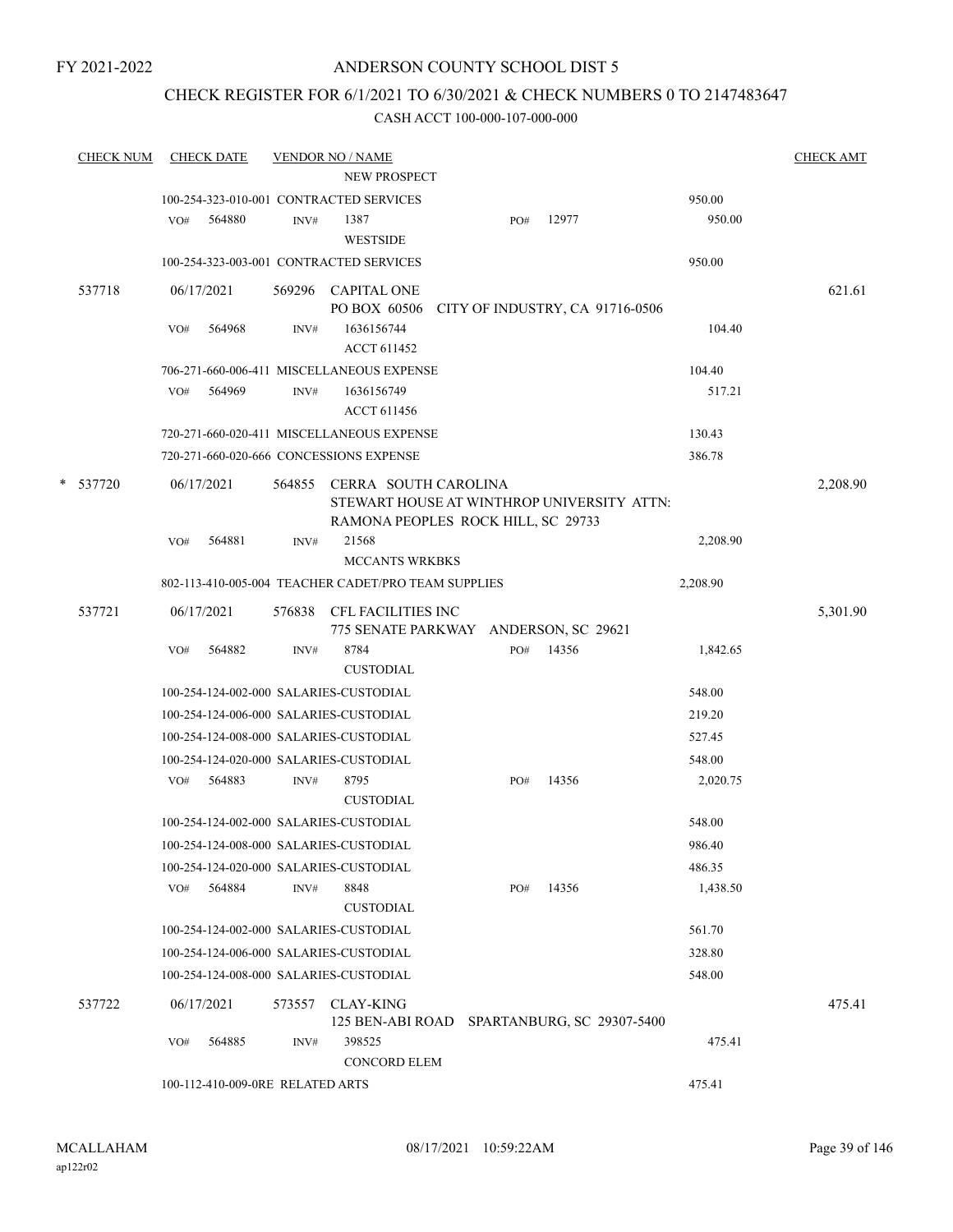# CHECK REGISTER FOR 6/1/2021 TO 6/30/2021 & CHECK NUMBERS 0 TO 2147483647

| <b>CHECK NUM</b> | <b>CHECK DATE</b>                                                                                |        | <b>VENDOR NO / NAME</b>                                                                   |     |       |                  | <b>CHECK AMT</b> |
|------------------|--------------------------------------------------------------------------------------------------|--------|-------------------------------------------------------------------------------------------|-----|-------|------------------|------------------|
| 537723           | 06/17/2021                                                                                       |        | 576495 COLONY TOOL INC<br>518 CONCORD INDUSTRIAL DRIVE SENECA, SC 29672                   |     |       |                  | 1,898.31         |
|                  | 564886<br>VO#                                                                                    | INV#   | 87911<br><b>SUPPLIES</b>                                                                  |     |       | 588.36           |                  |
|                  | 900-115-410-031-053 HAAS FOUND-ADV MANUF (AIT)                                                   |        |                                                                                           |     |       | 588.36           |                  |
|                  | 564887<br>VO#                                                                                    | INV#   | 87910<br><b>SUPPLIES</b>                                                                  |     |       | 1,309.95         |                  |
|                  | 900-115-410-031-053 HAAS FOUND-ADV MANUF (AIT)                                                   |        |                                                                                           |     |       | 1,309.95         |                  |
| 537724           | 06/17/2021                                                                                       | 567489 | DE LAGE LANDEN<br>POBOX 41602 PHILADELPHIA, PA 19101-1602                                 |     |       |                  | 421.58           |
|                  | 564974<br>VO#                                                                                    | INV#   | 72815804<br><b>COPIER</b>                                                                 | PO# | 13026 | 265.36           |                  |
|                  | 100-113-410-017-000 SUPPLIES                                                                     |        |                                                                                           |     |       | 265.36           |                  |
|                  | 564975<br>VO#                                                                                    | INV#   | 72821011<br><b>COPIER</b>                                                                 | PO# | 13161 | 156.22           |                  |
|                  | 100-113-410-009-000 SUPPLIES                                                                     |        |                                                                                           |     |       | 156.22           |                  |
| 537725           | 06/17/2021                                                                                       | 198651 | <b>DELL MARKETING</b><br>PO BOX 534118 ATT: ACCOUNTS RECEIVABLE<br>ATLANTA, GA 30353-4118 |     |       |                  | 227.91           |
|                  | 564888<br>VO#                                                                                    | INV#   | 10488719101<br><b>PRINTER</b>                                                             | PO# | 14516 | 227.91           |                  |
|                  | 203-161-410-000-SUP SUPPLEMENTAL SUPPLIES                                                        |        |                                                                                           |     |       | 227.91           |                  |
| 537726           | 06/17/2021                                                                                       | 574057 | DOMINO'S PIZZA<br>4420 HWY 24 ANDERSON, SC 29626                                          |     |       |                  | 205.46           |
|                  | 564890<br>VO#                                                                                    | INV#   | <b>JUNE 11</b><br><b>GLENVIEW BAND</b>                                                    |     |       | 205.46           |                  |
|                  | 720-271-660-020-601 BAND CLUB EXPENSE                                                            |        |                                                                                           |     |       | 205.46           |                  |
| 537727           | 06/17/2021                                                                                       | 211302 | DUKE ENERGY<br>PO BOX 1094 CHARLOTTE, NC 28201-1094                                       |     |       |                  | 62,086.28        |
|                  | VO#<br>564999                                                                                    | INV#   | <b>DUE 6/28</b><br><b>UTILITIES</b>                                                       |     |       | 62,086.28        |                  |
|                  | 100-254-470-000-000 ENERGY-ELECTRICITY & WATER<br>100-254-470-000-000 ENERGY-ELECTRICITY & WATER |        |                                                                                           |     |       | 271.78<br>446.11 |                  |
|                  | 100-254-470-001-000 ENERGY-ELECTRICITY & WATER                                                   |        |                                                                                           |     |       | 266.63           |                  |
|                  | 100-254-470-002-000 ENERGY-ELECTRICITY & WATER                                                   |        |                                                                                           |     |       | 4,087.58         |                  |
|                  | 100-254-470-003-000 ENERGY-ELECTRICITY & WATER                                                   |        |                                                                                           |     |       | 271.32           |                  |
|                  | 100-254-470-005-000 ENERGY-ELECTRICITY & WATER                                                   |        |                                                                                           |     |       | 6,697.03         |                  |
|                  | 100-254-470-006-000 ENERGY-ELECTRICITY & WATER                                                   |        |                                                                                           |     |       | 14, 141.05       |                  |
|                  | 100-254-470-008-000 ENERGY-ELECTRICITY & WATER                                                   |        |                                                                                           |     |       | 7,331.34         |                  |
|                  | 100-254-470-011-000 ENERGY-ELECTRICITY & WATER                                                   |        |                                                                                           |     |       | 3,830.59         |                  |
|                  | 100-254-470-012-000 ENERGY-ELECTRICITY & WATER                                                   |        |                                                                                           |     |       | 4,985.64         |                  |
|                  | 100-254-470-014-000 ENERGY-ELECTRICITY & WATER                                                   |        |                                                                                           |     |       | 5,937.91         |                  |
|                  | 100-254-470-014-THR UTILITIES - THEATRE                                                          |        |                                                                                           |     |       | 1,808.49         |                  |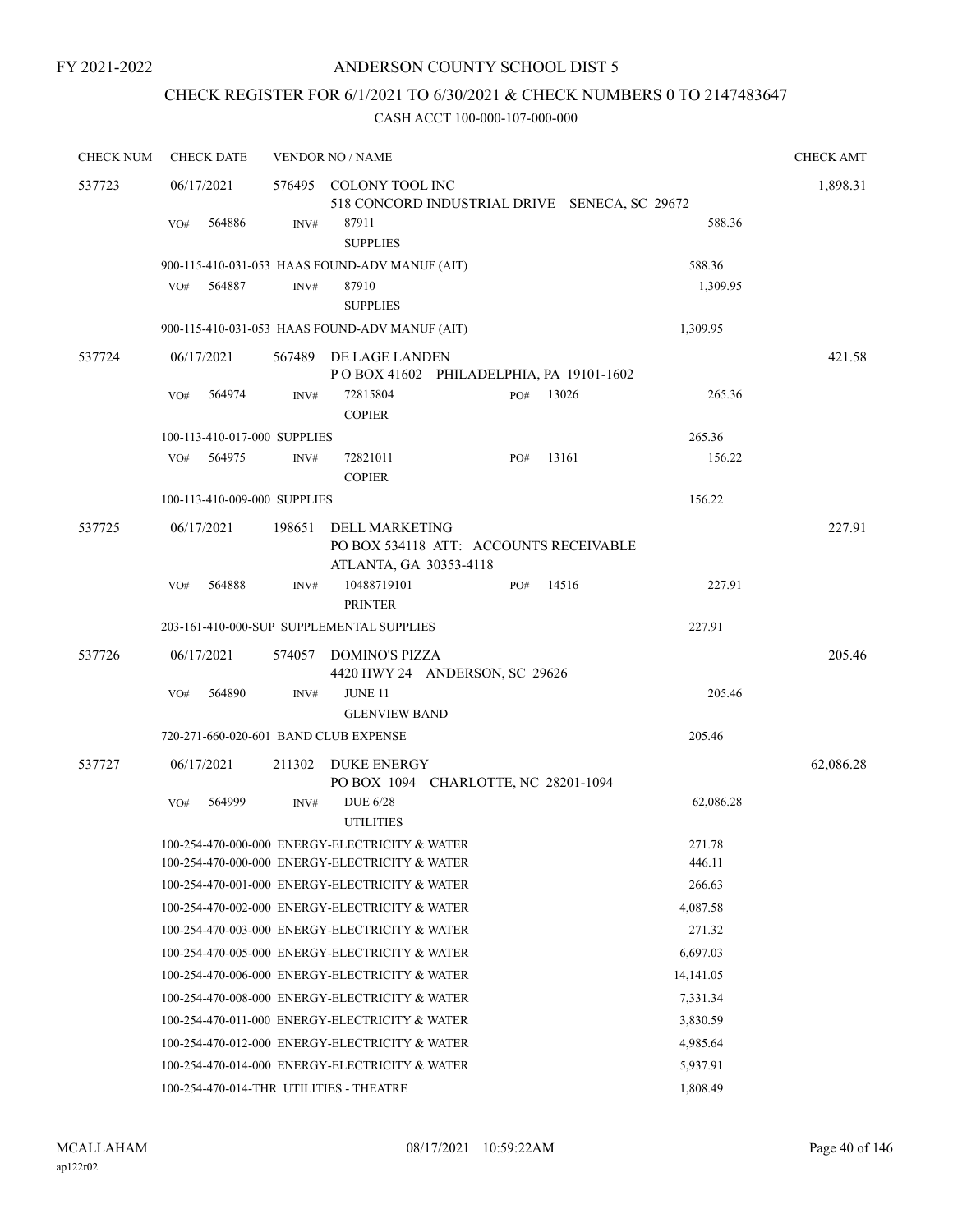## CHECK REGISTER FOR 6/1/2021 TO 6/30/2021 & CHECK NUMBERS 0 TO 2147483647

|   | <b>CHECK NUM</b> |     | <b>CHECK DATE</b>                 |        | <b>VENDOR NO / NAME</b>                                                                                          |              |           | <b>CHECK AMT</b> |
|---|------------------|-----|-----------------------------------|--------|------------------------------------------------------------------------------------------------------------------|--------------|-----------|------------------|
|   |                  |     |                                   |        | 100-254-470-015-000 ENERGY-ELECTRICITY & WATER                                                                   |              | 2,360.79  |                  |
|   |                  |     |                                   |        | 100-254-470-021-000 ENERGY-ELECTRICITY & WATER                                                                   |              | 9,388.31  |                  |
|   |                  |     | 600-256-470-026-000 ENERGY        |        |                                                                                                                  |              | 261.71    |                  |
|   | 537728           |     | 06/17/2021                        |        | 574507 EARLE STREET KITCHEN AND BAR<br>134 WEST EARLE STREET ANDERSON, SC 29625                                  |              |           | 647.26           |
|   |                  | VO# | 564977                            | INV#   | CHECK 51                                                                                                         |              | 647.26    |                  |
|   |                  |     |                                   |        | <b>VARENNES ELEM</b>                                                                                             |              |           |                  |
|   |                  |     |                                   |        | 802-112-410-016-000 SUPPLIES - RETENTION                                                                         |              | 647.26    |                  |
| * | 537730           |     | 06/17/2021                        |        | 576007 GUYS PIZZA LLC<br>106 CARTER OAK RIDGE ANDERSON, SC 29621                                                 |              |           | 354.00           |
|   |                  | VO# | 564980                            | INV#   | 1008<br>TL HANNA TRACK                                                                                           |              | 354.00    |                  |
|   |                  |     | 702-271-660-002-691 TRACK EXPENSE |        |                                                                                                                  |              | 354.00    |                  |
|   | 537731           |     | 06/17/2021                        |        | 572058 HARRIS SCHOOL SOLUTIONS<br>PO BOX 74008484 CHICAGO, IL 60674-8484                                         |              |           | 6,050.00         |
|   |                  | VO# | 564896                            | INV#   | SMAXT0000063<br><b>INTERFACE</b>                                                                                 | 13274<br>PO# | 6,050.00  |                  |
|   |                  |     |                                   |        | 100-266-316-000-000 DATA PROCESSING SERVICES                                                                     |              | 6,050.00  |                  |
|   | 537732           |     | 06/17/2021                        |        | 576910 HOLLINGSWORTH, TREVOR**<br>704 CLUB DR ANDERSON, SC 29626                                                 |              |           | 340.00           |
|   |                  | VO# | 564940                            | INV#   | 5x7 IMAGES<br><b>NORTH POINTE</b>                                                                                |              | 340.00    |                  |
|   |                  |     |                                   |        | 713-271-660-013-201 MISCELLANEOUS EXPENSE                                                                        |              | 50.59     |                  |
|   |                  |     |                                   |        | 802-112-410-013-000 SUPPLIES - RETENTION                                                                         |              | 289.41    |                  |
|   | 537733           |     | 06/17/2021                        |        | 576047 LANGUAGE LINE SERVICES INC<br>PO BOX 202564 DALLAS, TX 75320                                              |              |           | 244.64           |
|   |                  | VO# | 564983                            | INV#   | 10247225<br><b>MAY SERVICE</b>                                                                                   |              | 244.64    |                  |
|   |                  |     |                                   |        | 100-221-312-000-000 PURCHASED SERVICES                                                                           |              | 244.64    |                  |
|   | 537734           |     | 06/17/2021                        |        | 320795 LESLEY COURTS AND PAVING, INC<br>3104 OLD WILLIAMSTON ROAD ATT: ACCOUNTS<br>RECEIVABLE ANDERSON, SC 29621 |              |           | 24,700.00        |
|   |                  | VO# | 564984                            | INV#   | 3615<br><b>WEST MARKET</b>                                                                                       | PO#<br>14304 | 24,700.00 |                  |
|   |                  |     |                                   |        | 100-254-323-018-CAP MISC CAPITAL PROJECTS                                                                        |              | 24,700.00 |                  |
|   | 537735           |     | 06/17/2021                        | 576888 | LETS START CODING<br>1000 SWAN STREET, SUITE 6 LOUISVILLE, KY 40204                                              |              |           | 1,059.06         |
|   |                  | VO# | 564985                            | INV#   | ASD-5-28-21<br><b>TL HANNA</b>                                                                                   | 14645<br>PO# | 1,059.06  |                  |
|   |                  |     |                                   |        | 207-115-410-002-006 SUPPLIES-IMPROVE PRGS                                                                        |              | 954.30    |                  |
|   |                  |     |                                   |        | 871-113-410-000-000 SUPPLIES AND MATERIALS                                                                       |              | 104.76    |                  |
|   | 537736           |     | 06/17/2021                        | 576903 | MEREDITH COLLEGE<br>3800 HILLSBOROUGH ST RALEIGH, NC 27607                                                       |              |           | 600.00           |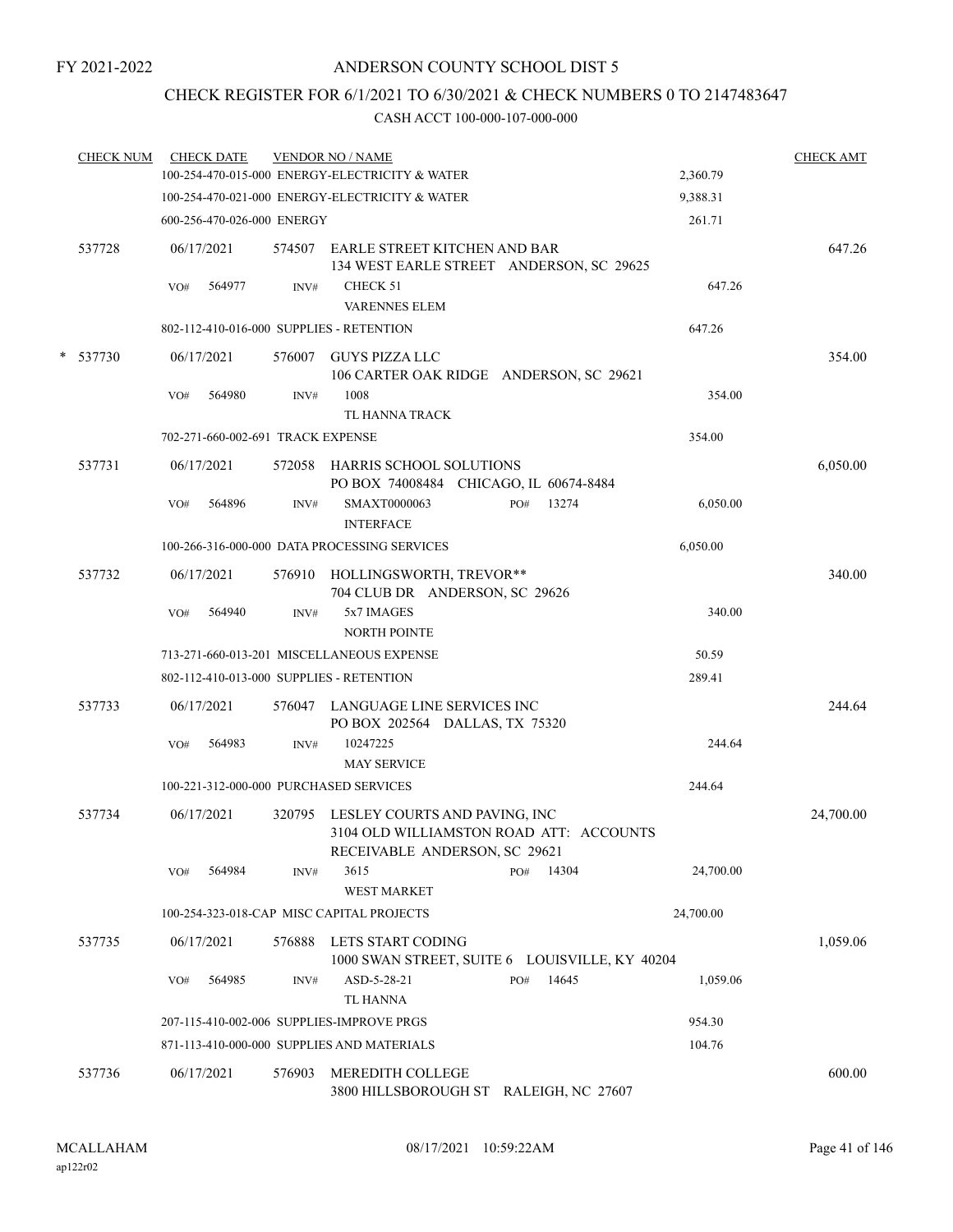## CHECK REGISTER FOR 6/1/2021 TO 6/30/2021 & CHECK NUMBERS 0 TO 2147483647

| <b>CHECK NUM</b> |     | <b>CHECK DATE</b> |                              | <b>VENDOR NO / NAME</b>                                                                                     |     |       |                 | <b>CHECK AMT</b> |
|------------------|-----|-------------------|------------------------------|-------------------------------------------------------------------------------------------------------------|-----|-------|-----------------|------------------|
|                  | VO# | 564900            | INV#                         | <b>REGISTRATION</b><br>#L9NR3C9NP2Z                                                                         | PO# | 14747 | 600.00          |                  |
|                  |     |                   |                              | 263-224-333-002-PD5 TRIPS- SC STANDARDS                                                                     |     |       | 600.00          |                  |
| 537737           |     | 06/17/2021        |                              | 574404 N2Y, LLX<br>PO BOX 550 HURON, OH 44839                                                               |     |       |                 | 20,976.45        |
|                  | VO# | 564986            | INV#                         | 1035152<br><b>SOFTWARE</b>                                                                                  | PO# | 14635 | 20,976.45       |                  |
|                  |     |                   |                              | 809-255-410-000-000 TRANSPORTATION SUPPLIES                                                                 |     |       | 20,976.45       |                  |
| 537738           |     | 06/17/2021        | 382750                       | NEW FOUNDATIONS CHILDREN & FAM SVCS INC<br>2300 STANDRIDGE ROAD ATT: DONNA HARRINGTON<br>ANDERSON, SC 29625 |     |       |                 | 2,182.31         |
|                  | VO# | 564901            | INV#                         | 1850                                                                                                        |     |       | 2,182.31        |                  |
|                  |     |                   |                              | <b>MAY EXPENSES</b>                                                                                         |     |       |                 |                  |
|                  |     |                   |                              | 221-113-312-000-NFH ADMIN COORD/VOC FACIL/TUTORS                                                            |     |       | 2,182.31        |                  |
| 537739           |     | 06/17/2021        | 564531                       | NIGP NATIONAL INST GOVT PURCHASING<br>2411 DULLES CORNER PARK SUITE #350 HERNDON,<br>VA 20171               |     |       |                 | 244.00           |
|                  | VO# | 564902            | INV#                         | 443325<br><b>DUES</b>                                                                                       | PO# | 14752 | 244.00          |                  |
|                  |     |                   |                              | 100-257-333-000-000 TRIPS AND CONFERENCES                                                                   |     |       | 244.00          |                  |
| $* 537741$       |     | 06/17/2021        | 397270                       | PAPA JOHN'S PIZZA<br>401 VARDRY STREET GREENVILLE, SC 29601                                                 |     |       |                 | 226.42           |
|                  | VO# | 564910            | INV#                         | 002 & 003<br>NEW PROSPECT                                                                                   |     |       | 226.42          |                  |
|                  |     |                   |                              | 710-271-660-010-201 MISCELLANEOUS EXPENSE<br>710-271-660-010-201 MISCELLANEOUS EXPENSE                      |     |       | 178.53<br>47.89 |                  |
| 537742           |     | 06/17/2021        | 564099                       | PIONEER VALLEY BOOKS<br>155A INDUSTRIAL DRIVE ATT: ACCOUNTS<br>RECEIVABLE NORTHAMPTON, MA 01060             |     |       |                 | 106.70           |
|                  | VO# | 564911            | INV#                         | I208467<br><b>BOOK BAGS</b>                                                                                 | PO# | 14375 | 106.70          |                  |
|                  |     |                   | 201-112-410-019-000 SUPPLIES |                                                                                                             |     |       | 106.70          |                  |
| 537743           |     | 06/17/2021        |                              | 576515 RIFTON EQUIPMENT<br>103 WOODCREST DRIVE RIFTON, NY 12471                                             |     |       |                 | 1,063.32         |
|                  | VO# | 564913            | INV#                         | P528R1<br><b>SUPPLIES</b>                                                                                   | PO# | 14599 | 1,063.32        |                  |
|                  |     |                   |                              | 809-255-410-000-000 TRANSPORTATION SUPPLIES                                                                 |     |       | 1,063.32        |                  |
| 537744           |     | 06/17/2021        | 572153                       | <b>SCDC PRINTING &amp; GRAPHICS</b><br>PO BOX 21787 COLUMBIA, SC 29221                                      |     |       |                 | 21,471.00        |
|                  | VO# | 564914            | INV#                         | 90315176<br><b>FLOOR DECALS</b>                                                                             | PO# | 14337 | 21,471.00       |                  |
|                  |     |                   | 217-213-410-000-001 SUPPLIES |                                                                                                             |     |       | 21,471.00       |                  |
| 537745           |     | 06/17/2021        | 568699                       | SHEPARD & ASSOCIATES, LLC                                                                                   |     |       |                 | 2,275.62         |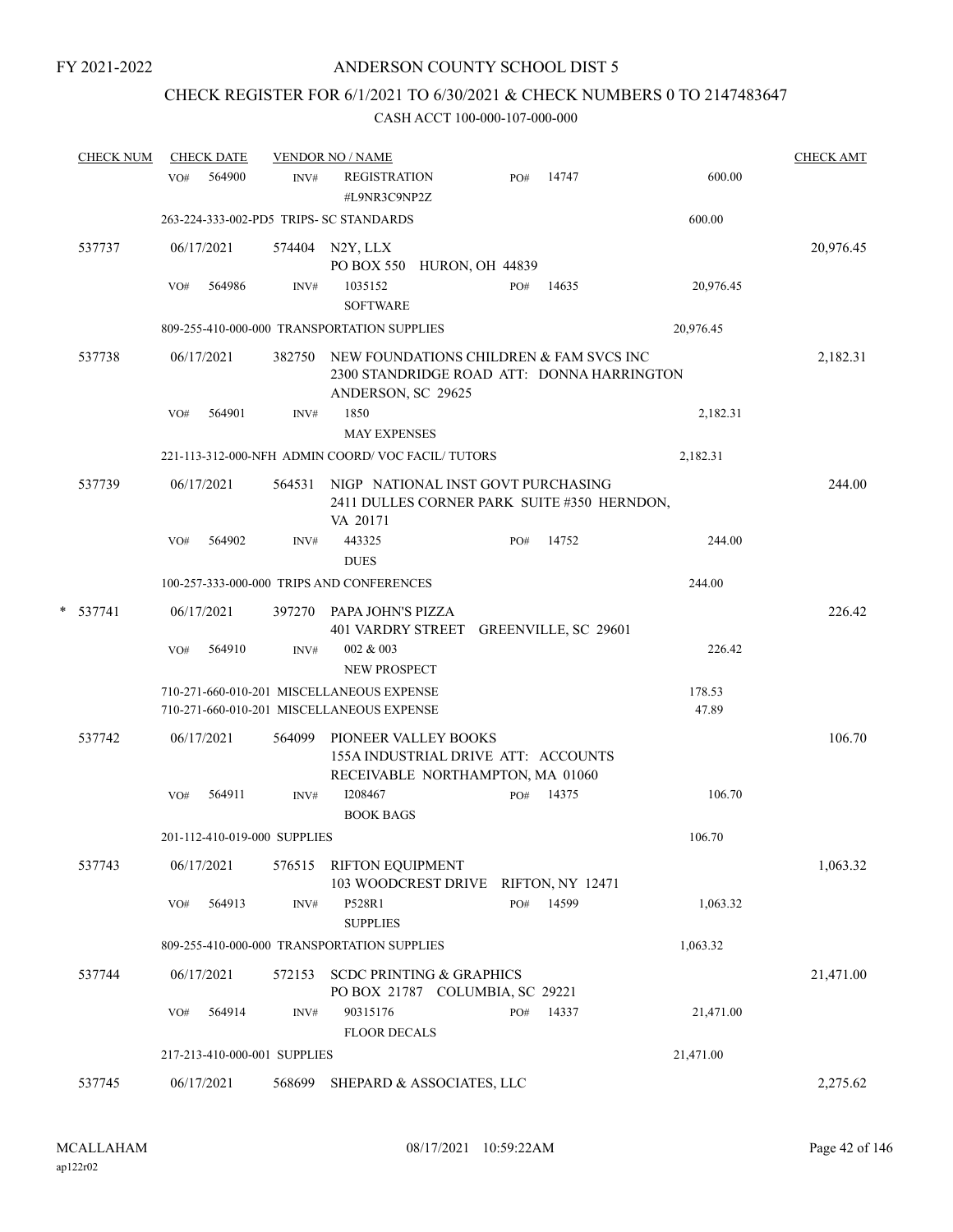## ANDERSON COUNTY SCHOOL DIST 5

## CHECK REGISTER FOR 6/1/2021 TO 6/30/2021 & CHECK NUMBERS 0 TO 2147483647

|   | <b>CHECK NUM</b> |     | <b>CHECK DATE</b> |                              | <b>VENDOR NO / NAME</b>                                                                                  |     |       |           |           |  |  |
|---|------------------|-----|-------------------|------------------------------|----------------------------------------------------------------------------------------------------------|-----|-------|-----------|-----------|--|--|
|   |                  |     |                   |                              | 3547 DREHER SHOALS RD SUITE 6 ATT: ACCOUNTS<br>RECEIVABLE IRMO, SC 29063                                 |     |       |           |           |  |  |
|   |                  | VO# | 564923            | INV#                         | 21070<br>TL HANNA ROOF                                                                                   | PO# | 13343 | 2,275.62  |           |  |  |
|   |                  |     |                   | 505-253-522-002-ROF ROOF TLH |                                                                                                          |     |       | 2,275.62  |           |  |  |
|   | 537746           |     | 06/17/2021        | 569520                       | SHI INTERNATIONAL CORP<br>POBOX 952121 ATT: ACCOUNTS RECEIVABLE<br>DALLAS, TX 75395-2121                 |     |       |           | 85,320.53 |  |  |
|   |                  | VO# | 564924            | INV#                         | B13611461<br><b>SOFTWARE RENEWAL</b>                                                                     | PO# | 14704 | 85,320.53 |           |  |  |
|   |                  |     |                   |                              | 100-266-445-000-000 SOFTWARE TECHNOLOGY                                                                  |     |       | 85,320.53 |           |  |  |
| * | 537748           |     | 06/17/2021        | 571007                       | SIMPLIFIED OFFICE SYSTEMS<br>6220 BUSH RIVER ROAD COLUMBIA, SC 29212                                     |     |       |           | 201.43    |  |  |
|   |                  | VO# | 564926            | INV#                         | 210601-0012<br><b>SOUTHWOOD</b>                                                                          |     |       | 201.43    |           |  |  |
|   |                  |     |                   | 100-114-410-021-000 SUPPLIES |                                                                                                          |     |       | 201.43    |           |  |  |
|   | 537749           |     | 06/17/2021        | 576122                       | THERE IS HOPE COUNSELING, LLC<br>ROYCE V. MILLER 145 THOMAS GREEN BLVD, SUITE<br>210 CLEMSON, SC 29631   |     |       |           | 600.00    |  |  |
|   |                  | VO# | 564997            | INV#                         | 161789<br><b>JUNE 8-9</b>                                                                                | PO# | 13797 | 600.00    |           |  |  |
|   |                  |     |                   |                              | 237-128-313-002-020 STUDENT SERVICES/ COUNSELOR                                                          |     |       | 300.00    |           |  |  |
|   |                  |     |                   |                              | 237-128-313-003-020 STUDENT SERVICES/ COUNSELOR                                                          |     |       | 300.00    |           |  |  |
|   | 537750           |     | 06/17/2021        | 510950                       | US POSTAL SERVICE<br>CMRS-TMS PO BOX 7247-0217 PHILADELPHIA, PA<br>19170-0217                            |     |       |           | 7,500.00  |  |  |
|   |                  | VO# | 564931            | INV#                         | <b>METER</b><br><b>POSTAGE</b>                                                                           |     |       | 7,500.00  |           |  |  |
|   |                  |     |                   |                              | 100-252-410-000-000 SUPPLIES AND MATERIALS                                                               |     |       | 7,500.00  |           |  |  |
|   | 537751           |     | 06/17/2021        | 573864                       | WELLS FARGO VENDOR FIN SERV<br>PO BOX 105743 ATLANTA, GA 30348-5743                                      |     |       |           | 595.46    |  |  |
|   |                  | VO# | 564933            | INV#                         | 5015445875<br><b>COPIER</b>                                                                              | PO# | 13025 | 226.31    |           |  |  |
|   |                  |     |                   |                              | 100-255-323-000-000 CONTRACTED SERVICES                                                                  |     |       | 226.31    |           |  |  |
|   |                  | VO# | 564934            | INV#                         | 5015470854<br><b>COPIER</b>                                                                              | PO# | 13016 | 369.15    |           |  |  |
|   |                  |     |                   | 100-113-410-020-000 SUPPLIES |                                                                                                          |     |       | 369.15    |           |  |  |
|   | 537752           |     | 06/17/2021        | 570755                       | WILSON & ASSOCIATES SPORTS TURF<br>1737 SOUTH LAKE DRIVE ATT: ACCOUNTS<br>RECEIVABLE LEXINGTON, SC 29073 |     |       |           | 3,945.00  |  |  |
|   |                  | VO# | 564998            | INV#                         | 17204<br><b>JUNE 8 SERVICE</b>                                                                           | PO# | 13002 | 3,945.00  |           |  |  |
|   |                  |     |                   |                              | 100-254-323-002-001 CONTRACTED SERVICES                                                                  |     |       | 1,150.00  |           |  |  |
|   |                  |     |                   |                              | 100-254-323-003-001 CONTRACTED SERVICES                                                                  |     |       | 1,100.00  |           |  |  |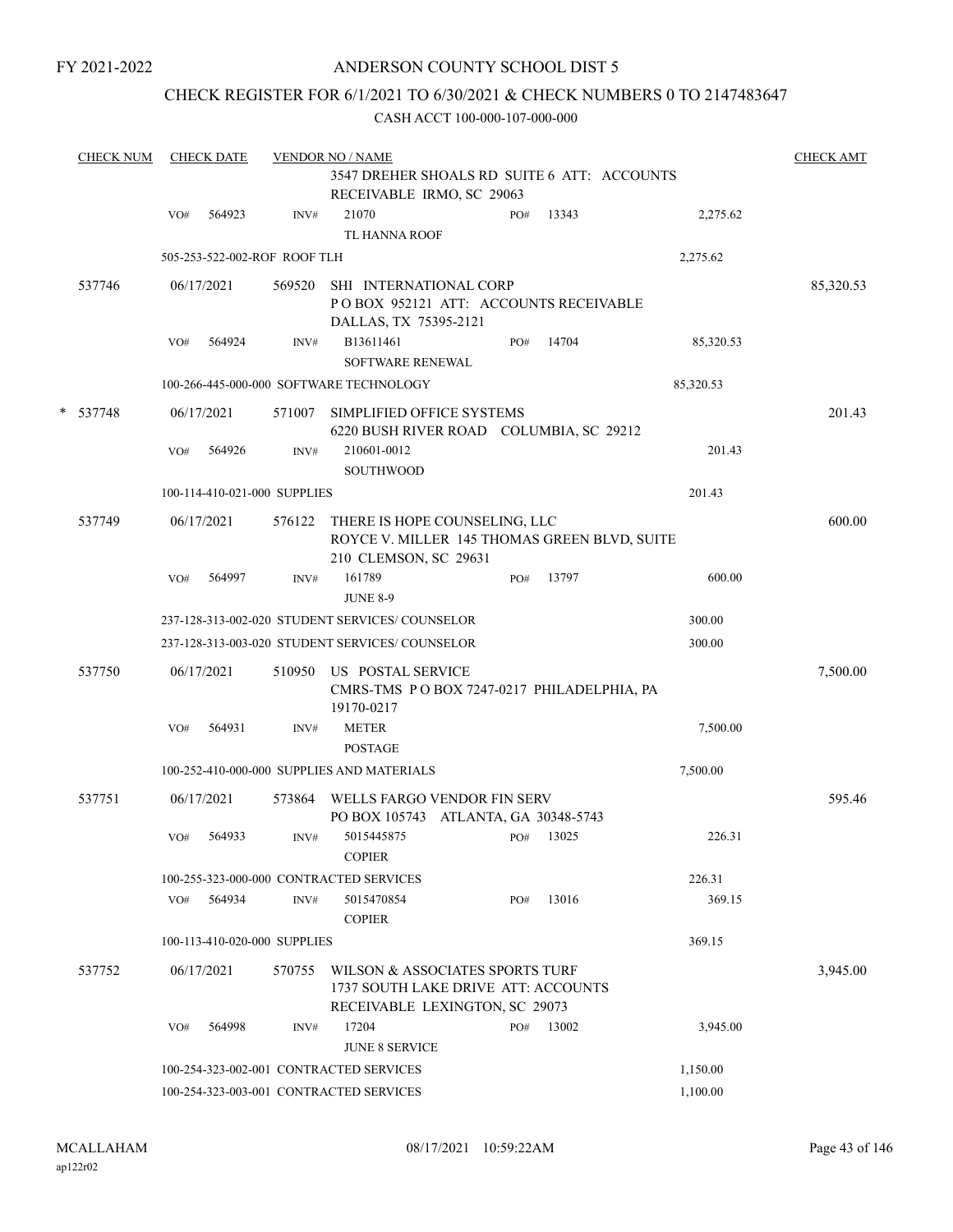## CHECK REGISTER FOR 6/1/2021 TO 6/30/2021 & CHECK NUMBERS 0 TO 2147483647

| <b>CHECK NUM</b> |            | <b>CHECK DATE</b>                |        | <b>VENDOR NO / NAME</b>                                                                  |  |     |        |          | <b>CHECK AMT</b> |
|------------------|------------|----------------------------------|--------|------------------------------------------------------------------------------------------|--|-----|--------|----------|------------------|
|                  |            |                                  |        | 100-254-323-005-001 CONTRACTED SERVICES                                                  |  |     |        | 325.00   |                  |
|                  |            |                                  |        | 100-254-323-006-001 CONTRACTED SERVICES                                                  |  |     |        | 325.00   |                  |
|                  |            |                                  |        | 100-254-323-013-001 CONTRACTED SERVICES                                                  |  |     |        | 720.00   |                  |
|                  |            |                                  |        | 100-254-323-020-001 CONTRACTED SERVICES                                                  |  |     |        | 325.00   |                  |
| 537753           | 06/17/2021 |                                  | 569938 | WILSON LANGUAGE TRAINING CORP<br>POBOX 8173 ATT: ACCOUNTS RECEIVABLE                     |  |     | 994.87 |          |                  |
|                  |            |                                  |        | WORCESTER, MA 01614-8173                                                                 |  |     |        |          |                  |
|                  | VO#        | 564936                           | INV#   | 1858201<br>PO 14647                                                                      |  | PO# | 14647  | 994.87   |                  |
|                  |            |                                  |        | 202-413-410-000-SJC SUPPLIES-ST.JOSEPH'S CATHOLIC                                        |  |     |        | 994.87   |                  |
| 537754           | 06/17/2021 |                                  |        | 576907 WING-T CAMPS OF AMERICA LLC<br>250 MOUNTAIN VIEW POINT DR SENECA, SC 29672        |  |     |        |          | 9,460.00         |
|                  | VO#        | 564941                           | INV#   | <b>MCCANTS</b><br><b>FOOTBALL CAMP</b>                                                   |  |     |        | 9,460.00 |                  |
|                  |            |                                  |        | 705-271-660-005-674 FOOTBALL EXPENSE                                                     |  |     |        | 9,460.00 |                  |
| 537755           | 06/17/2021 |                                  | 566507 | WT COX SUBSCRIPTIONS<br>201 VILLAGE ROAD ATT: ACCOUNTS RECEIVABLE<br>SHALLOTTE, NC 28470 |  |     |        |          | 116.74           |
|                  | VO#        | 564937                           | INV#   | 3094860<br><b>MCCANTS</b>                                                                |  | PO# | 14545  | 116.74   |                  |
|                  |            | 100-222-410-005-000 SUPPLIES     |        |                                                                                          |  |     |        | 116.74   |                  |
| 537756           | 06/17/2021 |                                  | 543600 | ZANER-BLOSER<br>POBOX 16764 ATT: ACCOUNTS RECEIVABLE<br>COLUMBUS, OH 43216-6764          |  |     |        |          | 2,312.54         |
|                  | VO#        | 564938                           | INV#   | 10292201<br><b>CONCORD ELEM</b>                                                          |  |     |        | 2,312.54 |                  |
|                  |            | 338-112-410-009-EAR SUPPLIES     |        |                                                                                          |  |     |        | 2,312.54 |                  |
| 537757           | 06/23/2021 |                                  |        | 576412 AMAZON CAPITAL SERVICES<br>PO BOX 035184 SEATTLE, WA 98124-5184                   |  |     |        |          | 4,921.69         |
|                  | VO#        | 565037                           | INV#   | <b>PURCHASES</b><br>#A2QG7V7TDJIMYY                                                      |  |     |        | 4,921.69 |                  |
|                  |            |                                  |        | 100-112-410-000-000 SUPPLIES AND MATERIALS                                               |  |     |        | 39.24    |                  |
|                  |            | 100-147-410-000-000 SUPPLIES     |        |                                                                                          |  |     |        | 24.59    |                  |
|                  |            | 100-147-410-009-000 SUPPLIES     |        |                                                                                          |  |     |        | 13.90    |                  |
|                  |            |                                  |        | 100-221-410-000-DIS DIGITAL INTEGRATION SUPPLIES                                         |  |     |        | 73.92    |                  |
|                  |            |                                  |        | 100-221-410-000-DIS DIGITAL INTEGRATION SUPPLIES                                         |  |     |        | 242.19   |                  |
|                  |            |                                  |        | 100-221-410-000-DIS DIGITAL INTEGRATION SUPPLIES                                         |  |     |        | 89.84    |                  |
|                  |            | 100-222-410-000-MDA MEDIA EBOOKS |        |                                                                                          |  |     |        | 192.50   |                  |
|                  |            |                                  |        | 201-112-410-011-000 SUPPLIES AND MATERIALS                                               |  |     |        | 1,026.96 |                  |
|                  |            |                                  |        | 201-112-410-014-000 SUPPLIES AND MATERIALS                                               |  |     |        | $-74.84$ |                  |
|                  |            |                                  |        | 201-112-410-014-000 SUPPLIES AND MATERIALS                                               |  |     |        | 644.76   |                  |
|                  |            |                                  |        | 201-112-410-014-000 SUPPLIES AND MATERIALS                                               |  |     |        | 1,366.30 |                  |
|                  |            |                                  |        | 201-112-410-014-000 SUPPLIES AND MATERIALS                                               |  |     |        | $-3.09$  |                  |
|                  |            |                                  |        | 220-171-410-000-000 SUMMER SCHOOL SUPPLIES (GR1-5)                                       |  |     |        | 125.87   |                  |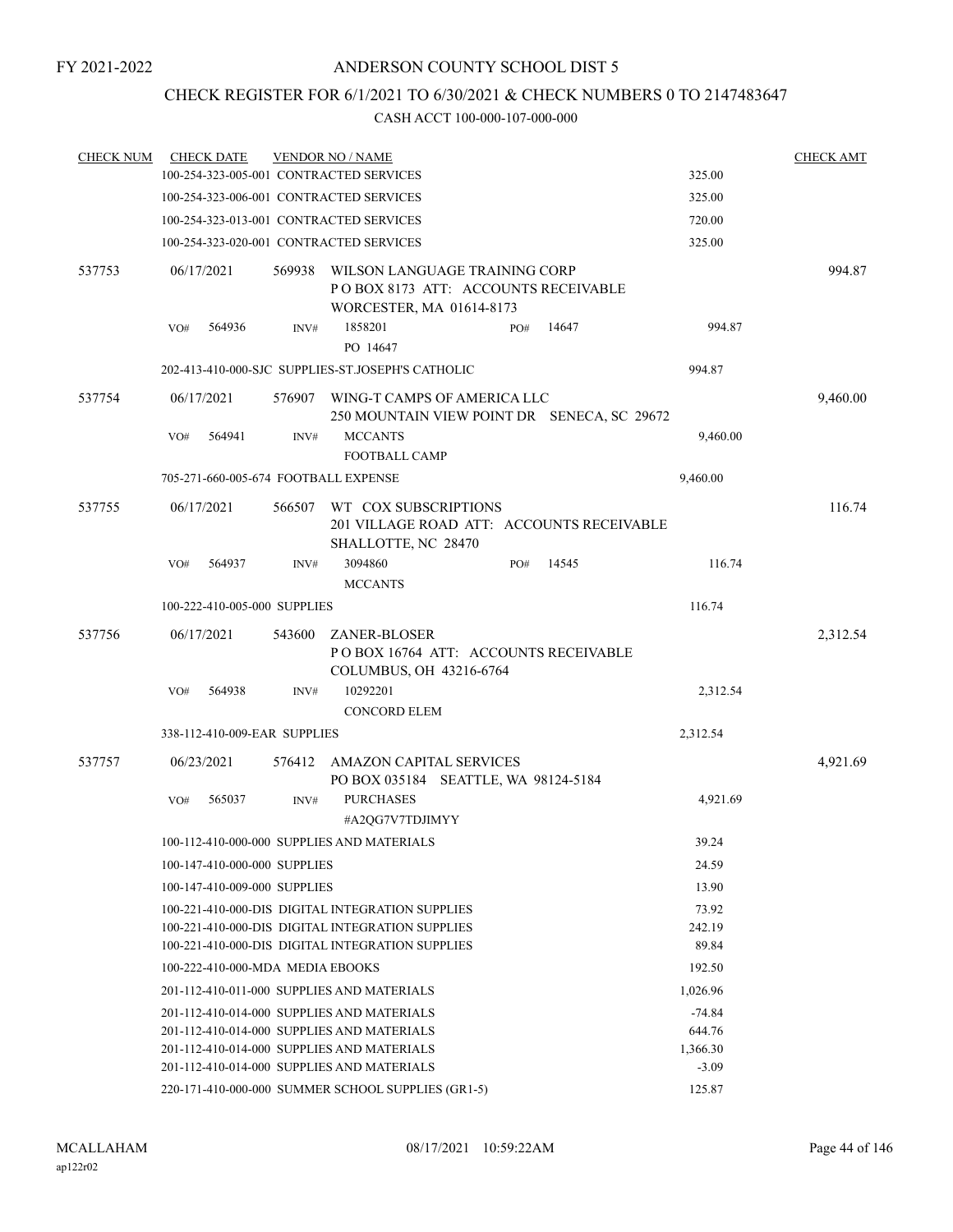## CHECK REGISTER FOR 6/1/2021 TO 6/30/2021 & CHECK NUMBERS 0 TO 2147483647

|   | <b>CHECK NUM</b> | <b>CHECK DATE</b> |                                    |        | <b>VENDOR NO / NAME</b><br>326-111-410-000-000 SCIENCE KITS SUPPLIES                       |     |       | 25.60     | <b>CHECK AMT</b> |
|---|------------------|-------------------|------------------------------------|--------|--------------------------------------------------------------------------------------------|-----|-------|-----------|------------------|
|   |                  |                   |                                    |        |                                                                                            |     |       |           |                  |
|   |                  |                   | 397-114-410-002-000 SUPPLIES       |        |                                                                                            |     |       | 1,003.34  |                  |
|   |                  |                   | 810-147-410-015-000 SUPPLIES       |        |                                                                                            |     |       | 130.61    |                  |
| * | 537759           | 06/23/2021        |                                    | 112250 | ANDERSON COUNTY FINANCE DEPT<br>POBOX 8002 ATT: ALEX MCLEES ANDERSON, SC<br>29622-8002     |     |       |           | 40,125.67        |
|   |                  | VO#               | 565194                             | INV#   | <b>JAN-MAR 2021</b><br><b>CROSSING GUARDS</b>                                              | PO# | 13107 | 40,125.67 |                  |
|   |                  |                   |                                    |        | 100-258-690-000-000 CROSSING GUARDS                                                        |     |       | 40,125.67 |                  |
|   | 537760           | 06/23/2021        |                                    | 570168 | APPLE, INC<br>POBOX 281877 ATT: ACCOUNTS RECEIVABLE<br>ATLANTA, GA 30384-1877              |     |       |           | 37,492.80        |
|   |                  | VO#               | 565196                             | INV#   | PO 14585<br><b>TECH SUPPLIES</b>                                                           | PO# | 14585 | 37,492.80 |                  |
|   |                  |                   | 329-114-410-002-000 SUPPLIES-STATE |        |                                                                                            |     |       | 6,248.80  |                  |
|   |                  |                   | 329-114-410-002-000 SUPPLIES-STATE |        |                                                                                            |     |       | 4,999.04  |                  |
|   |                  |                   | 329-114-410-002-000 SUPPLIES-STATE |        |                                                                                            |     |       | 1,249.76  |                  |
|   |                  |                   | 329-114-410-002-000 SUPPLIES-STATE |        |                                                                                            |     |       | 3,749.28  |                  |
|   |                  |                   | 329-114-410-002-000 SUPPLIES-STATE |        |                                                                                            |     |       | 1,249.76  |                  |
|   |                  |                   | 329-114-410-002-000 SUPPLIES-STATE |        |                                                                                            |     |       | 4,999.04  |                  |
|   |                  |                   | 329-114-410-002-000 SUPPLIES-STATE |        |                                                                                            |     |       | 1,249.76  |                  |
|   |                  |                   | 329-114-410-002-000 SUPPLIES-STATE |        |                                                                                            |     |       | 7,498.56  |                  |
|   |                  |                   | 329-114-410-002-000 SUPPLIES-STATE |        |                                                                                            |     |       | 2,499.52  |                  |
|   |                  |                   | 329-114-410-002-000 SUPPLIES-STATE |        |                                                                                            |     |       | 3,749.28  |                  |
|   | 537761           | 06/23/2021        |                                    | 570003 | AT&T<br>$(803 M24-8701)$<br>PO BOX 9011 ATT: ACCOUNTS RECEIVABLE CAROL<br>STREAM, IL 60197 |     |       |           | 1,069.68         |
|   |                  | VO#               | 565198                             | INV#   | 16537328<br><b>MAY SERVICE</b>                                                             |     |       | 1,069.68  |                  |
|   |                  |                   | 100-266-340-015-000 TELEPHONE      |        |                                                                                            |     |       | 356.56    |                  |
|   |                  |                   | 100-266-340-018-000 TELEPHONE      |        |                                                                                            |     |       | 356.56    |                  |
|   |                  |                   | 100-266-340-023-000 TELEPHONE      |        |                                                                                            |     |       | 356.56    |                  |
|   | 537762           | 06/23/2021        |                                    | 569972 | <b>AUJANEA MILLER</b><br>2505 ANNADALE DRIVE ANDERSON, SC 29621                            |     |       |           | 120.00           |
|   |                  | VO#               | 565161                             | INV#   | <b>REFUND</b><br>COSMETOLOGY                                                               |     |       | 120.00    |                  |
|   |                  |                   |                                    |        | 731-271-660-031-823 COSMETOLOGY EXPENSE                                                    |     |       | 120.00    |                  |
|   | 537763           | 06/23/2021        |                                    | 569220 | AUTECH<br>PO BOX 248 ATT: ACCOUNTS RECEIVABLE<br>WILLIAMSTON, SC 29697                     |     |       |           | 251.45           |
|   |                  | VO#               | 565036                             | INV#   | 8574<br><b>MCLEES</b>                                                                      |     |       | 251.45    |                  |
|   |                  |                   |                                    |        | 100-254-410-008-001 SUPPLIES - MAINTENANCE                                                 |     |       | 251.45    |                  |
|   | 537764           | 06/23/2021        |                                    | 576754 | AVL SOLUTIONS LLC<br>16 WOODS LAKE ROAD GREENVILLE, SC 29607                               |     |       |           | 240.00           |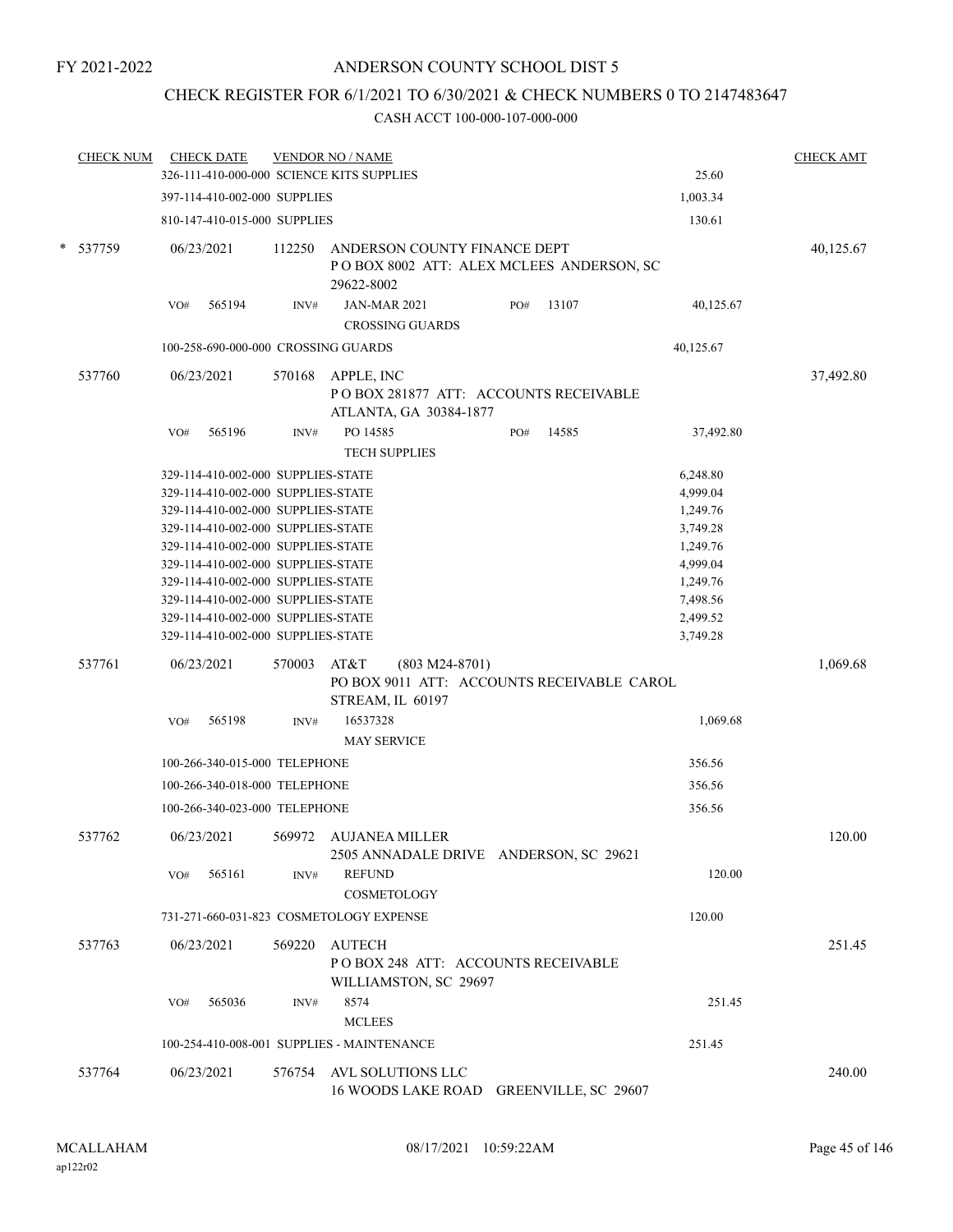# CHECK REGISTER FOR 6/1/2021 TO 6/30/2021 & CHECK NUMBERS 0 TO 2147483647

| <b>CHECK NUM</b> | <b>CHECK DATE</b> |                                     | <b>VENDOR NO / NAME</b>                                                 |     |       |           | <b>CHECK AMT</b> |
|------------------|-------------------|-------------------------------------|-------------------------------------------------------------------------|-----|-------|-----------|------------------|
|                  | 565199<br>VO#     | INV#                                | 48474                                                                   |     |       | 240.00    |                  |
|                  |                   |                                     | <b>NORTH POINTE</b>                                                     |     |       |           |                  |
|                  |                   |                                     | 100-266-314-013-000 REPAIRS TO EQUIPMENT                                |     |       | 240.00    |                  |
| 537765           | 06/23/2021        | 133625                              | <b>BAUDVILLE</b>                                                        |     |       |           | 359.71           |
|                  |                   |                                     | 5380 52ND STREET SOUTHEAST ATT: ACCOUNTS                                |     |       |           |                  |
|                  |                   |                                     | RECEIVABLE GRAND RAPIDS, MI 49512                                       |     |       |           |                  |
|                  | 565200<br>VO#     | INV#                                | 3775781                                                                 | PO# | 14365 | 359.71    |                  |
|                  |                   |                                     | CUST#1771917                                                            |     |       |           |                  |
|                  |                   | 100-233-410-000-000 SUPPLIES        |                                                                         |     |       | 359.71    |                  |
| 537766           | 06/23/2021        | 576846                              | <b>BEDFORD FALLS BOOK FAIRS</b>                                         |     |       |           | 8,534.20         |
|                  |                   |                                     | 3071 BUSINESS PARK DRIVE SUITE 116 RALEIGH, NC<br>27610                 |     |       |           |                  |
|                  | 565123<br>VO#     | INV#                                | 3479                                                                    | PO# | 14416 | 8,534.20  |                  |
|                  |                   |                                     | <b>CALHOUN ELEM</b>                                                     |     |       |           |                  |
|                  |                   | 201-188-410-000-000 SUPPLIES- PAT   |                                                                         |     |       | 8,534.20  |                  |
|                  |                   |                                     |                                                                         |     |       |           |                  |
| 537767           | 06/23/2021        | 572588                              | BRYANT ENTERPRISES, LLC<br>3280 NC HWY 69, SUITE 2 HAYESVILLE, NC 28904 |     |       |           | 6,528.00         |
|                  | 565039<br>VO#     | INV#                                | 15373                                                                   | PO# | 14615 | 2,688.00  |                  |
|                  |                   |                                     | <b>SOUTH FANT</b>                                                       |     |       |           |                  |
|                  |                   | 100-233-410-015-RAD RADIOS          |                                                                         |     |       | 2,688.00  |                  |
|                  | 565040<br>VO#     | INV#                                | 15372<br>SOUTHWOOD                                                      | PO# | 14679 | 3,840.00  |                  |
|                  |                   | 100-233-410-021-RAD RADIOS          |                                                                         |     |       | 3,840.00  |                  |
| 537768           | 06/23/2021        | 573074                              | <b>CAPSTONE</b>                                                         |     |       |           | 19,790.10        |
|                  |                   |                                     | COUGHLAN COMPANIES PO BOX 776866 CHICAGO, IL<br>60677-6866              |     |       |           |                  |
|                  | 565204<br>VO#     | INV#                                | 240945<br><b>SUBSCRIPTION</b>                                           | PO# | 14717 | 19,790.10 |                  |
|                  |                   |                                     | 100-114-445-000-000 DISTRICT WIDE SOFTWARE                              |     |       | 19,790.10 |                  |
| 537769           | 06/23/2021        | 566288                              | CES CITY ELECTRIC SUPPLY                                                |     |       |           | 860.32           |
|                  |                   |                                     | PO BOX 131811 DALLAS, TX 75313                                          |     |       |           |                  |
|                  | VO#<br>565041     | INV#                                | 159963                                                                  |     |       | 8.80      |                  |
|                  |                   |                                     | <b>SUPPLIES</b>                                                         |     |       |           |                  |
|                  |                   |                                     | 100-254-410-021-400 HVAC/ELECTRICAL/PLUMBING                            |     |       | 8.80      |                  |
|                  | 565042<br>VO#     | INV#                                | 160079<br><b>SUPPLIES</b>                                               |     |       | 34.22     |                  |
|                  |                   |                                     | 100-254-410-001-400 HVAC/ELECTRICAL/PLUMBING                            |     |       | 34.22     |                  |
|                  | 565043<br>VO#     | INV#                                | 160144<br><b>SUPPLIES</b>                                               |     |       | 713.68    |                  |
|                  |                   | 100-254-410-000-100 SMALL EQUIPMENT |                                                                         |     |       | 713.68    |                  |
|                  | 565044<br>VO#     | INV#                                | 160018                                                                  |     |       | 103.62    |                  |
|                  |                   |                                     |                                                                         |     |       |           |                  |
|                  |                   |                                     | <b>SUPPLIES</b>                                                         |     |       |           |                  |
|                  |                   |                                     | 100-254-410-000-001 MAINT. SUPPLIES-STRUCTURES                          |     |       | 103.62    |                  |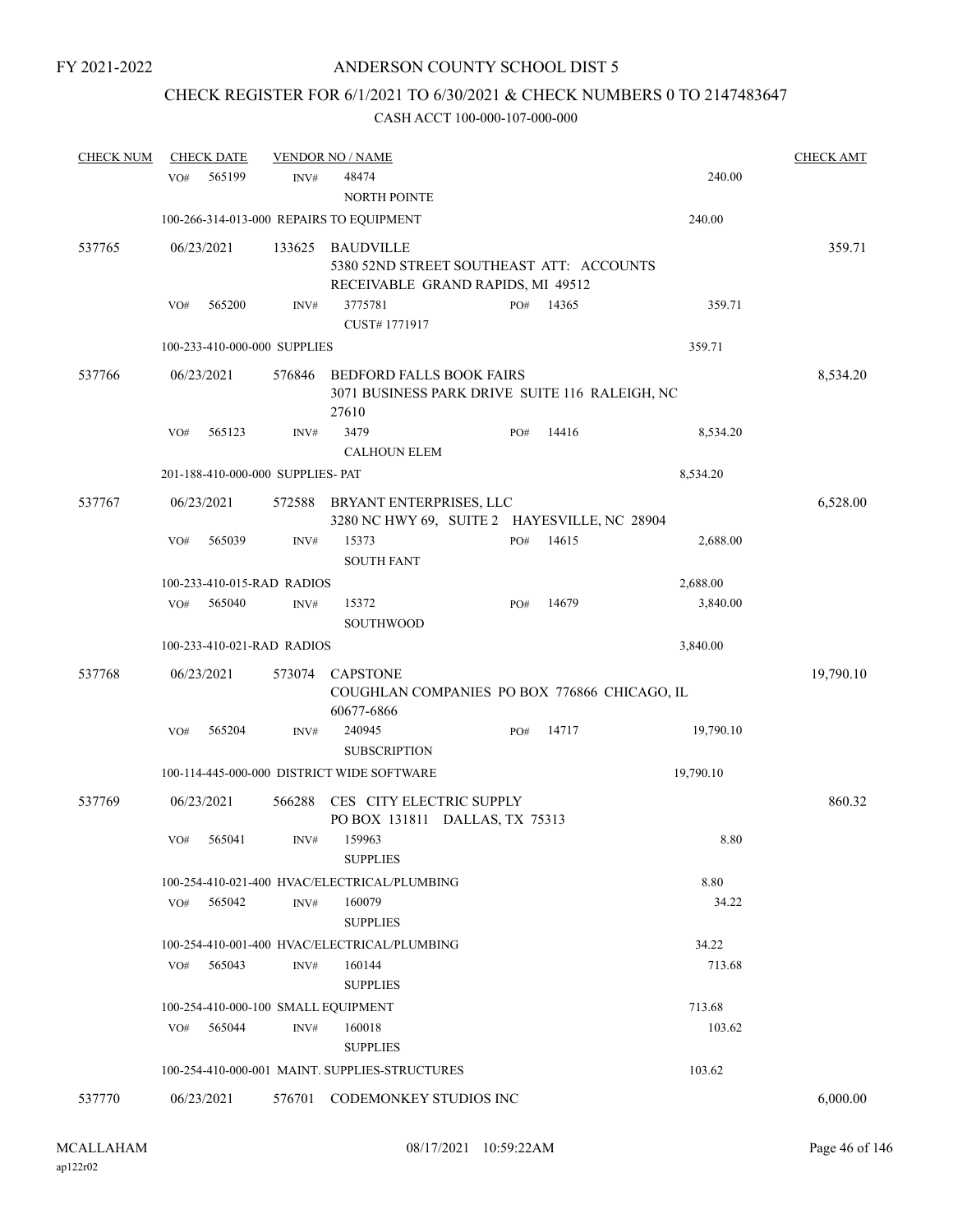## ANDERSON COUNTY SCHOOL DIST 5

## CHECK REGISTER FOR 6/1/2021 TO 6/30/2021 & CHECK NUMBERS 0 TO 2147483647

| <b>CHECK NUM</b> | <b>CHECK DATE</b>                        |        | <b>VENDOR NO / NAME</b><br>2345 YALE STREET, FIRST FLOOR PALO ALTO, CA                      |     |       |          | <b>CHECK AMT</b> |
|------------------|------------------------------------------|--------|---------------------------------------------------------------------------------------------|-----|-------|----------|------------------|
|                  |                                          |        | 94306                                                                                       |     |       |          |                  |
|                  | 565046<br>VO#                            | INV#   | 2084                                                                                        | PO# | 14768 | 6,000.00 |                  |
|                  |                                          |        | <b>LICENSE</b>                                                                              |     |       |          |                  |
|                  |                                          |        | 395-212-410-000-000 SUPPLIES AND MATERIALS                                                  |     |       | 6,000.00 |                  |
| 537771           | 06/23/2021                               | 573765 | COZZINI BROS., INC.<br>350 HOWARD AVENUE DES PLAINES, IL 60018                              |     |       |          | 340.00           |
|                  | 565209<br>VO#                            | INV#   | C9537949<br><b>SERVICE</b>                                                                  |     |       | 340.00   |                  |
|                  | 600-256-323-002-000 REPAIRS TO EQUIPMENT |        |                                                                                             |     |       | 17.00    |                  |
|                  | 600-256-323-003-000 REPAIRS TO EQUIPMENT |        |                                                                                             |     |       | 17.00    |                  |
|                  | 600-256-323-005-000 REPAIRS TO EQUIPMENT |        |                                                                                             |     |       | 17.00    |                  |
|                  | 600-256-323-006-000 REPAIRS TO EQUIPMENT |        |                                                                                             |     |       | 34.00    |                  |
|                  | 600-256-323-007-000 REPAIRS TO EQUIPMENT |        |                                                                                             |     |       | 17.00    |                  |
|                  | 600-256-323-008-000 REPAIRS TO EQUIPMENT |        |                                                                                             |     |       | 17.00    |                  |
|                  | 600-256-323-009-000 REPAIRS TO EQUIPMENT |        |                                                                                             |     |       | 17.00    |                  |
|                  | 600-256-323-010-000 REPAIRS TO EQUIPMENT |        |                                                                                             |     |       | 17.00    |                  |
|                  | 600-256-323-011-000 REPAIRS TO EQUIPMENT |        |                                                                                             |     |       | 17.00    |                  |
|                  | 600-256-323-012-000 REPAIRS TO EQUIPMENT |        |                                                                                             |     |       | 17.00    |                  |
|                  | 600-256-323-013-000 REPAIRS TO EQUIPMENT |        |                                                                                             |     |       | 17.00    |                  |
|                  | 600-256-323-014-000 REPAIRS TO EQUIPMENT |        |                                                                                             |     |       | 17.00    |                  |
|                  | 600-256-323-015-000 REPAIRS TO EQUIPMENT |        |                                                                                             |     |       | 17.00    |                  |
|                  | 600-256-323-016-000 REPAIRS TO EQUIPMENT |        |                                                                                             |     |       | 17.00    |                  |
|                  | 600-256-323-017-000 REPAIRS TO EQUIPMENT |        |                                                                                             |     |       | 17.00    |                  |
|                  | 600-256-323-018-000 REPAIRS TO EQUIPMENT |        |                                                                                             |     |       | 17.00    |                  |
|                  | 600-256-323-019-000 REPAIRS TO EQUIPMENT |        |                                                                                             |     |       | 17.00    |                  |
|                  | 600-256-323-020-000 REPAIRS TO EQUIPMENT |        |                                                                                             |     |       | 17.00    |                  |
|                  | 600-256-323-021-000 REPAIRS TO EQUIPMENT |        |                                                                                             |     |       | 17.00    |                  |
|                  |                                          |        |                                                                                             |     |       |          |                  |
| * 537773         | 06/23/2021                               | 574686 | DCEC-DEVELOPMENTAL<br>CENTER EXCEPTIONAL CHILDREN 1100 W. FRANKLIN<br>ST ANDERSON, SC 29624 |     |       |          | 500.00           |
|                  | 565053<br>VO#                            | INV#   | <b>CHAMPION</b>                                                                             |     |       | 500.00   |                  |
|                  |                                          |        | <b>SPONSORSHIP</b>                                                                          |     |       |          |                  |
|                  |                                          |        | 100-390-410-000-000 SUPPLIES AND MATERIALS                                                  |     |       | 500.00   |                  |
| 537774           | 06/23/2021                               | 198651 | <b>DELL MARKETING</b><br>PO BOX 534118 ATT: ACCOUNTS RECEIVABLE                             |     |       |          | 10,358.67        |
|                  |                                          |        | ATLANTA, GA 30353-4118                                                                      |     | 14719 |          |                  |
|                  | 565054<br>VO#                            | INV#   | 10495923364<br><b>CHROMEBOOKS</b>                                                           | PO# |       | 9,918.90 |                  |
|                  | 202-139-410-000-000 SUPPLIES- PK SCHOOL  |        |                                                                                             |     |       | 9,918.90 |                  |
|                  | 565211<br>VO#                            | INV#   | 10476610441                                                                                 |     |       | 686.94   |                  |
|                  |                                          |        | <b>NORTH POINTE</b>                                                                         |     |       |          |                  |
|                  |                                          |        | 713-271-660-013-201 MISCELLANEOUS EXPENSE                                                   |     |       | 686.94   |                  |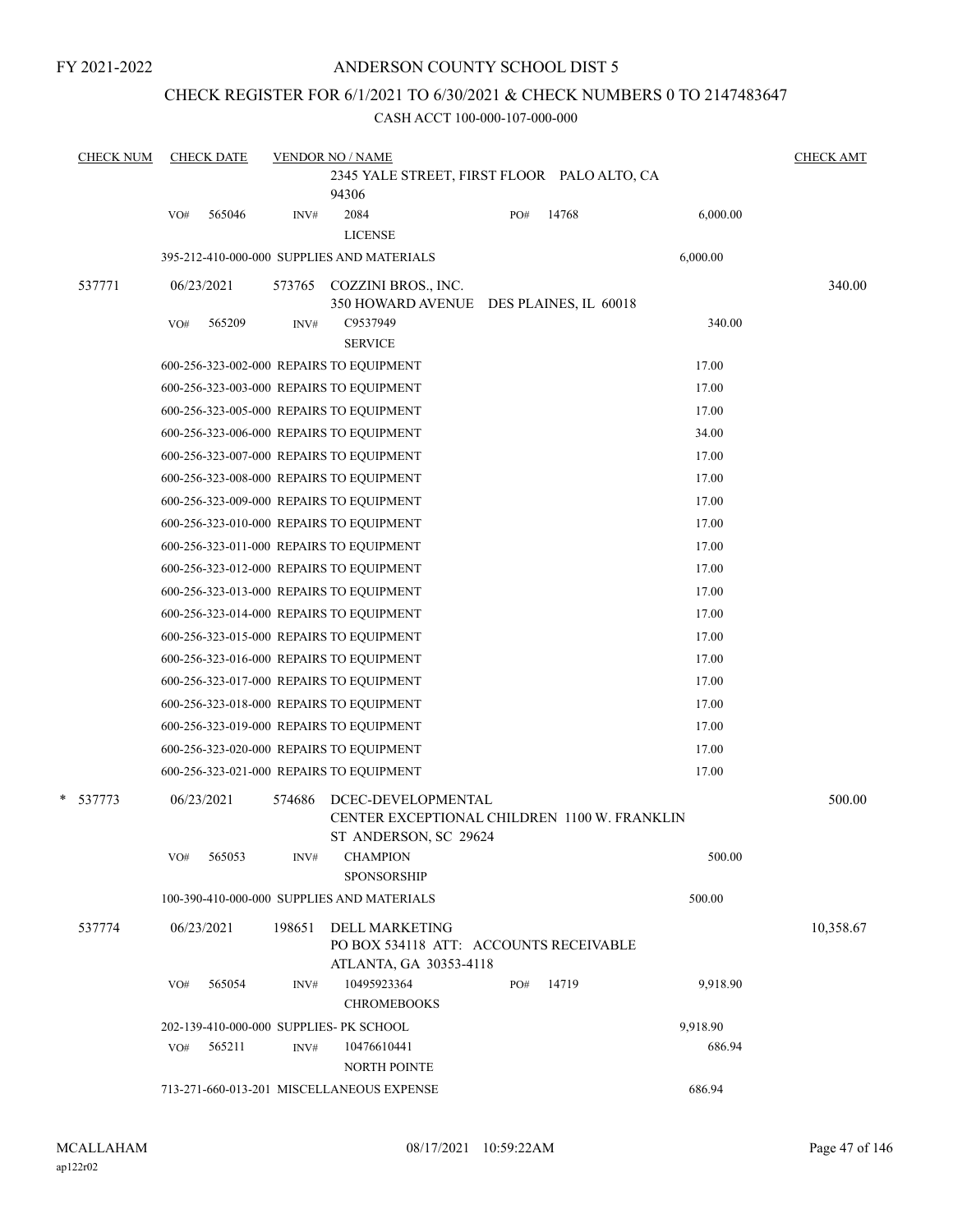# CHECK REGISTER FOR 6/1/2021 TO 6/30/2021 & CHECK NUMBERS 0 TO 2147483647

| <b>CHECK NUM</b> | <b>CHECK DATE</b>                       |        | <b>VENDOR NO / NAME</b>                                                             |     |       |           | <b>CHECK AMT</b> |
|------------------|-----------------------------------------|--------|-------------------------------------------------------------------------------------|-----|-------|-----------|------------------|
|                  | 565212<br>VO#                           | INV#   | 870851457<br><b>CREDIT</b>                                                          |     |       | $-247.17$ |                  |
|                  |                                         |        | 713-271-660-013-201 MISCELLANEOUS EXPENSE                                           |     |       | $-247.17$ |                  |
| 537775           | 06/23/2021                              | 576920 | DOUG ALLISONS SOCCER ACADEMY<br>8 STEADMAN WAY GREER, SC 29650                      |     |       |           | 515.00           |
|                  | 565141<br>VO#                           | INV#   | <b>TL HANNA</b><br><b>TEAM CAMP</b>                                                 |     |       | 515.00    |                  |
|                  | 702-271-660-002-743 SOCCER BOYS EXPENSE |        |                                                                                     |     |       | 515.00    |                  |
| 537776           | 06/23/2021                              | 211302 | DUKE ENERGY<br>PO BOX 1094 CHARLOTTE, NC 28201-1094                                 |     |       |           | 52,255.46        |
|                  | 565193<br>VO#                           | INV#   | DUE JULY 6<br><b>UTILITIES</b>                                                      |     |       | 52,255.46 |                  |
|                  |                                         |        | 100-254-470-000-000 ENERGY-ELECTRICITY & WATER                                      |     |       | 276.42    |                  |
|                  |                                         |        | 100-254-470-002-000 ENERGY-ELECTRICITY & WATER                                      |     |       | 15,902.91 |                  |
|                  |                                         |        | 100-254-470-005-000 ENERGY-ELECTRICITY & WATER                                      |     |       | 1,996.39  |                  |
|                  |                                         |        | 100-254-470-013-000 ENERGY-ELECTRICITY & WATER                                      |     |       | 10,170.18 |                  |
|                  |                                         |        | 100-254-470-016-000 ENERGY-ELECTRICITY & WATER                                      |     |       | 5,350.65  |                  |
|                  |                                         |        | 100-254-470-017-000 ENERGY-ELECTRICITY & WATER                                      |     |       | 8,006.29  |                  |
|                  |                                         |        | 100-254-470-020-000 ENERGY-ELECTRICITY & WATER                                      |     |       | 10,463.05 |                  |
|                  |                                         |        | 100-254-470-023-000 ENERGY-ELECTRICITY & WATER                                      |     |       | 89.57     |                  |
| 537777           | 06/23/2021                              | 569174 | EAI EDUCATION<br>DIV OF ERIC ARMIN INC PO BOX 416366 BOSTON, MA<br>02241-6366       |     |       |           | 2,422.26         |
|                  | 565055<br>VO#                           | INV#   | 1083923<br><b>CENTERVILLE</b>                                                       | PO# | 14366 | 2,422.26  |                  |
|                  |                                         |        | 201-112-410-007-000 SUPPLIES AND MATERIALS                                          |     |       | 2,422.26  |                  |
| 537778           | 06/23/2021                              | 576552 | <b>EDUCATION AND BUSINESS SUMMIT</b><br>PO BOX 1358 COLUMBIA, SC 29202              |     |       |           | 225.00           |
|                  | 565103<br>VO#                           | INV#   | <b>JULY 19-22</b><br><b>STACEY COLEMAN</b>                                          |     |       | 225.00    |                  |
|                  |                                         |        | 207-224-333-031-004 TRIPS AND CONFERENCES                                           |     |       | 225.00    |                  |
| 537779           | 06/23/2021                              | 563495 | ELECTRIC CITY UTILITIES<br>CITY OF ANDERSON 601 SOUTH MAIN ST<br>ANDERSON, SC 29624 |     |       |           | 5,975.97         |
|                  | 565144<br>VO#                           | INV#   | DUE JULY 10<br><b>UTILITIES</b>                                                     |     |       | 5,975.97  |                  |
|                  |                                         |        | 100-254-470-000-000 ENERGY-ELECTRICITY & WATER                                      |     |       | 114.60    |                  |
|                  |                                         |        | 100-254-470-005-000 ENERGY-ELECTRICITY & WATER                                      |     |       | 2,178.59  |                  |
|                  |                                         |        | 100-254-470-009-000 ENERGY-ELECTRICITY & WATER                                      |     |       | 1,034.14  |                  |
|                  |                                         |        | 100-254-470-012-000 ENERGY-ELECTRICITY & WATER                                      |     |       | 632.79    |                  |
|                  |                                         |        | 100-254-470-014-000 ENERGY-ELECTRICITY & WATER                                      |     |       | 1,891.19  |                  |
|                  |                                         |        | 100-254-470-023-000 ENERGY-ELECTRICITY & WATER                                      |     |       | 124.66    |                  |
| 537780           | 06/23/2021                              | 575991 | ELLEVATION INC                                                                      |     |       |           | 13,532.75        |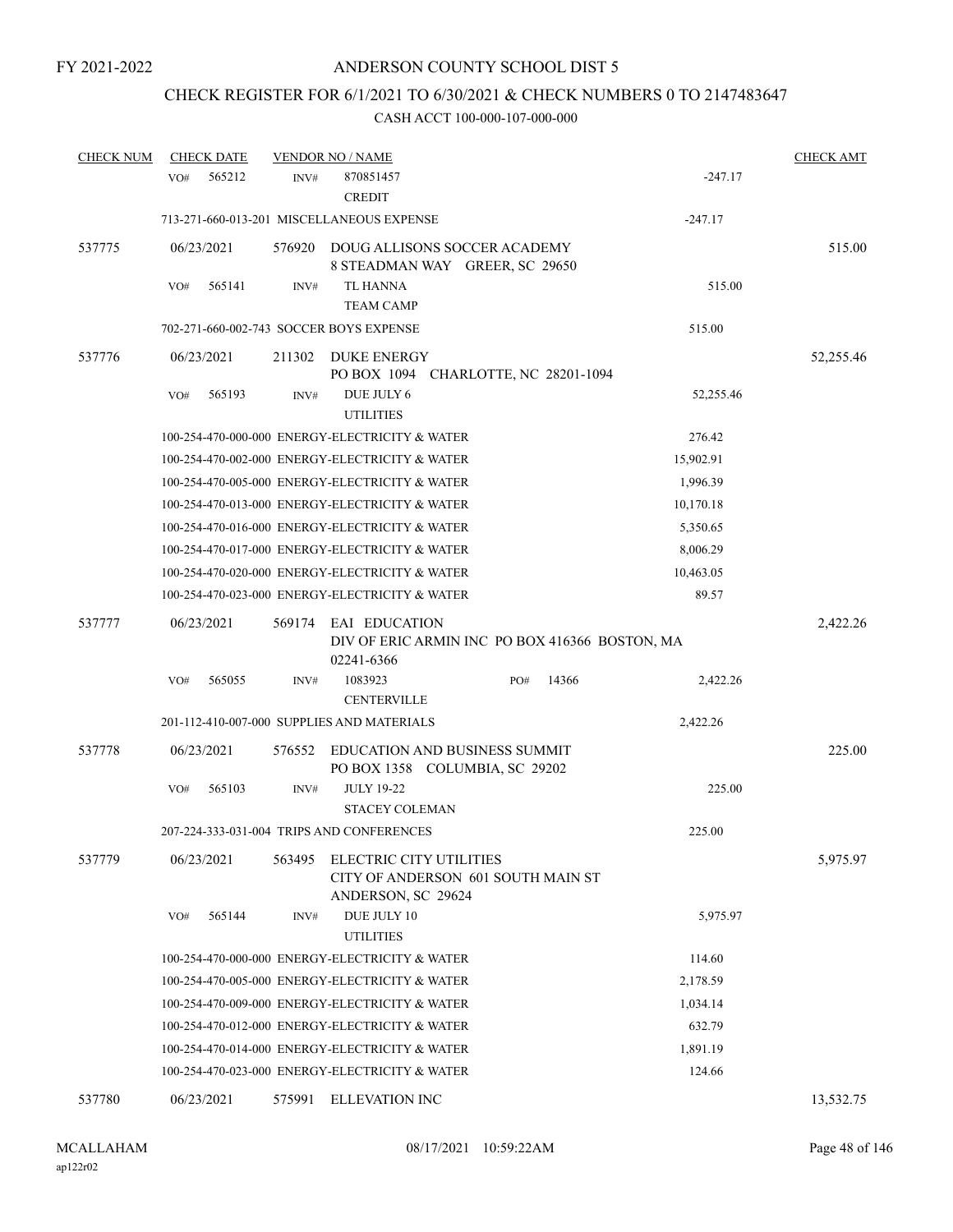## ANDERSON COUNTY SCHOOL DIST 5

## CHECK REGISTER FOR 6/1/2021 TO 6/30/2021 & CHECK NUMBERS 0 TO 2147483647

| <b>CHECK NUM</b> |     | <b>CHECK DATE</b> |        | <b>VENDOR NO / NAME</b>                                                                                      | <b>CHECK AMT</b> |
|------------------|-----|-------------------|--------|--------------------------------------------------------------------------------------------------------------|------------------|
|                  |     |                   |        | PO BOX 83430 WOBURN, MA 01813-3430                                                                           |                  |
|                  | VO# | 565213            | INV#   | 6382<br>14451<br>PO#<br>13,532.75<br><b>SOFTWARE</b>                                                         |                  |
|                  |     |                   |        | 338-113-445-000-EAR TECHNOLOGY SUPPLIES<br>13,532.75                                                         |                  |
| * 537782         |     | 06/23/2021        |        | 576914 EZ FLEX, LLC<br>1701 PHARR STREET FORT WORTH, TX 76102                                                | 179.12           |
|                  | VO# | 565056            | INV#   | 67957<br>179.12<br><b>TL HANNA</b>                                                                           |                  |
|                  |     |                   |        | 702-271-660-002-669 V CHEERLEADERS-CURR.YR. EXPENSE<br>179.12                                                |                  |
| 537783           |     | 06/23/2021        |        | 576921 FRANCOTYP-POSTALIA<br>PO BOX 157 BEDFORD PARK, IL 60499                                               | 157.29           |
|                  | VO# | 565142            | INV#   | RI104829005<br>157.29<br><b>TL HANNA</b>                                                                     |                  |
|                  |     |                   |        | 702-271-660-002-411 MISCELLANEOUS EXPENSE<br>157.29                                                          |                  |
| 537784           |     | 06/23/2021        |        | 241500 GBS LUMBER/ANDERSON<br>POBOX 159 ATT: ACCOUNTS RECEIVABLE<br>MAULDIN, SC 29662                        | 286.95           |
|                  | VO# | 565063            | INV#   | 2068053<br>286.95<br><b>SUPPLIES</b>                                                                         |                  |
|                  |     |                   |        | 100-254-410-000-001 MAINT. SUPPLIES-STRUCTURES<br>286.95                                                     |                  |
| 537785           |     | 06/23/2021        |        | 249700 GLENN PLUMBING COMPANY, INC<br>481 EAST WHITNER STREET ATT: ACCOUNTS<br>RECEIVABLE ANDERSON, SC 29624 | 436.73           |
|                  | VO# | 565064            | INV#   | 0621059<br>266.77<br><b>CENTERVILLE</b>                                                                      |                  |
|                  |     |                   |        | 100-254-323-007-400 CONTR SERV-HVAC/ELECT/PLUMBING<br>266.77                                                 |                  |
|                  | VO# | 565066            | INV#   | 169.96<br>0621020<br><b>MCDUFFIE</b>                                                                         |                  |
|                  |     |                   |        | 100-254-323-001-400 CONTR SERV-HVAC/ELECT/PLUMBING<br>169.96                                                 |                  |
| 537786           |     | 06/23/2021        | 575837 | HAND2MIND, INC<br>6642 EAGLE WAY CHICAGO, IL 60678-1066                                                      | 190.89           |
|                  | VO# | 565069            | INV#   | 60320658<br>190.89<br>14660<br>PO#<br><b>MCLEES ELEM</b>                                                     |                  |
|                  |     |                   |        | 190.89<br>100-112-410-000-000 SUPPLIES AND MATERIALS                                                         |                  |
| 537787           |     | 06/23/2021        | 576027 | HOME DEPOT USA, INC<br>PO BOX 742604 ATLANTA, GA 30374-2604                                                  | 15,838.67        |
|                  | VO# | 565070            | INV#   | 613711423<br>14332<br>PO#<br>2,656.70<br><b>SUPPLIES</b>                                                     |                  |
|                  |     |                   |        | 100-000-170-000-000 WAREHOUSE INVENTORY<br>2,656.70                                                          |                  |
|                  | VO# | 565071            | INV#   | 621638147<br>14701<br>1,055.77<br>PO#<br><b>SUPPLIES</b>                                                     |                  |
|                  |     |                   |        | 100-000-170-000-000 WAREHOUSE INVENTORY<br>1,055.77                                                          |                  |
|                  | VO# | 565072            | INV#   | 619697063<br>14613<br>9,469.50<br>PO#<br><b>SUPPLIES</b>                                                     |                  |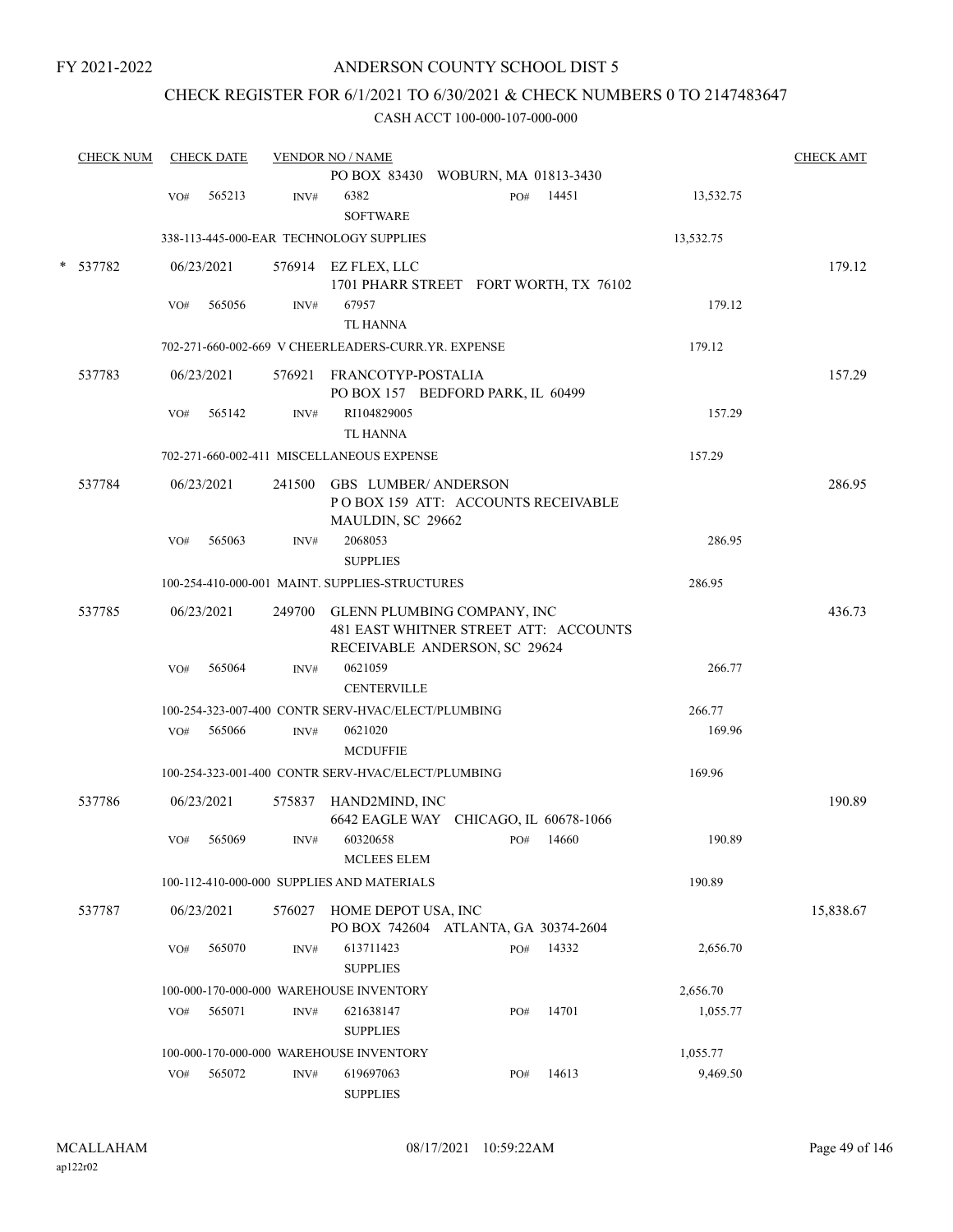# CHECK REGISTER FOR 6/1/2021 TO 6/30/2021 & CHECK NUMBERS 0 TO 2147483647

| <b>CHECK NUM</b> |     | <b>CHECK DATE</b> |                           | <b>VENDOR NO / NAME</b><br>100-000-170-000-000 WAREHOUSE INVENTORY                                  |     |       | 9,469.50  | <b>CHECK AMT</b> |
|------------------|-----|-------------------|---------------------------|-----------------------------------------------------------------------------------------------------|-----|-------|-----------|------------------|
|                  | VO# | 565073            | INV#                      | 618066930<br><b>SUPPLIES</b>                                                                        | PO# | 14540 | 2,656.70  |                  |
|                  |     |                   |                           | 100-000-170-000-000 WAREHOUSE INVENTORY                                                             |     |       | 2,656.70  |                  |
| 537788           |     | 06/23/2021        | 576772                    | HOWARD TECHNOLOGY SOLUTIONS<br>PO BOX 11407 BIRMINGHAM, AL 35246-1132                               |     |       |           | 1,605.00         |
|                  | VO# | 565074            | INV#                      | 21-00435523<br><b>TECH SUPPLIES</b>                                                                 | PO# | 14205 | 1,605.00  |                  |
|                  |     |                   |                           | 329-115-410-031-000 SUPPLIES-STATE EQUIPMENT                                                        |     |       | 1,605.00  |                  |
| 537789           |     | 06/23/2021        | 576542                    | <b>INTRADO INTERACTIVE SERVICES</b><br>EDUCATION DIVISION PO BOX 74007082 CHICAGO, IL<br>60674-7082 |     |       |           | 24,439.85        |
|                  | VO# | 565239            | INV#                      | 132335<br><b>RENEWAL</b>                                                                            | PO# | 14501 | 24,439.85 |                  |
|                  |     |                   |                           | 100-266-445-000-000 SOFTWARE TECHNOLOGY                                                             |     |       | 24,439.85 |                  |
| 537790           |     | 06/23/2021        | 572537                    | JOHN DEERE & COMPANY<br>AG & TURF SABD & GOVT SALES 21748 NETWORK<br>PLACE CHICAGO, IL 60673-1217   |     |       |           | 9,355.88         |
|                  | VO# | 565240            | INV#                      | 117121277<br><b>TL HANNA</b>                                                                        | PO# | 14335 | 9,355.88  |                  |
|                  |     |                   | 100-271-410-002-GTR GATOR |                                                                                                     |     |       | 9,355.88  |                  |
| 537791           |     | 06/23/2021        | 576823                    | KEN'S SMOKIN BBQ LLC<br>PO BOX 2526 ANDERSON, SC                                                    |     |       |           | 4,328.00         |
|                  | VO# | 565076            | INV#                      | 0011<br>JUNE 15 BBQ                                                                                 |     |       | 1,215.00  |                  |
|                  |     |                   |                           | 802-255-410-000-000 SUPPLIES - RETENTION                                                            |     |       | 1,215.00  |                  |
|                  | VO# | 565077            | INV#                      | 0012<br>JUNE 16 BBQ                                                                                 |     |       | 780.00    |                  |
|                  |     |                   |                           | 802-221-410-000-000 SUPPLIES - RETENTION                                                            |     |       | 780.00    |                  |
|                  | VO# | 565243            | INV#                      | 0013<br><b>WESTSIDE</b>                                                                             |     |       | 2,333.00  |                  |
|                  |     |                   |                           | 802-114-410-003-000 SUPPLIES - RETENTION                                                            |     |       | 2,333.00  |                  |
| * 537794         |     | 06/23/2021        |                           | 323510 LINDA'S FLOWER SHOP<br>2300 N. MAIN STREET ANDERSON, SC 29621                                |     |       |           | 374.50           |
|                  | VO# | 565245            | INV#                      | 1<br><b>GRADUATION</b>                                                                              | PO# | 14708 | 374.50    |                  |
|                  |     |                   |                           | 100-221-410-000-GRA GRADUATION COSTS                                                                |     |       | 374.50    |                  |
| 537795           |     | 06/23/2021        |                           | 576916 LUDENA, MARCOS**<br>105 NATURAL SPRINGS BELTON, SC 29627                                     |     |       |           | 1,855.15         |
|                  | VO# | 565082            | INV#                      | MCC20210616<br><b>MCCANTS</b>                                                                       |     |       | 1,855.15  |                  |
|                  |     |                   | 100-113-410-005-MUR MURAL |                                                                                                     |     |       | 1,855.15  |                  |
| 537796           |     | 06/23/2021        | 576468                    | <b>MARENEM INC</b><br>PO BOX 2186 SKYLAND, NC 28776                                                 |     |       |           | 473.00           |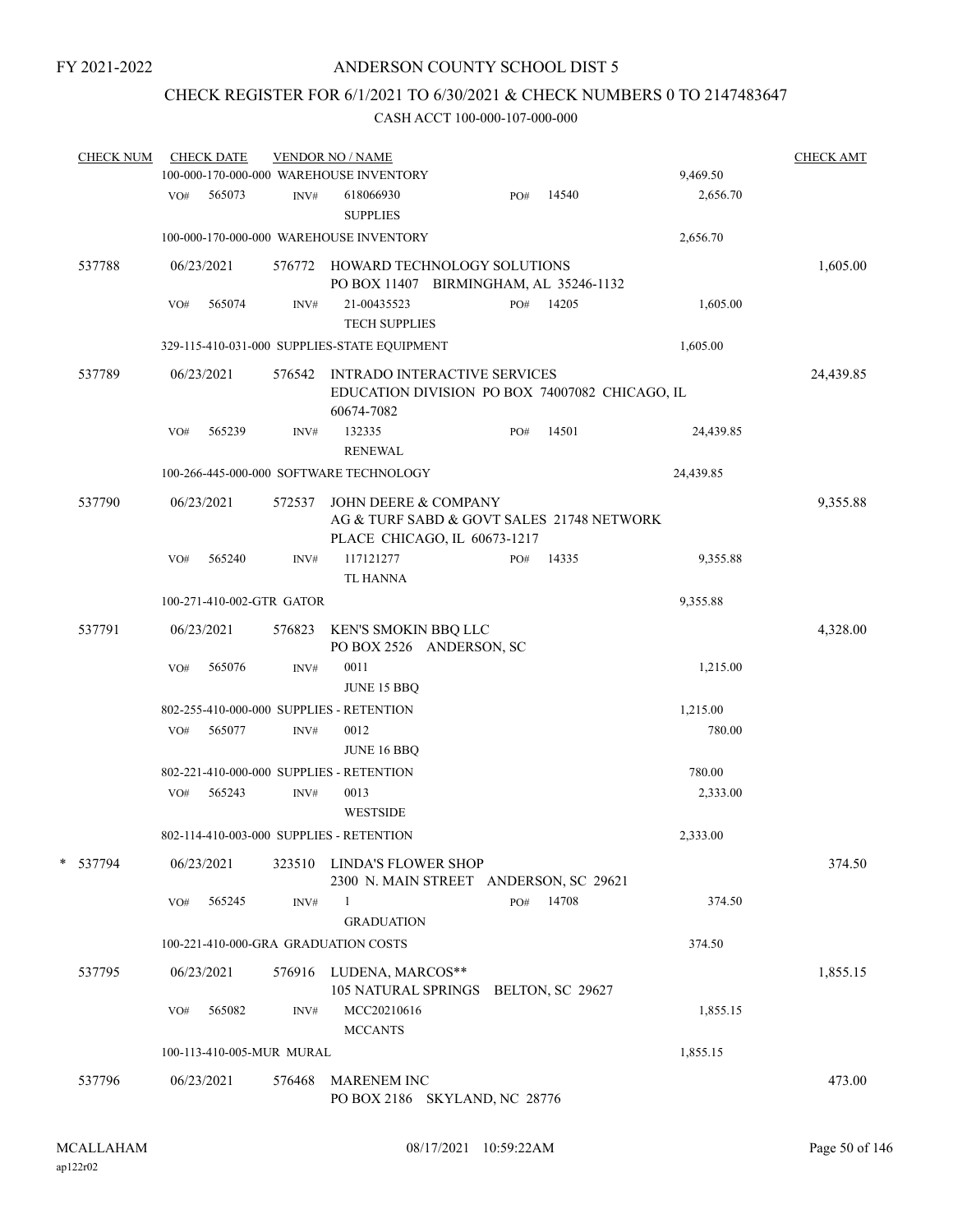## CHECK REGISTER FOR 6/1/2021 TO 6/30/2021 & CHECK NUMBERS 0 TO 2147483647

| <b>CHECK NUM</b> |     | <b>CHECK DATE</b> |                                  | <b>VENDOR NO / NAME</b>                             |                                                  |       |          | <b>CHECK AMT</b> |
|------------------|-----|-------------------|----------------------------------|-----------------------------------------------------|--------------------------------------------------|-------|----------|------------------|
|                  | VO# | 565083            | INV#                             | 8127<br><b>CALHOUN</b>                              | PO#                                              | 14449 | 473.00   |                  |
|                  |     |                   |                                  | 201-112-410-014-000 SUPPLIES AND MATERIALS          |                                                  |       | 473.00   |                  |
| 537797           |     | 06/23/2021        |                                  | 569988 MCMILLAN PAZDAN SMITH, LLC                   | DEPT 999450 PO BOX 537044 ATLANTA, GA 30353-7044 |       |          | 10,768.80        |
|                  | VO# | 565246            | INV#                             | 02101784<br>PROJ #020136                            |                                                  |       | 882.00   |                  |
|                  |     |                   |                                  | 505-253-540-000-BLD TRANSPORTATION RENOVATIONS      |                                                  |       | 882.00   |                  |
|                  | VO# | 565247            | INV#                             | 02102081<br>PROJ#021277                             |                                                  |       | 2,632.50 |                  |
|                  |     |                   | 100-254-395-003-SCI SCIENCE BLDG |                                                     |                                                  |       | 2,632.50 |                  |
|                  | VO# | 565248            | INV#                             | 02101792<br>PROJ #020475                            |                                                  |       | 4,006.80 |                  |
|                  |     |                   |                                  | 515-253-520-000-HQ1 DOWNTOWN PROJECT BLDG 1         |                                                  |       | 4,006.80 |                  |
|                  | VO# | 565249            | INV#                             | 02102186<br>PROJ #020529                            |                                                  |       | 3,247.50 |                  |
|                  |     |                   |                                  | 515-253-520-000-HQ2 DOWNTOWN PROJECT BLDG 2         |                                                  |       | 3,247.50 |                  |
| 537798           |     | 06/23/2021        |                                  | 574358 MONSTER TECHNOLOGY, LLC<br>ANGELES, CA 90045 | 8726 S. SEPULVEDA BLVD SUITE D #B-152 LOS        |       |          | 267.00           |
|                  | VO# | 565085            | INV#                             | IJH-7337<br><b>VARENNES</b>                         |                                                  |       | 267.00   |                  |
|                  |     |                   | 100-112-410-010-000 SUPPLIES     |                                                     |                                                  |       | 267.00   |                  |
| 537799           |     | 06/23/2021        |                                  | 569423 NATIONAL STUDENT CLEARINGHOUSE               | POBOX 826576 PHILADELPHIA, PA 19182-6576         |       |          | 595.00           |
|                  | VO# | 565250            | INV#                             | HS2108044<br>CUST#10050221                          |                                                  |       | 595.00   |                  |
|                  |     |                   |                                  | 723-190-660-023-911 MISCELLANEOUS- ADULT ED EXPENSE |                                                  |       | 595.00   |                  |
| * 537802         |     | 06/23/2021        |                                  | 576913 OMAR WATTAD & ASSOCIATES                     | 123 TRYON COURT GREENWOOD, SC 29649              |       |          | 540.00           |
|                  | VO# | 565094            | INV#                             | TL HANNA<br><b>BBALL CAMP</b>                       |                                                  |       | 540.00   |                  |
|                  |     |                   |                                  | 702-271-660-002-751 BASKETBALL BOYS EXPENSE         |                                                  |       | 540.00   |                  |
| * 537804         |     | 06/23/2021        |                                  | 397350 PAPER SUPPLY INC.                            |                                                  |       |          | 113.42           |
|                  |     |                   |                                  | ANDERSON, SC 29622                                  | POBOX 166 ATT: ACCOUNTS RECEIVABLE               |       |          |                  |
|                  | VO# | 565280            | INV#                             | 114214<br><b>SUPPLIES</b>                           |                                                  |       | 113.42   |                  |
|                  |     |                   | 631-256-410-031-000 SUPPLIES     |                                                     |                                                  |       | 113.42   |                  |
| 537805           |     | 06/23/2021        |                                  | 575317 PARTS TOWN, LLC                              | 27787 NETWORK PLACE CHICAGO, IL 60673-1277       |       |          | 102.92           |
|                  | VO# | 565281            | INV#                             | 27109014<br><b>SUPPLIES</b>                         |                                                  |       | 102.92   |                  |
|                  |     |                   |                                  | 600-256-323-020-000 REPAIRS TO EQUIPMENT            |                                                  |       | 102.92   |                  |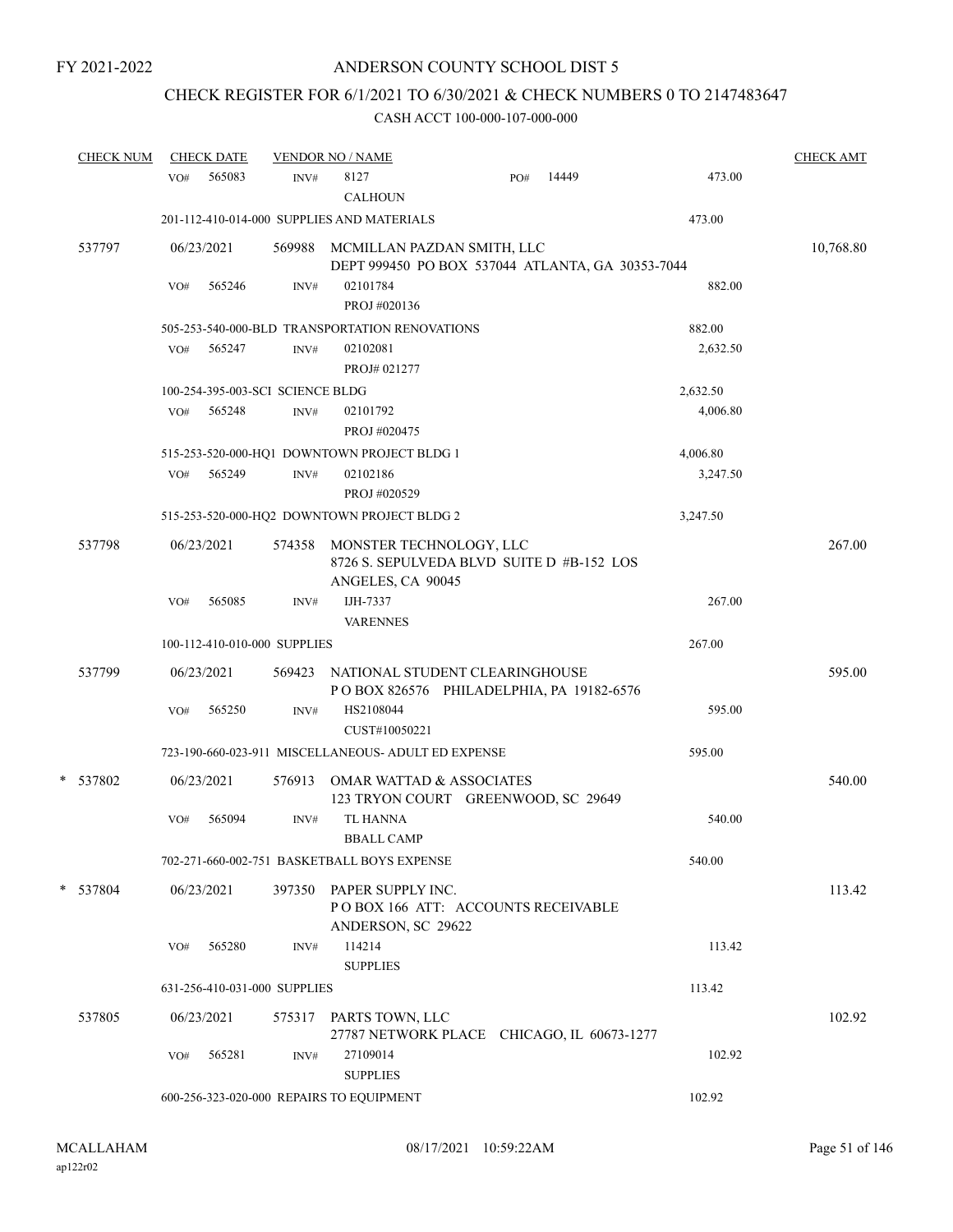# CHECK REGISTER FOR 6/1/2021 TO 6/30/2021 & CHECK NUMBERS 0 TO 2147483647

| <b>CHECK NUM</b> | <b>CHECK DATE</b>                        |        | <b>VENDOR NO / NAME</b>                                                           |              |          | <b>CHECK AMT</b> |
|------------------|------------------------------------------|--------|-----------------------------------------------------------------------------------|--------------|----------|------------------|
| 537806           | 06/23/2021                               |        | 568036 PIEDMONT NATURAL GAS<br>PO BOX 1246 CHARLOTTE, NC 28201-1246               |              |          | 2,499.26         |
|                  | 565145<br>VO#                            | INV#   | DUE JULY 1<br><b>UTILITIES</b>                                                    |              | 2,499.26 |                  |
|                  | 100-254-472-000-000 ENERGY-GAS           |        |                                                                                   |              | 25.81    |                  |
|                  | 100-254-472-000-000 ENERGY-GAS           |        |                                                                                   |              | 23.54    |                  |
|                  | 100-254-472-003-000 ENERGY-GAS           |        |                                                                                   |              | 843.33   |                  |
|                  | 100-254-472-005-000 ENERGY-GAS           |        |                                                                                   |              | 250.91   |                  |
|                  | 100-254-472-006-000 ENERGY-GAS           |        |                                                                                   |              | 270.40   |                  |
|                  | 100-254-472-007-000 ENERGY-GAS           |        |                                                                                   |              | 23.54    |                  |
|                  | 100-254-472-010-000 ENERGY-GAS           |        |                                                                                   |              | 24.30    |                  |
|                  | 100-254-472-014-000 ENERGY-GAS           |        |                                                                                   |              | 94.77    |                  |
|                  | 100-254-472-023-000 ENERGY-GAS           |        |                                                                                   |              | 83.53    |                  |
|                  |                                          |        | 131-254-472-031-000 ENERGY-NATURAL GAS                                            |              | 105.82   |                  |
|                  | 600-256-470-003-000 ENERGY               |        |                                                                                   |              | 74.12    |                  |
|                  | 600-256-470-005-000 ENERGY               |        |                                                                                   |              | 111.12   |                  |
|                  | 600-256-470-007-000 ENERGY               |        |                                                                                   |              | 112.62   |                  |
|                  | 600-256-470-008-000 ENERGY               |        |                                                                                   |              | 123.19   |                  |
|                  | 600-256-470-010-000 ENERGY               |        |                                                                                   |              | 161.70   |                  |
|                  | 600-256-470-014-000 ENERGY               |        |                                                                                   |              | 170.56   |                  |
| * 537808         | 06/23/2021                               | 576922 | REID, DESHAWN**<br>306 WOODLAND CIRCLE PENDLETON, SC 29670                        |              |          | 407.17           |
|                  | 565143<br>VO#                            | INV#   | 0049<br>FOR JUNE 16                                                               |              | 407.17   |                  |
|                  | 802-221-410-000-000 SUPPLIES - RETENTION |        |                                                                                   |              | 354.17   |                  |
|                  | 802-221-410-000-000 SUPPLIES - RETENTION |        |                                                                                   |              | 53.00    |                  |
| 537809           | 06/23/2021                               | 570572 | RENAISSANCE LEARNING<br>PO BOX 64910 ST PAUL, MN 55164-0910                       |              |          | 2,384.35         |
|                  | 565285<br>VO#                            | INV#   | 5203762<br><b>SUBSCRIPTIONS</b>                                                   | 14656<br>PO# | 2,384.35 |                  |
|                  |                                          |        | 221-113-311-000-CHC SOFTWARE SUBSCRIPTIONS                                        |              | 2,384.35 |                  |
| 537810           | 06/23/2021                               | 576678 | REYNOLDS ADVANCED MATERIALS US INC<br>3406 GREEN PARK CIRCLE CHARLOTTE, NC 28217  |              |          | 269.67           |
|                  | VO#<br>565284                            | INV#   | 5232433<br><b>SUPPLIES</b>                                                        |              | 269.67   |                  |
|                  |                                          |        | 731-271-660-031-881 MACHINE TOOL EXPENSE                                          |              | 269.67   |                  |
| 537811           | 06/23/2021                               | 576912 | <b>RHODES BRANDING</b><br>SUMTER ADVERTISING CO PO BOX 769<br>SUMMERTON, SC 29148 |              |          | 327.42           |
|                  | 565099<br>VO#                            | INV#   | 21104                                                                             |              | 327.42   |                  |
|                  |                                          |        | <b>TL HANNA</b>                                                                   |              |          |                  |
|                  |                                          |        | 702-271-660-002-754 TENNIS BOYS EXPENSE                                           |              | 327.42   |                  |
| * 537813         | 06/23/2021                               | 567200 | <b>SCAAE</b>                                                                      |              |          | 220.00           |
|                  |                                          |        |                                                                                   |              |          |                  |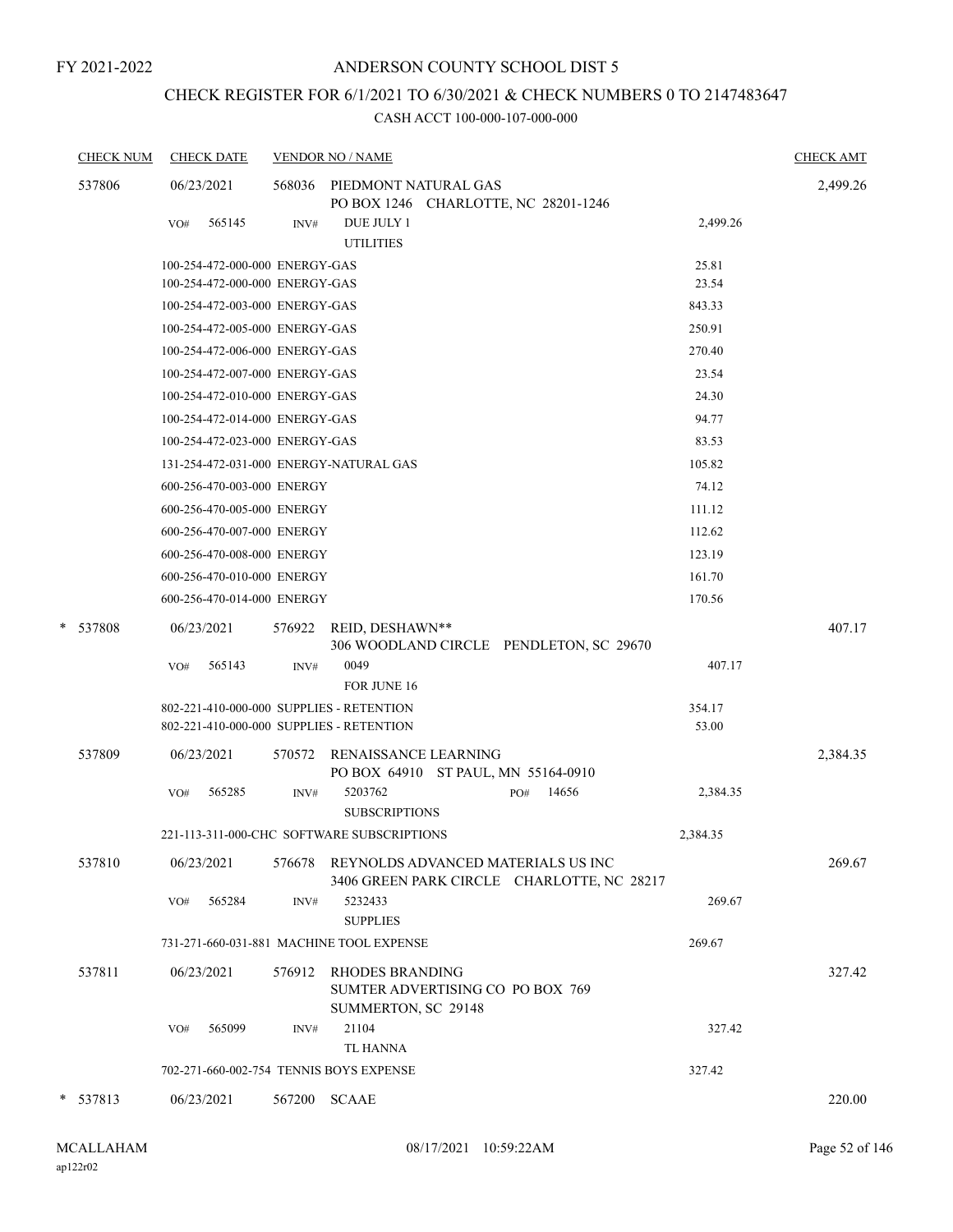## ANDERSON COUNTY SCHOOL DIST 5

## CHECK REGISTER FOR 6/1/2021 TO 6/30/2021 & CHECK NUMBERS 0 TO 2147483647

| <b>CHECK NUM</b> |     | <b>CHECK DATE</b>                                              |        | <b>VENDOR NO / NAME</b>                                                     |     |       |               | <b>CHECK AMT</b> |
|------------------|-----|----------------------------------------------------------------|--------|-----------------------------------------------------------------------------|-----|-------|---------------|------------------|
|                  |     |                                                                |        | C/O CLAIR HAMMONDS, TREASURER 301 LORIS<br>LIONS ROAD LORIS, SC 29569       |     |       |               |                  |
|                  | VO# | 565101                                                         | INV#   | <b>CARY RITA</b><br><b>JULY 13-15 CONF</b>                                  |     |       | 110.00        |                  |
|                  |     |                                                                |        | 207-224-333-031-004 TRIPS AND CONFERENCES                                   |     |       | 110.00        |                  |
|                  | VO# | 565102                                                         | INV#   | <b>JULY 13-15</b>                                                           |     |       | 110.00        |                  |
|                  |     |                                                                |        | KIM WHITEHEAD                                                               |     |       |               |                  |
|                  |     |                                                                |        | 207-224-333-031-004 TRIPS AND CONFERENCES                                   |     |       | 110.00        |                  |
| 537814           |     | 06/23/2021                                                     | 573882 | SCACA-SC ATHLETIC COACHES ASSOC<br>PO BOX 50028 GREENWOOD, SC 29649         |     |       |               | 3,400.00         |
|                  | VO# | 565286                                                         | INV#   | <b>MEMBERSHIPS</b>                                                          |     |       | 3,400.00      |                  |
|                  |     |                                                                |        | <b>TL HANNA</b>                                                             |     |       |               |                  |
|                  |     |                                                                |        | 702-271-660-002-663 ATHLETIC GENERAL EXPENSE                                |     |       | 3,400.00      |                  |
| $*$ 537816       |     | 06/23/2021                                                     | 576350 | <b>SEGRA</b><br>SC TELECOMMUNICATIONS GROUP PO BOX 631140                   |     |       |               | 129.47           |
|                  |     |                                                                |        | CINCINNATI, OH 45263-1140                                                   |     |       |               |                  |
|                  | VO# | 565289                                                         | INV#   | 1940314                                                                     |     |       | 129.47        |                  |
|                  |     |                                                                |        | <b>ACCT 500295</b>                                                          |     |       |               |                  |
|                  |     | 100-266-340-000-000 TELEPHONE<br>100-266-340-000-000 TELEPHONE |        |                                                                             |     |       | 0.07<br>49.87 |                  |
|                  |     | 100-266-340-000-000 TELEPHONE                                  |        |                                                                             |     |       | 1.51          |                  |
|                  |     | 100-266-340-001-000 TELEPHONE                                  |        |                                                                             |     |       | 6.67          |                  |
|                  |     | 100-266-340-002-000 TELEPHONE                                  |        |                                                                             |     |       | 14.28         |                  |
|                  |     | 100-266-340-003-000 TELEPHONE                                  |        |                                                                             |     |       | 10.35         |                  |
|                  |     | 100-266-340-007-000 TELEPHONE                                  |        |                                                                             |     |       | 2.60          |                  |
|                  |     | 100-266-340-008-000 TELEPHONE                                  |        |                                                                             |     |       | 5.08          |                  |
|                  |     | 100-266-340-009-000 TELEPHONE                                  |        |                                                                             |     |       | 2.81          |                  |
|                  |     | 100-266-340-010-000 TELEPHONE                                  |        |                                                                             |     |       | 2.55          |                  |
|                  |     | 100-266-340-011-000 TELEPHONE                                  |        |                                                                             |     |       | 2.40          |                  |
|                  |     | 100-266-340-012-000 TELEPHONE                                  |        |                                                                             |     |       | 3.76          |                  |
|                  |     | 100-266-340-014-000 TELEPHONE                                  |        |                                                                             |     |       | 6.65          |                  |
|                  |     | 100-266-340-015-000 TELEPHONE                                  |        |                                                                             |     |       | 2.59          |                  |
|                  |     | 100-266-340-016-000 TELEPHONE                                  |        |                                                                             |     |       | 1.42          |                  |
|                  |     | 100-266-340-017-000 TELEPHONE                                  |        |                                                                             |     |       | 6.26          |                  |
|                  |     | 100-266-340-018-000 TELEPHONE                                  |        |                                                                             |     |       | 0.05          |                  |
|                  |     | 100-266-340-019-000 TELEPHONE                                  |        |                                                                             |     |       | 5.54          |                  |
|                  |     | 100-266-340-021-000 TELEPHONE                                  |        |                                                                             |     |       | 4.97          |                  |
|                  |     | 131-266-340-031-000 TELEPHONE                                  |        |                                                                             |     |       | 0.04          |                  |
| 537817           |     | 06/23/2021                                                     | 576533 | <b>SHOW PROS ENTERTAINMENT SERVICES</b><br>PO BOX 12599 CHARLOTTE, NC 28220 |     |       |               | 808.00           |
|                  | VO# | 565116                                                         | INV#   | AD521-100                                                                   | PO# | 14486 | 808.00        |                  |
|                  |     |                                                                |        | <b>GRADUATION</b>                                                           |     |       |               |                  |
|                  |     |                                                                |        | 100-221-410-000-GRA GRADUATION COSTS                                        |     |       | 808.00        |                  |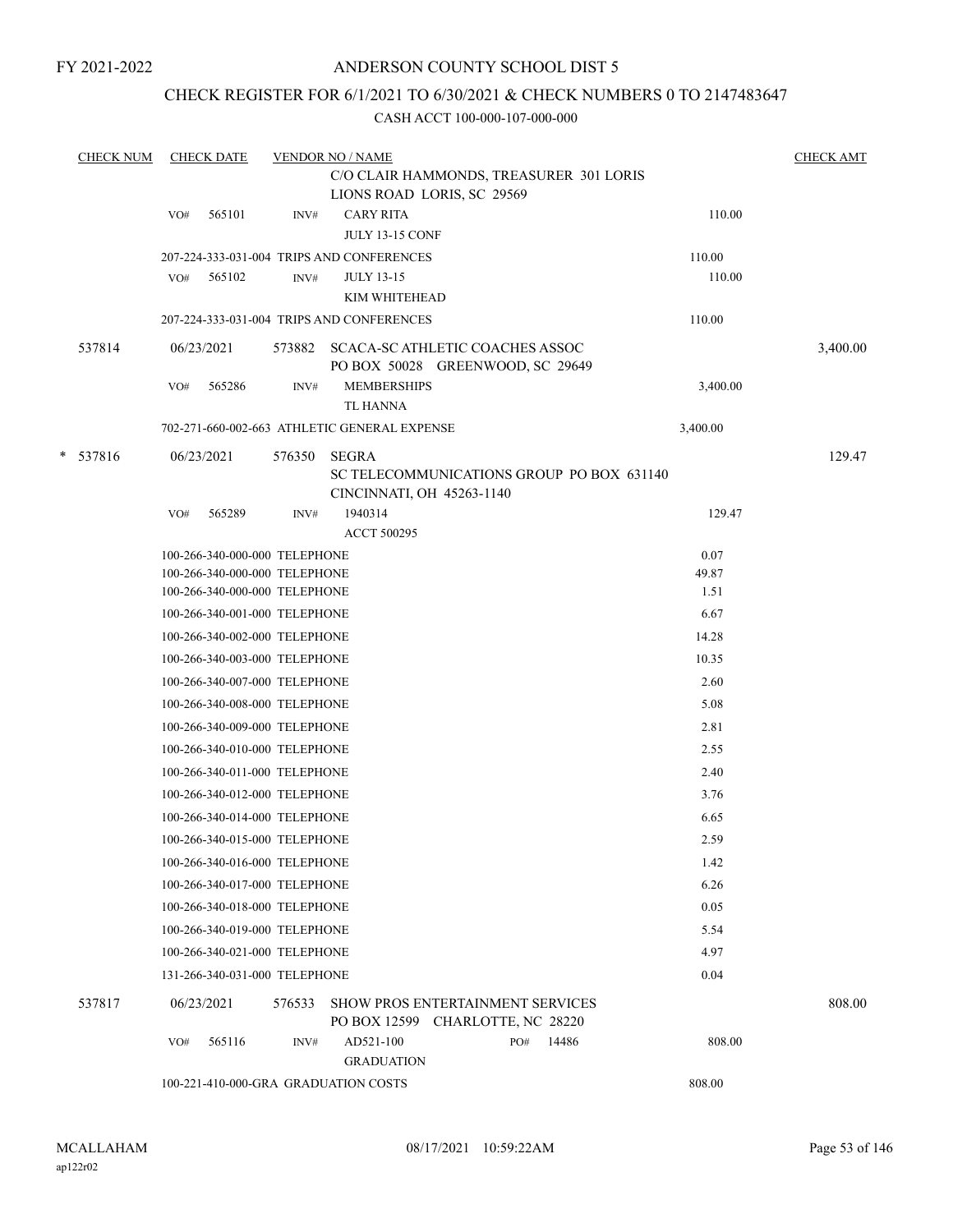## ANDERSON COUNTY SCHOOL DIST 5

# CHECK REGISTER FOR 6/1/2021 TO 6/30/2021 & CHECK NUMBERS 0 TO 2147483647

| <b>CHECK NUM</b> |     | <b>CHECK DATE</b>               |            | <b>VENDOR NO / NAME</b>                                                               | <b>CHECK AMT</b> |
|------------------|-----|---------------------------------|------------|---------------------------------------------------------------------------------------|------------------|
| 537818           |     | 06/23/2021                      |            | 568954 SHRED A WAY<br>PO BOX 51132 ATT: ACCOUNTS RECEIVABLE<br>PIEDMONT, SC 29673     | 256.00           |
|                  | VO# | 565117                          | INV#       | 48.00<br>A91676<br><b>MCCANTS</b>                                                     |                  |
|                  |     | 100-113-410-005-000 SUPPLIES    |            | 48.00                                                                                 |                  |
|                  |     | VO# 565118                      | INV#       | A91689<br>65.00                                                                       |                  |
|                  |     |                                 |            | <b>ROBERT ANDERSON</b>                                                                |                  |
|                  |     | 100-113-410-006-000 SUPPLIES    |            | 65.00                                                                                 |                  |
|                  | VO# | 565299                          | INV#       | A91269<br>95.00<br><b>WESTSIDE</b>                                                    |                  |
|                  |     | 100-115-410-003-000 SUPPLIES    |            | 95.00                                                                                 |                  |
|                  | VO# | 565300                          | INV#       | 48.00<br>A91622<br>TL HANNA                                                           |                  |
|                  |     |                                 |            | 702-271-660-002-411 MISCELLANEOUS EXPENSE<br>48.00                                    |                  |
| 537819           |     | 06/23/2021                      |            | 571007 SIMPLIFIED OFFICE SYSTEMS<br>6220 BUSH RIVER ROAD COLUMBIA, SC 29212           | 327.17           |
|                  | VO# | 565119                          | INV#       | 210601-0087<br>150.61<br>WHITEHALL ELEM                                               |                  |
|                  |     | 201-112-490-019-000 COPIER COST |            | 150.61                                                                                |                  |
|                  |     | VO# 565120                      | INV#       | 210608-0054<br>74.89<br><b>HOMELAND PARK</b>                                          |                  |
|                  |     | 201-112-490-011-000 COPIER COST |            | 74.89                                                                                 |                  |
|                  |     | VO# 565301                      | INV#       | 210607-0047<br>101.67<br><b>COPIES</b>                                                |                  |
|                  |     | 201-112-490-014-000 COPIER COST |            | 101.67                                                                                |                  |
| 537820           |     | 06/23/2021                      |            | 573964 SKINS' HOTDOGS<br>PO BOX 5829 ANDERSON, SC 29623                               | 173.34           |
|                  | VO# | 565302                          | INV#       | 173.34<br>210614-02-1<br>TL HANNA                                                     |                  |
|                  |     |                                 |            | 702-271-660-002-663 ATHLETIC GENERAL EXPENSE<br>173.34                                |                  |
| 537821           |     | 06/23/2021                      | 576762 SMF | PO BOX 2208 ANDERSON, SC 29622                                                        | 979.42           |
|                  | VO# | 565121                          | INV#       | 100950<br>14511<br>979.42<br>PO#<br><b>SUPPLIES</b>                                   |                  |
|                  |     |                                 |            | 979.42<br>329-115-410-031-000 SUPPLIES-STATE EQUIPMENT                                |                  |
| * 537823         |     | 06/23/2021                      | 482200     | SOUTHPAW ENTERPRISES<br>PO BOX 1047 ATT: ACCOUNTS RECEIVABLE<br>DAYTON, OH 45401-1047 | 165.30           |
|                  | VO# | 565306                          | INV#       | 0500603<br>14607<br>165.30<br>PO#<br><b>SOUTH FANT</b>                                |                  |
|                  |     |                                 |            | 203-161-410-000-SUP SUPPLEMENTAL SUPPLIES<br>165.30                                   |                  |
| 537824           |     | 06/23/2021                      | 576028     | SUCCESS BY DESIGN INC<br>3741 LINDEN AVE SE WYOMING, MI 49548                         | 568.67           |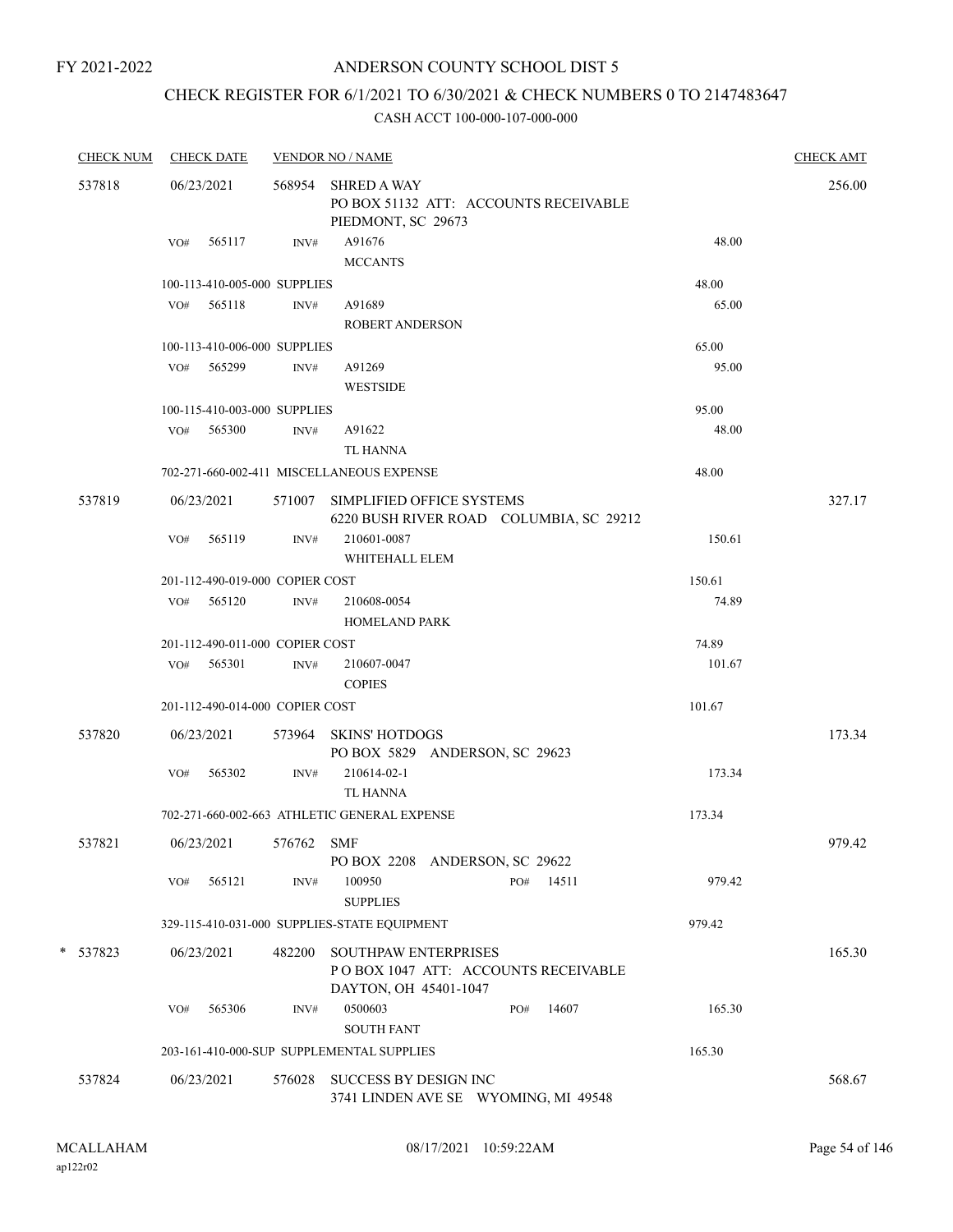# CHECK REGISTER FOR 6/1/2021 TO 6/30/2021 & CHECK NUMBERS 0 TO 2147483647

| <b>CHECK NUM</b> |     | <b>CHECK DATE</b> |                                    | <b>VENDOR NO / NAME</b>                                                                                         |     |       |           | <b>CHECK AMT</b> |
|------------------|-----|-------------------|------------------------------------|-----------------------------------------------------------------------------------------------------------------|-----|-------|-----------|------------------|
|                  | VO# | 565307            | INV#                               | 185624<br><b>CONCORD ELEM</b>                                                                                   |     |       | 568.67    |                  |
|                  |     |                   | 100-233-410-009-000 SUPPLIES       |                                                                                                                 |     |       | 568.67    |                  |
| 537825           |     | 06/23/2021        |                                    | 574096 SUMMIT CONSTRUCTION GROUP LLS<br>101 CONCORD CIRCLE ANDERSON, SC 29621                                   |     |       |           | 33,930.00        |
|                  | VO# | 565124            | INV#                               | 202123<br><b>ROBERT ANDERSON</b>                                                                                | PO# | 14444 | 8,000.00  |                  |
|                  |     |                   |                                    | 100-254-323-006-CAP CONTRACTED SERVICES                                                                         |     |       | 8,000.00  |                  |
|                  | VO# | 565125            | INV#                               | 202122<br>WATER FOUNTAINS                                                                                       | PO# | 13218 | 25,930.00 |                  |
|                  |     |                   | 100-254-410-000-C19 SUPPIES - C19  |                                                                                                                 |     |       | 25,930.00 |                  |
| 537826           |     | 06/23/2021        |                                    | 576883 SWEET P GENERAL<br>1130 MILFORD RD TOWNVILLE, SC 29689                                                   |     |       |           | 1,594.33         |
|                  | VO# | 565310            | INV#                               | 1053<br><b>FFA BANQUET</b>                                                                                      |     |       | 385.20    |                  |
|                  |     |                   | 731-271-660-031-850 FFA EXPENSE    |                                                                                                                 |     |       | 192.60    |                  |
|                  |     |                   | 731-271-660-031-859 BIOMED EXPENSE |                                                                                                                 |     |       | 192.60    |                  |
|                  | VO# | 565311            | INV#                               | 1062<br>NORTH-SOUTH                                                                                             |     |       | 214.00    |                  |
|                  |     |                   | 131-115-410-031-000 SUPPLIES       |                                                                                                                 |     |       | 214.00    |                  |
|                  | VO# | 565312            | INV#                               | 1055<br><b>FERNS</b>                                                                                            |     |       | 453.14    |                  |
|                  |     |                   | 131-115-410-031-000 SUPPLIES       |                                                                                                                 |     |       | 453.14    |                  |
|                  |     | VO# 565313        | INV#                               | 1053<br><b>CENTERPIECES</b>                                                                                     |     |       | 541.99    |                  |
|                  |     |                   | 131-115-410-031-000 SUPPLIES       |                                                                                                                 |     |       | 541.99    |                  |
| 537827           |     | 06/23/2021        |                                    | 572636 SYSTEM ID WAREHOUSE<br>1400 10TH STREET PLANO, TX 75074                                                  |     |       |           | 477.26           |
|                  | VO# | 565308            | INV#                               | 522107049<br><b>TECH SUPPLIES</b>                                                                               | PO# | 14732 | 477.26    |                  |
|                  |     |                   |                                    | 100-266-314-000-000 REPAIRS TO EQUIPMENT                                                                        |     |       | 477.26    |                  |
| * 537829         |     |                   |                                    | 06/23/2021 566181 THE BACH COMPANY<br>760 SAN ANTONIO ROAD ATT: ACCOUNTS<br>RECEIVABLE PALO ALTO, CA 94303-4695 |     |       |           | 22,878.31        |
|                  | VO# | 565309            | INV#                               | 249600<br><b>CALCULATORS</b>                                                                                    | PO# | 14565 | 22,878.31 |                  |
|                  |     |                   | 100-114-410-002-CAL CALCULATORS    |                                                                                                                 |     |       | 22,878.31 |                  |
| 537830           |     | 06/23/2021        | 575944                             | TL VENDING LLC<br>KONA ICE ANDERSON 216 MIDDLE BROOKE DR<br>ANDERSON, SC 29621                                  |     |       |           | 424.00           |
|                  | VO# | 565127            | INV#                               | 15993<br><b>DISTRICT OFFICE</b>                                                                                 |     |       | 183.00    |                  |
|                  |     |                   |                                    | 802-221-410-000-000 SUPPLIES - RETENTION                                                                        |     |       | 153.00    |                  |
|                  |     |                   |                                    | 802-221-410-000-000 SUPPLIES - RETENTION                                                                        |     |       | 30.00     |                  |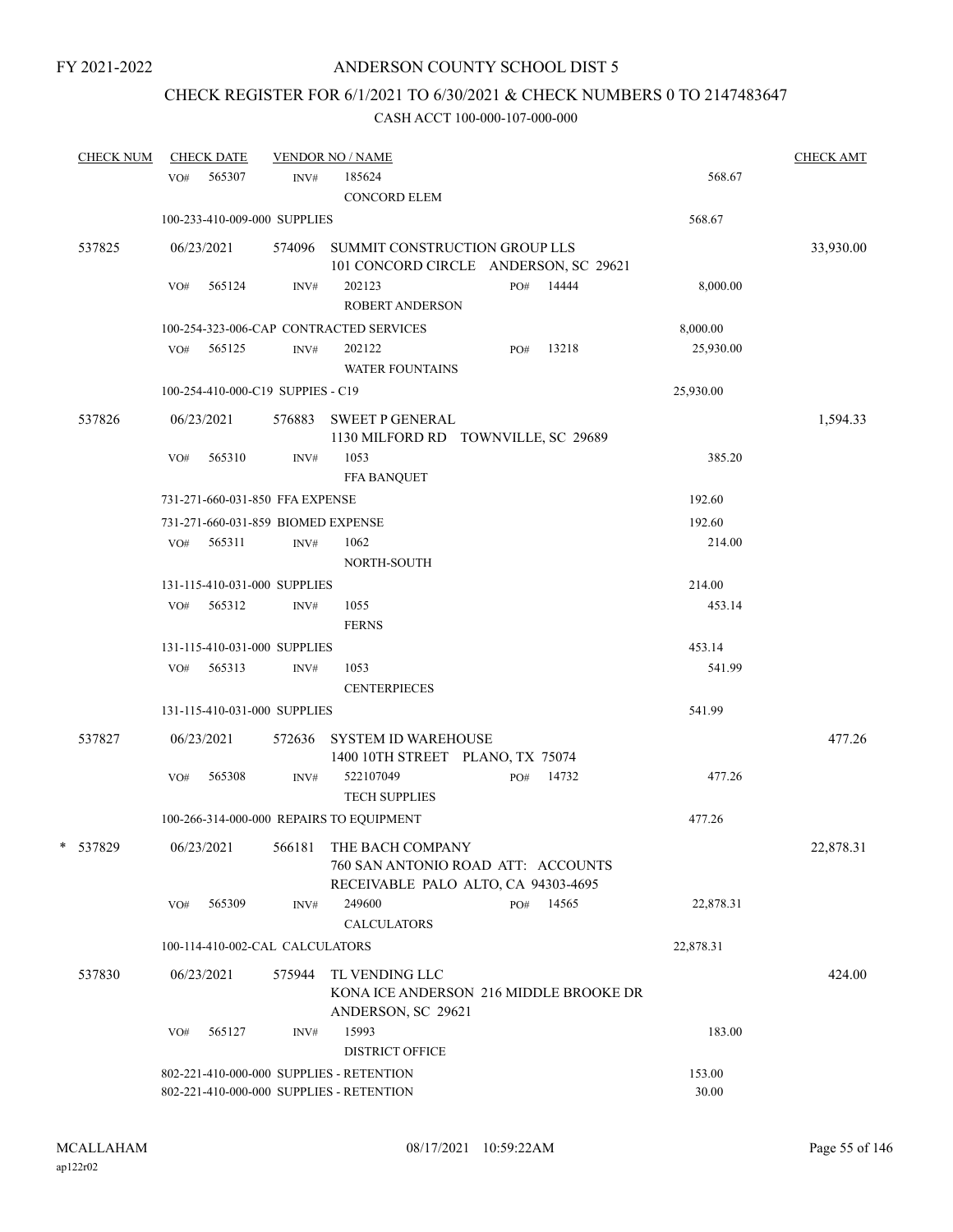# CHECK REGISTER FOR 6/1/2021 TO 6/30/2021 & CHECK NUMBERS 0 TO 2147483647

| <b>CHECK NUM</b> | <b>CHECK DATE</b>                                                                    |        | <b>VENDOR NO / NAME</b>                                                  |                 | <b>CHECK AMT</b> |
|------------------|--------------------------------------------------------------------------------------|--------|--------------------------------------------------------------------------|-----------------|------------------|
|                  | VO# 565128                                                                           | INV#   | 15992<br><b>DISTRICT OFFICE</b>                                          | 241.00          |                  |
|                  |                                                                                      |        |                                                                          |                 |                  |
|                  | 802-255-410-000-000 SUPPLIES - RETENTION<br>802-255-410-000-000 SUPPLIES - RETENTION |        |                                                                          | 201.00<br>40.00 |                  |
| 537831           | 06/23/2021                                                                           |        | 571546 TUCKER MATERIALS, INC<br>P.O. BOX 8 MAULDIN, SC 29662             |                 | 102.72           |
|                  | 565129<br>VO#                                                                        | INV#   | 7214295<br><b>SUPPLIES</b>                                               | 102.72          |                  |
|                  |                                                                                      |        | 100-254-410-000-001 MAINT. SUPPLIES-STRUCTURES                           | 102.72          |                  |
| 537832           | 06/23/2021                                                                           |        | 573815 UNITED REFRIGERATION, INC<br>PO BOX 740703 ATLANTA, GA 30374-0703 |                 | 1,467.47         |
|                  | 565131<br>VO#                                                                        | INV#   | 78989118<br><b>SUPPLIES</b>                                              | 392.19          |                  |
|                  |                                                                                      |        | 100-254-410-000-001 MAINT. SUPPLIES-STRUCTURES                           | 392.19          |                  |
|                  | $VO#$ 565132                                                                         | INV#   | 79073669<br><b>SUPPLIES</b>                                              | 7.06            |                  |
|                  |                                                                                      |        | 100-254-410-017-400 HVAC/ELECTRICAL/PLUMBING                             | 7.06            |                  |
|                  | VO# 565133                                                                           | INV#   | 78991622                                                                 | 293.58          |                  |
|                  |                                                                                      |        | <b>SUPPLIES</b>                                                          |                 |                  |
|                  |                                                                                      |        | 100-254-410-017-400 HVAC/ELECTRICAL/PLUMBING                             | 293.58          |                  |
|                  | VO# 565134                                                                           | INV#   | 79066451<br><b>SUPPLIES</b>                                              | 392.95          |                  |
|                  |                                                                                      |        | 100-254-323-006-400 CONTR SERV-HVAC/ELECT/PLUMBING                       | 392.95          |                  |
|                  | VO# 565135                                                                           | INV#   | 79025660<br><b>SUPPLIES</b>                                              | 54.22           |                  |
|                  |                                                                                      |        | 100-254-323-006-400 CONTR SERV-HVAC/ELECT/PLUMBING                       | 54.22           |                  |
|                  | VO# 565316                                                                           |        |                                                                          | 78.69           |                  |
|                  |                                                                                      | INV#   | 79169644<br><b>SUPPLIES</b>                                              |                 |                  |
|                  |                                                                                      |        | 100-254-410-000-001 MAINT. SUPPLIES-STRUCTURES                           | 78.69           |                  |
|                  | VO# 565317                                                                           | INV#   | 78989018<br><b>SUPPLIES</b>                                              | 248.78          |                  |
|                  | 600-256-323-017-000 REPAIRS TO EQUIPMENT                                             |        |                                                                          | 248.78          |                  |
| 537833           | 06/23/2021                                                                           | 573903 | <b>UPSTATE AHEC</b><br>104 S. VENTURE DR. GREENVILLE, SC 29615           |                 | 815.75           |
|                  | VO#<br>565136                                                                        | INV#   | 1083<br>2021-2022 FEES                                                   | 815.75          |                  |
|                  |                                                                                      |        | 100-213-410-000-000 SUPPLIES AND MATERIALS                               | 815.75          |                  |
| *<br>537835      | 06/23/2021                                                                           | 573864 | WELLS FARGO VENDOR FIN SERV<br>PO BOX 105743 ATLANTA, GA 30348-5743      |                 | 426.93           |
|                  | 565319<br>VO#                                                                        | INV#   | 5015294315<br><b>COPIER</b>                                              | 174.41          |                  |
|                  | 723-190-660-023-913 COPIER EXPENSE                                                   |        |                                                                          | 174.41          |                  |
|                  | 565320<br>VO#                                                                        | INV#   | 5015362138<br><b>COPIER</b>                                              | 252.52          |                  |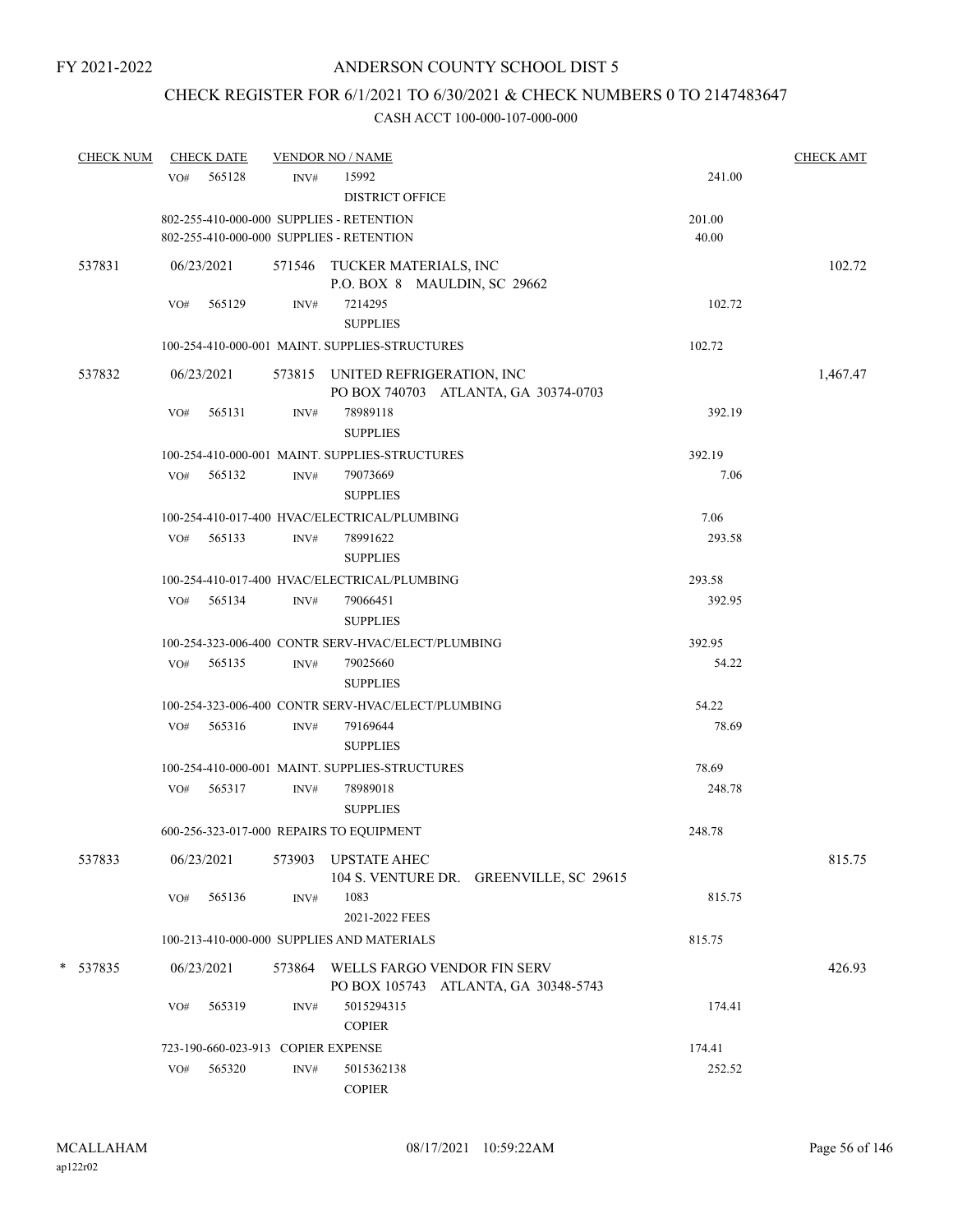## CHECK REGISTER FOR 6/1/2021 TO 6/30/2021 & CHECK NUMBERS 0 TO 2147483647

| <b>CHECK NUM</b> |     | <b>CHECK DATE</b><br>723-190-660-023-913 COPIER EXPENSE |        | <b>VENDOR NO / NAME</b>                                                         |     |                       | 252.52    | <b>CHECK AMT</b> |
|------------------|-----|---------------------------------------------------------|--------|---------------------------------------------------------------------------------|-----|-----------------------|-----------|------------------|
| 537836           |     | 06/23/2021                                              | 573198 | WEVIDEO<br>1975 W. EL CAMINO REAL SUITE 202 MOUNTAIN<br><b>VIEW, CA 94040</b>   |     |                       |           | 24,950.00        |
|                  | VO# | 565138                                                  | INV#   | 15708<br><b>LICENSE</b>                                                         | PO# | 14760                 | 24,950.00 |                  |
|                  |     |                                                         |        | 100-114-445-000-000 DISTRICT WIDE SOFTWARE                                      |     |                       | 24,950.00 |                  |
| 537837           |     | 06/23/2021                                              | 576907 | WING-T CAMPS OF AMERICA LLC<br>250 MOUNTAIN VIEW POINT DR SENECA, SC 29672      |     |                       |           | 310.00           |
|                  | VO# | 565322                                                  | INV#   | <b>TL HANNA</b><br><b>REGISTRATION</b>                                          |     |                       | 310.00    |                  |
|                  |     |                                                         |        | 702-271-660-002-674 FOOTBALL EXPENSE                                            |     |                       | 310.00    |                  |
| 537838           |     | 06/23/2021                                              | 543600 | ZANER-BLOSER<br>POBOX 16764 ATT: ACCOUNTS RECEIVABLE<br>COLUMBUS, OH 43216-6764 |     |                       |           | 1,296.35         |
|                  | VO# | 565139                                                  | INV#   | 10290857<br><b>CALHOUN ELEM</b>                                                 | PO# | 14552                 | 1,296.35  |                  |
|                  |     |                                                         |        | 201-112-410-014-000 SUPPLIES AND MATERIALS                                      |     |                       | 1,296.35  |                  |
| 537839           |     | 06/24/2021                                              | 574045 | <b>BORDEN DAIRY</b>                                                             |     |                       |           | 40,025.37        |
|                  |     |                                                         |        | PO BOX 208769                                                                   |     | DALLAS, TX 75320-8769 |           |                  |
|                  | VO# | 565324                                                  | INV#   | STMT 3672560<br><b>MAY DAIRY</b>                                                |     |                       | 40,025.37 |                  |
|                  |     | 600-256-460-002-000 FOOD                                |        |                                                                                 |     |                       | 1,964.27  |                  |
|                  |     | 600-256-460-003-000 FOOD                                |        |                                                                                 |     |                       | 1,742.23  |                  |
|                  |     | 600-256-460-005-000 FOOD                                |        |                                                                                 |     |                       | 973.78    |                  |
|                  |     | 600-256-460-006-000 FOOD                                |        |                                                                                 |     |                       | 3,584.19  |                  |
|                  |     | 600-256-460-007-000 FOOD                                |        |                                                                                 |     |                       | 2,397.36  |                  |
|                  |     | 600-256-460-008-000 FOOD                                |        |                                                                                 |     |                       | 2,897.12  |                  |
|                  |     | 600-256-460-009-000 FOOD                                |        |                                                                                 |     |                       | 1,674.01  |                  |
|                  |     | 600-256-460-010-000 FOOD                                |        |                                                                                 |     |                       | 3,204.58  |                  |
|                  |     | 600-256-460-011-000 FOOD                                |        |                                                                                 |     |                       | 2,447.08  |                  |
|                  |     | 600-256-460-012-000 FOOD                                |        |                                                                                 |     |                       | 2,873.96  |                  |
|                  |     | 600-256-460-013-000 FOOD                                |        |                                                                                 |     |                       | 1,882.90  |                  |
|                  |     | 600-256-460-014-000 FOOD                                |        |                                                                                 |     |                       | 3,147.28  |                  |
|                  |     | 600-256-460-015-000 FOOD                                |        |                                                                                 |     |                       | 548.48    |                  |
|                  |     | 600-256-460-016-000 FOOD                                |        |                                                                                 |     |                       | 2,529.69  |                  |
|                  |     | 600-256-460-017-000 FOOD                                |        |                                                                                 |     |                       | 1,777.73  |                  |
|                  |     | 600-256-460-018-000 FOOD                                |        |                                                                                 |     |                       | 1,200.28  |                  |
|                  |     | 600-256-460-019-000 FOOD                                |        |                                                                                 |     |                       | 2,063.69  |                  |
|                  |     | 600-256-460-020-000 FOOD                                |        |                                                                                 |     |                       | 1,753.26  |                  |
|                  |     | 600-256-460-021-000 FOOD                                |        |                                                                                 |     |                       | 1,057.23  |                  |
|                  |     | 631-256-460-031-000 PURCHASED FOOD                      |        |                                                                                 |     |                       | 306.25    |                  |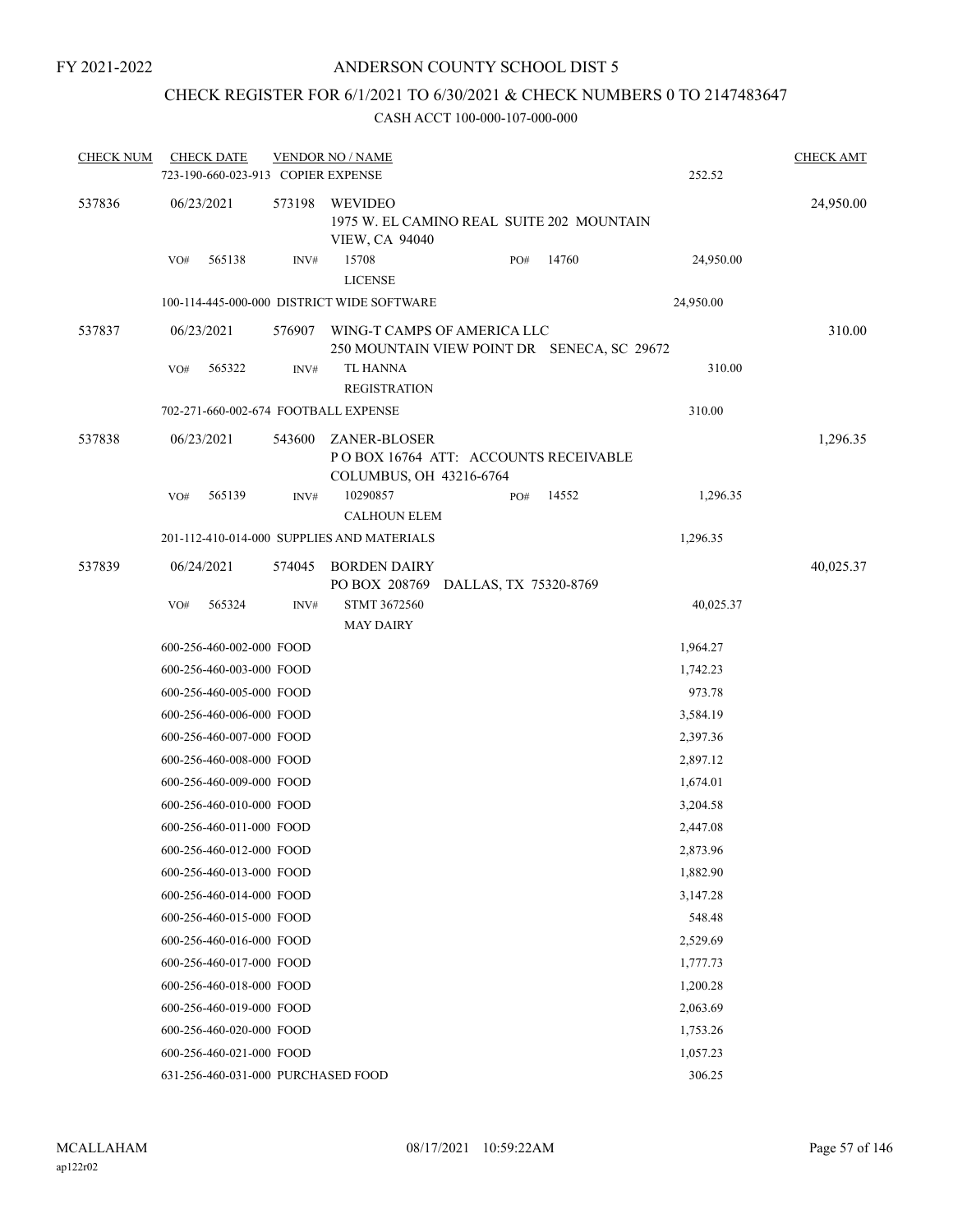## ANDERSON COUNTY SCHOOL DIST 5

# CHECK REGISTER FOR 6/1/2021 TO 6/30/2021 & CHECK NUMBERS 0 TO 2147483647

| <b>CHECK NUM</b> | <b>CHECK DATE</b> |                                                              | <b>VENDOR NO / NAME</b>                                                                  |                                                                          |       |                 | <b>CHECK AMT</b> |
|------------------|-------------------|--------------------------------------------------------------|------------------------------------------------------------------------------------------|--------------------------------------------------------------------------|-------|-----------------|------------------|
| 537840           | 06/28/2021        |                                                              | 568036 PIEDMONT NATURAL GAS                                                              |                                                                          |       |                 | 1,437.68         |
|                  |                   |                                                              |                                                                                          | PO BOX 1246 CHARLOTTE, NC 28201-1246                                     |       |                 |                  |
|                  | VO#               | 565325<br>INV#                                               | 7000758753003<br><b>UTILITIES</b>                                                        |                                                                          |       | 116.40          |                  |
|                  |                   | 600-256-470-018-000 ENERGY                                   |                                                                                          |                                                                          |       | 116.40          |                  |
|                  | VO#               | 565326<br>INV#                                               | 0004218075001<br><b>UTILITIES</b>                                                        |                                                                          |       | 1,321.28        |                  |
|                  |                   |                                                              | 131-254-472-031-000 ENERGY-NATURAL GAS                                                   |                                                                          |       | 1,321.28        |                  |
| 537841           | 06/28/2021        | 414400                                                       | POSTMASTER                                                                               | MAIN POST OFFICE ANDERSON 1900 N. MAIN STREET                            |       |                 | 188.00           |
|                  | VO#               | 565327<br>INV#                                               | <b>BOX #439</b><br><b>RENEWAL</b>                                                        | ANDERSON, SC 29621-9998                                                  |       | 188.00          |                  |
|                  |                   | 100-252-325-000-000 RENTALS                                  |                                                                                          |                                                                          |       | 188.00          |                  |
| 537842           | 06/30/2021        | 101120                                                       |                                                                                          | ABDO PUBLISHING COMPANY<br>PO BOX 398166 MINNEAPOLIS, MN 55439           |       |                 | 413.10           |
|                  | VO#               | 565362<br>INV#                                               | 240860A<br><b>SOUTHWOOD</b>                                                              | PO#                                                                      | 14229 | 413.10          |                  |
|                  |                   | 397-222-430-021-000 LIBRARY BOOKS                            |                                                                                          |                                                                          |       | 413.10          |                  |
| 537843           | 06/30/2021        |                                                              | 576927 ALEXANDER, DENISE**                                                               | 301 ANGEL FALLS DR SIMPSONVILLE, SC 29681                                |       |                 | 663.12           |
|                  | VO#               | 565360<br>INV#                                               | <b>APRIL &amp; JUNE</b><br><b>CONCORD ELEM</b>                                           |                                                                          |       | 663.12          |                  |
|                  |                   | 263-224-333-009-PD4 TRIPS- IB                                |                                                                                          |                                                                          |       | 271.56          |                  |
|                  |                   | 263-224-333-009-PD4 TRIPS- IB                                |                                                                                          |                                                                          |       | 391.56          |                  |
| 537844           | 06/30/2021        | 576412                                                       |                                                                                          | AMAZON CAPITAL SERVICES<br>PO BOX 035184 SEATTLE, WA 98124-5184          |       |                 | 2,838.07         |
|                  | VO#               | 565565<br>INV#                                               | <b>EXPENSES</b><br>A2QG7V7TDJIMYY                                                        |                                                                          |       | 2,838.07        |                  |
|                  |                   | 100-147-410-009-000 SUPPLIES                                 |                                                                                          |                                                                          |       | 492.35          |                  |
|                  |                   |                                                              | 100-221-410-000-000 SUPPLIES AND MATERIALS<br>100-221-410-000-000 SUPPLIES AND MATERIALS |                                                                          |       | 54.12<br>500.61 |                  |
|                  |                   | 263-224-410-000-PD5 Supplies<br>263-224-410-000-PD5 Supplies |                                                                                          |                                                                          |       | 54.12<br>500.61 |                  |
|                  |                   |                                                              | 326-111-410-000-000 SCIENCE KITS SUPPLIES                                                |                                                                          |       | 1,236.26        |                  |
| 537845           | 06/30/2021        | 110100                                                       | AMSTERDAM                                                                                | PO BOX 580 AMSTERDAM, NY 12010                                           |       |                 | 451.80           |
|                  | VO#               | 565566<br>INV#                                               | G509216<br><b>CENTERVILLE ELEM</b>                                                       |                                                                          |       | 451.80          |                  |
|                  |                   |                                                              | 802-112-410-007-000 SUPPLIES - RETENTION                                                 |                                                                          |       | 451.80          |                  |
| 537846           | 06/30/2021        | 112250                                                       | 29622-8002                                                                               | ANDERSON COUNTY FINANCE DEPT<br>POBOX 8002 ATT: ALEX MCLEES ANDERSON, SC |       |                 | 75,872.53        |
|                  | VO#               | 565567<br>INV#                                               | <b>JUNE 2021</b>                                                                         | PO#                                                                      | 13106 | 70,549.87       |                  |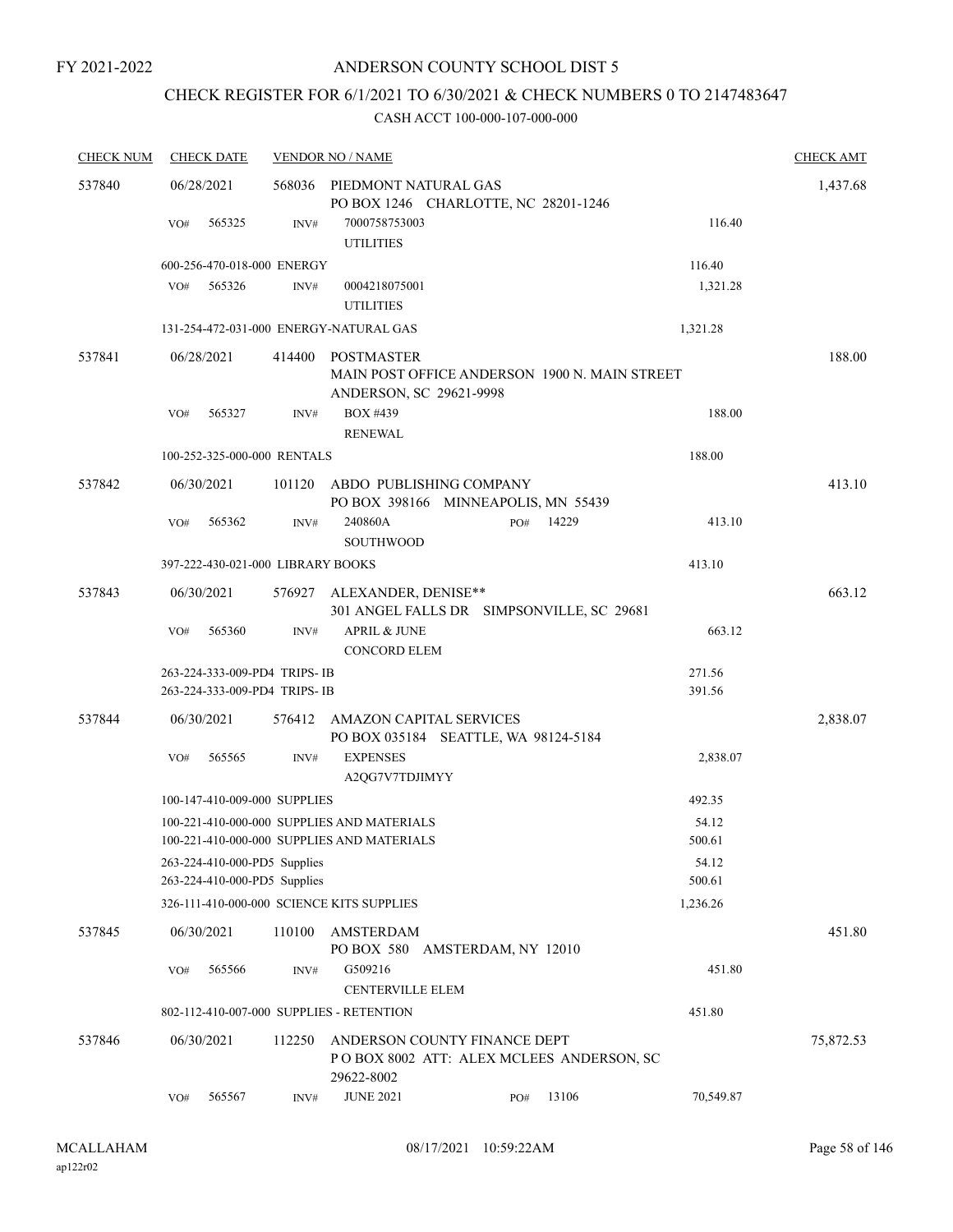## ANDERSON COUNTY SCHOOL DIST 5

## CHECK REGISTER FOR 6/1/2021 TO 6/30/2021 & CHECK NUMBERS 0 TO 2147483647

| <b>CHECK NUM</b> | <b>CHECK DATE</b>                                                       |        | <b>VENDOR NO / NAME</b>                                                                  |     |       |               | <b>CHECK AMT</b> |
|------------------|-------------------------------------------------------------------------|--------|------------------------------------------------------------------------------------------|-----|-------|---------------|------------------|
|                  |                                                                         |        | <b>SRO GRANT</b>                                                                         |     |       |               |                  |
|                  |                                                                         |        | 100-258-312-000-000 CONTRACTED SERVICES - RESOURCE OFFR                                  |     |       | 70,549.87     |                  |
|                  | VO#<br>565568                                                           | INV#   | <b>JUNE 2021</b><br>SRO @AIT                                                             | PO# | 13109 | 5,322.66      |                  |
|                  |                                                                         |        | 131-258-312-031-000 SECURITY CONTRACT -SRO                                               |     |       | 5,322.66      |                  |
| 537847           | 06/30/2021                                                              | 115100 | ANDERSON SCHOOL DISTRICT ONE<br>PO BOX 99 ATTN: CYNDI DURHAM WILLIAMSTON,<br>SC 29697    |     |       |               | 11,618.92        |
|                  | 565570<br>VO#                                                           | INV#   | 4TH QTR<br><b>ADULT ED</b>                                                               |     |       | 11,618.92     |                  |
|                  |                                                                         |        | 243-181-112-023-AD1 SALARIES-BASIC/ AD1, AD2                                             |     |       | 7,366.00      |                  |
|                  | 243-181-210-023-AD1_SOCIAL SECURITY                                     |        |                                                                                          |     |       | 1,085.44      |                  |
|                  | 243-181-220-023-AD1 RETIREMENT                                          |        |                                                                                          |     |       | 2,333.28      |                  |
|                  |                                                                         |        | 243-254-312-023-AD1 UTILITIES, RENT, TELEPHONE/ AD1, AD2                                 |     |       | 834.20        |                  |
| 537848           | 06/30/2021                                                              | 570168 | APPLE, INC<br>PO BOX 281877 ATT: ACCOUNTS RECEIVABLE<br>ATLANTA, GA 30384-1877           |     |       |               | 1,859.66         |
|                  | 565365<br>VO#                                                           | INV#   | AF14205595<br><b>TECHNOLOGY</b>                                                          | PO# | 14672 | 1,859.66      |                  |
|                  |                                                                         |        | 866-266-345-000-000 TECHNOLOGY PURCHASED SERV                                            |     |       | 1,859.66      |                  |
| 537849           | 06/30/2021                                                              | 115205 | ASD5 GENERAL FUND PETTY CASH                                                             |     |       |               | 146.94           |
|                  |                                                                         |        |                                                                                          |     |       |               |                  |
|                  | 565569<br>VO#                                                           | INV#   | <b>EXPENSES</b><br>REIMBURSEMENT                                                         |     |       | 146.94        |                  |
|                  | 100-213-312-000-000 PURCHASED SERVICES                                  |        |                                                                                          |     |       | 15.52         |                  |
|                  |                                                                         |        | 100-213-410-000-000 SUPPLIES AND MATERIALS                                               |     |       | 29.96         |                  |
|                  | 100-233-410-000-000 SUPPLIES                                            |        |                                                                                          |     |       | 7.60          |                  |
|                  |                                                                         |        | 100-252-410-000-000 SUPPLIES AND MATERIALS<br>100-252-410-000-000 SUPPLIES AND MATERIALS |     |       | 6.40<br>7.00  |                  |
|                  | 100-257-412-000-000 TRUCK SERVICE                                       |        |                                                                                          |     |       | 11.76         |                  |
|                  | 100-257-412-000-000 TRUCK SERVICE                                       |        |                                                                                          |     |       | 37.44<br>4.00 |                  |
|                  |                                                                         |        | 100-264-312-000-ERP EMPLOYEE RECOGNITION PROGRAM                                         |     |       | 19.26         |                  |
|                  | 100-264-410-000-REC RECRUITING SUPPLIES<br>852-252-410-000-000 SUPPLIES |        |                                                                                          |     |       | 8.00          |                  |
| 537850           | 06/30/2021                                                              |        | 565684 AUSTIN, ROBERT G DMD**<br>218-A EAST SHOCKLEY FERRY RD ANDERSON, SC<br>29624      |     |       |               | 2,272.00         |
|                  | 565530<br>VO#                                                           | INV#   | ID 19979<br><b>D. GROVES</b>                                                             |     |       | 2,272.00      |                  |
|                  |                                                                         |        | 900-188-313-000-006 HOMELESS STUDENT SERVICES/TUTORS                                     |     |       | 2,272.00      |                  |
| 537851           | 06/30/2021                                                              | 569220 | <b>AUTECH</b><br>POBOX 248 ATT: ACCOUNTS RECEIVABLE<br>WILLIAMSTON, SC 29697             |     |       |               | 935.58           |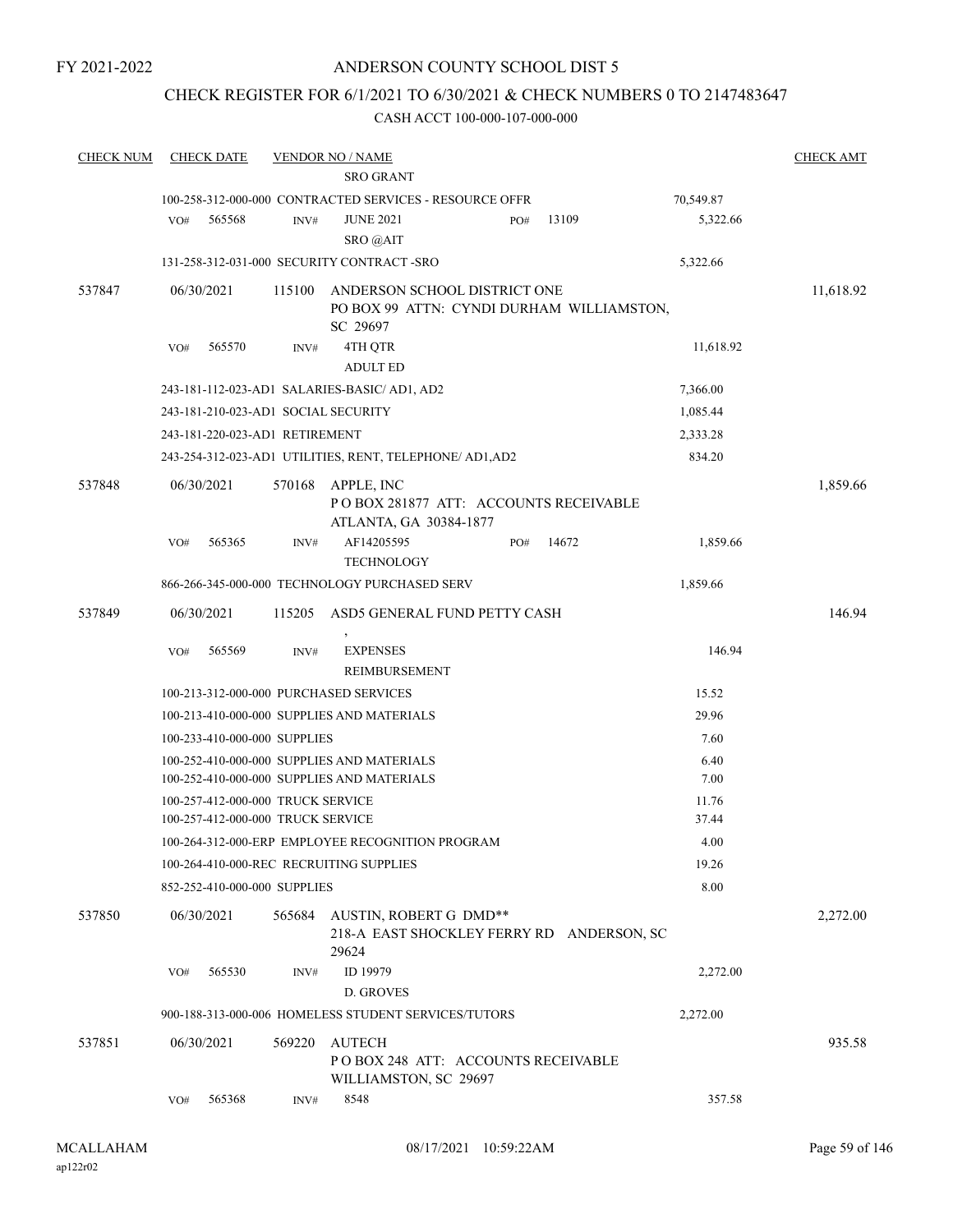## ANDERSON COUNTY SCHOOL DIST 5

## CHECK REGISTER FOR 6/1/2021 TO 6/30/2021 & CHECK NUMBERS 0 TO 2147483647

| <b>CHECK NUM</b> |            | <b>CHECK DATE</b> |        | <b>VENDOR NO / NAME</b>                                                                                                                  | <b>CHECK AMT</b> |
|------------------|------------|-------------------|--------|------------------------------------------------------------------------------------------------------------------------------------------|------------------|
|                  |            |                   |        | <b>CALHOUN</b>                                                                                                                           |                  |
|                  |            |                   |        | 100-254-323-014-400 CONTR SERV-HVAC/ELECT/PLUMBING<br>357.58                                                                             |                  |
|                  | VO#        | 565578            | INV#   | 8576<br>428.00<br><b>SOUTHWOOD</b>                                                                                                       |                  |
|                  |            |                   |        | 100-254-410-021-400 HVAC/ELECTRICAL/PLUMBING<br>428.00                                                                                   |                  |
|                  | VO#        | 565579            | INV#   | 8462<br>150.00<br><b>TL HANNA</b>                                                                                                        |                  |
|                  |            |                   |        | 100-254-323-002-001 CONTRACTED SERVICES<br>150.00                                                                                        |                  |
| 537852           | 06/30/2021 |                   |        | 575868 AVEANNA HEALTHCARE<br>PO BOX 746256 ATLANTA, GA 30374-6256                                                                        | 4,054.80         |
|                  | VO#        | 565369            | INV#   | 6190783<br>13595<br>4,054.80<br>PO#<br><b>MAY 2021</b>                                                                                   |                  |
|                  |            |                   |        | 4,054.80<br>203-213-312-017-SUP PURCHASED SERVICES                                                                                       |                  |
| 537853           |            | 06/30/2021        |        | 566585 BANK OF AMERICA<br>PO BOX 15731 ATT: ACCOUNTS RECEIVABLE<br>WILMINGTON, DE 19886-5731                                             | 4,782.90         |
|                  | VO#        | 565581            | INV#   | <b>ACCT 7426</b><br>4,782.90<br><b>PURCHASES</b>                                                                                         |                  |
|                  |            |                   |        | 100-221-410-014-000 SUPPLIES AND MATERIALS<br>4,782.90                                                                                   |                  |
| * 537855         |            | 06/30/2021        |        | 573265 BILL SANDERS MOVING, INC.<br>5526 HWY 81 NORTH WILLIAMSTON, SC 29697                                                              | 510.00           |
|                  | VO#        | 565582            | INV#   | 14803<br>7059<br>PO#<br>510.00<br><b>MOVING</b>                                                                                          |                  |
|                  |            |                   |        | 415.00<br>100-222-410-009-FUR MEDIA FURNITURE                                                                                            |                  |
|                  |            |                   |        | 100-222-410-014-FUR MEDIA FURNITURE<br>95.00                                                                                             |                  |
| 537856           |            | 06/30/2021        |        | 575702 BLOOD HOUND LLC<br>PO BOX 714843 CINCINNATI, OH 45271-4843                                                                        | 850.00           |
|                  | VO#        | 565370            | INV#   | 00173593<br>850.00<br><b>INSPECTION</b>                                                                                                  |                  |
|                  |            |                   |        | 100-254-323-002-001 CONTRACTED SERVICES<br>850.00                                                                                        |                  |
| * 537858         | 06/30/2021 |                   |        | 576427 BLUE RIDGE EQUIPMENT SERVICES LLC<br>DAVID L PARKER 102 WELPINE RIDGE RD<br>PENDLETON, SC 29670                                   | 650.00           |
|                  | VO#        | 565372            | INV#   | 1395<br>12977<br>650.00<br>PO#<br><b>GLENVIEW</b>                                                                                        |                  |
|                  |            |                   |        | 100-254-323-020-001 CONTRACTED SERVICES<br>650.00                                                                                        |                  |
| 537859           |            | 06/30/2021        | 160602 | CDW GOVERNMENT<br>75 REMITTANCE DRIVE SUITE 1515 ATT:<br>ACCOUNTS RECEIVABLE CHICAGO, IL 60675-1515                                      | 2,603.69         |
|                  | VO#        | 565375            | INV#   | 13342<br>B586893<br>2,603.69<br>PO#<br>F560763                                                                                           |                  |
|                  |            |                   |        | 220-370-410-000-MSA SUPPLIES-MONTESSORI SCHOOL OF ANDER<br>2,135.48<br>220-370-410-000-MSA SUPPLIES-MONTESSORI SCHOOL OF ANDER<br>468.21 |                  |
| 537860           | 06/30/2021 |                   |        | 566288 CES CITY ELECTRIC SUPPLY                                                                                                          | 221.35           |
|                  |            |                   |        |                                                                                                                                          |                  |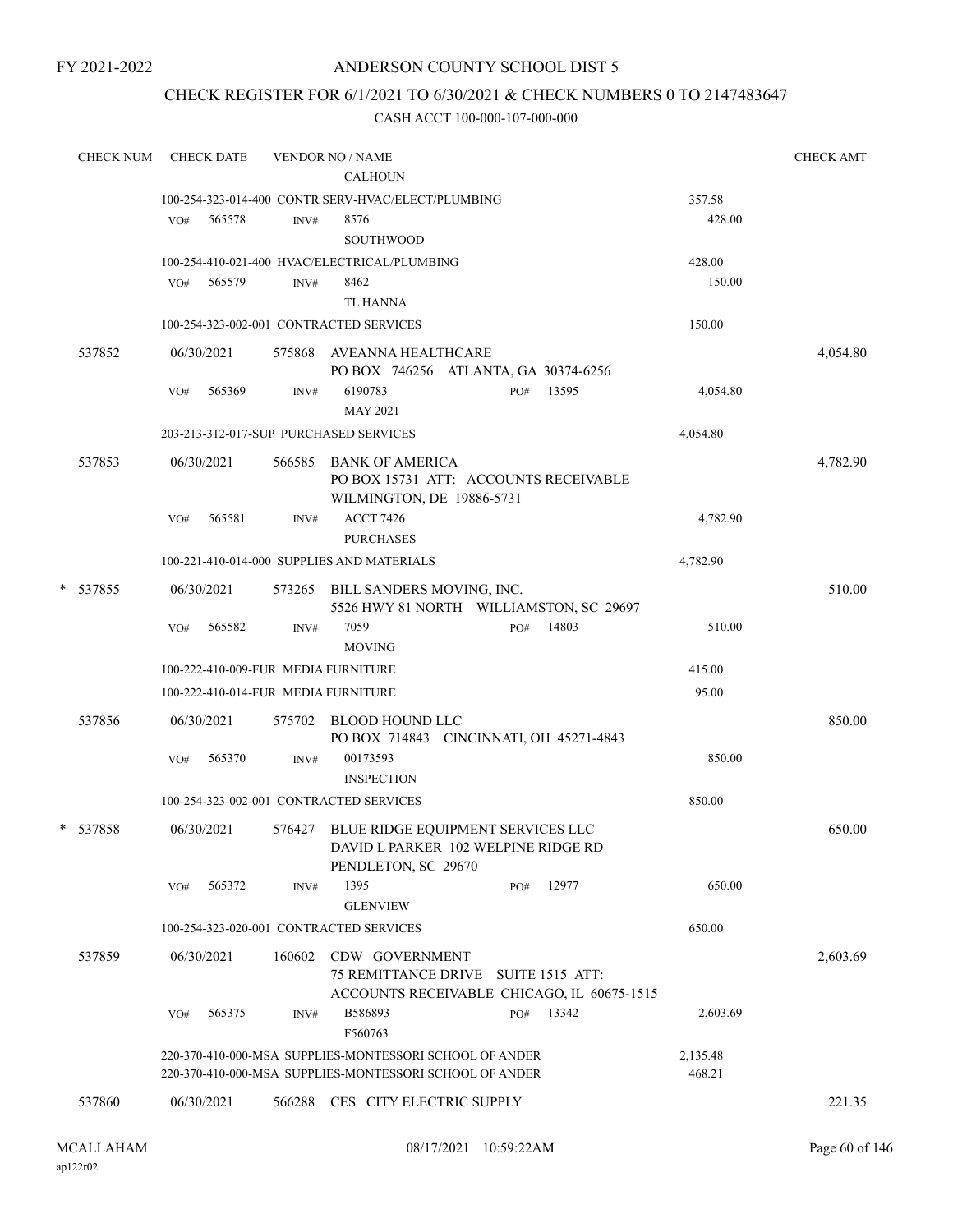## ANDERSON COUNTY SCHOOL DIST 5

## CHECK REGISTER FOR 6/1/2021 TO 6/30/2021 & CHECK NUMBERS 0 TO 2147483647

| <b>CHECK NUM</b> |     | <b>CHECK DATE</b> |                               | <b>VENDOR NO / NAME</b>                               |     |       |           | <b>CHECK AMT</b> |
|------------------|-----|-------------------|-------------------------------|-------------------------------------------------------|-----|-------|-----------|------------------|
|                  |     |                   |                               | PO BOX 131811 DALLAS, TX 75313                        |     |       |           |                  |
|                  | VO# | 565377            | INV#                          | 159647                                                |     |       | 18.83     |                  |
|                  |     |                   |                               | <b>SUPPLIES</b>                                       |     |       |           |                  |
|                  |     |                   |                               | 100-254-410-000-001 MAINT. SUPPLIES-STRUCTURES        |     |       | 18.83     |                  |
|                  | VO# | 565378            | INV#                          | 159645                                                |     |       | 202.52    |                  |
|                  |     |                   |                               | <b>SUPPLIES</b>                                       |     |       |           |                  |
|                  |     |                   |                               | 100-254-410-017-400 HVAC/ELECTRICAL/PLUMBING          |     |       | 202.52    |                  |
| 537861           |     | 06/30/2021        | 576906                        | <b>CONNECTHUB</b><br>90 ALDER ST #3 WALTHAM, MA 02453 |     |       |           | 1,080.00         |
|                  | VO# | 565585            | INV#                          | 10321                                                 | PO# | 14778 | 1,080.00  |                  |
|                  |     |                   |                               | <b>SUBSCRIPTION</b>                                   |     |       |           |                  |
|                  |     |                   |                               | 100-221-410-000-DIS DIGITAL INTEGRATION SUPPLIES      |     |       | 1,080.00  |                  |
| 537862           |     | 06/30/2021        | 570167                        | DAKTRONICS, INC                                       |     |       |           | 24,430.00        |
|                  |     |                   |                               | SDS-12-2222 POBOX 86 MINNEAPOLIS, MN 55486            |     |       |           |                  |
|                  | VO# | 565380            | INV#                          | 6935068                                               | PO# | 14640 | 24,430.00 |                  |
|                  |     |                   |                               | 21-22 SERVICE                                         |     |       |           |                  |
|                  |     |                   |                               | 866-266-312-000-000 PURCHASED SERVICES                |     |       | 24,430.00 |                  |
| 537863           |     | 06/30/2021        | 198651                        | <b>DELL MARKETING</b>                                 |     |       |           | 8,797.23         |
|                  |     |                   |                               | PO BOX 534118 ATT: ACCOUNTS RECEIVABLE                |     |       |           |                  |
|                  |     |                   |                               | ATLANTA, GA 30353-4118                                |     |       |           |                  |
|                  | VO# | 565381            | INV#                          | 10497500307                                           | PO# | 14764 | 6,420.00  |                  |
|                  |     |                   |                               | <b>LICENSE</b>                                        |     |       |           |                  |
|                  |     |                   |                               | 866-266-345-000-000 TECHNOLOGY PURCHASED SERV         |     |       | 6,420.00  |                  |
|                  | VO# | 565382            | INV#                          | 10494632397<br><b>SUPPLIES</b>                        | PO# | 14673 | 37.45     |                  |
|                  |     |                   |                               | 100-266-314-000-000 REPAIRS TO EQUIPMENT              |     |       | 37.45     |                  |
|                  | VO# | 565587            | INV#                          | 10494526017                                           | PO# | 14663 | 2,339.78  |                  |
|                  |     |                   |                               | <b>TONER</b>                                          |     |       |           |                  |
|                  |     |                   | 100-112-410-019-000 SUPPLIES  |                                                       |     |       | 2,116.46  |                  |
|                  |     |                   | 100-212-410-019-000 SUPPLIES  |                                                       |     |       | 223.32    |                  |
| 537864           |     | 06/30/2021        | 573223                        | <b>DEPT OF ADMINISTRATION</b>                         |     |       |           | 1,371.06         |
|                  |     |                   |                               | SUITE 409 1200 SENATE STREET COLUMBIA, SC 29201       |     |       |           |                  |
|                  | VO# | 565588            | INV#                          | 90317899                                              |     |       | 1,371.06  |                  |
|                  |     |                   |                               | <b>SERVICE</b>                                        |     |       |           |                  |
|                  |     |                   | 100-266-340-000-000 TELEPHONE |                                                       |     |       | 229.24    |                  |
|                  |     |                   | 100-266-340-001-000 TELEPHONE |                                                       |     |       | 67.07     |                  |
|                  |     |                   | 100-266-340-002-000 TELEPHONE |                                                       |     |       | 22.90     |                  |
|                  |     |                   | 100-266-340-003-000 TELEPHONE |                                                       |     |       | 22.90     |                  |
|                  |     |                   | 100-266-340-005-000 TELEPHONE |                                                       |     |       | 67.07     |                  |
|                  |     |                   | 100-266-340-006-000 TELEPHONE |                                                       |     |       | 22.90     |                  |
|                  |     |                   | 100-266-340-007-000 TELEPHONE |                                                       |     |       | 67.07     |                  |
|                  |     |                   | 100-266-340-008-000 TELEPHONE |                                                       |     |       | 67.07     |                  |
|                  |     |                   | 100-266-340-009-000 TELEPHONE |                                                       |     |       | 67.07     |                  |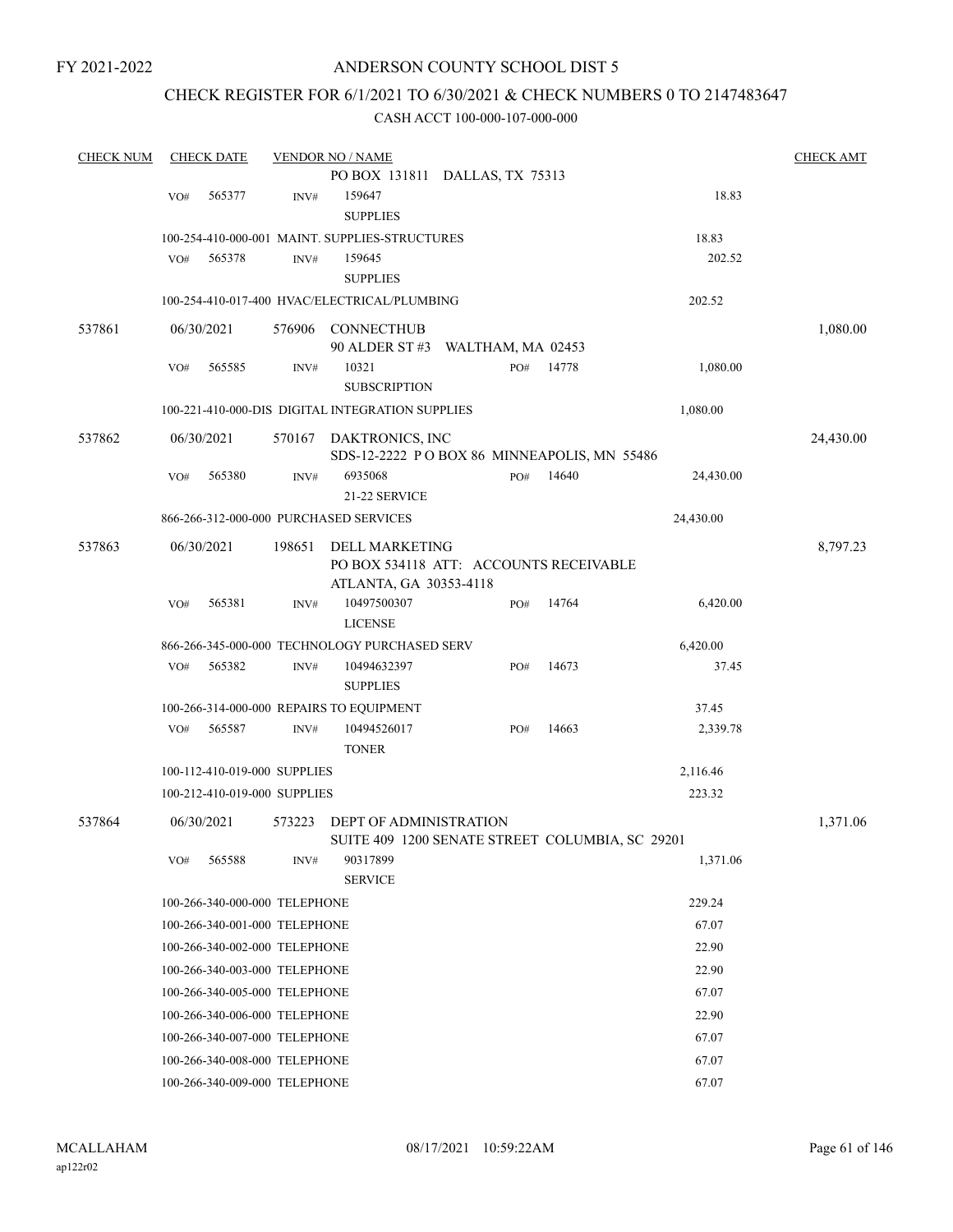## CHECK REGISTER FOR 6/1/2021 TO 6/30/2021 & CHECK NUMBERS 0 TO 2147483647

|   | <b>CHECK NUM</b> | <b>CHECK DATE</b>                          |        | <b>VENDOR NO / NAME</b>                                                                        |              |           | <b>CHECK AMT</b> |
|---|------------------|--------------------------------------------|--------|------------------------------------------------------------------------------------------------|--------------|-----------|------------------|
|   |                  | 100-266-340-010-000 TELEPHONE              |        |                                                                                                |              | 67.07     |                  |
|   |                  | 100-266-340-011-000 TELEPHONE              |        |                                                                                                |              | 67.07     |                  |
|   |                  | 100-266-340-012-000 TELEPHONE              |        |                                                                                                |              | 67.07     |                  |
|   |                  | 100-266-340-013-000 TELEPHONE              |        |                                                                                                |              | 67.07     |                  |
|   |                  | 100-266-340-014-000 TELEPHONE              |        |                                                                                                |              | 67.07     |                  |
|   |                  | 100-266-340-016-000 TELEPHONE              |        |                                                                                                |              | 67.07     |                  |
|   |                  | 100-266-340-017-000 TELEPHONE              |        |                                                                                                |              | 67.07     |                  |
|   |                  | 100-266-340-019-000 TELEPHONE              |        |                                                                                                |              | 67.07     |                  |
|   |                  | 100-266-340-020-000 TELEPHONE              |        |                                                                                                |              | 67.07     |                  |
|   |                  | 100-266-340-021-000 TELEPHONE              |        |                                                                                                |              | 67.07     |                  |
|   |                  | 131-266-340-031-000 TELEPHONE              |        |                                                                                                |              | 67.07     |                  |
| * | 537866           | 06/30/2021                                 | 576157 | DRI-STICK DECAL CORPORATION                                                                    |              |           | 955.00           |
|   |                  | 565589                                     |        | RYDIN PO BOX 7233 CAROL STREAM, IL 60197-7233<br>380883                                        |              | 955.00    |                  |
|   |                  | VO#                                        | INV#   | NEVITT FOREST                                                                                  |              |           |                  |
|   |                  | 100-112-410-012-000 SUPPLIES               |        |                                                                                                |              | 955.00    |                  |
|   | 537867           | 06/30/2021                                 | 576930 | <b>DYNAMIC FRAMES</b><br>PO BOX 291 TORRANCE, CA 90507                                         |              |           | 2,449.23         |
|   |                  | VO#<br>565667                              | INV#   | 9111<br>NORTH POINTE                                                                           |              | 2,449.23  |                  |
|   |                  | 713-271-660-013-228 ART EXPENSE            |        |                                                                                                |              | 2,449.23  |                  |
|   | 537868           | 06/30/2021                                 | 576521 | EDUCATORSHANDBOOK.COM<br>PO BOX 13793 TALLAHASSEE, FL 32317                                    |              |           | 13,960.00        |
|   |                  | 565384<br>VO#                              | INV#   | 7489                                                                                           | 14627<br>PO# | 13,960.00 |                  |
|   |                  |                                            |        | 21-22 LICENSE                                                                                  |              |           |                  |
|   |                  | 100-114-445-000-000 DISTRICT WIDE SOFTWARE |        |                                                                                                |              | 13,960.00 |                  |
|   | 537869           | 06/30/2021                                 | 563495 | ELECTRIC CITY UTILITIES<br>CITY OF ANDERSON 601 SOUTH MAIN ST<br>ANDERSON, SC 29624            |              |           | 12,023.95        |
|   |                  | 565590<br>VO#                              | INV#   | <b>DUE 7/17</b><br><b>UTILITIES</b>                                                            |              | 12,023.95 |                  |
|   |                  |                                            |        | 100-254-470-000-000 ENERGY-ELECTRICITY & WATER                                                 |              | 212.95    |                  |
|   |                  |                                            |        | 100-254-470-003-000 ENERGY-ELECTRICITY & WATER                                                 |              | 4,991.07  |                  |
|   |                  |                                            |        | 100-254-470-007-000 ENERGY-ELECTRICITY & WATER                                                 |              | 958.42    |                  |
|   |                  |                                            |        | 100-254-470-019-000 ENERGY-ELECTRICITY & WATER                                                 |              | 3,088.60  |                  |
|   |                  |                                            |        | 131-254-470-031-000 ENERGY-ELECTRICITY/WATER                                                   |              | 2,772.91  |                  |
|   | 537870           | 06/30/2021                                 | 564714 | ELENCO ELECTRONICS, INC<br>150 CARPENTER AVENUE ATT: ACCOUNTS<br>RECEIVABLE WHEELING, IL 60090 |              |           | 156.50           |
|   |                  | 565385<br>VO#                              | INV#   | 611901<br><b>SUPPLIES</b>                                                                      | 14755<br>PO# | 156.50    |                  |
|   |                  |                                            |        | 100-221-410-000-DIS DIGITAL INTEGRATION SUPPLIES                                               |              | 156.50    |                  |
|   | 537871           | 06/30/2021                                 | 179840 | ENCORE TECHNOLOGY GROUP LLC                                                                    |              |           | 310.00           |
|   |                  |                                            |        |                                                                                                |              |           |                  |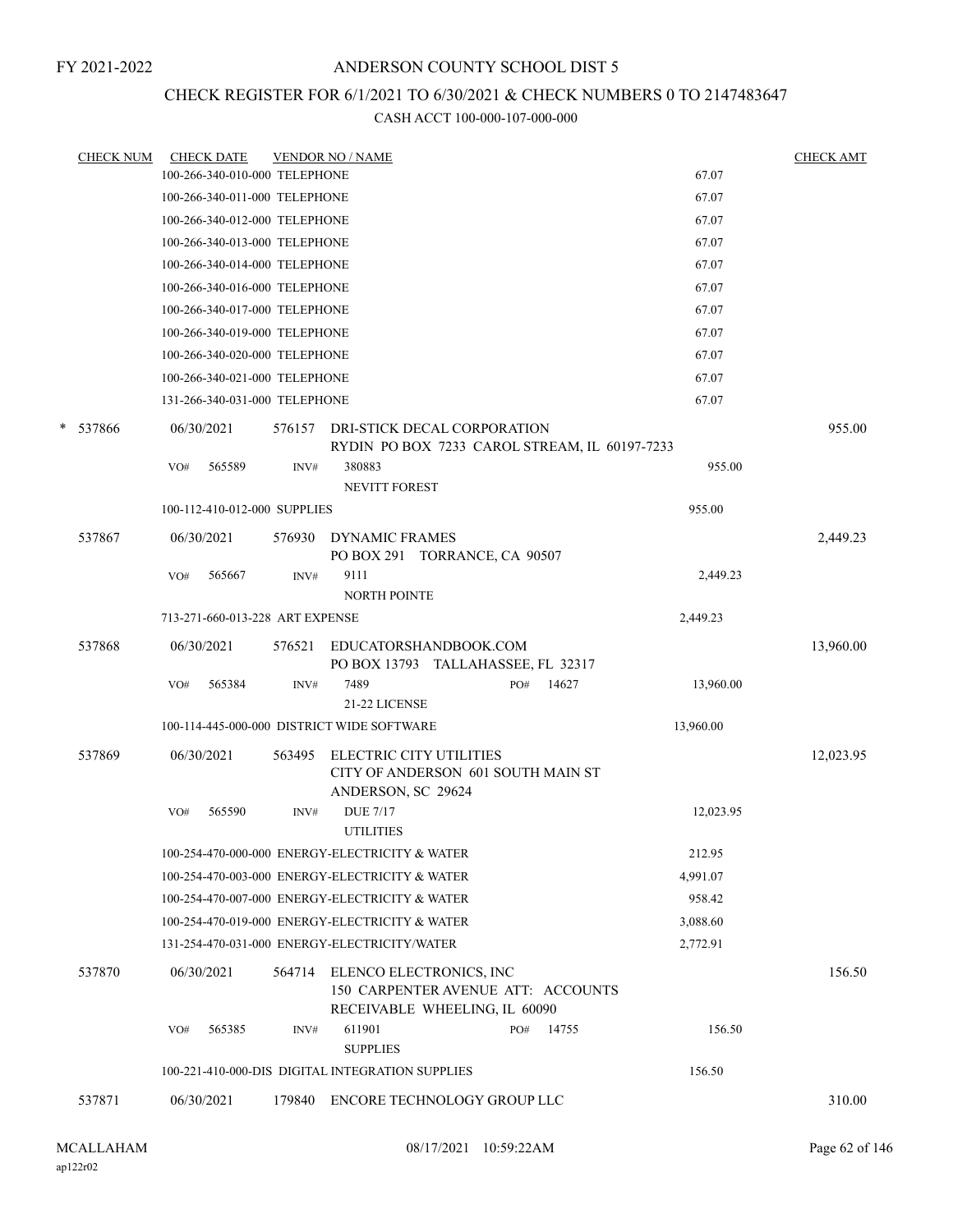## ANDERSON COUNTY SCHOOL DIST 5

#### CHECK REGISTER FOR 6/1/2021 TO 6/30/2021 & CHECK NUMBERS 0 TO 2147483647

| <b>CHECK NUM</b> |     | <b>CHECK DATE</b> |        | <b>VENDOR NO / NAME</b><br>DEPT 720017 P.O. BOX 1335 CHARLOTTE, NC                                    |     |       |          | <b>CHECK AMT</b> |
|------------------|-----|-------------------|--------|-------------------------------------------------------------------------------------------------------|-----|-------|----------|------------------|
|                  |     |                   |        | 28201-1335                                                                                            |     |       |          |                  |
|                  | VO# | 565386            | INV#   | 155575<br><b>CISCO LICENSE</b>                                                                        | PO# | 14653 | 310.00   |                  |
|                  |     |                   |        | 100-266-445-000-000 SOFTWARE TECHNOLOGY                                                               |     |       | 310.00   |                  |
| 537872           |     | 06/30/2021        |        | 576585 ESPARK INC<br>2045 W. GRAND AVE SUITE B #39739 CHICAGO, IL<br>60612                            |     |       |          | 2,030.00         |
|                  | VO# | 565387            | INV#   | 3072<br>2021 SUMMER                                                                                   | PO# | 14766 | 2,030.00 |                  |
|                  |     |                   |        | 263-224-312-000-PD5 PURCH SERV- SC STANDARDS                                                          |     |       | 2,030.00 |                  |
| 537873           |     | 06/30/2021        | 576654 | GIMKIT, INC<br>PO BOX 19833 SEATTLE, WA 98109                                                         |     |       |          | 1,000.00         |
|                  | VO# | 565402            | INV#   | F233C15C-0001<br><b>ROBERT ANDERSON</b>                                                               | PO# | 14331 | 1,000.00 |                  |
|                  |     |                   |        | 202-113-410-006-000 SUPPLIES AND MATERIALS                                                            |     |       | 1,000.00 |                  |
| 537874           |     | 06/30/2021        | 249700 | GLENN PLUMBING COMPANY, INC<br>481 EAST WHITNER STREET ATT: ACCOUNTS<br>RECEIVABLE ANDERSON, SC 29624 |     |       |          | 4,613.81         |
|                  | VO# | 565403            | INV#   | 0621066<br><b>SOUTH FANT</b>                                                                          | PO# | 14459 | 3,640.00 |                  |
|                  |     |                   |        | 600-256-323-015-000 REPAIRS TO EQUIPMENT                                                              |     |       | 3,640.00 |                  |
|                  | VO# | 565404            | INV#   | 0521153<br><b>TL HANNA</b>                                                                            |     |       | 235.00   |                  |
|                  |     |                   |        | 100-254-323-002-400 CONTR SERV-HVAC/ELECT/PLUMBING                                                    |     |       | 235.00   |                  |
|                  | VO# | 565606            | INV#   | 0621166<br><b>VARENNES</b>                                                                            |     |       | 738.81   |                  |
|                  |     |                   |        | 100-254-323-016-400 CONTR SERV-HVAC/ELECT/PLUMBING                                                    |     |       | 738.81   |                  |
| 537875           |     | 06/30/2021        | 576007 | <b>GUYS PIZZA LLC</b><br>106 CARTER OAK RIDGE ANDERSON, SC 29621                                      |     |       |          | 320.00           |
|                  | VO# | 565607            | INV#   | 1010<br>NORTH POINTE                                                                                  |     |       | 320.00   |                  |
|                  |     |                   |        | 713-271-660-013-201 MISCELLANEOUS EXPENSE                                                             |     |       | 320.00   |                  |
| 537876           |     | 06/30/2021        | 573858 | HAYES SOFTWARE SYSTEMS<br>PO BOX 117573 CARROLLTON, TX 75011                                          |     |       |          | 1,600.00         |
|                  | VO# | 565608            | INV#   | 41360<br><b>TRAINING</b>                                                                              | PO# | 14783 | 1,600.00 |                  |
|                  |     |                   |        | 100-266-312-000-000 PURCHASED SERVICES                                                                |     |       | 1,600.00 |                  |
| 537877           |     | 06/30/2021        | 576027 | HOME DEPOT USA, INC<br>PO BOX 742604 ATLANTA, GA 30374-2604                                           |     |       |          | 2,999.44         |
|                  | VO# | 565410            | INV#   | 620501635<br><b>SUPPLIES</b>                                                                          |     |       | 430.91   |                  |
|                  |     |                   |        | 100-254-410-002-001 SUPPLIES - MAINTENANCE                                                            |     |       | 430.91   |                  |
|                  | VO# | 565411            | INV#   | 620789479                                                                                             |     |       | $-15.52$ |                  |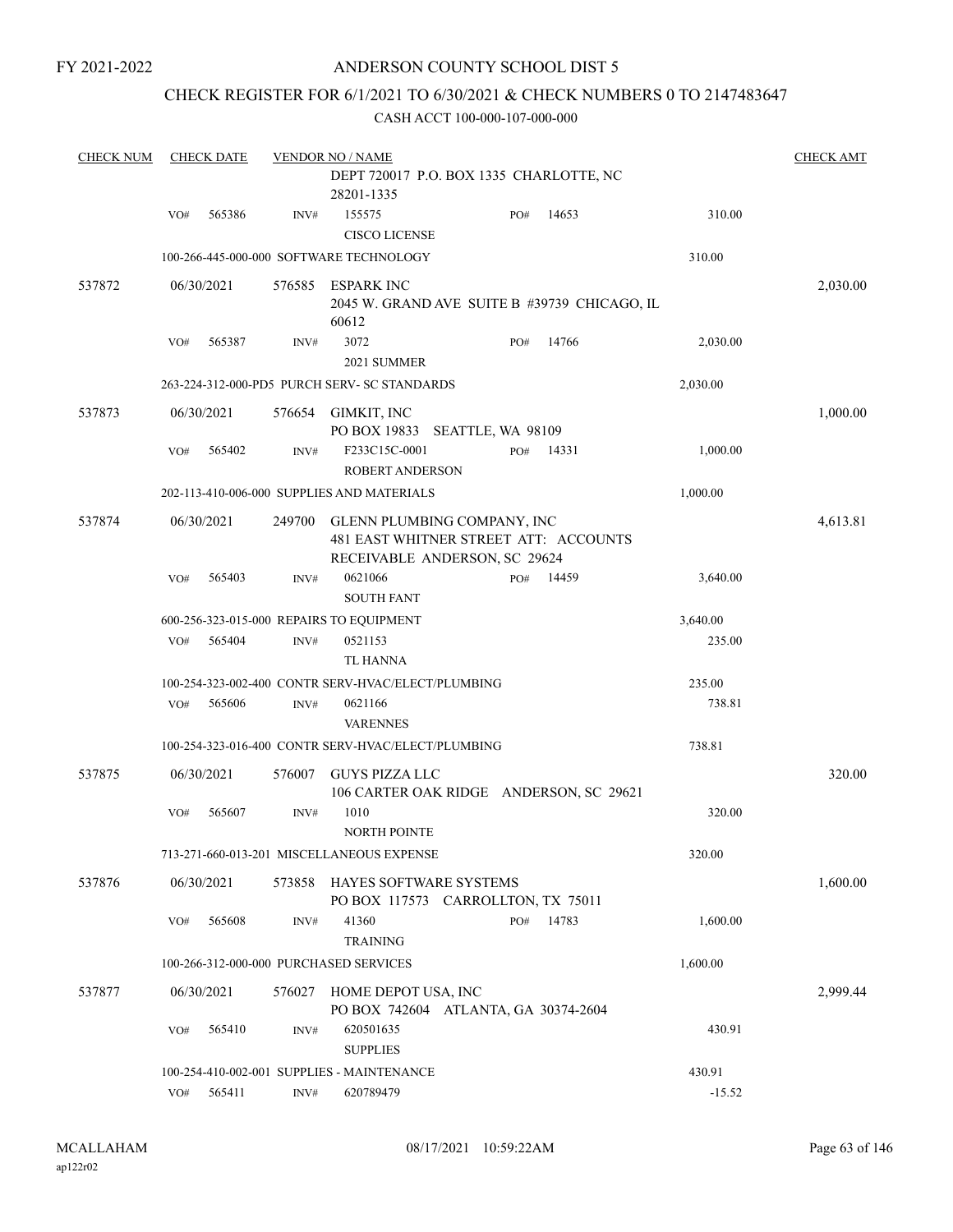## CHECK REGISTER FOR 6/1/2021 TO 6/30/2021 & CHECK NUMBERS 0 TO 2147483647

| <b>CHECK NUM</b> | <b>CHECK DATE</b>                              |        | <b>VENDOR NO / NAME</b>                             |                                                                                    |       |                      | <b>CHECK AMT</b> |
|------------------|------------------------------------------------|--------|-----------------------------------------------------|------------------------------------------------------------------------------------|-------|----------------------|------------------|
|                  |                                                |        | <b>CREDIT</b>                                       |                                                                                    |       |                      |                  |
|                  | 100-254-410-002-001 SUPPLIES - MAINTENANCE     |        |                                                     |                                                                                    |       | $-15.52$             |                  |
|                  | VO#<br>565412                                  | INV#   | 621364603<br>624132445                              | PO#                                                                                | 14662 | 2,584.05             |                  |
|                  | 100-000-170-000-000 WAREHOUSE INVENTORY        |        | 100-000-170-000-000 WAREHOUSE INVENTORY             |                                                                                    |       | 1,088.99<br>1,495.06 |                  |
| 537878           | 06/30/2021                                     | 276400 | ID SHOP, INC<br>GREENWOOD, SC 29649                 | POBOX 49457 ATT: ACCOUNTS RECEIVABLE                                               |       |                      | 963.00           |
|                  | 565413<br>VO#                                  | INV#   | 106597<br><b>ROBERT ANDERSON</b>                    |                                                                                    |       | 963.00               |                  |
|                  |                                                |        | 706-271-660-006-411 MISCELLANEOUS EXPENSE           |                                                                                    |       | 896.00               |                  |
|                  |                                                |        | 706-271-660-006-508 ID NAME TAGS/ BADGES EXPENSE    |                                                                                    |       | 67.00                |                  |
| 537879           | 06/30/2021                                     | 571483 | ISOM ELECTRIC, LLC<br>29621                         | 3300-D N. MAIN STREET PMB 325 ANDERSON, SC                                         |       |                      | 250.00           |
|                  | 565611<br>VO#                                  | INV#   | 12109<br><b>WESTSIDE</b>                            |                                                                                    |       | 250.00               |                  |
|                  |                                                |        | 100-254-323-003-400 CONTR SERV-HVAC/ELECT/PLUMBING  |                                                                                    |       | 250.00               |                  |
| 537880           | 06/30/2021                                     | 569972 | JERRY KOCIUROBA                                     | 5 KIEV COURT ANDERSON, SC 29626                                                    |       |                      | 575.00           |
|                  | 565535<br>VO#                                  | INV#   | <b>ONLINE CLASS</b><br>REIMBURSEMENT                |                                                                                    |       | 575.00               |                  |
|                  | 263-224-312-000-PD5 PURCH SERV- SC STANDARDS   |        |                                                     |                                                                                    |       | 575.00               |                  |
| 537881           | 06/30/2021                                     | 297700 | JOHN DEERE FINANCIAL                                | PO BOX 4450 CAROL STREAM, IL 60197-4450                                            |       |                      | 513.60           |
|                  | VO#<br>565612                                  | INV#   | 1633876<br>ACCT 75341-03549                         |                                                                                    |       | 513.60               |                  |
|                  | 100-254-410-000-001 MAINT. SUPPLIES-STRUCTURES |        |                                                     |                                                                                    |       | 513.60               |                  |
| 537882           | 06/30/2021                                     |        | 573266 KIDS DISCOVER                                | 192 LEXINGTON AVENUE, SUITE 1003 NEW YORK, NY                                      |       |                      | 1,152.00         |
|                  | 565617<br>VO#                                  | INV#   | 10016<br>2021-0507-1<br><b>SUBSCRIPTION</b>         | PO#                                                                                | 14651 | 1,152.00             |                  |
|                  | 237-162-445-000-020 SOFTWARE SUBSCRIPTIONS     |        |                                                     |                                                                                    |       | 1,152.00             |                  |
| 537883           | 06/30/2021                                     | 572623 |                                                     | LEADERSHIP SOUTH CAROLINA<br>PO BOX 2346 COLUMBIA, SC 29202                        |       |                      | 4,750.00         |
|                  | 565421<br>VO#                                  | INV#   | <b>WESS GRANT</b><br>2022 TUITION                   | PO#                                                                                | 14786 | 4,750.00             |                  |
|                  |                                                |        | 100-224-312-000-000 STAFF DEV. - PURCHASED SERVICES |                                                                                    |       | 4,750.00             |                  |
| 537884           | 06/30/2021                                     | 573808 |                                                     | LOGO'S SIGNS AND SCREEN PRINTING, LLC<br>2704 NORTH MAIN STREET ANDERSON, SC 29621 |       |                      | 1,527.96         |
|                  | 565621<br>VO#                                  | INV#   | 3518<br>SOUTHWOOD                                   |                                                                                    |       | 1,527.96             |                  |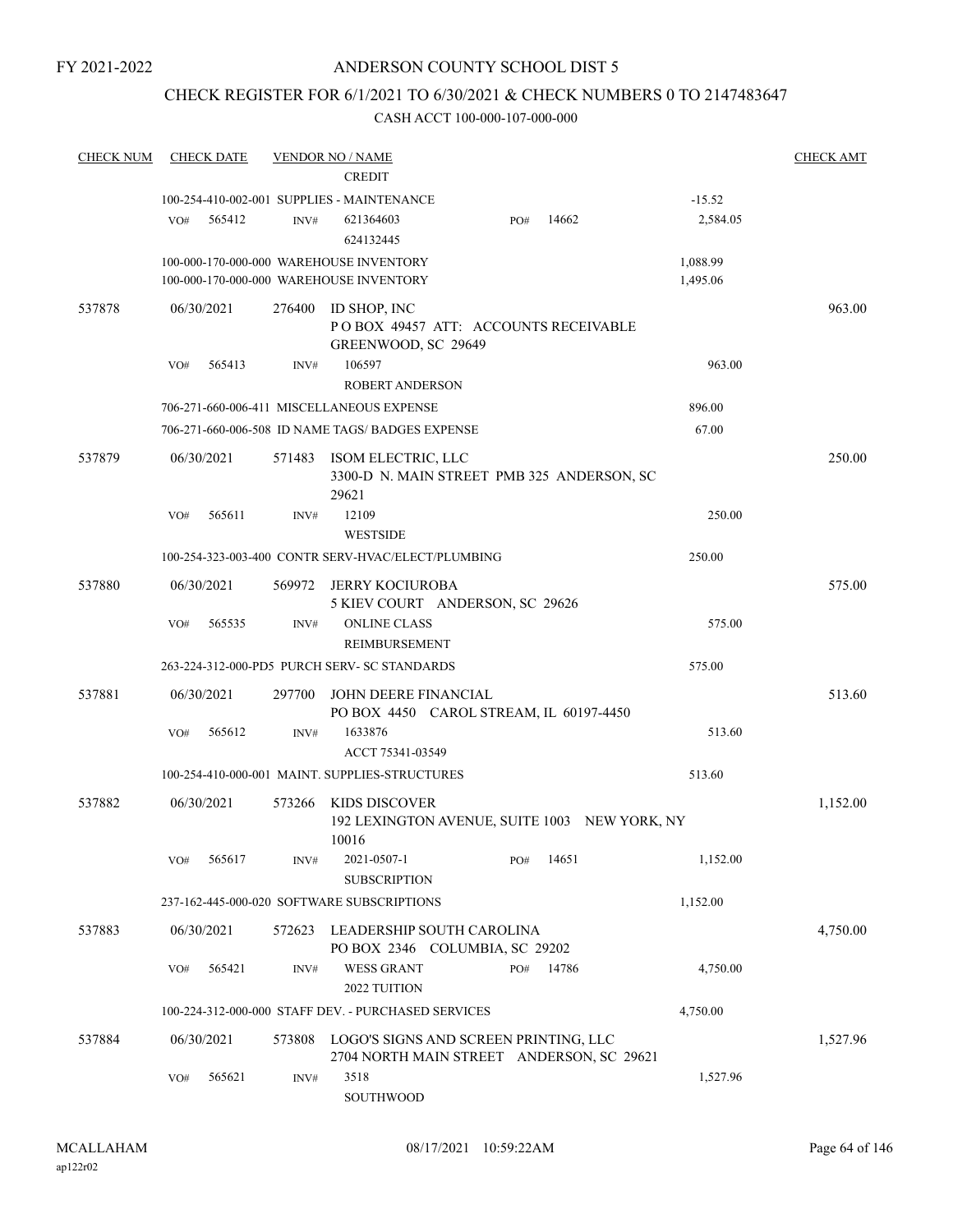## ANDERSON COUNTY SCHOOL DIST 5

## CHECK REGISTER FOR 6/1/2021 TO 6/30/2021 & CHECK NUMBERS 0 TO 2147483647

| <b>CHECK NUM</b> | <b>CHECK DATE</b>                        |        | <b>VENDOR NO / NAME</b>                                                                              |          | <b>CHECK AMT</b> |
|------------------|------------------------------------------|--------|------------------------------------------------------------------------------------------------------|----------|------------------|
|                  |                                          |        | 100-221-410-000-000 SUPPLIES AND MATERIALS                                                           | 1,527.96 |                  |
| 537885           | 06/30/2021                               | 329401 | <b>LOWES BUSINESS ACCOUNT</b><br>PO BOX 530954 CREDIT SERVICES ATLANTA, GA<br>30353-0954             |          | 3,783.49         |
|                  | 565623<br>VO#                            | INV#   | 9800 728800 8<br><b>PURCHASES</b>                                                                    | 3,783.49 |                  |
|                  |                                          |        | 100-254-410-000-001 MAINT. SUPPLIES-STRUCTURES                                                       | 2,185.72 |                  |
|                  |                                          |        | 100-254-410-001-400 HVAC/ELECTRICAL/PLUMBING                                                         | 17.76    |                  |
|                  |                                          |        | 100-254-410-002-001 SUPPLIES - MAINTENANCE                                                           | 304.07   |                  |
|                  |                                          |        | 100-254-410-003-001 SUPPLIES - MAINTENANCE                                                           | 264.51   |                  |
|                  | 100-254-410-003-C19 SUPPIES - C19        |        |                                                                                                      | 565.17   |                  |
|                  |                                          |        | 100-254-410-006-001 SUPPLIES - MAINTENANCE                                                           | 12.16    |                  |
|                  |                                          |        | 100-254-410-007-001 SUPPLIES - MAINTENANCE                                                           | 35.55    |                  |
|                  | 100-254-410-007-C19 SUPPIES - C19        |        |                                                                                                      | 141.30   |                  |
|                  |                                          |        | 100-254-410-012-001 SUPPLIES - MAINTENANCE                                                           | 28.44    |                  |
|                  |                                          |        | 100-254-410-013-400 HVAC/ELECTRICAL/PLUMBING                                                         | 31.86    |                  |
|                  |                                          |        | 100-254-410-021-001 SUPPLIES - MAINTENANCE                                                           | 10.15    |                  |
|                  | 100-254-410-023-001 SUPPLIES-MAINTENANCE |        |                                                                                                      | 3.04     |                  |
|                  |                                          |        | 100-254-412-000-001 TRUCK SERVICE - MAINTENANCE                                                      | 183.76   |                  |
| * 537887         | 06/30/2021                               | 329401 | <b>LOWES BUSINESS ACCOUNT</b><br>PO BOX 530954 CREDIT SERVICES ATLANTA, GA<br>30353-0954             |          | 1,672.99         |
|                  | 565622<br>VO#                            | INV#   | 9800 728800 8<br><b>PURCHASES</b>                                                                    | 1,672.99 |                  |
|                  | 131-115-410-031-000 SUPPLIES             |        |                                                                                                      | 164.39   |                  |
|                  |                                          |        | 329-115-410-031-000 SUPPLIES-STATE EQUIPMENT                                                         | 1,472.07 |                  |
|                  |                                          |        | 731-271-660-031-834 ENGINEERING - MECHANICAL EXPENSE                                                 | 36.53    |                  |
| 537888           | 06/30/2021                               | 575673 | L & W SUPPLY CORPORATION<br>PO BOX 415421 BOSTON, MA 02241-5421                                      |          | 110.92           |
|                  | 565625<br>VO#                            | INV#   | 240304231<br><b>SUPPLIES</b>                                                                         | 110.92   |                  |
|                  |                                          |        | 100-254-410-000-001 MAINT. SUPPLIES-STRUCTURES                                                       | 110.92   |                  |
| * 537890         | 06/30/2021                               | 566919 | MIDLANDS TECHNICAL COLLEGE<br>CORPORATE & CONTINUING EDUCATION PO BOX<br>2408 COLUMBIA, SC 29602     |          | 1,099.00         |
|                  | 565626<br>VO#                            | INV#   | 51559<br>14705<br>PO#<br>SPONSORSHIP 9420                                                            | 1,099.00 |                  |
|                  |                                          |        | 100-212-333-000-000 TRIPS AND CONFERENCES                                                            | 1,099.00 |                  |
| 537891           | 06/30/2021                               | 358500 | <b>MINUTEMAN PRESS</b><br>3308 NORTH MAIN STREET ATT: ACCOUNTS<br>RECEIVABLE ANDERSON, SC 29621-4108 |          | 126.35           |
|                  | 565437<br>VO#                            | INV#   | 92489<br>JOB #127419                                                                                 | 126.35   |                  |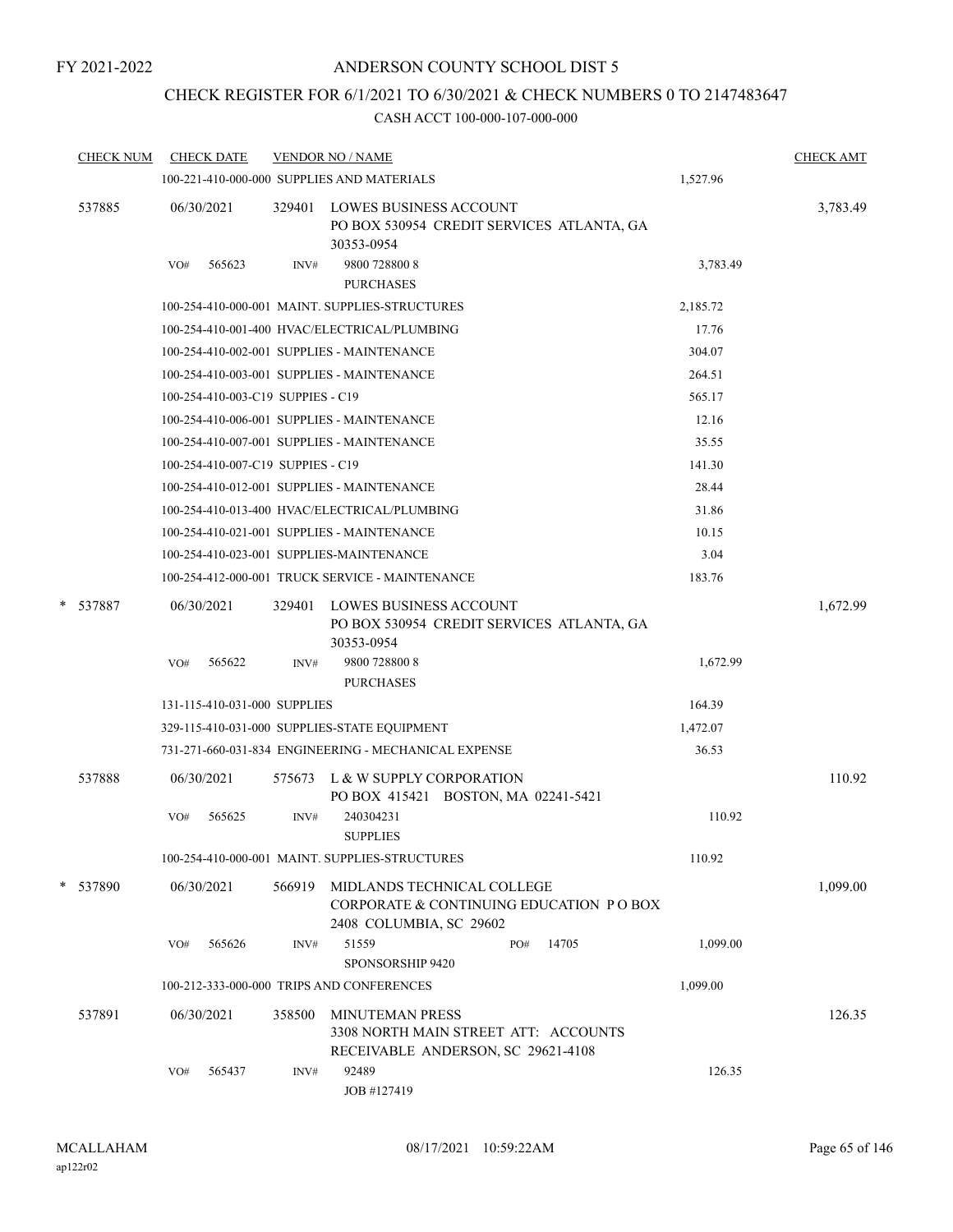## CHECK REGISTER FOR 6/1/2021 TO 6/30/2021 & CHECK NUMBERS 0 TO 2147483647

| <b>CHECK NUM</b> |            | <b>CHECK DATE</b>                 |        | <b>VENDOR NO / NAME</b>                                                                               |     |       |          | <b>CHECK AMT</b> |
|------------------|------------|-----------------------------------|--------|-------------------------------------------------------------------------------------------------------|-----|-------|----------|------------------|
|                  |            | 600-256-410-003-000 SUPPLIES      |        |                                                                                                       |     |       | 50.54    |                  |
|                  |            | 600-256-410-005-000 SUPPLIES      |        |                                                                                                       |     |       | 12.63    |                  |
|                  |            | 600-256-410-006-000 SUPPLIES      |        |                                                                                                       |     |       | 50.54    |                  |
|                  |            | 600-256-410-016-000 SUPPLIES      |        |                                                                                                       |     |       | 6.32     |                  |
|                  |            | 600-256-410-019-000 SUPPLIES      |        |                                                                                                       |     |       | 6.32     |                  |
| 537892           | 06/30/2021 |                                   | 575493 | MONTROY SUPPLY COMPANY<br>PO BOX 93000 LONG BEACH, CA 90809                                           |     |       |          | 1,462.30         |
|                  | VO#        | 565438                            | INV#   | 4083979                                                                                               |     |       | 1,424.35 |                  |
|                  |            |                                   |        | <b>NEVITT FOREST</b>                                                                                  |     |       |          |                  |
|                  |            | 100-112-410-012-000 SUPPLIES      |        |                                                                                                       |     |       | 1,424.35 |                  |
|                  | VO#        | 565439                            | INV#   | 4083979.01                                                                                            |     |       | 37.95    |                  |
|                  |            |                                   |        | <b>NEVITT FOREST</b>                                                                                  |     |       |          |                  |
|                  |            | 100-112-410-012-000 SUPPLIES      |        |                                                                                                       |     |       | 37.95    |                  |
| 537893           | 06/30/2021 |                                   | 567126 | MUSIC & ARTS CENTER                                                                                   |     |       |          | 9,698.00         |
|                  |            |                                   |        | 5295 WESTVIEW DR SUITE 300 ATTN: CA<br>FREDERICK, MD 21703                                            |     |       |          |                  |
|                  | VO#        | 565627                            | INV#   | PO 14729                                                                                              | PO# | 14729 | 9,195.39 |                  |
|                  |            |                                   |        | <b>REPAIRS</b>                                                                                        |     |       |          |                  |
|                  |            |                                   |        | 100-113-314-021-000 BAND REPAIRS ACCOUNT                                                              |     |       | 337.91   |                  |
|                  |            |                                   |        | 100-114-314-002-000 BAND REPAIRS ACCOUNT                                                              |     |       | 63.09    |                  |
|                  |            |                                   |        | 100-114-314-002-000 BAND REPAIRS ACCOUNT                                                              |     |       | 210.94   |                  |
|                  |            |                                   |        | 100-114-314-002-000 BAND REPAIRS ACCOUNT                                                              |     |       | 727.27   |                  |
|                  |            |                                   |        | 100-114-314-002-000 BAND REPAIRS ACCOUNT                                                              |     |       | 111.17   |                  |
|                  |            |                                   |        | 100-114-314-002-000 BAND REPAIRS ACCOUNT                                                              |     |       | 35.28    |                  |
|                  |            |                                   |        | 100-114-314-003-000 BAND REPAIRS ACCOUNT                                                              |     |       | 2,491.26 |                  |
|                  |            |                                   |        | 100-114-314-003-000 BAND REPAIRS ACCOUNT                                                              |     |       | 4,362.30 |                  |
|                  |            |                                   |        | 100-114-314-003-000 BAND REPAIRS ACCOUNT                                                              |     |       | 15.89    |                  |
|                  |            |                                   |        | 100-114-314-003-000 BAND REPAIRS ACCOUNT                                                              |     |       | 840.28   |                  |
|                  | VO#        | 565628                            | INV#   | 027059236<br>TL HANNA                                                                                 | PO# | 14773 | 502.61   |                  |
|                  |            | 100-114-410-002-001 BAND SUPPLIES |        |                                                                                                       |     |       | 502.61   |                  |
|                  |            |                                   |        |                                                                                                       |     |       |          |                  |
| 537894           | 06/30/2021 |                                   | 570797 | NAEHCY - NATIONAL ASSOC FOR<br>EDUCATION OF HOMELESS CHILDREN 4325 FIRST AVE<br>#247 TUCKER, GA 30085 |     |       |          | 499.00           |
|                  | VO#        | 565440                            | INV#   | 062021-0197                                                                                           |     |       | 499.00   |                  |
|                  |            |                                   |        | CONF REGISTRATION                                                                                     |     |       |          |                  |
|                  |            |                                   |        | 202-223-333-000-000 TRIPS- ADMIN/ HOMELESS LIAISON                                                    |     |       | 499.00   |                  |
| 537895           | 06/30/2021 |                                   | 569972 | NATHAN MCINTOSH<br>430 SHORE LINE DRIVE ANDERSON, SC 29626                                            |     |       |          | 625.00           |
|                  | VO#        | 565534                            | INV#   | <b>ONLINE CLASS</b><br><b>REIMBURSEMENT</b>                                                           |     |       | 625.00   |                  |
|                  |            |                                   |        | 263-224-312-000-PD5 PURCH SERV- SC STANDARDS                                                          |     |       | 625.00   |                  |
| 537896           |            | 06/30/2021                        |        | 564010 NC CHILD SUPPORT CENTRALIZED COLLECTNS                                                         |     |       |          | 305.50           |
|                  |            |                                   |        | POBOX 900012 RALEIGH, NC 27675-9012                                                                   |     |       |          |                  |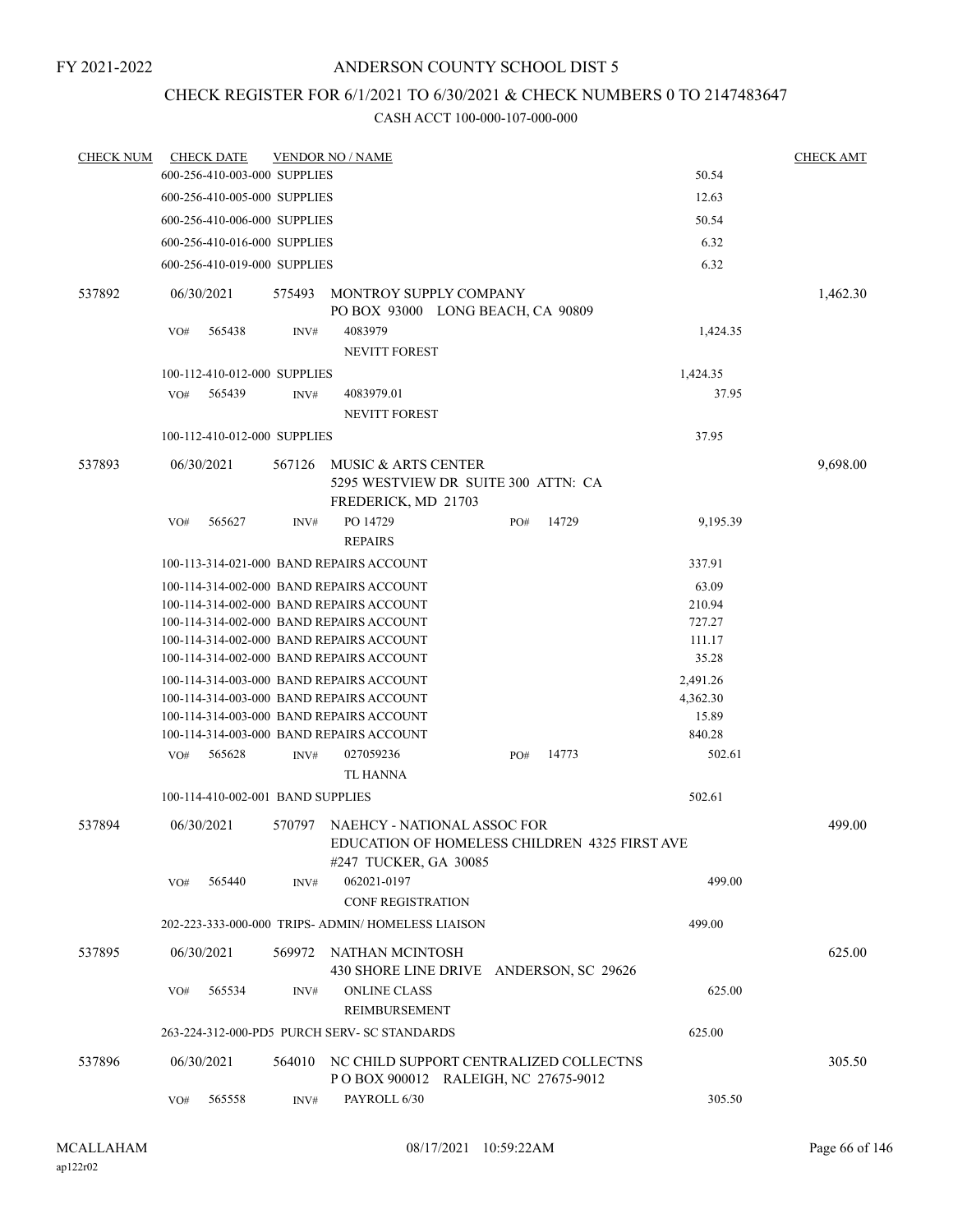## ANDERSON COUNTY SCHOOL DIST 5

## CHECK REGISTER FOR 6/1/2021 TO 6/30/2021 & CHECK NUMBERS 0 TO 2147483647

| <b>CHECK NUM</b> | <b>CHECK DATE</b>                        |             | <b>VENDOR NO / NAME</b><br><b>DEDUCTIONS</b>                         |            | <b>CHECK AMT</b> |
|------------------|------------------------------------------|-------------|----------------------------------------------------------------------|------------|------------------|
|                  |                                          |             | 100-000-435-000-000 WAGE GARNISH/CH SUPPORT                          | 305.50     |                  |
| 537897           | 06/30/2021                               |             | 573847 NEW SEASON, INC<br>103 DEVON WAY ANDERSON, SC 29621           |            | 153.55           |
|                  | 565630<br>VO#                            | INV#        | 939<br><b>SUMMER CAMP</b>                                            | 153.55     |                  |
|                  | 100-221-312-000-000 PURCHASED SERVICES   |             |                                                                      | 153.55     |                  |
| 537898           | 06/30/2021                               | 571457 NWEA | PO BOX 2745 PORTLAND, OR 97208-2745                                  |            | 117,031.25       |
|                  | 565442<br>VO#                            | INV#        | 51800<br>14343<br>PO#<br>PARTNER ID 2297                             | 117,031.25 |                  |
|                  | 318-113-312-000-000 PURCHASED SERVICES   |             |                                                                      | 117,031.25 |                  |
| 537899           | 06/30/2021                               | 572663      | OUR EYES WERE OPENED<br>218 CROFT STREET GREENVILLE, SC 29609        |            | 1,000.00         |
|                  | VO#<br>565460                            | INV#        | $AUG$ 13<br><b>ROBERT ANDERSON</b>                                   | 1,000.00   |                  |
|                  |                                          |             | 100-224-312-006-000 STAFF DEV. - PURCHASED SERVICES                  | 1,000.00   |                  |
| 537900           | 06/30/2021                               | 576905      | OWL LABS INC<br>33-1/2 UNION SQUARE SOMERVILLE, MA 02143             |            | 999.00           |
|                  | 565461<br>VO#                            | INV#        | 14780<br>104936<br>PO#<br><b>SUPPLIES</b>                            | 999.00     |                  |
|                  |                                          |             | 100-221-410-000-DIS DIGITAL INTEGRATION SUPPLIES                     | 999.00     |                  |
| 537901           | 06/30/2021                               |             | 575317 PARTS TOWN, LLC<br>27787 NETWORK PLACE CHICAGO, IL 60673-1277 |            | 518.27           |
|                  | 565462<br>VO#                            | INV#        | 26980516<br><b>REPAIR PARTS</b>                                      | 132.30     |                  |
|                  | 600-256-323-010-000 REPAIRS TO EQUIPMENT |             |                                                                      | 132.30     |                  |
|                  | 565463<br>VO#                            | INV#        | 26846484<br><b>REPAIR PARTS</b>                                      | 52.98      |                  |
|                  | 600-256-323-008-000 REPAIRS TO EQUIPMENT |             |                                                                      | 52.98      |                  |
|                  | 565464<br>VO#                            | INV#        | 26846438<br><b>REPAIR PARTS</b>                                      | 307.62     |                  |
|                  | 600-256-323-005-000 REPAIRS TO EQUIPMENT |             |                                                                      | 307.62     |                  |
|                  | VO#<br>565465                            | INV#        | 26912759<br><b>REPAIR PARTS</b>                                      | 25.37      |                  |
|                  | 600-256-323-005-000 REPAIRS TO EQUIPMENT |             |                                                                      | 25.37      |                  |
| 537902           | 06/30/2021                               | 406300      | <b>PHIL JEWELERS</b><br>116 NORTH MAIN STREET ANDERSON, SC 29621     |            | 190.04           |
|                  | 565467<br>VO#                            | INV#        | 2605142<br>TL HANNA                                                  | 91.60      |                  |
|                  |                                          |             | 702-271-660-002-411 MISCELLANEOUS EXPENSE                            | 91.60      |                  |
|                  | 565637<br>VO#                            | INV#        | 344398<br><b>NORTH POINTE</b>                                        | 98.44      |                  |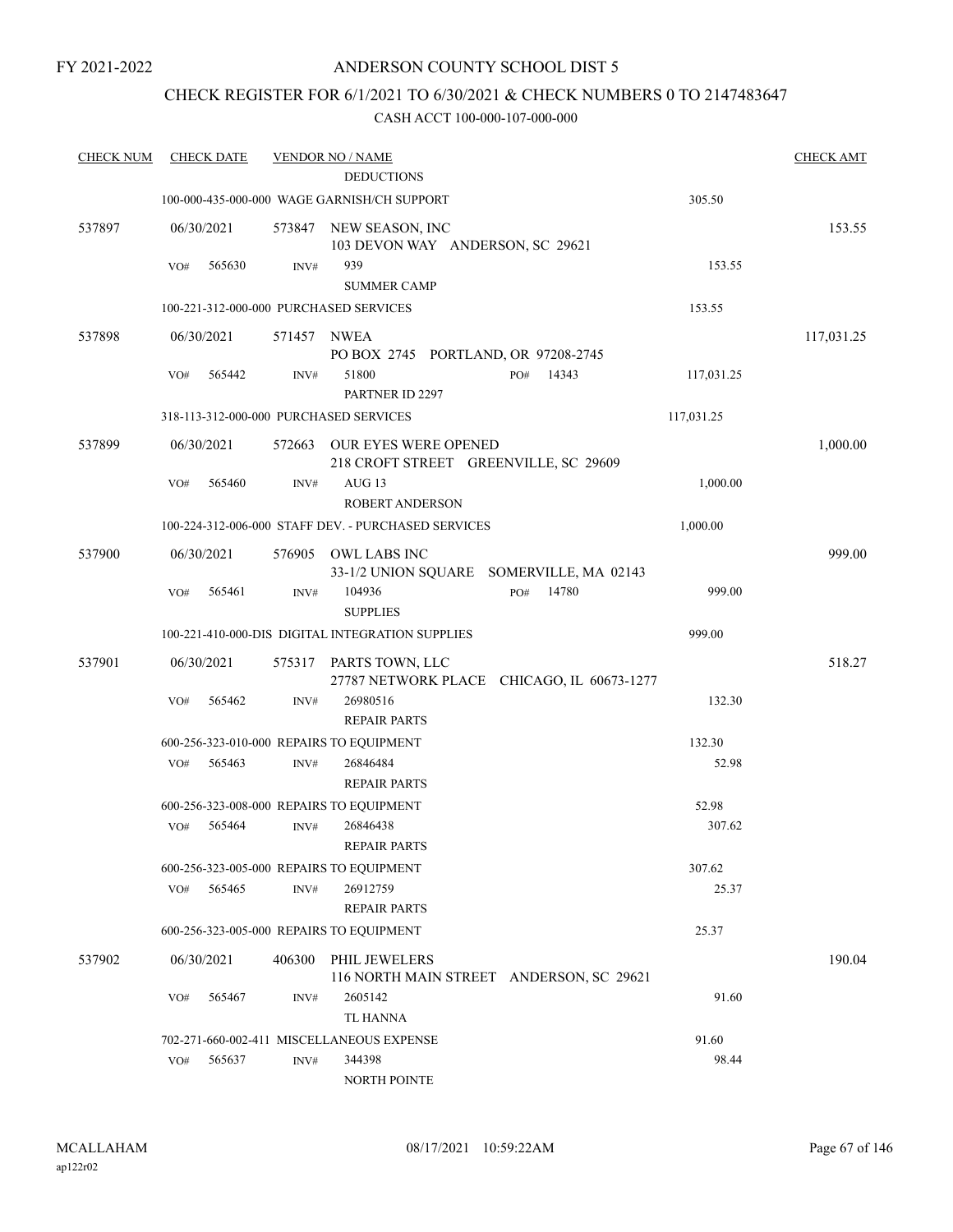## CHECK REGISTER FOR 6/1/2021 TO 6/30/2021 & CHECK NUMBERS 0 TO 2147483647

|        | <b>CHECK NUM</b> |     | <b>CHECK DATE</b>              |        | <b>VENDOR NO / NAME</b><br>713-271-660-013-201 MISCELLANEOUS EXPENSE    |              | 98.44     | <b>CHECK AMT</b> |
|--------|------------------|-----|--------------------------------|--------|-------------------------------------------------------------------------|--------------|-----------|------------------|
|        | 537903           |     | 06/30/2021                     |        | 568036 PIEDMONT NATURAL GAS<br>PO BOX 1246 CHARLOTTE, NC 28201-1246     |              |           | 1,512.84         |
|        |                  | VO# | 565636                         | INV#   | <b>DUE 7/9</b><br><b>UTILITIES</b>                                      |              | 1,512.84  |                  |
|        |                  |     | 100-254-472-002-000 ENERGY-GAS |        |                                                                         |              | 566.75    |                  |
|        |                  |     | 100-254-472-009-000 ENERGY-GAS |        |                                                                         |              | 131.73    |                  |
|        |                  |     | 100-254-472-013-000 ENERGY-GAS |        |                                                                         |              | 141.31    |                  |
|        |                  |     | 100-254-472-019-000 ENERGY-GAS |        |                                                                         |              | 25.52     |                  |
|        |                  |     | 100-254-472-020-000 ENERGY-GAS |        |                                                                         |              | 229.65    |                  |
|        |                  |     | 600-256-470-002-000 ENERGY     |        |                                                                         |              | 76.38     |                  |
|        |                  |     | 600-256-470-009-000 ENERGY     |        |                                                                         |              | 24.72     |                  |
|        |                  |     | 600-256-470-017-000 ENERGY     |        |                                                                         |              | 185.85    |                  |
|        |                  |     | 600-256-470-019-000 ENERGY     |        |                                                                         |              | 130.93    |                  |
| $\ast$ | 537905           |     | 06/30/2021                     | 571652 | PROSOURCE LLC<br>P.O. BOX 5339 GREENVILLE, SC 29606                     |              |           | 306.68           |
|        |                  | VO# | 565469                         | INV#   | S2335438<br><b>SUPPLIES</b>                                             |              | 14.71     |                  |
|        |                  |     |                                |        | 600-256-323-014-000 REPAIRS TO EQUIPMENT                                |              | 14.71     |                  |
|        |                  | VO# | 565638                         | INV#   | S2348187<br><b>SUPPLIES</b>                                             |              | 144.80    |                  |
|        |                  |     |                                |        | 100-254-410-007-400 HVAC/ELECTRICAL/PLUMBING                            |              | 144.80    |                  |
|        |                  | VO# | 565639                         | INV#   | S2347775<br><b>SUPPLIES</b>                                             |              | 147.17    |                  |
|        |                  |     |                                |        | 100-254-410-001-400 HVAC/ELECTRICAL/PLUMBING                            |              | 11.33     |                  |
|        |                  |     |                                |        | 100-254-410-008-400 HVAC/ELECTRICAL/PLUMBING                            |              | 78.58     |                  |
|        |                  |     |                                |        | 100-254-410-009-400 HVAC/ELECTRICAL/PLUMBING                            |              | 35.85     |                  |
|        |                  |     |                                |        | 100-254-410-016-400 HVAC/ELECTRICAL/PLUMBING                            |              | 21.41     |                  |
|        | * 537907         |     | 06/30/2021                     | 576881 | REMIND101, INC<br>DEPT 0599 PO BOX 120599 DALLAS, TX 75312-0599         |              |           | 31,750.00        |
|        |                  | VO# | 565473                         | INV#   | 2021-112594<br>21-22 SUBSCRIPTION                                       | 14642<br>PO# | 31,750.00 |                  |
|        |                  |     |                                |        | 100-114-445-000-000 DISTRICT WIDE SOFTWARE                              |              | 31,750.00 |                  |
|        | 537908           |     | 06/30/2021                     | 575888 | ROWLAND'S AUTOMOTIVE SPECIALIST<br>650 MCGEE RD ANDERSON, SC 29625-1400 |              |           | 257.31           |
|        |                  | VO# | 565474                         | INV#   | 1019477<br><b>REPAIR</b>                                                |              | 257.31    |                  |
|        |                  |     |                                |        | 100-254-412-000-001 TRUCK SERVICE - MAINTENANCE                         |              | 257.31    |                  |
|        | 537909           |     | 06/30/2021                     | 564842 | <b>SCAPT</b><br>PO BOX 290339 COLUMBIA, SC 29229                        |              |           | 400.00           |
|        |                  | VO# | 565640                         | INV#   | <b>JULY 11-14</b><br><b>REGISTRATION</b>                                |              | 400.00    |                  |
|        |                  |     |                                |        | 100-255-333-000-000 TRIPS AND CONFERENCES                               |              | 400.00    |                  |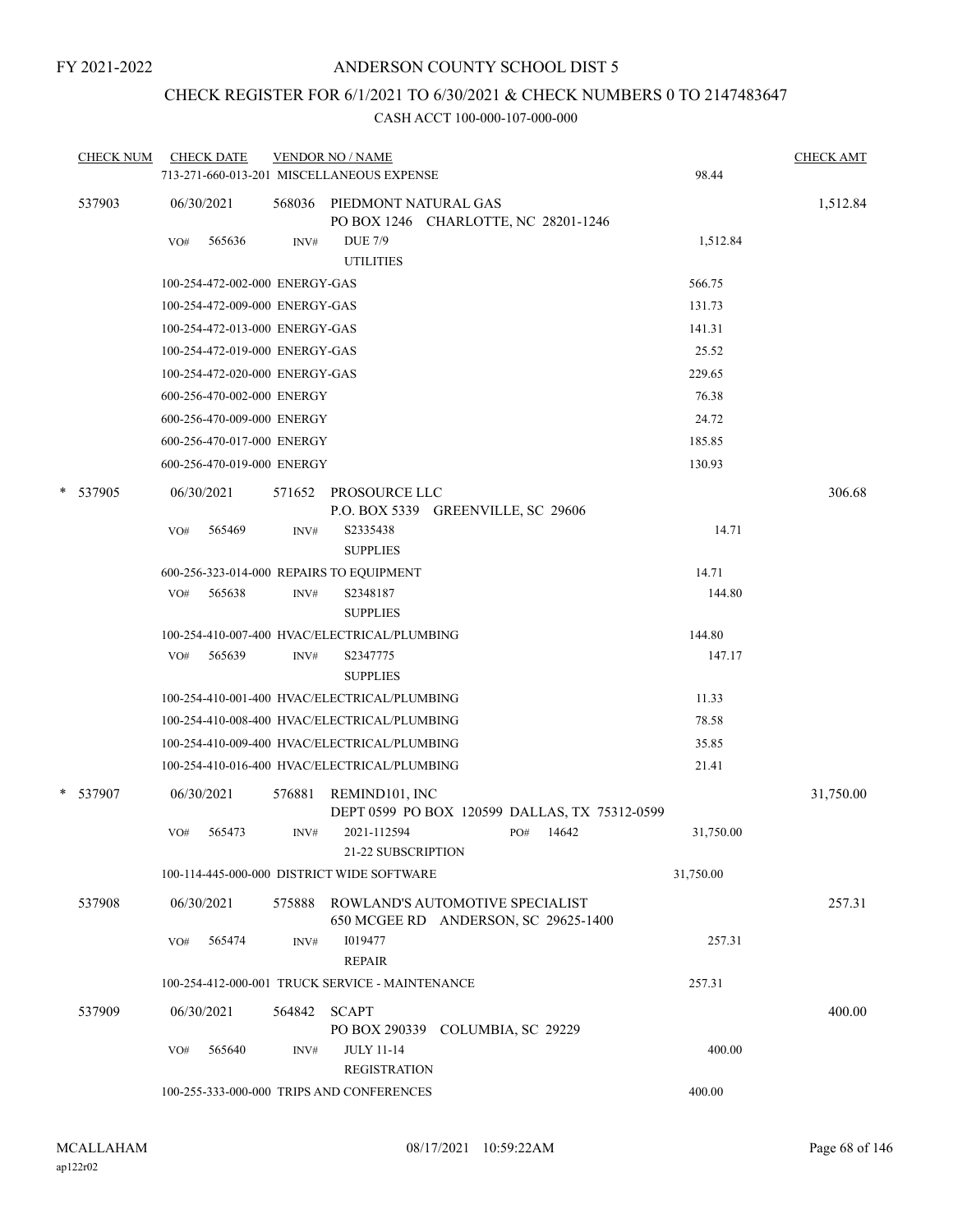## CHECK REGISTER FOR 6/1/2021 TO 6/30/2021 & CHECK NUMBERS 0 TO 2147483647

| <b>CHECK NUM</b> | <b>CHECK DATE</b>                       |        | <b>VENDOR NO / NAME</b>                                                                                 |            | <b>CHECK AMT</b> |
|------------------|-----------------------------------------|--------|---------------------------------------------------------------------------------------------------------|------------|------------------|
| 537910           | 06/30/2021                              |        | 445575 SC DEPT OF EMPLOYMENT & WORKFORCE<br>ATTENTION: UI COLLECTIONS PO BOX 2644<br>COLUMBIA, SC 29202 |            | 165.34           |
|                  | 565562<br>VO#                           | INV#   | PAYROLL 6/30<br><b>DEDUCTIONS</b>                                                                       | 165.34     |                  |
|                  |                                         |        | 100-000-442-000-000 UNEMPLOYMENT COMPENSATION LEVY                                                      | 165.34     |                  |
| 537911           | 06/30/2021                              |        | 566995 SC DEPT OF JUVENILE JUSTICE<br>POBOX 21069 ATT: FISCAL AFFAIRS COLUMBIA, SC<br>29221-1069        |            | 576.83           |
|                  | 565475<br>VO#                           | INV#   | 2000507316<br>CUST #3045003                                                                             | 376.30     |                  |
|                  |                                         |        | 100-412-720-000-000 PAYMENTS TO OTHER GOV'T UNITS                                                       | 376.30     |                  |
|                  | VO#<br>565476                           | INV#   | 2000510599<br>CUST #3045003                                                                             | 200.53     |                  |
|                  |                                         |        | 100-412-720-000-000 PAYMENTS TO OTHER GOV'T UNITS                                                       | 200.53     |                  |
| 537912           | 06/30/2021                              | 568980 | <b>SC DEPT OF REVENUE</b><br>PO BOX 2535 COLUMBIA, SC 29202-2535                                        |            | 314.15           |
|                  | 565561<br>VO#                           | INV#   | PAYROLL 6/30<br><b>DEDUCTIONS</b>                                                                       | 314.15     |                  |
|                  | 100-000-440-000-000 SC STATE TAX LEVY   |        |                                                                                                         | 314.15     |                  |
| 537913           | 06/30/2021                              | 568406 | <b>SC EDTECH</b><br>TOTAL MEETING CONCEPTS 397 KIM'S LANE<br>LAMONT, FL 32336                           |            | 170.00           |
|                  | VO#<br>565477                           | INV#   | 0623202102<br>14798<br>PO#<br><b>REGISTRATION</b>                                                       | 170.00     |                  |
|                  | 100-266-333-000-000 TRIPS & CONFERENCES |        |                                                                                                         | 170.00     |                  |
| 537914           | 06/30/2021                              |        | 576565 SC GRAPHICS INC<br>100 CONTROL DR ANDERSON, SC 29625                                             |            | 101.65           |
|                  | 565478<br>VO#                           | INV#   | 4035<br><b>GLENVIEW</b>                                                                                 | 101.65     |                  |
|                  |                                         |        | 100-254-410-020-001 SUPPLIES - MAINTENANCE                                                              | 101.65     |                  |
| 537915           | 06/30/2021                              |        | 563635 SC PEBA<br>POBOX 11960 COLUMBIA, SC 29211-1960                                                   |            | 243,260.20       |
|                  | 565669<br>VO#                           | INV#   | CODE 804.05<br><b>LUMP SUM 5/7/21</b>                                                                   | 243,260.20 |                  |
|                  |                                         |        | 100-000-458-000-000 S. C. RETIREMENT - PAYABLE                                                          | 66,119.52  |                  |
|                  |                                         |        | 100-000-484-000-000 EMPLOYER RETIREMENT PAYABLE                                                         | 177,140.68 |                  |
| 537916           | 06/30/2021                              | 450701 | SC RETIREMENT SYSTEM (SPP)<br>POBOX 11960 CAPITOL STATION COLUMBIA, SC<br>29211                         |            | 976.74           |
|                  | VO#<br>565556                           | INV#   | PAYROLL 6/30<br><b>DEDUCTIONS</b>                                                                       | 976.74     |                  |
|                  |                                         |        | 100-000-438-000-000 RETIREMENT SERV PURCHASE                                                            | 976.74     |                  |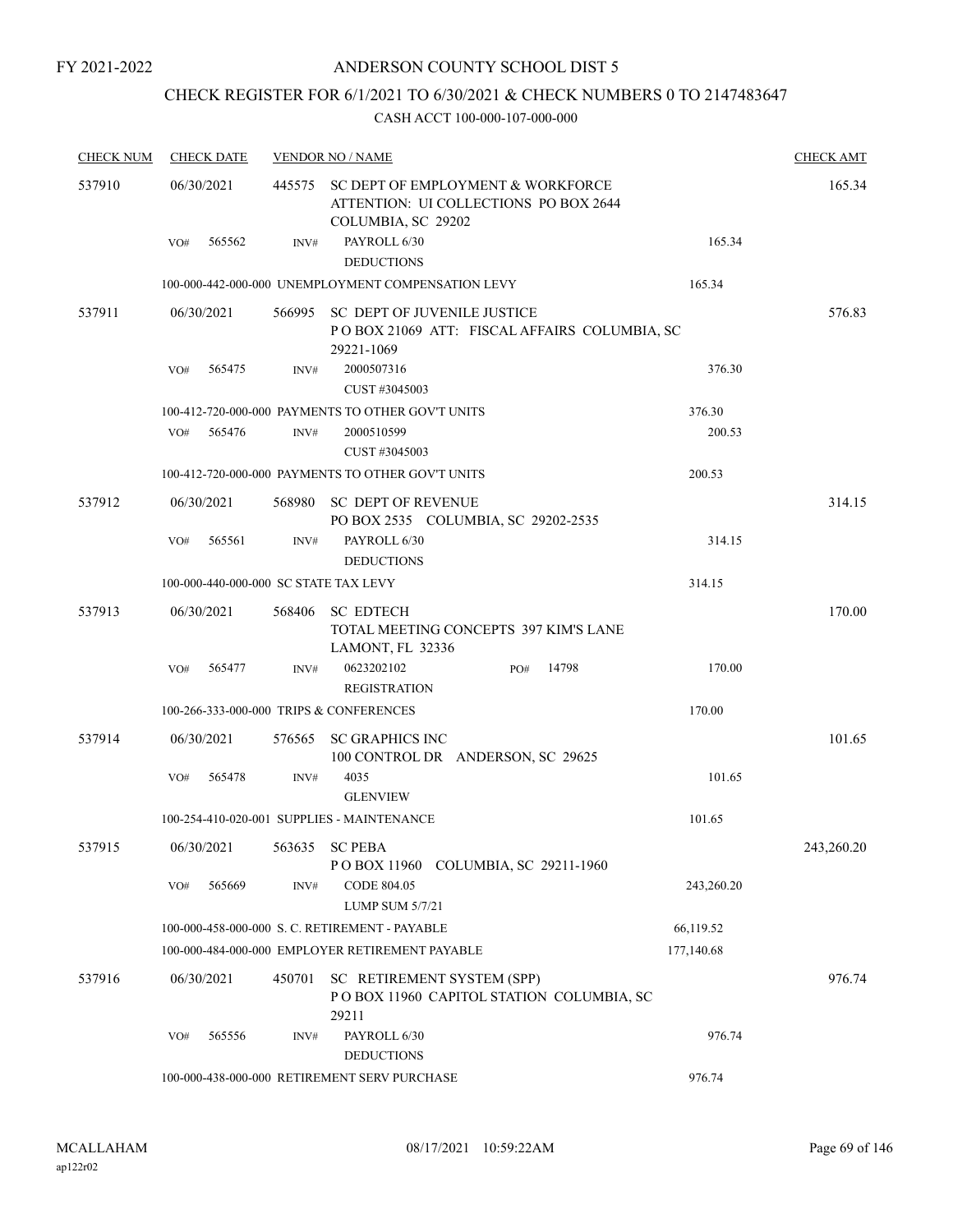# CHECK REGISTER FOR 6/1/2021 TO 6/30/2021 & CHECK NUMBERS 0 TO 2147483647

| <b>CHECK NUM</b> | <b>CHECK DATE</b>                      |        | <b>VENDOR NO / NAME</b>                                                           |          | <b>CHECK AMT</b> |
|------------------|----------------------------------------|--------|-----------------------------------------------------------------------------------|----------|------------------|
| 537917           | 06/30/2021                             |        | 576084 SC STATE DISBURSEMENT UNIT<br>PO BOX 100303 COLUMBIA, SC 29202-3303        |          | 1,049.84         |
|                  | 565560<br>VO#                          | INV#   | PAYROLL 6/30<br><b>DEDUCTIONS</b>                                                 | 1,049.84 |                  |
|                  |                                        |        | 100-000-435-000-000 WAGE GARNISH/CH SUPPORT                                       | 1,049.84 |                  |
| 537918           | 06/30/2021                             | 572126 | SERVICE ASSOCIATES, INC<br>225 COOK STREET RURAL HALL, NC 27045                   |          | 2,937.50         |
|                  | 565483<br>VO#                          | INV#   | 5578<br>PO# 14787<br><b>SERVICE</b>                                               | 2,937.50 |                  |
|                  | 100-266-312-000-000 PURCHASED SERVICES |        |                                                                                   | 2,937.50 |                  |
| 537919           | 06/30/2021                             | 568954 | <b>SHRED A WAY</b><br>PO BOX 51132 ATT: ACCOUNTS RECEIVABLE<br>PIEDMONT, SC 29673 |          | 434.00           |
|                  | VO#<br>565487                          | INV#   | A91895<br><b>CONCORD</b>                                                          | 33.00    |                  |
|                  |                                        |        | 709-271-660-009-201 MISCELLANEOUS EXPENSE                                         | 33.00    |                  |
|                  | 565488<br>VO#                          | INV#   | A91779<br><b>TL HANNA</b>                                                         | 48.00    |                  |
|                  |                                        |        | 702-271-660-002-411 MISCELLANEOUS EXPENSE                                         | 48.00    |                  |
|                  | 565647<br>VO#                          | INV#   | A16390<br><b>DISTRICT OFFICE</b>                                                  | 320.00   |                  |
|                  | 100-252-312-000-000 PURCHASED SERVICES |        |                                                                                   | 320.00   |                  |
|                  | VO#<br>565648                          | INV#   | A91787<br><b>NORTH POINTE</b>                                                     | 33.00    |                  |
|                  |                                        |        | 713-001-790-013-201 MISCELLANEOUS INCOME                                          | 33.00    |                  |
| 537920           | 06/30/2021                             | 576554 | <b>SIGNS BY TOMORROW</b><br>413 NORTH PLEASANTBURG DRIVE GREENVILLE, SC<br>29607  |          | 264.12           |
|                  | 565489<br>VO#                          | INV#   | 43777<br><b>MCCANTS</b>                                                           | 264.12   |                  |
|                  | 100-113-410-005-000 SUPPLIES           |        |                                                                                   | 264.12   |                  |
| 537921           | 06/30/2021                             |        | 571007 SIMPLIFIED OFFICE SYSTEMS<br>6220 BUSH RIVER ROAD COLUMBIA, SC 29212       |          | 4,875.69         |
|                  | 565490<br>VO#                          | INV#   | 210616-0087<br><b>MIDWAY</b>                                                      | 281.01   |                  |
|                  | 717-190-660-017-362 COPIER EXPENSE     |        |                                                                                   | 281.01   |                  |
|                  | 565491<br>VO#                          | INV#   | 210609-0045<br>NEVITT FOREST                                                      | 361.04   |                  |
|                  | 201-112-490-012-000 COPIER COST        |        |                                                                                   | 361.04   |                  |
|                  | VO#<br>565492                          | INV#   | 210616-0088<br><b>VARENNES</b>                                                    | 215.01   |                  |
|                  | 201-112-490-016-000 OTHER/ COPIER COST |        |                                                                                   | 215.01   |                  |
|                  | 565493<br>VO#                          | INV#   | 210609-0048<br><b>CENTERVILLE</b>                                                 | 64.98    |                  |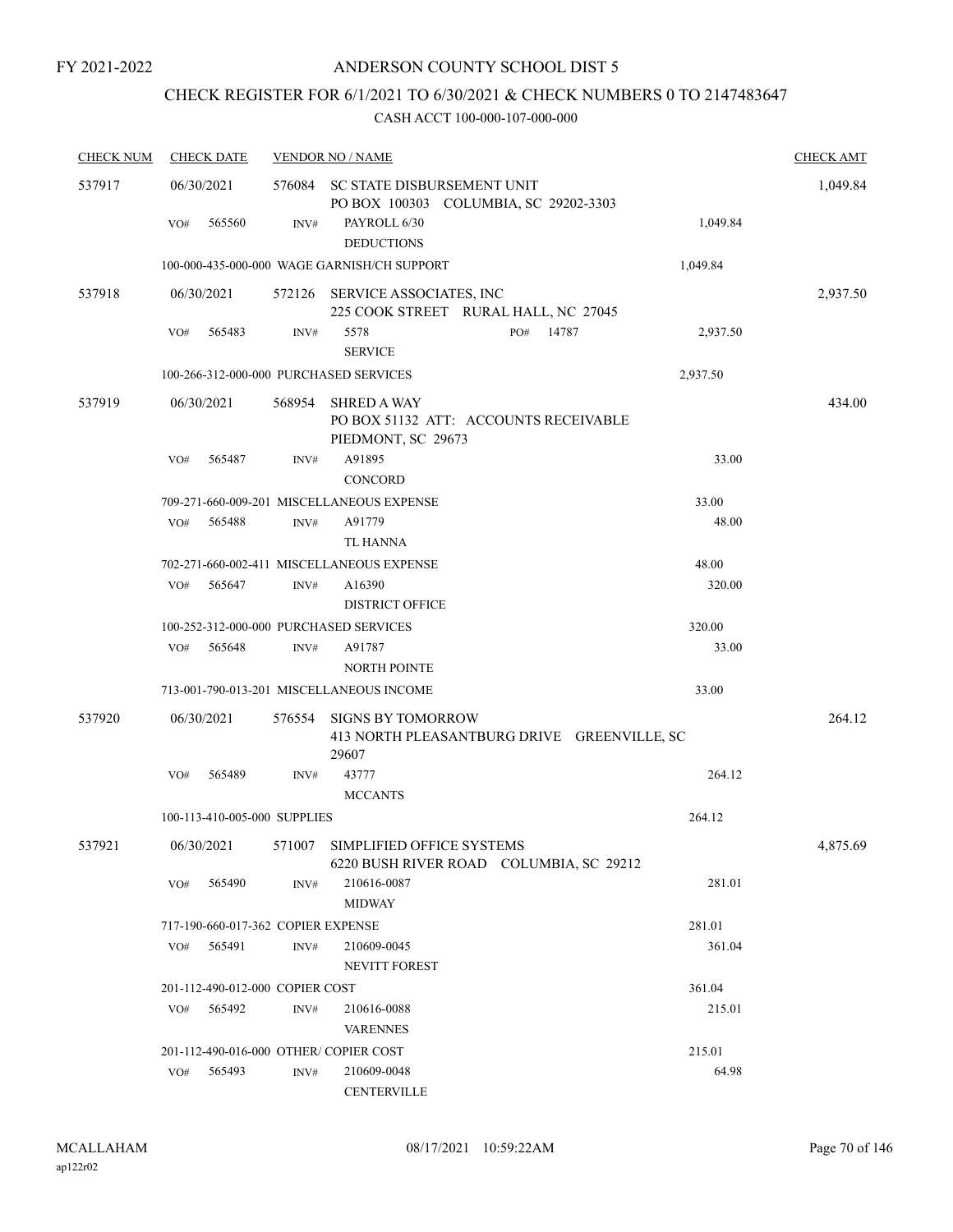## CHECK REGISTER FOR 6/1/2021 TO 6/30/2021 & CHECK NUMBERS 0 TO 2147483647

|        | <b>CHECK NUM</b> |     | <b>CHECK DATE</b> | 201-112-490-007-000 COPIER COST | <b>VENDOR NO / NAME</b>                                                                                          |     |       | 64.98     | <b>CHECK AMT</b> |
|--------|------------------|-----|-------------------|---------------------------------|------------------------------------------------------------------------------------------------------------------|-----|-------|-----------|------------------|
|        |                  | VO# | 565494            | INV#                            | 210609-0049<br><b>CENTERVILLE</b>                                                                                | PO# | 14391 | 3,953.65  |                  |
|        |                  |     |                   | 201-112-490-007-000 COPIER COST |                                                                                                                  |     |       | 3,953.65  |                  |
| $\ast$ | 537923           |     | 06/30/2021        | 576783                          | SMITH, AMY**<br>103 DEVON WAY ANDERSON, SC 29621                                                                 |     |       |           | 270.00           |
|        |                  | VO# | 565649            | INV#                            | 109<br><b>NORTH POINTE</b>                                                                                       |     |       | 270.00    |                  |
|        |                  |     |                   |                                 | 713-001-790-013-201 MISCELLANEOUS INCOME                                                                         |     |       | 270.00    |                  |
|        | 537924           |     | 06/30/2021        | 576929                          | SMITH, CHALRES**<br>6010 HIGHWAY 24 TOWNVILLE, SC 29689                                                          |     |       |           | 1,550.00         |
|        |                  | VO# | 565668            | INV#                            | 21606<br><b>SERVICE</b>                                                                                          |     |       | 1,550.00  |                  |
|        |                  |     |                   |                                 | 100-255-323-000-000 CONTRACTED SERVICES                                                                          |     |       | 1,550.00  |                  |
|        | 537925           |     | 06/30/2021        | 576615                          | SOLUTIONZ<br>120 INTERSTATE N PARKWAY SUITE 314 ATLANTA,<br>GA 30339                                             |     |       |           | 1,068.93         |
|        |                  | VO# | 565650            | INV#                            | 420878<br><b>TECH SUPPLIES</b>                                                                                   | PO# | 14654 | 1,068.93  |                  |
|        |                  |     |                   |                                 | 100-266-314-000-000 REPAIRS TO EQUIPMENT                                                                         |     |       | 1,068.93  |                  |
|        | 537926           |     | 06/30/2021        | 480850                          | SOUTHERN EDUCATIONAL SYSTEMS<br>POBOX 170339 SPARTANBURG, SC 29301                                               |     |       |           | 12,059.22        |
|        |                  | VO# | 565498            | INV#                            | 21-1124<br><b>BENCH</b>                                                                                          | PO# | 14396 | 12,059.22 |                  |
|        |                  |     |                   | 131-115-410-031-000 SUPPLIES    |                                                                                                                  |     |       | 12,059.22 |                  |
|        | 537927           |     | 06/30/2021        | 576908                          | SPIDER LEARNING INC<br>PO BOX 435 MORGAN, PA 15064                                                               |     |       |           | 599.20           |
|        |                  | VO# | 565499            | INV#                            | SLAND5SD 624<br><b>LICENSE</b>                                                                                   | PO# | 14796 | 599.20    |                  |
|        |                  |     |                   |                                 | 809-255-410-000-000 TRANSPORTATION SUPPLIES                                                                      |     |       | 599.20    |                  |
|        | 537928           |     | 06/30/2021        | 569589 SREB                     | 592 TENTH ST, NW ATTN: JAMES LEW ATLANTA, GA<br>30318-5776                                                       |     |       |           | 600.00           |
|        |                  | VO# | 565500            | INV#                            | 973757,221814<br><b>REGISTRATION</b>                                                                             | PO# | 14782 | 600.00    |                  |
|        |                  |     |                   |                                 | 207-224-333-031-004 TRIPS AND CONFERENCES                                                                        |     |       | 600.00    |                  |
|        | 537929           |     | 06/30/2021        | 573721                          | SSBT AS TTEE FOR SCORP MM61953-001-042<br>MASS MUTUAL RETIREMENT SERVICES PO BOX<br>219062 KANSAS CITY, MO 64121 |     |       |           | 22,238.82        |
|        |                  | VO# | 565553            | INV#                            | PAYROLL 6/30<br><b>DEDUCTIONS</b>                                                                                |     |       | 22,238.82 |                  |
|        |                  |     |                   |                                 | 100-000-468-000-000 OPTIONAL RETIREMENT PLAN                                                                     |     |       | 14,296.38 |                  |
|        |                  |     |                   |                                 | 100-000-484-000-000 EMPLOYER RETIREMENT PAYABLE                                                                  |     |       | 7,942.44  |                  |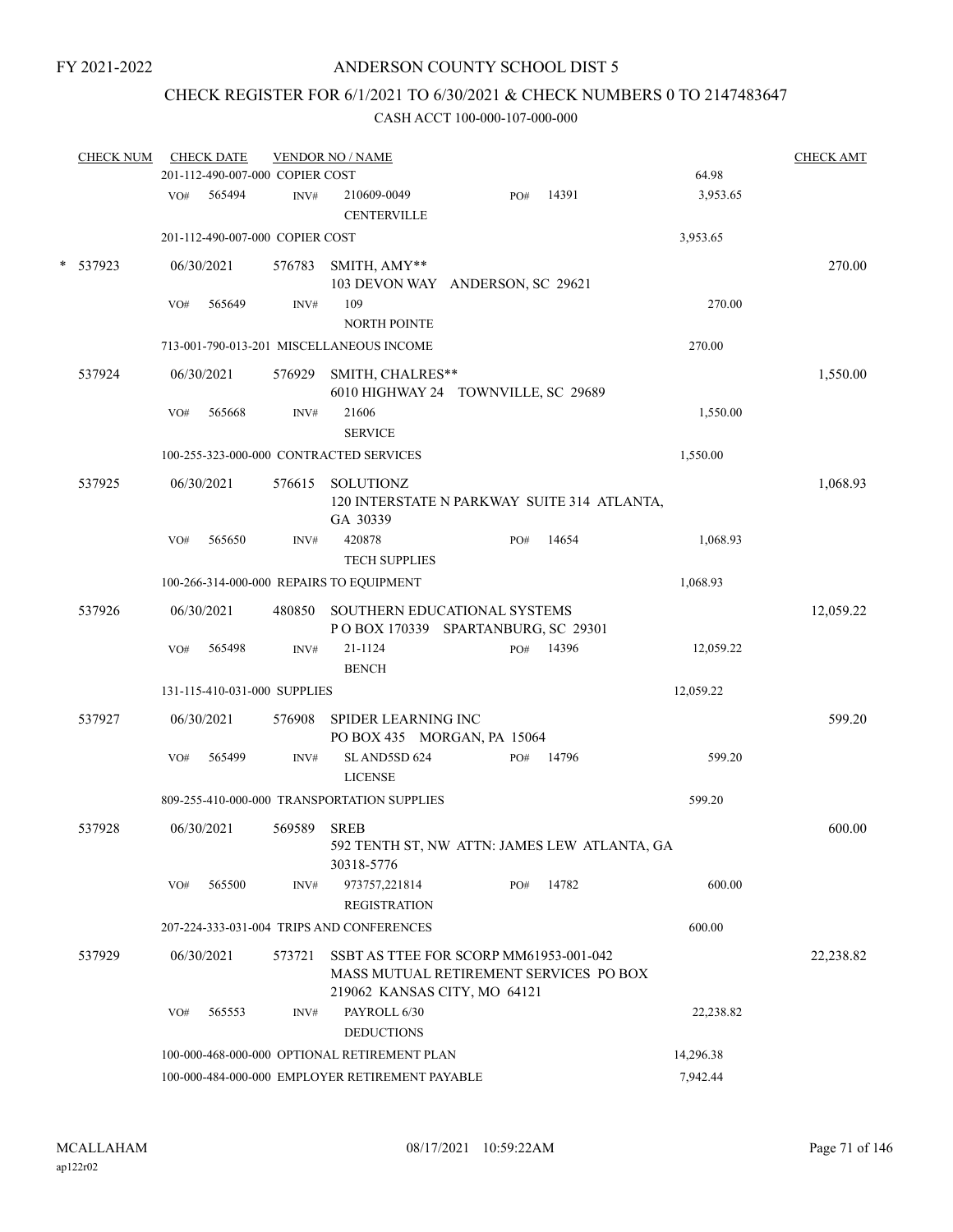## CHECK REGISTER FOR 6/1/2021 TO 6/30/2021 & CHECK NUMBERS 0 TO 2147483647

|        | <b>CHECK NUM</b> |     | <b>CHECK DATE</b>                                                      |        | <b>VENDOR NO / NAME</b>                                                                                       |     |       |                  | <b>CHECK AMT</b> |
|--------|------------------|-----|------------------------------------------------------------------------|--------|---------------------------------------------------------------------------------------------------------------|-----|-------|------------------|------------------|
|        | 537930           | VO# | 06/30/2021<br>565536                                                   | INV#   | 569972 STACEY BROWN<br>316 BROOKSTONE DRIVE LAGRANGE, GA 30241<br><b>ONLINE CLASS</b><br><b>REIMBURSEMENT</b> |     |       | 850.00           | 850.00           |
|        |                  |     |                                                                        |        | 263-224-312-000-PD5 PURCH SERV- SC STANDARDS                                                                  |     |       | 850.00           |                  |
|        | * 537932         |     | 06/30/2021                                                             |        | 573869 STEVE WEISS MUSIC<br>2324 WYANDOTTE ROAD WILLOW GROVE, PA 19090                                        |     |       |                  | 1,531.35         |
|        |                  | VO# | 565651                                                                 | INV#   | 1065481<br><b>TL HANNA</b>                                                                                    | PO# | 14774 | 1,531.35         |                  |
|        |                  |     | 100-114-410-002-001 BAND SUPPLIES<br>100-114-410-002-001 BAND SUPPLIES |        |                                                                                                               |     |       | 624.00<br>907.35 |                  |
| $\ast$ | 537934           |     | 06/30/2021                                                             | 574096 | SUMMIT CONSTRUCTION GROUP LLS<br>101 CONCORD CIRCLE ANDERSON, SC 29621                                        |     |       |                  | 8,600.00         |
|        |                  | VO# | 565503                                                                 | INV#   | 202128<br><b>TL HANNA</b>                                                                                     |     |       | 1,450.00         |                  |
|        |                  |     |                                                                        |        | 100-254-323-002-001 CONTRACTED SERVICES                                                                       |     |       | 1,450.00         |                  |
|        |                  | VO# | 565504                                                                 | INV#   | 202127<br><b>MCLEES FENCE</b>                                                                                 |     |       | 1,300.00         |                  |
|        |                  |     |                                                                        |        | 100-254-323-008-001 CONTRACTED SERVICES                                                                       |     |       | 1,300.00         |                  |
|        |                  | VO# | 565505                                                                 | INV#   | 202126<br><b>VARENNES FENCE</b>                                                                               |     |       | 850.00           |                  |
|        |                  |     |                                                                        |        | 100-254-323-016-001 CONTRACTED SERVICES                                                                       |     |       | 850.00           |                  |
|        |                  | VO# | 565653                                                                 | INV#   | 202129<br><b>HOMELAND PARK</b>                                                                                |     |       | 2,500.00         |                  |
|        |                  |     |                                                                        |        | 100-254-323-011-001 CONTRACTED SERVICES                                                                       |     |       | 2,500.00         |                  |
|        |                  | VO# | 565654                                                                 | INV#   | 202125<br><b>MCLEES</b>                                                                                       |     |       | 2,500.00         |                  |
|        |                  |     |                                                                        |        | 100-254-323-008-001 CONTRACTED SERVICES                                                                       |     |       | 2,500.00         |                  |
|        | 537935           |     | 06/30/2021                                                             | 569859 | <b>TECHNICAL TRAINING AIDS</b><br>2076 VALLEYDALE TERRACE ATT: ACCOUNTS<br>RECEIVABLE BIRMINGHAM, AL 35244    |     |       |                  | 9,993.80         |
|        |                  | VO# | 565506                                                                 | INV#   | TTA0038440<br><b>ELECTRIC CARS</b>                                                                            | PO# | 14750 | 9,993.80         |                  |
|        |                  |     |                                                                        |        | 207-116-410-006-006 SUPPLIES-IMPROVE PRGS                                                                     |     |       | 9,993.80         |                  |
|        | 537936           |     | 06/30/2021                                                             | 501311 | THE COLLEGE BOARD<br>PO BOX 30171 NEW YORK, NY 10087-0171                                                     |     |       |                  | 172.00           |
|        |                  | VO# | 565584                                                                 | INV#   | EP00034712<br><b>TL HANNA</b>                                                                                 |     |       | 172.00           |                  |
|        |                  |     |                                                                        |        | 702-271-660-002-411 MISCELLANEOUS EXPENSE                                                                     |     |       | 172.00           |                  |
|        | 537937           |     | 06/30/2021                                                             | 567050 | THE GREAT BOOKS FOUNDATION<br>233 N. MICHIGAN AVE, STE 420 CHICAGO, IL<br>60601-5813                          |     |       |                  | 3,000.00         |
|        |                  | VO# | 565655                                                                 | INV#   | 0008833<br><b>ONLINE COURSE</b>                                                                               | PO# | 14628 | 3,000.00         |                  |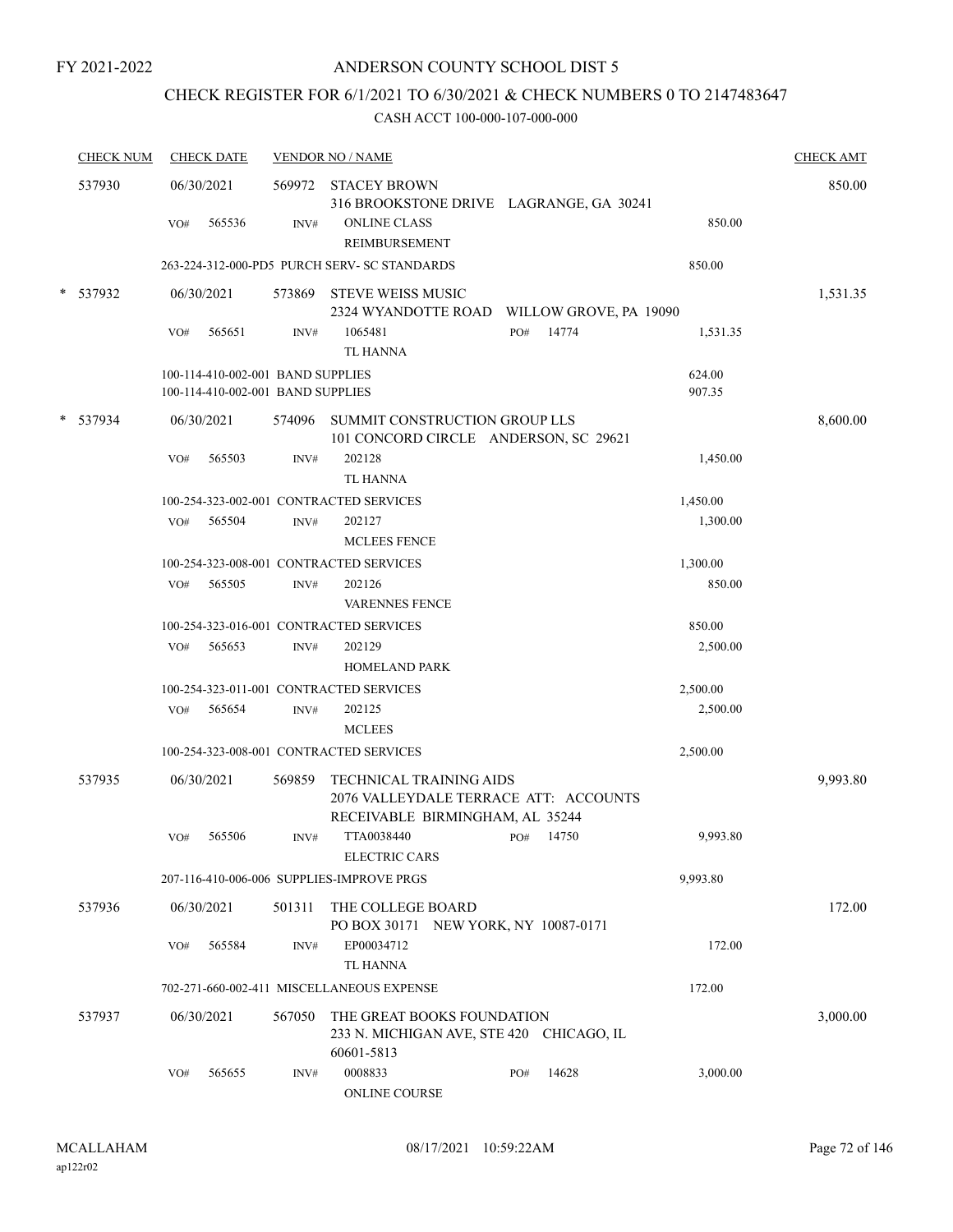# CHECK REGISTER FOR 6/1/2021 TO 6/30/2021 & CHECK NUMBERS 0 TO 2147483647

| <b>CHECK NUM</b> |            | <b>CHECK DATE</b>             |                | <b>VENDOR NO / NAME</b><br>263-224-312-000-PD5 PURCH SERV- SC STANDARDS                      |     |       | 3,000.00  | <b>CHECK AMT</b> |
|------------------|------------|-------------------------------|----------------|----------------------------------------------------------------------------------------------|-----|-------|-----------|------------------|
| 537938           | VO#        | 06/30/2021<br>565555          | 504890<br>INV# | <b>TIAA-CREF</b><br>POBOX 105316 ATLANTA, GA 30348-5316<br>PAYROLL 6/30<br><b>DEDUCTIONS</b> |     |       | 24,661.05 | 24,661.05        |
|                  |            |                               |                | 100-000-468-000-000 OPTIONAL RETIREMENT PLAN                                                 |     |       | 15,853.56 |                  |
|                  |            |                               |                | 100-000-484-000-000 EMPLOYER RETIREMENT PAYABLE                                              |     |       | 8,807.49  |                  |
| 537939           |            | 06/30/2021                    | 576915         | TIGER MOVING COMPANY<br>899 N MAIN ST MAULDIN, SC 29662                                      |     |       |           | 597.00           |
|                  | VO#        | 565512                        | INV#           | 1710<br><b>VARENNES ELEM</b>                                                                 | PO# | 14788 | 597.00    |                  |
|                  |            | 100-222-410-016-FUR FURNITURE |                |                                                                                              |     |       | 597.00    |                  |
| 537940           |            | 06/30/2021                    | 570953         | TODAY'S CLASSROOM<br>6551 MIDDLEBRANCH AVE NE CANTON, OH 44721                               |     |       |           | 14,608.75        |
|                  | VO#        | 565513                        | INV#           | 21-7905<br><b>TL HANNA</b>                                                                   | PO# | 14471 | 14,608.75 |                  |
|                  |            | 100-114-410-002-DES DESKS     |                |                                                                                              |     |       | 14,608.75 |                  |
| 537941           | 06/30/2021 |                               | 576825         | TRI-COUNTY RENTALS<br>100 PIEDMONT RD PIEDMONT, SC 29673                                     |     |       |           | 3,284.23         |
|                  | VO#        | 565515                        | INV#           | 9636-5<br><b>WESTSIDE</b>                                                                    | PO# | 14327 | 3,284.23  |                  |
|                  |            |                               |                | 100-221-410-000-GRA GRADUATION COSTS                                                         |     |       | 3,284.23  |                  |
| 537942           | 06/30/2021 |                               | 575284         | TURNITIN, LLC<br>2101 WEBSTER STREET SUITE 1800 OAKLAND, CA<br>94612                         |     |       |           | 9,902.85         |
|                  | VO#        | 565516                        | INV#           | 11214396<br><b>TFS GROWTH</b>                                                                | PO# | 14616 | 9,902.85  |                  |
|                  |            |                               |                | 100-114-445-000-000 DISTRICT WIDE SOFTWARE                                                   |     |       | 9,902.85  |                  |
| 537943           |            | 06/30/2021                    | 573815         | UNITED REFRIGERATION, INC<br>PO BOX 740703 ATLANTA, GA 30374-0703                            |     |       |           | 2,197.97         |
|                  | VO#        | 565517                        | INV#           | 78866587<br><b>SUPPLIES</b>                                                                  |     |       | 25.66     |                  |
|                  |            |                               |                | 100-254-410-000-001 MAINT. SUPPLIES-STRUCTURES                                               |     |       | 25.66     |                  |
|                  | VO#        | 565518                        | INV#           | 78677435<br><b>SUPPLIES</b>                                                                  |     |       | 81.25     |                  |
|                  |            |                               |                | 100-254-410-013-400 HVAC/ELECTRICAL/PLUMBING                                                 |     |       | 81.25     |                  |
|                  | VO#        | 565519                        | INV#           | 78693516<br><b>SUPPLIES</b>                                                                  |     |       | 338.30    |                  |
|                  |            |                               |                | 100-254-410-013-400 HVAC/ELECTRICAL/PLUMBING                                                 |     |       | 338.30    |                  |
|                  | VO#        | 565520                        | INV#           | 79063342<br><b>SUPPLIES</b>                                                                  |     |       | 194.21    |                  |
|                  |            |                               |                | 600-256-323-002-000 REPAIRS TO EQUIPMENT                                                     |     |       | 194.21    |                  |
|                  | VO#        | 565521                        | INV#           | 79028169<br><b>SUPPLIES</b>                                                                  |     |       | 172.27    |                  |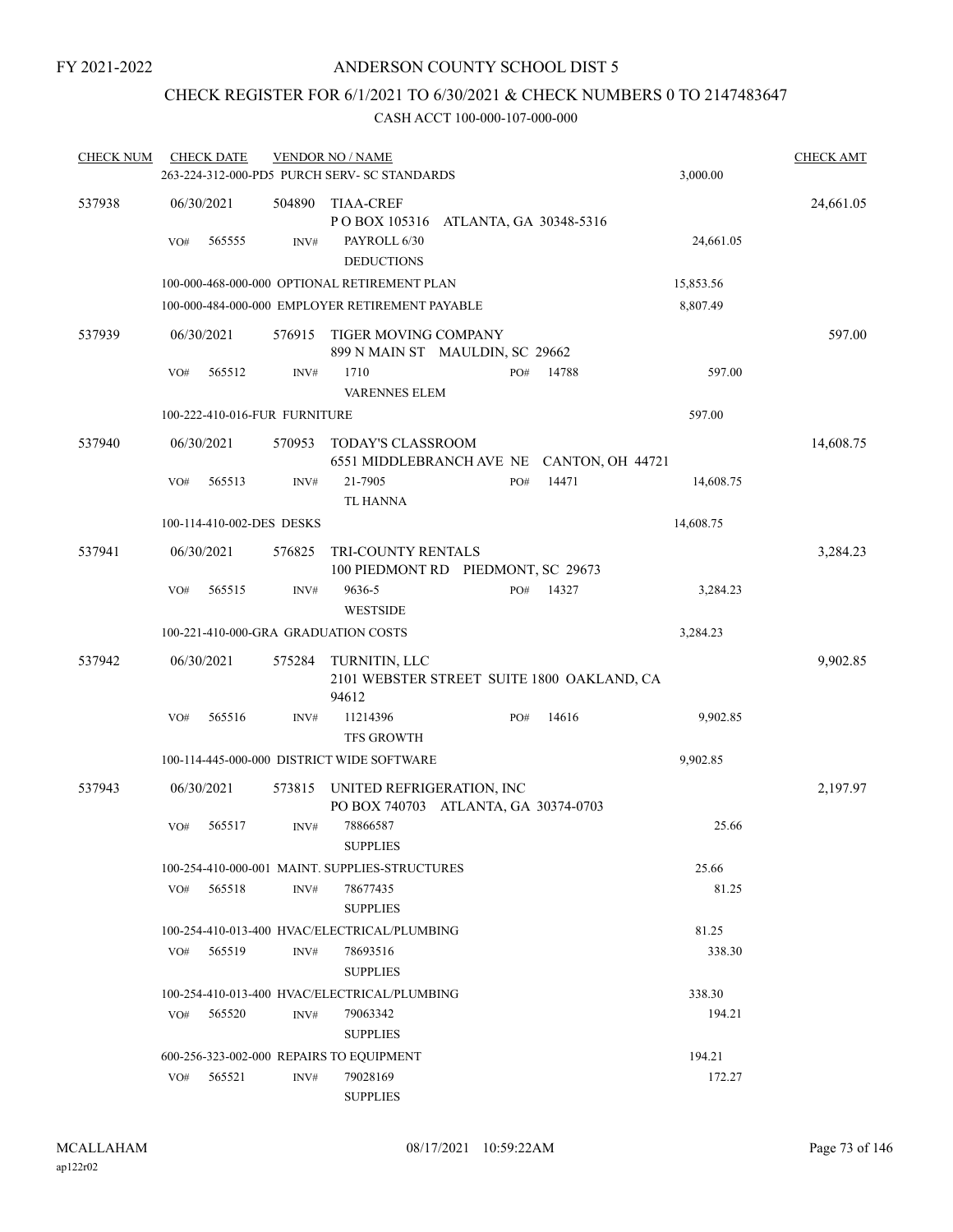## CHECK REGISTER FOR 6/1/2021 TO 6/30/2021 & CHECK NUMBERS 0 TO 2147483647

| <b>CHECK NUM</b> |     | <b>CHECK DATE</b> |        | <b>VENDOR NO / NAME</b>                         |           | <b>CHECK AMT</b> |
|------------------|-----|-------------------|--------|-------------------------------------------------|-----------|------------------|
|                  |     |                   |        | 600-256-323-003-000 REPAIRS TO EQUIPMENT        | 172.27    |                  |
|                  |     | VO# 565656        | INV#   | 78728059                                        | 176.37    |                  |
|                  |     |                   |        | <b>SUPPLIES</b>                                 |           |                  |
|                  |     |                   |        | 100-254-410-013-400 HVAC/ELECTRICAL/PLUMBING    | 176.37    |                  |
|                  |     | $VO#$ 565657      | INV#   | 79148968                                        | 183.74    |                  |
|                  |     |                   |        | <b>SUPPLIES</b>                                 |           |                  |
|                  |     |                   |        | 100-254-410-021-400 HVAC/ELECTRICAL/PLUMBING    | 183.74    |                  |
|                  | VO# | 565658            | INV#   | 79319638                                        | 32.04     |                  |
|                  |     |                   |        | <b>SUPPLIES</b>                                 |           |                  |
|                  |     |                   |        | 100-254-410-003-400 HVAC/ELECTRICAL/PLUMBING    | 32.04     |                  |
|                  |     | $VO#$ 565659      | INV#   | 79002023                                        | 24.34     |                  |
|                  |     |                   |        | <b>SUPPLIES</b>                                 |           |                  |
|                  |     |                   |        | 100-254-410-006-400 HVAC/ELECTRICAL/PLUMBING    | 24.34     |                  |
|                  | VO# | 565660            | INV#   | 79040184                                        | 169.80    |                  |
|                  |     |                   |        | <b>SUPPLIES</b>                                 |           |                  |
|                  |     |                   |        | 100-254-410-006-400 HVAC/ELECTRICAL/PLUMBING    | 169.80    |                  |
|                  |     | VO# 565661        | INV#   | 79055517                                        | 20.50     |                  |
|                  |     |                   |        | <b>SUPPLIES</b>                                 |           |                  |
|                  |     |                   |        | 100-254-410-016-400 HVAC/ELECTRICAL/PLUMBING    | 20.50     |                  |
|                  |     | VO# 565662        | INV#   | 79161499                                        | 135.38    |                  |
|                  |     |                   |        | <b>SUPPLIES</b>                                 |           |                  |
|                  |     |                   |        | 100-254-410-006-400 HVAC/ELECTRICAL/PLUMBING    | 135.38    |                  |
|                  |     | $VO#$ 565663      | INV#   | 79190506                                        | 22.38     |                  |
|                  |     |                   |        | <b>SUPPLIES</b>                                 |           |                  |
|                  |     |                   |        |                                                 |           |                  |
|                  |     |                   |        | 100-254-410-020-400 HVAC/ELECTRICAL/PLUMBING    | 22.38     |                  |
|                  |     | $VO#$ 565664      | INV#   | 79150413                                        | 298.28    |                  |
|                  |     |                   |        | <b>SUPPLIES</b>                                 |           |                  |
|                  |     |                   |        | 100-254-410-017-400 HVAC/ELECTRICAL/PLUMBING    | 298.28    |                  |
|                  | VO# | 565665            | INV#   | 79151617                                        | 323.45    |                  |
|                  |     |                   |        | <b>SUPPLIES</b>                                 |           |                  |
|                  |     |                   |        | 100-254-410-020-400 HVAC/ELECTRICAL/PLUMBING    | 323.45    |                  |
| 537944           |     | 06/30/2021        |        | 564298 UNITED WAY OF ANDERSON COUNTY            |           | 2,283.57         |
|                  |     |                   |        | POBOX 2067 ANDERSON, SC 29622                   |           |                  |
|                  | VO# | 565557            | INV#   | PAYROLL 6/30                                    | 2,283.57  |                  |
|                  |     |                   |        | <b>DEDUCTIONS</b>                               |           |                  |
|                  |     |                   |        | 100-000-455-000-000 UNITED FUND - PAYABLE       | 2,283.57  |                  |
| 537945           |     | 06/30/2021        | 575086 | <b>VALIC</b>                                    |           | 45,940.96        |
|                  |     |                   |        | C/O JP MORGAN CHASE PO BOX 301701 DALLAS,       |           |                  |
|                  |     |                   |        | TX 75303-1701                                   |           |                  |
|                  | VO# | 565554            | INV#   | PAYROLL 6/30                                    | 45,940.96 |                  |
|                  |     |                   |        | <b>DEDUCTIONS</b>                               |           |                  |
|                  |     |                   |        | 100-000-468-000-000 OPTIONAL RETIREMENT PLAN    | 29,533.43 |                  |
|                  |     |                   |        | 100-000-484-000-000 EMPLOYER RETIREMENT PAYABLE | 16,407.53 |                  |
|                  |     |                   |        |                                                 |           |                  |
| 537946           |     | 06/30/2021        |        | 570135 WEBER ASSOCIATES, INC                    |           | 274.70           |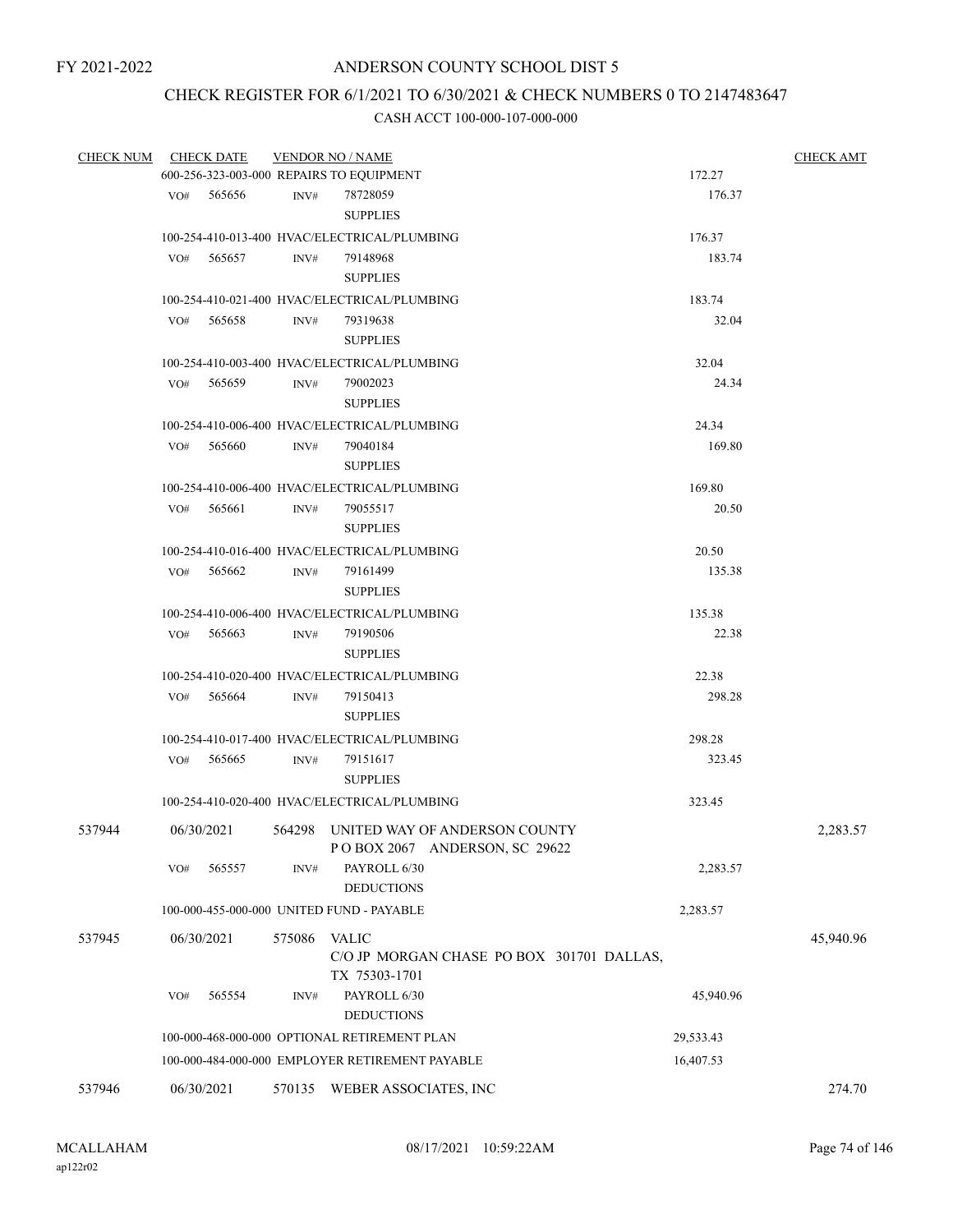# ANDERSON COUNTY SCHOOL DIST 5

# CHECK REGISTER FOR 6/1/2021 TO 6/30/2021 & CHECK NUMBERS 0 TO 2147483647

|   | <b>CHECK NUM</b> | <b>CHECK DATE</b>                |                | <b>VENDOR NO / NAME</b>                                                                                   |       |                 | <b>CHECK AMT</b> |  |
|---|------------------|----------------------------------|----------------|-----------------------------------------------------------------------------------------------------------|-------|-----------------|------------------|--|
|   |                  |                                  |                | 975 COBB PLACE BLVD NW SUITE 107 KENNESAW,<br>GA 30144                                                    |       |                 |                  |  |
|   |                  | 565522<br>VO#                    | INV#           | 1178<br><b>MATERIALS</b>                                                                                  |       | 274.70          |                  |  |
|   |                  | 600-256-410-000-000 SUPPLIES     |                |                                                                                                           |       | 274.70          |                  |  |
|   | 537947           | 06/30/2021                       | 529150         | <b>WEST MUSIC</b><br>PO BOX 5521 ATT: ACCOUNTS RECEIVABLE<br>CORALVILLE, IA 52241                         |       |                 | 498.16           |  |
|   |                  | 565523<br>VO#                    | INV#           | SO1401018<br><b>CONCORD</b>                                                                               |       | 498.16          |                  |  |
|   |                  | 100-112-410-009-0RE RELATED ARTS |                |                                                                                                           |       | 498.16          |                  |  |
|   | 537948           | 06/30/2021                       |                | 576839 WHALE TALE MEDIA LLC<br>281 CUMBERLAND BEND, APT 102 NASHVILLE, TN<br>37228                        |       |                 | 5,000.00         |  |
|   |                  | 565525<br>VO#                    | INV#           | 1214<br>PO#<br><b>VIDEOGRAPHY</b>                                                                         | 14361 | 5,000.00        |                  |  |
|   |                  | 131-115-410-031-000 SUPPLIES     |                |                                                                                                           |       | 5,000.00        |                  |  |
|   | 537949           | 06/30/2021                       | 564185         | WOOD INSULATING & VINYL SIDING<br>PO BOX 40 ANDERSON, SC 29622                                            |       |                 | 153.67           |  |
|   |                  | 565529<br>VO#                    | INV#           | 103196<br><b>SUPPLIES</b>                                                                                 |       | 153.67          |                  |  |
|   |                  |                                  |                | 100-254-410-003-001 SUPPLIES - MAINTENANCE                                                                |       | 153.67          |                  |  |
| * | 17377            | 06/03/2021<br>564317<br>VO#      | 576584<br>INV# | <b>EMPLOYEE VENDOR</b><br>MOVING EXP<br>2ND PAYMENT                                                       |       | 500.00          | 500.00 E         |  |
|   |                  |                                  |                | 263-264-312-000-RR3 REGISTRATION-RECRUITMENT                                                              |       | 500.00          |                  |  |
|   | 17378            | 06/03/2021                       | 566562         | ANDERSON OUTDOOR POWER EQUIPMENT<br>110 MIRACLE MILE DRIVE ATT: ACCOUNTS<br>RECEIVABLE ANDERSON, SC 29621 |       |                 | 663.71 E         |  |
|   |                  | 564053<br>VO#                    | INV#           | 18450<br><b>SUPPLIES</b>                                                                                  |       | 434.93          |                  |  |
|   |                  |                                  |                | 100-254-410-000-001 MAINT. SUPPLIES-STRUCTURES                                                            |       | 434.93          |                  |  |
|   |                  | 564054<br>VO#                    | INV#           | 18256<br><b>SUPPLIES</b>                                                                                  |       | 228.78          |                  |  |
|   |                  |                                  |                | 100-254-410-000-001 MAINT. SUPPLIES-STRUCTURES                                                            |       | 228.78          |                  |  |
|   | 17379            | 06/03/2021<br>564180<br>VO#      | 576819<br>INV# | <b>EMPLOYEE VENDOR</b><br><b>COOKIE DOUGH</b><br>REIMBURSEMENT                                            |       | 62.88           | 282.96 E         |  |
|   |                  | 564191<br>VO#                    | INV#           | 702-271-660-002-751 BASKETBALL BOYS EXPENSE<br><b>COOKIE DOUGH</b><br>REIMBURSEMENT                       |       | 62.88<br>220.08 |                  |  |
|   |                  |                                  |                | 702-271-660-002-751 BASKETBALL BOYS EXPENSE                                                               |       | 220.08          |                  |  |
|   | 17380            | 06/03/2021                       |                | 126675 ATTAWAY INC                                                                                        |       |                 | 3,866.38 E       |  |
|   |                  |                                  |                |                                                                                                           |       |                 |                  |  |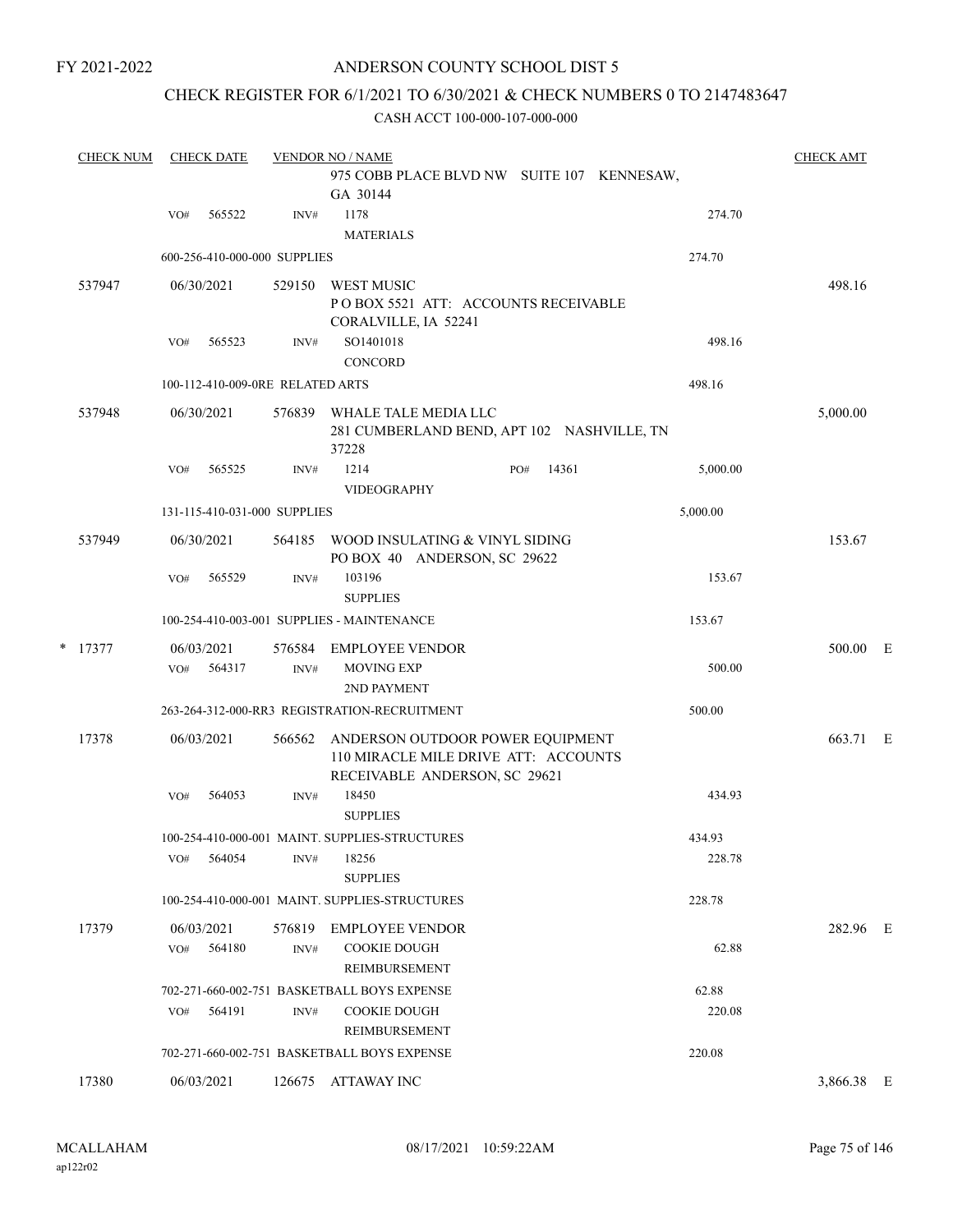## ANDERSON COUNTY SCHOOL DIST 5

## CHECK REGISTER FOR 6/1/2021 TO 6/30/2021 & CHECK NUMBERS 0 TO 2147483647

| <b>CHECK NUM</b> |     | <b>CHECK DATE</b> |                                  | <b>VENDOR NO / NAME</b>                                                           |     |       |          | <b>CHECK AMT</b> |  |
|------------------|-----|-------------------|----------------------------------|-----------------------------------------------------------------------------------|-----|-------|----------|------------------|--|
|                  |     |                   |                                  | POBOX 302 ATT: ACCOUNTS RECEIVABLE<br>ANDERSON, SC 29622                          |     |       |          |                  |  |
|                  | VO# | 564132            | INV#                             | 00-233796<br><b>MAINT PO'S</b>                                                    |     |       | 709.99   |                  |  |
|                  |     |                   |                                  | 100-254-410-000-001 MAINT. SUPPLIES-STRUCTURES                                    |     |       | 709.99   |                  |  |
|                  | VO# | 564261            | INV#                             | 00-233804<br><b>GRADUATION SIGNS</b>                                              |     |       | 2,894.89 |                  |  |
|                  |     |                   |                                  | 702-271-660-002-502 STUDENT GOV/COUNCIL EXPENSE                                   |     |       | 2,894.89 |                  |  |
|                  | VO# | 564262            | INV#                             | 00-233654<br>PARKING CITATION                                                     |     |       | 261.50   |                  |  |
|                  |     |                   |                                  | 702-271-660-002-507 PARKING DECALS EXPENSE                                        |     |       | 261.50   |                  |  |
| $*$ 17384        |     | 06/03/2021        | 201391                           | BLICK ART MATERIALS<br>6910 EAGLE WAY CHICAGO, IL 60670-1069                      |     |       |          | 420.57 E         |  |
|                  | VO# | 564239            | INV#                             | 6424857<br><b>STAPLES</b>                                                         |     |       | 4.34     |                  |  |
|                  |     |                   |                                  | 720-271-660-020-600 ART CLUB EXPENSE                                              |     |       | 4.34     |                  |  |
|                  | VO# | 564289            | INV#                             | 6422526<br>6256618                                                                | PO# | 14242 | 416.23   |                  |  |
|                  |     |                   | 100-112-410-019-0RE RELATED ARTS |                                                                                   |     |       | 416.23   |                  |  |
| 17385            |     | 06/03/2021        |                                  | 569895 BROADWAY TECHNOLOGIES, INC<br>203 N. HAMILTON STREET WILLIAMSTON, SC 29697 |     |       |          | 187.25 E         |  |
|                  | VO# | 564315            | INV#                             | 9217<br><b>TL HANNA</b>                                                           |     |       | 187.25   |                  |  |
|                  |     |                   | 100-271-410-002-000 SUPPLIES     |                                                                                   |     |       | 187.25   |                  |  |
| 17386            |     | 06/03/2021        | 147195                           | <b>EMPLOYEE VENDOR</b>                                                            |     |       |          | 253.95 E         |  |
|                  | VO# | 564272            | INV#                             | <b>TARGET</b><br>REIMBURSEMENT                                                    |     |       | 99.58    |                  |  |
|                  |     |                   | 243-181-410-023-FLC SUPPLIES     |                                                                                   |     |       | 99.58    |                  |  |
|                  | VO# | 564273            | INV#                             | <b>AMAZON</b><br>REIMBURSEMENT                                                    |     |       | 41.71    |                  |  |
|                  |     |                   | 243-181-410-023-FLC SUPPLIES     |                                                                                   |     |       | 41.71    |                  |  |
|                  | VO# | 564274            | INV#                             | <b>JOANN'S</b><br>REIMBURSEMENT                                                   |     |       | 112.66   |                  |  |
|                  |     |                   | 243-181-410-023-FLC SUPPLIES     |                                                                                   |     |       | 112.66   |                  |  |
| * 17388          |     | 06/03/2021        | 576841                           | <b>EMPLOYEE VENDOR</b>                                                            |     |       |          | 293.38 E         |  |
|                  | VO# | 564265            | INV#                             | ANNUAL CONFERENCE<br>REIMBURSEMENT                                                |     |       | 293.38   |                  |  |
|                  |     |                   |                                  | 100-212-333-000-000 TRIPS AND CONFERENCES                                         |     |       | 293.38   |                  |  |
| * 17391          |     | 06/03/2021        | 574679                           | EMPLOYEE VENDOR                                                                   |     |       |          | $1,001.99$ E     |  |
|                  | VO# | 564187            | INV#                             | WHITE JONES/HARBOR F<br>REIMBURSEMENT                                             |     |       | 61.32    |                  |  |
|                  |     |                   |                                  | 702-271-660-002-663 ATHLETIC GENERAL EXPENSE                                      |     |       | 61.32    |                  |  |
|                  | VO# | 564195            | INV#                             | 05/22/21<br><b>COLUMBIA</b>                                                       |     |       | 346.73   |                  |  |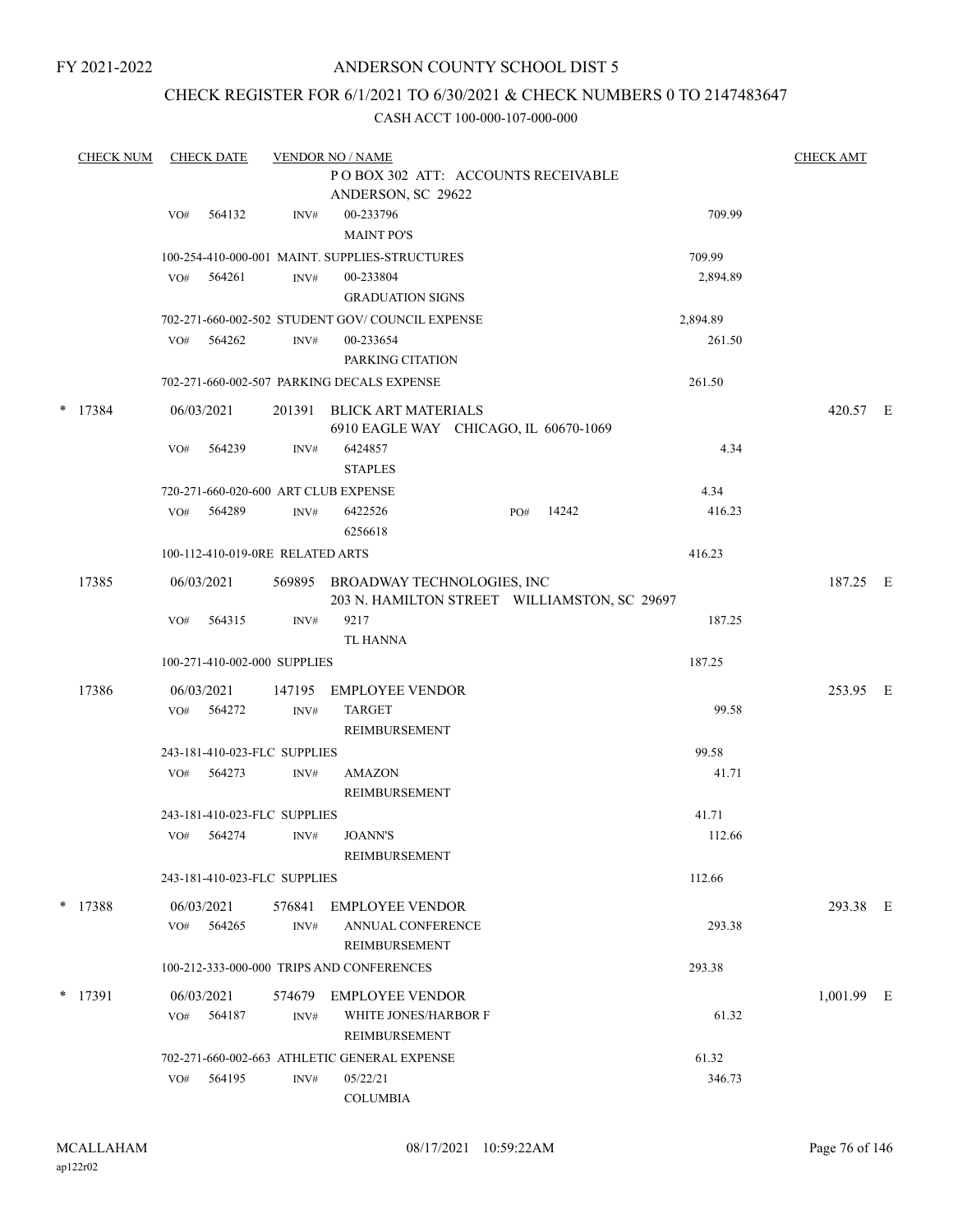## CHECK REGISTER FOR 6/1/2021 TO 6/30/2021 & CHECK NUMBERS 0 TO 2147483647

|        | <b>CHECK NUM</b> |            | <b>CHECK DATE</b>            |                                                                           | <b>VENDOR NO / NAME</b>                                                   |     |       |            | <b>CHECK AMT</b> |  |
|--------|------------------|------------|------------------------------|---------------------------------------------------------------------------|---------------------------------------------------------------------------|-----|-------|------------|------------------|--|
|        |                  |            |                              |                                                                           | 702-271-660-002-663 ATHLETIC GENERAL EXPENSE                              |     |       | 346.73     |                  |  |
|        |                  | VO#        | 564196                       | INV#                                                                      | 05/20/21                                                                  |     |       | 593.94     |                  |  |
|        |                  |            |                              |                                                                           | <b>COLUMBIA</b>                                                           |     |       |            |                  |  |
|        |                  |            |                              |                                                                           | 702-271-660-002-663 ATHLETIC GENERAL EXPENSE                              |     |       | 593.94     |                  |  |
| $\ast$ | 17393            |            | 06/03/2021                   |                                                                           | 155900 CAROLINA BIOLOGICAL SUPPLY                                         |     |       |            | 1,649.42 E       |  |
|        |                  |            |                              |                                                                           | POBOX 60232 ATT: ACCOUNTS RECEIVABLE                                      |     |       |            |                  |  |
|        |                  |            |                              |                                                                           | CHARLOTTE, NC 28260-0232                                                  |     |       |            |                  |  |
|        |                  | VO#        | 564057                       | INV#                                                                      | 51393476                                                                  |     |       | 1,105.14   |                  |  |
|        |                  |            |                              |                                                                           | <b>SUPPLIES</b>                                                           |     |       |            |                  |  |
|        |                  |            | 100-114-410-003-000 SUPPLIES |                                                                           |                                                                           |     |       | 1,105.14   |                  |  |
|        |                  | VO#        | 564058                       | INV#                                                                      | 51391789                                                                  |     |       | 5.35       |                  |  |
|        |                  |            |                              |                                                                           | <b>SUPPLIES</b>                                                           |     |       |            |                  |  |
|        |                  |            | 100-114-410-003-000 SUPPLIES |                                                                           |                                                                           |     |       | 5.35       |                  |  |
|        |                  | VO#        | 564228                       | INV#                                                                      | 51397282                                                                  |     |       | 326.30     |                  |  |
|        |                  |            |                              |                                                                           | <b>FORENSICS SUPPLIES</b>                                                 |     |       |            |                  |  |
|        |                  |            | 397-114-410-002-000 SUPPLIES |                                                                           |                                                                           |     |       | 326.30     |                  |  |
|        |                  | VO#        | 564268                       | INV#                                                                      | 51402821                                                                  | PO# | 14320 | 212.63     |                  |  |
|        |                  |            |                              |                                                                           | <b>SUPPLIES</b>                                                           |     |       |            |                  |  |
|        |                  |            |                              |                                                                           | 326-112-410-000-000 SCIENCE KITS SUPPLIES                                 |     |       | 212.63     |                  |  |
| 17394  |                  | 06/03/2021 |                              | 572778 CAROLINA CAMPUS SUPPLY, INC<br>PO BOX 172573 SPARTANBURG, SC 29301 |                                                                           |     |       | 1,348.32 E |                  |  |
|        |                  | VO#        | 564260                       | INV#                                                                      | 4153                                                                      |     |       | 1,348.32   |                  |  |
|        |                  |            |                              |                                                                           | CAP & GOWN                                                                |     |       |            |                  |  |
|        |                  |            |                              |                                                                           | 723-190-660-023-911 MISCELLANEOUS- ADULT ED EXPENSE                       |     |       | 1,348.32   |                  |  |
|        | 17395            |            | 06/03/2021                   |                                                                           | 568574 CCP CROWE'S CORPORATE PROMOTIONS<br>PO BOX 2647 ANDERSON, SC 29622 |     |       |            | 1,327.42 E       |  |
|        |                  | VO#        | 564059                       | INV#                                                                      | 16862                                                                     |     |       | 1,327.42   |                  |  |
|        |                  |            |                              |                                                                           | <b>SUPPLIES</b>                                                           |     |       |            |                  |  |
|        |                  |            |                              |                                                                           | 802-112-410-000-003 1ST YR TEACHER SUPPLIES                               |     |       | 1,327.42   |                  |  |
|        | $*$ 17397        |            | 06/03/2021                   |                                                                           | 566330 CLEAN CARE OF ANDERSON                                             |     |       |            | 1,650.00 E       |  |
|        |                  |            |                              |                                                                           | P.O. BOX 1563 ATT: ACCOUNTS RECEIVABLE<br>ANDERSON, SC 29622              |     |       |            |                  |  |
|        |                  | VO#        | 564159                       | INV#                                                                      | 83<br><b>VARENNES</b>                                                     |     |       | 1,650.00   |                  |  |
|        |                  |            |                              |                                                                           | 100-254-323-016-CAP CONTRACTED SERVICES                                   |     |       | 1,650.00   |                  |  |
| $\ast$ | 17399            |            | 06/03/2021                   | 187300                                                                    | CRESCENT SUPPLY CO, INC                                                   |     |       |            | 4,518.06 E       |  |
|        |                  |            |                              |                                                                           | POBOX 8798 ATT: ACCOUNTS RECEIVABLE<br>GREENVILLE, SC 29604               |     |       |            |                  |  |
|        |                  | VO#        | 564061                       | INV#                                                                      | 398509                                                                    | PO# | 14490 | 2,426.76   |                  |  |
|        |                  |            |                              |                                                                           | <b>SUPPLIES</b>                                                           |     |       |            |                  |  |
|        |                  |            |                              |                                                                           | 100-000-170-000-000 WAREHOUSE INVENTORY                                   |     |       | 2,426.76   |                  |  |
|        |                  | VO#        | 564141                       | INV#                                                                      | 398350                                                                    |     |       | 112.35     |                  |  |
|        |                  |            |                              |                                                                           | <b>SUPPLIES</b>                                                           |     |       |            |                  |  |
|        |                  |            |                              |                                                                           | 100-254-410-000-001 MAINT. SUPPLIES-STRUCTURES                            |     |       | 112.35     |                  |  |
|        |                  |            |                              |                                                                           |                                                                           |     |       |            |                  |  |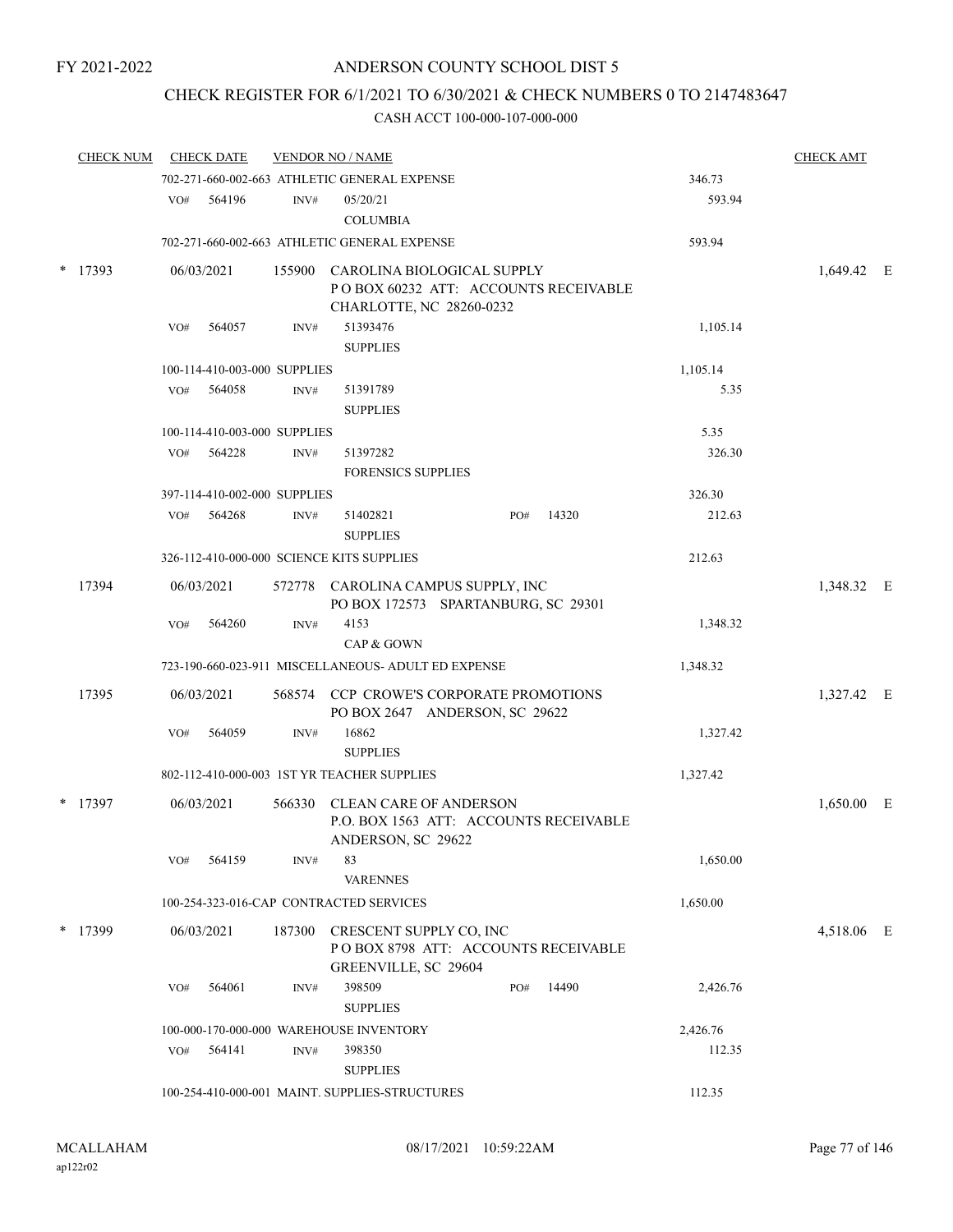# CHECK REGISTER FOR 6/1/2021 TO 6/30/2021 & CHECK NUMBERS 0 TO 2147483647

|   | <b>CHECK NUM</b> |     | <b>CHECK DATE</b>    |                                   | <b>VENDOR NO / NAME</b>                                                                                           |                        |     |       |           | <b>CHECK AMT</b> |  |
|---|------------------|-----|----------------------|-----------------------------------|-------------------------------------------------------------------------------------------------------------------|------------------------|-----|-------|-----------|------------------|--|
|   |                  | VO# | 564145               | INV#                              | 398459<br><b>KEYS</b>                                                                                             |                        |     |       | 1,942.16  |                  |  |
|   |                  |     |                      |                                   | 100-254-410-001-400 HVAC/ELECTRICAL/PLUMBING                                                                      |                        |     |       | 1,942.16  |                  |  |
|   |                  | VO# | 564160               | INV#                              | 398605<br><b>SUPPLIES</b>                                                                                         |                        |     |       | 36.79     |                  |  |
|   |                  |     |                      |                                   | 100-254-410-018-400 HVAC/ELECTRICAL/PLUMBING                                                                      |                        |     |       | 36.79     |                  |  |
|   | 17400            |     | 06/03/2021           |                                   | 572679 DEFENDER SERVICES, INC.<br>PO BOX 1775 COLUMBIA, SC 29202                                                  |                        |     |       |           | 674.24 E         |  |
|   |                  | VO# | 564062               | INV#                              | 1005190<br><b>ADULT ED</b>                                                                                        |                        | PO# | 13390 | 674.24    |                  |  |
|   |                  |     |                      |                                   | 100-181-312-023-000 PURCHASED SERVICES                                                                            |                        |     |       | 674.24    |                  |  |
|   | 17401            |     | 06/03/2021           | 199000                            | DEMCO, INC<br>PO BOX 8048                                                                                         | MADISON, WI 53708-8048 |     |       |           | 250.96 E         |  |
|   |                  | VO# | 564283               | INV#                              | 6957103<br><b>SUPPLIES</b>                                                                                        |                        | PO# | 14546 | 250.96    |                  |  |
|   |                  |     |                      | 100-222-410-005-000 SUPPLIES      |                                                                                                                   |                        |     |       | 250.96    |                  |  |
|   | $*$ 17403        | VO# | 06/03/2021<br>564349 | INV#                              | 573927 EMPLOYEE VENDOR<br><b>DANCEWEAR</b>                                                                        |                        |     |       | 499.72    | 499.72 E         |  |
|   |                  |     |                      |                                   | REIMBURSEMENT                                                                                                     |                        |     |       |           |                  |  |
|   |                  |     |                      | 721-190-660-021-607 DANCE EXPENSE |                                                                                                                   |                        |     |       | 499.72    |                  |  |
|   | $*$ 17406        |     | 06/03/2021           | 564637                            | EMD ELECTRIC MOTORS & DRIVES INC<br>POBOX 2565 ATT: ACCOUNTS RECEIVABLE<br>ANDERSON, SC 29622                     |                        |     |       |           | 703.28 E         |  |
|   |                  | VO# | 564147               | INV#                              | 0056336<br><b>KEYS</b>                                                                                            |                        |     |       | 703.28    |                  |  |
|   |                  |     |                      |                                   | 100-254-410-020-400 HVAC/ELECTRICAL/PLUMBING                                                                      |                        |     |       | 703.28    |                  |  |
| * | 17408            |     | 06/03/2021           | 569871                            | FOLLETT SCHOOL SOLUTIONS, INC<br>91826 COLLECTION CENTER DRIVE ATT: ACCOUNTS<br>RECEIVABLE CHICAGO, IL 60693-0918 |                        |     |       |           | 1,312.63 E       |  |
|   |                  | VO# | 564290               | INV#                              | 881793F<br><b>BOOKS</b>                                                                                           |                        | PO# | 14288 | 218.86    |                  |  |
|   |                  |     |                      | 100-222-410-005-000 SUPPLIES      |                                                                                                                   |                        |     |       | 218.86    |                  |  |
|   |                  |     | VO# 564291           | INV#                              | 861510F<br><b>BOOKS</b>                                                                                           |                        | PO# | 14179 | 1,093.77  |                  |  |
|   |                  |     |                      | 100-222-410-017-000 SUPPLIES      |                                                                                                                   |                        |     |       | 1,093.77  |                  |  |
|   | 17409            |     | 06/03/2021           | 237555                            | <b>FORMS &amp; SUPPLY</b><br>POBOX 563953 ATT: ACCOUNTS RECEIVABLE<br>CHARLOTTE, NC 28256                         |                        |     |       |           | 13,920.54 E      |  |
|   |                  | VO# | 564063               | INV#                              | 5785899<br><b>SUPPLIES</b>                                                                                        |                        |     |       | 110.30    |                  |  |
|   |                  |     |                      | 100-112-410-011-000 SUPPLIES      |                                                                                                                   |                        |     |       | 110.30    |                  |  |
|   |                  |     | VO# 564064           | INV#                              | 5768327<br><b>SUPPLIES</b>                                                                                        |                        | PO# | 14360 | 12,037.50 |                  |  |
|   |                  |     |                      |                                   | 100-000-170-000-000 WAREHOUSE INVENTORY                                                                           |                        |     |       | 12,037.50 |                  |  |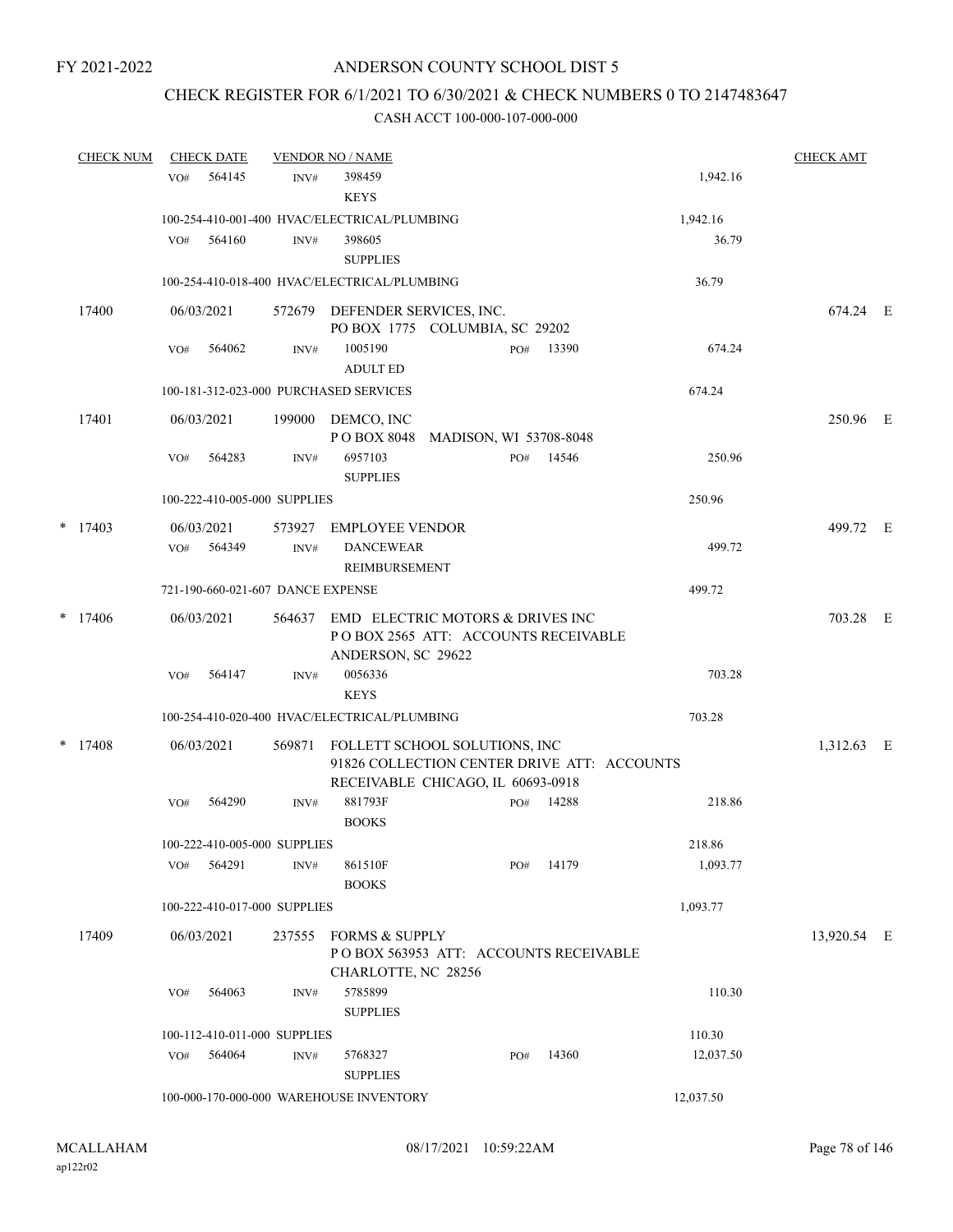# CHECK REGISTER FOR 6/1/2021 TO 6/30/2021 & CHECK NUMBERS 0 TO 2147483647

|  | <b>CHECK NUM</b> |                   | <b>CHECK DATE</b>                    |                | <b>VENDOR NO / NAME</b>                                                                         |     |       |          | <b>CHECK AMT</b> |  |
|--|------------------|-------------------|--------------------------------------|----------------|-------------------------------------------------------------------------------------------------|-----|-------|----------|------------------|--|
|  |                  | VO#               | 564065                               | INV#           | 5794264,91251<br><b>SUPPLIES</b>                                                                | PO# | 14571 | 233.68   |                  |  |
|  |                  |                   |                                      |                | 201-223-410-000-000 SUPPLIES- POSTAGE/PRINTING                                                  |     |       | 97.89    |                  |  |
|  |                  |                   |                                      |                | 201-223-410-000-000 SUPPLIES- POSTAGE/PRINTING                                                  |     |       | 135.79   |                  |  |
|  |                  |                   | $VO#$ 564139                         | INV#           | 5772278-0<br><b>CLOCK</b>                                                                       |     |       | 315.65   |                  |  |
|  |                  |                   |                                      |                | 100-254-410-000-001 MAINT. SUPPLIES-STRUCTURES                                                  |     |       | 315.65   |                  |  |
|  |                  | VO#               | 564210                               | INV#           | 5769799-0<br><b>SUPPLIES</b>                                                                    |     |       | 40.57    |                  |  |
|  |                  |                   |                                      |                | 719-271-660-019-201 MISCELLANEOUS EXPENSE                                                       |     |       | 40.57    |                  |  |
|  |                  | VO#               | 564285                               | INV#           | 5795591-0<br><b>SUPPLIES</b>                                                                    | PO# | 14614 | 641.06   |                  |  |
|  |                  |                   | 100-112-410-019-000 SUPPLIES         |                |                                                                                                 |     |       | 641.06   |                  |  |
|  |                  | VO#               | 564306                               | INV#           | 5785852-0<br><b>SUPPLIES</b>                                                                    |     |       | 541.78   |                  |  |
|  |                  |                   | 263-224-410-000-PD4 PD SUPPLIES - IB |                |                                                                                                 |     |       | 541.78   |                  |  |
|  | 17410            | 06/03/2021<br>VO# | 564316                               | 576688<br>INV# | EMPLOYEE VENDOR<br><b>MOVING EXP</b>                                                            |     |       | 500.00   | 500.00 E         |  |
|  |                  |                   |                                      |                | 2ND PAYMENT                                                                                     |     |       |          |                  |  |
|  |                  |                   |                                      |                | 263-264-312-000-RR3 REGISTRATION-RECRUITMENT                                                    |     |       | 500.00   |                  |  |
|  | $*$ 17412        | 06/03/2021        |                                      | 570843         | <b>GATEWAY SUPPLY CO</b><br>CORPORATE OFFICES P.O. BOX 2826 COLUMBIA, SC<br>29202               |     |       |          | 703.66 E         |  |
|  |                  | VO#               | 564126                               | INV#           | S5181590-001<br><b>SUPPLIES</b>                                                                 |     |       | 315.14   |                  |  |
|  |                  |                   |                                      |                | 100-254-410-000-001 MAINT. SUPPLIES-STRUCTURES                                                  |     |       | 13.00    |                  |  |
|  |                  |                   |                                      |                | 100-254-410-002-400 HVAC/ELECTRICAL/PLUMBING                                                    |     |       | 103.13   |                  |  |
|  |                  |                   |                                      |                | 100-254-410-005-400 HVAC/ELECTRICAL/PLUMBING                                                    |     |       | 20.77    |                  |  |
|  |                  |                   |                                      |                | 100-254-410-006-400 HVAC/ELECTRICAL/PLUMBING                                                    |     |       | 56.86    |                  |  |
|  |                  |                   |                                      |                | 100-254-410-009-400 HVAC/ELECTRICAL/PLUMBING                                                    |     |       | 79.84    |                  |  |
|  |                  |                   |                                      |                | 100-254-410-011-400 HVAC/ELECTRICAL/PLUMBING                                                    |     |       | 20.77    |                  |  |
|  |                  |                   |                                      |                | 100-254-410-016-400 HVAC/ELECTRICAL/PLUMBING                                                    |     |       | 20.77    |                  |  |
|  |                  | VO#               | 564127                               | INV#           | S5181803.001<br><b>SUPPLIES</b>                                                                 |     |       | 388.52   |                  |  |
|  |                  |                   |                                      |                | 100-254-410-000-001 MAINT. SUPPLIES-STRUCTURES                                                  |     |       | 41.75    |                  |  |
|  |                  |                   |                                      |                | 100-254-410-001-400 HVAC/ELECTRICAL/PLUMBING                                                    |     |       | 103.38   |                  |  |
|  |                  |                   |                                      |                | 100-254-410-003-400 HVAC/ELECTRICAL/PLUMBING                                                    |     |       | 240.51   |                  |  |
|  |                  |                   |                                      |                | 100-254-410-018-400 HVAC/ELECTRICAL/PLUMBING                                                    |     |       | 2.88     |                  |  |
|  | 17413            | 06/03/2021        |                                      | 251600         | <b>GOPHER SPORT</b><br>POBOX 1450 NW5634 ATT: ACCOUNTS<br>RECEIVABLE MINNEAPOLIS, MN 55485-5634 |     |       |          | 2,977.81 E       |  |
|  |                  | VO#               | 564292                               | INV#           | IN36173<br><b>MOVING MINDS</b>                                                                  | PO# | 14394 | 2,977.81 |                  |  |
|  |                  |                   | 397-112-410-010-000 SUPPLIES         |                |                                                                                                 |     |       | 2,977.81 |                  |  |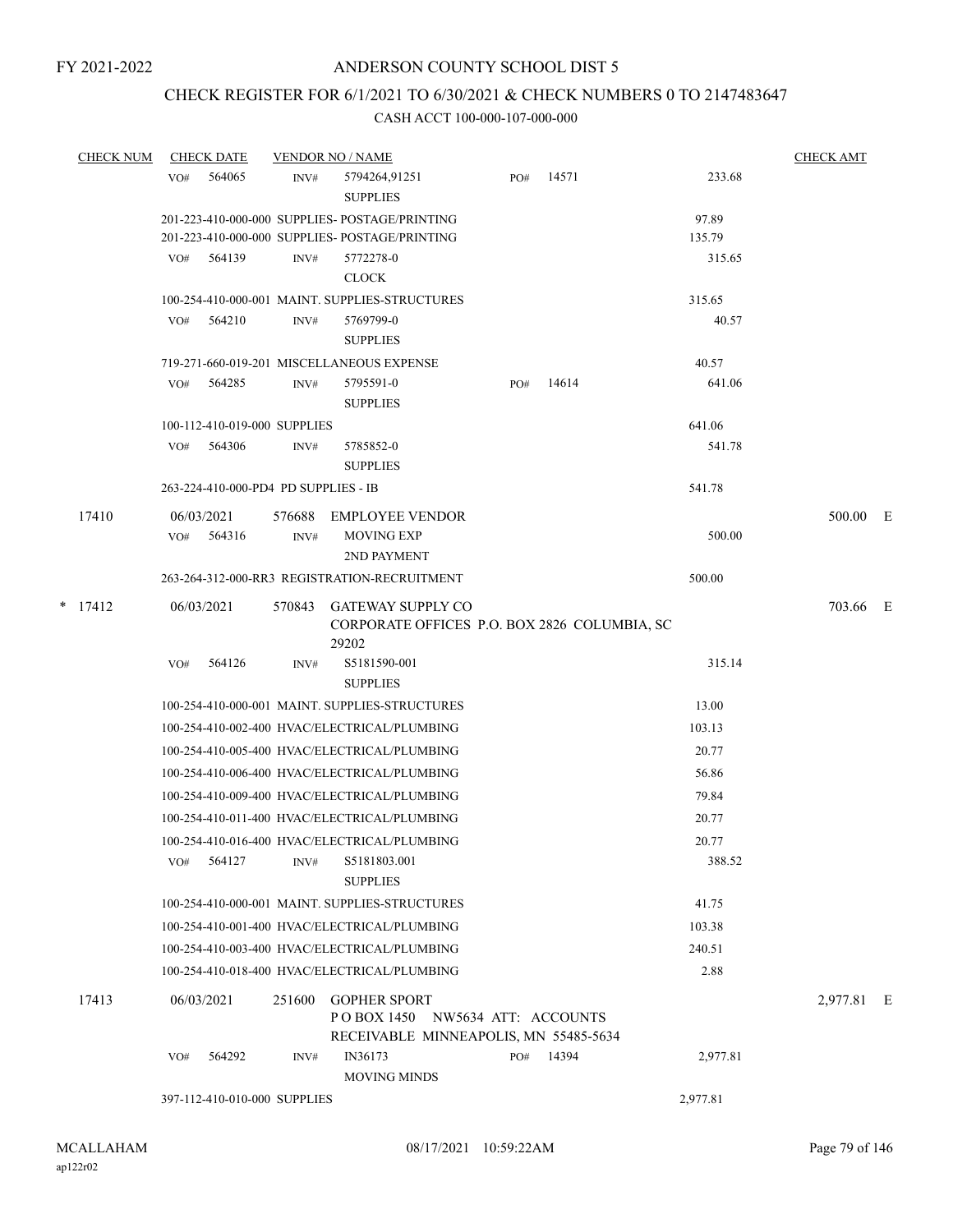# CHECK REGISTER FOR 6/1/2021 TO 6/30/2021 & CHECK NUMBERS 0 TO 2147483647

|           | <b>CHECK NUM</b> |                                                              | <b>CHECK DATE</b>                                            |        | <b>VENDOR NO / NAME</b>                                                                              |     |                       |                       | <b>CHECK AMT</b> |  |
|-----------|------------------|--------------------------------------------------------------|--------------------------------------------------------------|--------|------------------------------------------------------------------------------------------------------|-----|-----------------------|-----------------------|------------------|--|
| *         | 17415            | 06/03/2021<br>VO#                                            | 564351                                                       | INV#   | 563698 EMPLOYEE VENDOR<br>CORDS/WORKBOOKS/STAN<br><b>REIMBURSEMENT</b>                               |     |                       | 650.43                | 650.43 E         |  |
|           |                  |                                                              |                                                              |        | 802-114-410-002-004 TEACHER CADET/PRO TEAM SUPPLIES                                                  |     |                       | 650.43                |                  |  |
| $*$ 17417 |                  | 06/03/2021                                                   |                                                              |        | 264114 HEINEMANN<br>15963 COLLECTIONS CENTER DRIVE CHICAGO, IL<br>60693                              |     |                       |                       | 57,120.91 E      |  |
|           |                  | VO#                                                          | 564108                                                       | INV#   | 7310499<br><b>BOOKS</b>                                                                              | PO# | 14197                 | 21,044.66             |                  |  |
|           |                  | 357-171-410-000-000 SUPPLIES<br>357-171-410-000-000 SUPPLIES |                                                              |        |                                                                                                      |     | 19,396.00<br>1,648.66 |                       |                  |  |
|           |                  | VO#                                                          | 564248                                                       | INV#   | 7314882<br><b>BOOKS</b>                                                                              | PO# | 14346                 | 36,076.25             |                  |  |
|           |                  |                                                              | 338-112-410-000-EAR SUPPLIES<br>338-112-410-000-EAR SUPPLIES |        |                                                                                                      |     |                       | 33,250.00<br>2,826.25 |                  |  |
|           | 17418            | 06/03/2021                                                   |                                                              | 573279 | HERSHEY CREAMERY COMPANY<br>710 CORPORATE CIRCLE SALISBURY, NC 28145                                 |     |                       |                       | 337.20 E         |  |
|           |                  | VO#                                                          | 564213                                                       | INV#   | INVE0016573294<br><b>ICE CREAM</b>                                                                   |     |                       | 337.20                |                  |  |
|           |                  |                                                              |                                                              |        | 712-271-660-012-391 ICE CREAM SALES EXPENSE                                                          |     |                       | 337.20                |                  |  |
| *         | 17422            | 06/03/2021                                                   |                                                              |        | 276355 IPC SUPPLY, INC<br>POBOX 1987 ATT: ACCOUNTS RECEIVABLE<br>ANDERSON, SC 29622                  |     |                       |                       | 1,787.97 E       |  |
|           |                  | VO#                                                          | 564197                                                       | INV#   | 48382<br><b>CLEANER</b>                                                                              | PO# | 14493                 | 1,787.97              |                  |  |
|           |                  |                                                              |                                                              |        | 100-000-170-000-000 WAREHOUSE INVENTORY                                                              |     |                       | 1,787.97              |                  |  |
|           | 17423            | 06/03/2021                                                   |                                                              | 564696 | JOHNSTONE SUPPLY<br>POBOX 17466 GREENVILLE, SC 29606                                                 |     |                       |                       | 378.29 E         |  |
|           |                  | VO#                                                          | 564146                                                       | INV#   | 4021204<br><b>KEYS</b>                                                                               |     |                       | 150.94                |                  |  |
|           |                  |                                                              |                                                              |        | 100-254-410-020-400 HVAC/ELECTRICAL/PLUMBING                                                         |     |                       | 150.94                |                  |  |
|           |                  | VO#                                                          | 564150                                                       | INV#   | 4021030<br><b>SUPPLIES</b>                                                                           |     |                       | 183.61                |                  |  |
|           |                  |                                                              |                                                              |        | 100-254-410-008-001 SUPPLIES - MAINTENANCE                                                           |     |                       | 183.61                |                  |  |
|           |                  | VO#                                                          | 564155                                                       | INV#   | 4021072<br><b>SUPPLIES</b>                                                                           |     |                       | 24.78                 |                  |  |
|           |                  |                                                              |                                                              |        | 100-254-410-013-400 HVAC/ELECTRICAL/PLUMBING                                                         |     |                       | 24.78                 |                  |  |
|           |                  | VO#                                                          | 564158                                                       | INV#   | 4021164<br><b>SUPPLIES</b>                                                                           |     |                       | 18.96                 |                  |  |
|           |                  |                                                              |                                                              |        | 100-254-323-002-400 CONTR SERV-HVAC/ELECT/PLUMBING                                                   |     |                       | 18.96                 |                  |  |
|           | $*$ 17427        | 06/03/2021                                                   |                                                              |        | 305300 KATHY'S ENTERPRISES<br>500 MT LEBANON CHURCH ROAD ATT: ACCOUNTS<br>RECEIVABLE GREER, SC 29651 |     |                       |                       | 1,891.33 E       |  |
|           |                  | VO#                                                          | 564206                                                       | INV#   | 5716                                                                                                 | PO# | 14594                 | 1,891.33              |                  |  |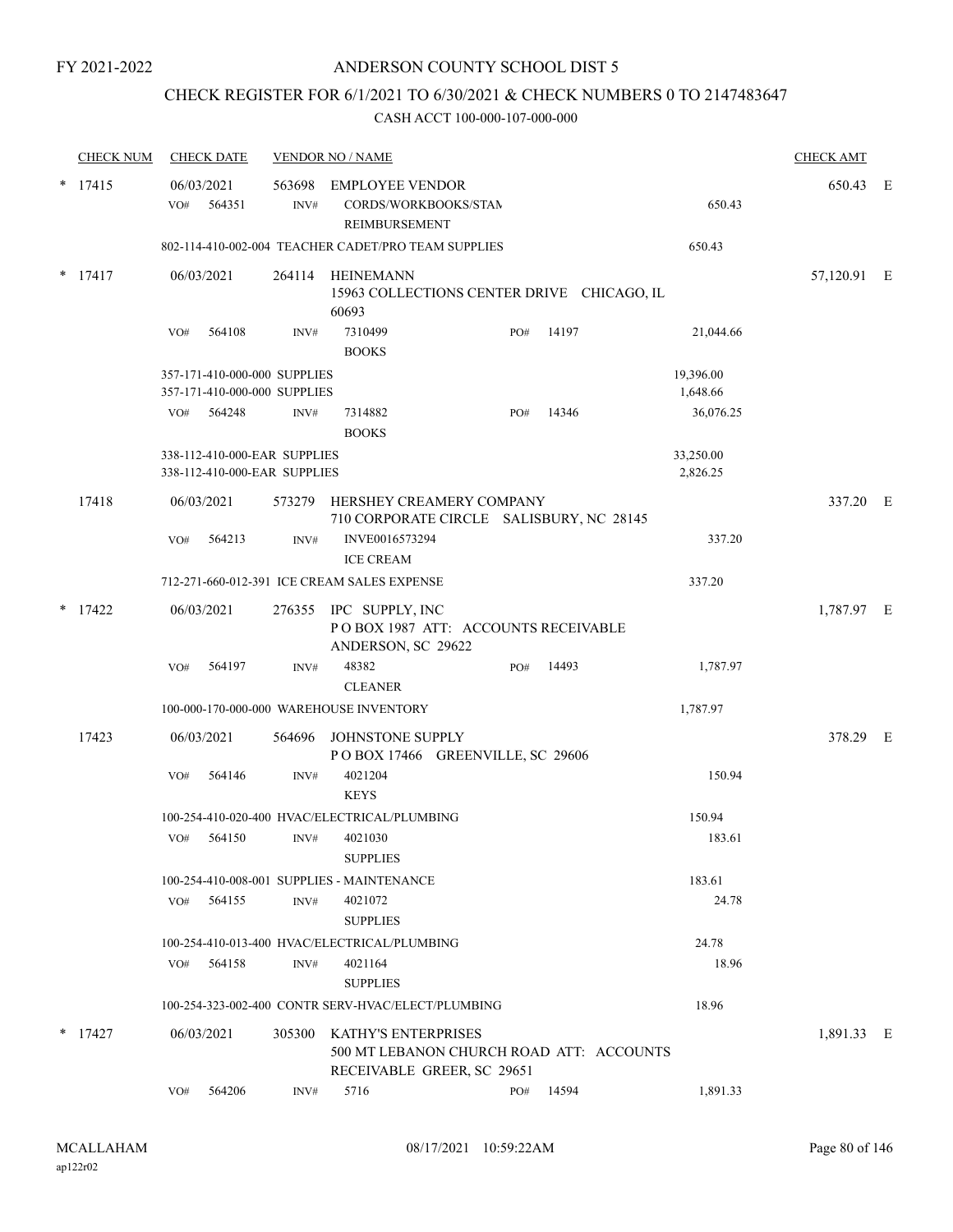## CHECK REGISTER FOR 6/1/2021 TO 6/30/2021 & CHECK NUMBERS 0 TO 2147483647

| <b>CHECK NUM</b> | <b>CHECK DATE</b>                    |        | <b>VENDOR NO / NAME</b>                                                                                 |          | <b>CHECK AMT</b> |  |
|------------------|--------------------------------------|--------|---------------------------------------------------------------------------------------------------------|----------|------------------|--|
|                  |                                      |        | <b>TL HANNA BAND</b>                                                                                    |          |                  |  |
|                  | 100-114-410-002-001 BAND SUPPLIES    |        |                                                                                                         | 1,891.33 |                  |  |
| $*$ 17430        | 06/03/2021                           |        | 576574 LOC-DOC SECURITY<br>PO BOX 78987 CHARLOTTE, NC 28271                                             |          | 137.06 E         |  |
|                  | 564133<br>VO#                        | INV#   | C204260                                                                                                 | 5.89     |                  |  |
|                  |                                      |        | <b>KEYS</b>                                                                                             |          |                  |  |
|                  | 100-254-323-000-001 CONTRACT SRVS    |        |                                                                                                         | 5.89     |                  |  |
|                  | VO# 564134                           | INV#   | C <sub>204588</sub>                                                                                     | 5.89     |                  |  |
|                  |                                      |        | <b>KEYS</b>                                                                                             |          |                  |  |
|                  | 100-254-323-000-001 CONTRACT SRVS    |        |                                                                                                         | 5.89     |                  |  |
|                  | VO# 564135                           | INV#   | C <sub>204583</sub><br><b>KEYS</b>                                                                      | 33.54    |                  |  |
|                  | 100-254-323-000-001 CONTRACT SRVS    |        |                                                                                                         | 33.54    |                  |  |
|                  | VO# 564143                           | INV#   | C <sub>204610</sub>                                                                                     | 35.31    |                  |  |
|                  |                                      |        | <b>KEYS</b>                                                                                             |          |                  |  |
|                  | 100-254-323-000-001 CONTRACT SRVS    |        |                                                                                                         | 35.31    |                  |  |
|                  | VO# 564151                           | INV#   | C204624                                                                                                 | 27.00    |                  |  |
|                  |                                      |        | <b>REKEY</b>                                                                                            |          |                  |  |
|                  |                                      |        | 100-254-323-007-001 CONTRACTED SERVICES                                                                 | 27.00    |                  |  |
|                  | VO# 564163                           | INV#   | C <sub>204533</sub>                                                                                     | 29.43    |                  |  |
|                  |                                      |        | <b>KEYS</b>                                                                                             |          |                  |  |
|                  |                                      |        | 100-254-323-003-001 CONTRACTED SERVICES                                                                 | 29.43    |                  |  |
| 17431            | 06/03/2021                           | 327400 | <b>EMPLOYEE VENDOR</b>                                                                                  |          | 133.75 E         |  |
|                  | VO# 564305                           | INV#   | <b>CANVA</b>                                                                                            | 133.75   |                  |  |
|                  |                                      |        | REIMBURSEMENT                                                                                           |          |                  |  |
|                  | 263-224-410-000-PD4 PD SUPPLIES - IB |        |                                                                                                         | 133.75   |                  |  |
| $*$ 17433        | 06/03/2021                           | 574698 | EMPLOYEE VENDOR                                                                                         |          | 204.00 E         |  |
|                  | VO# 564167                           | INV#   | PRIDE READING                                                                                           | 204.00   |                  |  |
|                  |                                      |        | REIMBURSEMENT                                                                                           |          |                  |  |
|                  | 100-112-410-013-000 SUPPLIES         |        |                                                                                                         | 204.00   |                  |  |
| $*$ 17436        | 06/03/2021                           |        | 349701 MED CENTRAL HEALTH RESOURCES<br>3424 CLEMSON BLVD ATT: ACCOUNTS RECEIVABLE<br>ANDERSON, SC 29621 |          | 105.00 E         |  |
|                  | 564244<br>VO#                        | INV#   | 56949<br><b>LOLLIS</b>                                                                                  | 85.00    |                  |  |
|                  |                                      |        | 100-255-323-000-000 CONTRACTED SERVICES                                                                 | 85.00    |                  |  |
|                  | 564245<br>VO#                        | INV#   | 56949                                                                                                   | 20.00    |                  |  |
|                  |                                      |        | <b>LOLLIS</b>                                                                                           |          |                  |  |
|                  |                                      |        | 100-255-323-000-000 CONTRACTED SERVICES                                                                 | 20.00    |                  |  |
| 17437            | 06/03/2021                           | 576690 | EMPLOYEE VENDOR                                                                                         |          | 500.00 E         |  |
|                  | 564318<br>VO#                        | INV#   | <b>MOVING EXP</b>                                                                                       | 500.00   |                  |  |
|                  |                                      |        | 2ND PAYMENT                                                                                             |          |                  |  |
|                  |                                      |        | 263-264-312-000-RR3 REGISTRATION-RECRUITMENT                                                            | 500.00   |                  |  |
|                  |                                      |        |                                                                                                         |          |                  |  |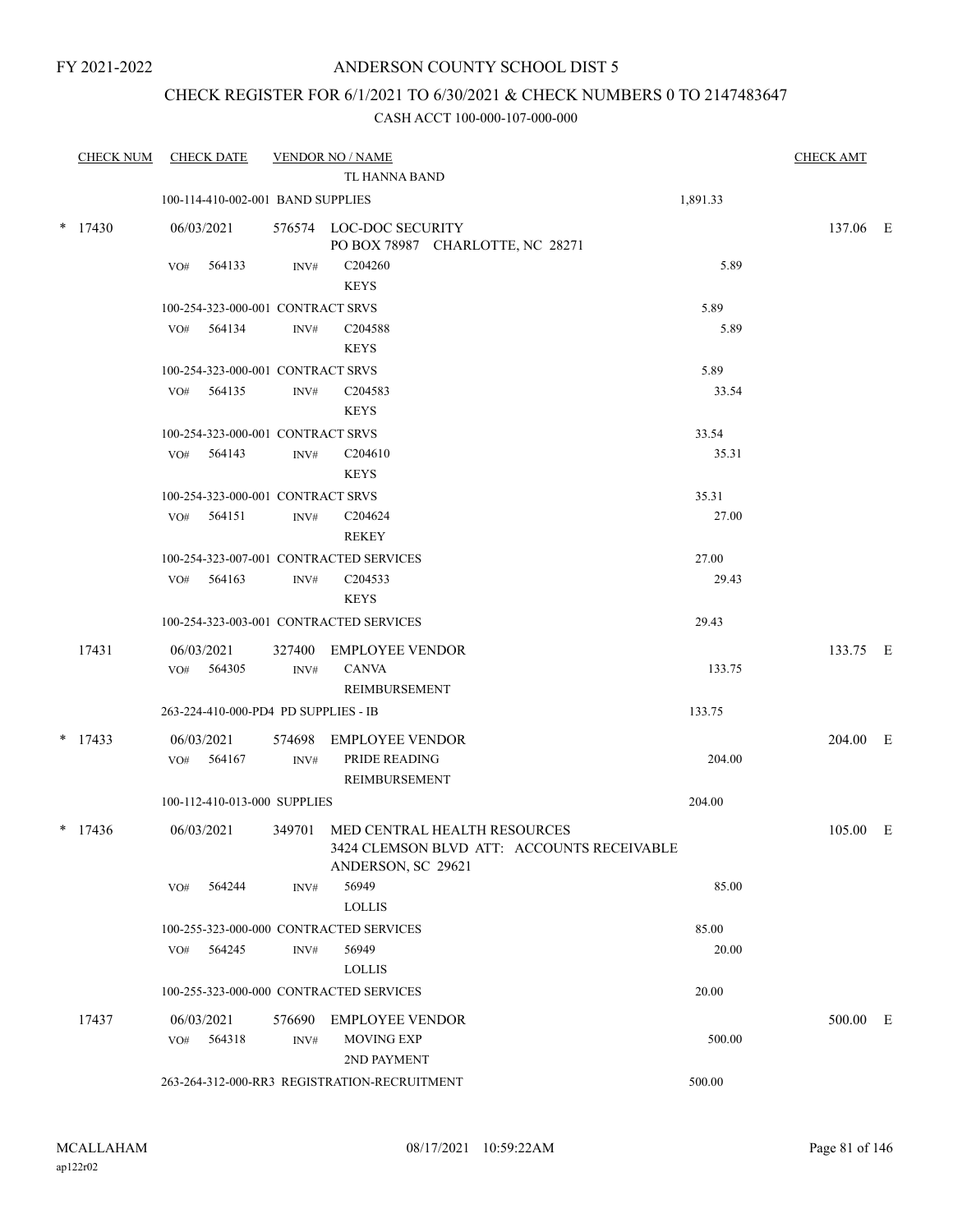## CHECK REGISTER FOR 6/1/2021 TO 6/30/2021 & CHECK NUMBERS 0 TO 2147483647

| <b>CHECK NUM</b> | <b>CHECK DATE</b>            |        |      | <b>VENDOR NO / NAME</b>                                      |        | <b>CHECK AMT</b> |  |
|------------------|------------------------------|--------|------|--------------------------------------------------------------|--------|------------------|--|
| 17438            | 06/03/2021<br>VO#            | 564230 | INV# | 572025 EMPLOYEE VENDOR<br><b>SULLIVAN'S</b><br>REIMBURSEMENT | 35.82  | 857.80 E         |  |
|                  |                              |        |      | 100-263-410-000-000 SUPPLIES AND MATERIALS                   | 35.82  |                  |  |
|                  | $VO#$ 564233                 |        | INV# | CALLAWAY<br>REIMBURSEMENT                                    | 346.56 |                  |  |
|                  |                              |        |      | 100-263-410-000-000 SUPPLIES AND MATERIALS                   | 346.56 |                  |  |
|                  | VO# 564251                   |        | INV# | 05/19-05/20/21<br><b>COLUMBIA</b>                            | 475.42 |                  |  |
|                  |                              |        |      | 100-263-333-000-000 TRIPS AND CONFERENCES                    | 475.42 |                  |  |
| 17439            | 06/03/2021                   |        |      | 389900 OFFICE DEPOT<br>POBOX 1413 CHARLOTTE, NC 28201-1413   |        | 4,334.17 E       |  |
|                  | VO#                          | 564072 | INV# | 2491126442<br><b>SUPPLIES</b>                                | 59.12  |                  |  |
|                  |                              |        |      | 100-254-410-000-001 MAINT. SUPPLIES-STRUCTURES               | 59.12  |                  |  |
|                  | VO# 564073                   |        | INV# | 171589872001<br><b>SUPPLIES</b>                              | 54.76  |                  |  |
|                  | 100-113-410-007-000 SUPPLIES |        |      |                                                              | 54.76  |                  |  |
|                  | VO# 564074                   |        | INV# | 171590665001<br><b>SUPPLIES</b>                              | 9.39   |                  |  |
|                  | 100-113-410-007-000 SUPPLIES |        |      |                                                              | 9.39   |                  |  |
|                  | VO# 564075                   |        | INV# | 173122188001<br><b>SUPPLIES</b>                              | 56.28  |                  |  |
|                  | 100-113-410-007-000 SUPPLIES |        |      |                                                              | 56.28  |                  |  |
|                  | VO# 564076                   |        | INV# | 171694355001<br><b>SUPPLIES</b>                              | 26.64  |                  |  |
|                  | 100-114-410-001-ALT SUPPLIES |        |      |                                                              | 26.64  |                  |  |
|                  | VO# 564077                   |        | INV# | 171695039001<br><b>SUPPLIES</b>                              | 100.95 |                  |  |
|                  | 100-114-410-001-ALT SUPPLIES |        |      |                                                              | 100.95 |                  |  |
|                  | VO#                          | 564106 | INV# | 151395014001<br><b>SUPPLIES</b>                              | 237.22 |                  |  |
|                  |                              |        |      | 326-111-410-000-000 SCIENCE KITS SUPPLIES                    | 237.22 |                  |  |
|                  | VO#                          | 564107 | INV# | 170110665001<br><b>SUPPLIES</b>                              | 69.98  |                  |  |
|                  | 357-171-410-000-000 SUPPLIES |        |      |                                                              | 69.98  |                  |  |
|                  | VO#                          | 564116 | INV# | 168556065001<br><b>SUPPLIES</b>                              | 38.82  |                  |  |
|                  |                              |        |      | 702-271-660-002-552 YEARBOOK EXPENSE                         | 38.82  |                  |  |
|                  | VO#                          | 564117 | INV# | 168538874001<br><b>SUPPLIES</b>                              | 32.93  |                  |  |
|                  |                              |        |      | 702-271-660-002-552 YEARBOOK EXPENSE                         |        |                  |  |
|                  | VO#                          | 564142 | INV# | 2490487464<br><b>SUPPLIES</b>                                | 45.73  |                  |  |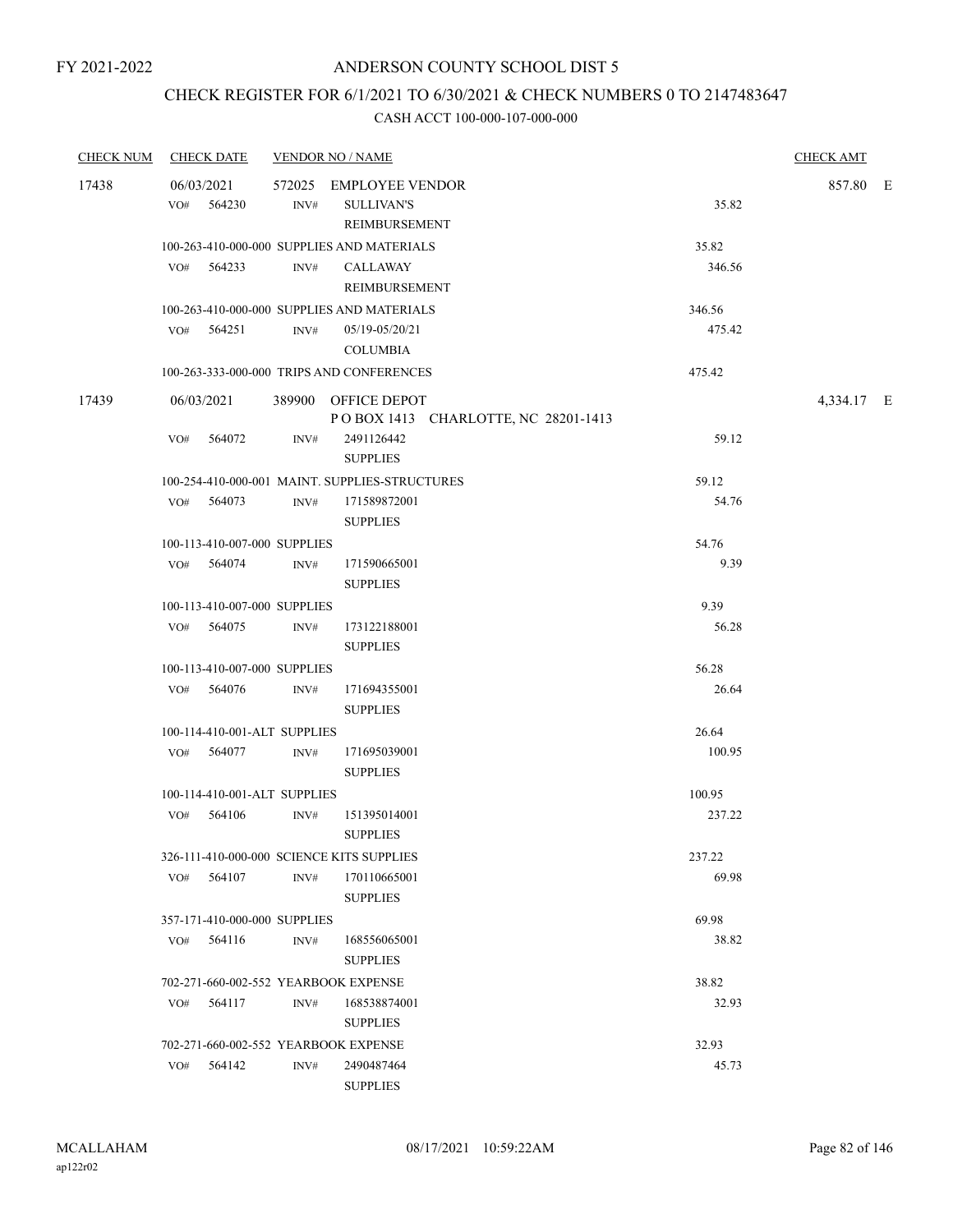## CHECK REGISTER FOR 6/1/2021 TO 6/30/2021 & CHECK NUMBERS 0 TO 2147483647

| <b>CHECK NUM</b> | <b>CHECK DATE</b>            | <b>VENDOR NO / NAME</b> |                                                |     |       |          | <b>CHECK AMT</b> |  |  |
|------------------|------------------------------|-------------------------|------------------------------------------------|-----|-------|----------|------------------|--|--|
|                  |                              |                         | 100-254-410-000-001 MAINT. SUPPLIES-STRUCTURES |     |       | 45.73    |                  |  |  |
|                  | VO# 564225                   | INV#                    | PO 14485<br><b>SUPPLIES</b>                    | PO# | 14485 | 363.69   |                  |  |  |
|                  |                              |                         | 100-213-410-000-000 SUPPLIES AND MATERIALS     |     |       | 50.24    |                  |  |  |
|                  |                              |                         | 100-213-410-002-000 SUPPLIES-HEALTH SERVICE    |     |       | 152.97   |                  |  |  |
|                  | 100-213-410-007-000 SUPPLIES |                         |                                                |     |       | 160.48   |                  |  |  |
|                  | VO# 564293                   | INV#                    | 171005884001                                   |     |       | 6.41     |                  |  |  |
|                  |                              |                         | <b>SUPPLIES</b>                                |     |       |          |                  |  |  |
|                  | 600-256-410-000-000 SUPPLIES |                         |                                                |     |       | 6.41     |                  |  |  |
|                  | VO# 564294                   | INV#                    | 171005881001<br><b>SUPPLIES</b>                |     |       | 125.03   |                  |  |  |
|                  | 600-256-410-000-000 SUPPLIES |                         |                                                |     |       | 125.03   |                  |  |  |
|                  | VO# 564295                   | INV#                    | 171005877001                                   |     |       | 10.68    |                  |  |  |
|                  |                              |                         | <b>SUPPLIES</b>                                |     |       |          |                  |  |  |
|                  | 600-256-410-000-000 SUPPLIES |                         |                                                |     |       | 10.68    |                  |  |  |
|                  | VO# 564296                   | INV#                    | 171004429001                                   |     |       | 8.01     |                  |  |  |
|                  |                              |                         | <b>SUPPLIES</b>                                |     |       |          |                  |  |  |
|                  | 600-256-410-000-000 SUPPLIES |                         |                                                |     |       | 8.01     |                  |  |  |
|                  | VO# 564297                   | INV#                    | 172438046001                                   |     |       | 491.96   |                  |  |  |
|                  |                              |                         | <b>SUPPLIES</b>                                |     |       |          |                  |  |  |
|                  | 600-256-410-000-000 SUPPLIES |                         |                                                |     |       | 491.96   |                  |  |  |
|                  | VO# 564298                   | INV#                    | 172649598001                                   |     |       | 9.61     |                  |  |  |
|                  |                              |                         | <b>SUPPLIES</b>                                |     |       |          |                  |  |  |
|                  | 600-256-410-000-000 SUPPLIES |                         |                                                |     |       | 9.61     |                  |  |  |
|                  | VO# 564299                   | INV#                    | 172649674001<br><b>SUPPLIES</b>                |     |       | 57.60    |                  |  |  |
|                  | 600-256-410-000-000 SUPPLIES |                         |                                                |     |       | 57.60    |                  |  |  |
|                  | VO# 564308                   | INV#                    | 161233198001                                   |     |       | 54.67    |                  |  |  |
|                  |                              |                         | <b>SUPPLIES</b>                                |     |       |          |                  |  |  |
|                  | 100-114-410-002-000 SUPPLIES |                         |                                                |     |       | 54.67    |                  |  |  |
|                  | VO# 564309                   | INV#                    | 160501132001                                   |     |       | 62.68    |                  |  |  |
|                  |                              |                         | <b>SUPPLIES</b>                                |     |       |          |                  |  |  |
|                  | 100-114-410-002-000 SUPPLIES |                         |                                                |     |       | 62.68    |                  |  |  |
|                  | VO# 564310 INV#              |                         | 158748953001                                   |     |       | 1,206.87 |                  |  |  |
|                  |                              |                         | <b>SUPPLIES</b>                                |     |       |          |                  |  |  |
|                  | 100-114-410-002-000 SUPPLIES |                         |                                                |     |       | 1,206.87 |                  |  |  |
|                  | VO# 564311                   | INV#                    | 158766809001                                   |     |       | 975.75   |                  |  |  |
|                  |                              |                         | <b>SUPPLIES</b>                                |     |       |          |                  |  |  |
|                  | 100-114-410-002-000 SUPPLIES |                         |                                                |     |       | 975.75   |                  |  |  |
|                  | VO# 564312                   | INV#                    | 154177825001                                   |     |       | 60.96    |                  |  |  |
|                  |                              |                         | <b>SUPPLIES</b>                                |     |       |          |                  |  |  |
|                  | 100-114-410-002-000 SUPPLIES |                         |                                                |     |       | 60.96    |                  |  |  |
|                  | VO# 564313                   | INV#                    | 154417362001<br><b>SUPPLIES</b>                |     |       | 24.95    |                  |  |  |
|                  |                              |                         |                                                |     |       |          |                  |  |  |
|                  | 100-114-410-002-000 SUPPLIES |                         |                                                |     |       | 24.95    |                  |  |  |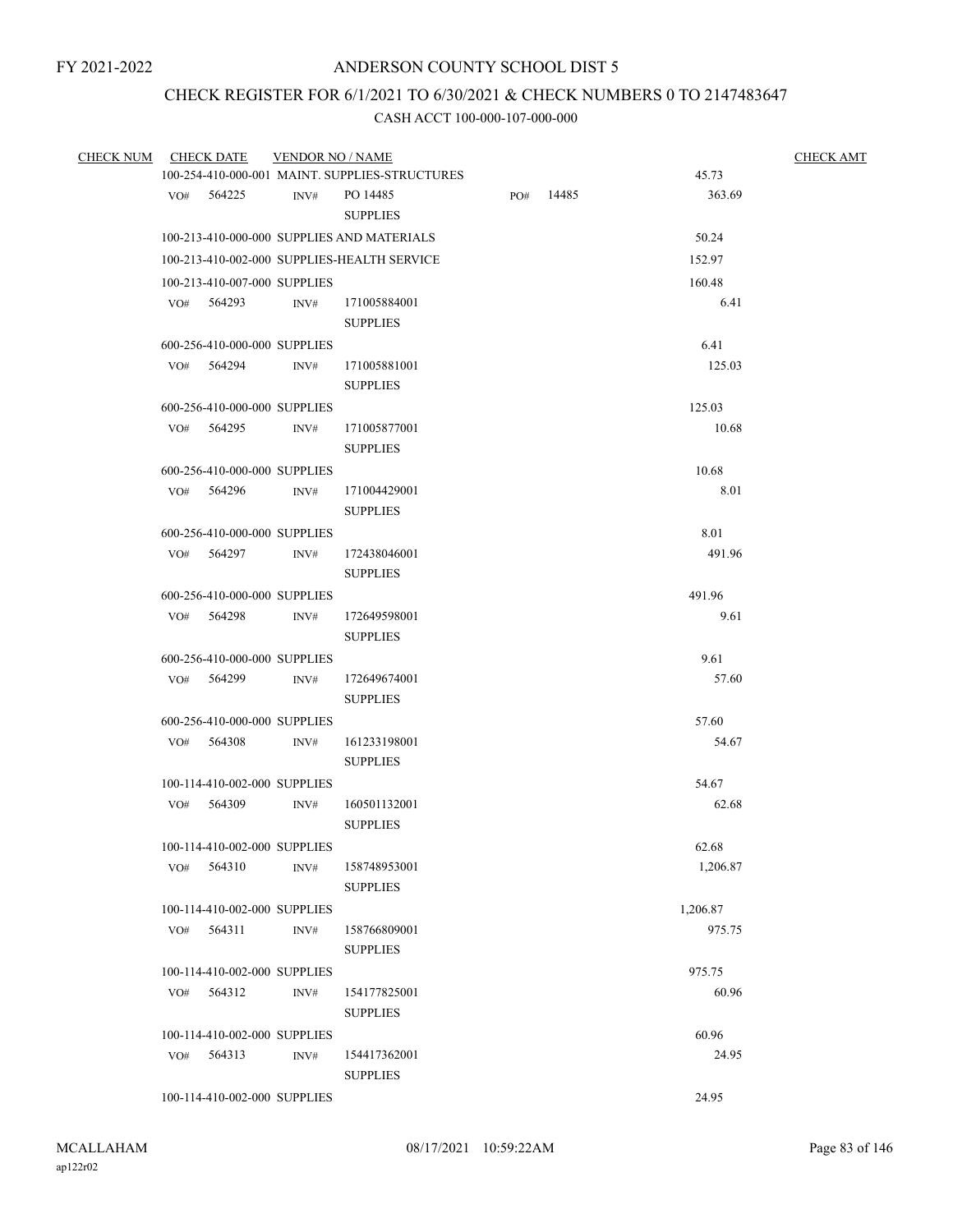# CHECK REGISTER FOR 6/1/2021 TO 6/30/2021 & CHECK NUMBERS 0 TO 2147483647

| <b>CHECK NUM</b> | <b>CHECK DATE</b> |            |                              | <b>VENDOR NO / NAME</b>                                    |     |       |          | <b>CHECK AMT</b> |  |
|------------------|-------------------|------------|------------------------------|------------------------------------------------------------|-----|-------|----------|------------------|--|
|                  | VO# 564328        |            |                              | INV# 171993169001                                          |     |       | 35.28    |                  |  |
|                  |                   |            |                              | <b>SUPPLIES</b>                                            |     |       |          |                  |  |
|                  |                   |            | 100-212-410-020-000 SUPPLIES |                                                            |     |       | 35.28    |                  |  |
|                  | VO# 564329        |            | INV#                         | 170801906001                                               |     |       | 108.20   |                  |  |
|                  |                   |            |                              | <b>SUPPLIES</b>                                            |     |       |          |                  |  |
|                  |                   |            | 100-212-410-020-000 SUPPLIES |                                                            |     |       | 108.20   |                  |  |
|                  |                   |            |                              |                                                            |     |       |          | 882.92 E         |  |
| 17440            |                   | 06/03/2021 |                              | 389900 OFFICE DEPOT<br>POBOX 1413 CHARLOTTE, NC 28201-1413 |     |       |          |                  |  |
|                  | VO# 564275        |            | INV#                         | 172734337002                                               |     |       | 12.62    |                  |  |
|                  |                   |            |                              | <b>SUPPLIES</b>                                            |     |       |          |                  |  |
|                  |                   |            | 243-181-410-023-FLC SUPPLIES |                                                            |     |       | 12.62    |                  |  |
|                  | VO# 564276        |            | INV#                         | 172741303001                                               |     |       | 157.38   |                  |  |
|                  |                   |            |                              | <b>SUPPLIES</b>                                            |     |       |          |                  |  |
|                  |                   |            | 243-181-410-023-FLC SUPPLIES |                                                            |     |       | 157.38   |                  |  |
|                  |                   | VO# 564277 | INV#                         | 172741323001                                               |     |       | 69.54    |                  |  |
|                  |                   |            |                              | <b>SUPPLIES</b>                                            |     |       |          |                  |  |
|                  |                   |            | 243-181-410-023-FLC SUPPLIES |                                                            |     |       | 69.54    |                  |  |
|                  | VO# 564278        |            | INV#                         | 173577699001                                               |     |       | 1.75     |                  |  |
|                  |                   |            |                              | <b>SUPPLIES</b>                                            |     |       |          |                  |  |
|                  |                   |            | 243-181-410-023-FLC SUPPLIES |                                                            |     |       | 1.75     |                  |  |
|                  | VO# 564279        |            | INV#                         | 173697574001                                               |     |       | 101.00   |                  |  |
|                  |                   |            |                              | <b>SUPPLIES</b>                                            |     |       |          |                  |  |
|                  |                   |            | 243-181-410-023-FLC SUPPLIES |                                                            |     |       | 101.00   |                  |  |
|                  | VO# 564280        |            | INV#                         | 172741326001                                               |     |       | 192.59   |                  |  |
|                  |                   |            |                              | <b>SUPPLIES</b>                                            |     |       |          |                  |  |
|                  |                   |            | 243-181-410-023-FLC SUPPLIES |                                                            |     |       | 192.59   |                  |  |
|                  | VO# 564281        |            | INV#                         | 172741307002                                               |     |       | 288.24   |                  |  |
|                  |                   |            |                              | <b>SUPPLIES</b>                                            |     |       |          |                  |  |
|                  |                   |            | 243-181-410-023-FLC SUPPLIES |                                                            |     |       | 288.24   |                  |  |
|                  | VO# 564282        |            | INV#                         | 173698264001                                               |     |       | 59.80    |                  |  |
|                  |                   |            |                              | <b>SUPPLIES</b>                                            |     |       |          |                  |  |
|                  |                   |            | 243-181-410-023-FLC SUPPLIES |                                                            |     |       | 59.80    |                  |  |
| $*$ 17443        | 06/03/2021        |            | 576689                       | <b>EMPLOYEE VENDOR</b>                                     |     |       |          | 500.00 E         |  |
|                  | VO#               | 564321     | INV#                         | <b>MOVING EXP</b>                                          |     |       | 500.00   |                  |  |
|                  |                   |            |                              | 2ND PAYMENT                                                |     |       |          |                  |  |
|                  |                   |            |                              | 263-264-312-000-RR3 REGISTRATION-RECRUITMENT               |     |       | 500.00   |                  |  |
| 17444            | 06/03/2021        |            | 574513                       | <b>EMPLOYEE VENDOR</b>                                     |     |       |          | 191.50 E         |  |
|                  | VO#               | 564269     | INV#                         | <b>MAY 2021</b>                                            |     |       | 191.50   |                  |  |
|                  |                   |            |                              | <b>MILEAGE</b>                                             |     |       |          |                  |  |
|                  |                   |            | 100-221-332-000-000 TRAVEL   |                                                            |     |       | 191.50   |                  |  |
| $*$ 17446        | 06/03/2021        |            | 463005                       | <b>SCHOLASTIC TEACHERS STORE</b>                           |     |       |          | 1,750.27 E       |  |
|                  |                   |            |                              | PO BOX 3720 ATT: ACCOUNTS RECEIVABLE                       |     |       |          |                  |  |
|                  |                   |            |                              | JEFFERSON CITY, MO 65102-3720                              |     |       |          |                  |  |
|                  | VO#               | 564111     | INV#                         | 29410451                                                   | PO# | 14293 | 1,750.27 |                  |  |
|                  |                   |            |                              |                                                            |     |       |          |                  |  |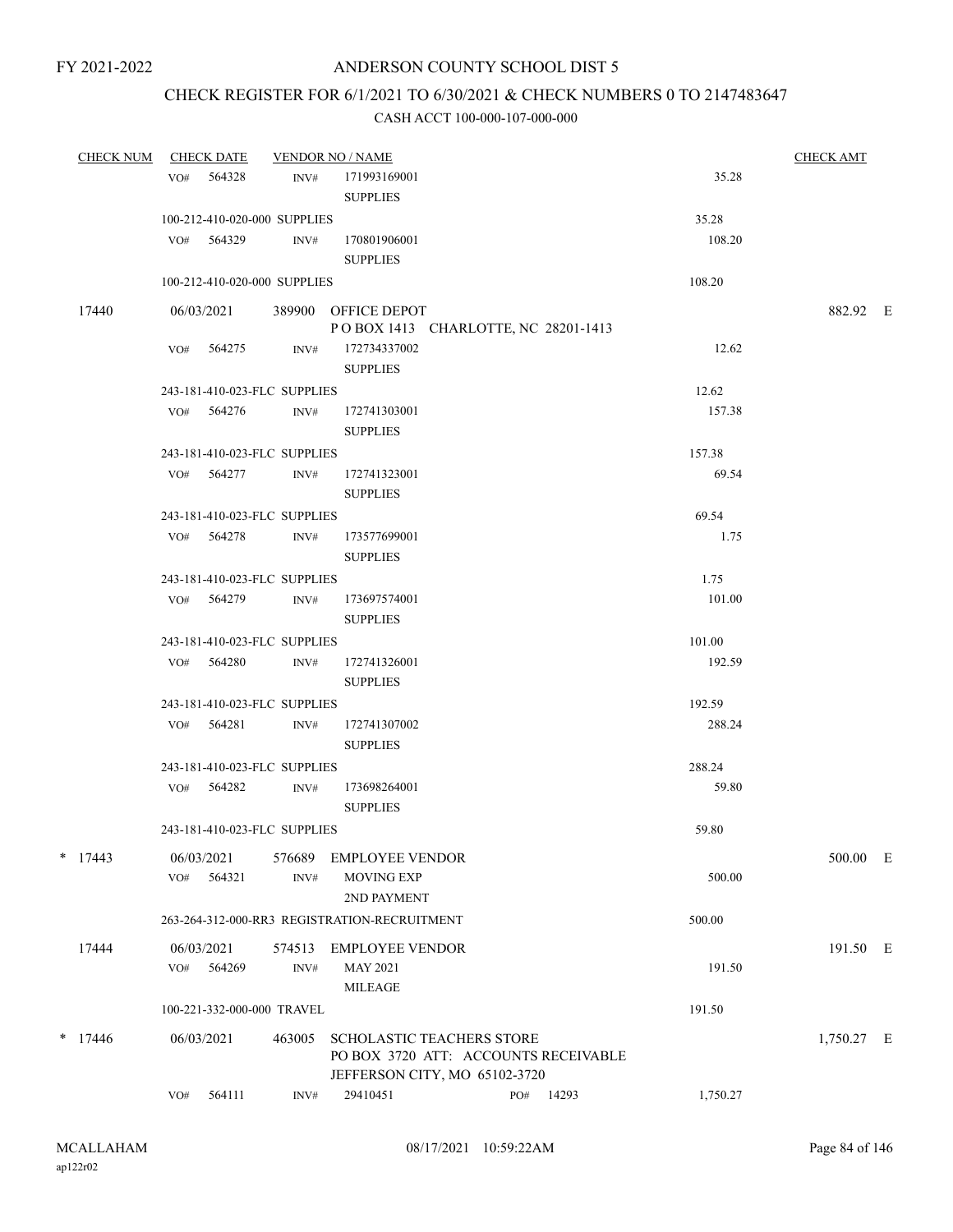## ANDERSON COUNTY SCHOOL DIST 5

## CHECK REGISTER FOR 6/1/2021 TO 6/30/2021 & CHECK NUMBERS 0 TO 2147483647

| <b>CHECK NUM</b> | <b>CHECK DATE</b>                        |                  | <b>VENDOR NO / NAME</b>                                                        |          |            |  |  |  |  |
|------------------|------------------------------------------|------------------|--------------------------------------------------------------------------------|----------|------------|--|--|--|--|
|                  |                                          |                  | <b>GRAB AND GO</b>                                                             |          |            |  |  |  |  |
|                  | 100-147-410-011-000 SUPPLIES             |                  |                                                                                | 1,750.27 |            |  |  |  |  |
| 17447            | 06/03/2021                               |                  | 570099 SCHOOL SPECIALTY, LLC<br>PO BOX 825640 PHILADELPHIA, PA 19182-5640      |          | 715.84 E   |  |  |  |  |
|                  | 564080<br>VO#                            | INV#             | 208127227882<br>PO#<br>13962<br><b>SUPPLIES</b>                                | 519.47   |            |  |  |  |  |
|                  |                                          |                  | 817-112-410-014-000 SUPPLIES AND MATERIALS                                     | 519.47   |            |  |  |  |  |
|                  | 564081<br>VO#                            | INV#             | 208127285872                                                                   | 196.37   |            |  |  |  |  |
|                  |                                          |                  | <b>SUPPLIES</b>                                                                |          |            |  |  |  |  |
|                  |                                          |                  | 100-114-410-003-ART SUPPLIES AND MATERIALS - ART                               | 196.37   |            |  |  |  |  |
| 17448            | 06/03/2021                               |                  | 468850 EMPLOYEE VENDOR                                                         |          | 442.06 E   |  |  |  |  |
|                  | 564354<br>VO#                            | INV#             | 5TH GRADE COOKOUT<br>REIMBURSEMENT                                             | 442.06   |            |  |  |  |  |
|                  |                                          |                  | 714-271-660-014-201 MISCELLANEOUS EXPENSE                                      | 442.06   |            |  |  |  |  |
| 17449            | 06/03/2021                               |                  | 570059 SHARP BUSINESS SYSTEMS<br>DEPT 1216 PO BOX 121216 DALLAS, TX 75312-1216 |          | 2,782.67 E |  |  |  |  |
|                  | 564082<br>VO#                            | $\mathrm{INV}\#$ | 9003315300                                                                     | 638.77   |            |  |  |  |  |
|                  |                                          |                  | <b>COPIES</b>                                                                  |          |            |  |  |  |  |
|                  | 100-252-360-000-000 PRINTING AND BINDING |                  |                                                                                | 638.77   |            |  |  |  |  |
|                  | 564083<br>VO#                            | INV#             | 9003283425<br><b>COPIES</b>                                                    | 47.19    |            |  |  |  |  |
|                  | 100-115-410-003-000 SUPPLIES             |                  |                                                                                | 47.19    |            |  |  |  |  |
|                  | 564084<br>VO#                            | INV#             | 9003307295<br><b>COPIES</b>                                                    | 10.28    |            |  |  |  |  |
|                  | 100-254-323-000-001 CONTRACT SRVS        |                  |                                                                                | 10.28    |            |  |  |  |  |
|                  | VO# 564085                               | INV#             | 9003310309<br><b>COPIES</b>                                                    | 245.49   |            |  |  |  |  |
|                  | 201-112-490-016-000 OTHER/COPIER COST    |                  |                                                                                | 245.49   |            |  |  |  |  |
|                  | VO#<br>564086                            | INV#             | 9003307310<br><b>COPIES</b>                                                    | 196.91   |            |  |  |  |  |
|                  | 201-112-490-011-000 COPIER COST          |                  |                                                                                | 196.91   |            |  |  |  |  |
|                  | 564087<br>VO#                            | INV#             | 9003307296<br><b>COPIES</b>                                                    | 54.82    |            |  |  |  |  |
|                  | 201-112-490-019-000 COPIER COST          |                  |                                                                                | 54.82    |            |  |  |  |  |
|                  | VO#<br>564088                            | INV#             | 9003307305<br><b>COPIES</b>                                                    | 362.95   |            |  |  |  |  |
|                  | 201-112-490-010-000 COPIER COST          |                  |                                                                                | 362.95   |            |  |  |  |  |
|                  | 564089<br>VO#                            | INV#             | 9003309758<br><b>COPIES</b>                                                    | 394.18   |            |  |  |  |  |
|                  |                                          |                  | 202-113-410-006-000 SUPPLIES AND MATERIALS                                     | 394.18   |            |  |  |  |  |
|                  | 564114<br>VO#                            | INV#             | 9003312982<br><b>COPIES</b>                                                    | 52.99    |            |  |  |  |  |
|                  | 100-113-410-005-000 SUPPLIES             |                  |                                                                                | 52.99    |            |  |  |  |  |
|                  | VO# 564169                               | INV#             | 9003311816                                                                     | 34.14    |            |  |  |  |  |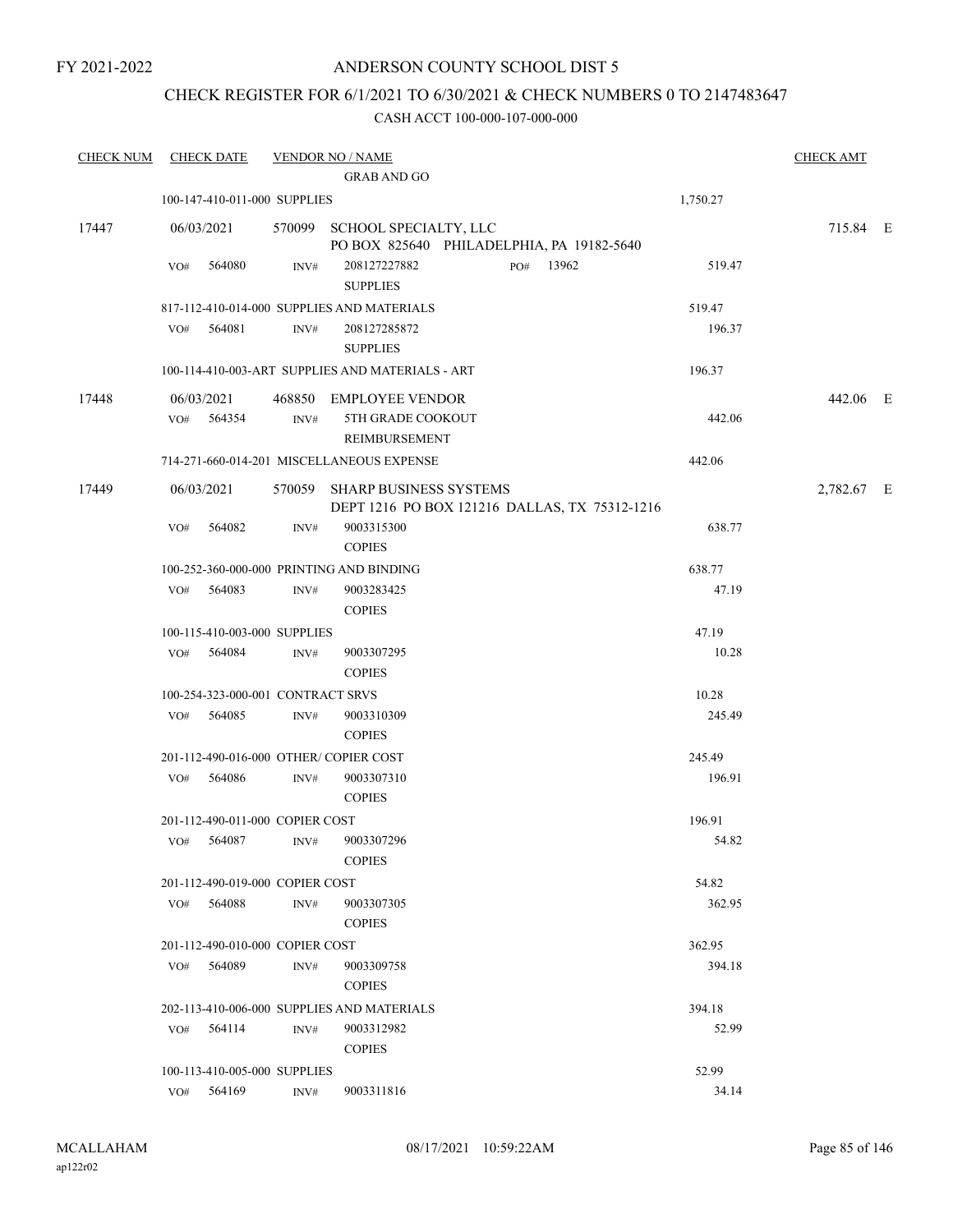## ANDERSON COUNTY SCHOOL DIST 5

# CHECK REGISTER FOR 6/1/2021 TO 6/30/2021 & CHECK NUMBERS 0 TO 2147483647

| <b>CHECK NUM</b> |     | <b>CHECK DATE</b> |                                    | <b>VENDOR NO / NAME</b>                                                                                    |     |       |                      | <b>CHECK AMT</b> |   |
|------------------|-----|-------------------|------------------------------------|------------------------------------------------------------------------------------------------------------|-----|-------|----------------------|------------------|---|
|                  |     |                   |                                    | <b>COPIES</b>                                                                                              |     |       |                      |                  |   |
|                  |     |                   | 717-190-660-017-362 COPIER EXPENSE |                                                                                                            |     |       | 34.14                |                  |   |
|                  | VO# | 564200            | INV#                               | 9003305396<br><b>COPIES</b>                                                                                |     |       | 120.41               |                  |   |
|                  |     |                   |                                    | 100-113-410-021-VEN SUPPLY-ADDT'L FOR LOST VENDING                                                         |     |       | 120.41               |                  |   |
|                  | VO# | 564227            | INV#                               | 9003312876<br><b>COPIES</b>                                                                                |     |       | 51.92                |                  |   |
|                  |     |                   |                                    | 100-255-323-000-000 CONTRACTED SERVICES                                                                    |     |       | 51.92                |                  |   |
|                  | VO# | 564238            | INV#                               | 9003307300<br><b>COPIES</b>                                                                                |     |       | 291.24               |                  |   |
|                  |     |                   |                                    | 720-271-660-020-411 MISCELLANEOUS EXPENSE                                                                  |     |       | 291.24               |                  |   |
|                  | VO# | 564314            | INV#                               | 9003219993<br><b>STAPLES</b>                                                                               |     |       | 97.69                |                  |   |
|                  |     |                   | 100-114-410-002-000 SUPPLIES       |                                                                                                            |     |       | 97.69                |                  |   |
|                  | VO# | 564337            | INV#                               | 9003305356<br><b>COPIES</b>                                                                                |     |       | 183.69               |                  |   |
|                  |     |                   |                                    | 124-114-445-024-000 TECHNOLOGY SUPPLIES                                                                    |     |       | 183.69               |                  |   |
| $*$ 17452        |     | 06/03/2021        | 476700                             | <b>SMITH &amp; JONES JANITORIAL</b><br>1 BILOXI SQUARE ATT: ACCOUNTS RECEIVABLE<br>WEST COLUMBIA, SC 29170 |     |       |                      | 2,568.00 E       |   |
|                  | VO# | 564091            | INV#                               | 209870<br><b>WHSE SUPPLIES</b>                                                                             | PO# | 14314 | 2,568.00             |                  |   |
|                  |     |                   |                                    | 100-000-170-000-000 WAREHOUSE INVENTORY                                                                    |     |       | 2,568.00             |                  |   |
| 17453            |     | 06/03/2021        | 563982                             | <b>SOUTHEASTERN PAPER GROUP</b><br>POBOX 890671 ATT: ACCOUNTS RECEIVABLE<br>CHARLOTTE, NC 28289-0671       |     |       |                      | 10,272.00 E      |   |
|                  | VO# | 564092            | INV#                               | 5206086,05304<br>WHSE SUPPLIES                                                                             | PO# | 14352 | 10,272.00            |                  |   |
|                  |     |                   |                                    | 100-000-170-000-000 WAREHOUSE INVENTORY<br>100-000-170-000-000 WAREHOUSE INVENTORY                         |     |       | 7,601.28<br>2,670.72 |                  |   |
| $*$ 17456        |     | 06/03/2021        | 567940                             | STRAWBRIDGE STUDIOS, INC<br>POBOX 3005 ATT: ACCOUNTS RECEIVABLE<br>DURHAM, NC 27715                        |     |       |                      | 1.096.95         | E |
|                  | VO# | 564208            | INV#                               | <b>YEARBOOKS</b><br><b>WHITEHALL</b>                                                                       |     |       | 1,096.95             |                  |   |
|                  |     |                   |                                    | 719-271-660-019-240 YEARBOOK EXPENSE                                                                       |     |       | 1,096.95             |                  |   |
| 17457            |     | 06/03/2021        | 568718                             | THE READING WAREHOUSE<br>POBOX 41328 ATT: ACCOUNTS RECEIVABLE NORTH<br>CHARLESTON, SC 29423                |     |       |                      | 658.31 E         |   |
|                  | VO# | 564264            | INV#                               | 209614<br><b>BOOKS</b>                                                                                     | PO# | 14280 | 658.31               |                  |   |
|                  |     |                   | 338-113-410-005-EAR SUPPLIES       |                                                                                                            |     |       | 658.31               |                  |   |
| $*$ 17459        |     | 06/03/2021        | 520900                             | VIRCO INC<br>PO BOX 5000 CONWAY, AR 72033                                                                  |     |       |                      | 2,573.35 E       |   |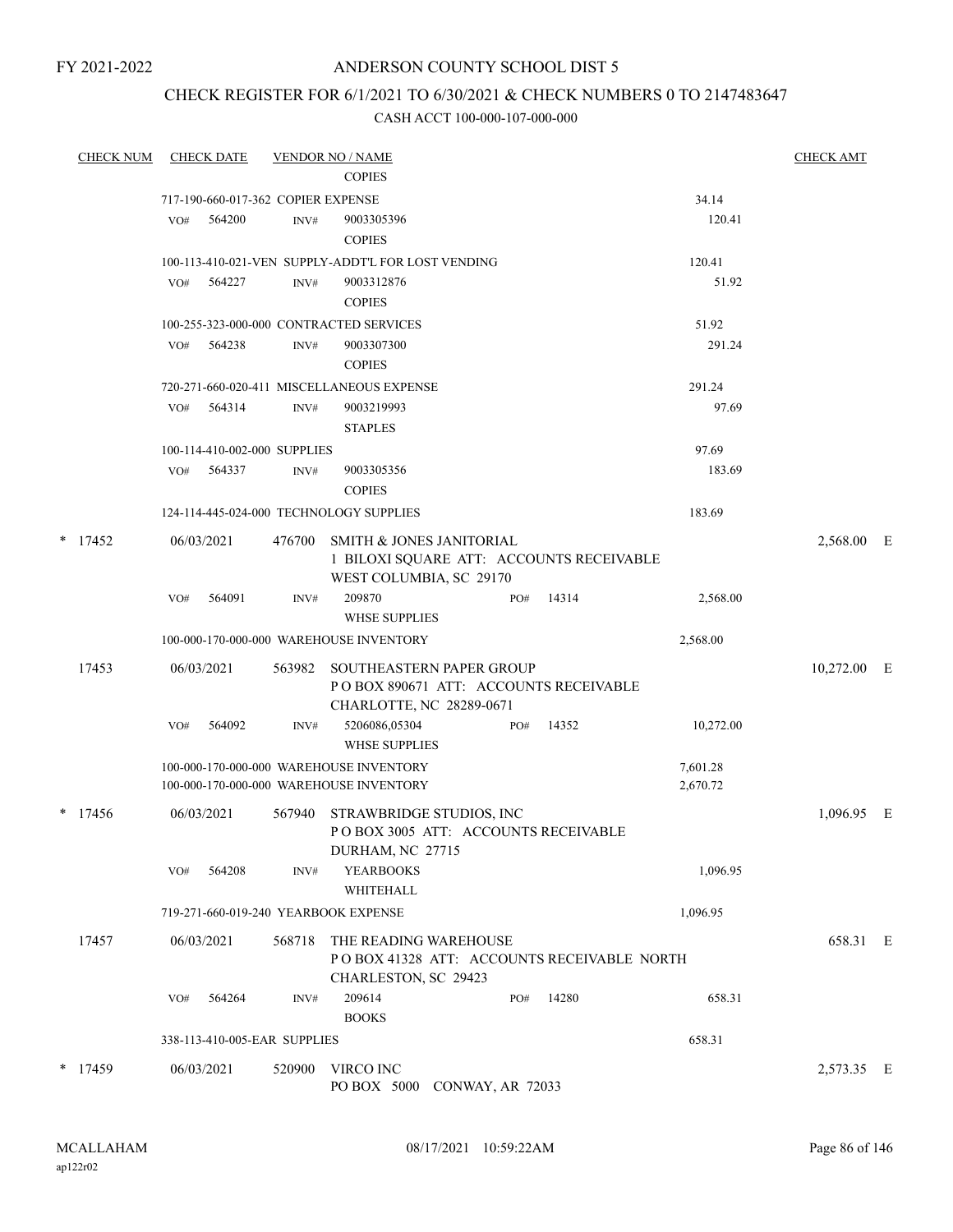# CHECK REGISTER FOR 6/1/2021 TO 6/30/2021 & CHECK NUMBERS 0 TO 2147483647

| <b>CHECK NUM</b> | <b>CHECK DATE</b>                         |                | <b>VENDOR NO / NAME</b>                                    |                                                                 |       |          | <b>CHECK AMT</b> |  |
|------------------|-------------------------------------------|----------------|------------------------------------------------------------|-----------------------------------------------------------------|-------|----------|------------------|--|
|                  | 564096<br>VO#                             | INV#           | 91947039<br><b>CHAIRS</b>                                  | PO#                                                             | 14286 | 2,573.35 |                  |  |
|                  | 100-233-410-012-FUR FURNITURE             |                |                                                            |                                                                 |       | 2,573.35 |                  |  |
| 17460            | 06/03/2021<br>564319<br>VO#               | INV#           | 576587 EMPLOYEE VENDOR<br><b>MOVING EXP</b><br>2ND PAYMENT |                                                                 |       | 500.00   | 500.00 E         |  |
|                  |                                           |                | 263-264-312-000-RR3 REGISTRATION-RECRUITMENT               |                                                                 |       | 500.00   |                  |  |
| 17461            | 06/03/2021                                |                | 529275 WESTAR TIRE<br>P O BOX 400                          | 715 NORTH MURRAY ATT:<br>ACCOUNTS RECEIVABLE ANDERSON, SC 29622 |       |          | 359.95 E         |  |
|                  | 564271<br>VO#                             | INV#           | 164785<br><b>REPAIR</b>                                    | PO#                                                             | 14194 | 359.95   |                  |  |
|                  | 100-257-412-000-000 TRUCK SERVICE         |                |                                                            |                                                                 |       | 359.95   |                  |  |
| 17462            | 06/03/2021                                |                | 532300 WHITE JONES ACE HARDWARE<br>ANDERSON, SC 29624      | PO BOX 13012 ATT: ACCOUNTS RECEIVABLE                           |       |          | 131.56 E         |  |
|                  | 564097<br>VO#                             | INV#           | 409372<br><b>SUPPLIES</b>                                  |                                                                 |       | 10.44    |                  |  |
|                  |                                           |                | 100-254-410-007-001 SUPPLIES - MAINTENANCE                 |                                                                 |       | 10.44    |                  |  |
|                  | VO# 564129                                | INV#           | 409274/2<br><b>SUPPLIES</b>                                |                                                                 |       | 45.66    |                  |  |
|                  |                                           |                | 131-254-410-031-400 HVAC/ELECTRICAL/PLUMBING               |                                                                 |       | 45.66    |                  |  |
|                  | 564130<br>VO#                             | INV#           | 898284/1<br><b>SUPPLIES</b>                                |                                                                 |       | 5.84     |                  |  |
|                  |                                           |                | 131-254-410-031-400 HVAC/ELECTRICAL/PLUMBING               |                                                                 |       | 5.84     |                  |  |
|                  | 564136<br>VO#                             | INV#           | 409356/2<br><b>SUPPLIES</b>                                |                                                                 |       | 13.77    |                  |  |
|                  |                                           |                | 100-254-410-000-001 MAINT. SUPPLIES-STRUCTURES             |                                                                 |       | 13.77    |                  |  |
|                  | 564137<br>VO#                             | INV#           | 898203/1<br><b>SUPPLIES</b>                                |                                                                 |       | 39.84    |                  |  |
|                  |                                           |                | 100-254-410-000-001 MAINT. SUPPLIES-STRUCTURES             |                                                                 |       | 39.84    |                  |  |
|                  | VO#<br>564157                             | INV#           | 898083/1<br><b>SUPPLIES</b>                                |                                                                 |       | 16.01    |                  |  |
|                  |                                           |                | 100-254-410-021-400 HVAC/ELECTRICAL/PLUMBING               |                                                                 |       | 16.01    |                  |  |
| 17463            | 06/03/2021<br>564103<br>VO#               | 574618<br>INV# | <b>EMPLOYEE VENDOR</b><br>05/27/21<br><b>COLUMBIA</b>      |                                                                 |       | 140.30   | 140.30 E         |  |
|                  |                                           |                | 100-233-333-000-000 TRIPS AND CONFERENCES                  |                                                                 |       | 140.30   |                  |  |
| 17464            | 06/03/2021<br>564307<br>VO#               | 536250<br>INV# | <b>EMPLOYEE VENDOR</b><br>WALMART/LOWE'S<br>REIMBURSEMENT  |                                                                 |       | 357.66   | 357.66 E         |  |
|                  | 326-111-410-000-000 SCIENCE KITS SUPPLIES |                |                                                            |                                                                 |       | 357.66   |                  |  |
| 17465            | 06/03/2021                                |                | 574537 EMPLOYEE VENDOR                                     |                                                                 |       |          | 311.80 E         |  |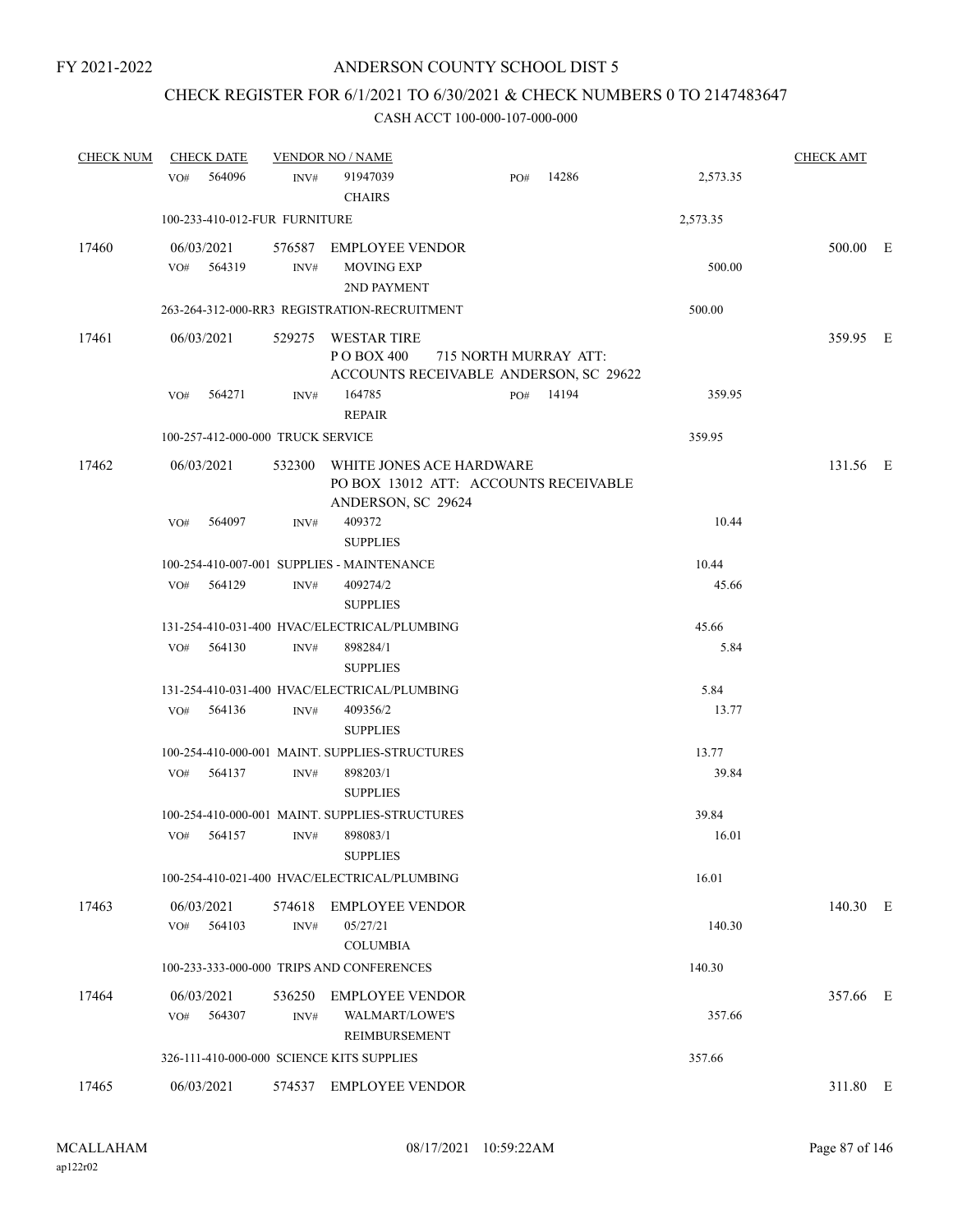## CHECK REGISTER FOR 6/1/2021 TO 6/30/2021 & CHECK NUMBERS 0 TO 2147483647

| <b>CHECK NUM</b> | <b>CHECK DATE</b>                     |        | <b>VENDOR NO / NAME</b>                                                                     |          | <b>CHECK AMT</b> |  |
|------------------|---------------------------------------|--------|---------------------------------------------------------------------------------------------|----------|------------------|--|
|                  | 564250<br>VO#                         | INV#   | 05/19-05/20/21                                                                              | 311.80   |                  |  |
|                  |                                       |        | <b>COLUMBIA</b>                                                                             |          |                  |  |
|                  |                                       |        | 100-232-333-000-000 TRIPS AND CONFERENCES                                                   | 311.80   |                  |  |
| 17466            | 06/03/2021                            | 538250 | <b>EMPLOYEE VENDOR</b>                                                                      |          | 172.68 E         |  |
|                  | 564178<br>VO#                         | INV#   | <b>GED TEST</b>                                                                             | 37.50    |                  |  |
|                  |                                       |        | REIMBURSEMENT                                                                               |          |                  |  |
|                  |                                       |        | 723-190-660-023-911 MISCELLANEOUS- ADULT ED EXPENSE                                         | 37.50    |                  |  |
|                  | VO#<br>564201                         | INV#   | <b>STROLLER</b>                                                                             | 117.68   |                  |  |
|                  |                                       |        | <b>FAMILY LEARNING</b>                                                                      |          |                  |  |
|                  | 243-181-410-023-FLC SUPPLIES          |        |                                                                                             | 117.68   |                  |  |
|                  | 564259<br>VO#                         | INV#   | <b>GED TEST</b>                                                                             | 17.50    |                  |  |
|                  |                                       |        | REIMBURSEMENT                                                                               |          |                  |  |
|                  |                                       |        | 723-190-660-023-911 MISCELLANEOUS- ADULT ED EXPENSE                                         | 17.50    |                  |  |
| 17467            | 06/08/2021                            | 574758 | <b>EMPLOYEE VENDOR</b>                                                                      |          | 139.15 E         |  |
|                  | VO#<br>564381                         | INV#   | <b>JUNE 2</b>                                                                               | 139.15   |                  |  |
|                  |                                       |        | <b>COLUMBIA</b>                                                                             |          |                  |  |
|                  |                                       |        | 100-233-333-000-000 TRIPS AND CONFERENCES                                                   | 139.15   |                  |  |
| 17468            | 06/08/2021                            | 573966 | ALCO SOAP AND SUPPLY                                                                        |          | 2,835.99 E       |  |
|                  |                                       |        | PO BOX 1086 MOORESVILLE, NC 28115                                                           |          |                  |  |
|                  | VO#<br>564416                         | INV#   | <b>MAY 2021</b>                                                                             | 2,835.99 |                  |  |
|                  |                                       |        | <b>SUPPLIES</b>                                                                             |          |                  |  |
|                  | 600-256-410-002-CHE CHEMICAL SUPPLIES |        |                                                                                             | 377.37   |                  |  |
|                  | 600-256-410-003-CHE CHEMICAL SUPPLIES |        |                                                                                             | 258.71   |                  |  |
|                  | 600-256-410-005-CHE CHEMICAL SUPPLIES |        |                                                                                             | 172.63   |                  |  |
|                  | 600-256-410-006-CHE CHEMICAL SUPPLIES |        |                                                                                             | 206.34   |                  |  |
|                  | 600-256-410-007-CHE CHEMICAL SUPPLIES |        |                                                                                             | 141.16   |                  |  |
|                  | 600-256-410-008-CHE CHEMICAL SUPPLIES |        |                                                                                             | 33.71    |                  |  |
|                  | 600-256-410-009-CHE CHEMICAL SUPPLIES |        |                                                                                             | 214.11   |                  |  |
|                  | 600-256-410-010-CHE CHEMICAL SUPPLIES |        |                                                                                             | 170.20   |                  |  |
|                  | 600-256-410-011-CHE CHEMICAL SUPPLIES |        |                                                                                             | 206.34   |                  |  |
|                  | 600-256-410-012-CHE CHEMICAL SUPPLIES |        |                                                                                             | 138.53   |                  |  |
|                  | 600-256-410-013-CHE CHEMICAL SUPPLIES |        |                                                                                             | 238.81   |                  |  |
|                  | 600-256-410-014-CHE CHEMICAL SUPPLIES |        |                                                                                             | 99.25    |                  |  |
|                  | 600-256-410-016-CHE CHEMICAL SUPPLIES |        |                                                                                             | 108.09   |                  |  |
|                  | 600-256-410-017-CHE CHEMICAL SUPPLIES |        |                                                                                             | 205.30   |                  |  |
|                  | 600-256-410-019-CHE CHEMICAL SUPPLIES |        |                                                                                             | 64.15    |                  |  |
|                  | 600-256-410-020-CHE CHEMICAL SUPPLIES |        |                                                                                             | 201.29   |                  |  |
| 17469            | 06/08/2021                            | 111125 | <b>ANDERSON AWARDS</b><br>716 WHITEHALL ROAD ATT: ACCOUNTS<br>RECEIVABLE ANDERSON, SC 29625 |          | 283.17 E         |  |
|                  | 564417<br>VO#                         | INV#   | <b>GLENVIEW MS</b><br><b>SUPPLIES</b>                                                       | 283.17   |                  |  |
|                  |                                       |        | 720-271-660-020-411 MISCELLANEOUS EXPENSE                                                   | 283.17   |                  |  |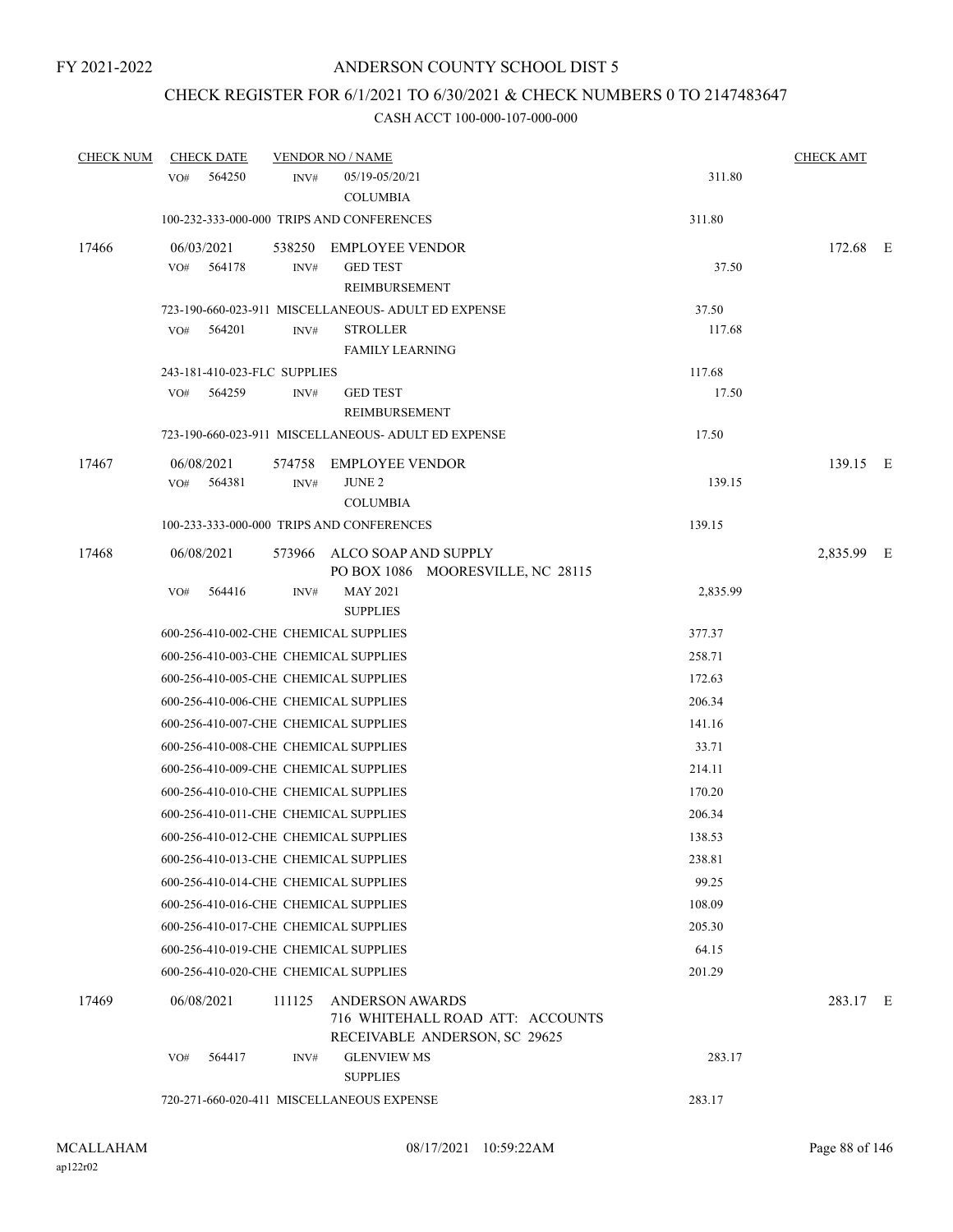# CHECK REGISTER FOR 6/1/2021 TO 6/30/2021 & CHECK NUMBERS 0 TO 2147483647

| <b>CHECK NUM</b> | <b>CHECK DATE</b>                     |                | <b>VENDOR NO / NAME</b>                                                                                          |        | <b>CHECK AMT</b> |  |
|------------------|---------------------------------------|----------------|------------------------------------------------------------------------------------------------------------------|--------|------------------|--|
| 17470            | 06/08/2021                            |                | 114325 ANDERSON-OCONEE SPEECH & HEARING SVCS<br>106 DOSTAK DRIVE ATT: BRIAN CURTIS ANDERSON,<br>SC 29621         |        | 130.00 E         |  |
|                  | VO# 564420                            | INV#           | AND00001<br><b>SUPPLIES</b>                                                                                      | 130.00 |                  |  |
|                  |                                       |                | 203-161-410-000-SUP SUPPLEMENTAL SUPPLIES                                                                        | 130.00 |                  |  |
| 17471            | 06/08/2021                            |                | 566562 ANDERSON OUTDOOR POWER EQUIPMENT<br>110 MIRACLE MILE DRIVE ATT: ACCOUNTS<br>RECEIVABLE ANDERSON, SC 29621 |        | 297.19 E         |  |
|                  | 564421<br>VO#                         | INV#           | 20162<br><b>SUPPLIES</b>                                                                                         | 9.98   |                  |  |
|                  |                                       |                | 100-254-410-000-001 MAINT. SUPPLIES-STRUCTURES                                                                   | 9.98   |                  |  |
|                  | VO# 564422                            | INV#           | 19767<br><b>SUPPLIES</b>                                                                                         | 87.39  |                  |  |
|                  |                                       |                | 100-254-410-000-001 MAINT. SUPPLIES-STRUCTURES                                                                   | 87.39  |                  |  |
|                  | VO# 564423                            | INV#           | 19492<br><b>SUPPLIES</b>                                                                                         | 199.82 |                  |  |
|                  | 100-254-323-000-001 CONTRACT SRVS     |                |                                                                                                                  | 199.82 |                  |  |
| 17472            | 06/08/2021                            |                | 114225 ANDERSON RESTAURANT EQUIPMENT<br>112 EAST MAULDIN STREET ATT: ACCOUNTS<br>RECEIVABLE ANDERSON, SC 29621   |        | 108.74 E         |  |
|                  | 564424<br>VO#                         | INV#           | 058305<br><b>SUPPLIES</b>                                                                                        | 72.09  |                  |  |
|                  | 600-256-410-000-000 SUPPLIES          |                |                                                                                                                  | 72.09  |                  |  |
|                  | VO# 564425                            | INV#           | 275082<br><b>SUPPLIES</b>                                                                                        | 14.98  |                  |  |
|                  | 600-256-410-017-000 SUPPLIES          |                |                                                                                                                  | 14.98  |                  |  |
|                  | 564426<br>VO#                         | INV#           | 275062<br><b>SUPPLIES</b>                                                                                        | 21.67  |                  |  |
|                  | 631-256-410-031-CAT SUPPLIES-CATERING |                |                                                                                                                  | 21.67  |                  |  |
| 17473            | 06/08/2021<br>564394<br>VO#           | 576113<br>INV# | <b>EMPLOYEE VENDOR</b><br><b>ADOBE</b><br>REIMBURSEMENT                                                          | 179.88 | 194.39 E         |  |
|                  |                                       |                | 100-212-410-000-000 SUPPLIES AND MATERIALS                                                                       | 179.88 |                  |  |
|                  | VO#<br>564395                         | INV#           | <b>ADOBE</b><br>REIMBURSEMENT                                                                                    | 14.51  |                  |  |
|                  |                                       |                | 100-212-410-000-000 SUPPLIES AND MATERIALS                                                                       | 14.51  |                  |  |
| 17474            | 06/08/2021                            | 576819         | <b>EMPLOYEE VENDOR</b>                                                                                           |        | 355.35 E         |  |
|                  | 564366<br>VO#                         | INV#           | <b>BANOUET</b><br>REIMBURSEMENT                                                                                  | 135.27 |                  |  |
|                  |                                       |                | 702-271-660-002-751 BASKETBALL BOYS EXPENSE                                                                      | 135.27 |                  |  |
|                  | 564367<br>VO#                         | INV#           | <b>COOKIE DOUGH</b><br>REIMBURSEMENT                                                                             | 220.08 |                  |  |
|                  |                                       |                | 702-271-660-002-751 BASKETBALL BOYS EXPENSE                                                                      | 220.08 |                  |  |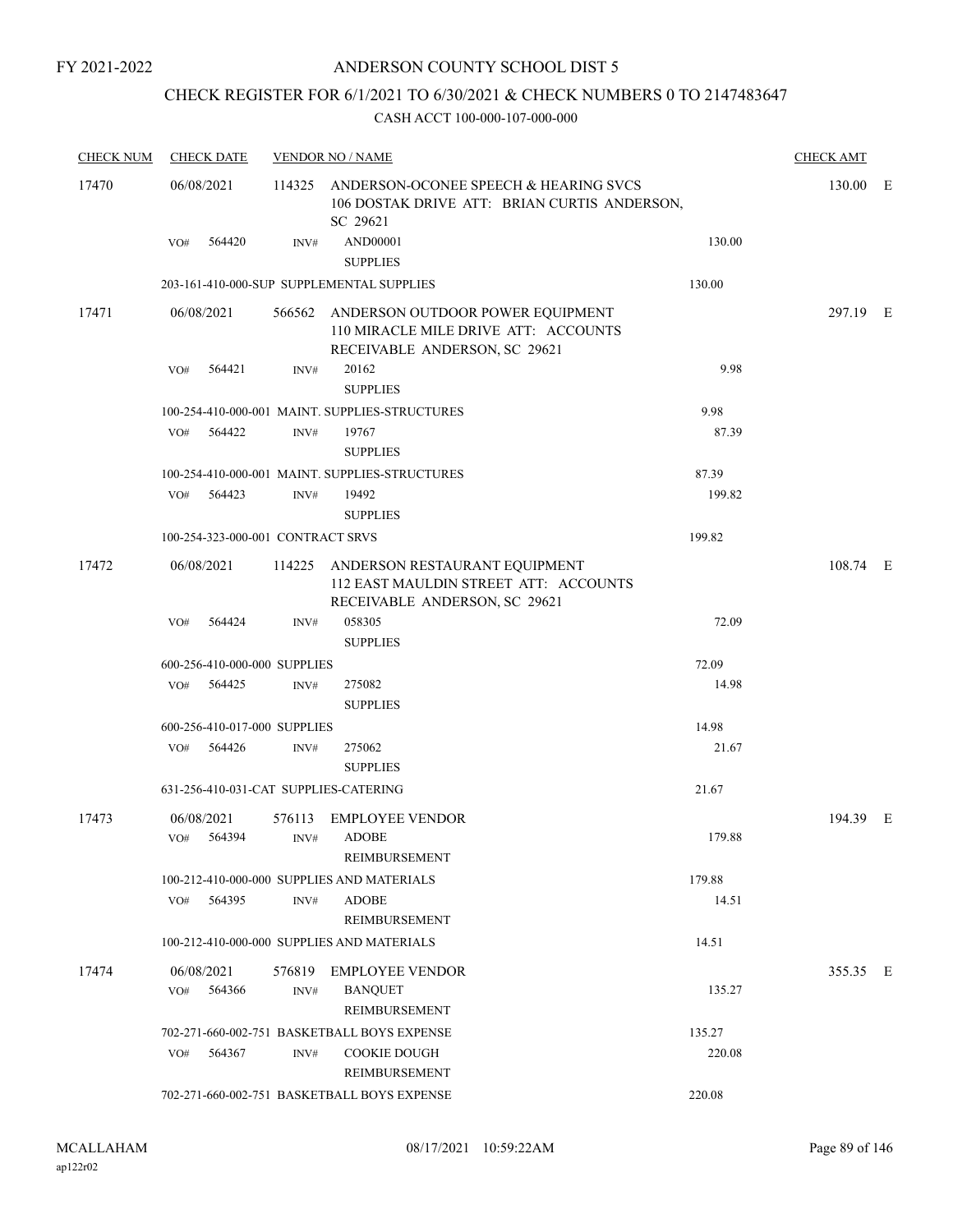# CHECK REGISTER FOR 6/1/2021 TO 6/30/2021 & CHECK NUMBERS 0 TO 2147483647

|   | <b>CHECK NUM</b> | <b>CHECK DATE</b>                                        |                | <b>VENDOR NO / NAME</b>                                                                             |                   | <b>CHECK AMT</b> |  |
|---|------------------|----------------------------------------------------------|----------------|-----------------------------------------------------------------------------------------------------|-------------------|------------------|--|
| * | 17480            | 06/08/2021                                               |                | 564176 BSN SPORTS, LLC<br>PO BOX 660176 DALLAS, TX 75209-0176                                       |                   | 389.37 E         |  |
|   |                  | 564431<br>VO#                                            | INV#           | 912838067<br><b>CENTERVILLE</b>                                                                     | 389.37            |                  |  |
|   |                  | 802-112-410-007-000 SUPPLIES - RETENTION                 |                |                                                                                                     | 389.37            |                  |  |
|   | 17481            | 06/08/2021<br>564359<br>VO#                              | INV#           | 573552 EMPLOYEE VENDOR<br><b>SUPPLIES</b><br><b>REIMBURSEMENT</b>                                   | 270.16            | 270.16 E         |  |
|   |                  | 100-222-410-003-000 SUPPLIES                             |                |                                                                                                     | 270.16            |                  |  |
| * | 17483            | 06/08/2021<br>564358<br>VO#                              | 572771<br>INV# | <b>EMPLOYEE VENDOR</b><br><b>TONER</b><br>REIMBURSEMENT                                             | 75.54             | 1,904.22 E       |  |
|   |                  | 124-114-445-024-000 TECHNOLOGY SUPPLIES<br>564409<br>VO# | INV#           | <b>BOOKS</b><br><b>REIMBURSEMENT</b>                                                                | 75.54<br>1,828.68 |                  |  |
|   |                  | 802-114-410-001-001 BOOK STUDY SUPPLIES                  |                |                                                                                                     | 1,828.68          |                  |  |
|   | $*$ 17486        | 06/08/2021                                               |                | 568574 CCP CROWE'S CORPORATE PROMOTIONS<br>PO BOX 2647 ANDERSON, SC 29622                           |                   | 269.00 E         |  |
|   |                  | VO#<br>564438                                            | INV#           | 16876<br><b>LAB COATS</b>                                                                           | 269.00            |                  |  |
|   |                  | 731-271-660-031-859 BIOMED EXPENSE                       |                |                                                                                                     | 269.00            |                  |  |
|   | 17487            | 06/08/2021<br>564391<br>VO#                              | 177510<br>INV# | EMPLOYEE VENDOR<br><b>CONFERENCE</b><br><b>REIMBURSEMENT</b>                                        | 303.90            | 303.90 E         |  |
|   |                  |                                                          |                | 100-212-333-000-000 TRIPS AND CONFERENCES                                                           | 249.00            |                  |  |
|   |                  |                                                          |                | 100-212-410-000-000 SUPPLIES AND MATERIALS                                                          | 54.90             |                  |  |
| * | 17489            | 06/08/2021                                               | 187625 CPI     | 10850 W PARK PLACE SUITE 250 MILWAUKEE, WI<br>53224                                                 |                   | 150.00 E         |  |
|   |                  | 564446<br>VO#                                            | INV#           | <b>IUSO195900</b><br>JOHNICE MOORE                                                                  | 150.00            |                  |  |
|   |                  |                                                          |                | 809-224-333-000-000 TRIPS AND CONFERENCES                                                           | 150.00            |                  |  |
|   | $*$ 17491        | 06/08/2021                                               | 202600         | <b>DILLARD'S SPORTS CENTER</b><br>708 WHITEHALL ROAD ATT: ACCOUNTS<br>RECEIVABLE ANDERSON, SC 29625 |                   | 1,485.97 E       |  |
|   |                  | VO#<br>564448                                            | INV#           | 106435<br>TLH SOCCER                                                                                | 609.90            |                  |  |
|   |                  | 702-271-660-002-743 SOCCER BOYS EXPENSE                  |                |                                                                                                     | 609.90            |                  |  |
|   |                  | 564449<br>VO#                                            | INV#           | 105202<br><b>TLH FOOTBALL</b>                                                                       | 876.07            |                  |  |
|   |                  | 100-271-410-002-000 SUPPLIES                             |                |                                                                                                     | 876.07            |                  |  |
|   | 17492            | 06/08/2021                                               | 573927         | <b>EMPLOYEE VENDOR</b>                                                                              |                   | 558.00 E         |  |
|   |                  | 564362<br>VO#                                            | INV#           | <b>CONFERENCE</b>                                                                                   | 558.00            |                  |  |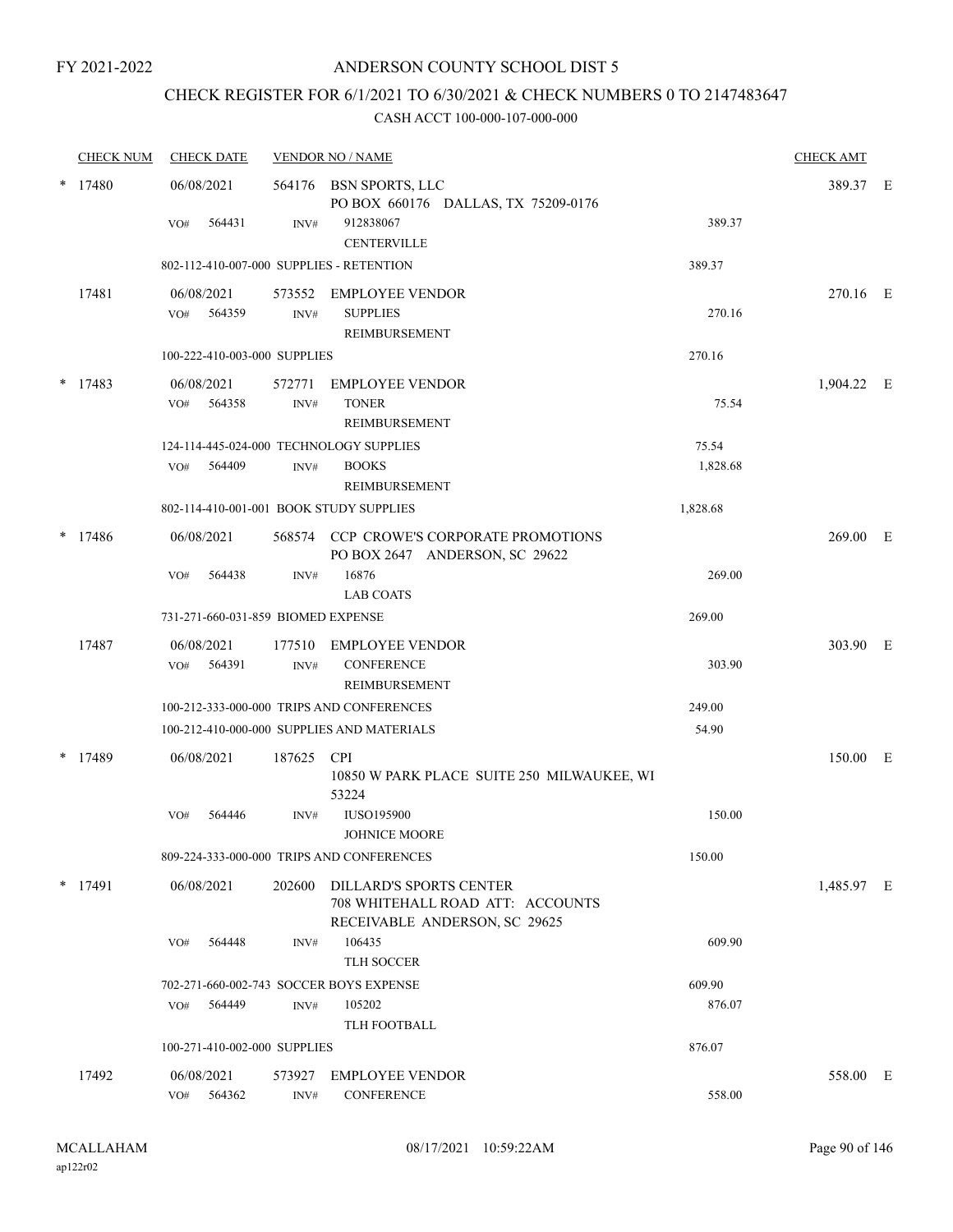## ANDERSON COUNTY SCHOOL DIST 5

## CHECK REGISTER FOR 6/1/2021 TO 6/30/2021 & CHECK NUMBERS 0 TO 2147483647

| <b>CHECK NUM</b> |     | <b>CHECK DATE</b>                                            |      | <b>VENDOR NO / NAME</b><br>REIMBURSEMENT                                                                                 |     |           |                  | <b>CHECK AMT</b> |  |
|------------------|-----|--------------------------------------------------------------|------|--------------------------------------------------------------------------------------------------------------------------|-----|-----------|------------------|------------------|--|
|                  |     |                                                              |      | 100-212-333-000-000 TRIPS AND CONFERENCES                                                                                |     |           | 558.00           |                  |  |
|                  |     |                                                              |      |                                                                                                                          |     |           |                  |                  |  |
| $*$ 17494        |     | 06/08/2021                                                   |      | 235550 FLINN SCIENTIFIC INC<br>PO BOX 71721 ATT: ACCOUNTS RECEIVABLE<br>CHICAGO, IL 60694-1721                           |     |           |                  | 2,308.43 E       |  |
|                  | VO# | 564455                                                       | INV# | 2566111<br><b>WESTSIDE</b>                                                                                               |     |           | 2,308.43         |                  |  |
|                  |     | 100-114-410-003-000 SUPPLIES                                 |      |                                                                                                                          |     |           | 2,308.43         |                  |  |
| 17495            |     | 06/08/2021                                                   |      | 569871 FOLLETT SCHOOL SOLUTIONS, INC<br>91826 COLLECTION CENTER DRIVE ATT: ACCOUNTS<br>RECEIVABLE CHICAGO, IL 60693-0918 |     |           |                  | 494.09 E         |  |
|                  | VO# | 564456                                                       | INV# | 846946F<br><b>WESTSIDE</b>                                                                                               |     | PO# 14119 | 494.09           |                  |  |
|                  |     | 100-222-410-003-000 SUPPLIES<br>100-222-410-003-000 SUPPLIES |      |                                                                                                                          |     |           | 192.42<br>301.67 |                  |  |
| 17496            |     | 06/08/2021                                                   |      | 237555 FORMS & SUPPLY<br>POBOX 563953 ATT: ACCOUNTS RECEIVABLE<br>CHARLOTTE, NC 28256                                    |     |           |                  | 875.23 E         |  |
|                  | VO# | 564457                                                       | INV# | 5794836<br><b>SUPPLIES</b>                                                                                               |     |           | 91.03            |                  |  |
|                  |     | 100-112-410-007-000 SUPPLIES                                 |      |                                                                                                                          |     |           | 91.03            |                  |  |
|                  | VO# | 564458                                                       | INV# | 5792413<br><b>SUPPLIES</b>                                                                                               |     |           | 416.81           |                  |  |
|                  |     | 100-112-410-007-000 SUPPLIES                                 |      |                                                                                                                          |     |           | 416.81           |                  |  |
|                  | VO# | 564459                                                       | INV# | 5794684<br><b>SUPPLIES</b>                                                                                               |     |           | 164.26           |                  |  |
|                  |     |                                                              |      | 715-271-660-015-201 MISCELLANEOUS EXPENSE                                                                                |     |           | 164.26           |                  |  |
|                  | VO# | 564460                                                       | INV# | 5798583<br><b>SUPPLIES</b>                                                                                               |     |           | 121.39           |                  |  |
|                  |     | 100-212-410-012-000 SUPPLIES                                 |      |                                                                                                                          |     |           | 121.39           |                  |  |
|                  | VO# | 564461                                                       | INV# | 5793193<br><b>SUPPLIES</b>                                                                                               | PO# | 14528     | 81.74            |                  |  |
|                  |     |                                                              |      | 203-161-410-000-SUP SUPPLEMENTAL SUPPLIES                                                                                |     |           | 81.74            |                  |  |
| $*$ 17500        |     | 06/08/2021                                                   |      | 573185 GRIMCO, INC.<br>29538 NETWORK PLACE CHICAGO, IL 60673-1295                                                        |     |           |                  | 590.27 E         |  |
|                  | VO# | 564467                                                       | INV# | 026346900-02<br><b>SUPPLIES</b>                                                                                          |     |           | 590.27           |                  |  |
|                  |     | 131-115-410-031-000 SUPPLIES                                 |      |                                                                                                                          |     |           | 590.27           |                  |  |
| 17501            |     | 06/08/2021                                                   |      | 572275 HAPPY CHEF UNIFORMS<br>22 PARK PLACE BUTLER, NJ 07405                                                             |     |           |                  | 1,096.25 E       |  |
|                  | VO# | 564468                                                       | INV# | 1702158A<br><b>APRONS</b>                                                                                                |     | PO# 14526 | 1,096.25         |                  |  |
|                  |     | 600-256-410-000-000 SUPPLIES                                 |      |                                                                                                                          |     |           | 1,096.25         |                  |  |
| 17503            |     | 06/08/2021                                                   |      | 573279 HERSHEY CREAMERY COMPANY                                                                                          |     |           |                  | 195.53 E         |  |
|                  |     |                                                              |      |                                                                                                                          |     |           |                  |                  |  |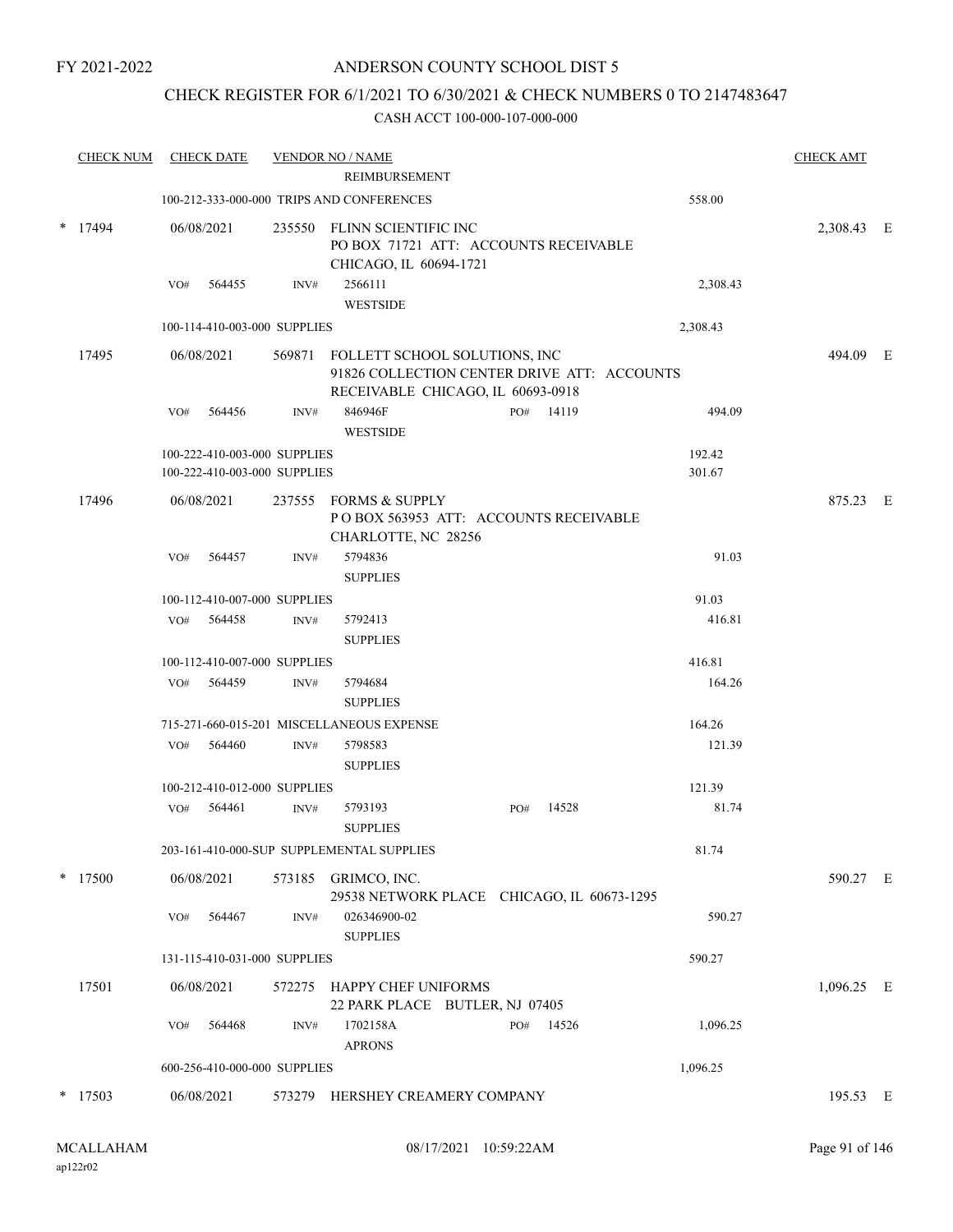## ANDERSON COUNTY SCHOOL DIST 5

# CHECK REGISTER FOR 6/1/2021 TO 6/30/2021 & CHECK NUMBERS 0 TO 2147483647

|   | <b>CHECK NUM</b> |     | <b>CHECK DATE</b>        |                              | <b>VENDOR NO / NAME</b>                                           |          | <b>CHECK AMT</b> |  |
|---|------------------|-----|--------------------------|------------------------------|-------------------------------------------------------------------|----------|------------------|--|
|   |                  |     |                          |                              | 710 CORPORATE CIRCLE SALISBURY, NC 28145                          |          |                  |  |
|   |                  | VO# | 564469                   | INV#                         | 16528940                                                          | 195.53   |                  |  |
|   |                  |     |                          |                              | <b>SOUTHWOOD</b>                                                  |          |                  |  |
|   |                  |     | 600-256-460-021-000 FOOD |                              |                                                                   | 195.53   |                  |  |
| * | 17506            |     | 06/08/2021               | 300176                       | <b>JOSTENS INC</b>                                                |          | 3,547.71 E       |  |
|   |                  |     |                          |                              | 21336 NETWORK PLACE ATT: ACCOUNTS<br>RECEIVABLE CHICAGO, IL 60673 |          |                  |  |
|   |                  | VO# | 564472                   | INV#                         | 26612788                                                          | 3,547.71 |                  |  |
|   |                  |     |                          |                              | <b>TL HANNA</b>                                                   |          |                  |  |
|   |                  |     |                          |                              | 702-271-660-002-511 DIPLOMAS EXPENSE                              | 3,547.71 |                  |  |
|   | 17507            |     | 06/08/2021               |                              | 563608 JW PEPPER & SON, INC                                       |          | 717.94 E         |  |
|   |                  |     |                          |                              | POBOX 642 ATT: ACCOUNTS RECEIVABLE EXTON,                         |          |                  |  |
|   |                  |     |                          |                              | PA 19341                                                          |          |                  |  |
|   |                  | VO# | 564473                   | INV#                         | <b>SOUTHWOOD</b><br>14437<br>PO#<br><b>MUSIC</b>                  | 717.94   |                  |  |
|   |                  |     |                          | 100-114-410-021-COB SUPPLIES |                                                                   | 40.00    |                  |  |
|   |                  |     |                          | 100-114-410-021-COB SUPPLIES |                                                                   | 10.00    |                  |  |
|   |                  |     |                          | 100-114-410-021-COB SUPPLIES |                                                                   | 667.94   |                  |  |
| * | 17509            |     | 06/08/2021               | 572855                       | <b>KRISPY KREME</b>                                               |          | 690.79 E         |  |
|   |                  |     |                          |                              | 1620 N. MAIN ST. ANDERSON, SC 29621                               |          |                  |  |
|   |                  | VO# | 564474                   | INV#                         | <b>FUNDRAISER</b>                                                 | 690.79   |                  |  |
|   |                  |     |                          |                              | RAMS VOLLEYBALL                                                   |          |                  |  |
|   |                  |     |                          |                              | 706-271-660-006-682 VOLLEYBALL EXPENSE                            | 690.79   |                  |  |
|   | $*$ 17511        |     | 06/08/2021               | 573848                       | <b>EMPLOYEE VENDOR</b>                                            |          | 129.99 E         |  |
|   |                  | VO# | 564373                   | INV#                         | <b>4TH GRADE</b>                                                  | 129.99   |                  |  |
|   |                  |     |                          |                              | REIMBURSEMENT<br>717-190-660-017-354 FIELD TRIPS GRADE 4 EXPENSE  |          |                  |  |
|   |                  |     |                          |                              |                                                                   | 129.99   |                  |  |
| * | 17514            |     | 06/08/2021               | 574462                       | <b>EMPLOYEE VENDOR</b>                                            |          | 181.42 E         |  |
|   |                  | VO# | 564355                   | INV#                         | <b>MAY 26</b><br><b>COLUMBIA</b>                                  | 141.75   |                  |  |
|   |                  |     |                          |                              | 100-252-333-000-000 TRIPS AND CONFERENCES                         | 141.75   |                  |  |
|   |                  | VO# | 564357                   | INV#                         | <b>STAFF LUNCH</b>                                                | 39.67    |                  |  |
|   |                  |     |                          |                              | <b>REIMBURSEMENT</b>                                              |          |                  |  |
|   |                  |     |                          | 852-252-410-000-000 SUPPLIES |                                                                   | 39.67    |                  |  |
|   | 17515            |     | 06/08/2021               | 347930                       | <b>EMPLOYEE VENDOR</b>                                            |          | 741.51 E         |  |
|   |                  | VO# | 564407                   | INV#                         | <b>SCHOLASTIC</b>                                                 | 741.51   |                  |  |
|   |                  |     |                          |                              | REIMBURSEMENT                                                     |          |                  |  |
|   |                  |     |                          | 100-112-410-011-000 SUPPLIES |                                                                   | 41.51    |                  |  |
|   |                  |     |                          |                              | 711-271-660-011-229 DUKE ENERGY GRANT EXPENSE                     | 700.00   |                  |  |
|   | * 17520          |     | 06/08/2021               | 570395                       | NETWORK CONTROLS & ELECTRIC, INC                                  |          | 1,584.79 E       |  |
|   |                  |     |                          |                              | 136 JOHNS ROAD ATT: ACCOUNTS RECEIVABLE                           |          |                  |  |
|   |                  |     |                          |                              | <b>GREER, SC 29650</b><br>25816                                   |          |                  |  |
|   |                  | VO# | 564485                   | INV#                         | <b>INSTALLATION</b>                                               | 1,584.79 |                  |  |
|   |                  |     |                          |                              |                                                                   |          |                  |  |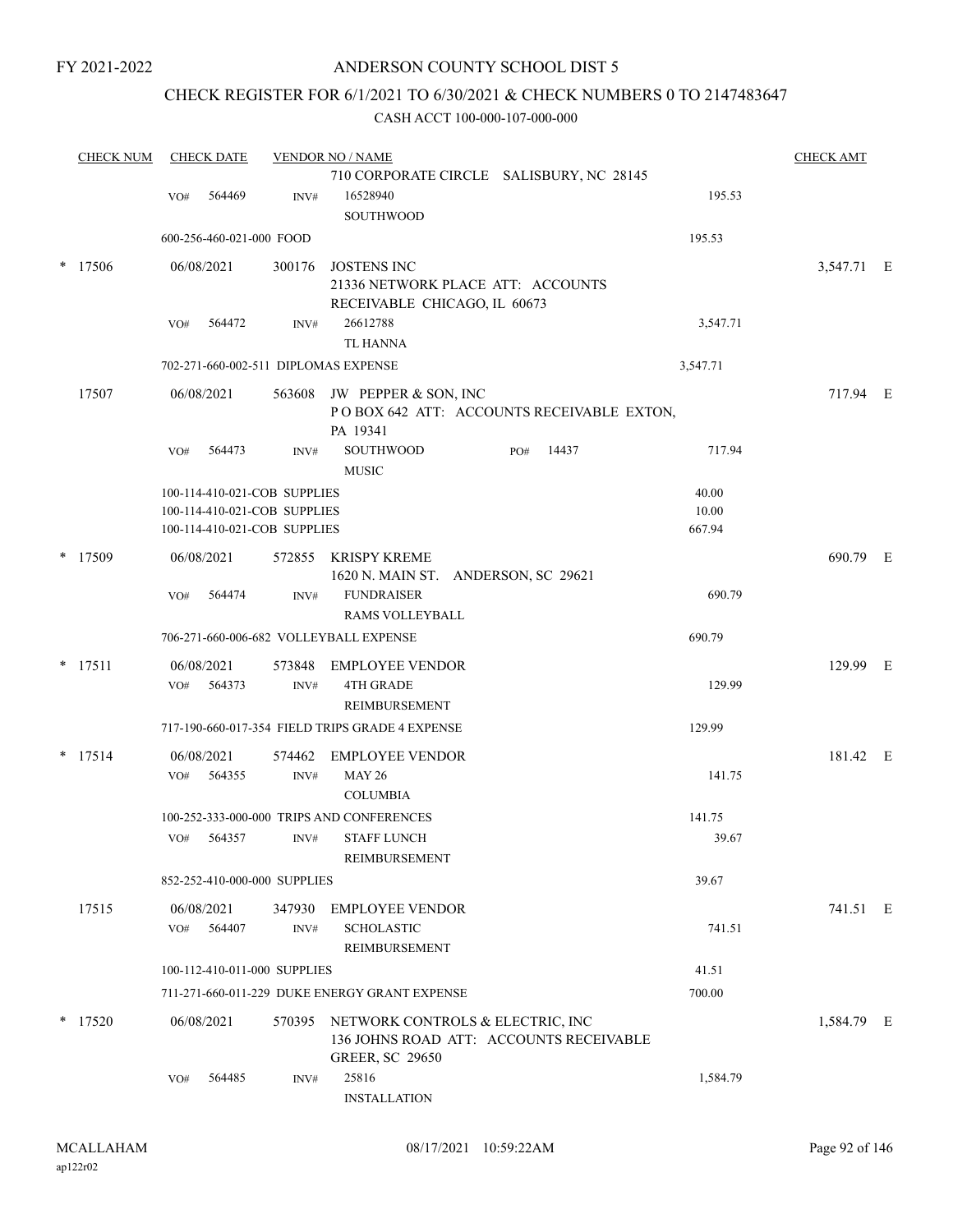# CHECK REGISTER FOR 6/1/2021 TO 6/30/2021 & CHECK NUMBERS 0 TO 2147483647

| CHECK NUM CHECK DATE |                   |                                   |                | <b>VENDOR NO / NAME</b>                                                                              |     |       |           | <b>CHECK AMT</b> |  |
|----------------------|-------------------|-----------------------------------|----------------|------------------------------------------------------------------------------------------------------|-----|-------|-----------|------------------|--|
|                      |                   |                                   |                | 100-266-312-000-000 PURCHASED SERVICES                                                               |     |       | 1,584.79  |                  |  |
| 17521                |                   | 06/08/2021                        |                | 389900 OFFICE DEPOT<br>POBOX 1413 CHARLOTTE, NC 28201-1413                                           |     |       |           | 1,996.43 E       |  |
|                      | VO#               | 564486                            | INV#           | 173451769001<br><b>SUPPLIES</b>                                                                      |     |       | 252.46    |                  |  |
|                      |                   | 100-222-410-020-000 SUPPLIES      |                |                                                                                                      |     |       | 252.46    |                  |  |
|                      |                   | VO# 564487                        | INV#           | 173451768001<br><b>SUPPLIES</b>                                                                      |     |       | 22.52     |                  |  |
|                      |                   | 100-222-410-020-000 SUPPLIES      |                |                                                                                                      |     |       | 22.52     |                  |  |
|                      |                   | VO# 564488                        | INV#           | 172650849001<br><b>SUPPLIES</b>                                                                      |     |       | 84.81     |                  |  |
|                      |                   | 600-256-410-000-000 SUPPLIES      |                |                                                                                                      |     |       | 84.81     |                  |  |
|                      |                   | VO# 564489                        | INV#           | 172571073001<br><b>SUPPLIES</b>                                                                      | PO# | 14491 | 92.91     |                  |  |
|                      |                   |                                   |                | 100-212-410-000-000 SUPPLIES AND MATERIALS                                                           |     |       | 92.91     |                  |  |
|                      |                   | VO# 564490                        | INV#           | 169844987001<br><b>SUPPLIES</b>                                                                      |     |       | 1,127.32  |                  |  |
|                      |                   |                                   |                | 100-114-410-003-VEN SUPPLY-ADDT'L FOR LOST VENDING                                                   |     |       | 1,127.32  |                  |  |
|                      |                   | VO# 564491                        | INV#           | 172651569001<br><b>SUPPLIES</b>                                                                      |     |       | 122.68    |                  |  |
|                      |                   | 600-256-410-000-000 SUPPLIES      |                |                                                                                                      |     |       | 122.68    |                  |  |
|                      |                   | VO# 564492                        | INV#           | 172708054001<br><b>SUPPLIES</b>                                                                      |     |       | 108.04    |                  |  |
|                      |                   | 100-264-410-000-000 SUPPLIES      |                |                                                                                                      |     |       | 108.04    |                  |  |
|                      |                   | VO# 564493                        | INV#           | 173472738001<br><b>SUPPLIES</b>                                                                      |     |       | 172.44    |                  |  |
|                      |                   | 100-264-410-000-000 SUPPLIES      |                |                                                                                                      |     |       | 172.44    |                  |  |
|                      |                   | VO# 564494                        | INV#           | 170726782001<br><b>SUPPLIES</b>                                                                      |     |       | 13.25     |                  |  |
|                      |                   |                                   |                | 713-271-660-013-203 KINDERGARTEN SUPPLY FEE EXPENSE                                                  |     |       | 13.25     |                  |  |
| 17522                | 06/08/2021        |                                   |                | 405100 PERMA-BOUND<br>617 EAST VANDALIA ROAD ATT: ACCOUNTS<br>RECEIVABLE JACKSONVILLE, IL 62650-3599 |     |       |           | 19,216.07 E      |  |
|                      | VO#               | 564495                            | INV#           | 1893021<br><b>MCCANTS</b>                                                                            | PO# | 14307 | 19,216.07 |                  |  |
|                      |                   | 397-222-430-005-000 LIBRARY BOOKS |                |                                                                                                      |     |       | 19,216.07 |                  |  |
| $*$ 17524            | VO#               | 06/08/2021<br>564356              | 574722<br>INV# | EMPLOYEE VENDOR<br>MAY 24-25                                                                         |     |       | 333.68    | 333.68 E         |  |
|                      |                   |                                   |                | LANCASTER                                                                                            |     |       |           |                  |  |
|                      |                   |                                   |                | 817-224-333-021-000 TRIPS AND CONFERENCES                                                            |     |       | 333.68    |                  |  |
| 17525                | 06/08/2021<br>VO# | 564393                            | 572099<br>INV# | <b>EMPLOYEE VENDOR</b><br><b>SUPPLIES</b><br>REIMBURSEMENT                                           |     |       | 107.02    | 107.02 E         |  |
|                      |                   |                                   |                | 100-114-410-002-VEN SUPPLY-ADDT'L FOR LOST VENDING                                                   |     |       | 107.02    |                  |  |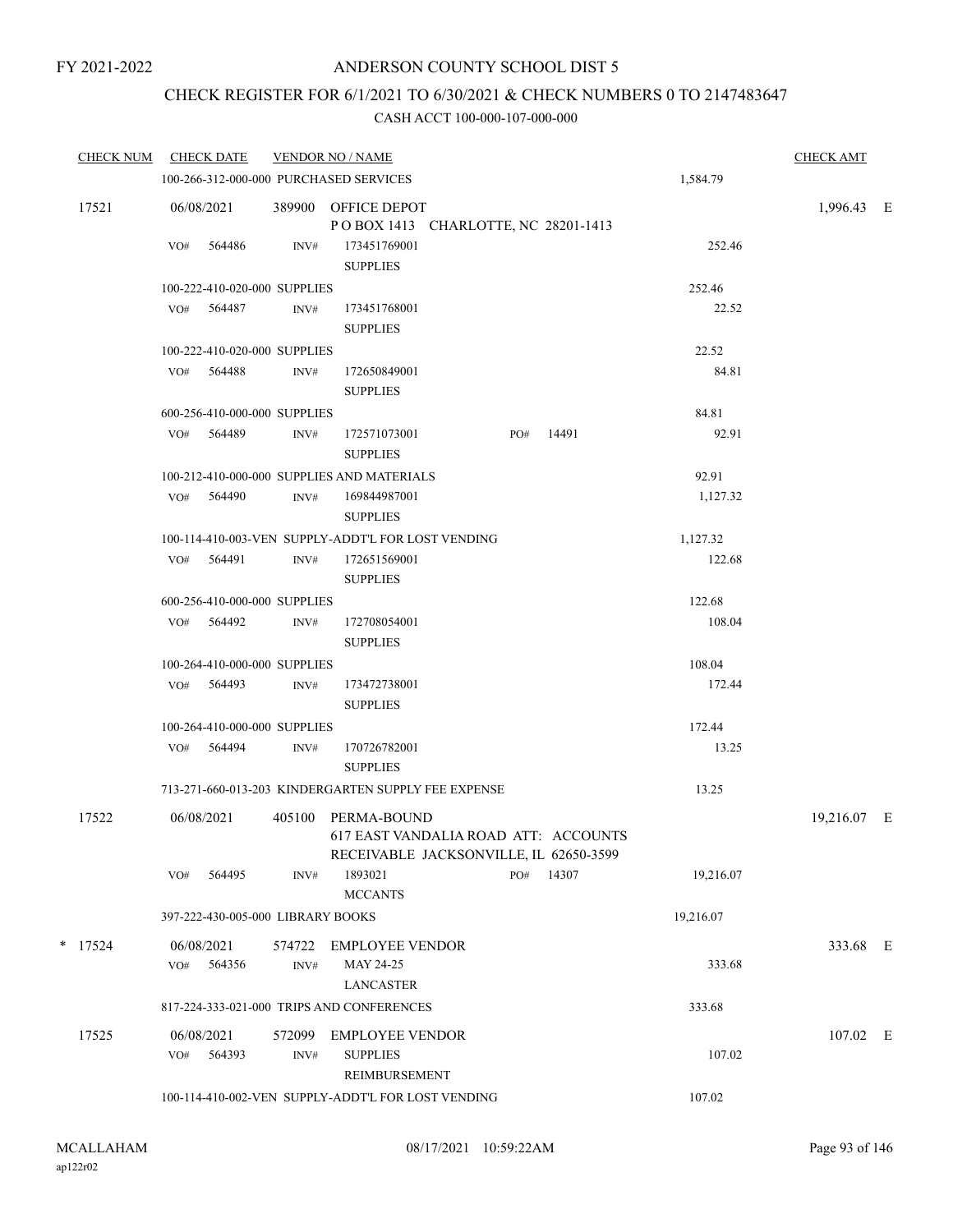## CHECK REGISTER FOR 6/1/2021 TO 6/30/2021 & CHECK NUMBERS 0 TO 2147483647

|        | <b>CHECK NUM</b> |     | <b>CHECK DATE</b>                  |                | <b>VENDOR NO / NAME</b>                                                                                   |          | <b>CHECK AMT</b> |  |
|--------|------------------|-----|------------------------------------|----------------|-----------------------------------------------------------------------------------------------------------|----------|------------------|--|
| $\ast$ | 17527            | VO# | 06/08/2021<br>564368               | INV#           | 575638 EMPLOYEE VENDOR<br><b>SUPPLIES</b><br>REIMBURSEMENT                                                | 157.69   | 157.69 E         |  |
|        |                  |     |                                    |                | 712-271-660-012-315 HOSPITALITY EXPENSE                                                                   | 157.69   |                  |  |
|        | 17528            | VO# | 06/08/2021<br>564375               | INV#           | 574841 EMPLOYEE VENDOR<br><b>4K TRAINING</b><br>REIMBURSEMENT                                             | 187.00   | 187.00 E         |  |
|        |                  |     |                                    |                | 713-271-660-013-201 MISCELLANEOUS EXPENSE                                                                 | 187.00   |                  |  |
| *      | 17530            |     | 06/08/2021                         |                | 462725 SCHOLASTIC BOOK CLUBS, INC<br>POBOX 3745 ATT: ACCOUNTS RECEIVABLE<br>JEFFERSON CITY, MO 65102-3720 |          | 670.35 E         |  |
|        |                  | VO# | 564500                             | INV#           | 30338140<br><b>WEST MARKET</b>                                                                            | 670.35   |                  |  |
|        |                  |     |                                    |                | 718-271-660-018-280 REGISTRATION/WKLY FEES EXPENSE                                                        | 670.35   |                  |  |
|        | 17531            |     | 06/08/2021                         |                | 570099 SCHOOL SPECIALTY, LLC<br>PO BOX 825640 PHILADELPHIA, PA 19182-5640                                 |          | 1,472.92 E       |  |
|        |                  | VO# | 564501                             | INV#           | 208127465581<br><b>WESTSIDE</b>                                                                           | 1,472.92 |                  |  |
|        |                  |     | 100-114-410-003-000 SUPPLIES       |                |                                                                                                           | 1,472.92 |                  |  |
|        | 17532            |     | 06/08/2021<br>VO# 564361           | INV#           | 576842 EMPLOYEE VENDOR<br><b>CONFERENCE</b><br>REIMBURSEMENT                                              | 293.38   | 293.38 E         |  |
|        |                  |     |                                    |                | 100-212-333-000-000 TRIPS AND CONFERENCES                                                                 | 293.38   |                  |  |
|        | 17533            |     | 06/08/2021                         |                | 570059 SHARP BUSINESS SYSTEMS<br>DEPT 1216 PO BOX 121216 DALLAS, TX 75312-1216                            |          | 181.18 E         |  |
|        |                  | VO# | 564504                             | INV#           | 9003311813<br><b>COPIES</b>                                                                               | 48.13    |                  |  |
|        |                  |     | 709-271-660-009-362 COPIER EXPENSE |                |                                                                                                           | 48.13    |                  |  |
|        |                  | VO# | 564505                             | INV#           | 9003313019<br><b>COPIES</b>                                                                               | 20.20    |                  |  |
|        |                  |     | 715-271-660-015-362 COPIER         |                |                                                                                                           | 20.20    |                  |  |
|        |                  | VO# | 564506                             | INV#           | 9003318569<br><b>COPIES</b>                                                                               | 112.85   |                  |  |
|        |                  |     | 717-190-660-017-362 COPIER EXPENSE |                |                                                                                                           | 112.85   |                  |  |
|        | 17534            |     | 06/08/2021                         | 472700         | <b>SHERWIN WILLIAMS</b><br>613 NORTH MURRAY AVENUE ATT: ACCOUNTS<br>RECEIVABLE ANDERSON, SC 29625         |          | 352.92 E         |  |
|        |                  | VO# | 564507                             | INV#           | 0471-4<br><b>SUPPLIES</b>                                                                                 | 352.92   |                  |  |
|        |                  |     |                                    |                | 100-254-410-002-001 SUPPLIES - MAINTENANCE                                                                | 176.46   |                  |  |
|        |                  |     |                                    |                | 100-254-410-003-001 SUPPLIES - MAINTENANCE                                                                | 176.46   |                  |  |
|        | 17535            | VO# | 06/08/2021<br>564389               | 574734<br>INV# | <b>EMPLOYEE VENDOR</b><br><b>MAY 2021</b>                                                                 | 143.00   | 143.00 E         |  |
|        |                  |     |                                    |                |                                                                                                           |          |                  |  |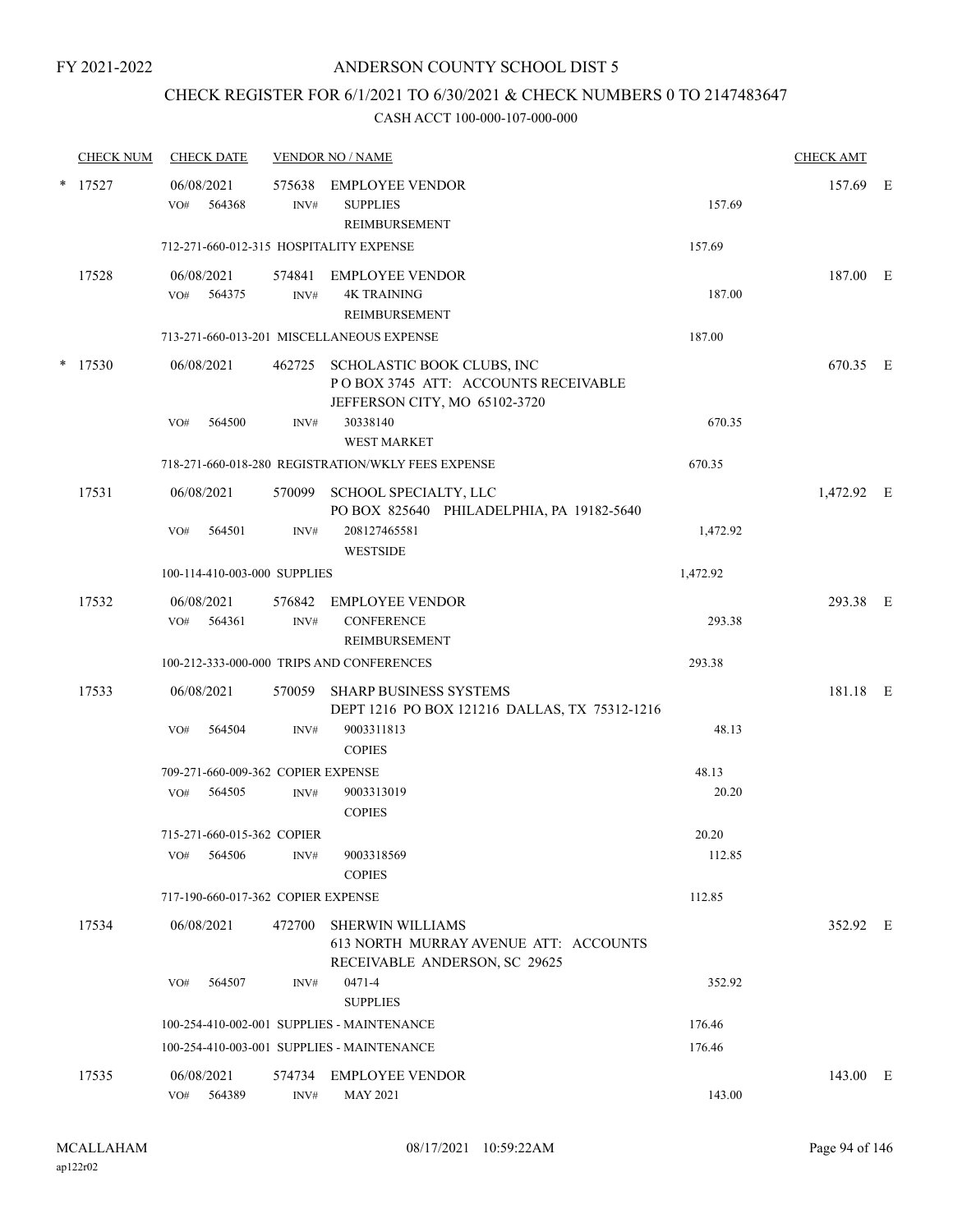## ANDERSON COUNTY SCHOOL DIST 5

# CHECK REGISTER FOR 6/1/2021 TO 6/30/2021 & CHECK NUMBERS 0 TO 2147483647

| <b>CHECK NUM</b> |     | <b>CHECK DATE</b>                 |                | <b>VENDOR NO / NAME</b><br><b>MILEAGE</b>                 |                                              |          | <b>CHECK AMT</b> |  |
|------------------|-----|-----------------------------------|----------------|-----------------------------------------------------------|----------------------------------------------|----------|------------------|--|
|                  |     | 283-223-333-000-000 TRIPS/MILEAGE |                |                                                           |                                              | 143.00   |                  |  |
| 17536            |     | 06/08/2021                        | 567940         | STRAWBRIDGE STUDIOS, INC<br>DURHAM, NC 27715              | POBOX 3005 ATT: ACCOUNTS RECEIVABLE          |          | 923.26 E         |  |
|                  | VO# | 564519                            | INV#           | 108964-22847<br><b>WEST MARKET</b>                        |                                              | 923.26   |                  |  |
|                  |     |                                   |                | 718-271-660-018-240 YEARBOOK EXPENSE                      |                                              | 923.26   |                  |  |
| 17537            |     | 06/08/2021                        | 572446         | THE NATIONAL BETA CLUB                                    | 151 BETA CLUB WAY SPARTANBURG, SC 29306-3012 |          | 306.34 E         |  |
|                  | VO# | 564520                            | INV#           | MAG1000034280<br><b>GLENVIEW MS</b>                       |                                              | 306.34   |                  |  |
|                  |     |                                   |                | 720-271-660-020-602 BETA CLUB EXPENSE                     |                                              | 306.34   |                  |  |
| 17538            | VO# | 06/08/2021<br>564370              | 519795<br>INV# | EMPLOYEE VENDOR<br><b>MICHAELS</b><br>REIMBURSEMENT       |                                              | 34.75    | 169.86 E         |  |
|                  |     |                                   |                | 717-190-660-017-201 MISCELLANEOUS EXPENSE                 |                                              | 34.75    |                  |  |
|                  | VO# | 564371                            | INV#           | <b>AWARDS DAY</b><br>REIMBURSEMENT                        |                                              | 72.65    |                  |  |
|                  |     |                                   |                | 717-190-660-017-201 MISCELLANEOUS EXPENSE                 |                                              | 72.65    |                  |  |
|                  | VO# | 564372                            | INV#           | <b>KINDERGARTEN</b><br>REIMBURSEMENT                      |                                              | 62.46    |                  |  |
|                  |     |                                   |                | 717-190-660-017-350 FIELD TRIPS KINDERGARTEN EXPENSE      |                                              | 62.46    |                  |  |
| 17539            | VO# | 06/08/2021<br>564400              | 574556<br>INV# | <b>EMPLOYEE VENDOR</b><br><b>COOKIES</b><br>REIMBURSEMENT |                                              | 163.50   | 163.50 E         |  |
|                  |     |                                   |                | 720-271-660-020-602 BETA CLUB EXPENSE                     |                                              | 163.50   |                  |  |
| 17540            |     | 06/08/2021                        | 575112         | <b>EMPLOYEE VENDOR</b>                                    |                                              |          | 192.42 E         |  |
|                  | VO# | 564398                            | $\text{INV}\#$ | FFA BANQUET<br>REIMBURSEMENT                              |                                              | 70.57    |                  |  |
|                  |     | 731-271-660-031-850 FFA EXPENSE   |                |                                                           |                                              | 70.57    |                  |  |
|                  | VO# | 564399                            | INV#           | <b>FFA BANQUET</b><br>REIMBURSEMENT                       |                                              | 121.85   |                  |  |
|                  |     | 731-271-660-031-850 FFA EXPENSE   |                |                                                           |                                              | 121.85   |                  |  |
| $*$ 17542        |     | 06/08/2021                        | 332750         | WILLIAM V MACGILL & CO<br>RECEIVABLE LOMBARD, IL 60148    | 1000 NORTH LOMBARD ROAD ATT: ACCOUNTS        |          | 2,975.39 E       |  |
|                  | VO# | 564531                            | INV#           | 0759161<br><b>SUPPLIES</b>                                | 14277<br>PO#                                 | 1,073.03 |                  |  |
|                  |     |                                   |                | 100-213-410-000-000 SUPPLIES AND MATERIALS                |                                              | 0.00     |                  |  |
|                  |     |                                   |                | 100-213-410-003-000 SUPPLIES-HEALTH SERVICES              |                                              | 218.88   |                  |  |
|                  |     | 100-213-410-005-000 SUPPLIES      |                |                                                           |                                              | 285.56   |                  |  |
|                  |     | 100-213-410-007-000 SUPPLIES      |                |                                                           |                                              | 12.99    |                  |  |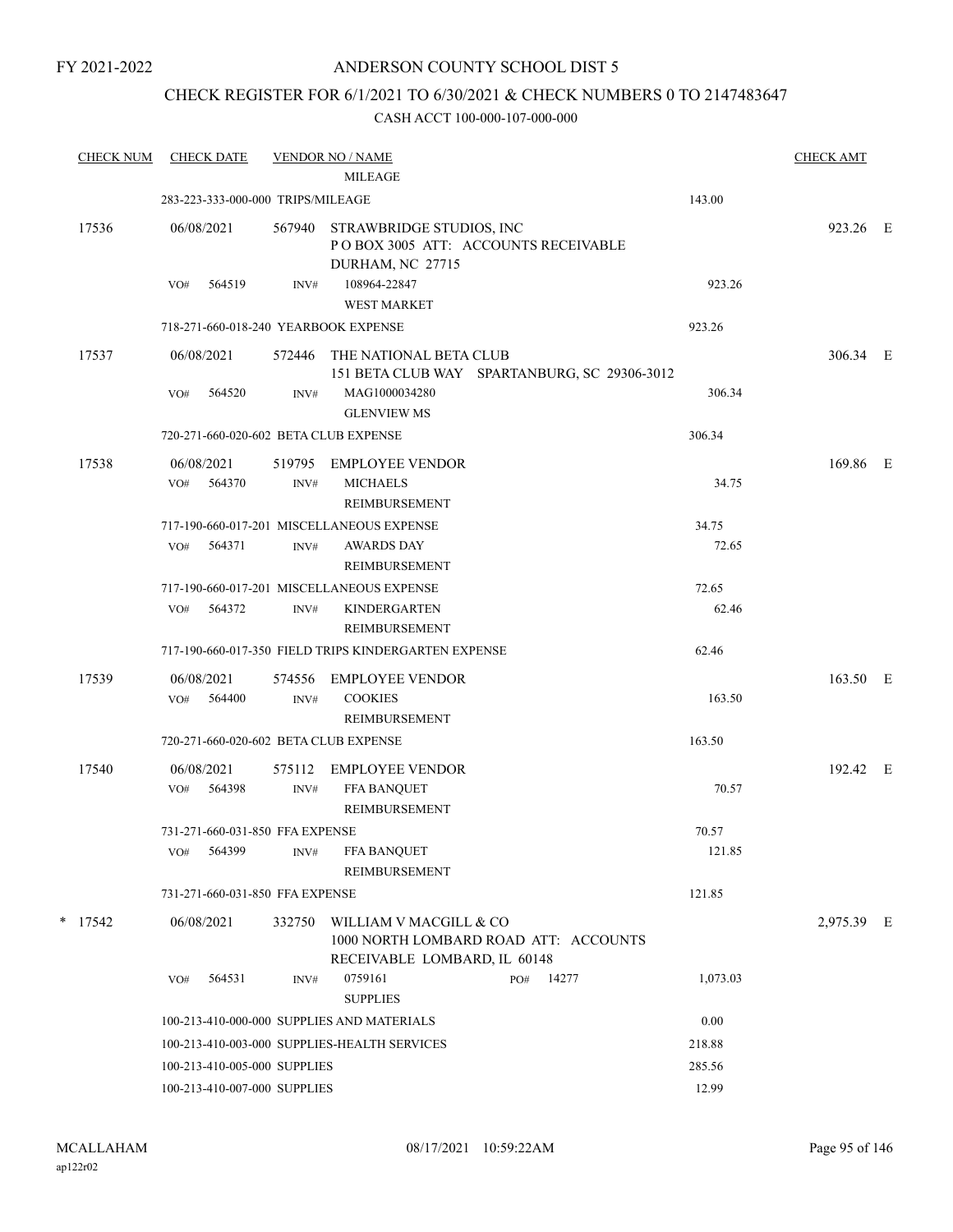# CHECK REGISTER FOR 6/1/2021 TO 6/30/2021 & CHECK NUMBERS 0 TO 2147483647

|   | <b>CHECK NUM</b> |     | <b>CHECK DATE</b>                    |                | <b>VENDOR NO / NAME</b>                                                          |     |       |          | <b>CHECK AMT</b> |  |
|---|------------------|-----|--------------------------------------|----------------|----------------------------------------------------------------------------------|-----|-------|----------|------------------|--|
|   |                  |     |                                      |                | 100-213-410-008-000 SUPPLIES AND MATERIALS                                       |     |       | 68.67    |                  |  |
|   |                  |     | 100-213-410-009-000 SUPPLIES         |                |                                                                                  |     |       | 49.96    |                  |  |
|   |                  |     | 100-213-410-010-000 SUPPLIES         |                |                                                                                  |     |       | 181.17   |                  |  |
|   |                  |     | 100-213-410-011-000 SUPPLIES         |                |                                                                                  |     |       | 52.46    |                  |  |
|   |                  |     | 100-213-410-012-000 SUPPLIES         |                |                                                                                  |     |       | 26.42    |                  |  |
|   |                  |     | 100-213-410-016-000 SUPPLIES         |                |                                                                                  |     |       | 24.49    |                  |  |
|   |                  |     | 100-213-410-019-000 SUPPLIES         |                |                                                                                  |     |       | 80.88    |                  |  |
|   |                  |     | 100-213-410-021-000 SUPPLIES         |                |                                                                                  |     |       | 71.55    |                  |  |
|   |                  | VO# | 564532                               | INV#           | 0759799<br><b>SUPPLIES</b>                                                       | PO# | 14503 | 1,877.50 |                  |  |
|   |                  |     | 283-213-410-000-000 NURSING SUPPLIES |                |                                                                                  |     |       | 1,877.50 |                  |  |
|   |                  |     | VO# 564533                           | INV#           | 0759753<br><b>SUPPLIES</b>                                                       | PO# | 14502 | 24.86    |                  |  |
|   |                  |     | 840-122-410-000-000 SUPPLIES         |                |                                                                                  |     |       | 24.86    |                  |  |
| * | 17544            | VO# | 06/08/2021<br>564363                 | 574879<br>INV# | <b>EMPLOYEE VENDOR</b><br><b>CONFERENCE</b>                                      |     |       | 328.00   | 328.00 E         |  |
|   |                  |     |                                      |                | REIMBURSEMENT<br>100-212-333-000-000 TRIPS AND CONFERENCES                       |     |       | 328.00   |                  |  |
|   | 17545            |     | 06/10/2021                           | 569031         | AIRGAS USA<br>POBOX 532609 ATT: ACCOUNTS RECEIVABLE<br>ATLANTA, GA 30353-2609    |     |       |          | 264.50 E         |  |
|   |                  | VO# | 564649                               | INV#           | 9113635058<br><b>SUPPLIES</b>                                                    |     |       | 264.50   |                  |  |
|   |                  |     |                                      |                | 329-115-410-031-000 SUPPLIES-STATE EQUIPMENT                                     |     |       | 264.50   |                  |  |
|   | 17546            |     | 06/10/2021                           | 110901         | ANDERSON AREA CHAMBER OF COMMERCE<br>129 N. MAIN ST SUITE 200 ANDERSON, SC 29621 |     |       |          | 2,500.00 E       |  |
|   |                  | VO# | 564607                               | INV#           | 10056100<br><b>PARTNERSHIP</b>                                                   |     |       | 2,500.00 |                  |  |
|   |                  |     |                                      |                | 100-390-410-000-000 SUPPLIES AND MATERIALS                                       |     |       | 2,500.00 |                  |  |
|   | 17547            |     | 06/10/2021                           | 111125         | <b>ANDERSON AWARDS</b><br>716 WHITEHALL ROAD ATT: ACCOUNTS                       |     |       |          | 547.84 E         |  |
|   |                  | VO# | 564577                               | INV#           | RECEIVABLE ANDERSON, SC 29625<br><b>NAME BADGES</b><br>NEGOSKI                   |     |       | 14.98    |                  |  |
|   |                  |     |                                      |                | 395-212-410-000-000 SUPPLIES AND MATERIALS                                       |     |       | 14.98    |                  |  |
|   |                  | VO# | 564628                               | INV#           | <b>MEDALS &amp; PLAQUES</b><br>TL HANNA                                          |     |       | 428.00   |                  |  |
|   |                  |     | 702-271-660-002-691 TRACK EXPENSE    |                |                                                                                  |     |       | 428.00   |                  |  |
|   |                  | VO# | 564629                               | INV#           | <b>TENNIS OVALS</b><br>TL HANNA                                                  |     |       | 64.20    |                  |  |
|   |                  |     |                                      |                | 702-271-660-002-754 TENNIS BOYS EXPENSE                                          |     |       | 64.20    |                  |  |
|   |                  | VO# | 564648                               | INV#           | <b>DOOR PLATE</b><br><b>CF REAMES</b>                                            |     |       | 40.66    |                  |  |
|   |                  |     | 100-233-410-001-000 SUPPLIES         |                |                                                                                  |     |       | 40.66    |                  |  |
|   |                  |     |                                      |                |                                                                                  |     |       |          |                  |  |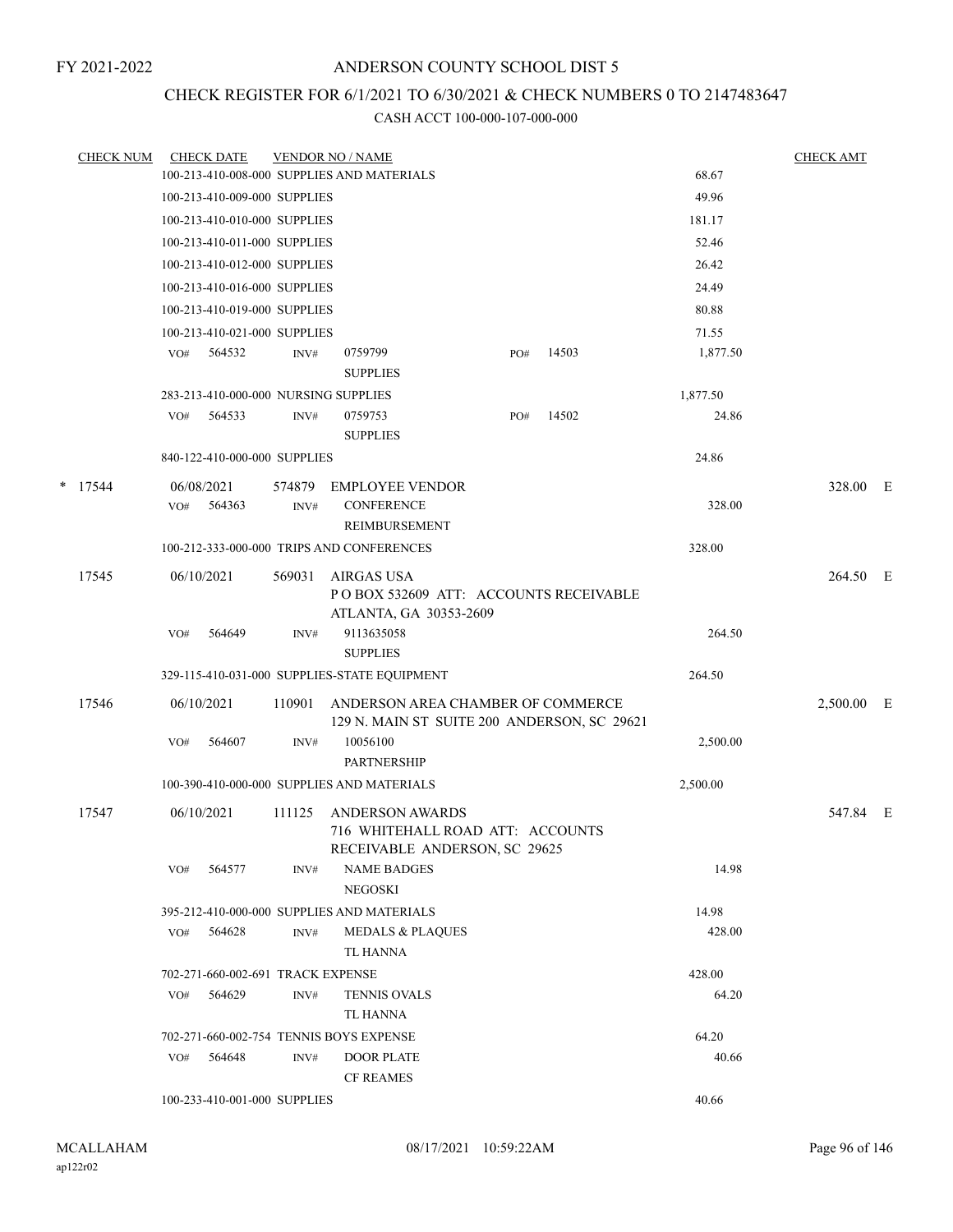## ANDERSON COUNTY SCHOOL DIST 5

# CHECK REGISTER FOR 6/1/2021 TO 6/30/2021 & CHECK NUMBERS 0 TO 2147483647

| <b>CHECK NUM</b> | <b>CHECK DATE</b>                         |                | <b>VENDOR NO / NAME</b>                                                                               |           | <b>CHECK AMT</b> |  |
|------------------|-------------------------------------------|----------------|-------------------------------------------------------------------------------------------------------|-----------|------------------|--|
| 17548            | 06/10/2021                                |                | 572893 ANDERSON MAGAZINE<br>POBOX 3848 ANDERSON, SC 29622                                             |           | 235.00 E         |  |
|                  | 564619<br>VO#                             | INV#           | 11610<br>JULY/AUG 2021                                                                                | 235.00    |                  |  |
|                  | 100-263-360-000-000 PRINTING AND BINDING  |                |                                                                                                       | 235.00    |                  |  |
| $*$ 17550        | 06/10/2021<br>564551<br>VO#               | $\text{INV}\#$ | 574512 EMPLOYEE VENDOR<br><b>DIS LUNCH</b><br>REIMBURSEMENT                                           | 243.18    | 321.54 E         |  |
|                  |                                           |                | 100-221-410-000-DIS DIGITAL INTEGRATION SUPPLIES                                                      | 243.18    |                  |  |
|                  | 564580<br>VO#                             | INV#           | <b>REIMBURSEMENT</b><br><b>STORAGE BINS</b>                                                           | 78.36     |                  |  |
|                  |                                           |                | 100-221-410-000-DIS DIGITAL INTEGRATION SUPPLIES                                                      | 78.36     |                  |  |
| 17551            | 06/10/2021                                |                | 201391 BLICK ART MATERIALS<br>6910 EAGLE WAY CHICAGO, IL 60670-1069                                   |           | 3,526.61 E       |  |
|                  | 564653<br>VO#                             | INV#           | 14402<br>6394835<br>PO#<br><b>SUPPLIES</b>                                                            | 3,526.61  |                  |  |
|                  | 100-114-410-002-ART ART SUPPLIES          |                |                                                                                                       | 3,526.61  |                  |  |
| 17552            | 06/10/2021                                |                | 570763 BRAINPOP<br>PO BOX 28119 NEW YORK, NY 10087-8119                                               |           | 29,009.44 E      |  |
|                  | 564655<br>VO#                             | INV#           | US227361<br>PO#<br>14626<br><b>SUBSCRIPTION</b>                                                       | 29,009.44 |                  |  |
|                  | 338-112-410-000-EAR SUPPLIES              |                |                                                                                                       | 29,009.44 |                  |  |
| 17553            | 06/10/2021<br>564548<br>VO#               | 572771<br>INV# | <b>EMPLOYEE VENDOR</b><br><b>ACE SUPPLIES</b><br>REIMBURSEMENT                                        | 162.90    | 162.90 E         |  |
|                  | 100-114-410-001-ALT SUPPLIES              |                |                                                                                                       | 162.90    |                  |  |
| $*$ 17555        | 06/10/2021                                |                | 155900 CAROLINA BIOLOGICAL SUPPLY<br>POBOX 60232 ATT: ACCOUNTS RECEIVABLE<br>CHARLOTTE, NC 28260-0232 |           | 4,660.18 E       |  |
|                  | 564594<br>VO#                             | INV#           | 51418801<br>14687<br>PO#<br><b>SUPPLIES</b>                                                           | 4,660.18  |                  |  |
|                  | 326-111-410-000-000 SCIENCE KITS SUPPLIES |                |                                                                                                       | 4,660.18  |                  |  |
| 17556            | 06/10/2021                                | 572778         | CAROLINA CAMPUS SUPPLY, INC<br>PO BOX 172573 SPARTANBURG, SC 29301                                    |           | 155.15 E         |  |
|                  | 564723<br>VO#                             | INV#           | 4132<br><b>TROPHIES</b>                                                                               | 155.15    |                  |  |
|                  | 100-221-410-000-GRA GRADUATION COSTS      |                |                                                                                                       | 155.15    |                  |  |
| 17557            | 06/10/2021                                | 568574         | <b>CCP CROWE'S CORPORATE PROMOTIONS</b><br>PO BOX 2647 ANDERSON, SC 29622                             |           | 486.32 E         |  |
|                  | 564565<br>VO#                             | INV#           | 16894<br><b>GLENVIEW</b>                                                                              | 486.32    |                  |  |
|                  | 720-271-660-020-602 BETA CLUB EXPENSE     |                |                                                                                                       | 486.32    |                  |  |
| 17558            | 06/10/2021                                |                | 569032 CORRUGATED CONTAINERS, INC                                                                     |           | 2,413.92 E       |  |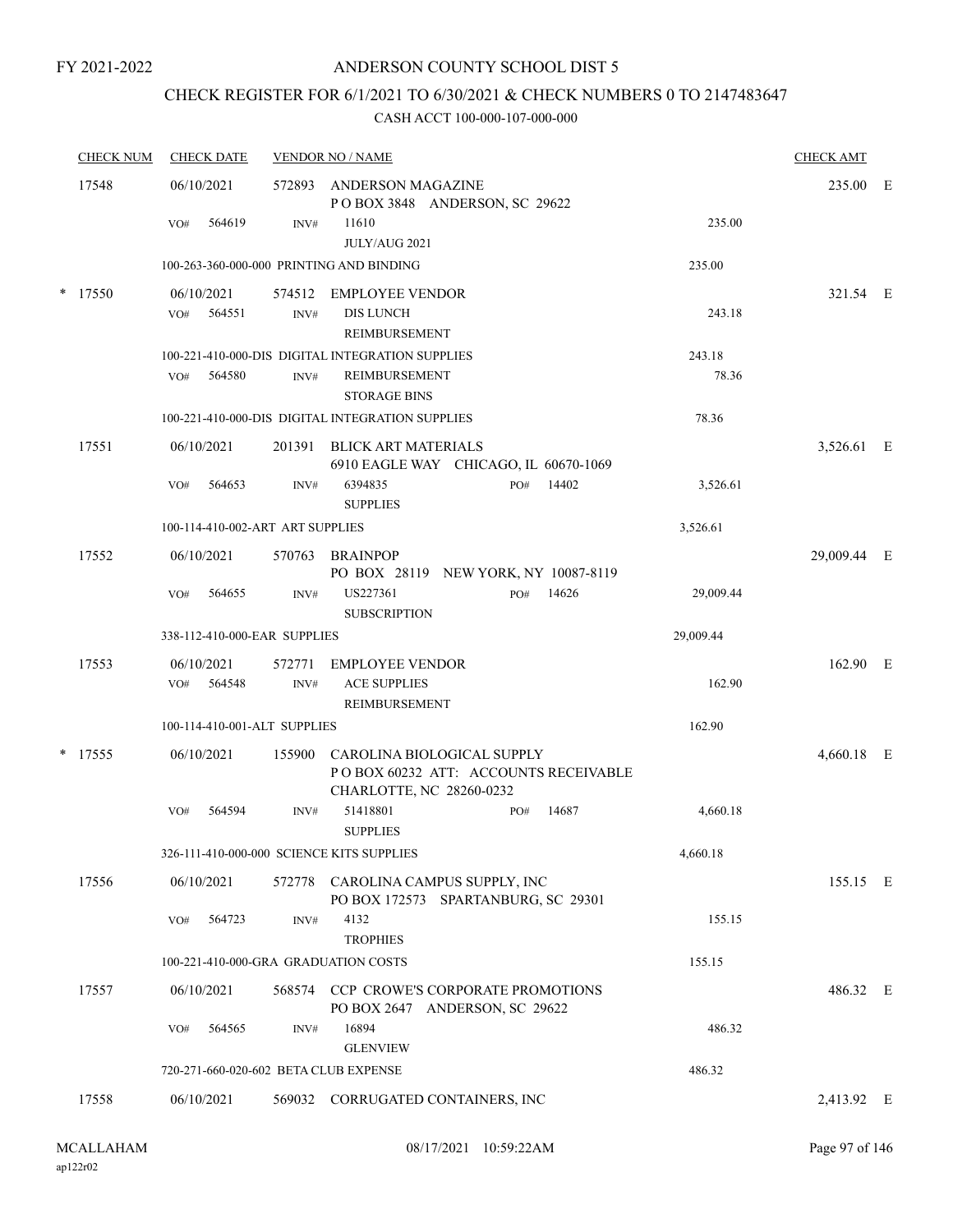## ANDERSON COUNTY SCHOOL DIST 5

## CHECK REGISTER FOR 6/1/2021 TO 6/30/2021 & CHECK NUMBERS 0 TO 2147483647

|   | <b>CHECK NUM</b> |     | <b>CHECK DATE</b> |                                      | <b>VENDOR NO / NAME</b>                                                                                           |     |       |          | <b>CHECK AMT</b> |  |
|---|------------------|-----|-------------------|--------------------------------------|-------------------------------------------------------------------------------------------------------------------|-----|-------|----------|------------------|--|
|   |                  |     |                   |                                      | 1040 ROGERS BRIDGE ROAD ATT: ACCOUNTS                                                                             |     |       |          |                  |  |
|   |                  |     |                   |                                      | RECEIVABLE DUNCAN, SC 29334                                                                                       |     |       |          |                  |  |
|   |                  | VO# | 564591            | INV#                                 | 1649894<br><b>SUPPLIES</b>                                                                                        |     |       | 2,413.92 |                  |  |
|   |                  |     |                   |                                      | 100-254-410-000-001 MAINT. SUPPLIES-STRUCTURES                                                                    |     |       | 2,413.92 |                  |  |
|   | 17559            |     | 06/10/2021        | 575525                               | <b>EMPLOYEE VENDOR</b>                                                                                            |     |       |          | 140.49 E         |  |
|   |                  | VO# | 564555            | INV#                                 | <b>NOTES</b>                                                                                                      |     |       | 16.58    |                  |  |
|   |                  |     |                   |                                      | <b>REIMBURSEMENT</b>                                                                                              |     |       |          |                  |  |
|   |                  |     |                   |                                      | 100-221-410-000-DIS DIGITAL INTEGRATION SUPPLIES                                                                  |     |       | 16.58    |                  |  |
|   |                  | VO# | 564639            | INV#                                 | APRIL/MAY 2021<br><b>MILEAGE</b>                                                                                  |     |       | 123.91   |                  |  |
|   |                  |     |                   | 100-221-332-000-000 TRAVEL           |                                                                                                                   |     |       | 123.91   |                  |  |
|   | 17560            |     | 06/10/2021        |                                      | 572679 DEFENDER SERVICES, INC.<br>PO BOX 1775 COLUMBIA, SC 29202                                                  |     |       |          | 842.80 E         |  |
|   |                  | VO# | 564661            | INV#                                 | 1005664<br><b>SECURITY</b>                                                                                        | PO# | 13390 | 842.80   |                  |  |
|   |                  |     |                   |                                      | 100-181-312-023-000 PURCHASED SERVICES                                                                            |     |       | 842.80   |                  |  |
| * | 17562            |     | 06/10/2021        | 235550                               | FLINN SCIENTIFIC INC<br>PO BOX 71721 ATT: ACCOUNTS RECEIVABLE<br>CHICAGO, IL 60694-1721                           |     |       |          | 691.07 E         |  |
|   |                  | VO# | 564631            | INV#                                 | 2557297                                                                                                           |     |       | 691.07   |                  |  |
|   |                  |     |                   |                                      | <b>GRADUATED CYLINDARS</b>                                                                                        |     |       |          |                  |  |
|   |                  |     |                   |                                      | 100-114-410-002-SCI SCIENCE MATERIALS                                                                             |     |       | 691.07   |                  |  |
|   | 17563            |     | 06/10/2021        | 569871                               | FOLLETT SCHOOL SOLUTIONS, INC<br>91826 COLLECTION CENTER DRIVE ATT: ACCOUNTS<br>RECEIVABLE CHICAGO, IL 60693-0918 |     |       |          | 2,871.08 E       |  |
|   |                  | VO# | 564666            | INV#                                 | 840451<br><b>BOOKS</b>                                                                                            | PO# | 14075 | 2,871.08 |                  |  |
|   |                  |     |                   | 338-222-430-010-EAR LIBRARY BOOKS    |                                                                                                                   |     |       | 2,871.08 |                  |  |
|   | 17564            |     | 06/10/2021        | 237555                               | FORMS & SUPPLY                                                                                                    |     |       |          | 7,213.83 E       |  |
|   |                  |     |                   |                                      | POBOX 563953 ATT: ACCOUNTS RECEIVABLE<br>CHARLOTTE, NC 28256                                                      |     |       |          |                  |  |
|   |                  | VO# | 564667            | INV#                                 | 5786932-3<br><b>NOTEBOOKS</b>                                                                                     |     |       | 30.37    |                  |  |
|   |                  |     |                   | 263-224-410-000-PD4 PD SUPPLIES - IB |                                                                                                                   |     |       | 30.37    |                  |  |
|   |                  | VO# | 564668            | INV#                                 | 5786932-2<br><b>NOTEBOOKS</b>                                                                                     |     |       | 101.22   |                  |  |
|   |                  |     |                   | 263-224-410-000-PD4 PD SUPPLIES - IB |                                                                                                                   |     |       | 101.22   |                  |  |
|   |                  | VO# | 564669            | INV#                                 | 5786932-1<br><b>NOTEBOOKS</b>                                                                                     |     |       | 20.24    |                  |  |
|   |                  |     |                   | 263-224-410-000-PD4 PD SUPPLIES - IB |                                                                                                                   |     |       | 20.24    |                  |  |
|   |                  | VO# | 564670            | INV#                                 | 5758126-0<br><b>BOOKS SHELF</b>                                                                                   | PO# | 14257 | 7,062.00 |                  |  |
|   |                  |     |                   | 397-112-410-008-000 SUPPLIES         |                                                                                                                   |     |       | 7,062.00 |                  |  |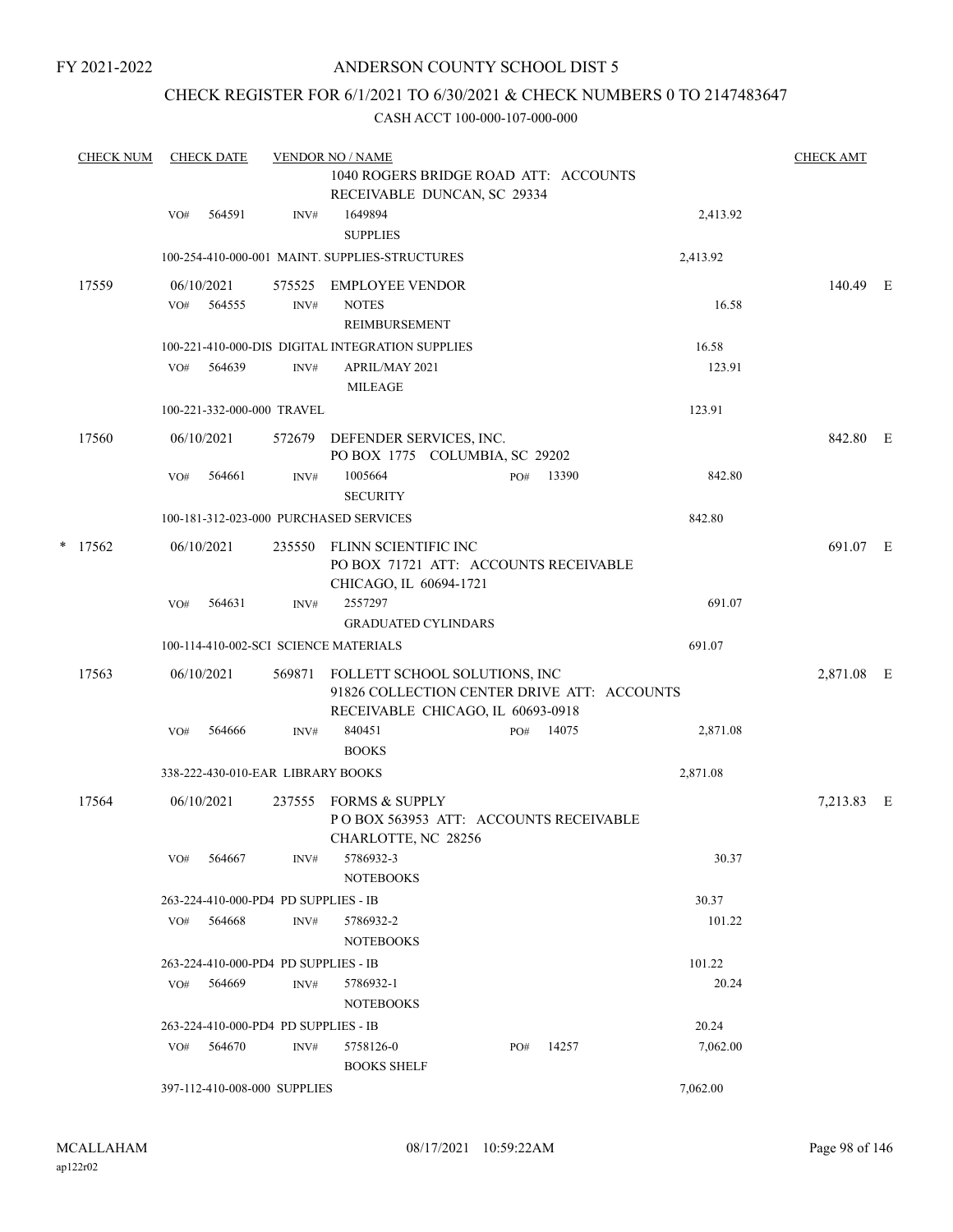# CHECK REGISTER FOR 6/1/2021 TO 6/30/2021 & CHECK NUMBERS 0 TO 2147483647

|        | <b>CHECK NUM</b> |     | <b>CHECK DATE</b>    |                                                              | <b>VENDOR NO / NAME</b>                                                                                 |     |       |                    | <b>CHECK AMT</b> |  |
|--------|------------------|-----|----------------------|--------------------------------------------------------------|---------------------------------------------------------------------------------------------------------|-----|-------|--------------------|------------------|--|
| $\ast$ | 17567            | VO# | 06/10/2021<br>564625 | 564815<br>INV#                                               | <b>EMPLOYEE VENDOR</b><br><b>REIMBURSEMENT</b><br><b>COOKOUT</b>                                        |     |       | 154.42             | 154.42 E         |  |
|        |                  |     |                      |                                                              | 100-113-410-021-VEN SUPPLY-ADDT'L FOR LOST VENDING                                                      |     |       | 154.42             |                  |  |
|        | 17568            | VO# | 06/10/2021<br>564564 | 475759<br>INV#                                               | <b>EMPLOYEE VENDOR</b><br>REIMBURSEMENT<br><b>AMAZON</b>                                                |     |       | 343.24             | 343.24 E         |  |
|        |                  |     |                      |                                                              | 713-271-660-013-201 MISCELLANEOUS EXPENSE                                                               |     |       | 343.24             |                  |  |
|        | 17569            | VO# | 06/10/2021<br>564724 | 565738<br>INV#                                               | <b>EMPLOYEE VENDOR</b><br><b>NEW YORK</b><br>06/01-06/03/21                                             |     |       | 1,407.78           | 1,407.78 E       |  |
|        |                  |     |                      |                                                              | 100-254-333-000-OPS TRIPS-OPERATIONS                                                                    |     |       | 1,407.78           |                  |  |
| *      | 17571            |     | 06/10/2021           |                                                              | 264114 HEINEMANN<br>15963 COLLECTIONS CENTER DRIVE CHICAGO, IL<br>60693                                 |     |       |                    | 18,187.10 E      |  |
|        |                  | VO# | 564584               | INV#                                                         | 7323922<br><b>BOOKS</b>                                                                                 | PO# | 14533 | 9,483.00           |                  |  |
|        |                  |     |                      | 338-111-410-013-EAR SUPPLIES<br>338-111-410-013-EAR SUPPLIES |                                                                                                         |     |       | 5.88<br>261.00     |                  |  |
|        |                  |     |                      | 338-112-410-013-EAR SUPPLIES<br>338-112-410-013-EAR SUPPLIES |                                                                                                         |     |       | 4,859.06<br>261.00 |                  |  |
|        |                  |     |                      | 338-113-410-013-EAR SUPPLIES<br>338-113-410-013-EAR SUPPLIES |                                                                                                         |     |       | 3,835.06<br>261.00 |                  |  |
|        |                  | VO# | 564585               | INV#                                                         | 7324002<br><b>BOOKS</b>                                                                                 | PO# | 14532 | 8,704.10           |                  |  |
|        |                  |     |                      | 338-112-410-012-EAR SUPPLIES                                 |                                                                                                         |     |       | 4,096.05           |                  |  |
|        |                  |     |                      | 338-113-410-012-EAR SUPPLIES                                 |                                                                                                         |     |       | 4,608.05           |                  |  |
|        | 17572            | VO# | 06/10/2021<br>564546 | 576288<br>INV#                                               | <b>EMPLOYEE VENDOR</b><br><b>MATERIALS</b><br>REIMBURSEMENT                                             |     |       | 177.20             | 284.17 E         |  |
|        |                  |     |                      | 100-212-410-007-000 SUPPLIES                                 |                                                                                                         |     |       | 177.20             |                  |  |
|        |                  | VO# | 564578               | INV#                                                         | REIMBURSEMENT<br><b>CONFERENCE</b>                                                                      |     |       | 106.97             |                  |  |
|        |                  |     |                      |                                                              | 100-212-333-000-000 TRIPS AND CONFERENCES                                                               |     |       | 106.97             |                  |  |
|        | 17573            |     | 06/10/2021           | 272800                                                       | <b>HOUSE OF TROPHIES</b><br>616 NORTH MURRAY AVENUE ATT: ACCOUNTS<br>RECEIVABLE ANDERSON, SC 29625-4311 |     |       |                    | 145.95 E         |  |
|        |                  | VO# | 564569               | INV#                                                         | 32946                                                                                                   |     |       | 145.95             |                  |  |
|        |                  |     |                      |                                                              | <b>CALHOUN</b>                                                                                          |     |       |                    |                  |  |
|        |                  |     |                      |                                                              | 714-271-660-014-201 MISCELLANEOUS EXPENSE                                                               |     |       | 145.95             |                  |  |
|        | 17574            | VO# | 06/10/2021<br>564599 | INV#                                                         | 573252 EMPLOYEE VENDOR<br>REIMBURSEMENT<br><b>LUNCH</b>                                                 |     |       | 123.20             | 123.20 E         |  |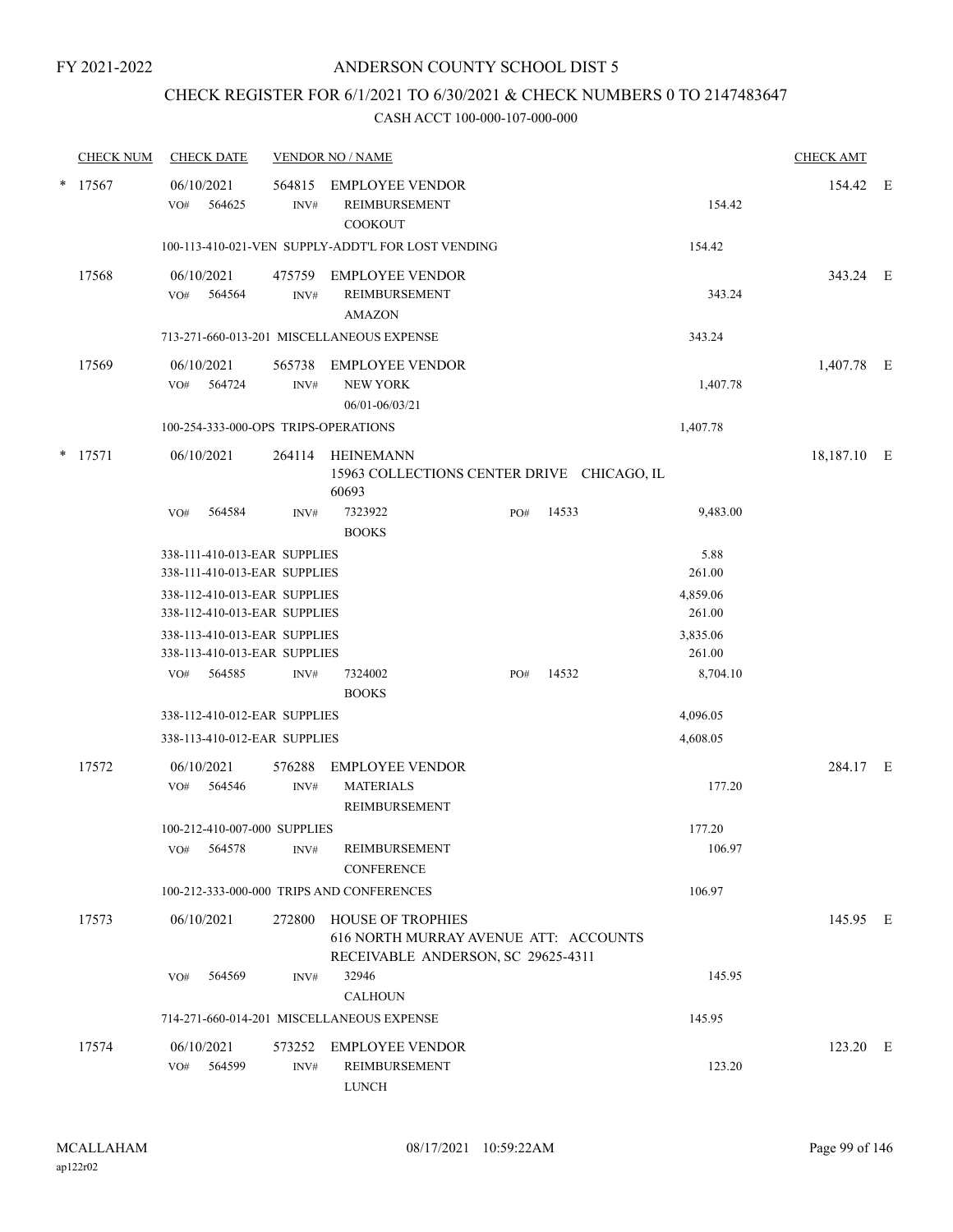# CHECK REGISTER FOR 6/1/2021 TO 6/30/2021 & CHECK NUMBERS 0 TO 2147483647

| <b>CHECK NUM</b> |     | <b>CHECK DATE</b>            |                | <b>VENDOR NO / NAME</b><br>100-233-410-001-SNA SNACKS FOR MEETINGS            |     |       | 123.20   | <b>CHECK AMT</b> |  |
|------------------|-----|------------------------------|----------------|-------------------------------------------------------------------------------|-----|-------|----------|------------------|--|
| 17575            | VO# | 06/10/2021<br>564611         | 572115<br>INV# | <b>EMPLOYEE VENDOR</b><br>06/02/21<br><b>COLUMBIA</b>                         |     |       | 135.13   | 135.13 E         |  |
|                  |     |                              |                | 600-256-333-000-000 TRIPS AND CONFERENCES                                     |     |       | 135.13   |                  |  |
| * 17577          |     | 06/10/2021                   | 563608         | JW PEPPER & SON, INC<br>POBOX 642 ATT: ACCOUNTS RECEIVABLE EXTON,<br>PA 19341 |     |       |          | 526.41 E         |  |
|                  | VO# | 564677                       | INV#           | 363389221<br>363391135                                                        | PO# | 14434 | 526.41   |                  |  |
|                  |     |                              |                | 100-113-410-021-COB CHORUS, ORCHESTRA & BAND                                  |     |       | 526.41   |                  |  |
| * 17580          | VO# | 06/10/2021<br>564634         | 565441<br>INV# | <b>EMPLOYEE VENDOR</b><br>REIMBURSEMENT<br><b>SUPPLIES</b>                    |     |       | 161.25   | 161.25 E         |  |
|                  |     |                              |                | 329-115-410-031-000 SUPPLIES-STATE EQUIPMENT                                  |     |       | 161.25   |                  |  |
| * 17582          | VO# | 06/10/2021<br>564550         | 575830<br>INV# | <b>EMPLOYEE VENDOR</b><br><b>STORAGE</b><br>REIMBURSEMENT                     |     |       | 239.89   | 239.89 E         |  |
|                  |     | 100-212-410-007-000 SUPPLIES |                |                                                                               |     |       | 239.89   |                  |  |
| $*$ 17585        | VO# | 06/10/2021<br>564725         | 563720<br>INV# | <b>EMPLOYEE VENDOR</b><br>REIMBURSEMENT<br><b>SHIPPING &amp; TOOL BOX</b>     |     |       | 297.50   | 297.50 E         |  |
|                  |     |                              |                | 702-271-660-002-600 ART CLUB EXPENSE                                          |     |       | 297.50   |                  |  |
| 17586            | VO# | 06/10/2021<br>564636         | 572025<br>INV# | <b>EMPLOYEE VENDOR</b><br>NEW YORK<br>06/01-06/03/21                          |     |       | 1,620.51 | 1,620.51 E       |  |
|                  |     |                              |                | 100-263-333-000-000 TRIPS AND CONFERENCES                                     |     |       | 1,620.51 |                  |  |
| * 17588          |     | 06/10/2021                   | 389900         | OFFICE DEPOT<br>POBOX 1413 CHARLOTTE, NC 28201-1413                           |     |       |          | 1,570.28 E       |  |
|                  | VO# | 564572                       | INV#           | 176421270001<br><b>SUPPLIES</b>                                               | PO# | 14669 | 601.98   |                  |  |
|                  |     |                              |                | 220-173-410-000-000 SUMMER SCHOOL SUPPLIES (GR9-12)                           |     |       | 601.98   |                  |  |
|                  | VO# | 564581                       | INV#           | 174723644001<br><b>SUPPLIES</b>                                               |     |       | 122.92   |                  |  |
|                  |     | 357-171-410-000-000 SUPPLIES |                |                                                                               |     |       | 122.92   |                  |  |
|                  | VO# | 564582                       | INV#           | 174719674001<br><b>SUPPLIES</b>                                               |     |       | 363.69   |                  |  |
|                  |     | 357-171-410-000-000 SUPPLIES |                |                                                                               |     |       | 363.69   |                  |  |
|                  | VO# | 564615                       | INV#           | 172982565001<br><b>SUPPLIES</b>                                               |     |       | 38.58    |                  |  |
|                  |     | 100-264-410-000-000 SUPPLIES |                |                                                                               |     |       | 38.58    |                  |  |
|                  | VO# | 564616                       | INV#           | 172993000001<br><b>SUPPLIES</b>                                               |     |       | 26.95    |                  |  |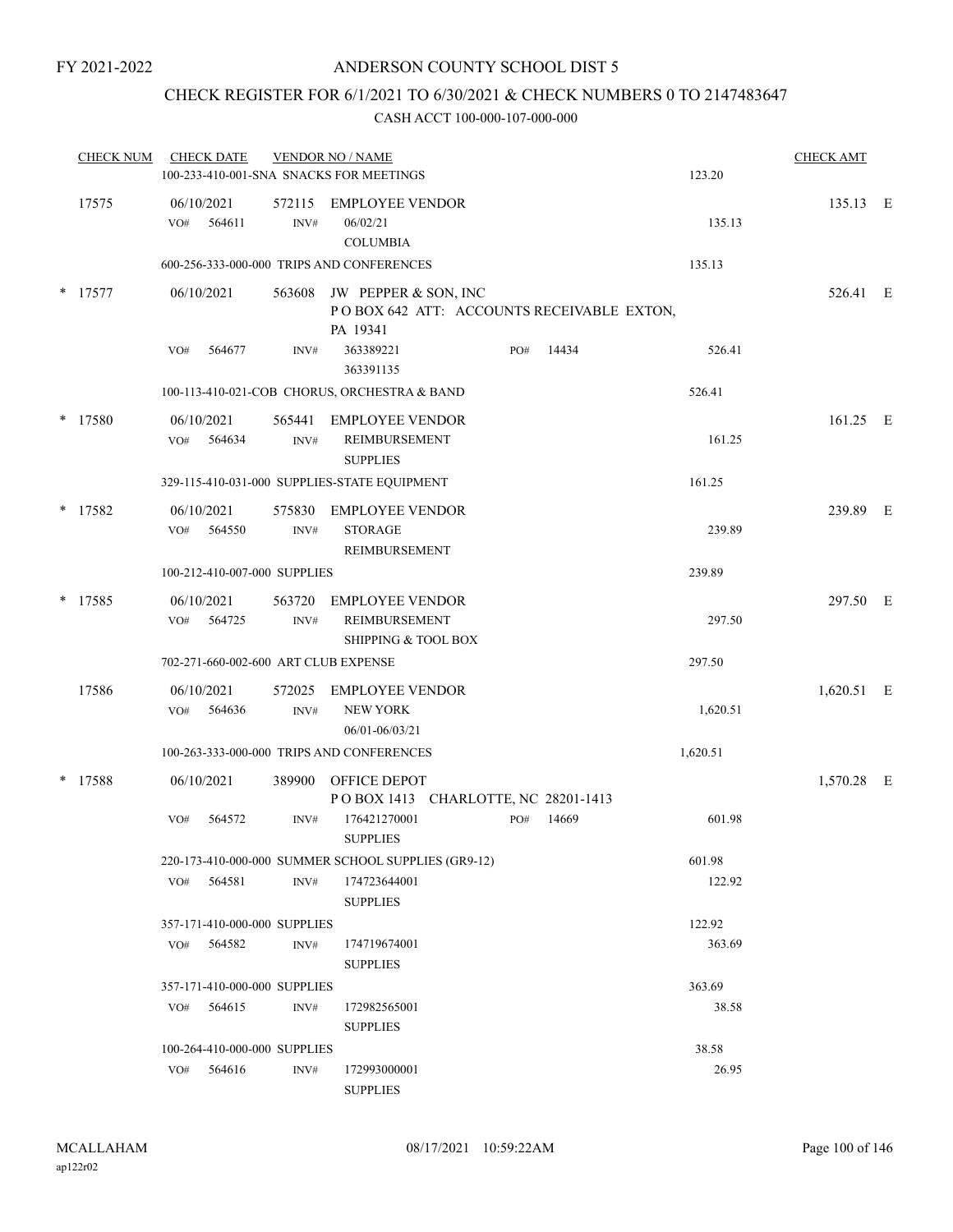# CHECK REGISTER FOR 6/1/2021 TO 6/30/2021 & CHECK NUMBERS 0 TO 2147483647

| CHECK NUM |     | <b>CHECK DATE</b>            |      | <b>VENDOR NO / NAME</b>                             |                                                                       |       |        | <b>CHECK AMT</b> |
|-----------|-----|------------------------------|------|-----------------------------------------------------|-----------------------------------------------------------------------|-------|--------|------------------|
|           |     | 100-264-410-000-000 SUPPLIES |      |                                                     |                                                                       |       | 26.95  |                  |
|           |     | VO# 564617                   | INV# | 172993028001                                        |                                                                       |       | 2.97   |                  |
|           |     |                              |      | <b>SUPPLIES</b>                                     |                                                                       |       |        |                  |
|           |     | 100-264-410-000-000 SUPPLIES |      |                                                     |                                                                       |       | 2.97   |                  |
|           |     | VO# 564684                   | INV# | 17626919301<br><b>SUPPLIES</b>                      | PO#                                                                   | 14620 | 83.19  |                  |
|           |     |                              |      |                                                     |                                                                       |       |        |                  |
|           |     |                              |      | 203-161-410-000-SUP SUPPLEMENTAL SUPPLIES           |                                                                       |       | 83.19  |                  |
|           |     | VO# 564693                   | INV# | 175462094001<br><b>SUPPLIES</b>                     | PO#                                                                   | 14612 | 330.00 |                  |
|           |     | 100-111-410-019-000 SUPPLIES |      |                                                     |                                                                       |       | 330.00 |                  |
| 17589     |     | 06/10/2021                   |      | 389900 OFFICE DEPOT                                 |                                                                       |       |        | 1,455.09 E       |
|           |     |                              |      |                                                     | POBOX 1413 CHARLOTTE, NC 28201-1413                                   |       |        |                  |
|           |     | VO# 564563                   | INV# | 174788290001<br><b>SUPPLIES</b>                     |                                                                       |       | 83.90  |                  |
|           |     |                              |      | 723-190-660-023-911 MISCELLANEOUS- ADULT ED EXPENSE |                                                                       |       | 83.90  |                  |
|           |     | VO# 564685                   | INV# | 171457167001                                        |                                                                       |       | 88.92  |                  |
|           |     |                              |      | <b>SUPPLIES</b>                                     |                                                                       |       |        |                  |
|           |     | 243-181-410-023-FLC SUPPLIES |      |                                                     |                                                                       |       | 88.92  |                  |
|           |     | VO# 564686                   | INV# | 173680632001                                        |                                                                       |       | 99.63  |                  |
|           |     |                              |      | <b>SUPPLIES</b>                                     |                                                                       |       |        |                  |
|           |     | 243-181-410-023-FLC SUPPLIES |      |                                                     |                                                                       |       | 99.63  |                  |
|           |     | VO# 564687                   | INV# | 173198650001                                        |                                                                       |       | 71.04  |                  |
|           |     |                              |      | <b>SUPPLIES</b>                                     |                                                                       |       |        |                  |
|           |     | 243-181-410-023-FLC SUPPLIES |      |                                                     |                                                                       |       | 71.04  |                  |
|           |     | VO# 564688                   | INV# | 173198642001<br><b>SUPPLIES</b>                     |                                                                       |       | 81.83  |                  |
|           |     | 243-181-410-023-FLC SUPPLIES |      |                                                     |                                                                       |       | 81.83  |                  |
|           |     | VO# 564689                   | INV# | 173198641001                                        |                                                                       |       | 696.96 |                  |
|           |     |                              |      | <b>SUPPLIES</b>                                     |                                                                       |       |        |                  |
|           |     | 243-181-410-023-FLC SUPPLIES |      |                                                     |                                                                       |       | 696.96 |                  |
|           |     | VO# 564690                   | INV# | 173196009001                                        |                                                                       |       | 184.03 |                  |
|           |     |                              |      | <b>SUPPLIES</b>                                     |                                                                       |       |        |                  |
|           |     | 243-181-410-023-FLC SUPPLIES |      |                                                     |                                                                       |       | 184.03 |                  |
|           | VO# | 564691                       | INV# | 174792490001                                        |                                                                       |       | 110.60 |                  |
|           |     |                              |      | <b>SUPPLIES</b>                                     |                                                                       |       |        |                  |
|           |     | 243-181-410-023-FLC SUPPLIES |      |                                                     |                                                                       |       | 110.60 |                  |
|           |     | VO# 564692                   | INV# | 174792491001                                        |                                                                       |       | 38.18  |                  |
|           |     |                              |      | <b>SUPPLIES</b>                                     |                                                                       |       |        |                  |
|           |     | 243-181-410-023-FLC SUPPLIES |      |                                                     |                                                                       |       | 38.18  |                  |
| 17590     |     | 06/10/2021                   |      | 394675 PIP PRINTING                                 | 1005 NORTH FANT STREET ATT: ACCOUNTS<br>RECEIVABLE ANDERSON, SC 29621 |       |        | 145.68 E         |
|           | VO# | 564608                       | INV# | 101826                                              |                                                                       |       | 145.68 |                  |
|           |     |                              |      | <b>NOTECARDS</b>                                    |                                                                       |       |        |                  |
|           |     |                              |      | 100-263-410-000-000 SUPPLIES AND MATERIALS          |                                                                       |       | 145.68 |                  |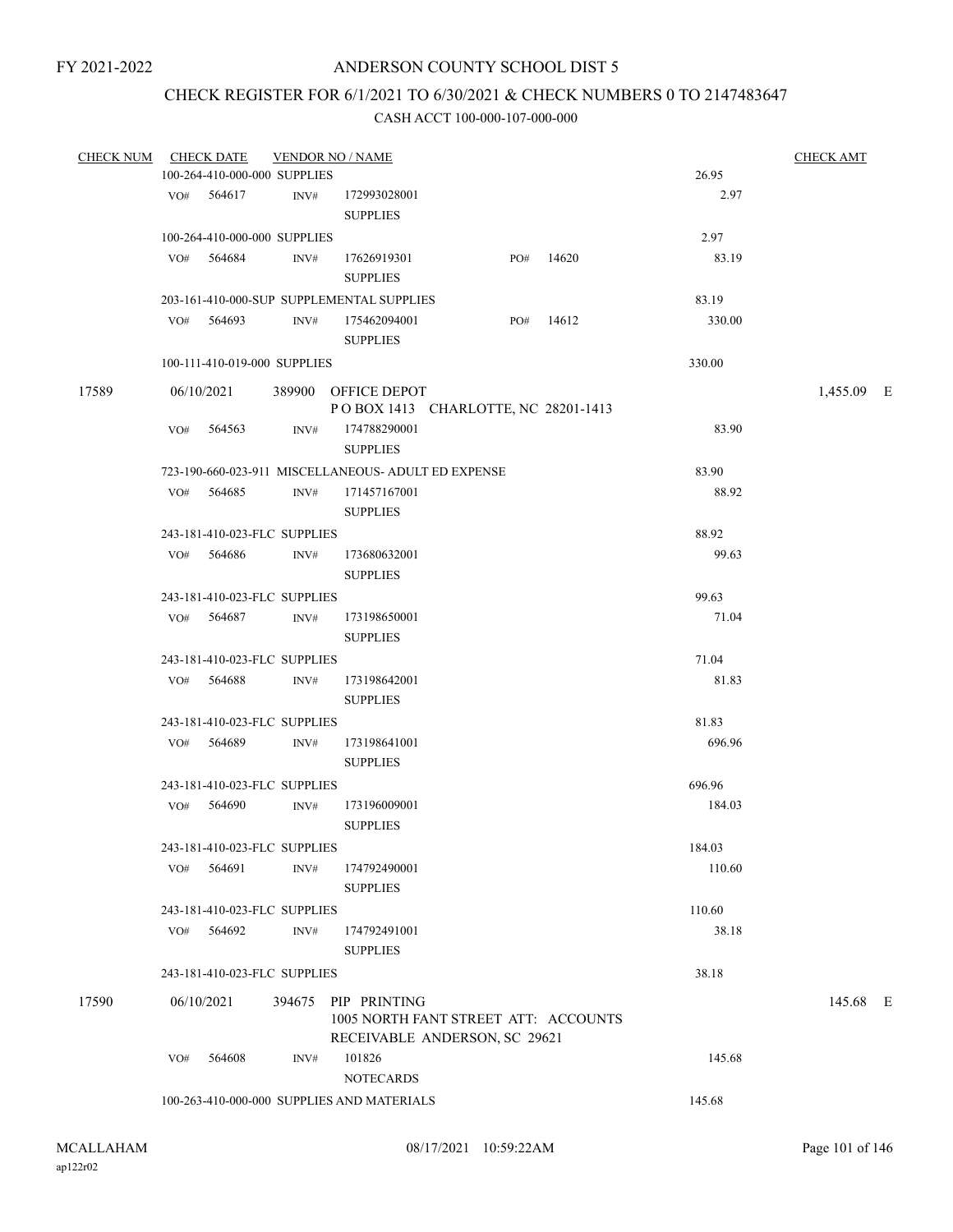# CHECK REGISTER FOR 6/1/2021 TO 6/30/2021 & CHECK NUMBERS 0 TO 2147483647

| <b>CHECK NUM</b> |           | <b>CHECK DATE</b>            |                                          | <b>VENDOR NO / NAME</b>                                                                                   |     |       |          | <b>CHECK AMT</b> |  |
|------------------|-----------|------------------------------|------------------------------------------|-----------------------------------------------------------------------------------------------------------|-----|-------|----------|------------------|--|
|                  | 17591     | 06/10/2021                   | 416350                                   | PRESENTATION SYSTEMS SOUTH, INC<br>POBOX 3872 ATT: ACCOUNTS RECEIVABLE<br>MOORESVILLE, NC 28117           |     |       |          | 932.75 E         |  |
|                  |           | 564626<br>VO#                | INV#                                     | 2623<br><b>LAMINATION</b>                                                                                 |     |       | 932.75   |                  |  |
|                  |           | 100-114-410-002-000 SUPPLIES |                                          |                                                                                                           |     |       | 932.75   |                  |  |
|                  | $*$ 17593 | 06/10/2021                   | 574687                                   | PRIORITY ONE SECURITY                                                                                     |     |       |          | $1,282.00$ E     |  |
|                  |           |                              |                                          | PO BOX 36 MAULDIN, SC 29662                                                                               |     |       |          |                  |  |
|                  |           | 564590<br>VO#                | INV#                                     | 2118771<br><b>SECURITY</b>                                                                                | PO# | 12976 | 1,282.00 |                  |  |
|                  |           |                              |                                          | 100-254-323-000-600 MAINTENANCE SERVICES                                                                  |     |       | 92.00    |                  |  |
|                  |           |                              |                                          | 100-254-323-001-600 MAINTENANCE SERVICES                                                                  |     |       | 46.00    |                  |  |
|                  |           |                              |                                          | 100-254-323-002-600 MAINTENANCE SERVICES                                                                  |     |       | 168.00   |                  |  |
|                  |           |                              |                                          | 100-254-323-003-600 MAINTENANCE SERVICES                                                                  |     |       | 102.00   |                  |  |
|                  |           |                              | 100-254-323-005-600 MAINTENANCE SERVICES |                                                                                                           |     | 46.00 |          |                  |  |
|                  |           |                              |                                          | 100-254-323-006-600 MAINTENANCE SERVICES                                                                  |     |       | 69.00    |                  |  |
|                  |           |                              |                                          | 100-254-323-007-600 MAINTENANCE SERVICES                                                                  |     |       | 46.00    |                  |  |
|                  |           |                              |                                          | 100-254-323-008-600 MAINTENANCE SERVICES                                                                  |     |       | 46.00    |                  |  |
|                  |           |                              |                                          | 100-254-323-009-600 MAINTENANCE SERVICES                                                                  |     |       | 46.00    |                  |  |
|                  |           |                              |                                          | 100-254-323-010-600 MAINTENANCE SERVICES                                                                  |     |       | 46.00    |                  |  |
|                  |           |                              |                                          | 100-254-323-011-600 MAINTENANCE SERVICES                                                                  |     |       | 46.00    |                  |  |
|                  |           |                              |                                          | 100-254-323-012-600 MAINTENANCE SERVICES                                                                  |     |       | 46.00    |                  |  |
|                  |           |                              |                                          | 100-254-323-013-600 MAINTENANCE SERVICES                                                                  |     |       | 46.00    |                  |  |
|                  |           |                              |                                          | 100-254-323-014-600 MAINTENANCE SERVICES                                                                  |     |       | 46.00    |                  |  |
|                  |           |                              |                                          | 100-254-323-015-600 MAINTENANCE SERVICES                                                                  |     |       | 46.00    |                  |  |
|                  |           |                              |                                          | 100-254-323-016-600 MAINTENANCE SERVICES                                                                  |     |       | 46.00    |                  |  |
|                  |           |                              |                                          | 100-254-323-017-600 MAINTENANCE SERVICES                                                                  |     |       | 46.00    |                  |  |
|                  |           |                              |                                          | 100-254-323-018-600 MAINTENANCE SERVICES                                                                  |     |       | 46.00    |                  |  |
|                  |           |                              |                                          | 100-254-323-019-600 MAINTENANCE SERVICES                                                                  |     |       | 46.00    |                  |  |
|                  |           |                              |                                          | 100-254-323-020-600 MAINTENANCE SERVICES                                                                  |     |       | 46.00    |                  |  |
|                  |           |                              |                                          | 100-254-323-021-600 MAINTENANCE SERVICES                                                                  |     |       | 46.00    |                  |  |
|                  |           |                              |                                          | 100-254-323-023-600 MAINTENANCE SERVICES                                                                  |     |       | 69.00    |                  |  |
|                  | * 17595   | 06/10/2021                   | 574624                                   | SCHOLASTIC CLASSROOM MAGAZINES<br>PO BOX 3710 JEFFERSON CITY, MO 65102-9733                               |     |       |          | 125.27 E         |  |
|                  |           | 564613<br>VO#                | INV#                                     | M7119426<br><b>CHOICES</b>                                                                                | PO# | 14550 | 125.27   |                  |  |
|                  |           |                              |                                          | 203-161-410-000-SUP SUPPLEMENTAL SUPPLIES                                                                 |     |       | 125.27   |                  |  |
|                  | 17596     | 06/10/2021                   | 463005                                   | <b>SCHOLASTIC TEACHERS STORE</b><br>PO BOX 3720 ATT: ACCOUNTS RECEIVABLE<br>JEFFERSON CITY, MO 65102-3720 |     |       |          | 704.17 E         |  |
|                  |           | 564703<br>VO#                | INV#                                     | 30197297<br><b>BOOKS</b>                                                                                  | PO# | 14376 | 704.17   |                  |  |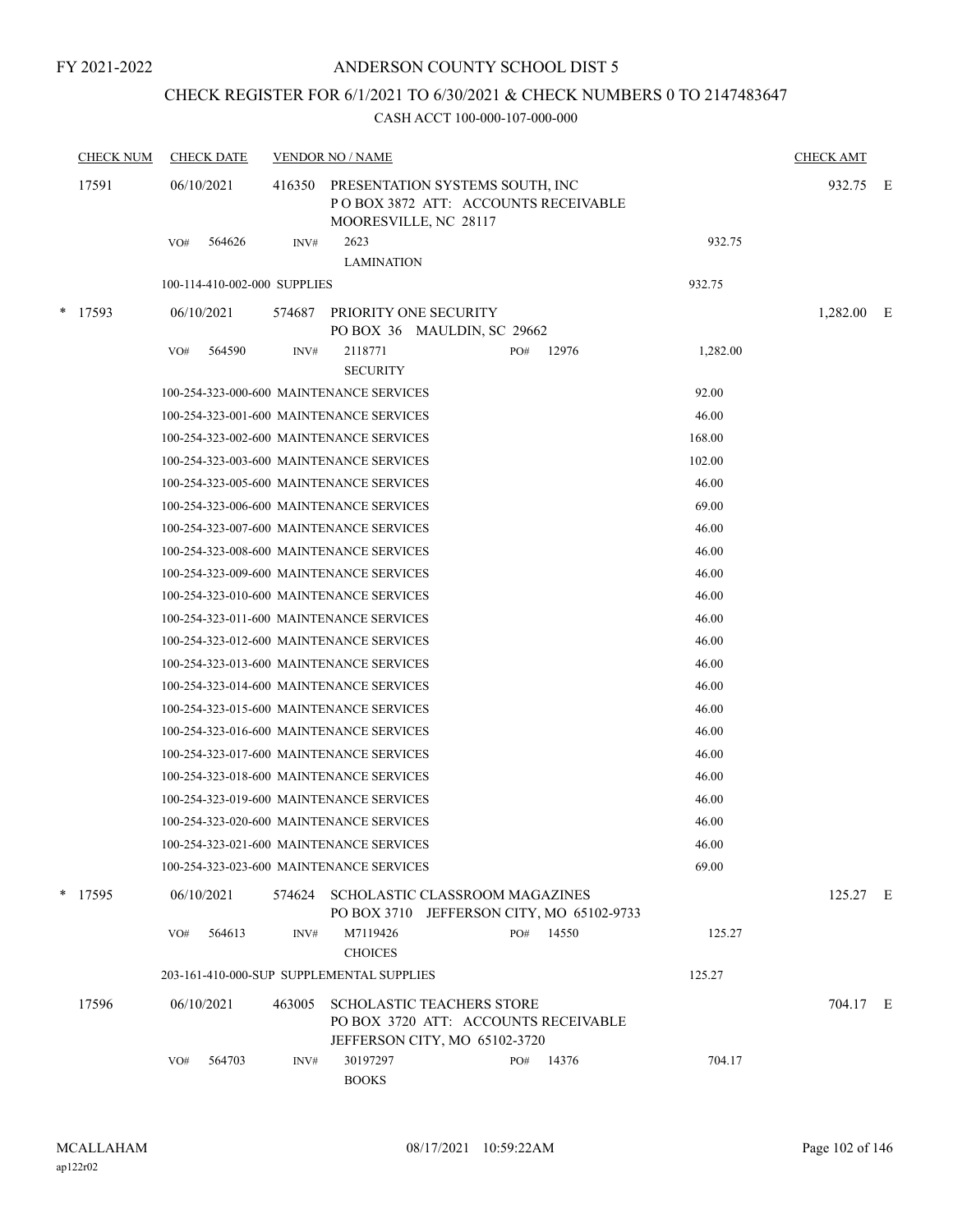# CHECK REGISTER FOR 6/1/2021 TO 6/30/2021 & CHECK NUMBERS 0 TO 2147483647

| <b>CHECK NUM</b> | <b>CHECK DATE</b><br>201-224-410-019-000 SUPPLIES- PD |                | <b>VENDOR NO / NAME</b>                                                        |     |       | 704.17   | <b>CHECK AMT</b> |  |
|------------------|-------------------------------------------------------|----------------|--------------------------------------------------------------------------------|-----|-------|----------|------------------|--|
| 17597            | 06/10/2021                                            | 570099         | SCHOOL SPECIALTY, LLC<br>PO BOX 825640 PHILADELPHIA, PA 19182-5640             |     |       |          | 1,847.62 E       |  |
|                  | VO#<br>564622                                         | INV#           | 208127466956<br><b>SUPPLIES</b>                                                |     |       | 150.16   |                  |  |
|                  | 714-271-660-014-220 MUSIC EXPENSE                     |                |                                                                                |     |       | 150.16   |                  |  |
|                  | 564699<br>VO#                                         | INV#           | 202501774057<br><b>SUPPLIES</b>                                                | PO# | 14477 | 1,697.46 |                  |  |
|                  | 326-113-410-006-000 SCIENCE KITS SUPPLIES             |                |                                                                                |     |       | 1,697.46 |                  |  |
| 17598            | 06/10/2021                                            | 573290         | SHADETREE GRAPHICS, LLC<br>147 POWELL RD. ANDERSON, SC 29625                   |     |       |          | 371.25 E         |  |
|                  | 564713<br>VO#                                         | INV#           | 2556<br><b>SHIRTS</b>                                                          |     |       | 371.25   |                  |  |
|                  |                                                       |                | 719-271-660-019-201 MISCELLANEOUS EXPENSE                                      |     |       | 371.25   |                  |  |
| 17599            | 06/10/2021                                            | 470850         | EMPLOYEE VENDOR                                                                |     |       |          | 332.24 E         |  |
|                  | 564545<br>VO#                                         | INV#           | <b>BARNWOOD</b><br><b>REIMBURSEMENT</b>                                        |     |       | 211.38   |                  |  |
|                  | 802-112-410-019-000 SUPPLIES - RETENTION              |                |                                                                                |     |       | 211.38   |                  |  |
|                  | 564635<br>VO#                                         | INV#           | <b>REIMBURSEMENT</b><br><b>TEACHER MORAL</b>                                   |     |       | 120.86   |                  |  |
|                  | 802-112-410-019-000 SUPPLIES - RETENTION              |                |                                                                                |     |       | 120.86   |                  |  |
| 17600            | 06/10/2021                                            | 570059         | <b>SHARP BUSINESS SYSTEMS</b><br>DEPT 1216 PO BOX 121216 DALLAS, TX 75312-1216 |     |       |          | 1,757.70 E       |  |
|                  | 564603<br>VO#                                         | $\text{INV}\#$ | 9003325552,900333167<br><b>TL HANNA</b>                                        | PO# | 13235 | 1,517.27 |                  |  |
|                  | 100-114-410-002-000 SUPPLIES                          |                |                                                                                |     |       | 1,517.27 |                  |  |
|                  | 564701<br>VO#                                         | INV#           | 9003317170<br><b>COPIES</b>                                                    |     |       | 240.43   |                  |  |
|                  | 201-112-490-007-000 COPIER COST                       |                |                                                                                |     |       | 240.43   |                  |  |
| 17601            | 06/10/2021<br>564547<br>VO#                           | 574451<br>INV# | <b>EMPLOYEE VENDOR</b><br>PHONICS BOOK<br>REIMBURSEMENT                        |     |       | 116.55   | 116.55 E         |  |
|                  |                                                       |                | 100-112-410-017-INQ INQUIRY BASED LEARNING                                     |     |       | 116.55   |                  |  |
|                  |                                                       |                |                                                                                |     |       |          |                  |  |
| 17602            | 06/10/2021<br>564576<br>VO#                           | 476385<br>INV# | EMPLOYEE VENDOR<br>REIMBURSEMENT<br>MEMBERSHIP                                 |     |       | 558.00   | 558.00 E         |  |
|                  |                                                       |                | 100-212-333-000-000 TRIPS AND CONFERENCES                                      |     |       | 558.00   |                  |  |
| $*$ 17604        | 06/10/2021<br>564715<br>VO#                           | 205375<br>INV# | <b>EMPLOYEE VENDOR</b><br>REIMBURSEMENT                                        |     |       | 748.00   | 748.00 E         |  |
|                  |                                                       |                | <b>MEDALS</b>                                                                  |     |       |          |                  |  |
|                  | 702-271-660-002-602 BETA CLUB EXPENSE                 |                |                                                                                |     |       | 748.00   |                  |  |
| $*$ 17606        | 06/10/2021                                            | 520900         | VIRCO INC<br>PO BOX 5000 CONWAY, AR 72033                                      |     |       |          | 16,495.12 E      |  |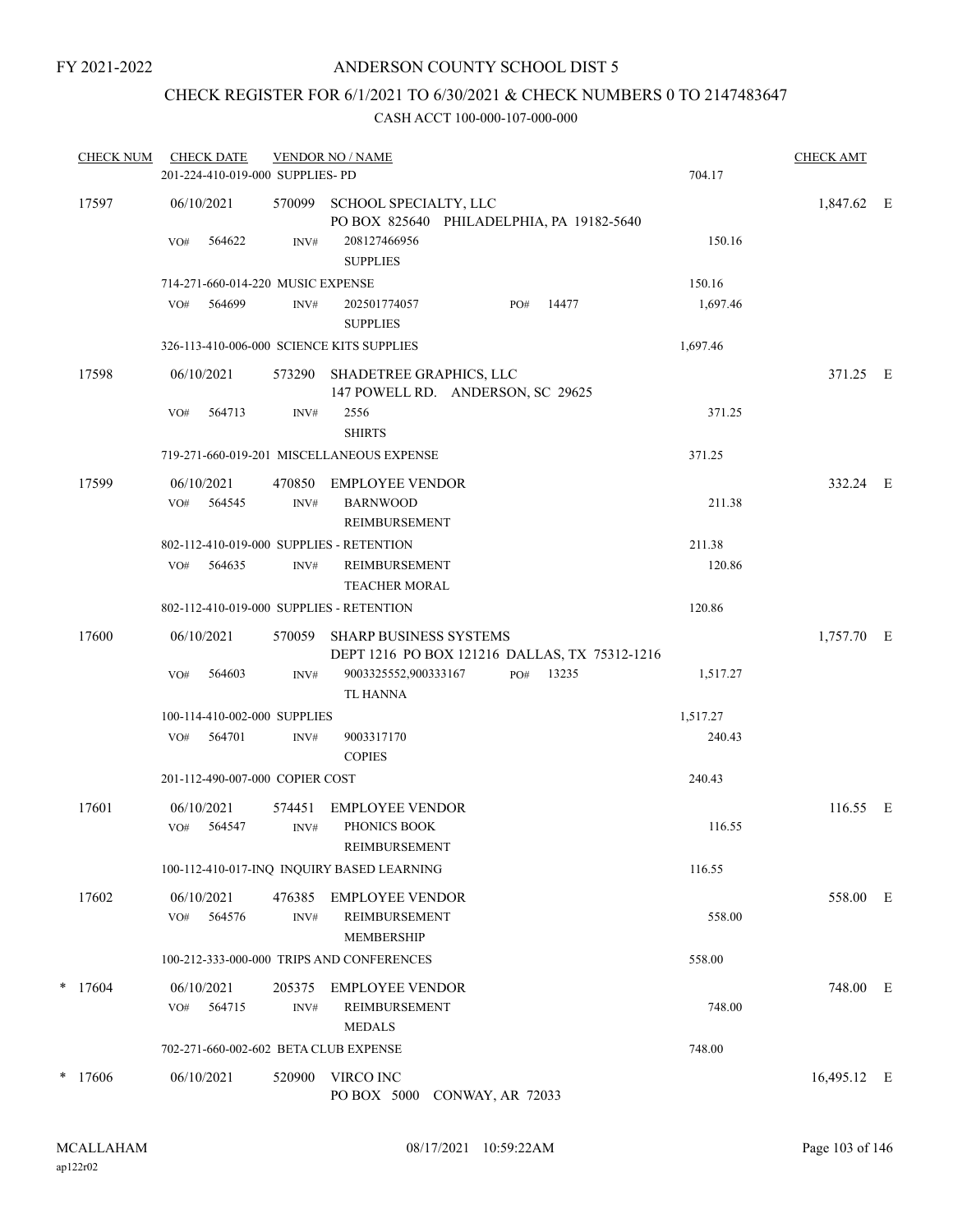# CHECK REGISTER FOR 6/1/2021 TO 6/30/2021 & CHECK NUMBERS 0 TO 2147483647

| <b>CHECK NUM</b> | <b>CHECK DATE</b>                        | <b>CHECK AMT</b> |                                                                                             |     |       |                  |            |  |
|------------------|------------------------------------------|------------------|---------------------------------------------------------------------------------------------|-----|-------|------------------|------------|--|
|                  | 564709<br>VO#                            | INV#             | 91948658<br><b>CHAIRS</b>                                                                   | PO# | 14285 | 6,541.98         |            |  |
|                  | 100-122-410-010-DES DESKS                |                  |                                                                                             |     |       | 6,541.98         |            |  |
|                  | 564710<br>VO#                            | INV#             | 91948742<br><b>TABLES</b>                                                                   | PO# | 14281 | 9,953.14         |            |  |
|                  | 100-112-410-017-000 SUPPLIES             |                  |                                                                                             |     |       | 9,953.14         |            |  |
| 17607            | 06/10/2021<br>VO# 564556                 | 526475<br>INV#   | EMPLOYEE VENDOR<br><b>KOOLERS</b><br>REIMBURSEMENT                                          |     |       | 562.65           | 562.65 E   |  |
|                  | 802-147-410-015-000 SUPPLIES - RETENTION |                  |                                                                                             |     |       | 562.65           |            |  |
| 17608            | 06/10/2021<br>564630<br>VO#              | INV#             | 528335 EMPLOYEE VENDOR<br>REIMBURSEMENT<br><b>SNACKS</b>                                    |     |       | 177.02           | 177.02 E   |  |
|                  |                                          |                  | 713-271-660-013-203 KINDERGARTEN SUPPLY FEE EXPENSE                                         |     |       | 177.02           |            |  |
| 17609            | 06/10/2021<br>VO#<br>564557              | 575112<br>INV#   | EMPLOYEE VENDOR<br><b>SREB</b><br><b>REIMBURSEMENT</b>                                      |     |       | 300.00           | 525.00 E   |  |
|                  | 564558<br>VO#                            | INV#             | 329-224-333-031-0CO TRIPS-WBL/HSTW (C/O)<br><b>SCEBS</b><br>REIMBURSEMENT                   |     |       | 300.00<br>225.00 |            |  |
|                  |                                          |                  | 207-224-333-031-004 TRIPS AND CONFERENCES                                                   |     |       | 225.00           |            |  |
| $*$ 17611        | 06/10/2021<br>VO#<br>564609              | INV#             | 574537 EMPLOYEE VENDOR<br><b>MILEAGE</b><br><b>APRIL 2021</b>                               |     |       | 109.83           | 2,183.89 E |  |
|                  |                                          |                  | 100-232-333-000-000 TRIPS AND CONFERENCES                                                   |     |       | 109.83           |            |  |
|                  | 564633<br>VO#                            | INV#             | <b>NEW YORK</b><br>06/01-06/03/21                                                           |     |       | 2,074.06         |            |  |
|                  |                                          |                  | 100-232-333-000-000 TRIPS AND CONFERENCES                                                   |     |       | 2,074.06         |            |  |
| $*$ 17613        | 06/15/2021                               | 111125           | <b>ANDERSON AWARDS</b><br>716 WHITEHALL ROAD ATT: ACCOUNTS<br>RECEIVABLE ANDERSON, SC 29625 |     |       |                  | 659.12 E   |  |
|                  | 564768<br>VO#                            | INV#             | <b>CHARTER</b><br><b>PLAQUES</b>                                                            |     |       | 53.50            |            |  |
|                  | 124-114-410-024-000 SUPPLIES             |                  |                                                                                             |     |       | 53.50            |            |  |
|                  | 564769<br>VO#                            | INV#             | <b>SUPPLIES</b><br><b>ROBERT ANDERSON</b>                                                   |     |       | 579.94           |            |  |
|                  | 706-271-660-006-611 PEP CLUB EXPENSE     |                  |                                                                                             |     |       | 24.00            |            |  |
|                  | 706-271-660-006-674 FOOTBALL EXPENSE     |                  |                                                                                             |     |       | 141.94           |            |  |
|                  | 706-271-660-006-682 VOLLEYBALL EXPENSE   |                  |                                                                                             |     |       | 48.00            |            |  |
|                  |                                          |                  | 706-271-660-006-751 BASKETBALL BOYS EXPENSE                                                 |     |       | 183.00           |            |  |
|                  |                                          |                  | 706-271-660-006-752 BASKETBALL GIRLS EXPENSE                                                |     |       | 183.00           |            |  |
|                  | 564770<br>VO#                            | INV#             | <b>REAMES</b><br><b>SUPPLIES</b>                                                            |     |       | 25.68            |            |  |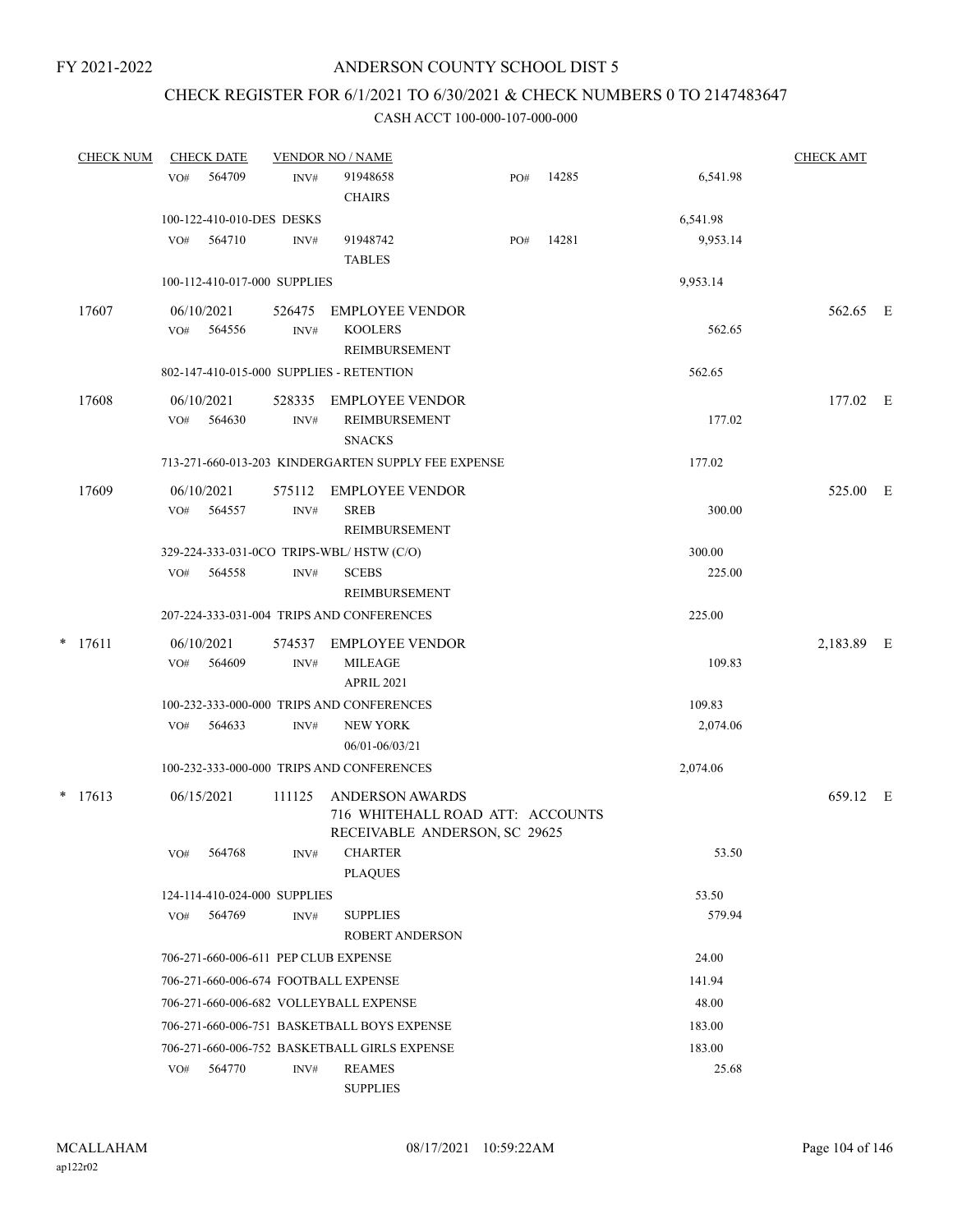## ANDERSON COUNTY SCHOOL DIST 5

# CHECK REGISTER FOR 6/1/2021 TO 6/30/2021 & CHECK NUMBERS 0 TO 2147483647

| <b>CHECK NUM</b> |                   | <b>CHECK DATE</b><br>100-233-410-001-000 SUPPLIES |                | <b>VENDOR NO / NAME</b>                                                                                           |     |       | 25.68    | <b>CHECK AMT</b> |  |
|------------------|-------------------|---------------------------------------------------|----------------|-------------------------------------------------------------------------------------------------------------------|-----|-------|----------|------------------|--|
| 17614            | 06/15/2021        |                                                   | 566562         | ANDERSON OUTDOOR POWER EQUIPMENT<br>110 MIRACLE MILE DRIVE ATT: ACCOUNTS<br>RECEIVABLE ANDERSON, SC 29621         |     |       |          | 498.91 E         |  |
|                  | VO#               | 564771                                            | INV#           | 21340<br><b>SUPPLIES</b>                                                                                          |     |       | 211.55   |                  |  |
|                  |                   |                                                   |                | 100-254-410-000-001 MAINT. SUPPLIES-STRUCTURES                                                                    |     |       | 211.55   |                  |  |
|                  | VO#               | 564772                                            | INV#           | 20340<br><b>SUPPLIES</b>                                                                                          |     |       | 287.36   |                  |  |
|                  |                   | 100-254-323-000-001 CONTRACT SRVS                 |                |                                                                                                                   |     |       | 287.36   |                  |  |
| 17615            | VO#               | 06/15/2021<br>564750                              | 575925<br>INV# | EMPLOYEE VENDOR<br><b>AP TRAINING</b>                                                                             |     |       | 750.00   | 750.00 E         |  |
|                  |                   |                                                   |                | REIMBURSEMENT<br>100-221-312-000-000 PURCHASED SERVICES                                                           |     |       | 750.00   |                  |  |
| 17616            | 06/15/2021<br>VO# | 564749                                            | 576113<br>INV# | <b>EMPLOYEE VENDOR</b><br><b>ASCA</b>                                                                             |     |       | 129.00   | 129.00 E         |  |
|                  |                   |                                                   |                | <b>REIMBURSEMENT</b><br>100-212-410-000-000 SUPPLIES AND MATERIALS                                                |     |       | 129.00   |                  |  |
| $*$ 17618        | 06/15/2021        |                                                   |                | 564176 BSN SPORTS, LLC<br>PO BOX 660176 DALLAS, TX 75209-0176                                                     |     |       |          | 2,646.00 E       |  |
|                  | VO#               | 564777                                            | INV#           | 912886551<br><b>GLENVIEW</b>                                                                                      |     |       | 2,646.00 |                  |  |
|                  |                   |                                                   |                | 720-271-660-020-493 SCHOOL/CLASS DONATIONS EXPENSE                                                                |     |       | 592.56   |                  |  |
|                  |                   |                                                   |                | 802-113-410-020-000 SUPPLIES - RETENTION                                                                          |     |       | 2,053.44 |                  |  |
| $*$ 17620        | VO#               | 06/15/2021<br>564748                              | 576895<br>INV# | EMPLOYEE VENDOR<br>RING DOORBELL<br>REIMBURSEMENT                                                                 |     |       | 106.99   | 106.99 E         |  |
|                  |                   |                                                   |                | 711-271-660-011-201 MISCELLANEOUS EXPENSE                                                                         |     |       | 106.99   |                  |  |
| $*$ 17623        |                   | 06/15/2021                                        |                | 568574 CCP CROWE'S CORPORATE PROMOTIONS<br>PO BOX 2647 ANDERSON, SC 29622                                         |     |       |          | 496.08 E         |  |
|                  | VO#               | 564779                                            | INV#           | 16904<br><b>MCCANTS</b>                                                                                           |     |       | 496.08   |                  |  |
|                  |                   |                                                   |                | 705-271-660-005-606 DRAMA CLUB EXPENSE                                                                            |     |       | 496.08   |                  |  |
| $*$ 17625        | 06/15/2021        |                                                   | 569871         | FOLLETT SCHOOL SOLUTIONS, INC<br>91826 COLLECTION CENTER DRIVE ATT: ACCOUNTS<br>RECEIVABLE CHICAGO, IL 60693-0918 |     |       |          | 3,234.32 E       |  |
|                  | VO#               | 564788                                            | INV#           | 860767F<br>TL HANNA                                                                                               | PO# | 14189 | 2,035.92 |                  |  |
|                  |                   | 100-222-410-002-000 SUPPLIES                      |                |                                                                                                                   |     |       | 1,202.09 |                  |  |
|                  |                   | 100-222-410-002-000 SUPPLIES                      |                |                                                                                                                   |     |       | 19.99    |                  |  |
|                  |                   | 100-222-410-002-000 SUPPLIES                      |                |                                                                                                                   |     |       | 813.84   |                  |  |
|                  | VO#               | 564789                                            | INV#           | 832224F<br><b>TL HANNA</b>                                                                                        | PO# | 13999 | 1,198.40 |                  |  |
|                  |                   | 100-222-410-002-000 SUPPLIES                      |                |                                                                                                                   |     |       | 276.73   |                  |  |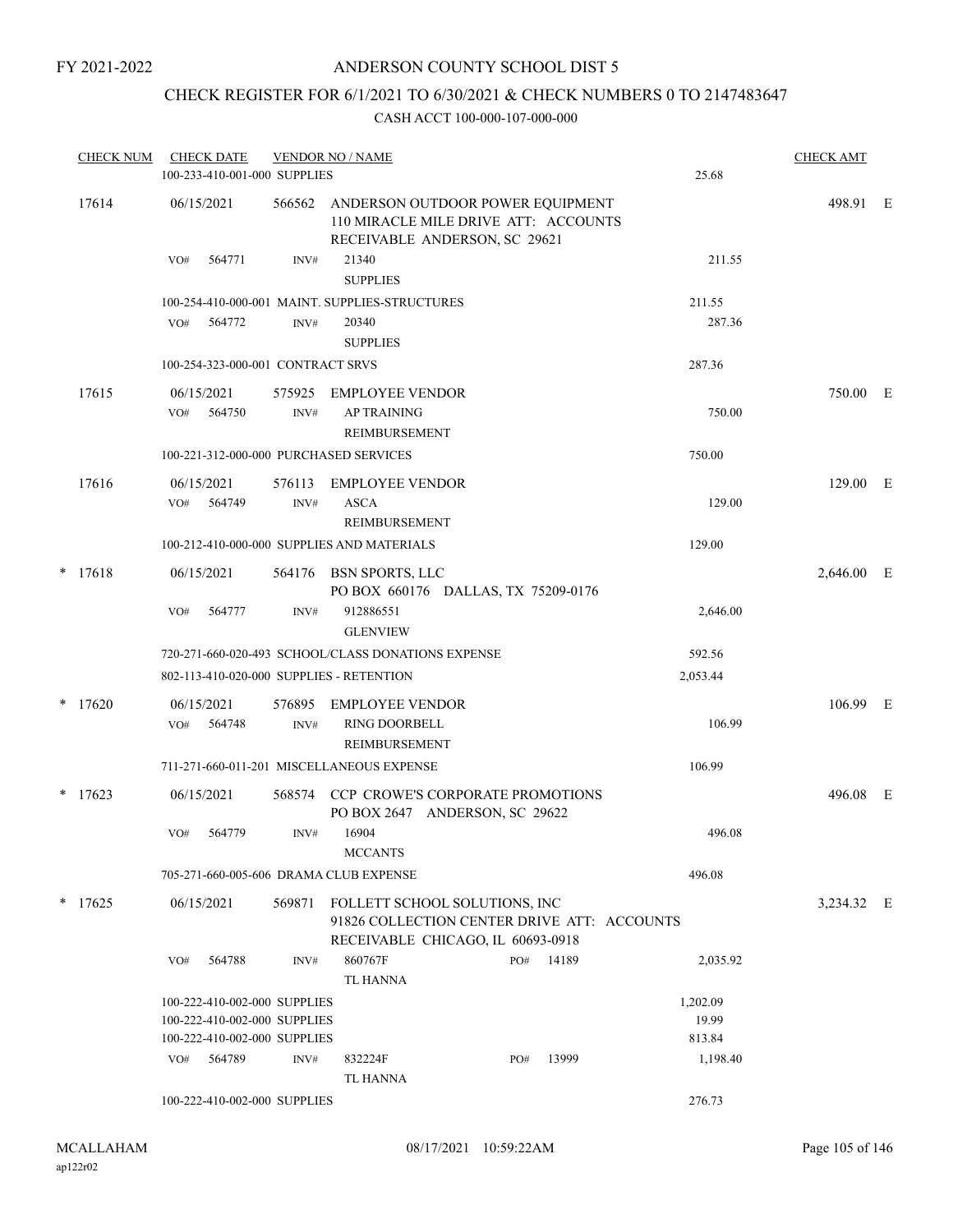## CHECK REGISTER FOR 6/1/2021 TO 6/30/2021 & CHECK NUMBERS 0 TO 2147483647

|   | <b>CHECK NUM</b> |     | <b>CHECK DATE</b><br>100-222-410-002-000 SUPPLIES | <b>VENDOR NO / NAME</b> |                                                                                |     |       |           | <b>CHECK AMT</b> |  |
|---|------------------|-----|---------------------------------------------------|-------------------------|--------------------------------------------------------------------------------|-----|-------|-----------|------------------|--|
|   |                  |     |                                                   |                         |                                                                                |     |       | 921.67    |                  |  |
|   | 17626            |     | 06/15/2021                                        | 237555                  | FORMS & SUPPLY<br>POBOX 563953 ATT: ACCOUNTS RECEIVABLE<br>CHARLOTTE, NC 28256 |     |       |           | 397.42 E         |  |
|   |                  | VO# | 564790                                            | INV#                    | 5798686<br><b>SUPPLIES</b>                                                     |     |       | 6.31      |                  |  |
|   |                  |     | 100-212-410-009-000 SUPPLIES                      |                         |                                                                                |     |       | 6.31      |                  |  |
|   |                  | VO# | 564791                                            | INV#                    | 5799642                                                                        |     |       | 136.19    |                  |  |
|   |                  |     |                                                   |                         | <b>SUPPLIES</b>                                                                |     |       |           |                  |  |
|   |                  |     | 100-212-410-009-000 SUPPLIES                      |                         |                                                                                |     |       | 136.19    |                  |  |
|   |                  | VO# | 564792                                            | INV#                    | 5786400<br><b>SUPPLIES</b>                                                     |     |       | 254.92    |                  |  |
|   |                  |     | 100-212-410-009-000 SUPPLIES                      |                         |                                                                                |     |       | 254.92    |                  |  |
|   |                  |     |                                                   |                         |                                                                                |     |       |           |                  |  |
| * | 17628            |     | 06/15/2021                                        | 264114                  | <b>HEINEMANN</b><br>15963 COLLECTIONS CENTER DRIVE CHICAGO, IL<br>60693        |     |       |           | 58,016.55 E      |  |
|   |                  | VO# | 564795                                            | INV#                    | 7323914                                                                        | PO# | 14537 | 9,091.69  |                  |  |
|   |                  |     |                                                   |                         | <b>CALHOUN</b>                                                                 |     |       |           |                  |  |
|   |                  |     | 338-112-410-014-EAR SUPPLIES                      |                         |                                                                                |     |       | 5,120.06  |                  |  |
|   |                  |     | 338-113-410-014-EAR SUPPLIES                      |                         |                                                                                |     |       | 3,220.94  |                  |  |
|   |                  |     | 338-113-410-014-EAR SUPPLIES                      |                         |                                                                                |     |       | 750.69    |                  |  |
|   |                  | VO# | 564796                                            | INV#                    | 7323915                                                                        | PO# | 14534 | 8,613.18  |                  |  |
|   |                  |     |                                                   |                         | <b>VARENNES</b>                                                                |     |       |           |                  |  |
|   |                  |     | 338-112-410-016-EAR SUPPLIES                      |                         |                                                                                |     |       | 3,072.03  |                  |  |
|   |                  |     | 338-113-410-016-EAR SUPPLIES                      |                         |                                                                                |     |       | 4,829.97  |                  |  |
|   |                  |     | 338-113-410-016-EAR SUPPLIES                      |                         |                                                                                |     |       | 711.18    |                  |  |
|   |                  |     | VO# 564797                                        | INV#                    | 7323921                                                                        | PO# | 14513 | 12,253.99 |                  |  |
|   |                  |     |                                                   |                         | <b>MIDWAY</b>                                                                  |     |       |           |                  |  |
|   |                  |     | 338-111-410-017-EAR SUPPLIES                      |                         |                                                                                |     |       | 959.99    |                  |  |
|   |                  |     | 338-112-410-017-EAR SUPPLIES                      |                         |                                                                                |     |       | 6,115.88  |                  |  |
|   |                  |     | 338-113-410-017-EAR SUPPLIES                      |                         |                                                                                |     |       | 5,178.12  |                  |  |
|   |                  | VO# | 564799                                            | INV#                    | 7323919                                                                        | PO# | 14536 | 9,961.51  |                  |  |
|   |                  |     |                                                   |                         | CONCORD                                                                        |     |       |           |                  |  |
|   |                  |     | 338-111-410-009-EAR SUPPLIES                      |                         |                                                                                |     |       | 233.39    |                  |  |
|   |                  |     | 338-111-410-009-EAR SUPPLIES                      |                         |                                                                                |     |       | 822.51    |                  |  |
|   |                  |     | 338-112-410-009-EAR SUPPLIES                      |                         |                                                                                |     |       | 4,809.55  |                  |  |
|   |                  |     | 338-113-410-009-EAR SUPPLIES                      |                         |                                                                                |     |       | 4,096.06  |                  |  |
|   |                  |     | VO# 564800                                        | INV#                    | 7323918                                                                        | PO# | 14535 | 7,656.16  |                  |  |
|   |                  |     |                                                   |                         | <b>CENTERVILLE</b>                                                             |     |       |           |                  |  |
|   |                  |     | 338-112-410-007-EAR SUPPLIES                      |                         |                                                                                |     |       | 3,072.03  |                  |  |
|   |                  |     | 338-113-410-007-EAR SUPPLIES                      |                         |                                                                                |     |       | 3,951.97  |                  |  |
|   |                  |     | 338-113-410-007-EAR SUPPLIES                      |                         |                                                                                |     |       | 632.16    |                  |  |
|   |                  | VO# | 564801                                            | INV#                    | 7323920                                                                        | PO# | 14538 | 10,440.02 |                  |  |
|   |                  |     |                                                   |                         | <b>MCLEES</b>                                                                  |     |       |           |                  |  |
|   |                  |     | 338-111-410-008-EAR SUPPLIES                      |                         |                                                                                |     |       | 930.70    |                  |  |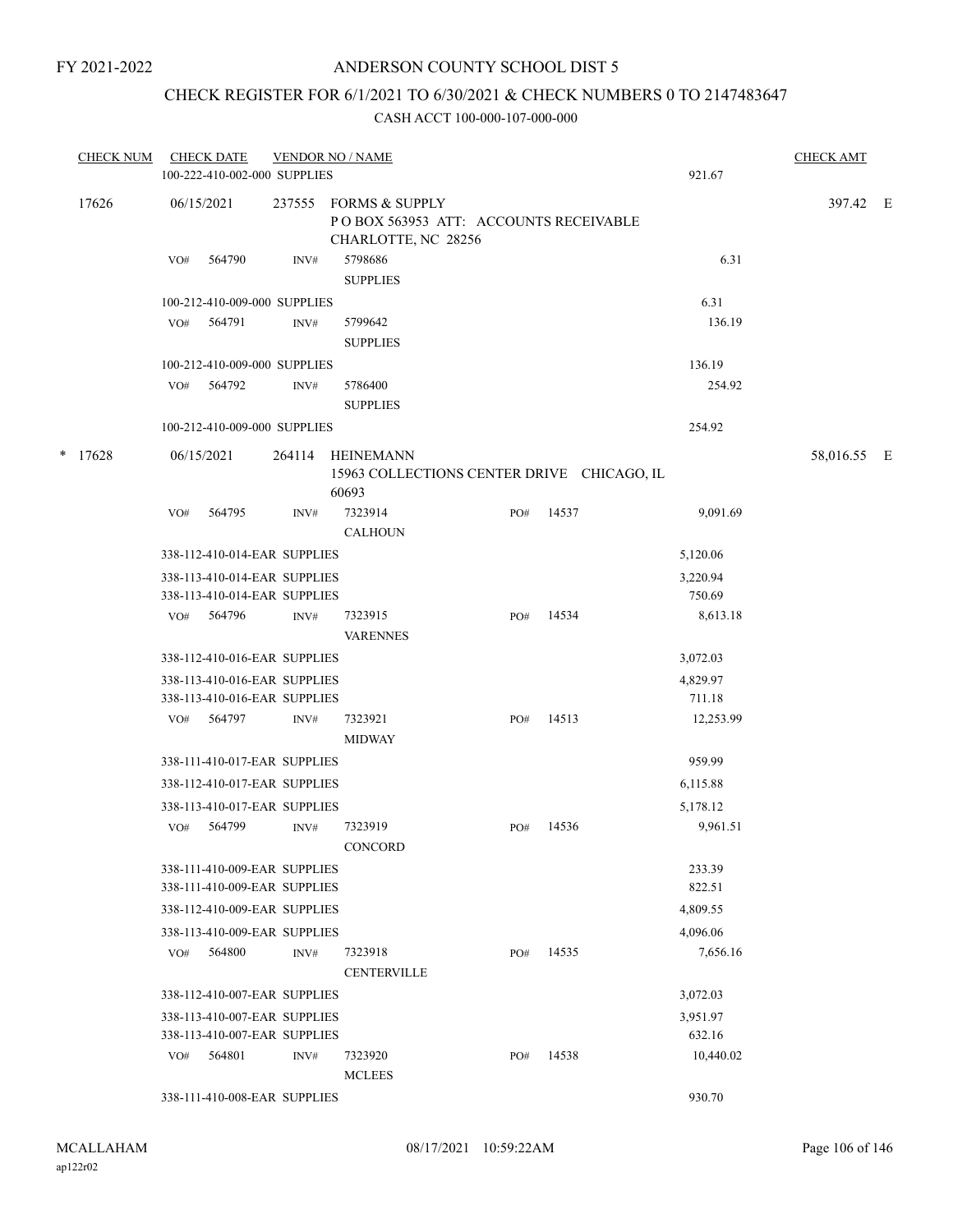# CHECK REGISTER FOR 6/1/2021 TO 6/30/2021 & CHECK NUMBERS 0 TO 2147483647

| <b>CHECK NUM</b> | <b>CHECK DATE</b>                                            |             | <b>VENDOR NO / NAME</b>                                                                          |     |       |                    | <b>CHECK AMT</b> |  |
|------------------|--------------------------------------------------------------|-------------|--------------------------------------------------------------------------------------------------|-----|-------|--------------------|------------------|--|
|                  |                                                              |             | 338-112-410-008-EAR SUPPLIES AND MATERIALS                                                       |     |       | 5,120.06           |                  |  |
|                  | 338-113-410-008-EAR SUPPLIES<br>338-113-410-008-EAR SUPPLIES |             |                                                                                                  |     |       | 862.02<br>3,527.24 |                  |  |
| 17629            | 06/15/2021                                                   |             | 573279 HERSHEY CREAMERY COMPANY<br>710 CORPORATE CIRCLE SALISBURY, NC 28145                      |     |       |                    | 249.00 E         |  |
|                  | 564803<br>VO#                                                | INV#        | 0016623347<br>NEVITT FOREST                                                                      |     |       | 249.00             |                  |  |
|                  |                                                              |             | 712-271-660-012-391 ICE CREAM SALES EXPENSE                                                      |     |       | 249.00             |                  |  |
| 17630            | 06/15/2021<br>564744<br>VO#                                  | INV#        | 576662 EMPLOYEE VENDOR<br><b>TENTS</b><br>REIMBURSEMENT                                          |     |       | 299.56             | 299.56 E         |  |
|                  |                                                              |             | 717-190-660-017-355 FIELD TRIPS GRADE 5 EXPENSE                                                  |     |       | 299.56             |                  |  |
| 17631            | 06/15/2021                                                   | 281825 ISTE | 621 SW MORRISON ST. SUITE 800 PORTLAND, OR<br>97205                                              |     |       |                    | $1,660.00$ E     |  |
|                  | VO#<br>564804                                                | INV#        | 783535<br><b>REGISTRATION</b>                                                                    | PO# | 14383 | 1,660.00           |                  |  |
|                  |                                                              |             | 263-224-333-000-P11 TECHNOLOGY LITERACY TRIPS                                                    |     |       | 1,660.00           |                  |  |
| 17632            | 06/15/2021                                                   | 576698      | <b>EMPLOYEE VENDOR</b>                                                                           |     |       |                    | 140.11 E         |  |
|                  | VO#<br>564757                                                | INV#        | WILD WINGS<br>REIMBURSEMENT                                                                      |     |       | 85.60              |                  |  |
|                  | 100-114-410-001-ALT SUPPLIES                                 |             |                                                                                                  |     |       | 85.60              |                  |  |
|                  | VO# 564758                                                   | INV#        | <b>CHICK FIL A</b><br>REIMBURSEMENT                                                              |     |       | 54.51              |                  |  |
|                  | 100-114-410-001-ALT SUPPLIES                                 |             |                                                                                                  |     |       | 54.51              |                  |  |
| 17633            | 06/15/2021                                                   | 349701      | MED CENTRAL HEALTH RESOURCES<br>3424 CLEMSON BLVD ATT: ACCOUNTS RECEIVABLE<br>ANDERSON, SC 29621 |     |       |                    | 195.00 E         |  |
|                  | 564808<br>VO#                                                | INV#        | 44885<br><b>TIPTON</b>                                                                           |     |       | 65.00              |                  |  |
|                  |                                                              |             | 100-255-323-000-000 CONTRACTED SERVICES                                                          |     |       | 65.00              |                  |  |
|                  | VO#<br>564809                                                | INV#        | 4781<br><b>MCCLAIN</b>                                                                           |     |       | 65.00              |                  |  |
|                  |                                                              |             | 100-255-323-000-000 CONTRACTED SERVICES                                                          |     |       | 65.00              |                  |  |
|                  | 564810<br>VO#                                                | INV#        | 20534<br><b>BAKER</b>                                                                            |     |       | 65.00              |                  |  |
|                  |                                                              |             | 100-255-323-000-000 CONTRACTED SERVICES                                                          |     |       | 65.00              |                  |  |
| 17634            | 06/15/2021                                                   | 569461      | METROGROUP, INC<br>50-23 TWENTY-THIRD STREET LONG ISLAND CITY,<br>NY 11101                       |     |       |                    | 2,343.01 E       |  |
|                  | 564811<br>VO#                                                | INV#        | PI 743018<br><b>HVAC</b>                                                                         | PO# | 13055 | 2,343.01           |                  |  |
|                  |                                                              |             | 100-254-323-000-600 MAINTENANCE SERVICES                                                         |     |       | 25.35              |                  |  |
|                  |                                                              |             | 100-254-323-001-600 MAINTENANCE SERVICES                                                         |     |       | 52.43              |                  |  |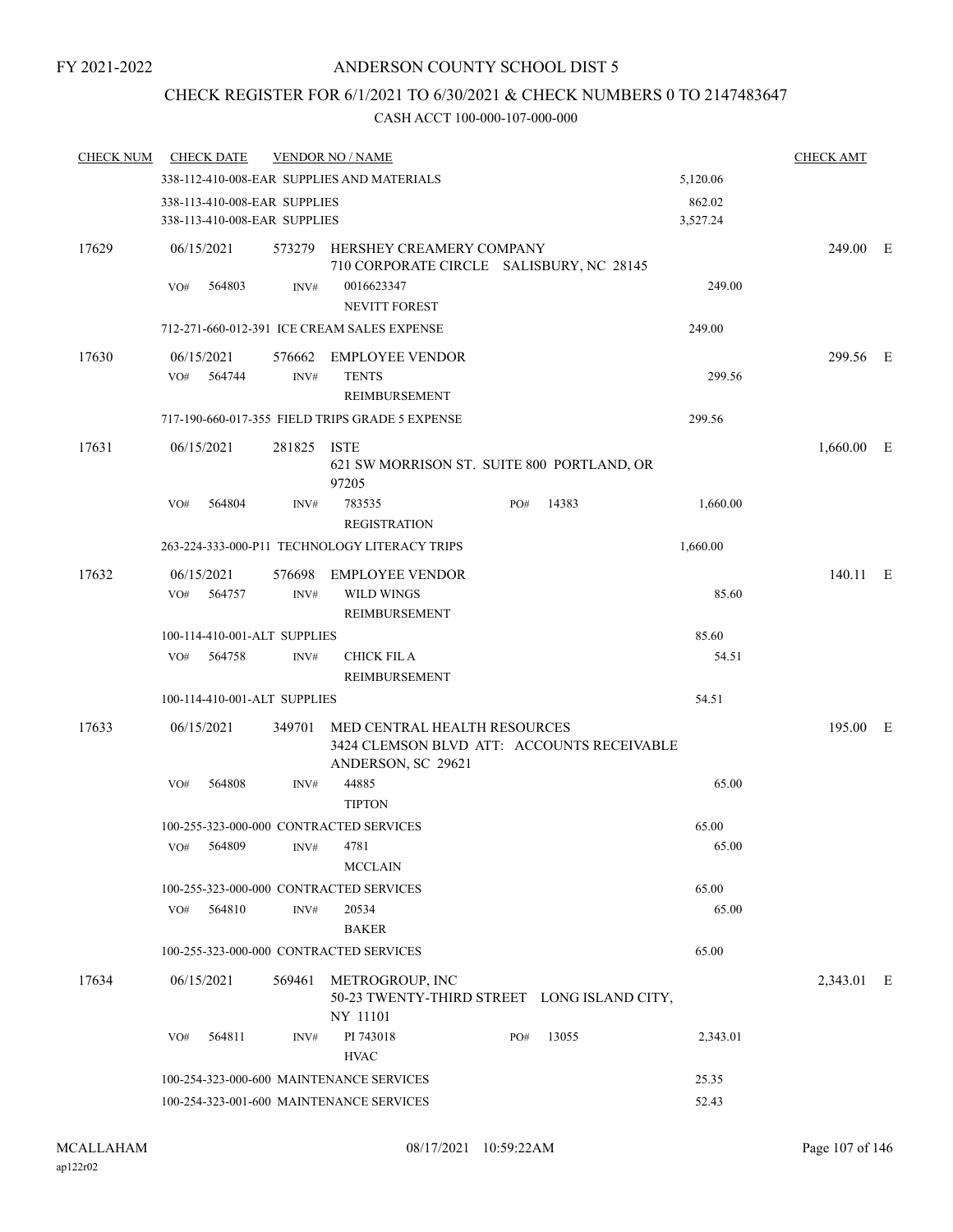# CHECK REGISTER FOR 6/1/2021 TO 6/30/2021 & CHECK NUMBERS 0 TO 2147483647

| <b>CHECK NUM</b> | <b>CHECK DATE</b>                             |        | <b>VENDOR NO / NAME</b>                                    |                | <b>CHECK AMT</b> |  |
|------------------|-----------------------------------------------|--------|------------------------------------------------------------|----------------|------------------|--|
|                  | 100-254-323-002-600 MAINTENANCE SERVICES      |        |                                                            | 471.91         |                  |  |
|                  | 100-254-323-003-600 MAINTENANCE SERVICES      |        |                                                            | 407.45         |                  |  |
|                  | 100-254-323-005-600 MAINTENANCE SERVICES      |        |                                                            | 8.05           |                  |  |
|                  | 100-254-323-007-600 MAINTENANCE SERVICES      |        |                                                            | 25.35          |                  |  |
|                  | 100-254-323-008-600 MAINTENANCE SERVICES      |        |                                                            | 25.35          |                  |  |
|                  | 100-254-323-010-600 MAINTENANCE SERVICES      |        |                                                            | 135.24         |                  |  |
|                  | 100-254-323-011-600 MAINTENANCE SERVICES      |        |                                                            | 25.35          |                  |  |
|                  | 100-254-323-012-600 MAINTENANCE SERVICES      |        |                                                            | 110.15         |                  |  |
|                  | 100-254-323-014-600 MAINTENANCE SERVICES      |        |                                                            | 346.62         |                  |  |
|                  | 100-254-323-015-600 MAINTENANCE SERVICES      |        |                                                            | 25.35          |                  |  |
|                  | 100-254-323-016-600 MAINTENANCE SERVICES      |        |                                                            | 332.17         |                  |  |
|                  | 100-254-323-017-600 MAINTENANCE SERVICES      |        |                                                            | 25.35          |                  |  |
|                  | 100-254-323-019-600 MAINTENANCE SERVICES      |        |                                                            | 170.71         |                  |  |
|                  | 100-254-323-021-600 MAINTENANCE SERVICES      |        |                                                            | 156.18         |                  |  |
| 17635            | 06/15/2021                                    | 573846 | <b>EMPLOYEE VENDOR</b>                                     |                | 310.89 E         |  |
|                  | 564746<br>VO#                                 | INV#   | <b>LOWES</b>                                               | 310.89         |                  |  |
|                  |                                               |        | <b>REIMBURSEMENT</b>                                       |                |                  |  |
|                  | 705-271-660-005-442 SPECIAL ED EXPENSE        |        |                                                            | 310.89         |                  |  |
| 17636            | 06/15/2021                                    | 576219 | <b>EMPLOYEE VENDOR</b>                                     |                | 118.80 E         |  |
|                  | VO#<br>564761                                 | INV#   | <b>SUPPLIES</b>                                            | 118.80         |                  |  |
|                  |                                               |        | REIMBURSEMENT                                              |                |                  |  |
|                  | 100-212-410-010-000 SUPPLIES                  |        |                                                            | 118.80         |                  |  |
| 17637            | 06/15/2021                                    | 574388 | NAPA AUTO PARTS                                            |                | 506.67 E         |  |
|                  |                                               |        | 508 SOUTH MAIN ST ANDERSON, SC 29624                       |                |                  |  |
|                  | 564812<br>VO#                                 | INV#   | <b>ACCT 15229</b>                                          | 506.67         |                  |  |
|                  |                                               |        | <b>SUPPLIES</b>                                            |                |                  |  |
|                  |                                               |        | 731-271-660-031-862 AUTO MECHANICS 1 EXPENSE               | 506.67         |                  |  |
| 17638            | 06/15/2021                                    | 572183 | <b>EMPLOYEE VENDOR</b>                                     |                | 114.65 E         |  |
|                  | VO#<br>564755                                 | INV#   | <b>POST CARDS</b>                                          | 33.16          |                  |  |
|                  |                                               |        | REIMBURSEMENT                                              |                |                  |  |
|                  | 100-233-410-001-VIR SUPPLIES<br>564759<br>VO# | INV#   | <b>SUPPLIES</b>                                            | 33.16<br>81.49 |                  |  |
|                  |                                               |        | REIMBURSEMENT                                              |                |                  |  |
|                  | 100-233-410-001-VIR SUPPLIES                  |        |                                                            | 81.49          |                  |  |
|                  |                                               |        |                                                            |                |                  |  |
| 17639            | 06/15/2021                                    |        | 389900 OFFICE DEPOT<br>POBOX 1413 CHARLOTTE, NC 28201-1413 |                | $124.12$ E       |  |
|                  | 564816<br>VO#                                 | INV#   | 173970901001                                               | 62.45          |                  |  |
|                  |                                               |        | <b>SUPPLIES</b>                                            |                |                  |  |
|                  | 100-212-410-013-000 SUPPLIES                  |        |                                                            | 62.45          |                  |  |
|                  | 564817<br>VO#                                 | INV#   | 173769088001                                               | 61.67          |                  |  |
|                  |                                               |        | <b>SUPPLIES</b>                                            |                |                  |  |
|                  | 100-212-410-013-000 SUPPLIES                  |        |                                                            | 61.67          |                  |  |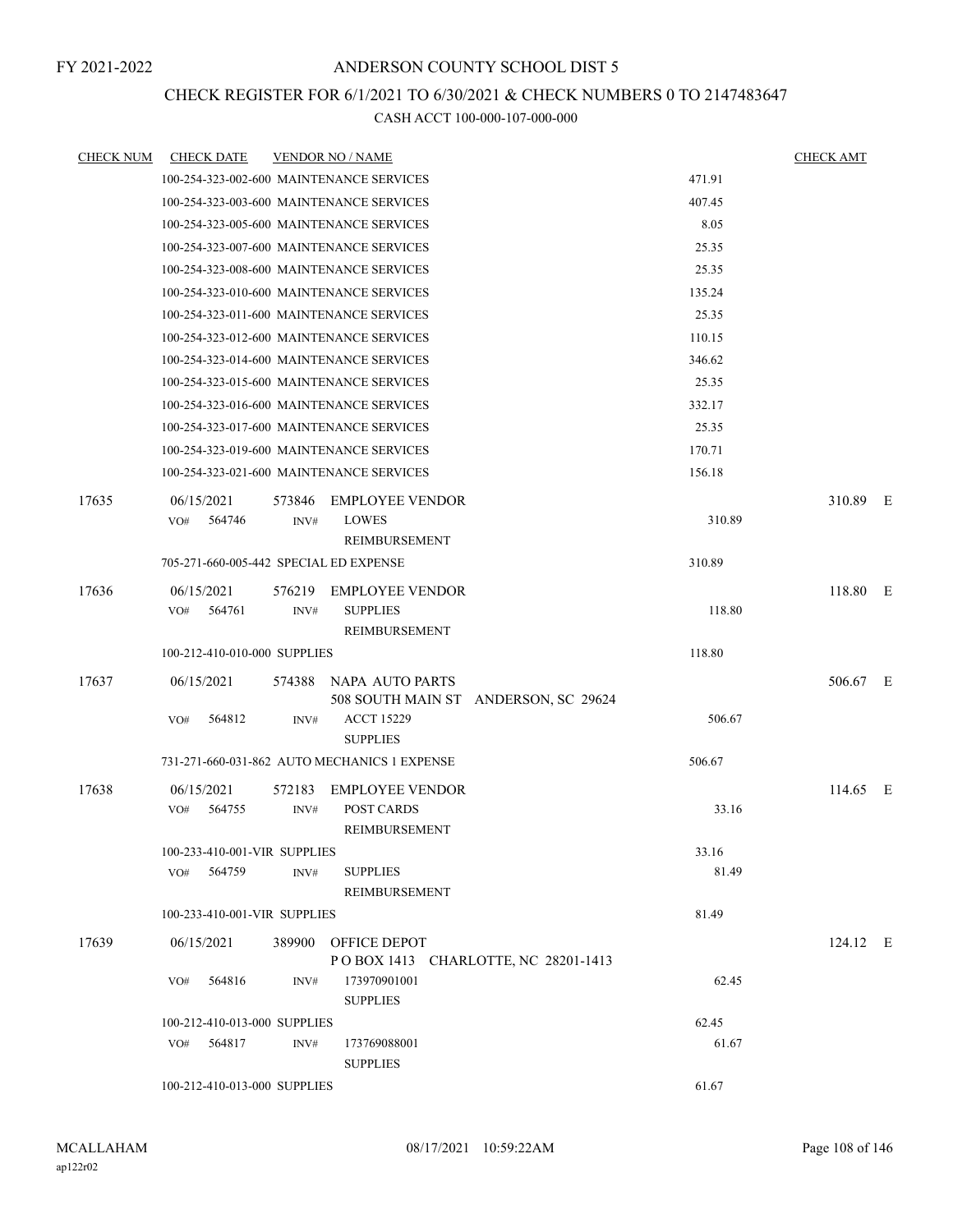# ANDERSON COUNTY SCHOOL DIST 5

# CHECK REGISTER FOR 6/1/2021 TO 6/30/2021 & CHECK NUMBERS 0 TO 2147483647

|       | <b>CHECK NUM</b> | <b>CHECK DATE</b>                     |                | <b>VENDOR NO / NAME</b>                                                                       |                                                                    |       |          | <b>CHECK AMT</b> |  |  |
|-------|------------------|---------------------------------------|----------------|-----------------------------------------------------------------------------------------------|--------------------------------------------------------------------|-------|----------|------------------|--|--|
| 17640 |                  | 06/15/2021                            | 391100         | ANDERSON, SC 29624                                                                            | OLD STONE TRACTOR CO, INC<br>PO BOX 13565 ATT: ACCOUNTS RECEIVABLE |       |          |                  |  |  |
|       |                  | 564818<br>VO#                         | INV#           | 01127<br><b>SUPPLIES</b>                                                                      |                                                                    |       | 85.66    |                  |  |  |
|       |                  |                                       |                | 100-254-410-000-001 MAINT. SUPPLIES-STRUCTURES                                                |                                                                    |       | 85.66    |                  |  |  |
|       |                  | 564819<br>VO#                         | $\text{INV}\#$ | 00961<br><b>REPAIR PARTS</b>                                                                  |                                                                    |       | 347.81   |                  |  |  |
|       |                  |                                       |                | 100-254-540-000-001 EQUIPMENT - MAINTENANCE                                                   |                                                                    |       | 347.81   |                  |  |  |
|       |                  | VO# 564820                            | INV#           | WO40113<br><b>REPAIR</b>                                                                      |                                                                    |       | 433.14   |                  |  |  |
|       |                  |                                       |                | 100-254-540-000-001 EQUIPMENT - MAINTENANCE                                                   |                                                                    |       | 433.14   |                  |  |  |
|       | 17641            | 06/15/2021                            | 405100         | PERMA-BOUND<br>617 EAST VANDALIA ROAD ATT: ACCOUNTS<br>RECEIVABLE JACKSONVILLE, IL 62650-3599 |                                                                    |       |          | 801.87 E         |  |  |
|       |                  | 564821<br>VO#                         | INV#           | 1890563-01<br><b>NORTH POINTE</b>                                                             | PO#                                                                | 14173 | 801.87   |                  |  |  |
|       |                  | 338-222-430-013-EAR LIBRARY BOOKS     |                |                                                                                               |                                                                    |       | 801.87   |                  |  |  |
|       | $*$ 17644        | 06/15/2021<br>VO# 564762              | 574568<br>INV# | <b>EMPLOYEE VENDOR</b><br><b>EXPENSES</b><br>REIMBURSEMENT                                    |                                                                    |       | 307.89   | 307.89 E         |  |  |
|       |                  | 702-271-660-002-453 9TH GRADE EXPENSE |                |                                                                                               |                                                                    |       | 307.89   |                  |  |  |
|       | $*$ 17647        | 06/15/2021<br>564760<br>VO#           | 574599<br>INV# | EMPLOYEE VENDOR<br><b>SUPPLIES</b><br>REIMBURSEMENT                                           |                                                                    |       | 344.86   | 344.86 E         |  |  |
|       |                  |                                       |                | 100-113-410-021-VEN SUPPLY-ADDT'L FOR LOST VENDING                                            |                                                                    |       | 178.70   |                  |  |  |
|       |                  | 100-114-410-021-000 SUPPLIES          |                |                                                                                               |                                                                    |       | 73.47    |                  |  |  |
|       |                  | 100-233-410-021-000 SUPPLIES          |                |                                                                                               |                                                                    |       | 74.90    |                  |  |  |
|       |                  |                                       |                | 817-113-312-021-0CO ARTS IN RESIDENCE (C/O)                                                   |                                                                    |       | 17.79    |                  |  |  |
|       | 17648            | 06/15/2021                            | 568718         | THE READING WAREHOUSE<br>POBOX 41328 ATT: ACCOUNTS RECEIVABLE NORTH<br>CHARLESTON, SC 29423   |                                                                    |       |          | 3,889.16 E       |  |  |
|       |                  | 564831<br>VO#                         | INV#           | 209563<br>WHITEHALL ELEM                                                                      | PO#                                                                | 14406 | 2,900.04 |                  |  |  |
|       |                  | 201-112-410-019-000 SUPPLIES          |                |                                                                                               |                                                                    |       | 2,900.04 |                  |  |  |
|       |                  | 564832<br>VO#                         | INV#           | 209194<br><b>CENTERVILLE</b>                                                                  | PO#                                                                | 14369 | 989.12   |                  |  |  |
|       |                  |                                       |                | 201-112-410-007-000 SUPPLIES AND MATERIALS                                                    |                                                                    |       | 989.12   |                  |  |  |
|       | 17649            | 06/15/2021                            | 570855         | ULINE - ATLANTA<br>P.O. BOX 88741 ATT: ACCOUNTS RECEIVABLE<br>CHICAGO, IL 60680-1741          |                                                                    |       |          | 570.72 E         |  |  |
|       |                  | 564833<br>VO#                         | INV#           | 134350190<br><b>SUPPLIES</b>                                                                  |                                                                    |       | 570.72   |                  |  |  |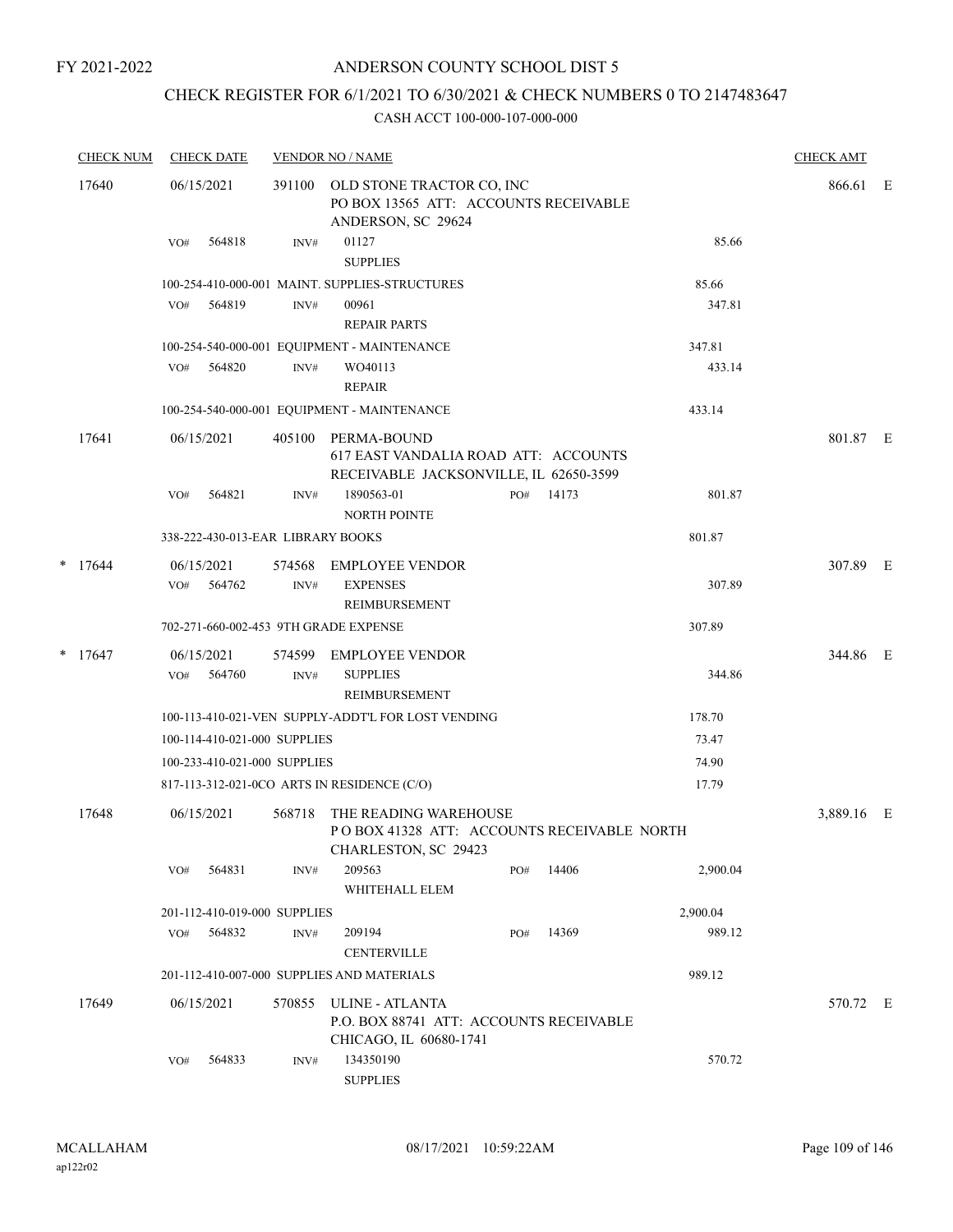# CHECK REGISTER FOR 6/1/2021 TO 6/30/2021 & CHECK NUMBERS 0 TO 2147483647

| <b>CHECK NUM</b> |     | <b>CHECK DATE</b>                 |        | <b>VENDOR NO / NAME</b>                                                                     |     |       |          | <b>CHECK AMT</b> |  |
|------------------|-----|-----------------------------------|--------|---------------------------------------------------------------------------------------------|-----|-------|----------|------------------|--|
|                  |     | 131-115-410-031-000 SUPPLIES      |        |                                                                                             |     |       | 153.14   |                  |  |
|                  |     |                                   |        | 731-271-660-031-862 AUTO MECHANICS 1 EXPENSE                                                |     |       | 417.58   |                  |  |
| 17650            |     | 06/15/2021                        |        | 573929 VEX ROBOTICS, INC<br>6725 W FM 1570 GREENVILLE, TX 75402                             |     |       |          | 5,347.86 E       |  |
|                  | VO# | 564838                            | INV#   | 507163<br><b>SUPPLIES</b>                                                                   | PO# | 14560 | 5,347.86 |                  |  |
|                  |     | 131-115-410-031-000 SUPPLIES      |        |                                                                                             |     |       | 5,347.86 |                  |  |
| 17651            |     | 06/15/2021                        | 526475 | EMPLOYEE VENDOR                                                                             |     |       |          | 666.08 E         |  |
|                  | VO# | 564747                            | INV#   | <b>KONA ICE</b><br>REIMBURSEMENT                                                            |     |       | 172.00   |                  |  |
|                  |     |                                   |        | 715-271-660-015-357 FIELD TRIPS EXPENSE                                                     |     |       | 172.00   |                  |  |
|                  | VO# | 564751                            | INV#   | <b>TABLECLOTHS</b><br>REIMBURSEMENT                                                         |     |       | 494.08   |                  |  |
|                  |     | 810-147-410-015-000 SUPPLIES      |        |                                                                                             |     |       | 494.08   |                  |  |
| $*$ 17653        |     | 06/17/2021                        | 102640 | <b>ACTION AUTO</b><br>529 FAIR STREET ATT: ACCOUNTS RECEIVABLE<br>ANDERSON, SC 29625        |     |       |          | 393.67 E         |  |
|                  | VO# | 564864                            | INV#   | 93805<br><b>REPAIR</b>                                                                      | PO# | 14721 | 393.67   |                  |  |
|                  |     | 100-257-412-000-000 TRUCK SERVICE |        |                                                                                             |     |       | 393.67   |                  |  |
| 17654            |     | 06/17/2021                        | 569031 | AIRGAS USA<br>POBOX 532609 ATT: ACCOUNTS RECEIVABLE<br>ATLANTA, GA 30353-2609               |     |       |          | 187.25 E         |  |
|                  | VO# | 564865                            | INV#   | 9112598394<br><b>SUPPLIES</b>                                                               | PO# | 14318 | 187.25   |                  |  |
|                  |     |                                   |        | 329-115-410-031-000 SUPPLIES-STATE EQUIPMENT                                                |     |       | 187.25   |                  |  |
| 17655            |     | 06/17/2021                        | 111125 | <b>ANDERSON AWARDS</b><br>716 WHITEHALL ROAD ATT: ACCOUNTS<br>RECEIVABLE ANDERSON, SC 29625 |     |       |          | 732.95 E         |  |
|                  | VO# | 564866                            | INV#   | CONCORD<br><b>AWARDS</b>                                                                    |     |       | 223.63   |                  |  |
|                  |     |                                   |        | 709-271-660-009-201 MISCELLANEOUS EXPENSE                                                   |     |       | 223.63   |                  |  |
|                  |     | VO# 564867                        | INV#   | ELROD AWARD<br>AWARDS                                                                       |     |       | 27.82    |                  |  |
|                  |     |                                   |        | 709-271-660-009-246 ELROD MEMORIAL EXPENSE                                                  |     |       | 27.82    |                  |  |
|                  | VO# | 564964                            | INV#   | TLH TRACK<br>AWARDS                                                                         |     |       | 449.40   |                  |  |
|                  |     | 702-271-660-002-691 TRACK EXPENSE |        |                                                                                             |     |       | 449.40   |                  |  |
|                  |     | VO# 564965                        | INV#   | <b>CENTERVILLE</b><br>AWARDS                                                                |     |       | 32.10    |                  |  |
|                  |     |                                   |        | 707-190-660-007-201 MISCELLANEOUS EXPENSE                                                   |     |       | 32.10    |                  |  |
| 17656            |     | 06/17/2021<br>VO# 564951          | INV#   | 576819 EMPLOYEE VENDOR<br><b>BBALL MEALS</b><br>REIMBURSEMENT                               |     |       | 116.86   | 475.32 E         |  |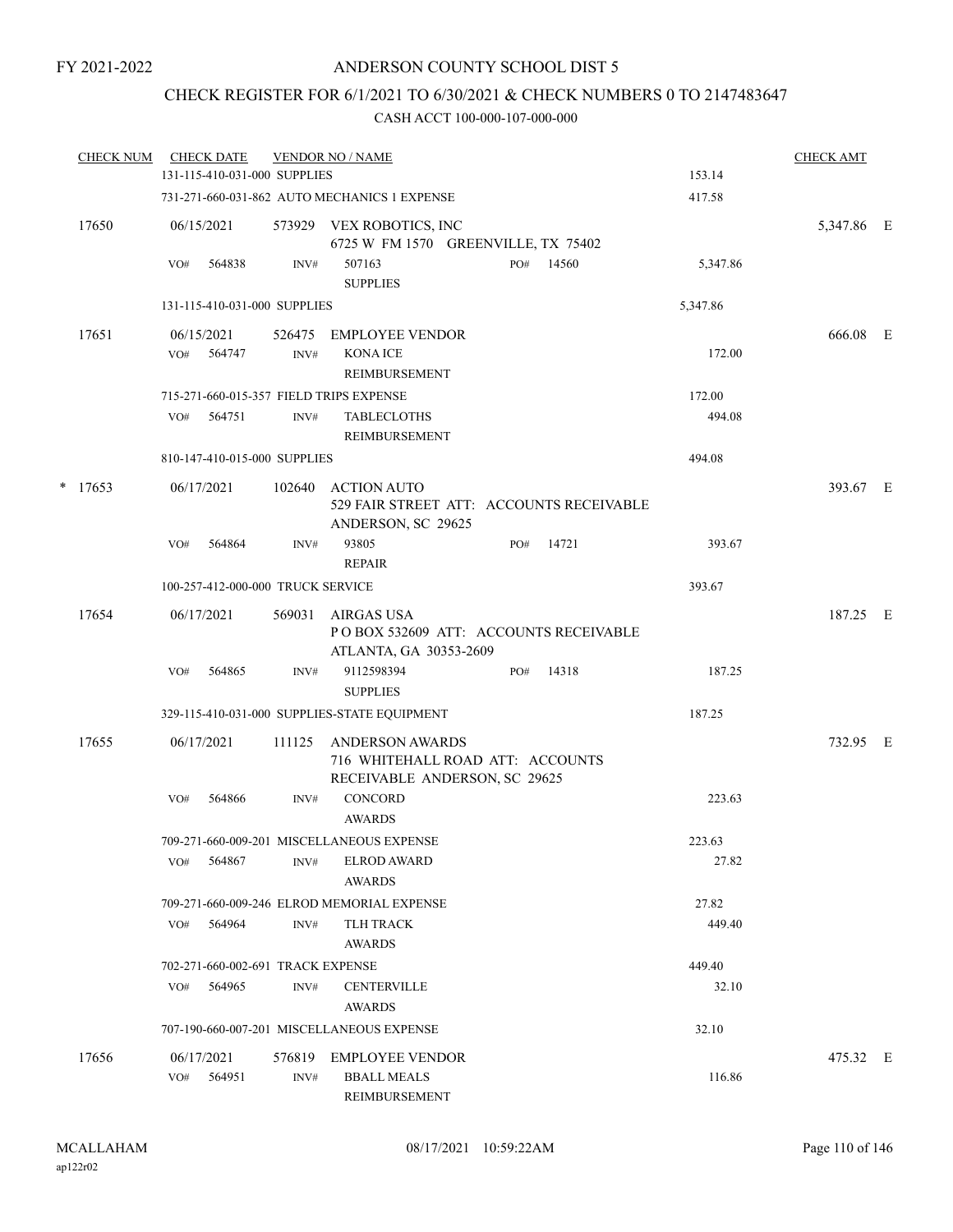# CHECK REGISTER FOR 6/1/2021 TO 6/30/2021 & CHECK NUMBERS 0 TO 2147483647

| <b>CHECK NUM</b> |     | <b>CHECK DATE</b>            |                | <b>VENDOR NO / NAME</b>                                                 |                        |     |                                      |        | <b>CHECK AMT</b> |  |
|------------------|-----|------------------------------|----------------|-------------------------------------------------------------------------|------------------------|-----|--------------------------------------|--------|------------------|--|
|                  |     |                              |                | 702-271-660-002-751 BASKETBALL BOYS EXPENSE                             |                        |     |                                      | 116.86 |                  |  |
|                  | VO# | 564952                       | INV#           | <b>BBALL MEALS</b><br>REIMBURSEMENT                                     |                        |     |                                      | 138.38 |                  |  |
|                  |     |                              |                | 702-271-660-002-751 BASKETBALL BOYS EXPENSE                             |                        |     |                                      | 138.38 |                  |  |
|                  | VO# | 564953                       | INV#           | <b>COOKIE DOUGH</b><br>REIMBURSEMENT                                    |                        |     |                                      | 220.08 |                  |  |
|                  |     |                              |                | 702-271-660-002-751 BASKETBALL BOYS EXPENSE                             |                        |     |                                      | 220.08 |                  |  |
| 17657            |     | 06/17/2021                   | 126675         | ATTAWAY INC<br>POBOX 302 ATT: ACCOUNTS RECEIVABLE<br>ANDERSON, SC 29622 |                        |     |                                      |        | 1,307.96 E       |  |
|                  | VO# | 564875                       | INV#           | 233995<br><b>GRADUATION</b>                                             |                        | PO# | 14709                                | 117.70 |                  |  |
|                  |     |                              |                | 100-221-410-000-GRA GRADUATION COSTS                                    |                        |     |                                      | 117.70 |                  |  |
|                  | VO# | 564876                       | INV#           | 233996,233997<br><b>GRADUATION</b>                                      |                        | PO# | 14578                                | 727.60 |                  |  |
|                  |     |                              |                | 100-221-410-000-GRA GRADUATION COSTS                                    |                        |     |                                      | 197.95 |                  |  |
|                  |     |                              |                | 100-221-410-000-GRA GRADUATION COSTS                                    |                        |     |                                      | 529.65 |                  |  |
|                  | VO# | 564966                       | INV#           | 233906<br><b>TLH SIGNS</b>                                              |                        |     |                                      | 462.66 |                  |  |
|                  |     |                              |                | 702-271-660-002-502 STUDENT GOV/COUNCIL EXPENSE                         |                        |     |                                      | 462.66 |                  |  |
| 17658            | VO# | 06/17/2021<br>564858         | 147625<br>INV# | EMPLOYEE VENDOR<br><b>EOY SUPPLIES</b>                                  |                        |     |                                      | 376.37 | 376.37 E         |  |
|                  |     |                              |                | REIMBURSEMENT                                                           |                        |     |                                      |        |                  |  |
|                  |     |                              |                | 802-112-410-007-000 SUPPLIES - RETENTION                                |                        |     |                                      | 376.37 |                  |  |
| 17659            |     | 06/17/2021                   | 155900         | CAROLINA BIOLOGICAL SUPPLY<br>CHARLOTTE, NC 28260-0232                  |                        |     | POBOX 60232 ATT: ACCOUNTS RECEIVABLE |        | 107.65 E         |  |
|                  | VO# | 564970                       | INV#           | 51416035<br><b>SUPPLIES</b>                                             |                        | PO# | 14468                                | 31.52  |                  |  |
|                  |     |                              |                | 326-113-410-021-000 SCIENCE KITS SUPPLIES                               |                        |     |                                      | 31.52  |                  |  |
|                  | VO# | 564971                       | INV#           | 51421427<br><b>SUPPLIES</b>                                             |                        | PO# | 14715                                | 76.13  |                  |  |
|                  |     |                              |                | 220-172-410-000-000 SUMMER SCHOOL SUPPLIES (GR6-8)                      |                        |     |                                      | 76.13  |                  |  |
| $*$ 17662        |     | 06/17/2021                   | 572679         | DEFENDER SERVICES, INC.<br>PO BOX 1775 COLUMBIA, SC 29202               |                        |     |                                      |        | 842.80 E         |  |
|                  | VO# | 564973                       | INV#           | 1005360<br><b>ADULT ED</b>                                              |                        | PO# | 13390                                | 842.80 |                  |  |
|                  |     |                              |                | 100-181-312-023-000 PURCHASED SERVICES                                  |                        |     |                                      | 842.80 |                  |  |
| 17663            |     | 06/17/2021                   | 199000         | DEMCO, INC                                                              |                        |     |                                      |        | 1,010.76 E       |  |
|                  | VO# | 564889                       | INV#           | PO BOX 8048<br>6964671                                                  | MADISON, WI 53708-8048 | PO# | 14564                                | 305.93 |                  |  |
|                  |     |                              |                | <b>GLENVIEW</b>                                                         |                        |     |                                      |        |                  |  |
|                  |     | 100-222-410-020-000 SUPPLIES |                |                                                                         |                        |     |                                      | 305.93 |                  |  |
|                  | VO# | 564976                       | INV#           | 6961494                                                                 |                        | PO# | 14631                                | 704.83 |                  |  |
|                  |     |                              |                |                                                                         |                        |     |                                      |        |                  |  |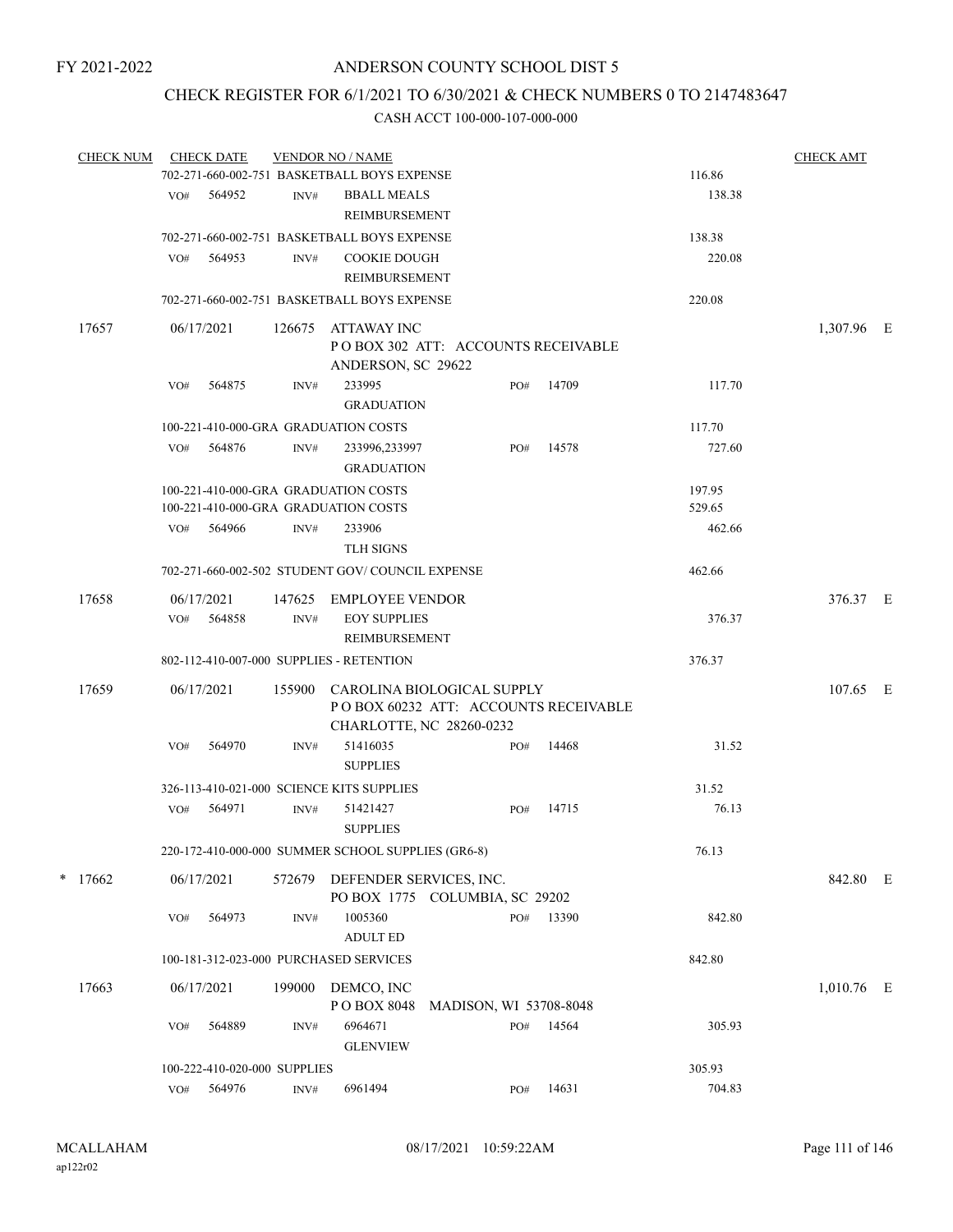# ANDERSON COUNTY SCHOOL DIST 5

# CHECK REGISTER FOR 6/1/2021 TO 6/30/2021 & CHECK NUMBERS 0 TO 2147483647

| <b>CHECK NUM</b> | <b>CHECK DATE</b>                        |                | <b>VENDOR NO / NAME</b>                                                                                           |     |       |           | <b>CHECK AMT</b> |  |
|------------------|------------------------------------------|----------------|-------------------------------------------------------------------------------------------------------------------|-----|-------|-----------|------------------|--|
|                  |                                          |                | WHITEHALL                                                                                                         |     |       |           |                  |  |
|                  | 100-222-410-019-000 SUPPLIES             |                |                                                                                                                   |     |       | 704.83    |                  |  |
| 17664            | 06/17/2021                               | 226585         | <b>EMPLOYEE VENDOR</b>                                                                                            |     |       |           | 1,310.96 E       |  |
|                  | 564960<br>VO#                            | INV#           | <b>GIFTS</b>                                                                                                      |     |       | 1,310.96  |                  |  |
|                  |                                          |                | REIMBURSEMENT                                                                                                     |     |       |           |                  |  |
|                  | 802-113-410-005-000 SUPPLIES - RETENTION |                |                                                                                                                   |     |       | 1,310.96  |                  |  |
| 17665            | 06/17/2021                               | 569871         | FOLLETT SCHOOL SOLUTIONS, INC<br>91826 COLLECTION CENTER DRIVE ATT: ACCOUNTS<br>RECEIVABLE CHICAGO, IL 60693-0918 |     |       |           | 5,330.91 E       |  |
|                  | 564892<br>VO#                            | INV#           | 860357<br><b>SOUTHWOOD</b>                                                                                        | PO# | 14167 | 5,330.91  |                  |  |
|                  | 397-222-430-021-000 LIBRARY BOOKS        |                |                                                                                                                   |     |       | 876.15    |                  |  |
|                  | 397-222-430-021-000 LIBRARY BOOKS        |                |                                                                                                                   |     |       | 126.96    |                  |  |
|                  | 397-222-430-021-000 LIBRARY BOOKS        |                |                                                                                                                   |     |       | 4,327.80  |                  |  |
| 17666            | 06/17/2021<br>564861<br>VO#              | 575994<br>INV# | <b>EMPLOYEE VENDOR</b><br><b>SAMS CLUB</b>                                                                        |     |       | 207.71    | 207.71 E         |  |
|                  |                                          |                | REIMBURSEMENT                                                                                                     |     |       |           |                  |  |
|                  |                                          |                | 708-271-660-008-351 FIELD TRIPS GRADE 1 EXPENSE                                                                   |     |       | 207.71    |                  |  |
| 17667            | 06/17/2021                               | 237555         | FORMS & SUPPLY<br>PO BOX 563953 ATT: ACCOUNTS RECEIVABLE<br>CHARLOTTE, NC 28256                                   |     |       |           | 2,636.03 E       |  |
|                  | 564893<br>VO#                            | INV#           | 5785481                                                                                                           |     |       | 1,814.84  |                  |  |
|                  |                                          |                | <b>CONCORD ELEM</b>                                                                                               |     |       |           |                  |  |
|                  | 100-113-410-009-000 SUPPLIES             |                |                                                                                                                   |     |       | 1,814.84  |                  |  |
|                  | VO#<br>564894                            | INV#           | C5707407<br><b>CREDIT</b>                                                                                         |     |       | $-654.33$ |                  |  |
|                  |                                          |                | 100-000-170-000-000 WAREHOUSE INVENTORY                                                                           |     |       | $-654.33$ |                  |  |
|                  | 564895<br>VO#                            | INV#           | 5800028<br>WHITEHALL                                                                                              |     |       | 131.87    |                  |  |
|                  | 100-112-410-019-000 SUPPLIES             |                |                                                                                                                   |     |       | 131.87    |                  |  |
|                  | VO#<br>564978                            | INV#           | 5809166<br><b>SUPPLIES</b>                                                                                        | PO# | 14734 | 137.13    |                  |  |
|                  |                                          |                | 100-212-410-000-000 SUPPLIES AND MATERIALS                                                                        |     |       | 137.13    |                  |  |
|                  | 564979<br>VO#                            | INV#           | 5808684<br><b>SUPPLIES</b>                                                                                        | PO# | 14710 | 1,206.52  |                  |  |
|                  |                                          |                | 220-172-410-000-000 SUMMER SCHOOL SUPPLIES (GR6-8)                                                                |     |       | 1,206.52  |                  |  |
| $*$ 17672        | 06/17/2021                               | 269725         | <b>EMPLOYEE VENDOR</b>                                                                                            |     |       |           | 252.24 E         |  |
|                  | 564959<br>VO#                            | INV#           | PE SUPPLIES<br>REIMBURSEMENT                                                                                      |     |       | 252.24    |                  |  |
|                  |                                          |                | 707-190-660-007-310 RUNNING CLUB EXPENSE                                                                          |     |       | 252.24    |                  |  |
| $*$ 17674        | 06/17/2021                               | 113700         | INDEPENDENT MAIL                                                                                                  |     |       |           | 541.83 E         |  |
|                  | 564981<br>VO#                            | INV#           | PO BOX 1411 CHARLOTTE, NC 28201-1411<br>3924382<br>MAY ADVERTISING                                                |     |       | 541.83    |                  |  |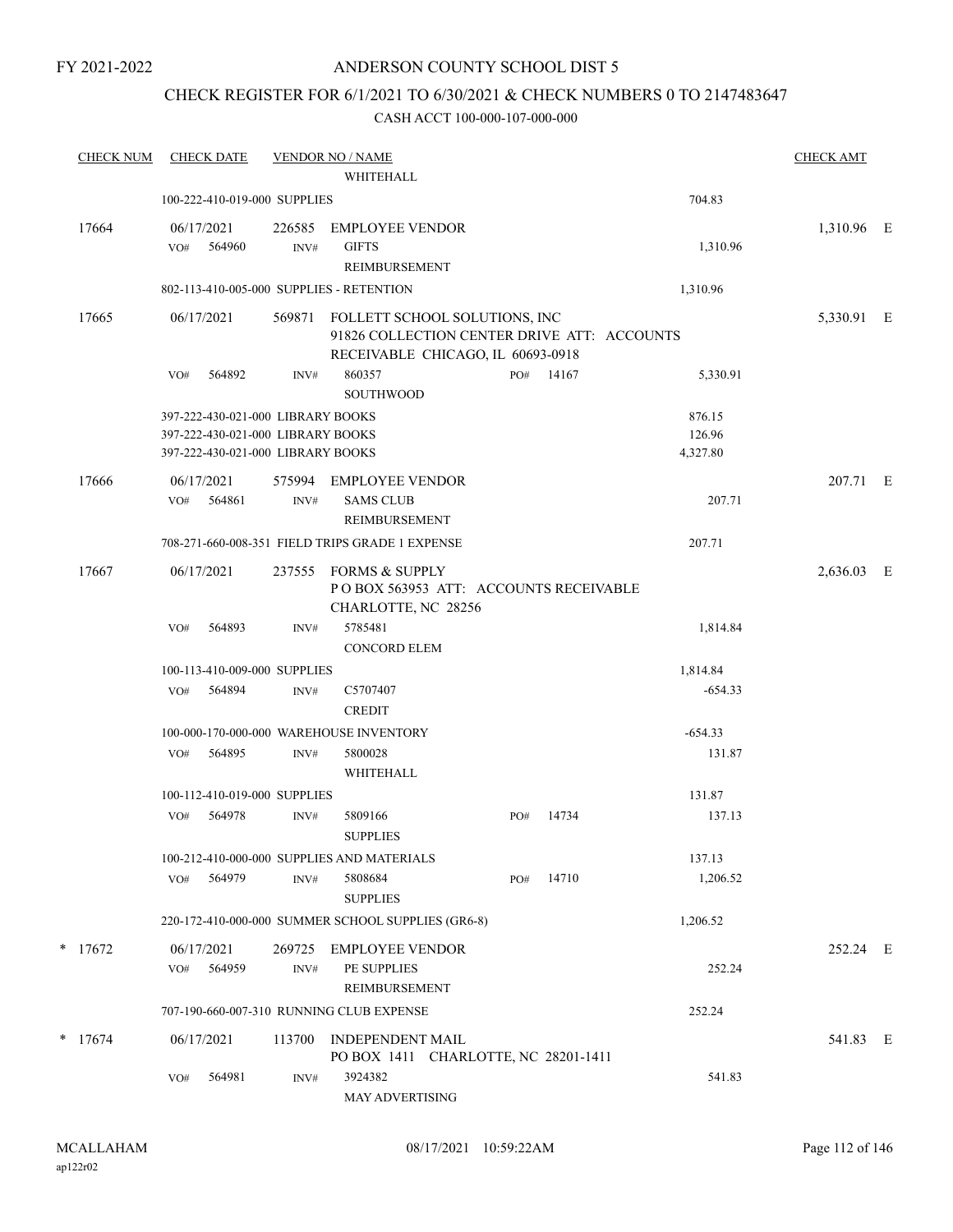# ANDERSON COUNTY SCHOOL DIST 5

# CHECK REGISTER FOR 6/1/2021 TO 6/30/2021 & CHECK NUMBERS 0 TO 2147483647

|        | <b>CHECK NUM</b> |            | <b>CHECK DATE</b>    |                                                                                                      | <b>VENDOR NO / NAME</b>                                                                         |     |       |            | <b>CHECK AMT</b> |  |
|--------|------------------|------------|----------------------|------------------------------------------------------------------------------------------------------|-------------------------------------------------------------------------------------------------|-----|-------|------------|------------------|--|
|        |                  |            |                      |                                                                                                      | 100-221-410-000-GRA GRADUATION COSTS                                                            |     |       | 541.83     |                  |  |
|        | * 17676          |            | 06/17/2021           |                                                                                                      | 300176 JOSTENS INC<br>21336 NETWORK PLACE ATT: ACCOUNTS<br>RECEIVABLE CHICAGO, IL 60673         |     |       |            | 1,699.18 E       |  |
|        |                  | VO#        | 564927               | INV#                                                                                                 | 1251652<br><b>GLENVIEW</b>                                                                      |     |       | 1,175.89   |                  |  |
|        |                  |            |                      |                                                                                                      | 720-271-660-020-552 YEARBOOK EXPENSE                                                            |     |       | 1,175.89   |                  |  |
|        |                  | VO#        | 564982               | INV#                                                                                                 | 2935304<br><b>TL HANNA</b>                                                                      |     |       | 523.29     |                  |  |
|        |                  |            |                      |                                                                                                      | 702-271-660-002-663 ATHLETIC GENERAL EXPENSE                                                    |     |       | 523.29     |                  |  |
|        | 17677            |            | 06/17/2021           |                                                                                                      | 563608 JW PEPPER & SON, INC<br>POBOX 642 ATT: ACCOUNTS RECEIVABLE EXTON,<br>PA 19341            |     |       |            | 107.48 E         |  |
|        |                  | VO#        | 564897               | INV#                                                                                                 | 363325934<br><b>GLENVIEW</b>                                                                    |     |       | 107.48     |                  |  |
|        |                  |            |                      |                                                                                                      | 100-113-410-020-COB CHORUS, ORCHESTRA & BAND                                                    |     |       | 107.48     |                  |  |
| 17678  |                  | 06/17/2021 |                      | 305300 KATHY'S ENTERPRISES<br>500 MT LEBANON CHURCH ROAD ATT: ACCOUNTS<br>RECEIVABLE GREER, SC 29651 |                                                                                                 |     |       | 2,102.55 E |                  |  |
|        |                  | VO#        | 564898               | INV#                                                                                                 | 5744<br><b>TL HANNA</b>                                                                         | PO# | 14757 | 2,102.55   |                  |  |
|        |                  |            |                      | 100-114-410-002-001 BAND SUPPLIES                                                                    |                                                                                                 |     |       | 2,102.55   |                  |  |
|        | 17679            | VO#        | 06/17/2021<br>564955 | 571826<br>INV#                                                                                       | <b>EMPLOYEE VENDOR</b><br><b>AMAZON</b><br>REIMBURSEMENT                                        |     |       | 127.26     | 127.26 E         |  |
|        |                  |            |                      |                                                                                                      | 714-271-660-014-201 MISCELLANEOUS EXPENSE                                                       |     |       | 127.26     |                  |  |
| $\ast$ | 17681            |            | 06/17/2021           | 327400                                                                                               | <b>EMPLOYEE VENDOR</b>                                                                          |     |       |            | 458.79 E         |  |
|        |                  | VO#        | 564854               | INV#                                                                                                 | <b>MICHAELS</b><br>REIMBURSEMENT                                                                |     |       | 331.79     |                  |  |
|        |                  |            |                      | 100-111-410-009-000 SUPPLIES                                                                         |                                                                                                 |     |       | 331.79     |                  |  |
|        |                  | VO#        | 564944               | INV#                                                                                                 | <b>ONLINE CLASS</b><br>REIMBURSEMENT                                                            |     |       | 127.00     |                  |  |
|        |                  |            |                      | 263-224-333-000-PD4 TRIPS-IB                                                                         |                                                                                                 |     |       | 127.00     |                  |  |
|        | 17682            |            | 06/17/2021           |                                                                                                      | 570294 MARIANNA INDUSTRIES<br>11222 "I" STREET ATT: ACCOUNTS RECEIVABLE<br>OMAHA, NE 68137-1296 |     |       |            | 1,999.60 E       |  |
|        |                  | VO#        | 564899               | INV#                                                                                                 | 061317-21<br><b>ACCT 48481</b>                                                                  |     |       | 1,999.60   |                  |  |
|        |                  |            |                      |                                                                                                      | 731-271-660-031-823 COSMETOLOGY EXPENSE                                                         |     |       | 1,999.60   |                  |  |
|        | 17683            |            | 06/17/2021           |                                                                                                      | 226700 EMPLOYEE VENDOR                                                                          |     |       |            | 407.04 E         |  |
|        |                  | VO#        | 564863               | INV#                                                                                                 | <b>MICHAELS</b><br>REIMBURSEMENT                                                                |     |       | 112.74     |                  |  |
|        |                  |            |                      |                                                                                                      | 802-147-410-018-000 SUPPLIES - RETENTION                                                        |     |       | 112.74     |                  |  |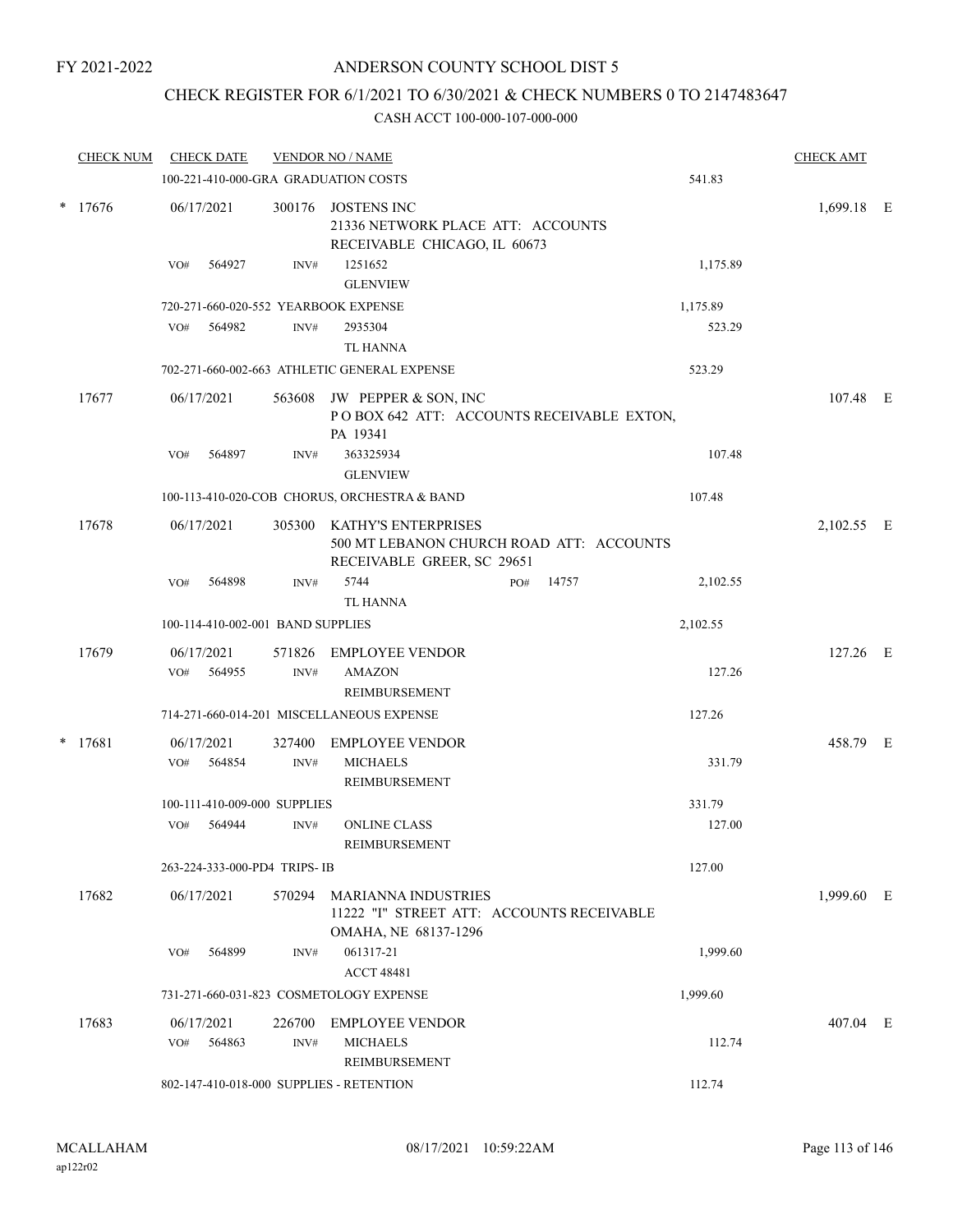# CHECK REGISTER FOR 6/1/2021 TO 6/30/2021 & CHECK NUMBERS 0 TO 2147483647

| <b>CHECK NUM</b> | <b>CHECK DATE</b>                        |                | <b>VENDOR NO / NAME</b>                                           |          | <b>CHECK AMT</b> |  |
|------------------|------------------------------------------|----------------|-------------------------------------------------------------------|----------|------------------|--|
|                  | 564961<br>VO#                            | INV#           | <b>DAVINCIS</b><br>REIMBURSEMENT                                  | 294.30   |                  |  |
|                  | 802-147-410-018-000 SUPPLIES - RETENTION |                |                                                                   | 294.30   |                  |  |
| 17684            | 06/17/2021<br>564852<br>VO#              | INV#           | 575830 EMPLOYEE VENDOR<br><b>TRAINING</b><br><b>REIMBURSEMENT</b> | 143.97   | 143.97 E         |  |
|                  |                                          |                | 100-212-333-000-000 TRIPS AND CONFERENCES                         | 143.97   |                  |  |
| 17685            | 06/17/2021<br>564857<br>VO#              | INV#           | 571837 EMPLOYEE VENDOR<br><b>GIFTS</b><br>REIMBURSEMENT           | 1,385.08 | 1,385.08 E       |  |
|                  | 802-112-410-017-000 SUPPLIES - RETENTION |                |                                                                   | 1,385.08 |                  |  |
| 17686            | 06/17/2021<br>564946<br>VO#              | INV#           | 576043 EMPLOYEE VENDOR<br><b>PRAXIS</b><br><b>REIMBURSEMENT</b>   | 120.00   | 120.00 E         |  |
|                  | 263-264-312-020-RR1 HQ CERTIFICATIONS    |                |                                                                   | 120.00   |                  |  |
| 17687            | 06/17/2021<br>VO# 564943                 | 127350<br>INV# | <b>EMPLOYEE VENDOR</b><br><b>MAY-JUNE</b><br><b>MILEAGE</b>       | 108.10   | 108.10 E         |  |
|                  | 100-221-332-000-000 TRAVEL               |                |                                                                   | 108.10   |                  |  |
| 17688            | 06/17/2021<br>VO#<br>564859              | 572183<br>INV# | <b>EMPLOYEE VENDOR</b><br><b>GIFTS</b><br>REIMBURSEMENT           | 564.96   | 564.96 E         |  |
|                  |                                          |                | 723-190-660-023-911 MISCELLANEOUS- ADULT ED EXPENSE               | 564.96   |                  |  |
| 17689            | 06/17/2021                               | 389900         | OFFICE DEPOT<br>POBOX 1413 CHARLOTTE, NC 28201-1413               |          | 2,136.35 E       |  |
|                  | VO#<br>564903                            | INV#           | 173448152001<br><b>SUPPLIES</b>                                   | 898.74   |                  |  |
|                  | 100-222-410-020-000 SUPPLIES             |                |                                                                   | 898.74   |                  |  |
|                  | VO# 564904                               | INV#           | 173196928001<br><b>SUPPLIES</b>                                   | 204.81   |                  |  |
|                  | 100-112-410-010-000 SUPPLIES             |                |                                                                   | 204.81   |                  |  |
|                  | VO# 564905                               | INV#           | 173203577001<br><b>SUPPLIES</b>                                   | 21.49    |                  |  |
|                  | 100-113-410-010-000 SUPPLIES             |                |                                                                   | 21.49    |                  |  |
|                  | VO# 564906                               | INV#           | 173573732001<br><b>SUPPLIES</b>                                   | 520.98   |                  |  |
|                  | 100-112-410-010-000 SUPPLIES             |                |                                                                   | 520.98   |                  |  |
|                  | VO# 564907                               | INV#           | 175153269001<br><b>SUPPLIES</b>                                   | 50.89    |                  |  |
|                  | 100-113-410-010-000 SUPPLIES             |                |                                                                   | 50.89    |                  |  |
|                  | VO# 564908                               | INV#           | 175153589001<br><b>SUPPLIES</b>                                   | 36.17    |                  |  |
|                  | 100-113-410-010-000 SUPPLIES             |                |                                                                   | 36.17    |                  |  |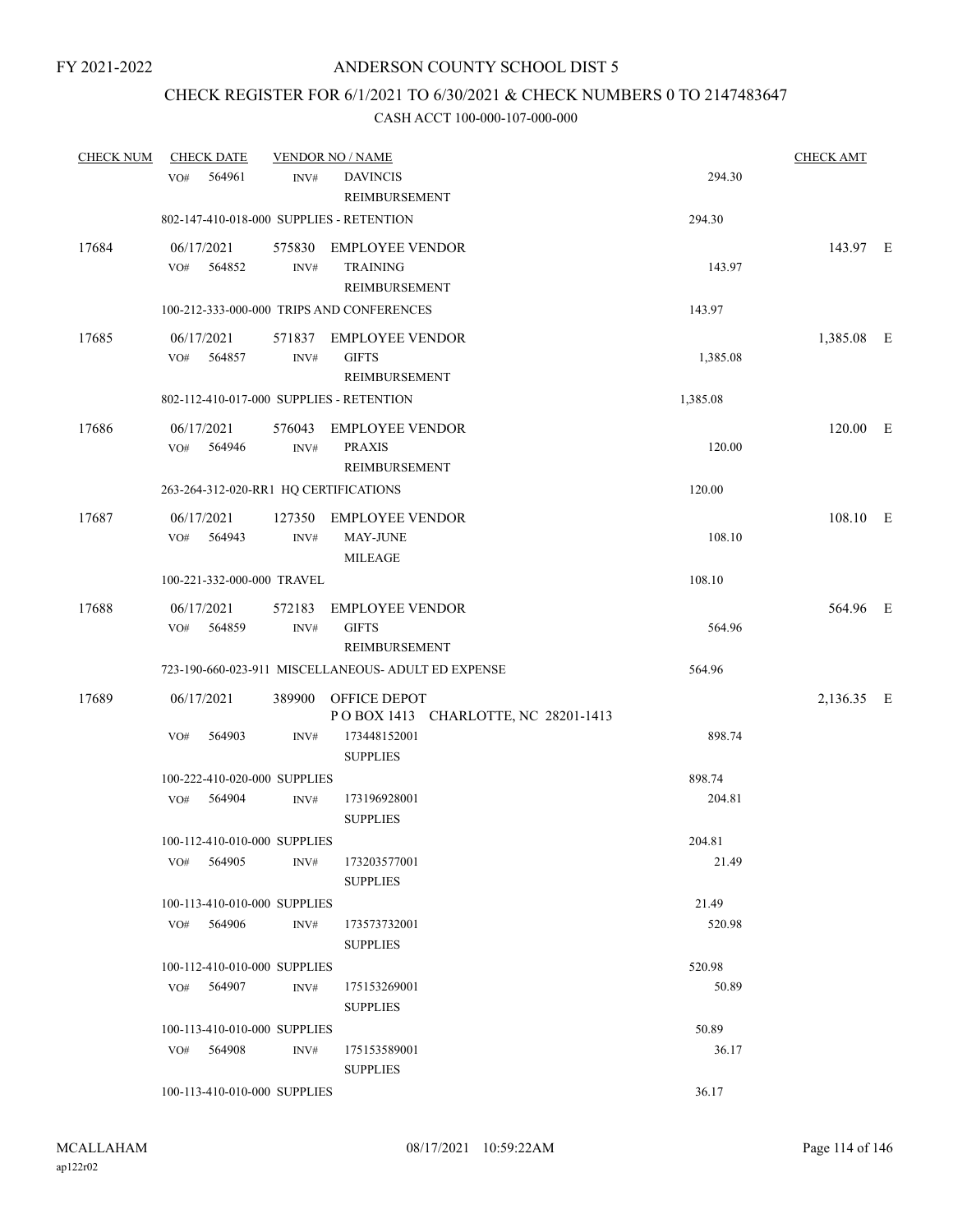# CHECK REGISTER FOR 6/1/2021 TO 6/30/2021 & CHECK NUMBERS 0 TO 2147483647

|        | <b>CHECK NUM</b> | <b>CHECK DATE</b> |                  | <b>VENDOR NO / NAME</b>                                                                                                                |                                                                      |           |                          | <b>CHECK AMT</b> |  |
|--------|------------------|-------------------|------------------|----------------------------------------------------------------------------------------------------------------------------------------|----------------------------------------------------------------------|-----------|--------------------------|------------------|--|
|        |                  | VO#               | 564988           | PO 14659<br>INV#<br><b>SUPPLIES</b>                                                                                                    | PO#                                                                  | 14659     | 403.27                   |                  |  |
|        |                  |                   |                  | 100-212-410-000-000 SUPPLIES AND MATERIALS<br>100-212-410-000-000 SUPPLIES AND MATERIALS<br>100-212-410-000-000 SUPPLIES AND MATERIALS |                                                                      |           | 27.27<br>332.90<br>43.10 |                  |  |
|        | $*$ 17692        | 06/17/2021        |                  | 574531 PALMETTO SCREEN PRINTING & EMBROIDERY, L                                                                                        | 614 N. MURRAY AVE ANDERSON, SC 29625                                 |           |                          | $1,065.72$ E     |  |
|        |                  | VO#               | 564909           | 4600<br>INV#<br>MIDWAY ELEM                                                                                                            |                                                                      |           | 1,065.72                 |                  |  |
|        |                  |                   |                  | 802-112-410-017-000 SUPPLIES - RETENTION                                                                                               |                                                                      |           | 1,065.72                 |                  |  |
| $\ast$ | 17694            | 06/17/2021        | 570443           | PROJECT LEAD THE WAY<br>INDIANAPOLIS, IN 46240                                                                                         | 3939 PRIORITY WAY SOUTH DRIVE SUITE 400                              |           |                          | 1,339.50 E       |  |
|        |                  | VO#               | 564990           | 290776<br>INV#<br><b>MCCANTS</b>                                                                                                       | PO#                                                                  | 14632     | 72.75                    |                  |  |
|        |                  |                   |                  | 207-116-410-005-006 SUPPLIES-IMPROVE PRGS                                                                                              |                                                                      |           | 68.95                    |                  |  |
|        |                  |                   |                  | 871-113-410-000-000 SUPPLIES AND MATERIALS                                                                                             |                                                                      |           | 3.80                     |                  |  |
|        |                  | VO#               | 564991           | 290208<br>INV#<br><b>MCCANTS</b>                                                                                                       | PO#                                                                  | 14570     | 1,266.75                 |                  |  |
|        |                  |                   |                  | 100-221-410-005-PLW PROJECT LEAD THE WAY                                                                                               |                                                                      |           | 1,266.75                 |                  |  |
|        | 17695            | 06/17/2021<br>VO# | 576181<br>564949 | <b>EMPLOYEE VENDOR</b><br><b>CSCCA FEES</b><br>INV#<br>REIMBURSEMENT                                                                   |                                                                      |           | 385.00                   | 531.83 E         |  |
|        |                  |                   |                  | 702-271-660-002-694 WEIGHT ROOM EXPENSE                                                                                                |                                                                      |           | 385.00                   |                  |  |
|        |                  | VO#               | 564950           | <b>SUPPLIES</b><br>INV#<br>REIMBURSEMENT                                                                                               |                                                                      |           | 146.83                   |                  |  |
|        |                  |                   |                  | 702-271-660-002-694 WEIGHT ROOM EXPENSE                                                                                                |                                                                      |           | 146.83                   |                  |  |
| *      | 17697            | 06/17/2021<br>VO# | 576909<br>564939 | <b>EMPLOYEE VENDOR</b><br><b>FYRE PIZZA</b><br>INV#<br>REIMBURSEMENT                                                                   |                                                                      |           | 440.96                   | 440.96 E         |  |
|        |                  |                   |                  | 802-114-410-001-000 SUPPLIES - RETENTION                                                                                               |                                                                      |           | 440.96                   |                  |  |
|        | 17698            | 06/17/2021        |                  | 567435 SCHOLASTIC INC                                                                                                                  | POBOX 3720 ATT: ACCOUNTS RECEIVABLE<br>JEFFERSON CITY, MO 65102-3720 |           |                          | 5,195.46 E       |  |
|        |                  | VO#               | 564992           | FAIR 5100087<br>INV#<br><b>MCLEES ELEM</b>                                                                                             |                                                                      |           | 5,195.46                 |                  |  |
|        |                  |                   |                  | 708-271-660-008-305 LIBRARY EXPENSE                                                                                                    |                                                                      |           | 5,195.46                 |                  |  |
|        | 17699            | 06/17/2021        | 570099           | SCHOOL SPECIALTY, LLC                                                                                                                  | PO BOX 825640 PHILADELPHIA, PA 19182-5640                            |           |                          | 224.15 E         |  |
|        |                  | VO#               | 564915           | 208127573023<br>INV#<br><b>SOUTH FANT</b>                                                                                              |                                                                      | PO# 14664 | 30.70                    |                  |  |
|        |                  |                   |                  | 203-161-410-000-SUP SUPPLEMENTAL SUPPLIES                                                                                              |                                                                      |           | 30.70                    |                  |  |
|        |                  | VO#               | 564994           | CUST# 267420<br>INV#<br>ROBERT ANDERSON                                                                                                | PO#                                                                  | 14477     | 193.45                   |                  |  |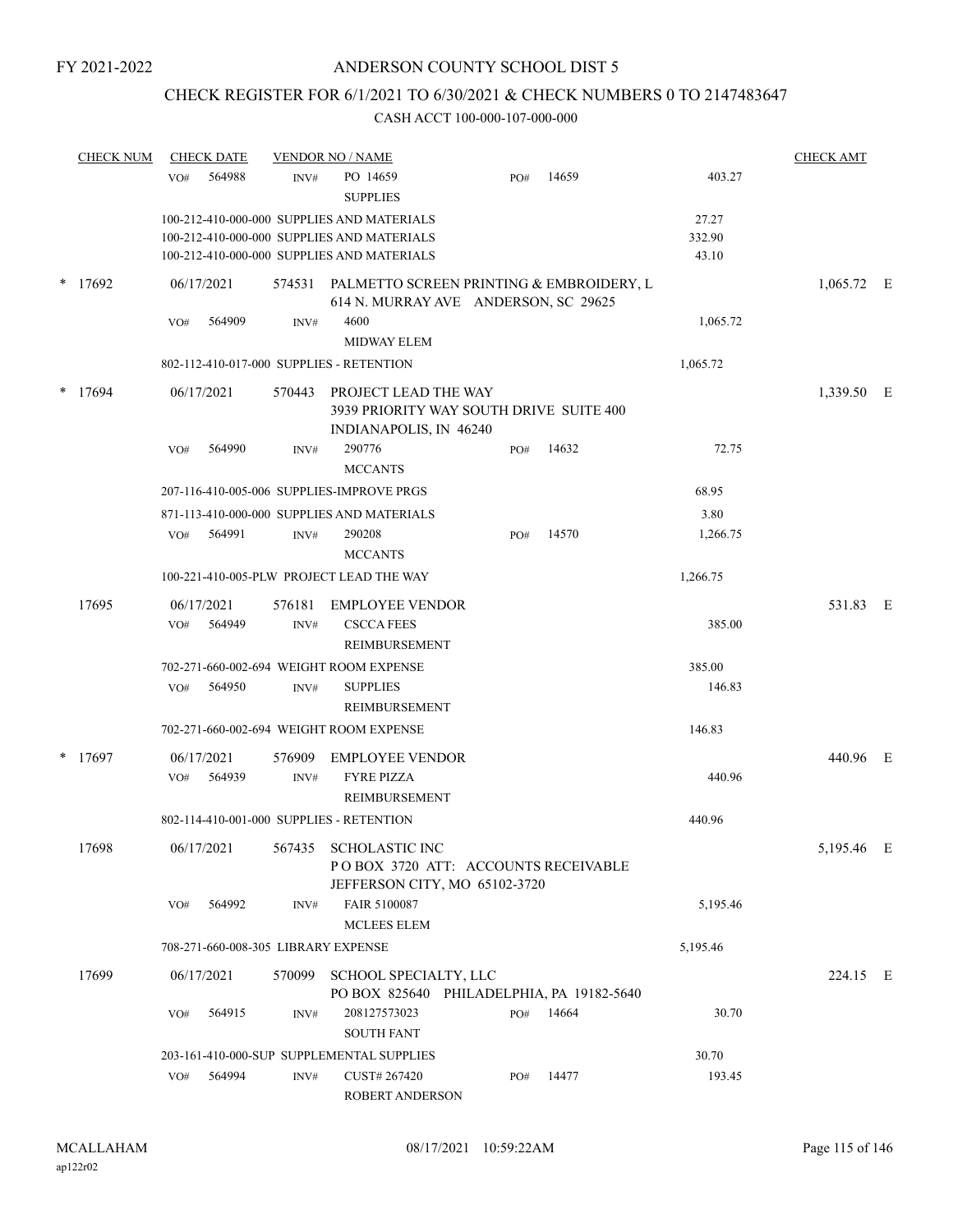# CHECK REGISTER FOR 6/1/2021 TO 6/30/2021 & CHECK NUMBERS 0 TO 2147483647

|       | CHECK NUM CHECK DATE                      |        | <b>VENDOR NO / NAME</b>                                                                     |     |       |          | <b>CHECK AMT</b> |  |
|-------|-------------------------------------------|--------|---------------------------------------------------------------------------------------------|-----|-------|----------|------------------|--|
|       | 326-113-410-006-000 SCIENCE KITS SUPPLIES |        |                                                                                             |     |       | 184.56   |                  |  |
|       | 326-113-410-006-000 SCIENCE KITS SUPPLIES |        |                                                                                             |     |       | 8.89     |                  |  |
| 17700 | 06/17/2021                                |        | 570059 SHARP BUSINESS SYSTEMS<br>DEPT 1216 PO BOX 121216 DALLAS, TX 75312-1216              |     |       |          | 362.52 E         |  |
|       | 564916<br>VO#                             | INV#   | 9003325414<br><b>LICENSE</b>                                                                |     |       | 13.48    |                  |  |
|       | 100-212-410-020-000 SUPPLIES              |        |                                                                                             |     |       | 13.48    |                  |  |
|       | VO# 564917                                | INV#   | 9003325589<br><b>COPIES</b>                                                                 |     |       | 295.12   |                  |  |
|       | 201-112-490-012-000 COPIER COST           |        |                                                                                             |     |       | 295.12   |                  |  |
|       | VO# 564918                                | INV#   | 9003325402<br><b>COPIES</b>                                                                 |     |       | 13.48    |                  |  |
|       | 201-112-490-016-000 OTHER/COPIER COST     |        |                                                                                             |     |       | 13.48    |                  |  |
|       | VO# 564919                                | INV#   | 9003238840<br><b>COPIES</b>                                                                 |     |       | 6.74     |                  |  |
|       | 715-271-660-015-362 COPIER                |        |                                                                                             |     |       | 6.74     |                  |  |
|       | VO# 564920                                | INV#   | 9003283542<br><b>COPIES</b>                                                                 |     |       | 6.74     |                  |  |
|       | 715-271-660-015-362 COPIER                |        |                                                                                             |     |       | 6.74     |                  |  |
|       | VO#<br>564921                             | INV#   | 9003325518<br><b>COPIES</b>                                                                 |     |       | 6.74     |                  |  |
|       | 715-271-660-015-362 COPIER                |        |                                                                                             |     |       | 6.74     |                  |  |
|       | $VO#$ 564922                              | INV#   | 9003325448<br><b>COPIES</b>                                                                 |     |       | 6.74     |                  |  |
|       | 709-271-660-009-362 COPIER EXPENSE        |        |                                                                                             |     |       | 6.74     |                  |  |
|       | VO# 564995                                | INV#   | 9003325493<br><b>LICENSE</b>                                                                |     |       | 13.48    |                  |  |
|       | 708-271-660-008-362 COPIER EXPENSE        |        |                                                                                             |     |       | 13.48    |                  |  |
| 17701 | 06/17/2021                                |        | 574451 EMPLOYEE VENDOR                                                                      |     |       |          | 303.60 E         |  |
|       | VO# 564956                                | INV#   | PINK MAMAS<br>REIMBURSEMENT                                                                 |     |       | 303.60   |                  |  |
|       |                                           |        | 717-190-660-017-351 FIELD TRIPS GRADE 1 EXPENSE                                             |     |       | 303.60   |                  |  |
| 17702 | 06/17/2021                                |        | 567940 STRAWBRIDGE STUDIOS, INC<br>POBOX 3005 ATT: ACCOUNTS RECEIVABLE<br>DURHAM, NC 27715  |     |       |          | 4,018.44 E       |  |
|       | 564928<br>VO#                             | INV#   | 113963-22480<br><b>MCLEES ELEM</b>                                                          |     |       | 4,018.44 |                  |  |
|       | 708-271-660-008-240 YEARBOOK EXPENSE      |        |                                                                                             |     |       | 4,018.44 |                  |  |
|       |                                           |        |                                                                                             |     |       |          |                  |  |
| 17703 | 06/17/2021                                | 568718 | THE READING WAREHOUSE<br>POBOX 41328 ATT: ACCOUNTS RECEIVABLE NORTH<br>CHARLESTON, SC 29423 |     |       |          | 2,846.03 E       |  |
|       | 564929<br>VO#                             | INV#   | 210037<br>WHITEHALL                                                                         | PO# | 14455 | 2,665.08 |                  |  |
|       | 201-112-410-019-000 SUPPLIES              |        |                                                                                             |     |       | 2,665.08 |                  |  |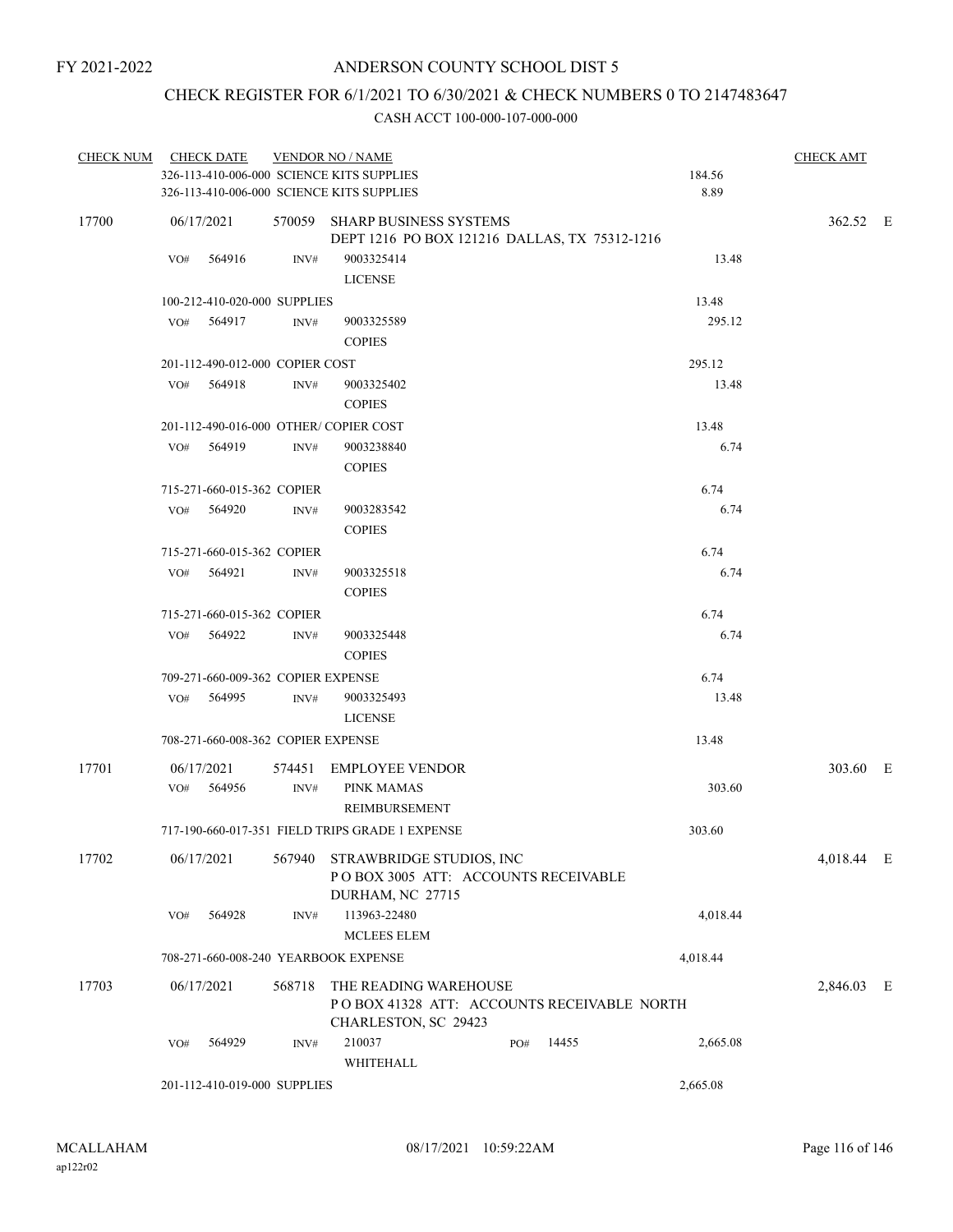# CHECK REGISTER FOR 6/1/2021 TO 6/30/2021 & CHECK NUMBERS 0 TO 2147483647

|   | <b>CHECK NUM</b> | <b>CHECK DATE</b> |                                  |                | <b>VENDOR NO / NAME</b>                                                                         |     |       |          | <b>CHECK AMT</b> |  |
|---|------------------|-------------------|----------------------------------|----------------|-------------------------------------------------------------------------------------------------|-----|-------|----------|------------------|--|
|   |                  | VO#               | 564930                           | INV#           | 210317<br><b>CALHOUN</b>                                                                        | PO# | 14460 | 180.95   |                  |  |
|   |                  |                   |                                  |                | 201-112-410-014-000 SUPPLIES AND MATERIALS                                                      |     |       | 180.95   |                  |  |
| * | 17705            | 06/17/2021        |                                  |                | 569781 VARITRONICS, LLC<br>CB BOX 174 PO BOX 9202 MINNEAPOLIS, MN<br>55480-9202                 |     |       |          | 113.68 E         |  |
|   |                  | VO#               | 564932                           | INV#           | PSI-130000<br><b>NEVITT FOREST</b>                                                              |     |       | 113.68   |                  |  |
|   |                  |                   | 100-111-410-012-000 SUPPLIES     |                |                                                                                                 |     |       | 113.68   |                  |  |
|   | $*$ 17708        | 06/17/2021<br>VO# | 564860                           | 574654<br>INV# | <b>EMPLOYEE VENDOR</b><br><b>COOKOUT</b><br>REIMBURSEMENT                                       |     |       | 134.22   | 134.22 E         |  |
|   |                  |                   |                                  |                | 710-271-660-010-201 MISCELLANEOUS EXPENSE                                                       |     |       | 134.22   |                  |  |
|   | 17709            | 06/17/2021        |                                  | 332750         | WILLIAM V MACGILL & CO<br>1000 NORTH LOMBARD ROAD ATT: ACCOUNTS<br>RECEIVABLE LOMBARD, IL 60148 |     |       |          | 533.50 E         |  |
|   |                  | VO#               | 564935                           | INV#           | 0761206<br><b>SUPPLIES</b>                                                                      | PO# | 14547 | 533.50   |                  |  |
|   |                  |                   |                                  |                | 100-213-410-000-000 SUPPLIES AND MATERIALS                                                      |     |       | 533.50   |                  |  |
|   | 17710            | 06/23/2021        |                                  | 102640         | <b>ACTION AUTO</b><br>529 FAIR STREET ATT: ACCOUNTS RECEIVABLE<br>ANDERSON, SC 29625            |     |       |          | 308.25 E         |  |
|   |                  | VO#               | 565029                           | INV#           | 93801<br><b>REPAIR</b>                                                                          |     |       | 308.25   |                  |  |
|   |                  |                   |                                  |                | 100-254-412-000-001 TRUCK SERVICE - MAINTENANCE                                                 |     |       | 308.25   |                  |  |
|   | 17711            | 06/23/2021        |                                  | 569031         | <b>AIRGAS USA</b><br>POBOX 532609 ATT: ACCOUNTS RECEIVABLE<br>ATLANTA, GA 30353-2609            |     |       |          | 1,179.50 E       |  |
|   |                  | VO#               | 565030                           | INV#           | 9113822971<br><b>SUPPLIES</b>                                                                   |     |       | 36.11    |                  |  |
|   |                  |                   |                                  |                | 329-115-410-031-000 SUPPLIES-STATE EQUIPMENT                                                    |     |       | 36.11    |                  |  |
|   |                  | VO#               | 565031                           | INV#           | 9980213745<br><b>SUPPLIES</b>                                                                   |     |       | 1,143.39 |                  |  |
|   |                  |                   |                                  |                | 329-115-410-031-000 SUPPLIES-STATE EQUIPMENT                                                    |     |       | 1,143.39 |                  |  |
|   | $*$ 17713        | 06/23/2021        |                                  | 111125         | <b>ANDERSON AWARDS</b><br>716 WHITEHALL ROAD ATT: ACCOUNTS<br>RECEIVABLE ANDERSON, SC 29625     |     |       |          | 144.45 E         |  |
|   |                  | VO#               | 565032                           | INV#           | SOUTHWOOD<br><b>PLAQUES</b>                                                                     |     |       | 96.30    |                  |  |
|   |                  |                   | 100-113-410-021-ART ART SUPPLIES |                |                                                                                                 |     |       | 96.30    |                  |  |
|   |                  | VO#               | 565033                           | INV#           | <b>AVCS</b><br><b>APPLE</b>                                                                     |     |       | 48.15    |                  |  |
|   |                  |                   | 124-114-410-024-000 SUPPLIES     |                |                                                                                                 |     |       | 48.15    |                  |  |
|   | 17714            | 06/23/2021        |                                  | 574706         | EMPLOYEE VENDOR                                                                                 |     |       |          | 647.30 E         |  |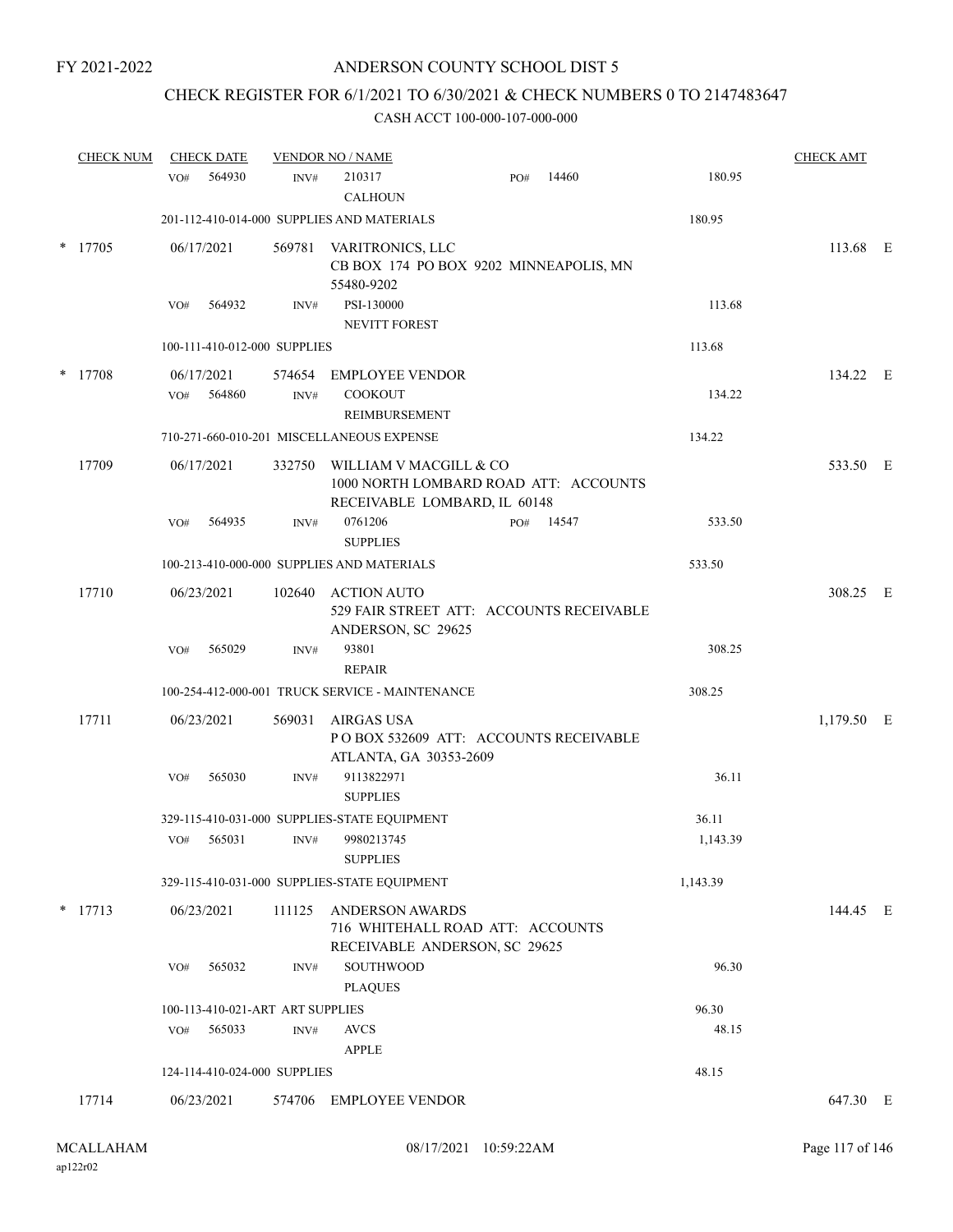# CHECK REGISTER FOR 6/1/2021 TO 6/30/2021 & CHECK NUMBERS 0 TO 2147483647

|   | <b>CHECK NUM</b> | <b>CHECK DATE</b>                        |        | <b>VENDOR NO / NAME</b>                                                                                   |              |           | <b>CHECK AMT</b> |  |
|---|------------------|------------------------------------------|--------|-----------------------------------------------------------------------------------------------------------|--------------|-----------|------------------|--|
|   |                  | 565159<br>VO#                            | INV#   | <b>CHAIRS</b><br><b>REIMBURSEMENT</b>                                                                     |              | 647.30    |                  |  |
|   |                  |                                          |        | 717-190-660-017-201 MISCELLANEOUS EXPENSE                                                                 |              | 647.30    |                  |  |
|   | 17715            | 06/23/2021                               | 566562 | ANDERSON OUTDOOR POWER EQUIPMENT<br>110 MIRACLE MILE DRIVE ATT: ACCOUNTS<br>RECEIVABLE ANDERSON, SC 29621 |              |           | 534.99 E         |  |
|   |                  | 565034<br>VO#                            | INV#   | 21802<br><b>BLOWER</b>                                                                                    |              | 534.99    |                  |  |
|   |                  |                                          |        | 100-254-312-000-ERP EMPLOYEE RECOGNITION PROGRAM                                                          |              | 400.00    |                  |  |
|   |                  |                                          |        | 100-254-410-000-001 MAINT. SUPPLIES-STRUCTURES                                                            |              | 134.99    |                  |  |
|   | 17716            | 06/23/2021                               | 114225 | ANDERSON RESTAURANT EQUIPMENT<br>112 EAST MAULDIN STREET ATT: ACCOUNTS<br>RECEIVABLE ANDERSON, SC 29621   |              |           | 140.08 E         |  |
|   |                  | VO#<br>565197                            | INV#   | 12026<br><b>TABLECLOTHS</b>                                                                               |              | 140.08    |                  |  |
|   |                  | 631-256-410-031-000 SUPPLIES             |        |                                                                                                           |              | 140.08    |                  |  |
| * | 17718            | 06/23/2021                               | 126675 | ATTAWAY INC<br>POBOX 302 ATT: ACCOUNTS RECEIVABLE<br>ANDERSON, SC 29622                                   |              |           | 470.80 E         |  |
|   |                  | 565035<br>VO#                            | INV#   | 234039<br><b>CHARTER SCHOOL</b>                                                                           |              | 470.80    |                  |  |
|   |                  | 124-114-410-024-000 SUPPLIES             |        |                                                                                                           |              | 470.80    |                  |  |
|   | 17719            | 06/23/2021                               | 201391 | BLICK ART MATERIALS<br>6910 EAGLE WAY CHICAGO, IL 60670-1069                                              |              |           | 1,597.71 E       |  |
|   |                  | 565038<br>VO#                            | INV#   | 6557228<br>ROBERT ANDERSON                                                                                |              | 1,626.40  |                  |  |
|   |                  | 100-113-410-006-ART ART SUPPLIES         |        |                                                                                                           |              | 1,626.40  |                  |  |
|   |                  | VO#<br>565201                            | INV#   | 6498517CREDIT<br><b>TL HANNA</b>                                                                          |              | $-275.03$ |                  |  |
|   |                  | 100-114-410-002-ART ART SUPPLIES         |        |                                                                                                           |              | $-275.03$ |                  |  |
|   |                  | 565202<br>VO#                            | INV#   | 6503775<br>TL HANNA                                                                                       | 14402<br>PO# | 246.34    |                  |  |
|   |                  | 100-114-410-002-ART ART SUPPLIES         |        |                                                                                                           |              | 246.34    |                  |  |
|   | 17720            | 06/23/2021                               | 564662 | <b>BRADY'S SCREEN PRINTING</b><br>106 CONCORD ROAD ATT: ACCOUNTS RECEIVABLE<br>ANDERSON, SC 29621         |              |           | 1,244.41 E       |  |
|   |                  | 565203<br>VO#                            | INV#   | 38838<br><b>MCLEES ELEM</b>                                                                               |              | 1,244.41  |                  |  |
|   |                  | 802-112-410-008-000 SUPPLIES - RETENTION |        |                                                                                                           |              | 1,244.41  |                  |  |
|   | $*$ 17722        | 06/23/2021                               | 147195 | <b>EMPLOYEE VENDOR</b>                                                                                    |              |           | 696.48 E         |  |
|   |                  | 565018<br>VO#                            | INV#   | <b>FLC SUPPLIES</b><br>REIMBURSEMENT                                                                      |              | 549.92    |                  |  |
|   |                  | 243-181-410-023-FLC SUPPLIES             |        |                                                                                                           |              | 549.92    |                  |  |
|   |                  | VO#<br>565171                            | INV#   | <b>GED</b>                                                                                                |              | 37.50     |                  |  |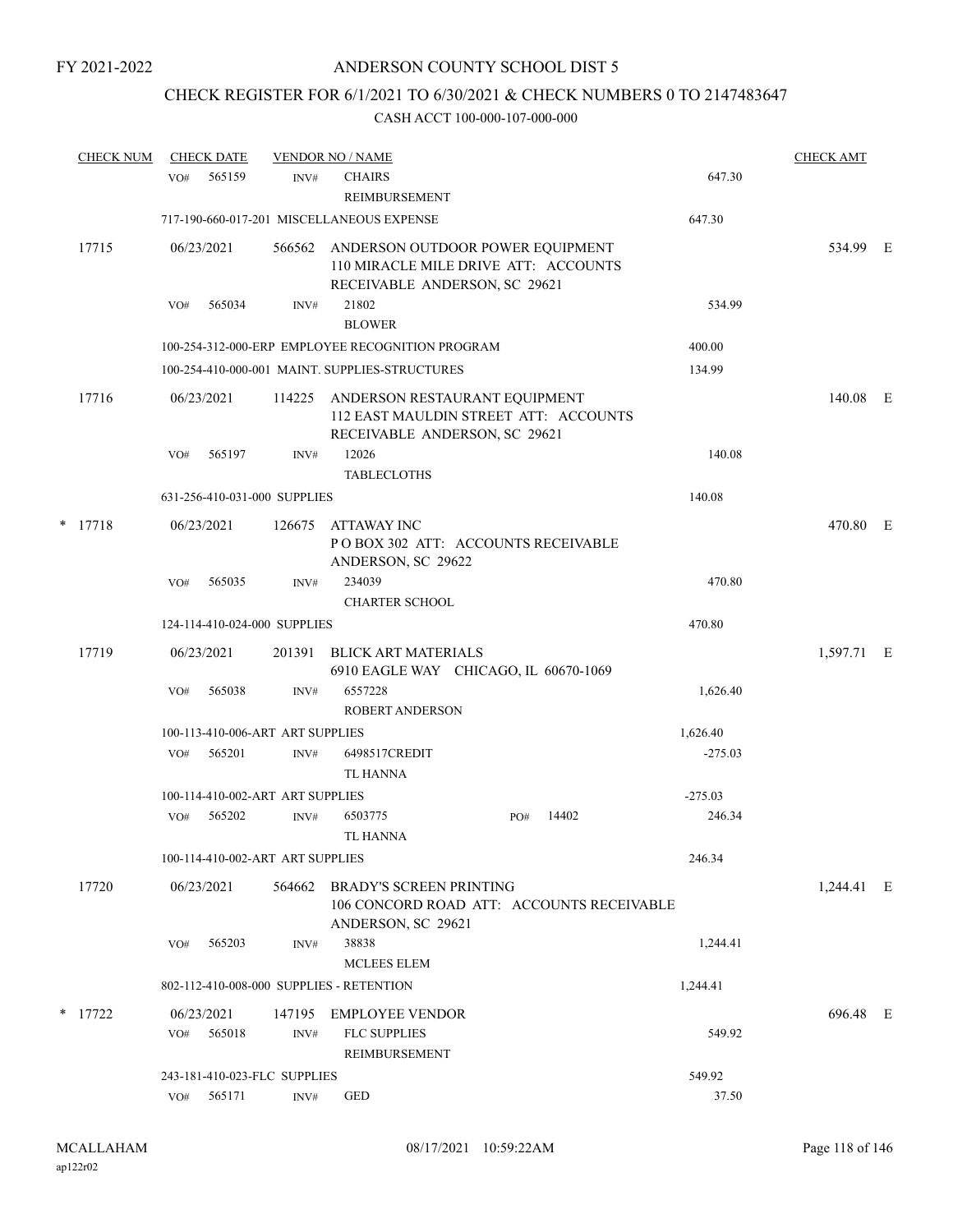# ANDERSON COUNTY SCHOOL DIST 5

# CHECK REGISTER FOR 6/1/2021 TO 6/30/2021 & CHECK NUMBERS 0 TO 2147483647

|        | <b>CHECK NUM</b> |     | <b>CHECK DATE</b>            |        | <b>VENDOR NO / NAME</b>                                                                |          | <b>CHECK AMT</b> |  |
|--------|------------------|-----|------------------------------|--------|----------------------------------------------------------------------------------------|----------|------------------|--|
|        |                  |     |                              |        | REIMBURSEMENT                                                                          |          |                  |  |
|        |                  |     |                              |        | 723-190-660-023-911 MISCELLANEOUS- ADULT ED EXPENSE                                    | 37.50    |                  |  |
|        |                  | VO# | 565172                       | INV#   | <b>CARDSTOCK</b>                                                                       | 25.67    |                  |  |
|        |                  |     |                              |        | REIMBURSEMENT                                                                          |          |                  |  |
|        |                  |     |                              |        | 723-190-660-023-911 MISCELLANEOUS- ADULT ED EXPENSE                                    | 25.67    |                  |  |
|        |                  | VO# | 565173                       | INV#   | <b>SUPPLIES</b>                                                                        | 83.39    |                  |  |
|        |                  |     |                              |        | REIMBURSEMENT                                                                          |          |                  |  |
|        |                  |     |                              |        | 723-190-660-023-911 MISCELLANEOUS- ADULT ED EXPENSE                                    | 83.39    |                  |  |
| $\ast$ | 17726            |     | 06/23/2021                   | 149470 | <b>EMPLOYEE VENDOR</b>                                                                 |          | 248.46 E         |  |
|        |                  | VO# | 565024                       | INV#   | PLUSH TOYS                                                                             | 248.46   |                  |  |
|        |                  |     |                              |        | REIMBURSEMENT                                                                          |          |                  |  |
|        |                  |     | 100-222-410-017-000 SUPPLIES |        |                                                                                        | 248.46   |                  |  |
|        | 17727            |     | 06/23/2021                   | 572771 | <b>EMPLOYEE VENDOR</b>                                                                 |          | 146.70 E         |  |
|        |                  | VO# | 565021                       | INV#   | <b>STAMPS</b>                                                                          | 55.00    |                  |  |
|        |                  |     |                              |        | REIMBURSEMENT                                                                          |          |                  |  |
|        |                  |     | 124-114-410-024-000 SUPPLIES |        |                                                                                        | 55.00    |                  |  |
|        |                  | VO# | 565170                       | INV#   | <b>J PETERS</b>                                                                        | 91.70    |                  |  |
|        |                  |     |                              |        | REIMBURSEMENT                                                                          |          |                  |  |
|        |                  |     |                              |        | 724-271-660-024-410 GENERAL ADMINISTRATION EXPENSE                                     | 91.70    |                  |  |
| $\ast$ | 17729            |     | 06/23/2021                   |        | 155900 CAROLINA BIOLOGICAL SUPPLY<br>POBOX 60232 ATT: ACCOUNTS RECEIVABLE              |          | 404.65 E         |  |
|        |                  | VO# | 565205                       | INV#   | CHARLOTTE, NC 28260-0232<br>51422327                                                   | 404.65   |                  |  |
|        |                  |     |                              |        | <b>WESTSIDE</b>                                                                        |          |                  |  |
|        |                  |     | 100-114-410-003-000 SUPPLIES |        |                                                                                        | 404.65   |                  |  |
|        | 17730            |     | 06/23/2021                   |        | 572778 CAROLINA CAMPUS SUPPLY, INC<br>PO BOX 172573 SPARTANBURG, SC 29301              |          | 1,345.14 E       |  |
|        |                  | VO# | 565206                       | INV#   | 4162                                                                                   | 1,345.14 |                  |  |
|        |                  |     |                              |        | <b>ADULT ED</b>                                                                        |          |                  |  |
|        |                  |     |                              |        | 723-190-660-023-911 MISCELLANEOUS- ADULT ED EXPENSE                                    | 1,345.14 |                  |  |
|        | 17731            |     | 06/23/2021                   |        | 568574 CCP CROWE'S CORPORATE PROMOTIONS<br>PO BOX 2647 ANDERSON, SC 29622              |          | $1,241.10$ E     |  |
|        |                  | VO# | 565207                       | INV#   | 16961<br><b>SPEAKERS</b>                                                               | 1,241.10 |                  |  |
|        |                  |     |                              |        | 802-264-410-000-000 SUPPLIES - RECRUITMENT FAIRS                                       | 1,241.10 |                  |  |
|        | $*$ 17733        |     | 06/23/2021                   | 573021 | <b>EMPLOYEE VENDOR</b>                                                                 |          | 117.70 E         |  |
|        |                  | VO# | 565014                       | INV#   | <b>GIFTS</b>                                                                           | 117.70   |                  |  |
|        |                  |     |                              |        | <b>REIMBURSEMENT</b>                                                                   |          |                  |  |
|        |                  |     |                              |        | 100-113-410-021-VEN SUPPLY-ADDT'L FOR LOST VENDING                                     | 117.70   |                  |  |
|        |                  |     |                              |        |                                                                                        |          |                  |  |
|        | $*$ 17736        |     | 06/23/2021                   | 187300 | CRESCENT SUPPLY CO, INC<br>POBOX 8798 ATT: ACCOUNTS RECEIVABLE<br>GREENVILLE, SC 29604 |          | 5,830.43 E       |  |
|        |                  | VO# | 565047                       | INV#   | 398811                                                                                 | 631.30   |                  |  |
|        |                  |     |                              |        |                                                                                        |          |                  |  |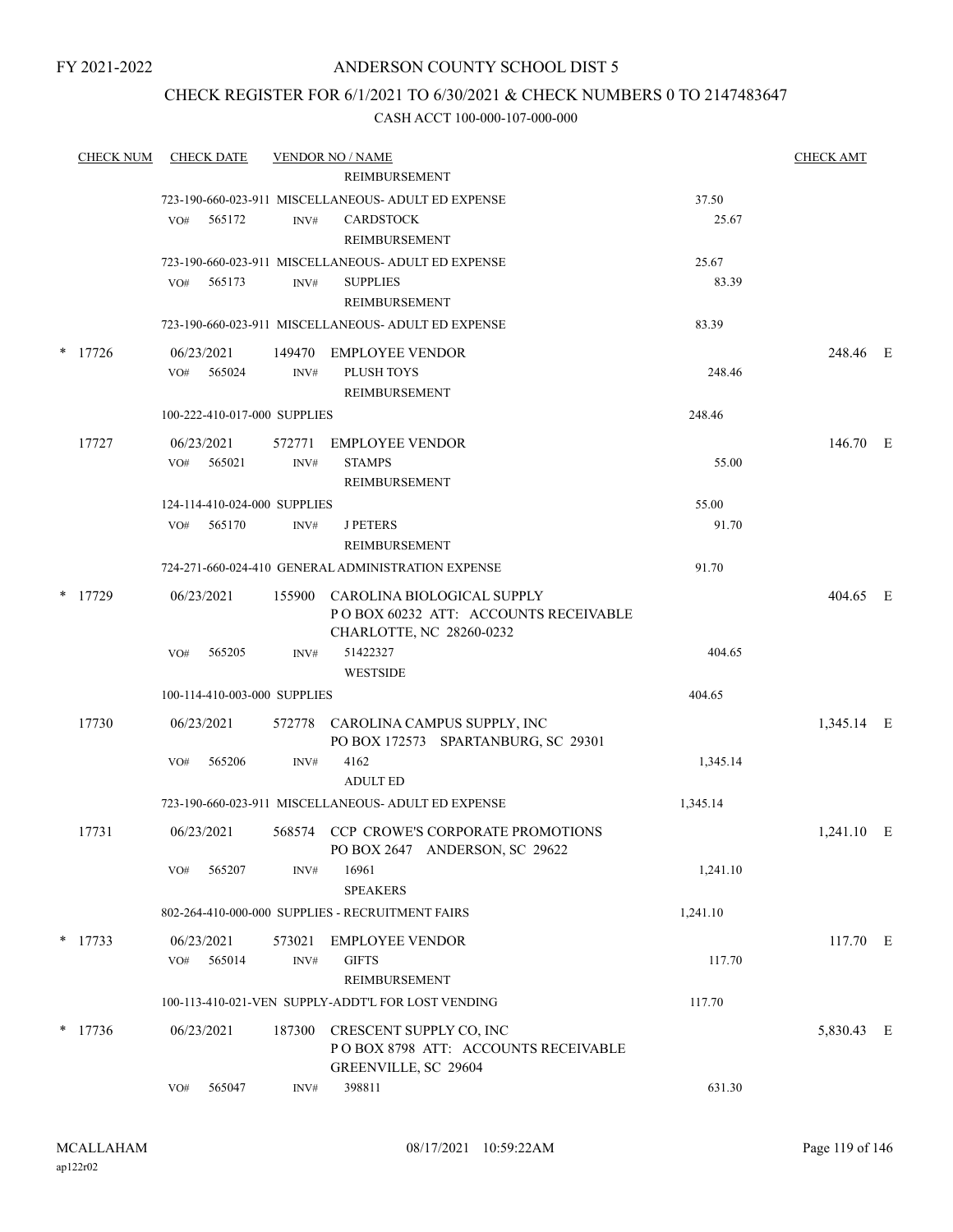# ANDERSON COUNTY SCHOOL DIST 5

# CHECK REGISTER FOR 6/1/2021 TO 6/30/2021 & CHECK NUMBERS 0 TO 2147483647

| <b>CHECK NUM</b> |     | <b>CHECK DATE</b> |                               | <b>VENDOR NO / NAME</b>                                                                                  |     |       |                    | <b>CHECK AMT</b> |  |
|------------------|-----|-------------------|-------------------------------|----------------------------------------------------------------------------------------------------------|-----|-------|--------------------|------------------|--|
|                  |     |                   |                               | <b>SUPPLIES</b>                                                                                          |     |       |                    |                  |  |
|                  |     |                   |                               | 100-254-410-013-400 HVAC/ELECTRICAL/PLUMBING                                                             |     |       | 631.30             |                  |  |
|                  | VO# | 565048            | INV#                          | 398835<br><b>SUPPLIES</b>                                                                                |     |       | 352.91             |                  |  |
|                  |     |                   |                               | 100-254-410-003-400 HVAC/ELECTRICAL/PLUMBING                                                             |     |       | 352.91             |                  |  |
|                  | VO# | 565049            | INV#                          | 398812<br><b>SUPPLIES</b>                                                                                |     |       | 18.24              |                  |  |
|                  |     |                   |                               | 100-254-410-003-400 HVAC/ELECTRICAL/PLUMBING                                                             |     |       | 18.24              |                  |  |
|                  | VO# | 565050            | INV#                          | 398878<br><b>SUPPLIES</b>                                                                                |     |       | 2,092.22           |                  |  |
|                  |     |                   |                               | 100-254-410-001-400 HVAC/ELECTRICAL/PLUMBING                                                             |     |       | 2,092.22           |                  |  |
|                  | VO# | 565051            | INV#                          | 398813<br><b>SUPPLIES</b>                                                                                |     |       | 73.06              |                  |  |
|                  |     |                   |                               | 100-254-410-001-400 HVAC/ELECTRICAL/PLUMBING                                                             |     |       | 73.06              |                  |  |
|                  | VO# | 565052            | INV#                          | 399020<br><b>SUPPLIES</b>                                                                                | PO# | 14697 | 2,662.70           |                  |  |
|                  |     |                   |                               | 100-000-170-000-000 WAREHOUSE INVENTORY                                                                  |     |       | 2,662.70           |                  |  |
| $*$ 17738        |     | 06/23/2021        |                               | 572679 DEFENDER SERVICES, INC.<br>PO BOX 1775 COLUMBIA, SC 29202                                         |     |       |                    | 842.80 E         |  |
|                  | VO# | 565210            | INV#                          | 1005840<br><b>ADULT ED</b>                                                                               | PO# | 13390 | 842.80             |                  |  |
|                  |     |                   |                               | 100-181-312-023-000 PURCHASED SERVICES                                                                   |     |       | 842.80             |                  |  |
| $*$ 17740        |     | 06/23/2021        | 235550                        | FLINN SCIENTIFIC INC<br>PO BOX 71721 ATT: ACCOUNTS RECEIVABLE<br>CHICAGO, IL 60694-1721                  |     |       |                    | 894.54 E         |  |
|                  | VO# | 565216            | INV#                          | 2569994<br><b>SUPPLIES</b>                                                                               |     |       | 894.54             |                  |  |
|                  |     |                   |                               | 100-114-410-003-VEN SUPPLY-ADDT'L FOR LOST VENDING                                                       |     |       | 894.54             |                  |  |
| 17741            |     | 06/23/2021        | 237555                        | <b>FORMS &amp; SUPPLY</b><br>POBOX 563953 ATT: ACCOUNTS RECEIVABLE<br>CHARLOTTE, NC 28256                |     |       |                    | 48,104.95 E      |  |
|                  | VO# | 565057            | INV#                          | 5802102<br><b>SUPPLIES</b>                                                                               | PO# | 14667 | 4,911.30           |                  |  |
|                  |     |                   |                               | 100-000-170-000-000 WAREHOUSE INVENTORY                                                                  |     |       | 4,911.30           |                  |  |
|                  | VO# | 565058            | INV#                          | 5757712<br><b>SUPPLIES</b>                                                                               | PO# | 14222 | 4,915.58           |                  |  |
|                  |     |                   | 100-212-410-011-FUR FURNITURE |                                                                                                          |     |       | 4,915.58           |                  |  |
|                  | VO# | 565059            | INV#                          | 5814056<br><b>SUPPLIES</b>                                                                               |     |       | 811.09             |                  |  |
|                  |     |                   |                               | 100-112-410-008-000 SUPPLIES AND MATERIALS                                                               |     |       | 811.09             |                  |  |
|                  | VO# | 565218            | INV#                          | 5812040,8688<br><b>SUPPLIES</b>                                                                          | PO# | 14714 | 1,898.27           |                  |  |
|                  |     |                   |                               | 220-172-410-000-000 SUMMER SCHOOL SUPPLIES (GR6-8)<br>220-172-410-000-000 SUMMER SCHOOL SUPPLIES (GR6-8) |     |       | 170.26<br>1,728.01 |                  |  |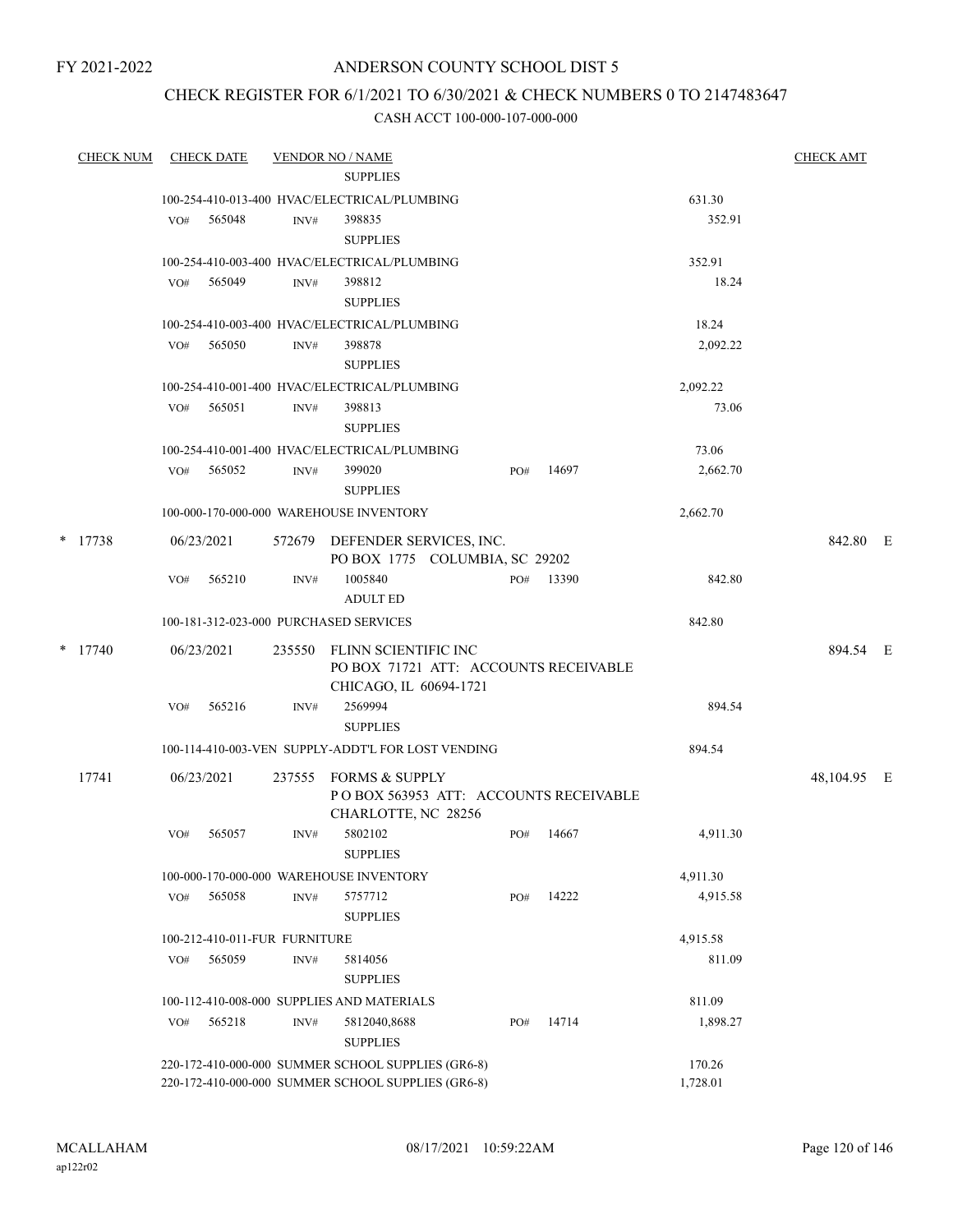# CHECK REGISTER FOR 6/1/2021 TO 6/30/2021 & CHECK NUMBERS 0 TO 2147483647

| <b>CHECK NUM</b> |     | <b>CHECK DATE</b>                | <b>VENDOR NO / NAME</b> |                                                    |     |       |           | <b>CHECK AMT</b> |  |
|------------------|-----|----------------------------------|-------------------------|----------------------------------------------------|-----|-------|-----------|------------------|--|
|                  | VO# | 565219                           | INV#                    | 5812044,8684<br><b>SUPPLIES</b>                    | PO# | 14710 | 725.09    |                  |  |
|                  |     |                                  |                         | 220-172-410-000-000 SUMMER SCHOOL SUPPLIES (GR6-8) |     |       | 708.27    |                  |  |
|                  |     |                                  |                         | 220-172-410-000-000 SUMMER SCHOOL SUPPLIES (GR6-8) |     |       | 16.82     |                  |  |
|                  | VO# | 565220                           | INV#                    | 5811051<br><b>SUPPLIES</b>                         | PO# | 14746 | 118.38    |                  |  |
|                  |     |                                  |                         | 100-212-410-000-000 SUPPLIES AND MATERIALS         |     |       | 25.67     |                  |  |
|                  |     |                                  |                         | 394-114-410-063-000 SUPPLIES-SUCCESS CONN/ SUMMER  |     |       | 92.71     |                  |  |
|                  | VO# | 565221                           | INV#                    | 5808701<br><b>SUPPLIES</b>                         | PO# | 14727 | 129.36    |                  |  |
|                  |     |                                  |                         | 220-172-410-000-000 SUMMER SCHOOL SUPPLIES (GR6-8) |     |       | 129.36    |                  |  |
|                  | VO# | 565222                           | INV#                    | 5809817<br><b>SUPPLIES</b>                         |     |       | 208.44    |                  |  |
|                  |     | 100-113-410-009-000 SUPPLIES     |                         |                                                    |     |       | 208.44    |                  |  |
|                  | VO# | 565223                           | INV#                    | 5786645<br><b>FURNITURE</b>                        | PO# | 14543 | 15,183.30 |                  |  |
|                  |     |                                  |                         | 243-181-410-023-000 SUPPLIES AND MATERIALS         |     |       | 841.23    |                  |  |
|                  |     | 243-181-410-023-REV SUPPLIES     |                         |                                                    |     |       | 440.02    |                  |  |
|                  |     |                                  |                         | 243-182-410-023-000 SUPPLIES & MATERIALS           |     |       | 841.23    |                  |  |
|                  |     | 243-182-410-023-REV SUPPLIES     |                         |                                                    |     |       | 406.71    |                  |  |
|                  |     | 243-183-410-023-000 SUPPLIES-ESL |                         |                                                    |     |       | 3,205.22  |                  |  |
|                  |     | 243-183-410-023-REV SUPPLIES     |                         |                                                    |     |       | 7,820.39  |                  |  |
|                  |     | 356-182-410-023-000 SUPPLIES     |                         |                                                    |     |       | 1,628.50  |                  |  |
|                  | VO# | 565224                           | INV#                    | 5808442<br><b>SUPPLIES</b>                         |     |       | 114.70    |                  |  |
|                  |     |                                  |                         | 100-252-410-000-000 SUPPLIES AND MATERIALS         |     |       | 114.70    |                  |  |
|                  | VO# | 565225                           | INV#                    | 5813697<br><b>SUPPLIES</b>                         |     |       | 138.79    |                  |  |
|                  |     |                                  |                         | 100-252-410-000-000 SUPPLIES AND MATERIALS         |     |       | 138.79    |                  |  |
|                  | VO# | 565226                           | INV#                    | 5812525<br><b>SUPPLIES</b>                         |     |       | 8.14      |                  |  |
|                  |     |                                  |                         | 100-252-410-000-000 SUPPLIES AND MATERIALS         |     |       | 8.14      |                  |  |
|                  | VO# | 565227                           | INV#                    | 5811456<br><b>SUPPLIES</b>                         |     |       | 71.68     |                  |  |
|                  |     |                                  |                         | 100-252-410-000-000 SUPPLIES AND MATERIALS         |     |       | 71.68     |                  |  |
|                  | VO# | 565228                           | INV#                    | 5811456<br><b>SUPPLIES</b>                         |     |       | 143.36    |                  |  |
|                  |     |                                  |                         | 100-252-410-000-000 SUPPLIES AND MATERIALS         |     |       | 143.36    |                  |  |
|                  | VO# | 565229                           | INV#                    | 5808442<br><b>SUPPLIES</b>                         |     |       | 333.56    |                  |  |
|                  |     |                                  |                         | 100-252-410-000-000 SUPPLIES AND MATERIALS         |     |       | 333.56    |                  |  |
|                  | VO# | 565230                           | INV#                    | 5808442-1<br><b>SUPPLIES</b>                       |     |       | 206.51    |                  |  |
|                  |     |                                  |                         | 100-252-410-000-000 SUPPLIES AND MATERIALS         |     |       | 206.51    |                  |  |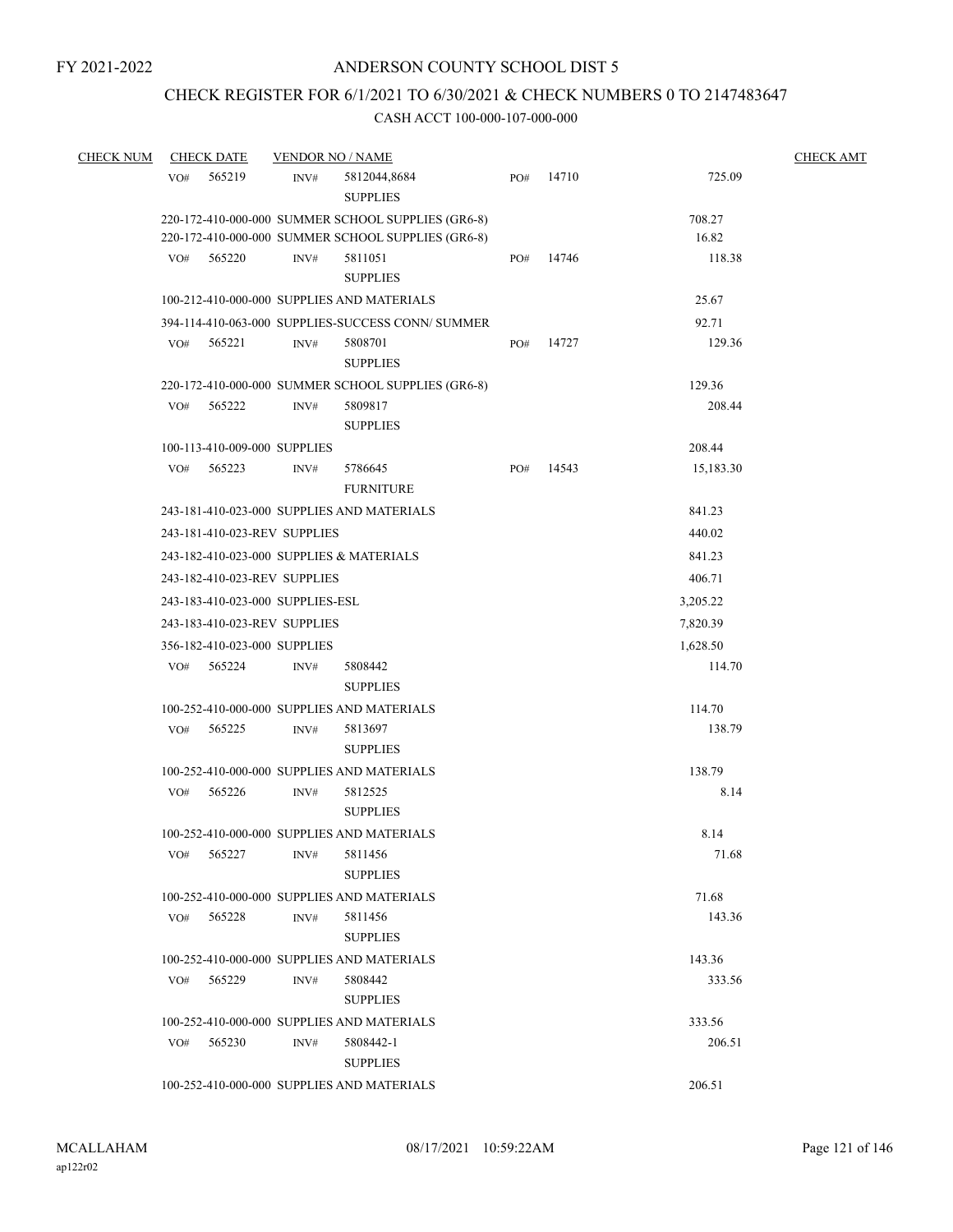# CHECK REGISTER FOR 6/1/2021 TO 6/30/2021 & CHECK NUMBERS 0 TO 2147483647

| <b>CHECK NUM</b> |     | <b>CHECK DATE</b>             |        | <b>VENDOR NO / NAME</b>                                                  |     |       |           | <b>CHECK AMT</b> |  |
|------------------|-----|-------------------------------|--------|--------------------------------------------------------------------------|-----|-------|-----------|------------------|--|
|                  | VO# | 565231                        | INV#   | 5757474                                                                  | PO# | 14232 | 17,539.44 |                  |  |
|                  |     |                               |        | <b>VARENNES</b>                                                          |     |       |           |                  |  |
|                  |     | 100-222-410-016-FUR FURNITURE |        |                                                                          |     |       | 17,539.44 |                  |  |
|                  | VO# | 565232                        | INV#   | 5786932-4                                                                |     |       | 28.07     |                  |  |
|                  |     |                               |        | <b>SUPPLIES</b>                                                          |     |       |           |                  |  |
|                  |     |                               |        | 802-112-410-009-000 SUPPLIES - RETENTION                                 |     |       | 28.07     |                  |  |
|                  | VO# | 565233                        | INV#   | 5786932                                                                  |     |       | 619.89    |                  |  |
|                  |     |                               |        | <b>SUPPLIES</b>                                                          |     |       |           |                  |  |
|                  |     | 100-113-410-009-000 SUPPLIES  |        |                                                                          |     |       | 149.65    |                  |  |
|                  |     |                               |        | 263-224-410-009-000 SUPPLIES AND MATERIALS                               |     |       | 373.75    |                  |  |
|                  |     |                               |        | 802-112-410-009-000 SUPPLIES - RETENTION                                 |     |       | 96.49     |                  |  |
| $*$ 17743        |     | 06/23/2021                    | 565398 | <b>EMPLOYEE VENDOR</b>                                                   |     |       |           | 605.25 E         |  |
|                  | VO# | 565174                        | INV#   | <b>CAKES</b>                                                             |     |       | 191.16    |                  |  |
|                  |     |                               |        | REIMBURSEMENT                                                            |     |       |           |                  |  |
|                  |     |                               |        | 720-271-660-020-411 MISCELLANEOUS EXPENSE                                |     |       | 191.16    |                  |  |
|                  | VO# | 565175                        | INV#   | <b>LOWES</b>                                                             |     |       | 414.09    |                  |  |
|                  |     |                               |        | REIMBURSEMENT                                                            |     |       |           |                  |  |
|                  |     |                               |        | 720-271-660-020-411 MISCELLANEOUS EXPENSE                                |     |       | 414.09    |                  |  |
| $*$ 17745        |     | 06/23/2021                    | 570843 | <b>GATEWAY SUPPLY CO</b><br>CORPORATE OFFICES P.O. BOX 2826 COLUMBIA, SC |     |       |           | 489.23 E         |  |
|                  |     |                               |        | 29202                                                                    |     |       |           |                  |  |
|                  | VO# | 565060                        | INV#   | S5202854                                                                 |     |       | 124.17    |                  |  |
|                  |     |                               |        | <b>SUPPLIES</b>                                                          |     |       |           |                  |  |
|                  |     |                               |        | 100-254-410-006-400 HVAC/ELECTRICAL/PLUMBING                             |     |       | 124.17    |                  |  |
|                  | VO# | 565061                        | INV#   | S5201436                                                                 |     |       | 64.69     |                  |  |
|                  |     |                               |        | <b>SUPPLIES</b>                                                          |     |       |           |                  |  |
|                  |     |                               |        | 100-254-410-001-001 SUPPLIES - MAINTENANCE                               |     |       | 64.69     |                  |  |
|                  |     | VO# 565062                    | INV#   | S5198007                                                                 |     |       | 300.37    |                  |  |
|                  |     |                               |        | <b>SUPPLIES</b>                                                          |     |       |           |                  |  |
|                  |     |                               |        | 100-254-410-002-400 HVAC/ELECTRICAL/PLUMBING                             |     |       | 183.98    |                  |  |
|                  |     |                               |        | 100-254-410-003-400 HVAC/ELECTRICAL/PLUMBING                             |     |       | 39.57     |                  |  |
|                  |     |                               |        | 100-254-410-011-400 HVAC/ELECTRICAL/PLUMBING                             |     |       | 4.70      |                  |  |
|                  |     |                               |        | 100-254-410-015-400 HVAC/ELECTRICAL/PLUMBING                             |     |       | 55.06     |                  |  |
|                  |     |                               |        | 100-254-410-021-400 HVAC/ELECTRICAL/PLUMBING                             |     |       | 17.06     |                  |  |
| 17746            |     | 06/23/2021                    |        | 574595 EMPLOYEE VENDOR                                                   |     |       |           | 116.55 E         |  |
|                  | VO# | 565020                        | INV#   | <b>PHONICS</b>                                                           |     |       | 116.55    |                  |  |
|                  |     |                               |        | REIMBURSEMENT                                                            |     |       |           |                  |  |
|                  |     | 100-112-410-017-000 SUPPLIES  |        |                                                                          |     |       | 116.55    |                  |  |
| $*$ 17749        |     | 06/23/2021                    | 573256 | <b>EMPLOYEE VENDOR</b>                                                   |     |       |           | 135.01 E         |  |
|                  | VO# | 565162                        | INV#   | <b>SAMS CLUB</b>                                                         |     |       | 135.01    |                  |  |
|                  |     |                               |        | REIMBURSEMENT                                                            |     |       |           |                  |  |
|                  |     | 100-212-410-006-000 SUPPLIES  |        |                                                                          |     |       | 135.01    |                  |  |
| 17750            |     | 06/23/2021                    | 264114 | <b>HEINEMANN</b>                                                         |     |       |           | 8,475.70 E       |  |
|                  |     |                               |        |                                                                          |     |       |           |                  |  |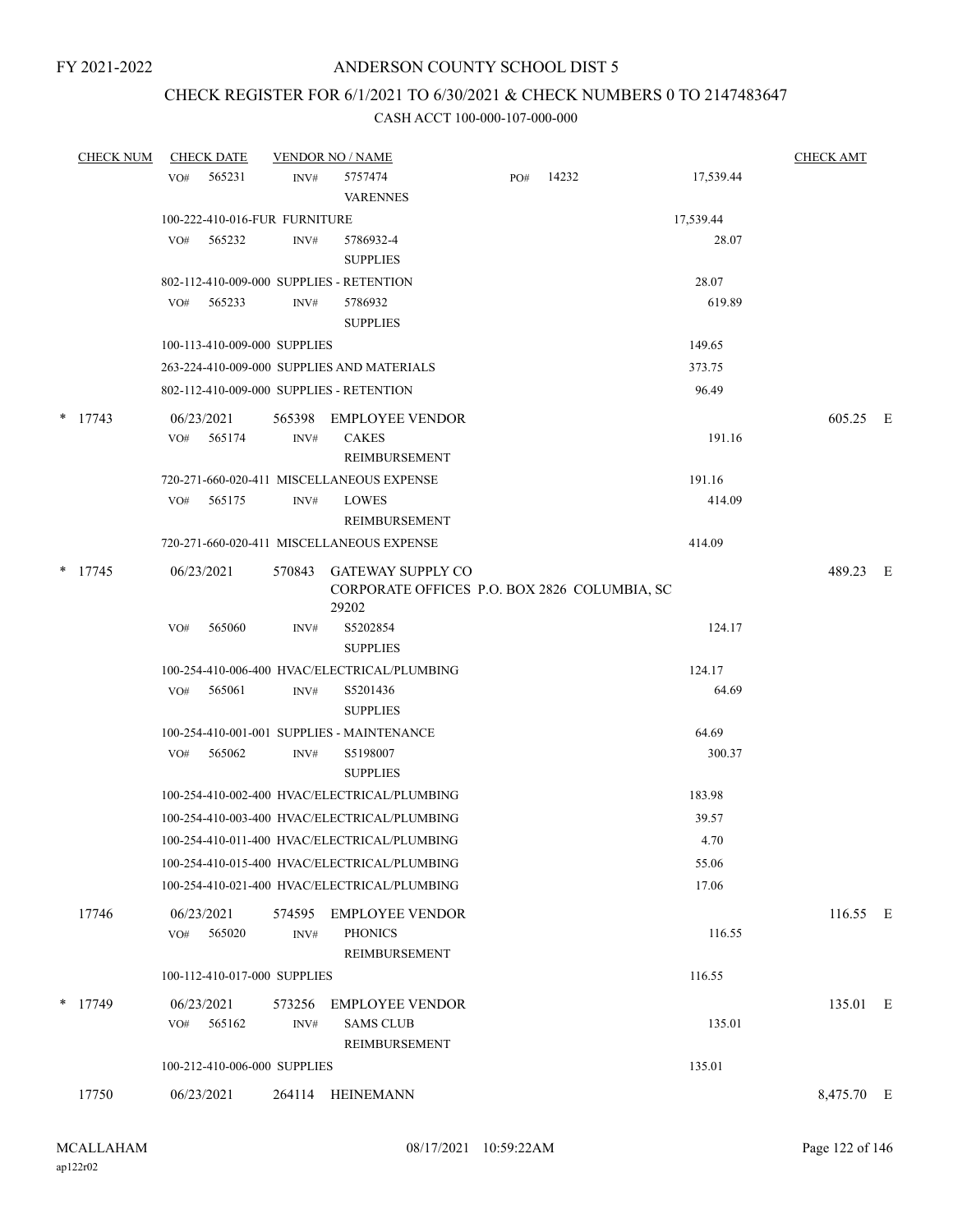# CHECK REGISTER FOR 6/1/2021 TO 6/30/2021 & CHECK NUMBERS 0 TO 2147483647

|   | <b>CHECK NUM</b> | <b>CHECK DATE</b> |                                                                    | <b>VENDOR NO / NAME</b>                             |     |       |                | <b>CHECK AMT</b> |   |
|---|------------------|-------------------|--------------------------------------------------------------------|-----------------------------------------------------|-----|-------|----------------|------------------|---|
|   |                  |                   |                                                                    | 15963 COLLECTIONS CENTER DRIVE CHICAGO, IL          |     |       |                |                  |   |
|   |                  |                   |                                                                    | 60693                                               |     |       |                |                  |   |
|   |                  | 565234<br>VO#     | INV#                                                               | 7320055                                             | PO# | 14457 | 8,191.35       |                  |   |
|   |                  |                   |                                                                    | <b>HOMELAND PARK</b>                                |     |       |                |                  |   |
|   |                  |                   |                                                                    | 201-112-410-011-000 SUPPLIES AND MATERIALS          |     |       | 165.00         |                  |   |
|   |                  |                   |                                                                    | 201-112-410-011-000 SUPPLIES AND MATERIALS          |     |       | 14.85          |                  |   |
|   |                  |                   |                                                                    | 201-112-410-011-000 SUPPLIES AND MATERIALS          |     |       | 7,350.00       |                  |   |
|   |                  |                   |                                                                    | 201-112-410-011-000 SUPPLIES AND MATERIALS          |     |       | 661.50         |                  |   |
|   |                  | 565235<br>VO#     | INV#                                                               | 7316720                                             | PO# | 14367 | 284.35         |                  |   |
|   |                  |                   |                                                                    | <b>CENTERVILLE</b>                                  |     |       |                |                  |   |
|   |                  |                   |                                                                    | 201-112-410-007-000 SUPPLIES AND MATERIALS          |     |       | 258.50         |                  |   |
|   |                  |                   |                                                                    | 201-112-410-007-000 SUPPLIES AND MATERIALS          |     |       | 25.85          |                  |   |
| * | 17752            | 06/23/2021        | 272800                                                             | <b>HOUSE OF TROPHIES</b>                            |     |       |                | 628.09           | E |
|   |                  |                   |                                                                    | 616 NORTH MURRAY AVENUE ATT: ACCOUNTS               |     |       |                |                  |   |
|   |                  |                   |                                                                    | RECEIVABLE ANDERSON, SC 29625-4311                  |     |       |                |                  |   |
|   |                  | 565237<br>VO#     | INV#                                                               | 32954                                               |     |       | 602.41         |                  |   |
|   |                  |                   |                                                                    | AIT                                                 |     |       |                |                  |   |
|   |                  |                   | 131-115-410-031-000 SUPPLIES                                       |                                                     |     |       | 602.41         |                  |   |
|   |                  | 565238<br>VO#     | INV#                                                               | 32956                                               |     |       | 25.68          |                  |   |
|   |                  |                   |                                                                    | <b>NEVITT FOREST</b>                                |     |       |                |                  |   |
|   |                  |                   |                                                                    |                                                     |     |       |                |                  |   |
|   |                  |                   |                                                                    | 712-271-660-012-201 MISCELLANEOUS EXPENSE           |     |       | 25.68          |                  |   |
|   | 17753            | 06/23/2021        | 113700                                                             | INDEPENDENT MAIL                                    |     |       |                | 616.25 E         |   |
|   |                  |                   |                                                                    | PO BOX 1411 CHARLOTTE, NC 28201-1411                |     |       |                |                  |   |
|   |                  | 565075<br>VO#     | INV#                                                               | 0003924434                                          | PO# | 14769 | 616.25         |                  |   |
|   |                  |                   |                                                                    | <b>MAY ADS</b>                                      |     |       |                |                  |   |
|   |                  |                   | 100-257-350-000-000 ADVERTISING                                    |                                                     |     |       | 65.25          |                  |   |
|   |                  |                   | 100-257-350-000-000 ADVERTISING                                    |                                                     |     |       | 152.25         |                  |   |
|   |                  |                   | 100-257-350-000-000 ADVERTISING                                    |                                                     |     |       | 79.75          |                  |   |
|   |                  |                   | 100-257-350-000-000 ADVERTISING                                    |                                                     |     |       | 72.50          |                  |   |
|   |                  |                   | 100-257-350-000-000 ADVERTISING                                    |                                                     |     |       | 87.00          |                  |   |
|   |                  |                   | 100-257-350-000-000 ADVERTISING<br>100-257-350-000-000 ADVERTISING |                                                     |     |       | 87.00<br>72.50 |                  |   |
|   |                  |                   |                                                                    |                                                     |     |       |                |                  |   |
|   | $*$ 17755        | 06/23/2021        | 300176                                                             | <b>JOSTENS INC</b>                                  |     |       |                | 1,315.42 E       |   |
|   |                  |                   |                                                                    | 21336 NETWORK PLACE ATT: ACCOUNTS                   |     |       |                |                  |   |
|   |                  |                   |                                                                    | RECEIVABLE CHICAGO, IL 60673                        |     |       |                |                  |   |
|   |                  | 565241<br>VO#     | INV#                                                               | 26693566                                            |     |       | 1,315.42       |                  |   |
|   |                  |                   |                                                                    | <b>ADULT ED</b>                                     |     |       |                |                  |   |
|   |                  |                   |                                                                    | 723-190-660-023-911 MISCELLANEOUS- ADULT ED EXPENSE |     |       | 1,315.42       |                  |   |
|   | 17756            | 06/23/2021        | 563608                                                             | JW PEPPER & SON, INC                                |     |       |                | 829.58 E         |   |
|   |                  |                   |                                                                    | POBOX 642 ATT: ACCOUNTS RECEIVABLE EXTON,           |     |       |                |                  |   |
|   |                  |                   |                                                                    | PA 19341                                            |     |       |                |                  |   |
|   |                  | 565242<br>VO#     | INV#                                                               | ACCT 571629                                         |     |       | 829.58         |                  |   |
|   |                  |                   |                                                                    | SOUTHWOOD                                           |     |       |                |                  |   |
|   |                  |                   |                                                                    | 100-221-410-000-000 SUPPLIES AND MATERIALS          |     |       | 58.05          |                  |   |
|   |                  |                   |                                                                    | 100-221-410-000-000 SUPPLIES AND MATERIALS          |     |       | 498.99         |                  |   |
|   |                  |                   |                                                                    | 100-221-410-000-000 SUPPLIES AND MATERIALS          |     |       | 84.49          |                  |   |
|   |                  |                   |                                                                    |                                                     |     |       |                |                  |   |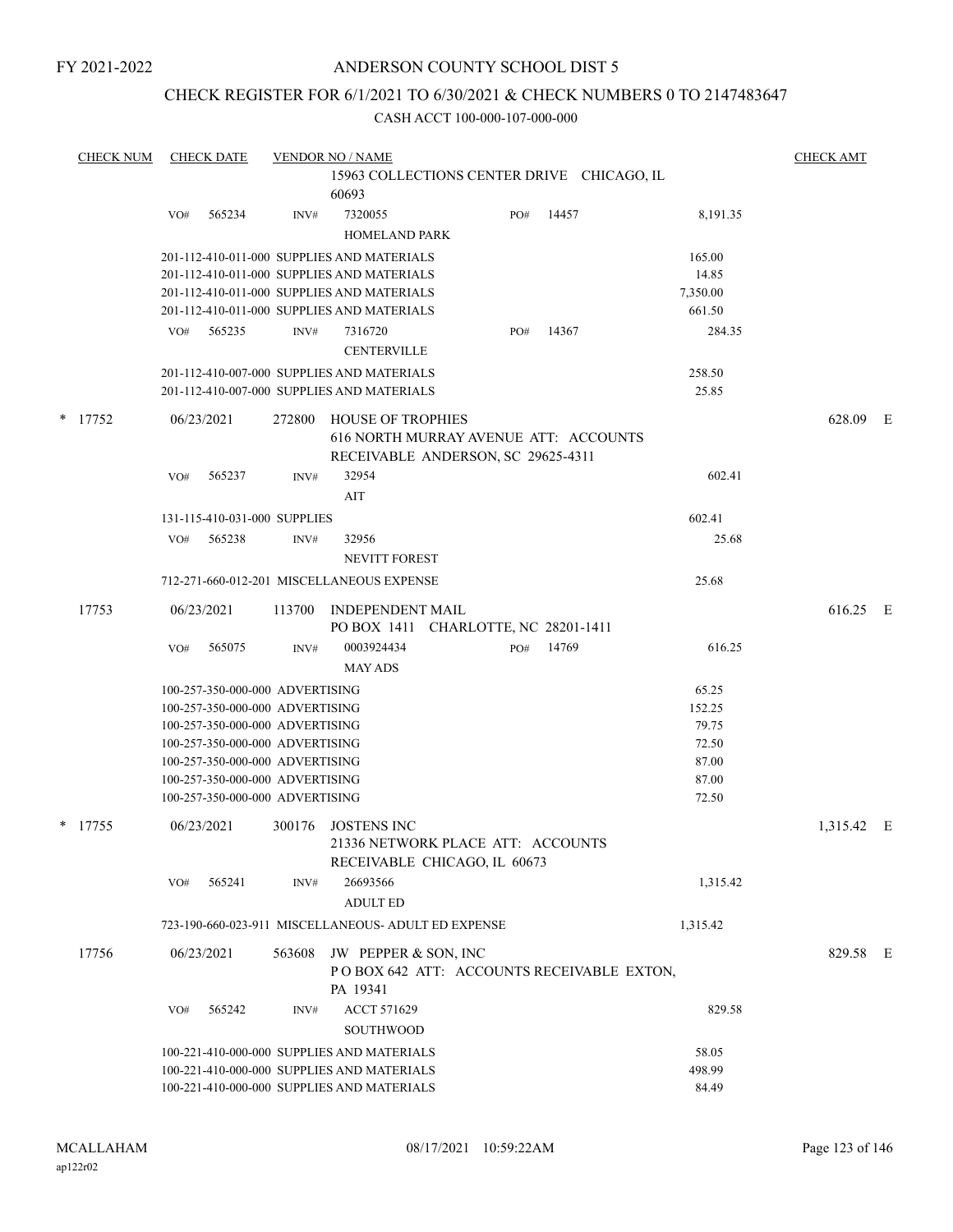# CHECK REGISTER FOR 6/1/2021 TO 6/30/2021 & CHECK NUMBERS 0 TO 2147483647

| <b>CHECK NUM</b> | <b>CHECK DATE</b>            |        |                | <b>VENDOR NO / NAME</b><br>100-221-410-000-000 SUPPLIES AND MATERIALS<br>100-221-410-000-000 SUPPLIES AND MATERIALS |     |       | 58.05<br>130.00 | <b>CHECK AMT</b> |  |
|------------------|------------------------------|--------|----------------|---------------------------------------------------------------------------------------------------------------------|-----|-------|-----------------|------------------|--|
| $*$ 17758        | 06/23/2021                   |        |                | 566173 LEGO EDUCATION<br>13569 COLLECTIONS CENTER DRIVE ATT: ACCOUNTS<br>RECEIVABLE CHICAGO, IL 60693               |     |       |                 | 5,712.52 E       |  |
|                  | VO#                          | 565244 | INV#           | 1190459840<br><b>ROBERT ANDERSON</b>                                                                                | PO# | 14636 | 5,712.52        |                  |  |
|                  |                              |        |                | 100-221-410-006-PLW PROJECT LEAD THE WAY                                                                            |     |       | 4,293.29        |                  |  |
|                  |                              |        |                | 207-116-410-006-006 SUPPLIES-IMPROVE PRGS                                                                           |     |       | 1,419.23        |                  |  |
| $*$ 17760        | 06/23/2021<br>VO#            | 565004 | 565441<br>INV# | <b>EMPLOYEE VENDOR</b><br><b>AEROSPACE</b><br>REIMBURSEMENT                                                         |     |       | 109.00          | 1,738.33 E       |  |
|                  |                              |        |                | 328-115-312-031-000 PURCHASED SERVICES                                                                              |     |       | 109.00          |                  |  |
|                  | VO#                          | 565005 | INV#           | <b>AEROSPACE</b><br><b>REIMBURSEMENT</b>                                                                            |     |       | 1,500.00        |                  |  |
|                  |                              |        |                | 207-224-333-031-P04 TRIPS & CONF (PPE)                                                                              |     |       | 1,386.24        |                  |  |
|                  |                              |        |                | 328-115-312-031-000 PURCHASED SERVICES                                                                              |     |       | 113.76          |                  |  |
|                  | VO#                          | 565006 | INV#           | <b>EDD SUPPLIES</b><br>REIMBURSEMENT                                                                                |     |       | 129.33          |                  |  |
|                  |                              |        |                | 329-115-410-031-000 SUPPLIES-STATE EQUIPMENT                                                                        |     |       | 129.33          |                  |  |
| 17761            | 06/23/2021                   |        | 327400         | <b>EMPLOYEE VENDOR</b>                                                                                              |     |       |                 | 202.38 E         |  |
|                  | VO#                          | 565191 | INV#           | <b>IB LUNCH</b><br>REIMBURSEMENT                                                                                    |     |       | 202.38          |                  |  |
|                  |                              |        |                | 802-112-410-009-000 SUPPLIES - RETENTION                                                                            |     |       | 202.38          |                  |  |
| $*$ 17768        | 06/23/2021<br>VO#            | 565188 | 576924<br>INV# | EMPLOYEE VENDOR<br><b>MATERIALS</b><br>REIMBURSEMENT                                                                |     |       | 300.64          | 300.64 E         |  |
|                  |                              |        |                | 100-112-410-009-INQ INQUIRY BASED LEARNING                                                                          |     |       | 300.64          |                  |  |
| 17769            | 06/23/2021                   |        |                | 570874 NEW READERS PRESS                                                                                            |     |       |                 | 600.00 E         |  |
|                  | VO#                          | 565251 | INV#           | 101 WYOMING STREET SYRACUSE, NY 13204<br>4584<br><b>GED VOUCHER</b>                                                 |     |       | 600.00          |                  |  |
|                  |                              |        |                | 723-190-660-023-911 MISCELLANEOUS- ADULT ED EXPENSE                                                                 |     |       | 600.00          |                  |  |
| $*$ 17771        | 06/23/2021                   |        |                | 572183 EMPLOYEE VENDOR                                                                                              |     |       |                 | 508.71 E         |  |
|                  | VO#                          | 565022 | INV#           | <b>SUPPLIES</b><br>REIMBURSEMENT                                                                                    |     |       | 80.55           |                  |  |
|                  |                              |        |                | 100-233-410-001-SNA SNACKS FOR MEETINGS                                                                             |     |       | 80.55           |                  |  |
|                  | VO#                          | 565023 | INV#           | <b>MICHAELS</b><br><b>REIMBURSEMENT</b>                                                                             |     |       | 41.74           |                  |  |
|                  | 124-114-410-024-000 SUPPLIES |        |                |                                                                                                                     |     |       | 41.74           |                  |  |
|                  | VO# 565154                   |        | INV#           | <b>OLIVE GARDEN</b><br>REIMBURSEMENT                                                                                |     |       | 386.42          |                  |  |
|                  |                              |        |                | 802-114-410-001-001 BOOK STUDY SUPPLIES                                                                             |     |       | 386.42          |                  |  |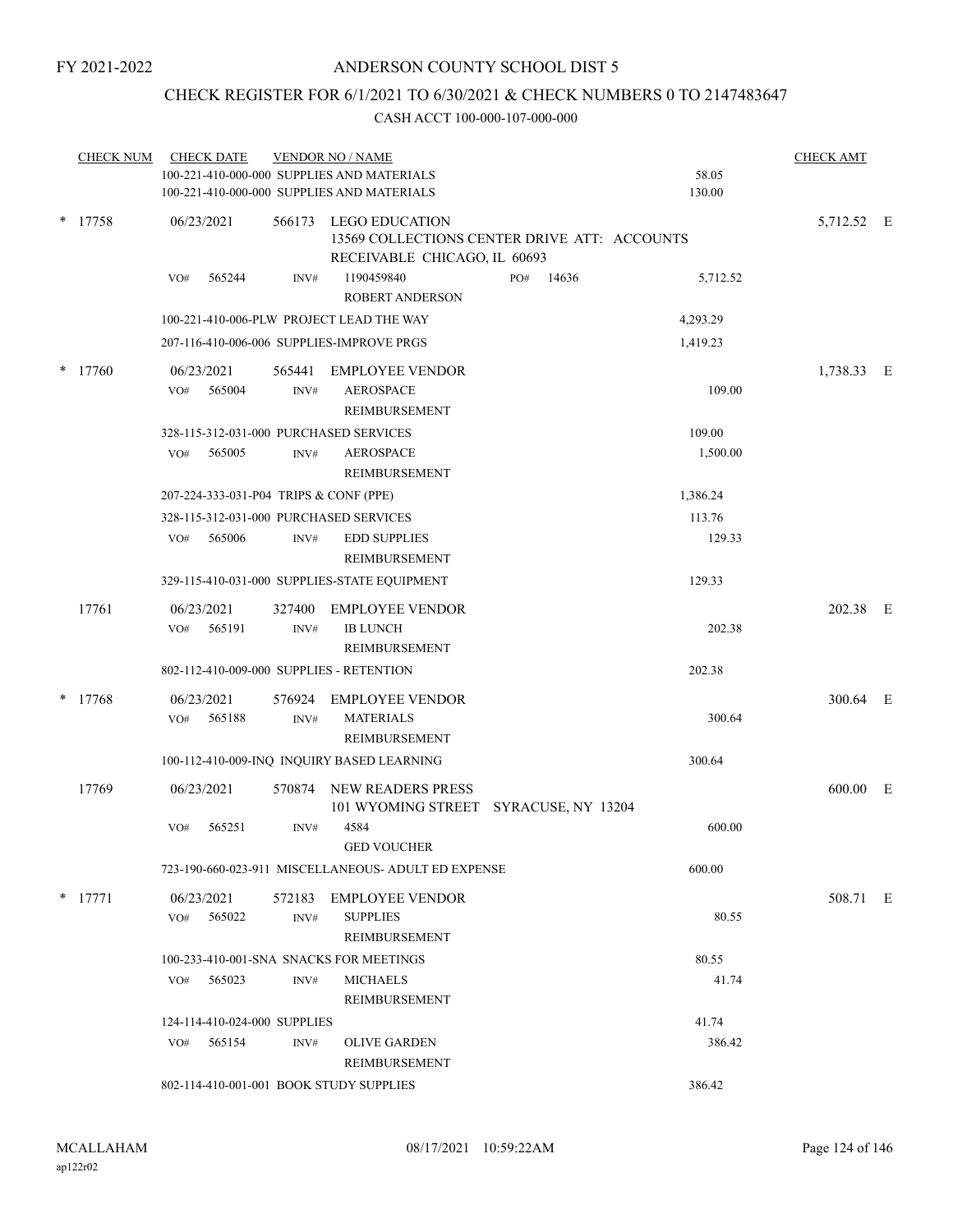# CHECK REGISTER FOR 6/1/2021 TO 6/30/2021 & CHECK NUMBERS 0 TO 2147483647

| <b>CHECK NUM</b> | <b>CHECK DATE</b>                         |      | <b>VENDOR NO / NAME</b>                                    |           |           |         | <b>CHECK AMT</b> |  |
|------------------|-------------------------------------------|------|------------------------------------------------------------|-----------|-----------|---------|------------------|--|
| 17772            | 06/23/2021                                |      | 389900 OFFICE DEPOT<br>POBOX 1413 CHARLOTTE, NC 28201-1413 |           |           |         | 5,256.96 E       |  |
|                  | 565087<br>VO#                             | INV# | 176375413001<br><b>SUPPLIES</b>                            |           |           | 122.02  |                  |  |
|                  | 326-111-410-000-000 SCIENCE KITS SUPPLIES |      |                                                            |           |           | 122.02  |                  |  |
|                  | 565088<br>VO#                             | INV# | 176390048001<br><b>SUPPLIES</b>                            |           |           | 16.04   |                  |  |
|                  | 326-111-410-000-000 SCIENCE KITS SUPPLIES |      |                                                            |           |           | 16.04   |                  |  |
|                  | 565089<br>VO#                             | INV# | 176145616001<br><b>SUPPLIES</b>                            | PO#       | 14674     | 607.57  |                  |  |
|                  |                                           |      | 220-173-410-000-000 SUMMER SCHOOL SUPPLIES (GR9-12)        |           |           | 607.57  |                  |  |
|                  | 565090<br>VO#                             | INV# | 176868039001<br><b>SUPPLIES</b>                            |           | PO# 14724 | 78.62   |                  |  |
|                  |                                           |      | 220-173-410-000-000 SUMMER SCHOOL SUPPLIES (GR9-12)        |           |           | 78.62   |                  |  |
|                  | 565091<br>VO#                             | INV# | 176908269001<br><b>SUPPLIES</b>                            | PO#       | 14724     | 47.21   |                  |  |
|                  |                                           |      | 220-173-410-000-000 SUMMER SCHOOL SUPPLIES (GR9-12)        |           |           | 47.21   |                  |  |
|                  | 565092<br>VO#                             | INV# | 172471506002<br><b>SUPPLIES</b>                            | PO#       | 14441     | 7.34    |                  |  |
|                  |                                           |      | 100-233-410-000-SMT SUPPLIES-STUDENT MGMT                  |           |           | 7.34    |                  |  |
|                  | VO# 565093                                | INV# | 175056679001<br><b>SUPPLIES</b>                            |           |           | 139.64  |                  |  |
|                  | 100-112-410-017-000 SUPPLIES              |      |                                                            |           |           | 139.64  |                  |  |
|                  | VO# 565140                                | INV# | 2498231993<br><b>SUPPLIES</b>                              |           |           | 244.92  |                  |  |
|                  |                                           |      | 100-254-410-000-001 MAINT. SUPPLIES-STRUCTURES             |           |           | 244.92  |                  |  |
|                  | VO# 565252                                | INV# | 175460554001<br><b>SUPPLIES</b>                            | PO#       | 14713     | 324.00  |                  |  |
|                  |                                           |      | 220-172-410-000-000 SUMMER SCHOOL SUPPLIES (GR6-8)         |           |           | 324.00  |                  |  |
|                  | 565253<br>VO#                             | INV# | 177415199001<br><b>SUPPLIES</b>                            | PO#       | 14711     | 479.16  |                  |  |
|                  |                                           |      | 220-172-410-000-000 SUMMER SCHOOL SUPPLIES (GR6-8)         |           |           | 479.16  |                  |  |
|                  |                                           |      | VO# 565254 INV# 177517609001<br><b>SUPPLIES</b>            | PO# 14711 |           | 102.54  |                  |  |
|                  |                                           |      | 220-172-410-000-000 SUMMER SCHOOL SUPPLIES (GR6-8)         |           |           | 102.54  |                  |  |
|                  | 565255<br>VO#                             | INV# | 175417093001<br><b>SUPPLIES</b>                            | PO#       | 14659     | 106.99  |                  |  |
|                  |                                           |      | 100-212-410-000-000 SUPPLIES AND MATERIALS                 |           |           | 106.99  |                  |  |
|                  | VO#<br>565256                             | INV# | 175417094001<br><b>SUPPLIES</b>                            | PO#       | 14659     | 38.50   |                  |  |
|                  |                                           |      | 100-212-410-000-000 SUPPLIES AND MATERIALS                 |           |           | 38.50   |                  |  |
|                  | 565257<br>VO#                             | INV# | 175413109002<br><b>SUPPLIES</b>                            | PO#       | 14659     | 27.11   |                  |  |
|                  |                                           |      | 100-212-410-000-000 SUPPLIES AND MATERIALS                 |           |           | 27.11   |                  |  |
|                  | 565258<br>VO#                             | INV# | 179402048001                                               |           |           | $-7.23$ |                  |  |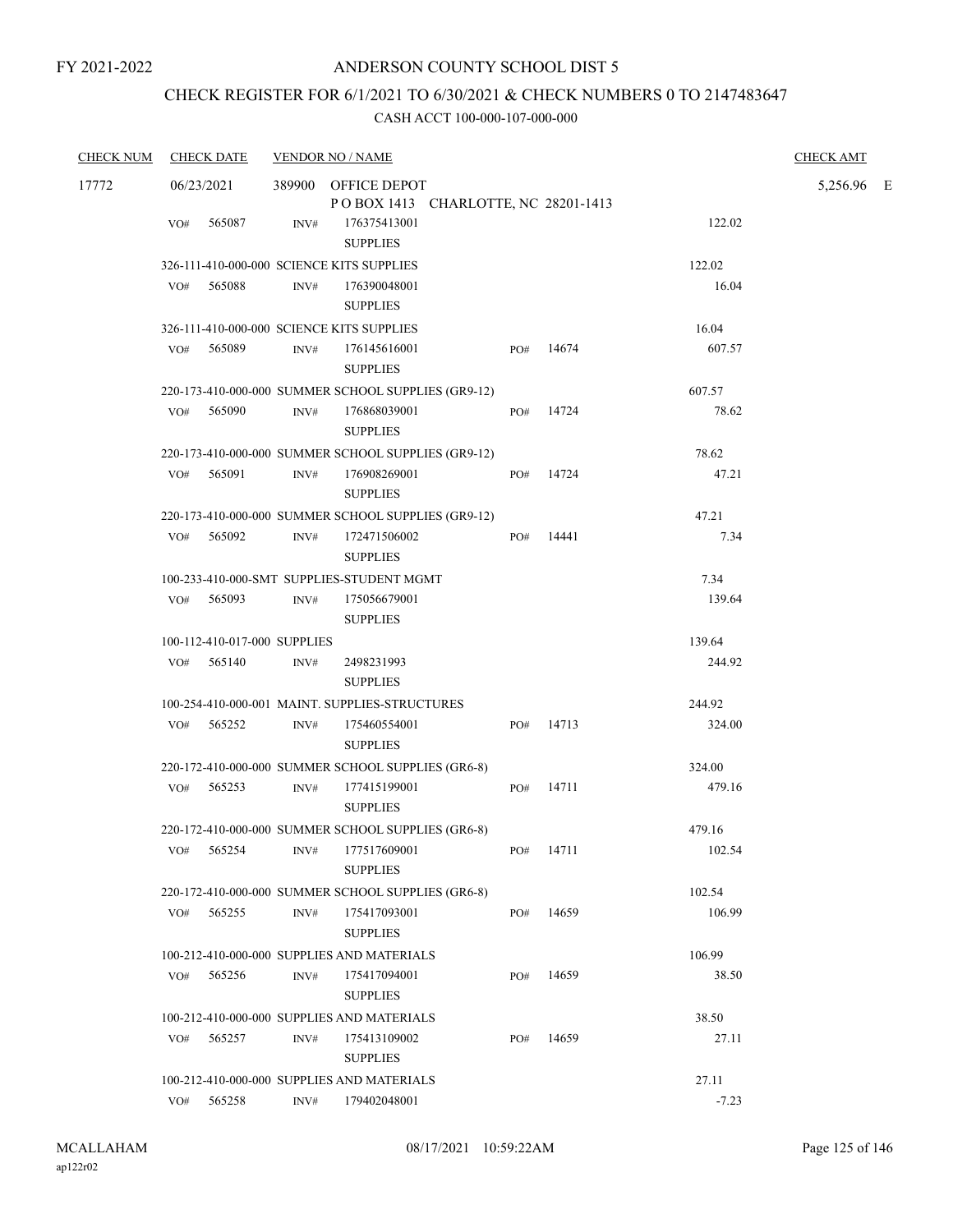# ANDERSON COUNTY SCHOOL DIST 5

# CHECK REGISTER FOR 6/1/2021 TO 6/30/2021 & CHECK NUMBERS 0 TO 2147483647

| <b>CHECK NUM</b> | <b>CHECK DATE</b>                    | <b>VENDOR NO / NAME</b> |                                                     |     |       |                 | <b>CHECK AMT</b> |
|------------------|--------------------------------------|-------------------------|-----------------------------------------------------|-----|-------|-----------------|------------------|
|                  |                                      |                         | <b>CREDIT</b>                                       |     |       |                 |                  |
|                  |                                      |                         | 100-212-410-000-000 SUPPLIES AND MATERIALS          |     |       | $-7.23$         |                  |
|                  | VO# 565259                           | INV#                    | 176368750001                                        |     |       | 299.60          |                  |
|                  |                                      |                         | <b>SUPPLIES</b>                                     |     |       |                 |                  |
|                  | 100-222-410-012-000 SUPPLIES         |                         |                                                     |     |       | 299.60          |                  |
|                  | $VO#$ 565260                         | INV#                    | 171648894001                                        | PO# | 14404 | 1,183.42        |                  |
|                  |                                      |                         | <b>SUPPLIES</b>                                     |     |       |                 |                  |
|                  | 100-221-410-000-TST SUPPLIES-TESTING |                         |                                                     |     |       | 1,183.42        |                  |
|                  | $VO#$ 565261                         | INV#                    | 170857151001                                        | PO# | 14404 | 710.05          |                  |
|                  |                                      |                         | <b>SUPPLIES</b>                                     |     |       |                 |                  |
|                  | 100-221-410-000-TST SUPPLIES-TESTING |                         |                                                     |     |       | 710.05          |                  |
|                  | VO# 565262                           | INV#                    | 170852465001                                        | PO# | 14404 | $-710.05$       |                  |
|                  |                                      |                         | <b>CREDIT</b>                                       |     |       |                 |                  |
|                  | 100-221-410-000-TST SUPPLIES-TESTING |                         |                                                     |     |       | $-710.05$       |                  |
|                  |                                      |                         | VO# 565263 INV# 175945161001                        |     |       | 29.95           |                  |
|                  |                                      |                         | <b>SUPPLIES</b>                                     |     |       |                 |                  |
|                  |                                      |                         | 723-190-660-023-911 MISCELLANEOUS- ADULT ED EXPENSE |     |       | 29.95           |                  |
|                  | VO# 565264                           | INV#                    | 175943823001                                        |     |       | 308.75          |                  |
|                  |                                      |                         | <b>SUPPLIES</b>                                     |     |       |                 |                  |
|                  |                                      |                         | 723-190-660-023-911 MISCELLANEOUS- ADULT ED EXPENSE |     |       | 308.75          |                  |
|                  | VO# 565265                           | INV#                    | 177387651001                                        |     |       | 100.93          |                  |
|                  |                                      |                         | <b>SUPPLIES</b>                                     |     |       |                 |                  |
|                  |                                      |                         | 702-271-660-002-411 MISCELLANEOUS EXPENSE           |     |       | 100.93          |                  |
|                  | VO# 565266                           |                         | INV# 177390693001                                   |     |       | 46.58           |                  |
|                  |                                      |                         | <b>SUPPLIES</b>                                     |     |       |                 |                  |
|                  |                                      |                         | 702-271-660-002-411 MISCELLANEOUS EXPENSE           |     |       | 46.58           |                  |
|                  | VO# 565267                           | INV#                    | 177390691001                                        |     |       | 10.69           |                  |
|                  |                                      |                         | <b>SUPPLIES</b>                                     |     |       |                 |                  |
|                  |                                      |                         | 702-271-660-002-411 MISCELLANEOUS EXPENSE           |     |       | 10.69           |                  |
|                  | $VO#$ 565268                         | INV#                    | 2491958953                                          |     |       | 18.89           |                  |
|                  |                                      |                         | <b>SUPPLIES</b>                                     |     |       |                 |                  |
|                  | 100-233-410-003-000 SUPPLIES         |                         |                                                     |     |       | 18.89           |                  |
|                  |                                      |                         | VO# 565269 INV# 171671110001                        |     |       | 132.83          |                  |
|                  |                                      |                         | <b>SUPPLIES</b>                                     |     |       |                 |                  |
|                  | 100-233-410-003-000 SUPPLIES         |                         |                                                     |     |       | 132.83          |                  |
|                  | VO# 565270                           | INV#                    | 170346048001                                        |     |       | 56.32           |                  |
|                  |                                      |                         | <b>SUPPLIES</b>                                     |     |       |                 |                  |
|                  | 100-233-410-003-000 SUPPLIES         |                         |                                                     |     |       | 56.32           |                  |
|                  | VO# 565271                           | INV#                    | 2494431788                                          |     |       | 65.77           |                  |
|                  |                                      |                         | <b>SUPPLIES</b>                                     |     |       |                 |                  |
|                  | 100-233-410-003-000 SUPPLIES         |                         |                                                     |     |       | 65.77           |                  |
|                  | VO# 565272                           | INV#                    | 160010416001                                        |     |       | 128.35          |                  |
|                  |                                      |                         | <b>SUPPLIES</b>                                     |     |       |                 |                  |
|                  | 100-233-410-003-000 SUPPLIES         |                         | 174556424001                                        |     |       | 128.35<br>99.21 |                  |
|                  | VO# 565273                           | INV#                    |                                                     |     |       |                 |                  |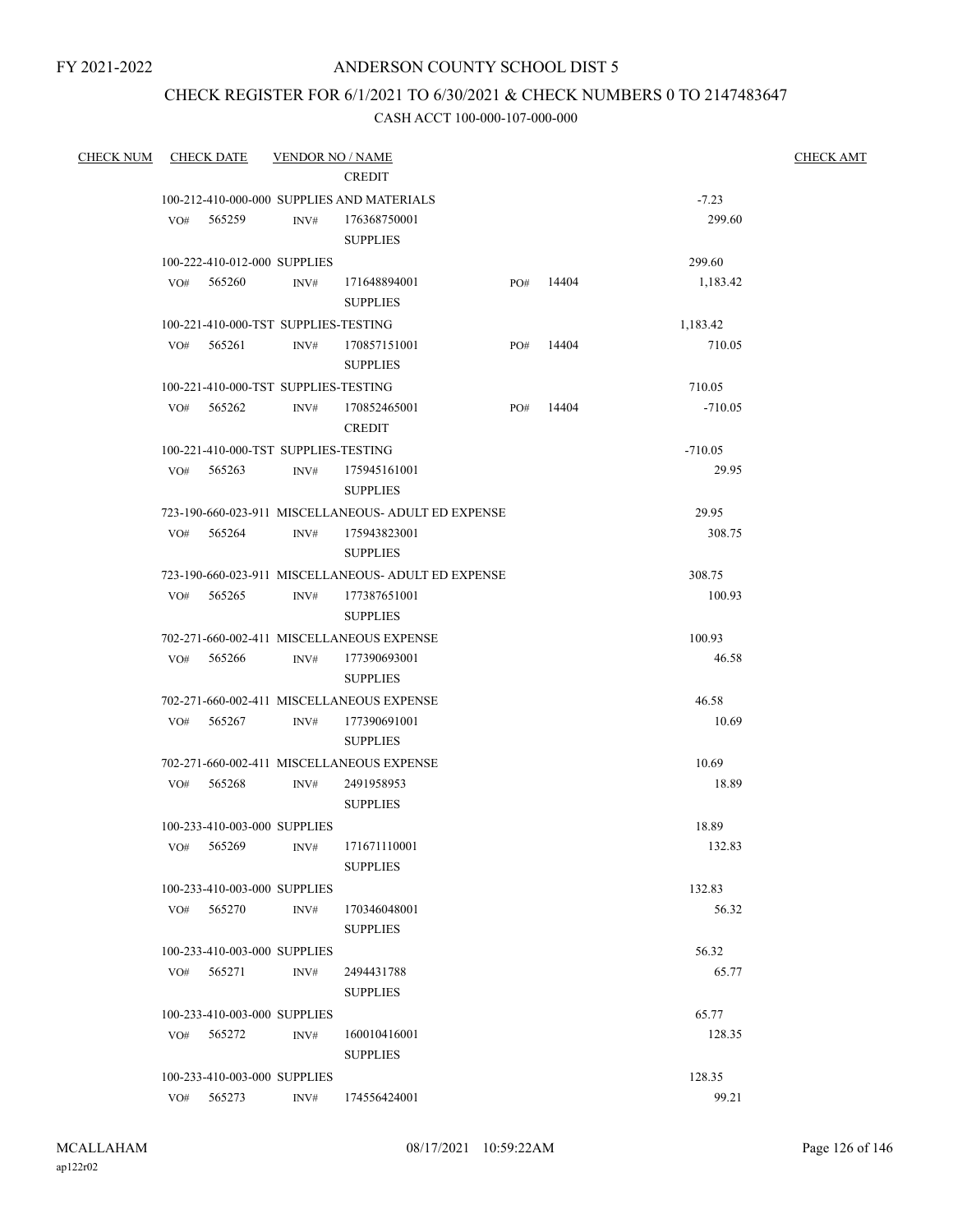# ANDERSON COUNTY SCHOOL DIST 5

# CHECK REGISTER FOR 6/1/2021 TO 6/30/2021 & CHECK NUMBERS 0 TO 2147483647

|       | <b>CHECK NUM</b> |                                   | <b>CHECK DATE</b> |                                                                                         | <b>VENDOR NO / NAME</b>                                                                              |     |       |            | <b>CHECK AMT</b> |  |
|-------|------------------|-----------------------------------|-------------------|-----------------------------------------------------------------------------------------|------------------------------------------------------------------------------------------------------|-----|-------|------------|------------------|--|
|       |                  |                                   |                   |                                                                                         | <b>SUPPLIES</b>                                                                                      |     |       |            |                  |  |
|       |                  |                                   |                   | 100-233-410-003-000 SUPPLIES                                                            |                                                                                                      |     |       | 99.21      |                  |  |
|       |                  | VO#                               | 565274            | INV#                                                                                    | 173969962001<br><b>SUPPLIES</b>                                                                      |     |       | 149.79     |                  |  |
|       |                  |                                   |                   | 100-212-410-003-000 SUPPLIES                                                            |                                                                                                      |     |       | 149.79     |                  |  |
|       |                  |                                   | VO# 565275        | INV#                                                                                    | 173970175001<br><b>SUPPLIES</b>                                                                      |     |       | 8.01       |                  |  |
|       |                  |                                   |                   | 100-212-410-003-000 SUPPLIES                                                            |                                                                                                      |     |       | 8.01       |                  |  |
|       |                  | VO#                               | 565276            | INV#                                                                                    | 173970173001<br><b>SUPPLIES</b>                                                                      |     |       | 29.20      |                  |  |
|       |                  |                                   |                   | 100-212-410-003-000 SUPPLIES                                                            |                                                                                                      |     |       | 29.20      |                  |  |
|       |                  | VO#                               | 565277            | INV#                                                                                    | 174891494001<br><b>SUPPLIES</b>                                                                      |     |       | 254.24     |                  |  |
|       |                  |                                   |                   | 100-114-410-003-000 SUPPLIES                                                            |                                                                                                      |     |       | 254.24     |                  |  |
| 17773 |                  | 06/23/2021                        |                   | 574531 PALMETTO SCREEN PRINTING & EMBROIDERY, L<br>614 N. MURRAY AVE ANDERSON, SC 29625 |                                                                                                      |     |       | 1,308.22 E |                  |  |
|       |                  | VO#                               | 565279            | INV#                                                                                    | 4728<br><b>WESTSIDE ART</b>                                                                          |     |       | 1,308.22   |                  |  |
|       |                  |                                   |                   |                                                                                         | 802-114-410-003-000 SUPPLIES - RETENTION                                                             |     |       | 1,308.22   |                  |  |
|       | $*$ 17775        |                                   | 06/23/2021        |                                                                                         | 405100 PERMA-BOUND<br>617 EAST VANDALIA ROAD ATT: ACCOUNTS<br>RECEIVABLE JACKSONVILLE, IL 62650-3599 |     |       |            | 491.71 E         |  |
|       |                  | VO#                               | 565095            | INV#                                                                                    | 1890563-02<br><b>NORTH POINTE</b>                                                                    | PO# | 14173 | 491.71     |                  |  |
|       |                  |                                   |                   |                                                                                         |                                                                                                      |     |       | 491.71     |                  |  |
|       |                  | 338-222-430-013-EAR LIBRARY BOOKS |                   |                                                                                         |                                                                                                      |     |       |            |                  |  |
|       | 17776            |                                   | 06/23/2021        | 394675                                                                                  | PIP PRINTING<br>1005 NORTH FANT STREET ATT: ACCOUNTS<br>RECEIVABLE ANDERSON, SC 29621                |     |       |            | 934.78 E         |  |
|       |                  | VO#                               | 565282            | INV#                                                                                    | 101861<br><b>WESTSIDE SIGNS</b>                                                                      |     |       | 206.10     |                  |  |
|       |                  |                                   |                   |                                                                                         | 100-114-410-003-VEN SUPPLY-ADDT'L FOR LOST VENDING                                                   |     |       | 206.10     |                  |  |
|       |                  | VO#                               | 565283            | INV#                                                                                    | 101860<br><b>WESTSIDE DECALS</b>                                                                     |     |       | 728.68     |                  |  |
|       |                  |                                   |                   |                                                                                         | 100-114-410-003-VEN SUPPLY-ADDT'L FOR LOST VENDING                                                   |     |       | 728.68     |                  |  |
|       | 17777            |                                   | 06/23/2021        | 574722                                                                                  | <b>EMPLOYEE VENDOR</b>                                                                               |     |       |            | $200.00$ E       |  |
|       |                  | VO#                               | 565015            | INV#                                                                                    | <b>GIFTS</b><br><b>REIMBURSEMENT</b>                                                                 |     |       | 200.00     |                  |  |
|       |                  |                                   |                   |                                                                                         | 100-113-410-021-VEN SUPPLY-ADDT'L FOR LOST VENDING                                                   |     |       | 200.00     |                  |  |
|       | 17778            |                                   | 06/23/2021        | 416350                                                                                  | PRESENTATION SYSTEMS SOUTH, INC<br>POBOX 3872 ATT: ACCOUNTS RECEIVABLE                               |     |       |            | $1,165.70$ E     |  |
|       |                  | VO#                               | 565096            | INV#                                                                                    | MOORESVILLE, NC 28117<br>3060<br><b>INK</b>                                                          | PO# | 14725 | 1,165.70   |                  |  |
|       |                  |                                   |                   | 100-112-410-012-000 SUPPLIES                                                            |                                                                                                      |     |       | 1,165.70   |                  |  |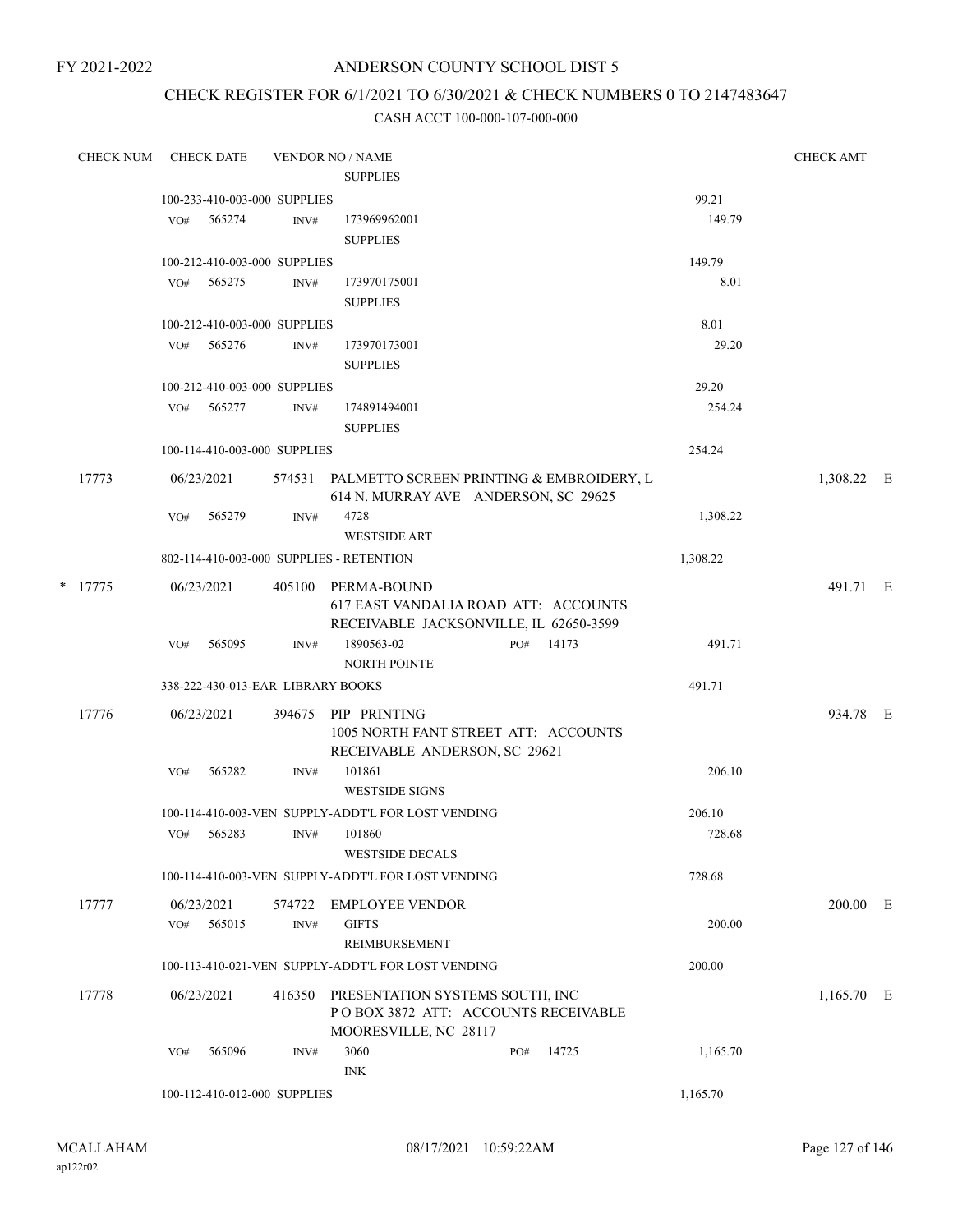# CHECK REGISTER FOR 6/1/2021 TO 6/30/2021 & CHECK NUMBERS 0 TO 2147483647

| <b>CHECK NUM</b> | <b>CHECK DATE</b>                                                                                                                                                                                 |                | <b>VENDOR NO / NAME</b>                                                                                   |     |          |                                               | <b>CHECK AMT</b> |  |
|------------------|---------------------------------------------------------------------------------------------------------------------------------------------------------------------------------------------------|----------------|-----------------------------------------------------------------------------------------------------------|-----|----------|-----------------------------------------------|------------------|--|
| $*$ 17783        | 06/23/2021<br>565016<br>VO#                                                                                                                                                                       | 440625<br>INV# | <b>EMPLOYEE VENDOR</b><br><b>EAR BUDS</b><br>REIMBURSEMENT                                                |     |          | 79.18                                         | 126.80 E         |  |
|                  | 100-212-410-008-000 SUPPLIES<br>VO# 565017                                                                                                                                                        | INV#           | <b>AWARDS</b><br>REIMBURSEMENT                                                                            |     |          | 79.18<br>47.62                                |                  |  |
|                  | 100-212-410-008-000 SUPPLIES                                                                                                                                                                      |                |                                                                                                           |     |          | 47.62                                         |                  |  |
| 17784            | 06/23/2021                                                                                                                                                                                        |                | 440950 ROCHESTER 100 INC<br>POBOX 92801 ATT: ACCOUNTS RECEIVABLE<br>ROCHESTER, NY 14692                   |     |          |                                               | 1,215.00 E       |  |
|                  | 565098<br>VO#                                                                                                                                                                                     | INV#           | 81821<br><b>MIDWAY ELEM</b>                                                                               |     |          | 1,215.00                                      |                  |  |
|                  | 100-112-410-017-000 SUPPLIES                                                                                                                                                                      |                |                                                                                                           |     | 1,215.00 |                                               |                  |  |
| * 17787          | 06/23/2021<br>565003<br>VO#                                                                                                                                                                       | 142425<br>INV# | <b>EMPLOYEE VENDOR</b><br><b>INCENTIVES</b><br>REIMBURSEMENT                                              |     |          | 121.80                                        | 121.80 E         |  |
|                  | 100-114-410-001-ALT SUPPLIES                                                                                                                                                                      |                |                                                                                                           |     |          | 121.80                                        |                  |  |
| 17788            | 06/23/2021                                                                                                                                                                                        |                | 462725 SCHOLASTIC BOOK CLUBS, INC<br>POBOX 3745 ATT: ACCOUNTS RECEIVABLE<br>JEFFERSON CITY, MO 65102-3720 |     |          |                                               | 917.50 E         |  |
|                  | 565287<br>VO#                                                                                                                                                                                     | INV#           | 13607507<br><b>CALHOUN ELEM</b>                                                                           | PO# | 14154    | 917.50                                        |                  |  |
|                  |                                                                                                                                                                                                   |                | 201-112-410-014-000 SUPPLIES AND MATERIALS                                                                |     |          | 917.50                                        |                  |  |
| 17789            | 06/23/2021                                                                                                                                                                                        | 570099         | SCHOOL SPECIALTY, LLC<br>PO BOX 825640 PHILADELPHIA, PA 19182-5640                                        |     |          |                                               | 3,009.53 E       |  |
|                  | 565105<br>VO#                                                                                                                                                                                     | INV#           | 202501776892<br><b>MCLEES ELEM</b>                                                                        | PO# | 14658    | 363.92                                        |                  |  |
|                  | 326-112-410-000-000 SCIENCE KITS SUPPLIES                                                                                                                                                         |                |                                                                                                           |     |          | 363.92                                        |                  |  |
|                  | 565106<br>VO#                                                                                                                                                                                     | INV#           | 208127559190<br><b>MCLEES ELEM</b>                                                                        | PO# | 14661    | 88.30                                         |                  |  |
|                  | 326-112-410-000-000 SCIENCE KITS SUPPLIES                                                                                                                                                         |                |                                                                                                           |     |          | 88.30                                         |                  |  |
|                  | 565107<br>VO#                                                                                                                                                                                     |                | INV# PO 14487<br><b>SOUTHWOOD</b>                                                                         | PO# | 14487    | 1,370.63                                      |                  |  |
|                  | 326-113-410-021-000 SCIENCE KITS SUPPLIES<br>326-113-410-021-000 SCIENCE KITS SUPPLIES<br>326-113-410-021-000 SCIENCE KITS SUPPLIES<br>326-113-410-021-000 SCIENCE KITS SUPPLIES<br>565108<br>VO# | INV#           | 208127597829                                                                                              |     |          | 44.48<br>1,263.48<br>22.54<br>40.13<br>373.90 |                  |  |
|                  |                                                                                                                                                                                                   |                | <b>MIDWAY ELEM</b>                                                                                        |     |          |                                               |                  |  |
|                  | 100-112-410-017-000 SUPPLIES<br>565288<br>VO#                                                                                                                                                     | INV#           | 208127547230<br>TL HANNA                                                                                  |     |          | 373.90<br>812.78                              |                  |  |
|                  | 100-114-410-002-OPE PE SUPPLIES                                                                                                                                                                   |                |                                                                                                           |     |          | 812.78                                        |                  |  |
| 17790            | 06/23/2021                                                                                                                                                                                        | 468850         | <b>EMPLOYEE VENDOR</b>                                                                                    |     |          |                                               | 1,380.53 E       |  |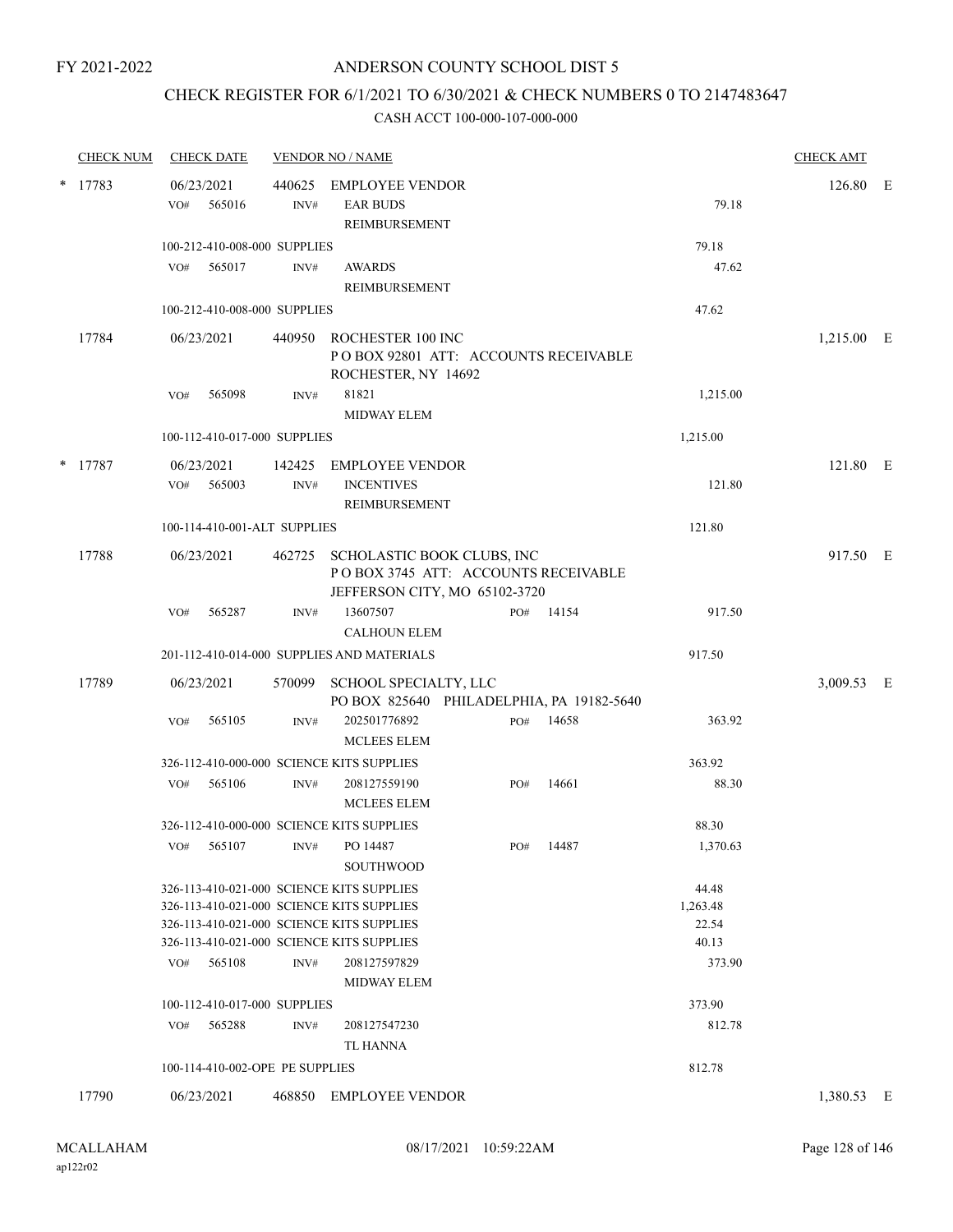# CHECK REGISTER FOR 6/1/2021 TO 6/30/2021 & CHECK NUMBERS 0 TO 2147483647

|           | <b>CHECK NUM</b> |            | <b>CHECK DATE</b>                  | <b>VENDOR NO / NAME</b>                                                        | <b>CHECK AMT</b>                                             |            |            |  |
|-----------|------------------|------------|------------------------------------|--------------------------------------------------------------------------------|--------------------------------------------------------------|------------|------------|--|
|           |                  | VO#        | 565002                             | INV#                                                                           | <b>EOY LUNCH</b>                                             | 591.78     |            |  |
|           |                  |            |                                    |                                                                                | <b>REIMBURSEMENT</b>                                         |            |            |  |
|           |                  |            |                                    |                                                                                | 802-112-410-014-000 SUPPLIES - RETENTION                     | 591.78     |            |  |
|           |                  | VO#        | 565151                             | INV#                                                                           | <b>INCENTIVES</b>                                            | 452.10     |            |  |
|           |                  |            |                                    |                                                                                | REIMBURSEMENT                                                |            |            |  |
|           |                  |            |                                    |                                                                                | 802-112-410-014-000 SUPPLIES - RETENTION                     | 452.10     |            |  |
|           |                  | VO#        | 565166                             | INV#                                                                           | <b>STAFF LUNCH</b>                                           | 336.65     |            |  |
|           |                  |            |                                    |                                                                                | REIMBURSEMENT                                                |            |            |  |
|           |                  |            |                                    |                                                                                | 802-112-410-014-000 SUPPLIES - RETENTION                     | 336.65     |            |  |
|           | * 17793          |            | 06/23/2021                         | 573290                                                                         | SHADETREE GRAPHICS, LLC<br>147 POWELL RD. ANDERSON, SC 29625 |            | 1,138.50 E |  |
|           |                  | VO#        | 565290                             | INV#                                                                           | 2562                                                         | 442.00     |            |  |
|           |                  |            |                                    |                                                                                | WHITEHALL ELEM                                               |            |            |  |
|           |                  |            |                                    |                                                                                | 802-112-410-019-000 SUPPLIES - RETENTION                     | 442.00     |            |  |
|           |                  |            | VO# 565291                         | INV#                                                                           | 2560                                                         | 696.50     |            |  |
|           |                  |            |                                    |                                                                                | <b>CALHOUN ELEM</b>                                          |            |            |  |
|           |                  |            |                                    |                                                                                | 802-112-410-014-000 SUPPLIES - RETENTION                     | 696.50     |            |  |
| $*$ 17795 |                  | 06/23/2021 |                                    | 570059 SHARP BUSINESS SYSTEMS<br>DEPT 1216 PO BOX 121216 DALLAS, TX 75312-1216 |                                                              | 1,021.05 E |            |  |
|           |                  | VO#        | 565109                             | INV#                                                                           | 9003325497                                                   | 13.48      |            |  |
|           |                  |            |                                    |                                                                                | <b>LICENSE</b>                                               |            |            |  |
|           |                  |            | 201-112-490-010-000 COPIER COST    |                                                                                |                                                              | 13.48      |            |  |
|           |                  | VO#        | 565110                             | INV#                                                                           | 9003325481                                                   | 26.96      |            |  |
|           |                  |            |                                    |                                                                                | <b>LICENSE</b>                                               |            |            |  |
|           |                  |            |                                    |                                                                                | 329-115-690-031-000 OTHER OBJECTS-WBL                        | 26.96      |            |  |
|           |                  | VO#        | 565111                             | INV#                                                                           | 9003344811                                                   | 67.16      |            |  |
|           |                  |            |                                    |                                                                                | <b>COPIES</b>                                                |            |            |  |
|           |                  |            | 201-112-490-019-000 COPIER COST    |                                                                                |                                                              | 67.16      |            |  |
|           |                  |            | VO# 565112                         | INV#                                                                           | 9003341790<br><b>COPIES</b>                                  | 217.31     |            |  |
|           |                  |            | 201-112-490-010-000 COPIER COST    |                                                                                |                                                              | 217.31     |            |  |
|           |                  |            | VO# 565292                         | INV#                                                                           | 9003325397                                                   | 13.48      |            |  |
|           |                  |            |                                    |                                                                                | <b>LICENSE</b>                                               |            |            |  |
|           |                  |            | 723-190-660-023-913 COPIER EXPENSE |                                                                                |                                                              | 13.48      |            |  |
|           |                  | VO#        | 565293                             | INV#                                                                           | 9003338806                                                   | 14.09      |            |  |
|           |                  |            |                                    |                                                                                | <b>LICENSE</b>                                               |            |            |  |
|           |                  |            | 723-190-660-023-913 COPIER EXPENSE |                                                                                |                                                              | 14.09      |            |  |
|           |                  | VO#        | 565294                             | INV#                                                                           | 9003325496                                                   | 6.74       |            |  |
|           |                  |            |                                    |                                                                                | <b>LICENSE</b>                                               |            |            |  |
|           |                  |            | 717-190-660-017-362 COPIER EXPENSE |                                                                                |                                                              | 6.74       |            |  |
|           |                  | VO#        | 565295                             | INV#                                                                           | 9003350832                                                   | 232.69     |            |  |
|           |                  |            |                                    |                                                                                | <b>LICENSE</b>                                               |            |            |  |
|           |                  |            |                                    |                                                                                | 100-252-360-000-000 PRINTING AND BINDING                     | 232.69     |            |  |
|           |                  | VO#        | 565296                             | INV#                                                                           | 9003318556                                                   | 17.24      |            |  |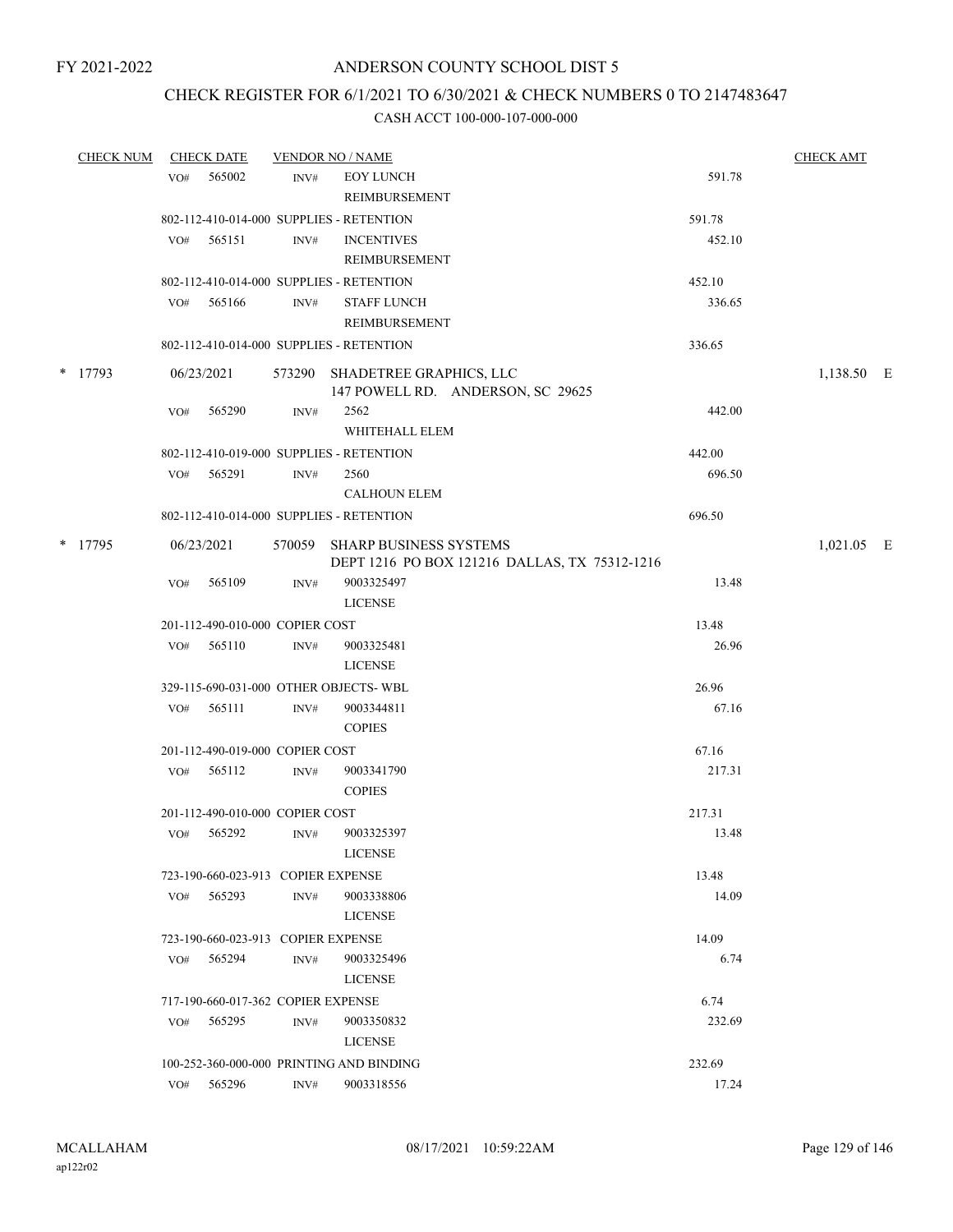# ANDERSON COUNTY SCHOOL DIST 5

# CHECK REGISTER FOR 6/1/2021 TO 6/30/2021 & CHECK NUMBERS 0 TO 2147483647

|  | <b>CHECK NUM</b> |     | <b>CHECK DATE</b>            |                 | <b>VENDOR NO / NAME</b>                                                                                    |     |       |          | <b>CHECK AMT</b> |  |
|--|------------------|-----|------------------------------|-----------------|------------------------------------------------------------------------------------------------------------|-----|-------|----------|------------------|--|
|  |                  |     |                              |                 | <b>COPIES</b>                                                                                              |     |       |          |                  |  |
|  |                  |     | 100-115-410-003-000 SUPPLIES |                 |                                                                                                            |     |       | 17.24    |                  |  |
|  |                  | VO# | 565297                       | INV#            | 9003325411                                                                                                 |     |       | 47.19    |                  |  |
|  |                  |     |                              |                 | <b>COPIES</b>                                                                                              |     |       |          |                  |  |
|  |                  |     | 100-115-410-003-000 SUPPLIES |                 |                                                                                                            |     |       | 47.19    |                  |  |
|  |                  | VO# | 565298                       | INV#            | 9003318578                                                                                                 |     |       | 364.71   |                  |  |
|  |                  |     |                              |                 | <b>COPIES</b>                                                                                              |     |       |          |                  |  |
|  |                  |     | 100-115-410-003-000 SUPPLIES |                 |                                                                                                            |     |       | 364.71   |                  |  |
|  | 17796            |     | 06/23/2021                   | 472700          | <b>SHERWIN WILLIAMS</b><br>613 NORTH MURRAY AVENUE ATT: ACCOUNTS<br>RECEIVABLE ANDERSON, SC 29625          |     |       |          | 211.70 E         |  |
|  |                  | VO# | 565113                       | INV#            | 2383-9                                                                                                     |     |       | 111.46   |                  |  |
|  |                  |     |                              |                 | <b>SUPPLIES</b>                                                                                            |     |       |          |                  |  |
|  |                  |     |                              |                 | 100-254-410-003-001 SUPPLIES - MAINTENANCE                                                                 |     |       | 111.46   |                  |  |
|  |                  | VO# | 565114                       | INV#            | 9440-9                                                                                                     |     |       | 48.09    |                  |  |
|  |                  |     |                              | <b>SUPPLIES</b> |                                                                                                            |     |       |          |                  |  |
|  |                  |     |                              |                 | 100-254-410-003-001 SUPPLIES - MAINTENANCE                                                                 |     |       | 48.09    |                  |  |
|  |                  | VO# | 565115                       | INV#            | 9536-4<br><b>SUPPLIES</b>                                                                                  |     |       | 52.15    |                  |  |
|  |                  |     |                              |                 | 100-254-410-021-001 SUPPLIES - MAINTENANCE                                                                 |     |       | 52.15    |                  |  |
|  | 17797            |     | 06/23/2021                   |                 | 574599 EMPLOYEE VENDOR                                                                                     |     |       |          | 709.92 E         |  |
|  |                  | VO# | 565156                       | INV#            | <b>EOY BREAKFAST</b><br>REIMBURSEMENT                                                                      |     |       | 709.92   |                  |  |
|  |                  |     |                              |                 | 802-113-410-021-000 SUPPLIES - RETENTION                                                                   |     |       | 709.92   |                  |  |
|  | 17798            |     | 06/23/2021                   | 476700          | <b>SMITH &amp; JONES JANITORIAL</b><br>1 BILOXI SQUARE ATT: ACCOUNTS RECEIVABLE<br>WEST COLUMBIA, SC 29170 |     |       |          | 2,332.39 E       |  |
|  |                  | VO# | 565122                       | INV#            | 210575<br><b>WHSE SUPPLIES</b>                                                                             | PO# | 14488 | 2,332.39 |                  |  |
|  |                  |     |                              |                 | 100-000-170-000-000 WAREHOUSE INVENTORY                                                                    |     |       | 2,332.39 |                  |  |
|  | * 17800          |     | 06/23/2021                   |                 | 563982 SOUTHEASTERN PAPER GROUP                                                                            |     |       |          |                  |  |
|  |                  |     |                              |                 | POBOX 890671 ATT: ACCOUNTS RECEIVABLE<br>CHARLOTTE, NC 28289-0671                                          |     |       |          | 2,001.97 E       |  |
|  |                  | VO# | 565305                       | INV#            | 5210001<br><b>WHSE SUPPLIES</b>                                                                            |     |       | 2,001.97 |                  |  |
|  |                  |     | 600-256-410-000-000 SUPPLIES |                 |                                                                                                            |     |       | 2,001.97 |                  |  |
|  | 17801            |     | 06/23/2021                   | 563805          | <b>EMPLOYEE VENDOR</b>                                                                                     |     |       |          | 2,171.71 E       |  |
|  |                  | VO# | 565007                       | INV#            | <b>EXPENSES</b><br>REIMBURSEMENT                                                                           |     |       | 1,932.54 |                  |  |
|  |                  |     |                              |                 | 100-212-410-000-000 SUPPLIES AND MATERIALS                                                                 |     |       | 1,932.54 |                  |  |
|  |                  | VO# | 565155                       | INV#            | <b>SUMMER SCHL</b><br>REIMBURSEMENT                                                                        |     |       | 239.17   |                  |  |
|  |                  |     |                              |                 | 220-172-410-000-000 SUMMER SCHOOL SUPPLIES (GR6-8)                                                         |     |       | 239.17   |                  |  |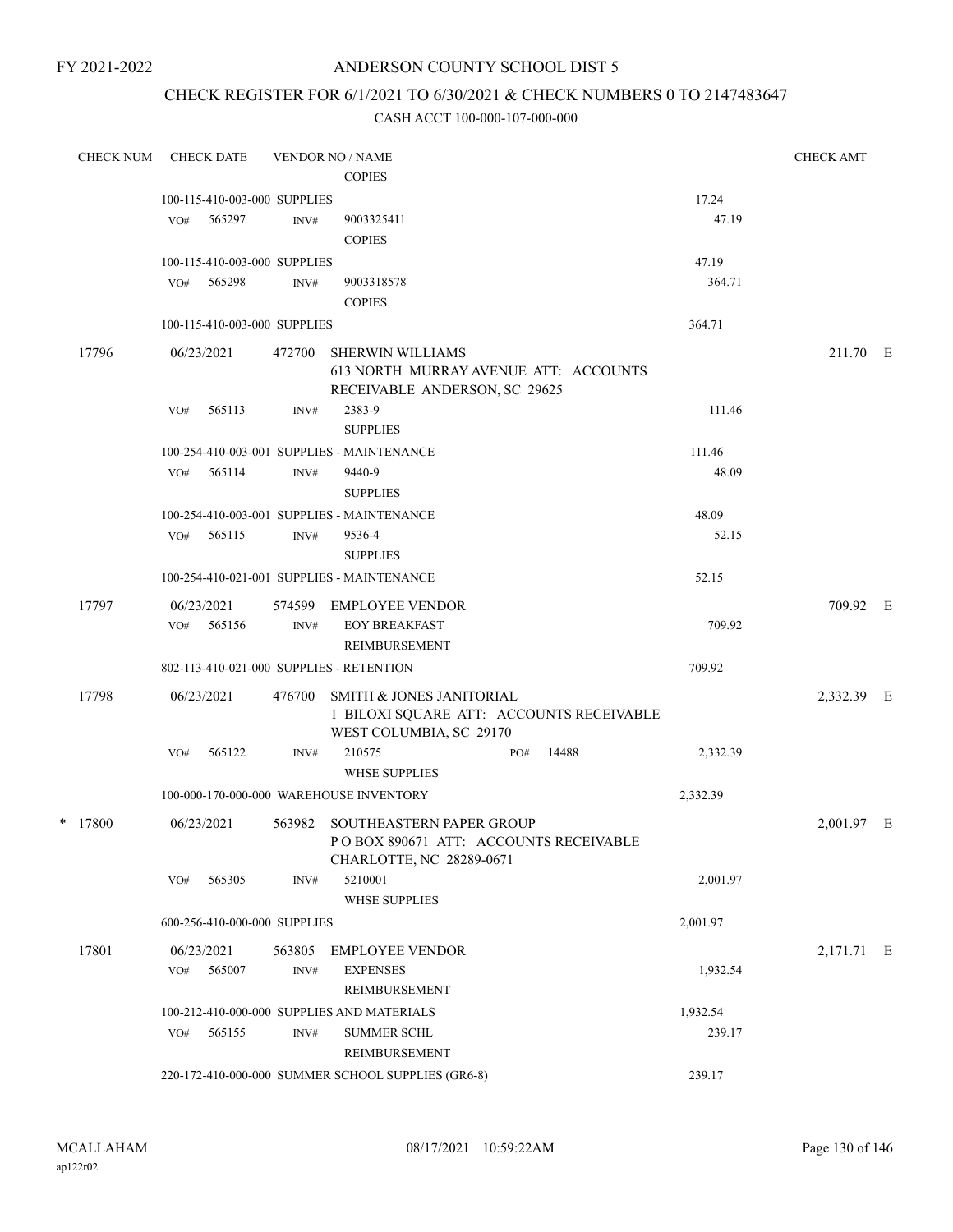# ANDERSON COUNTY SCHOOL DIST 5

# CHECK REGISTER FOR 6/1/2021 TO 6/30/2021 & CHECK NUMBERS 0 TO 2147483647

|        | <b>CHECK NUM</b> |                             | <b>CHECK DATE</b>            |        | <b>VENDOR NO / NAME</b>                                                                     |     |       |        | <b>CHECK AMT</b> |  |
|--------|------------------|-----------------------------|------------------------------|--------|---------------------------------------------------------------------------------------------|-----|-------|--------|------------------|--|
| $\ast$ | 17804            | 06/23/2021<br>565126<br>VO# |                              | 568718 | THE READING WAREHOUSE<br>POBOX 41328 ATT: ACCOUNTS RECEIVABLE NORTH<br>CHARLESTON, SC 29423 |     |       |        | 839.44 E         |  |
|        |                  |                             |                              | INV#   | 210561<br>SOUTHWOOD                                                                         | PO# | 14523 | 716.05 |                  |  |
|        |                  |                             | 100-113-410-021-000 SUPPLIES |        |                                                                                             |     |       | 716.05 |                  |  |
|        |                  |                             |                              |        | 871-113-410-000-000 SUPPLIES AND MATERIALS                                                  |     |       | 0.00   |                  |  |
|        |                  |                             | VO# 565314                   | INV#   | 210911<br><b>BOOKS</b>                                                                      | PO# | 14646 | 123.39 |                  |  |
|        |                  |                             |                              |        | 202-413-410-000-SJC SUPPLIES-ST.JOSEPH'S CATHOLIC                                           |     |       | 123.39 |                  |  |
| ∗      | 17806            |                             | 06/23/2021                   | 507850 | <b>TRANE</b><br>POBOX 406469 ATT: ACCOUNTS RECEIVABLE<br>ATLANTA, GA 30384-6469             |     |       |        | 341.00 E         |  |
|        |                  | VO#                         | 565315                       | INV#   | 311747388<br><b>AIT REPAIR</b>                                                              |     |       | 341.00 |                  |  |
|        |                  |                             |                              |        | 131-254-323-031-400 CONTR SERV-HVAC/ELECT/PLUMBING                                          |     |       | 341.00 |                  |  |
|        | 17807            |                             | 06/23/2021                   |        | 569789 UNIFIRST CORPORATION<br>PO BOX 650481 DALLAS, TX 75265-0481                          |     |       |        | 770.98 E         |  |
|        |                  | VO#                         | 565130                       | INV#   | 1578913<br><b>MOP SERVICE</b>                                                               | PO# | 12978 | 770.98 |                  |  |
|        |                  |                             | 100-254-410-001-000 SUPPLIES |        |                                                                                             |     |       | 17.82  |                  |  |
|        |                  |                             | 100-254-410-002-000 SUPPLIES |        |                                                                                             |     |       | 54.16  |                  |  |
|        |                  |                             | 100-254-410-003-000 SUPPLIES |        |                                                                                             |     |       | 59.72  |                  |  |
|        |                  |                             | 100-254-410-005-000 SUPPLIES |        |                                                                                             |     |       | 41.78  |                  |  |
|        |                  |                             | 100-254-410-006-000 SUPPLIES |        |                                                                                             |     |       | 56.38  |                  |  |
|        |                  |                             | 100-254-410-007-000 SUPPLIES |        |                                                                                             |     |       | 22.44  |                  |  |
|        |                  |                             | 100-254-410-008-000 SUPPLIES |        |                                                                                             |     |       | 41.40  |                  |  |
|        |                  |                             | 100-254-410-009-000 SUPPLIES |        |                                                                                             |     |       | 31.42  |                  |  |
|        |                  |                             | 100-254-410-010-000 SUPPLIES |        |                                                                                             |     |       | 18.42  |                  |  |
|        |                  |                             | 100-254-410-011-000 SUPPLIES |        |                                                                                             |     |       | 19.50  |                  |  |
|        |                  |                             | 100-254-410-012-000 SUPPLIES |        |                                                                                             |     |       | 18.76  |                  |  |
|        |                  |                             | 100-254-410-013-000 SUPPLIES |        |                                                                                             |     |       | 42.90  |                  |  |
|        |                  |                             | 100-254-410-014-000 SUPPLIES |        |                                                                                             |     |       | 28.42  |                  |  |
|        |                  |                             | 100-254-410-015-000 SUPPLIES |        |                                                                                             |     |       | 23.42  |                  |  |
|        |                  |                             | 100-254-410-016-000 SUPPLIES |        |                                                                                             |     |       | 23.42  |                  |  |
|        |                  |                             | 100-254-410-017-000 SUPPLIES |        |                                                                                             |     |       | 54.76  |                  |  |
|        |                  |                             | 100-254-410-018-000 SUPPLIES |        |                                                                                             |     |       | 29.22  |                  |  |
|        |                  |                             | 100-254-410-019-000 SUPPLIES |        |                                                                                             |     |       | 37.50  |                  |  |
|        |                  |                             | 100-254-410-020-000 SUPPLIES |        |                                                                                             |     |       | 33.92  |                  |  |
|        |                  |                             | 100-254-410-021-000 SUPPLIES |        |                                                                                             |     |       | 47.90  |                  |  |
|        |                  |                             | 100-254-410-023-000 SUPPLIES |        |                                                                                             |     |       | 15.18  |                  |  |
|        |                  |                             | 131-254-410-031-000 SUPPLIES |        |                                                                                             |     |       | 52.54  |                  |  |
|        |                  |                             |                              |        |                                                                                             |     |       |        |                  |  |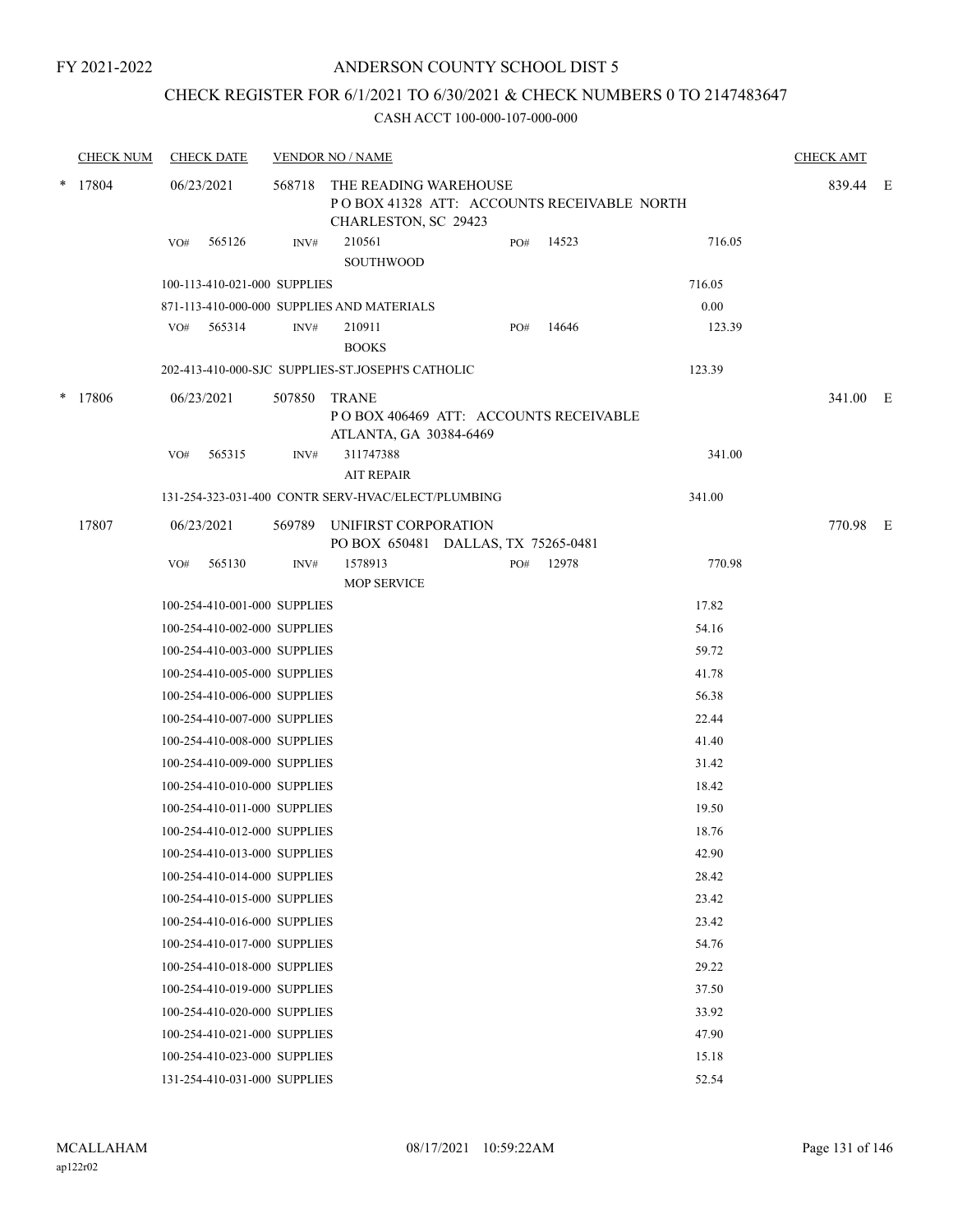# ANDERSON COUNTY SCHOOL DIST 5

# CHECK REGISTER FOR 6/1/2021 TO 6/30/2021 & CHECK NUMBERS 0 TO 2147483647

|       | <b>CHECK NUM</b> | <b>CHECK DATE</b>                        |                          | <b>VENDOR NO / NAME</b>                                                                                   |       |          | <b>CHECK AMT</b> |  |
|-------|------------------|------------------------------------------|--------------------------|-----------------------------------------------------------------------------------------------------------|-------|----------|------------------|--|
| 17808 |                  | 06/23/2021                               | 569781                   | VARITRONICS, LLC<br>CB BOX 174 PO BOX 9202 MINNEAPOLIS, MN<br>55480-9202                                  |       |          | 9,548.68 E       |  |
|       |                  | 565318<br>VO#                            | INV#                     | 129872<br>PO#<br>CUST # C25702                                                                            | 14392 | 9,548.68 |                  |  |
|       |                  |                                          |                          | 201-112-410-007-000 SUPPLIES AND MATERIALS                                                                |       | 9,548.68 |                  |  |
|       | * 17811          | 06/23/2021<br>565157<br>VO#              | 574608<br>$\text{INV}\#$ | <b>EMPLOYEE VENDOR</b><br><b>STAFF TREATS</b><br><b>REIMBURSEMENT</b>                                     |       | 1,237.18 | 1,237.18 E       |  |
|       |                  | 802-114-410-003-000 SUPPLIES - RETENTION |                          |                                                                                                           |       | 1,237.18 |                  |  |
|       | 17812            | 06/23/2021<br>565010<br>VO#              | 574654<br>INV#           | <b>EMPLOYEE VENDOR</b><br><b>RETENTION</b><br>REIMBURSEMENT                                               |       | 1,088.43 | 1,088.43 E       |  |
|       |                  | 802-112-410-010-000 SUPPLIES - RETENTION |                          |                                                                                                           |       | 1,088.43 |                  |  |
|       | * 17816          | 06/30/2021                               | 575649                   | AADVANTAGE LAUNDRY SYSTEMS, INC<br>2510 NATIONAL DRIVE GARLAND, TX 75041                                  |       |          | 872.73 E         |  |
|       |                  | 565359<br>VO#                            | INV#                     | PSM1006320<br><b>SERVICE</b>                                                                              |       | 872.73   |                  |  |
|       |                  | 100-254-323-003-001 CONTRACTED SERVICES  |                          |                                                                                                           |       | 872.73   |                  |  |
|       | 17817            | 06/30/2021                               | 102640                   | <b>ACTION AUTO</b><br>529 FAIR STREET ATT: ACCOUNTS RECEIVABLE<br>ANDERSON, SC 29625                      |       |          | 1,400.66 E       |  |
|       |                  | 565361<br>VO#                            | INV#                     | 94009<br><b>JEEP REPAIR</b>                                                                               |       | 161.02   |                  |  |
|       |                  | 100-255-323-000-000 CONTRACTED SERVICES  |                          |                                                                                                           |       | 161.02   |                  |  |
|       |                  | 565564<br>VO#                            | INV#                     | 94041<br><b>REPAIR</b>                                                                                    |       | 1,239.64 |                  |  |
|       |                  | 100-255-323-000-000 CONTRACTED SERVICES  |                          |                                                                                                           |       | 1,239.64 |                  |  |
|       | 17818            | 06/30/2021                               | 566562                   | ANDERSON OUTDOOR POWER EQUIPMENT<br>110 MIRACLE MILE DRIVE ATT: ACCOUNTS<br>RECEIVABLE ANDERSON, SC 29621 |       |          | 167.12 E         |  |
|       |                  | VO# 565363                               | INV#                     | 22678<br>REPAIR PARTS                                                                                     |       | 50.49    |                  |  |
|       |                  |                                          |                          | 100-254-410-000-001 MAINT. SUPPLIES-STRUCTURES                                                            |       | 50.49    |                  |  |
|       |                  | VO# 565364                               | INV#                     | 21265<br><b>REPAIR PARTS</b>                                                                              |       | 116.63   |                  |  |
|       |                  |                                          |                          | 100-254-410-000-001 MAINT. SUPPLIES-STRUCTURES                                                            |       | 116.63   |                  |  |
|       | 17819            | 06/30/2021                               | 563865                   | ANDERSON WINNELSON CO<br>POBOX 1446 ATT: ACCOUNTS RECEIVABLE<br>ANDERSON, SC 29622                        |       |          | 659.41 E         |  |
|       |                  | 565571<br>VO#                            | INV#                     | 271881<br><b>SUPPLIES</b>                                                                                 |       | 30.41    |                  |  |
|       |                  |                                          |                          | 100-254-410-003-400 HVAC/ELECTRICAL/PLUMBING                                                              |       | 30.41    |                  |  |
|       |                  | 565572<br>VO#                            | INV#                     | 271832                                                                                                    |       | 402.63   |                  |  |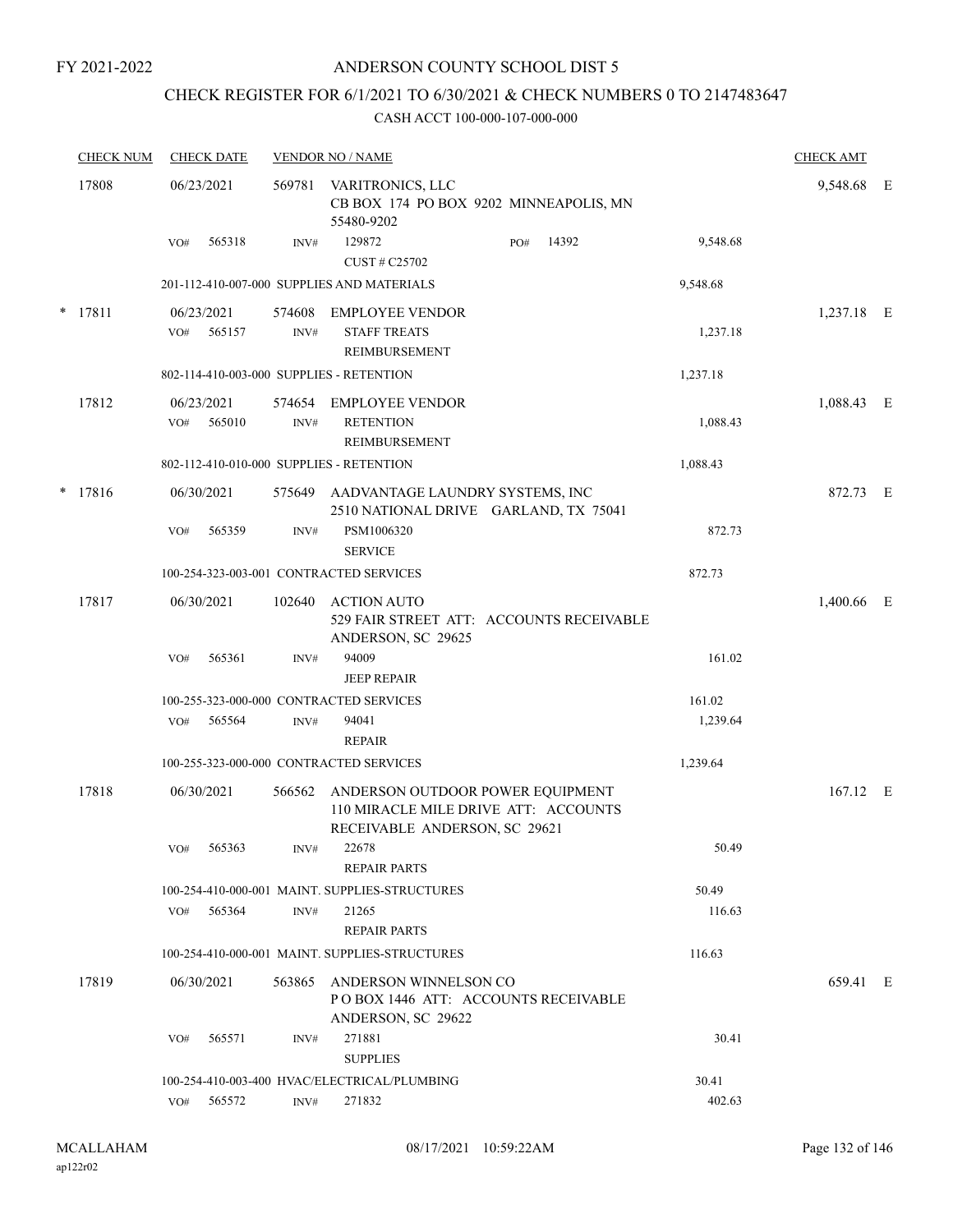# ANDERSON COUNTY SCHOOL DIST 5

# CHECK REGISTER FOR 6/1/2021 TO 6/30/2021 & CHECK NUMBERS 0 TO 2147483647

| <b>CHECK NUM</b> | <b>CHECK DATE</b> |        |        | <b>VENDOR NO / NAME</b>                                                                       |     |       |          | <b>CHECK AMT</b> |  |
|------------------|-------------------|--------|--------|-----------------------------------------------------------------------------------------------|-----|-------|----------|------------------|--|
|                  |                   |        |        | <b>SUPPLIES</b>                                                                               |     |       |          |                  |  |
|                  |                   |        |        | 100-254-410-003-400 HVAC/ELECTRICAL/PLUMBING                                                  |     |       | 402.63   |                  |  |
|                  | VO#               | 565573 | INV#   | 271833<br><b>SUPPLIES</b>                                                                     |     |       | 136.61   |                  |  |
|                  |                   |        |        | 100-254-410-006-400 HVAC/ELECTRICAL/PLUMBING                                                  |     |       | 136.61   |                  |  |
|                  | VO#               | 565574 | INV#   | 271661<br><b>SUPPLIES</b>                                                                     |     |       | 52.18    |                  |  |
|                  |                   |        |        | 100-254-410-006-400 HVAC/ELECTRICAL/PLUMBING                                                  |     |       | 52.18    |                  |  |
|                  | VO#               | 565575 | INV#   | 272050<br><b>SUPPLIES</b>                                                                     |     |       | 37.58    |                  |  |
|                  |                   |        |        | 100-254-410-006-400 HVAC/ELECTRICAL/PLUMBING                                                  |     |       | 37.58    |                  |  |
| 17820            | 06/30/2021        |        | 126675 | ATTAWAY INC<br>POBOX 302 ATT: ACCOUNTS RECEIVABLE<br>ANDERSON, SC 29622                       |     |       |          | 3,476.90 E       |  |
|                  | VO#               | 565366 | INV#   | 234091<br><b>TL HANNA</b>                                                                     |     |       | 208.65   |                  |  |
|                  |                   |        |        | 702-271-660-002-552 YEARBOOK EXPENSE                                                          |     |       | 208.65   |                  |  |
|                  | VO#               | 565367 | INV#   | 233989<br><b>MCCANTS</b>                                                                      |     |       | 250.85   |                  |  |
|                  |                   |        |        | 705-271-660-005-496 8TH GRADE EXPENSE                                                         |     |       | 250.85   |                  |  |
|                  | VO#               | 565576 | INV#   | 234211<br><b>WESTSIDE</b>                                                                     | PO# | 14790 | 342.40   |                  |  |
|                  |                   |        |        | 220-173-410-000-000 SUMMER SCHOOL SUPPLIES (GR9-12)                                           |     |       | 342.40   |                  |  |
|                  | VO#               | 565577 | INV#   | 234212<br><b>SUMMER SCHOOL</b>                                                                | PO# | 14791 | 2,675.00 |                  |  |
|                  |                   |        |        | 220-173-410-000-000 SUMMER SCHOOL SUPPLIES (GR9-12)                                           |     |       | 2,675.00 |                  |  |
| $*$ 17822        | 06/30/2021        |        | 130300 | BAKER DISTRIBUTING COMPANY<br>POBOX 409635 ATT: ACCOUNTS RECEIVABLE<br>ATLANTA, GA 30384-9635 |     |       |          | 157.29 E         |  |
|                  | VO#               | 565580 | INV#   | CC55976<br><b>SUPPLIES</b>                                                                    |     |       | 157.29   |                  |  |
|                  |                   |        |        | 100-254-410-000-001 MAINT. SUPPLIES-STRUCTURES                                                |     |       | 157.29   |                  |  |
| 17823            | 06/30/2021        |        | 574512 | <b>EMPLOYEE VENDOR</b>                                                                        |     |       |          | 2,480.62 E       |  |
|                  | VO#               | 565358 | INV#   | <b>JUNE 20-23</b><br><b>SCASA</b>                                                             |     |       | 2,169.10 |                  |  |
|                  |                   |        |        | 821-221-333-000-000 TRIPS AND CONFERENCES                                                     |     |       | 2,169.10 |                  |  |
|                  | VO#               | 565549 | INV#   | <b>SNACKS</b><br>REIMBURSEMENT                                                                |     |       | 311.52   |                  |  |
|                  |                   |        |        | 100-221-410-000-DIS DIGITAL INTEGRATION SUPPLIES                                              |     |       | 311.52   |                  |  |
| 17824            | 06/30/2021<br>VO# | 565563 | INV#   | 475759 EMPLOYEE VENDOR<br><b>MICHAELS</b>                                                     |     |       | 203.82   | 203.82 E         |  |
|                  |                   |        |        | REIMBURSEMENT<br>713-271-660-013-201 MISCELLANEOUS EXPENSE                                    |     |       | 203.82   |                  |  |
|                  |                   |        |        |                                                                                               |     |       |          |                  |  |
| 17825            | 06/30/2021        |        |        | 564662 BRADY'S SCREEN PRINTING                                                                |     |       |          | 1,678.83 E       |  |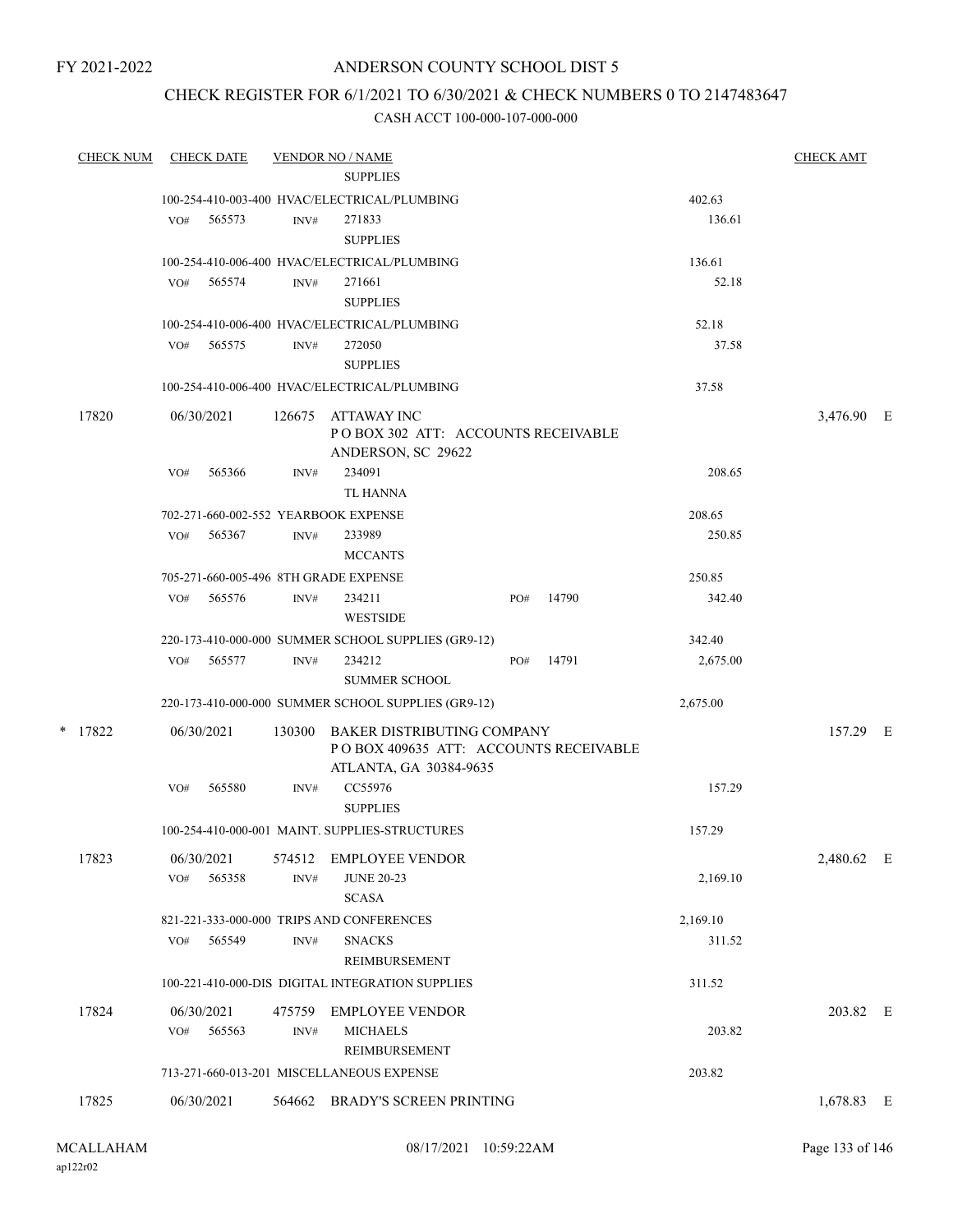# ANDERSON COUNTY SCHOOL DIST 5

# CHECK REGISTER FOR 6/1/2021 TO 6/30/2021 & CHECK NUMBERS 0 TO 2147483647

| <b>CHECK NUM</b> | <b>CHECK DATE</b>                        |                          | <b>VENDOR NO / NAME</b>                                                                                           |              |           | <b>CHECK AMT</b> |     |
|------------------|------------------------------------------|--------------------------|-------------------------------------------------------------------------------------------------------------------|--------------|-----------|------------------|-----|
|                  |                                          |                          | 106 CONCORD ROAD ATT: ACCOUNTS RECEIVABLE<br>ANDERSON, SC 29621                                                   |              |           |                  |     |
|                  | 565373<br>VO#                            | INV#                     | 38816<br><b>NEVITT FOREST</b>                                                                                     |              | 571.38    |                  |     |
|                  | 802-112-410-012-000 SUPPLIES - RETENTION |                          |                                                                                                                   |              | 571.38    |                  |     |
|                  | VO#<br>565374                            | INV#                     | 38834<br><b>HOMELAND PARK</b>                                                                                     |              | 817.48    |                  |     |
|                  | 802-111-410-011-000 SUPPLIES - RETENTION |                          |                                                                                                                   |              | 817.48    |                  |     |
|                  | 565583<br>VO#                            | INV#                     | 38872<br><b>SHIRTS</b>                                                                                            |              | 289.97    |                  |     |
|                  |                                          |                          | 100-221-410-000-DIS DIGITAL INTEGRATION SUPPLIES                                                                  |              | 289.97    |                  |     |
| $*$ 17827        | 06/30/2021<br>565349<br>VO#              | 576841<br>$\text{INV}\#$ | EMPLOYEE VENDOR<br><b>LLR RENEWAL</b>                                                                             |              | 150.00    | 150.00 E         |     |
|                  |                                          |                          | REIMBURSEMENT                                                                                                     |              |           |                  |     |
|                  |                                          |                          | 100-212-410-000-000 SUPPLIES AND MATERIALS                                                                        |              | 150.00    |                  |     |
| 17828            | 06/30/2021                               | 572778                   | CAROLINA CAMPUS SUPPLY, INC<br>PO BOX 172573 SPARTANBURG, SC 29301                                                |              |           | 713.69 E         |     |
|                  | VO#<br>565376                            | INV#                     | 4219<br><b>RINGS</b>                                                                                              |              | 713.69    |                  |     |
|                  | 100-231-334-000-000 TRUSTEE EXPENSE      |                          |                                                                                                                   |              | 713.69    |                  |     |
| $*$ 17830        | 06/30/2021                               | 187300                   | CRESCENT SUPPLY CO, INC<br>POBOX 8798 ATT: ACCOUNTS RECEIVABLE<br>GREENVILLE, SC 29604                            |              |           | 220.39 E         |     |
|                  | 565379<br>VO#                            | INV#                     | 398759<br><b>SUPPLIES</b>                                                                                         |              | 155.69    |                  |     |
|                  |                                          |                          | 100-254-410-001-400 HVAC/ELECTRICAL/PLUMBING                                                                      |              | 155.69    |                  |     |
|                  | 565586<br>VO#                            | INV#                     | 398980<br><b>SUPPLIES</b>                                                                                         |              | 64.70     |                  |     |
|                  |                                          |                          | 100-254-410-008-400 HVAC/ELECTRICAL/PLUMBING                                                                      |              | 64.70     |                  |     |
| * 17832          | 06/30/2021                               | 576876                   | ESPYR<br>1850 PARKWAY PLACE SE, SUITE 700 MARIETTA, GA                                                            |              |           | 97,094.00        | – E |
|                  | 565388<br>VO#                            | INV#                     | 30067<br>63154                                                                                                    | 14568<br>PO# | 97,094.00 |                  |     |
|                  |                                          |                          | <b>EAP SERVICE</b>                                                                                                |              |           |                  |     |
|                  |                                          |                          | 802-224-312-000-001 EMPLOYEE ASST PROGRAM EXPENSE                                                                 |              | 97,094.00 |                  |     |
| 17833            | 06/30/2021                               | 235550                   | FLINN SCIENTIFIC INC<br>PO BOX 71721 ATT: ACCOUNTS RECEIVABLE<br>CHICAGO, IL 60694-1721                           |              |           | 2,107.58 E       |     |
|                  | 565389<br>VO#                            | INV#                     | 2563140<br><b>TL HANNA</b>                                                                                        |              | 2,107.58  |                  |     |
|                  | 100-114-410-002-SCI SCIENCE MATERIALS    |                          |                                                                                                                   |              | 2,107.58  |                  |     |
| 17834            | 06/30/2021                               | 569871                   | FOLLETT SCHOOL SOLUTIONS, INC<br>91826 COLLECTION CENTER DRIVE ATT: ACCOUNTS<br>RECEIVABLE CHICAGO, IL 60693-0918 |              |           | $4,050.00$ E     |     |
|                  |                                          |                          |                                                                                                                   |              |           |                  |     |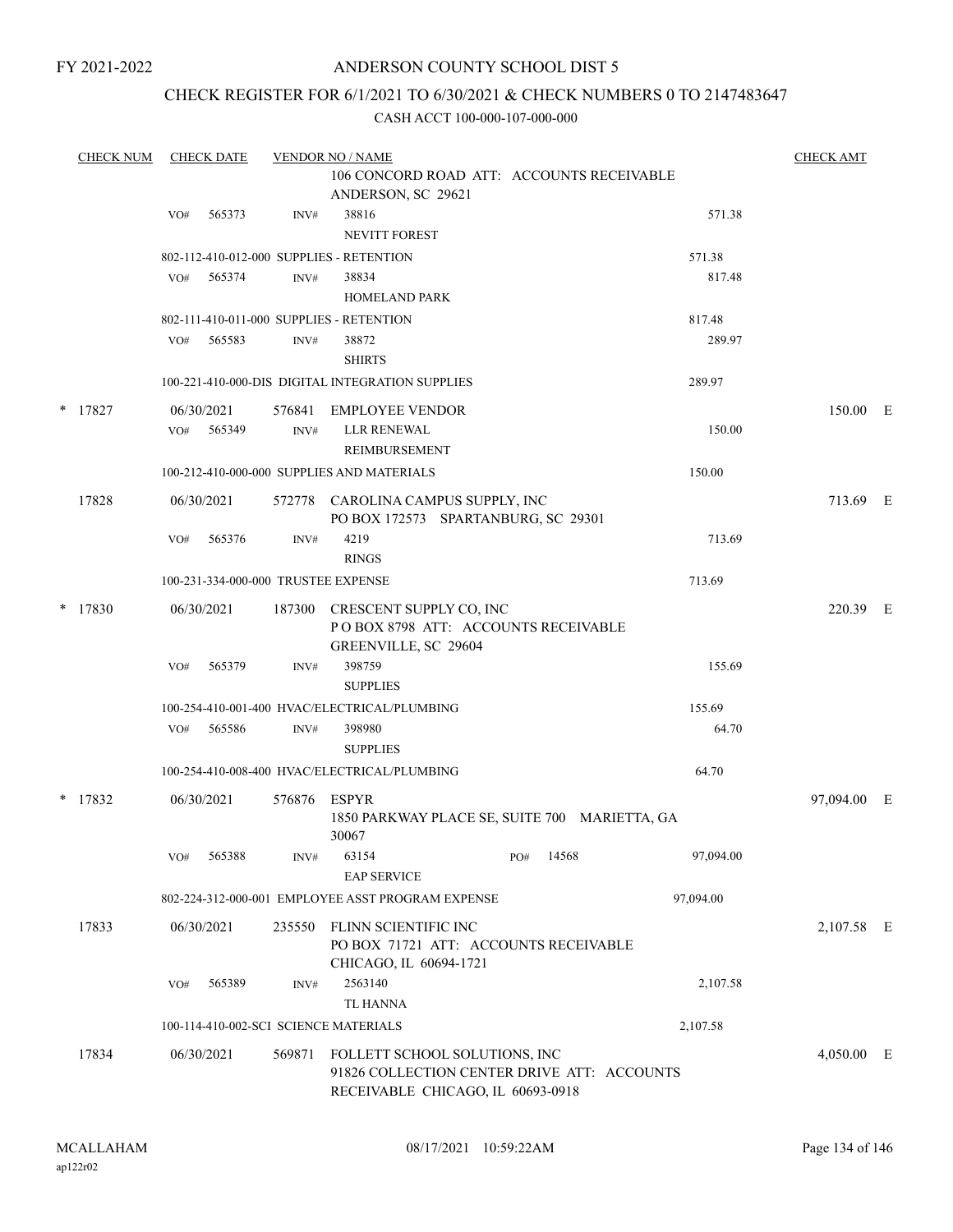# CHECK REGISTER FOR 6/1/2021 TO 6/30/2021 & CHECK NUMBERS 0 TO 2147483647

| <b>CHECK NUM</b> |     | <b>CHECK DATE</b>                                                                                           |      | <b>VENDOR NO / NAME</b>                                                               |     |       |                                | <b>CHECK AMT</b> |  |
|------------------|-----|-------------------------------------------------------------------------------------------------------------|------|---------------------------------------------------------------------------------------|-----|-------|--------------------------------|------------------|--|
|                  | VO# | 565390                                                                                                      | INV# | PO 14309<br><b>GLENVIEW</b>                                                           | PO# | 14309 | 4,050.00                       |                  |  |
|                  |     | 397-222-430-020-000 LIBRARY BOOKS<br>397-222-430-020-000 LIBRARY BOOKS<br>397-222-430-020-000 LIBRARY BOOKS |      |                                                                                       |     |       | 1,320.00<br>1,850.00<br>880.00 |                  |  |
| 17835            |     | 06/30/2021                                                                                                  |      | 237555 FORMS & SUPPLY<br>POBOX 563953 ATT: ACCOUNTS RECEIVABLE<br>CHARLOTTE, NC 28256 |     |       |                                | 83,094.36 E      |  |
|                  | VO# | 565391                                                                                                      | INV# | 5808688<br><b>SUPPLIES</b>                                                            | PO# | 14714 | 359.52                         |                  |  |
|                  |     |                                                                                                             |      | 220-172-410-000-000 SUMMER SCHOOL SUPPLIES (GR6-8)                                    |     |       | 359.52                         |                  |  |
|                  | VO# | 565392                                                                                                      | INV# | 5808684<br><b>SUPPLIES</b>                                                            | PO# | 14710 | 185.51                         |                  |  |
|                  |     |                                                                                                             |      | 220-172-410-000-000 SUMMER SCHOOL SUPPLIES (GR6-8)                                    |     |       | 5.78                           |                  |  |
|                  |     |                                                                                                             |      | 220-172-410-000-000 SUMMER SCHOOL SUPPLIES (GR6-8)                                    |     |       | 49.40                          |                  |  |
|                  |     |                                                                                                             |      | 220-172-410-000-000 SUMMER SCHOOL SUPPLIES (GR6-8)                                    |     |       | 130.33                         |                  |  |
|                  | VO# | 565393                                                                                                      | INV# | 5770904<br><b>SUPPLIES</b>                                                            | PO# | 14387 | 6,203.53                       |                  |  |
|                  |     | 201-112-410-019-000 SUPPLIES                                                                                |      |                                                                                       |     |       | 6,203.53                       |                  |  |
|                  | VO# | 565394                                                                                                      | INV# | 5816978<br><b>SUPPLIES</b>                                                            |     |       | 90.52                          |                  |  |
|                  |     | 100-112-410-012-000 SUPPLIES                                                                                |      |                                                                                       |     |       | 90.52                          |                  |  |
|                  | VO# | 565395                                                                                                      | INV# | 5773389<br><b>SUPPLIES</b>                                                            | PO# | 14397 | 15,057.58                      |                  |  |
|                  |     | 131-390-410-031-000 SUPPLIES                                                                                |      |                                                                                       |     |       | 15,057.58                      |                  |  |
|                  | VO# | 565396                                                                                                      | INV# | 5785813<br><b>SUPPLIES</b>                                                            | PO# | 14517 | 4,916.65                       |                  |  |
|                  |     | 131-115-410-031-000 SUPPLIES                                                                                |      |                                                                                       |     |       | 4,916.65                       |                  |  |
|                  | VO# | 565397                                                                                                      | INV# | 5814056-1<br><b>SUPPLIES</b>                                                          |     |       | 759.68                         |                  |  |
|                  |     |                                                                                                             |      | 100-112-410-008-000 SUPPLIES AND MATERIALS                                            |     |       | 379.84                         |                  |  |
|                  |     |                                                                                                             |      | 100-113-410-008-000 SUPPLIES AND MATERIALS                                            |     |       | 379.84                         |                  |  |
|                  | VO# | 565398                                                                                                      | INV# | 5814059<br><b>SUPPLIES</b>                                                            |     |       | 885.71                         |                  |  |
|                  |     |                                                                                                             |      | 100-112-410-008-000 SUPPLIES AND MATERIALS                                            |     |       | 554.61                         |                  |  |
|                  |     |                                                                                                             |      | 100-113-410-008-000 SUPPLIES AND MATERIALS                                            |     |       | 331.10                         |                  |  |
|                  | VO# | 565399                                                                                                      | INV# | 5815125<br><b>SUPPLIES</b>                                                            |     |       | 1,559.53                       |                  |  |
|                  |     | 100-233-410-005-000 SUPPLIES                                                                                |      |                                                                                       |     |       | 1,559.53                       |                  |  |
|                  | VO# | 565400                                                                                                      | INV# | 5772174<br><b>SUPPLIES</b>                                                            | PO# | 14403 | 230.88                         |                  |  |
|                  |     | 100-257-410-000-000 SUPPLIES                                                                                |      |                                                                                       |     |       | 230.88                         |                  |  |
|                  | VO# | 565401                                                                                                      | INV# | 5781818<br><b>SUPPLIES</b>                                                            | PO# | 14479 | 5,920.85                       |                  |  |
|                  |     |                                                                                                             |      | 100-000-170-000-000 WAREHOUSE INVENTORY                                               |     |       | 1,126.32                       |                  |  |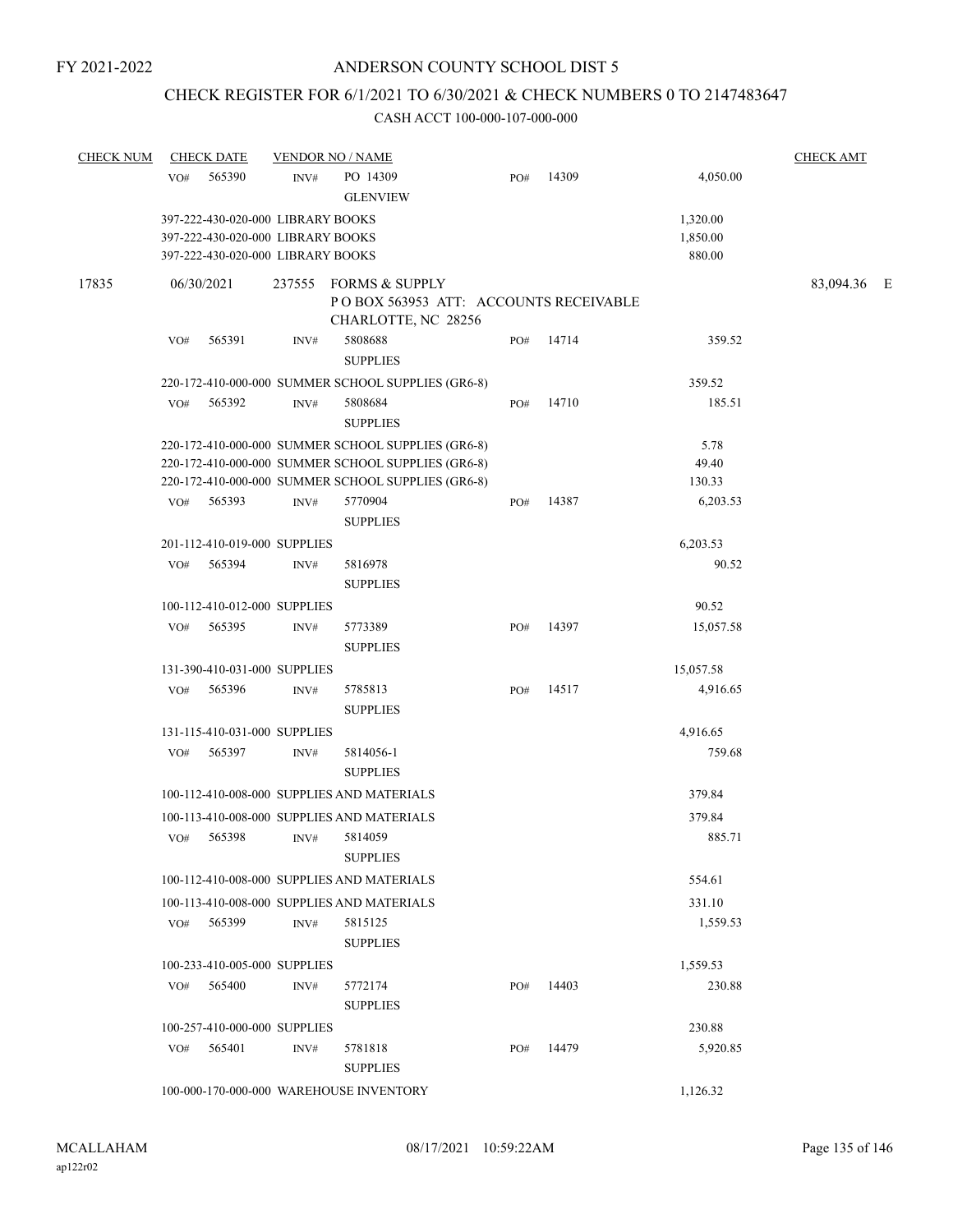# CHECK REGISTER FOR 6/1/2021 TO 6/30/2021 & CHECK NUMBERS 0 TO 2147483647

| <b>CHECK NUM</b> |     | <b>CHECK DATE</b>             | <b>VENDOR NO / NAME</b> |                                                    |     |       |          | <b>CHECK AMT</b> |
|------------------|-----|-------------------------------|-------------------------|----------------------------------------------------|-----|-------|----------|------------------|
|                  |     |                               |                         | 100-000-170-000-000 WAREHOUSE INVENTORY            |     |       | 281.58   |                  |
|                  |     |                               |                         | 100-000-170-000-000 WAREHOUSE INVENTORY            |     |       | 1,899.95 |                  |
|                  |     |                               |                         | 100-000-170-000-000 WAREHOUSE INVENTORY            |     |       | 240.54   |                  |
|                  |     |                               |                         | 100-000-170-000-000 WAREHOUSE INVENTORY            |     |       | 2,372.46 |                  |
|                  | VO# | 565591                        | INV#                    | PO 14740                                           | PO# | 14740 | 4,298.39 |                  |
|                  |     |                               |                         | <b>SUPPLIES</b>                                    |     |       |          |                  |
|                  |     |                               |                         | 220-171-410-000-000 SUMMER SCHOOL SUPPLIES (GR1-5) |     |       | 1,659.72 |                  |
|                  |     |                               |                         | 220-171-410-000-000 SUMMER SCHOOL SUPPLIES (GR1-5) |     |       | 626.21   |                  |
|                  |     |                               |                         | 220-171-410-000-000 SUMMER SCHOOL SUPPLIES (GR1-5) |     |       | 472.94   |                  |
|                  |     |                               |                         | 220-171-410-000-000 SUMMER SCHOOL SUPPLIES (GR1-5) |     |       | 1,539.52 |                  |
|                  | VO# | 565592                        | INV#                    | 5811522                                            | PO# | 14751 | 50.35    |                  |
|                  |     |                               |                         | <b>SUPPLIES</b>                                    |     |       |          |                  |
|                  |     |                               |                         | 100-221-410-000-000 SUPPLIES AND MATERIALS         |     |       | 0.00     |                  |
|                  |     |                               |                         | 220-171-410-000-000 SUMMER SCHOOL SUPPLIES (GR1-5) |     |       | 50.35    |                  |
|                  |     |                               |                         |                                                    |     |       |          |                  |
|                  | VO# | 565593                        | INV#                    | 5810828                                            | PO# | 14741 | 4,054.68 |                  |
|                  |     |                               |                         | <b>SUPPLIES</b>                                    |     |       |          |                  |
|                  |     |                               |                         | 220-171-410-000-000 SUMMER SCHOOL SUPPLIES (GR1-5) |     |       | 2,876.78 |                  |
|                  |     |                               |                         | 220-171-410-000-000 SUMMER SCHOOL SUPPLIES (GR1-5) |     |       | 139.87   |                  |
|                  |     |                               |                         | 220-171-410-000-000 SUMMER SCHOOL SUPPLIES (GR1-5) |     |       | 1,038.03 |                  |
|                  | VO# | 565594                        | INV#                    | 5810782                                            | PO# | 14739 | 2,473.56 |                  |
|                  |     |                               |                         | <b>SUPPLIES</b>                                    |     |       |          |                  |
|                  |     |                               |                         | 220-171-410-000-000 SUMMER SCHOOL SUPPLIES (GR1-5) |     |       | 2,473.56 |                  |
|                  | VO# | 565595                        | INV#                    | 5808226                                            |     |       | 309.91   |                  |
|                  |     |                               |                         | <b>SUPPLIES</b>                                    |     |       |          |                  |
|                  |     | 100-112-410-011-000 SUPPLIES  |                         |                                                    |     |       | 309.91   |                  |
|                  | VO# | 565596                        | INV#                    | C5812413                                           |     |       | $-39.35$ |                  |
|                  |     |                               |                         | <b>SUPPLIES</b>                                    |     |       |          |                  |
|                  |     |                               |                         |                                                    |     |       | $-39.35$ |                  |
|                  |     | 100-112-410-011-000 SUPPLIES  |                         |                                                    |     |       |          |                  |
|                  | VO# | 565597                        | INV#                    | 5808226-1                                          |     |       | 8.85     |                  |
|                  |     |                               |                         | <b>SUPPLIES</b>                                    |     |       |          |                  |
|                  |     | 100-112-410-011-000 SUPPLIES  |                         |                                                    |     |       | 8.85     |                  |
|                  | VO# | 565598                        | INV#                    | 5811995                                            |     |       | 41.78    |                  |
|                  |     |                               |                         | <b>SUPPLIES</b>                                    |     |       |          |                  |
|                  |     | 100-112-410-011-000 SUPPLIES  |                         |                                                    |     |       | 41.78    |                  |
|                  | VO# | 565599                        | INV#                    | 5811995-1                                          |     |       | 45.26    |                  |
|                  |     |                               |                         | <b>SUPPLIES</b>                                    |     |       |          |                  |
|                  |     | 100-112-410-011-000 SUPPLIES  |                         |                                                    |     |       | 45.26    |                  |
|                  | VO# | 565600                        | INV#                    | 5783486                                            |     |       | 1,728.59 |                  |
|                  |     |                               |                         |                                                    |     |       |          |                  |
|                  |     |                               |                         | <b>SUPPLIES</b>                                    |     |       |          |                  |
|                  |     | 100-233-410-005-FUR FURNITURE |                         |                                                    |     |       | 1,728.59 |                  |
|                  | VO# | 565601                        | INV#                    | 5810808                                            | PO# | 14738 | 2,250.86 |                  |
|                  |     |                               |                         | <b>SUPPLIES</b>                                    |     |       |          |                  |
|                  |     |                               |                         | 220-171-410-000-000 SUMMER SCHOOL SUPPLIES (GR1-5) |     |       | 1,790.29 |                  |
|                  |     |                               |                         | 220-171-410-000-000 SUMMER SCHOOL SUPPLIES (GR1-5) |     |       | 305.59   |                  |
|                  |     |                               |                         | 220-171-410-000-000 SUMMER SCHOOL SUPPLIES (GR1-5) |     |       | 151.34   |                  |
|                  |     |                               |                         | 220-171-410-000-000 SUMMER SCHOOL SUPPLIES (GR1-5) |     |       | 3.64     |                  |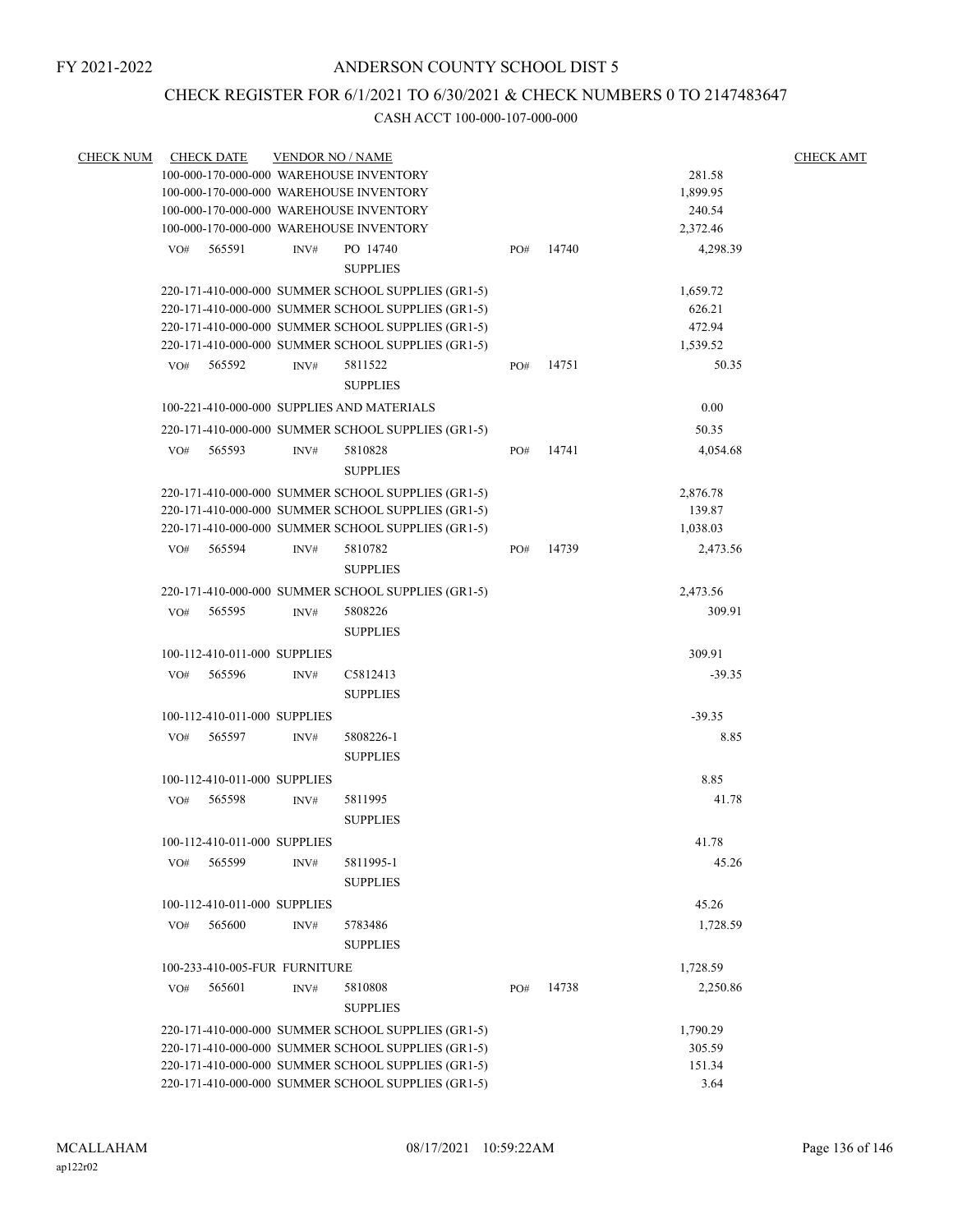# CHECK REGISTER FOR 6/1/2021 TO 6/30/2021 & CHECK NUMBERS 0 TO 2147483647

|   | <b>CHECK NUM</b> |            | <b>CHECK DATE</b> |                              | <b>VENDOR NO / NAME</b>                             |     |       |           | <b>CHECK AMT</b> |  |
|---|------------------|------------|-------------------|------------------------------|-----------------------------------------------------|-----|-------|-----------|------------------|--|
|   |                  | VO#        | 565602            | INV#                         | 5820623                                             |     |       | 69.58     |                  |  |
|   |                  |            |                   |                              | <b>SUPPLIES</b>                                     |     |       |           |                  |  |
|   |                  |            |                   | 100-112-410-012-000 SUPPLIES |                                                     |     |       | 69.58     |                  |  |
|   |                  | VO#        | 565603            | INV#                         | 5819145                                             |     |       | 3.81      |                  |  |
|   |                  |            |                   |                              | <b>SUPPLIES</b>                                     |     |       |           |                  |  |
|   |                  |            |                   | 100-112-410-012-000 SUPPLIES |                                                     |     |       | 3.81      |                  |  |
|   |                  | VO#        | 565604            | INV#                         | 5768835                                             | PO# | 14358 | 23,722.97 |                  |  |
|   |                  |            |                   |                              | <b>SUPPLIES</b>                                     |     |       |           |                  |  |
|   |                  |            |                   |                              | 100-222-410-009-FUR MEDIA FURNITURE                 |     |       | 23,722.97 |                  |  |
|   |                  | VO#        | 565605            | INV#                         | 5786767                                             | PO# | 14380 | 7,905.16  |                  |  |
|   |                  |            |                   |                              | <b>SUPPLIES</b>                                     |     |       |           |                  |  |
|   |                  |            |                   |                              | 805-221-445-000-000 TECHNOLOGY SUPPLIES/SOFTWARE    |     |       | 7,905.16  |                  |  |
|   | 17836            | 06/30/2021 |                   | 575971                       | <b>EMPLOYEE VENDOR</b>                              |     |       |           | 183.89 E         |  |
|   |                  | VO#        | 565337            | INV#                         | $5/2 - 6/10$                                        |     |       | 183.89    |                  |  |
|   |                  |            |                   |                              | <b>MILEAGE</b>                                      |     |       |           |                  |  |
|   |                  |            |                   |                              | 600-256-332-000-000 IN DISTRICT TRAVEL              |     |       | 183.89    |                  |  |
| * | 17840            | 06/30/2021 |                   | 252650                       | <b>GRAINGER</b>                                     |     |       |           | 226.17 E         |  |
|   |                  |            |                   |                              | DEPT 867098550 ATT: ACCOUNTS RECEIVABLE             |     |       |           |                  |  |
|   |                  |            |                   |                              | PALATINE, IL 60038-0001                             |     |       |           |                  |  |
|   |                  | VO#        | 565405            | INV#                         | 9906641387                                          |     |       | 137.34    |                  |  |
|   |                  |            |                   |                              | <b>REPAIR PARTS</b>                                 |     |       |           |                  |  |
|   |                  |            |                   |                              | 600-256-323-016-000 REPAIRS TO EQUIPMENT            |     |       | 137.34    |                  |  |
|   |                  | VO#        | 565406            | INV#                         | 9891807811                                          |     |       | 88.83     |                  |  |
|   |                  |            |                   |                              | <b>REPAIR PARTS</b>                                 |     |       |           |                  |  |
|   |                  |            |                   |                              | 131-254-410-031-400 HVAC/ELECTRICAL/PLUMBING        |     |       | 88.83     |                  |  |
|   | 17841            | 06/30/2021 |                   | 563698                       | <b>EMPLOYEE VENDOR</b>                              |     |       |           | 1,652.46 E       |  |
|   |                  | VO#        | 565344            | INV#                         | <b>TEACHER CADET</b>                                |     |       | 1,652.46  |                  |  |
|   |                  |            |                   |                              | <b>REIMBURSEMENT</b>                                |     |       |           |                  |  |
|   |                  |            |                   |                              | 802-114-410-002-004 TEACHER CADET/PRO TEAM SUPPLIES |     |       | 1,652.46  |                  |  |
|   | $*$ 17843        | 06/30/2021 |                   | 573862                       | <b>EMPLOYEE VENDOR</b>                              |     |       |           | 1,590.50 E       |  |
|   |                  | VO#        | 565355            | INV#                         | <b>JUNE 19-22</b>                                   |     |       | 1,590.50  |                  |  |
|   |                  |            |                   |                              | MYRTLE BEACH                                        |     |       |           |                  |  |
|   |                  |            |                   |                              | 100-221-333-000-000 TRIPS AND CONFERENCES           |     |       | 1,590.50  |                  |  |
|   | 17844            |            | 06/30/2021        | 264114                       | HEINEMANN                                           |     |       |           | 64,491.25 E      |  |
|   |                  |            |                   |                              | 15963 COLLECTIONS CENTER DRIVE CHICAGO, IL<br>60693 |     |       |           |                  |  |
|   |                  | VO#        | 565407            | INV#                         | 5803538                                             | PO# | 14353 | 37,400.00 |                  |  |
|   |                  |            |                   |                              | AUG 11, 2021                                        |     |       |           |                  |  |
|   |                  |            |                   |                              | 263-224-312-000-PD5 PURCH SERV- SC STANDARDS        |     |       | 37,400.00 |                  |  |
|   |                  | VO#        | 565408            | INV#                         | 7331232                                             | PO# | 14259 | 10,819.62 |                  |  |
|   |                  |            |                   |                              | MIDWAY ELEM                                         |     |       |           |                  |  |
|   |                  |            |                   | 338-112-410-017-EAR SUPPLIES |                                                     |     |       | 9,972.00  |                  |  |
|   |                  |            |                   | 338-112-410-017-EAR SUPPLIES |                                                     |     |       | 847.62    |                  |  |
|   |                  |            | VO# 565409        | INV#                         | 7331231                                             | PO# | 14256 | 7,213.08  |                  |  |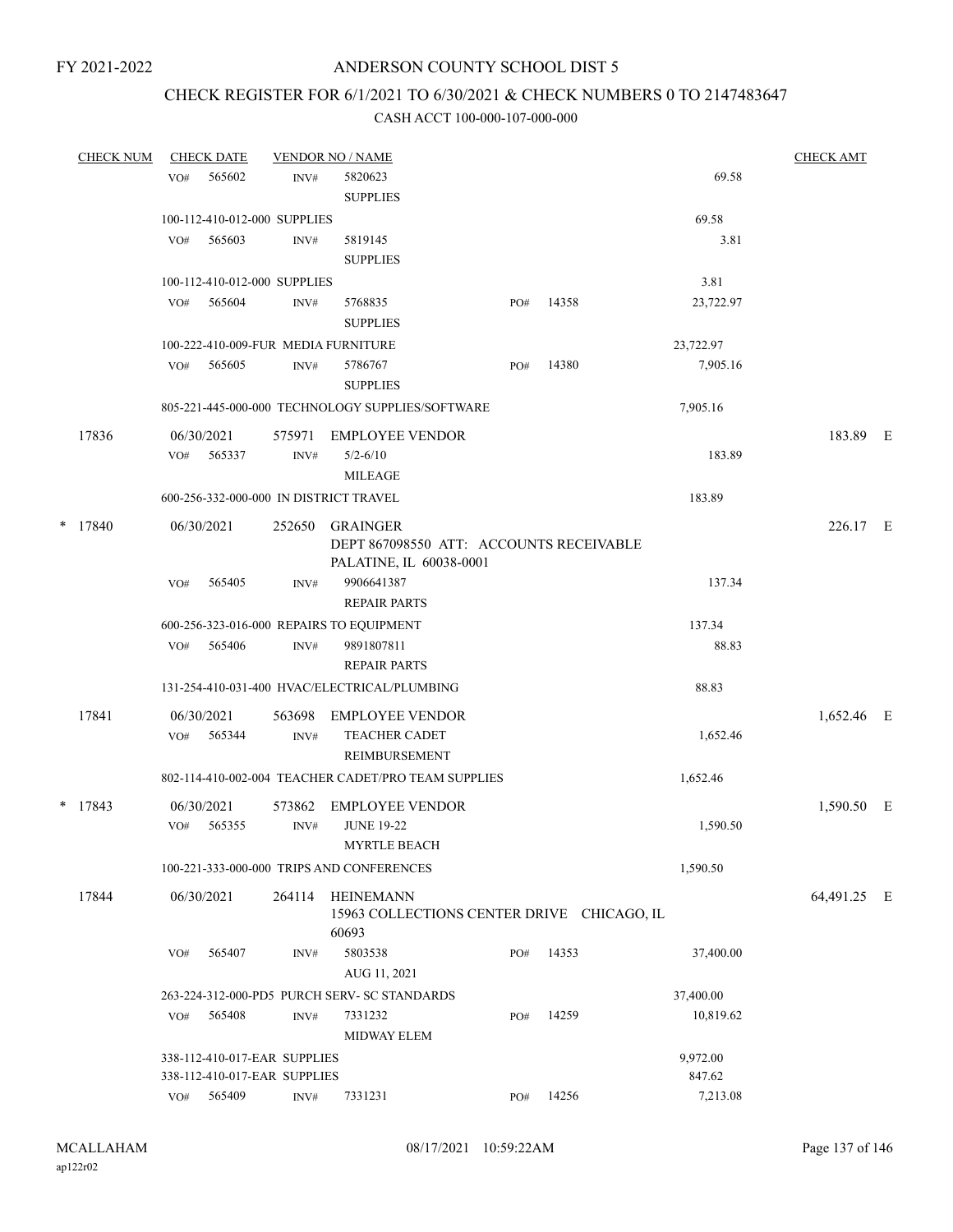# ANDERSON COUNTY SCHOOL DIST 5

# CHECK REGISTER FOR 6/1/2021 TO 6/30/2021 & CHECK NUMBERS 0 TO 2147483647

| <b>CHECK NUM</b> |     | <b>CHECK DATE</b>            |                | <b>VENDOR NO / NAME</b>                                                                 |     |       |          | CHECK AMT   |  |
|------------------|-----|------------------------------|----------------|-----------------------------------------------------------------------------------------|-----|-------|----------|-------------|--|
|                  |     |                              |                | <b>NORTH POINTE</b>                                                                     |     |       |          |             |  |
|                  |     | 338-112-410-013-EAR SUPPLIES |                |                                                                                         |     |       | 565.08   |             |  |
|                  |     | 338-112-410-013-EAR SUPPLIES |                |                                                                                         |     |       | 6,648.00 |             |  |
|                  | VO# | 565609                       | INV#           | 7332698<br><b>CONCORD</b>                                                               | PO# | 14639 | 6,408.55 |             |  |
|                  |     | 100-112-410-009-000 SUPPLIES |                |                                                                                         |     |       | 5,879.40 |             |  |
|                  |     | 100-112-410-009-000 SUPPLIES |                |                                                                                         |     |       | 529.15   |             |  |
|                  |     | VO# 565610                   | INV#           | 5803775<br><b>ROBERT ANDERSON</b>                                                       | PO# | 14811 | 2,650.00 |             |  |
|                  |     |                              |                | 263-224-312-006-PD5 PURCHASED SERVICES                                                  |     |       | 2,650.00 |             |  |
| * 17847          | VO# | 06/30/2021<br>565545         | 574559<br>INV# | EMPLOYEE VENDOR<br><b>JUNE 20-26</b>                                                    |     |       | 480.86   | 480.86 E    |  |
|                  |     |                              |                | <b>SCASA</b>                                                                            |     |       |          |             |  |
|                  |     |                              |                | 100-233-333-000-000 TRIPS AND CONFERENCES                                               |     |       | 480.86   |             |  |
| 17848            |     | 06/30/2021                   |                | 564696 JOHNSTONE SUPPLY<br>POBOX 17466 GREENVILLE, SC 29606                             |     |       |          | 2,533.38 E  |  |
|                  | VO# | 565414                       | INV#           | 4021363<br><b>SUPPLIES</b>                                                              |     |       | 150.94   |             |  |
|                  |     |                              |                | 100-254-410-020-400 HVAC/ELECTRICAL/PLUMBING                                            |     |       | 150.94   |             |  |
|                  |     | VO# 565415                   | INV#           | 4021392<br><b>SUPPLIES</b>                                                              |     |       | 7.49     |             |  |
|                  |     |                              |                | 100-254-410-012-400 HVAC/ELECTRICAL/PLUMBING                                            |     |       | 7.49     |             |  |
|                  |     | VO# 565416                   | INV#           | 4021248<br><b>SUPPLIES</b>                                                              |     |       | 1,183.10 |             |  |
|                  |     |                              |                | 100-254-410-007-400 HVAC/ELECTRICAL/PLUMBING                                            |     |       | 394.37   |             |  |
|                  |     |                              |                | 100-254-410-009-400 HVAC/ELECTRICAL/PLUMBING                                            |     |       | 394.36   |             |  |
|                  |     |                              |                | 100-254-410-011-400 HVAC/ELECTRICAL/PLUMBING                                            |     |       | 394.37   |             |  |
|                  |     | $VO#$ 565417                 | INV#           | 7021448<br><b>SUPPLIES</b>                                                              |     |       | 183.61   |             |  |
|                  |     |                              |                | 100-254-410-001-400 HVAC/ELECTRICAL/PLUMBING                                            |     |       | 183.61   |             |  |
|                  | VO# | 565613                       | INV#           | 4021251<br><b>SUPPLIES</b>                                                              |     |       | 1,008.24 |             |  |
|                  |     |                              |                | 100-254-410-008-400 HVAC/ELECTRICAL/PLUMBING                                            |     |       | 1,008.24 |             |  |
| 17849            |     | 06/30/2021                   | 300176         | <b>JOSTENS INC</b><br>21336 NETWORK PLACE ATT: ACCOUNTS<br>RECEIVABLE CHICAGO, IL 60673 |     |       |          | 11,330.23 E |  |
|                  | VO# | 565418                       | INV#           | 1254394                                                                                 |     |       | 5,869.55 |             |  |
|                  |     |                              |                | <b>TL HANNA</b>                                                                         |     |       |          |             |  |
|                  |     |                              |                | 702-271-660-002-552 YEARBOOK EXPENSE                                                    |     |       | 5,869.55 |             |  |
|                  | VO# | 565419                       | INV#           | 1245382<br><b>MCCANTS</b>                                                               |     |       | 1,255.46 |             |  |
|                  |     |                              |                | 705-271-660-005-552 YEARBOOK EXPENSE                                                    |     |       | 1,255.46 |             |  |
|                  | VO# | 565614                       | $\text{INV}\#$ | 1249400                                                                                 |     |       | 1,276.00 |             |  |
|                  |     |                              |                | ROBERT ANDERSON                                                                         |     |       |          |             |  |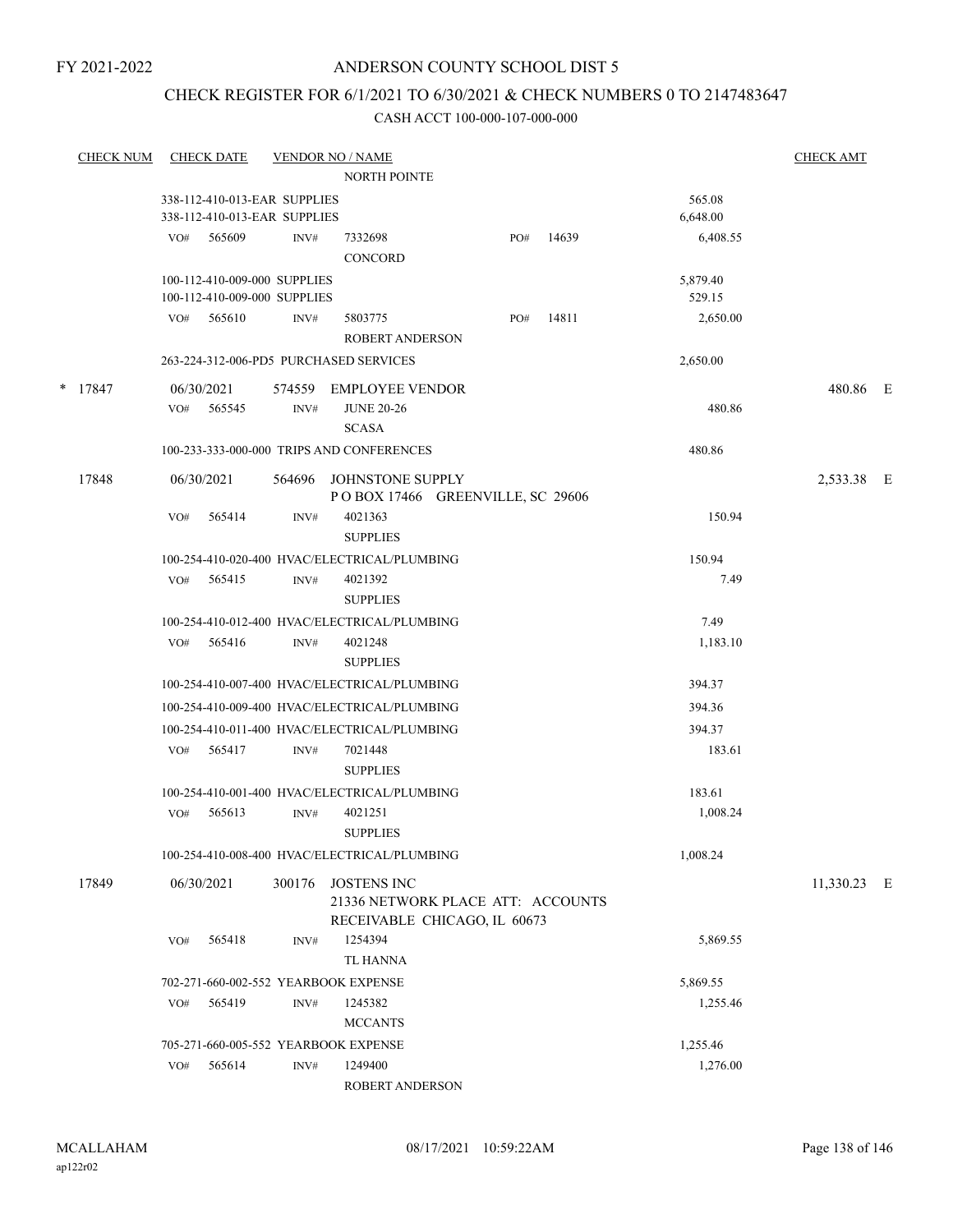# CHECK REGISTER FOR 6/1/2021 TO 6/30/2021 & CHECK NUMBERS 0 TO 2147483647

|   | <b>CHECK NUM</b> | <b>CHECK DATE</b><br>706-271-660-006-552 YEARBOOK EXPENSE |                | <b>VENDOR NO / NAME</b>                                                                              |     |       | 1,276.00   | <b>CHECK AMT</b> |  |
|---|------------------|-----------------------------------------------------------|----------------|------------------------------------------------------------------------------------------------------|-----|-------|------------|------------------|--|
|   |                  | 565615<br>VO#                                             | INV#           | 1247086<br><b>CENTERVILLE</b>                                                                        |     |       | 2,929.22   |                  |  |
|   |                  | 707-190-660-007-240 YEARBOOK EXPENSE                      |                |                                                                                                      |     |       | 2,929.22   |                  |  |
|   | 17850            | 06/30/2021                                                | 566745         | <b>JUNIOR LIBRARY GUILD</b><br>P.O. BOX 6308 ATT: ACCOUNTS RECEIVABLE CAROL<br>STREAM, IL 60197-6308 |     |       |            | 3,046.50 E       |  |
|   |                  | 565420<br>VO#                                             | INV#           | 562403<br><b>GLENVIEW</b>                                                                            | PO# | 14311 | 3,046.50   |                  |  |
|   |                  | 397-222-430-020-000 LIBRARY BOOKS                         |                |                                                                                                      |     |       | 3,046.50   |                  |  |
|   | 17851            | 06/30/2021                                                | 305300         | KATHY'S ENTERPRISES<br>500 MT LEBANON CHURCH ROAD ATT: ACCOUNTS<br>RECEIVABLE GREER, SC 29651        |     |       |            | 2,741.34 E       |  |
|   |                  | 565616<br>VO#                                             | INV#           | 5749<br><b>TL HANNA</b>                                                                              | PO# | 14809 | 2,741.34   |                  |  |
|   |                  | 100-114-410-002-001 BAND SUPPLIES                         |                |                                                                                                      |     |       | 2,741.34   |                  |  |
|   | 17852            | 06/30/2021<br>565546<br>VO#                               | 307650<br>INV# | <b>EMPLOYEE VENDOR</b><br><b>JUNE 18-23</b><br><b>SCASA</b>                                          |     |       | 441.33     | 441.33 E         |  |
|   |                  | 100-221-312-000-000 PURCHASED SERVICES                    |                |                                                                                                      |     |       | 441.33     |                  |  |
|   | 17853            | 06/30/2021                                                | 563959         | LEARNING A-Z<br>23939 NETWORK PLACE ATT: ACCOUNTS<br>RECEIVABLE CHICAGO, IL 60673-1239               |     |       |            | 203,517.87 E     |  |
|   |                  | 565422<br>VO#                                             | INV#           | 3841358<br><b>RAZ LICENSE</b>                                                                        | PO# | 14621 | 203,517.87 |                  |  |
|   |                  |                                                           |                | 237-162-445-000-020 SOFTWARE SUBSCRIPTIONS                                                           |     |       | 2,076.23   |                  |  |
|   |                  |                                                           |                | 338-112-445-000-EAR TECHNOLOGY SUPPLIES                                                              |     |       | 201,441.64 |                  |  |
| * | 17856            | 06/30/2021<br>565334<br>VO#                               | 574534<br>INV# | <b>EMPLOYEE VENDOR</b><br><b>FEB-JUNE</b><br><b>MILEAGE</b>                                          |     |       | 56.06      | 455.50 E         |  |
|   |                  |                                                           |                | 100-264-333-000-000 TRIPS AND CONFERENCES                                                            |     |       | 56.06      |                  |  |
|   |                  | VO# 565351 INV# CANDY                                     |                | REIMBURSEMENT                                                                                        |     |       | 39.44      |                  |  |
|   |                  |                                                           |                | 802-224-130-000-000 PD STIPENDS - CAPT KIDS HEARTS                                                   |     |       | 39.44      |                  |  |
|   |                  | 565552<br>VO#                                             | INV#           | <b>POSTAGE</b><br>REIMBURSEMENT                                                                      |     |       | 360.00     |                  |  |
|   |                  | 802-112-410-000-001 BOOK STUDY SUPPLIES                   |                |                                                                                                      |     |       | 360.00     |                  |  |
|   | 17857            | 06/30/2021                                                |                | 576574 LOC-DOC SECURITY<br>PO BOX 78987 CHARLOTTE, NC 28271                                          |     |       |            | 389.34 E         |  |
|   |                  | 565423<br>VO#                                             | INV#           | C <sub>204684</sub><br><b>KEYS/LOCKS</b>                                                             |     |       | 47.08      |                  |  |
|   |                  |                                                           |                | 600-256-323-000-000 REPAIRS TO EQUIPMENT                                                             |     |       | 47.08      |                  |  |
|   |                  | VO# 565424                                                | $\text{INV}\#$ | C204718<br>KEYS/LOCKS                                                                                |     |       | 5.89       |                  |  |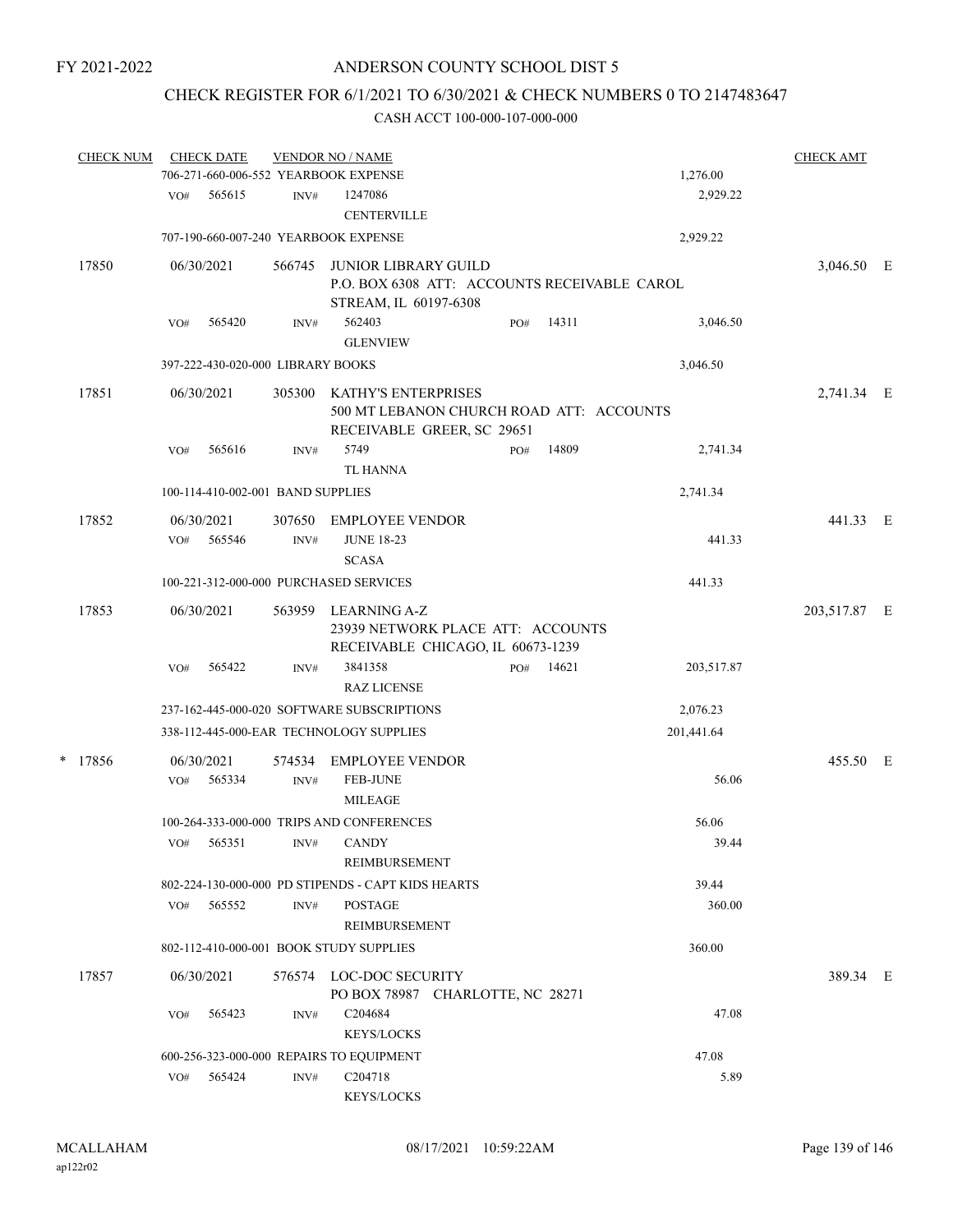# CHECK REGISTER FOR 6/1/2021 TO 6/30/2021 & CHECK NUMBERS 0 TO 2147483647

| <b>CHECK NUM</b> |     | <b>CHECK DATE</b>                 |      | <b>VENDOR NO / NAME</b>                           |     |       |        | <b>CHECK AMT</b> |
|------------------|-----|-----------------------------------|------|---------------------------------------------------|-----|-------|--------|------------------|
|                  |     |                                   |      | 600-256-323-000-000 REPAIRS TO EQUIPMENT          |     |       | 5.89   |                  |
|                  |     | VO# 565425                        | INV# | C <sub>204631</sub>                               |     |       | 23.54  |                  |
|                  |     |                                   |      | <b>KEYS/LOCKS</b>                                 |     |       |        |                  |
|                  |     |                                   |      | 100-254-323-021-001 CONTRACTED SERVICES           |     |       | 23.54  |                  |
|                  | VO# | 565426                            | INV# | C204604                                           |     |       | 11.77  |                  |
|                  |     |                                   |      | <b>KEYS/LOCKS</b>                                 |     |       |        |                  |
|                  |     |                                   |      | 100-254-410-000-001 MAINT. SUPPLIES-STRUCTURES    |     |       | 11.77  |                  |
|                  |     | VO# 565427                        | INV# | C <sub>204617</sub>                               |     |       | 44.66  |                  |
|                  |     |                                   |      | <b>KEYS/LOCKS</b>                                 |     |       |        |                  |
|                  |     |                                   |      | 100-254-323-008-001 CONTRACTED SERVICES           |     |       | 44.66  |                  |
|                  | VO# | 565428                            | INV# | C <sub>204630</sub>                               |     |       | 35.31  |                  |
|                  |     |                                   |      | <b>KEYS/LOCKS</b>                                 |     |       |        |                  |
|                  |     |                                   |      | 100-254-323-016-001 CONTRACTED SERVICES           |     |       | 35.31  |                  |
|                  |     | VO# 565429                        | INV# | C204654                                           |     |       | 35.31  |                  |
|                  |     |                                   |      | <b>KEYS/LOCKS</b>                                 |     |       |        |                  |
|                  |     | 100-254-323-000-001 CONTRACT SRVS |      |                                                   |     |       | 35.31  |                  |
|                  |     | $VO#$ 565430                      | INV# | C <sub>204655</sub>                               |     |       | 17.66  |                  |
|                  |     |                                   |      | <b>KEYS/LOCKS</b>                                 |     |       |        |                  |
|                  |     | 100-254-323-000-001 CONTRACT SRVS |      |                                                   |     |       | 17.66  |                  |
|                  |     | VO# 565431                        | INV# | C <sub>204615</sub>                               |     |       | 29.43  |                  |
|                  |     |                                   |      | <b>KEYS/LOCKS</b>                                 |     |       |        |                  |
|                  |     |                                   |      | 100-254-323-002-001 CONTRACTED SERVICES           |     |       | 29.43  |                  |
|                  |     | VO# 565432                        | INV# | C <sub>204843</sub>                               |     |       | 29.43  |                  |
|                  |     |                                   |      | <b>KEYS/LOCKS</b>                                 |     |       |        |                  |
|                  |     |                                   |      | 100-255-323-000-000 CONTRACTED SERVICES           |     |       | 29.43  |                  |
|                  |     | VO# 565433                        | INV# | C204710                                           |     |       | 33.06  |                  |
|                  |     |                                   |      | <b>KEYS/LOCKS</b>                                 |     |       |        |                  |
|                  |     |                                   |      | 600-256-323-003-000 REPAIRS TO EQUIPMENT          |     |       | 33.06  |                  |
|                  |     | VO# 565619                        | INV# | C204801                                           |     |       | 48.54  |                  |
|                  |     |                                   |      | <b>KEYS/LOCKS</b>                                 |     |       |        |                  |
|                  |     |                                   |      | 100-254-323-001-001 CONTRACTED SERVICES           |     |       | 48.54  |                  |
|                  | VO# | 565620                            | INV# | C <sub>204773</sub>                               |     |       | 27.66  |                  |
|                  |     |                                   |      | <b>KEYS/LOCKS</b>                                 |     |       |        |                  |
|                  |     |                                   |      | 100-254-323-006-001 CONTRACTED SERVICES           |     |       | 27.66  |                  |
| 17858            |     | 06/30/2021                        |      | 576176 EMPLOYEE VENDOR                            |     |       |        | 115.38 E         |
|                  | VO# | 565537                            | INV# | <b>MURAL</b>                                      |     |       | 115.38 |                  |
|                  |     |                                   |      | REIMBURSEMENT                                     |     |       |        |                  |
|                  |     | 713-271-660-013-228 ART EXPENSE   |      |                                                   |     |       | 115.38 |                  |
| 17859            |     | 06/30/2021                        |      | 570294 MARIANNA INDUSTRIES                        |     |       |        | 429.20 E         |
|                  |     |                                   |      | 11222 "I" STREET ATT: ACCOUNTS RECEIVABLE         |     |       |        |                  |
|                  |     |                                   |      | OMAHA, NE 68137-1296                              |     |       |        |                  |
|                  | VO# | 565434                            | INV# | 060625-21                                         | PO# | 14576 | 429.20 |                  |
|                  |     |                                   |      | <b>SUPPLIES</b>                                   |     |       |        |                  |
|                  |     |                                   |      | 394-114-410-063-000 SUPPLIES-SUCCESS CONN/ SUMMER |     |       | 429.20 |                  |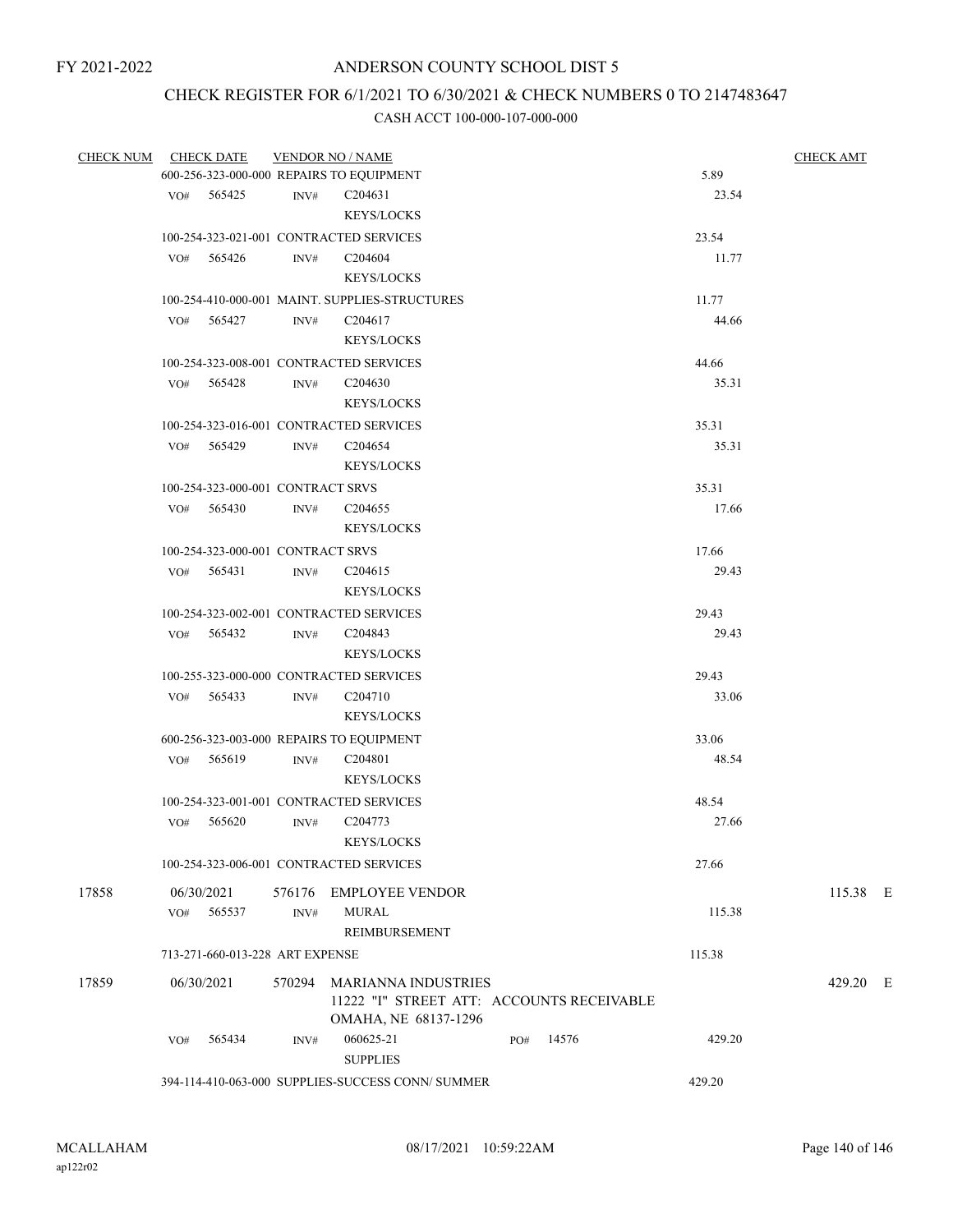# CHECK REGISTER FOR 6/1/2021 TO 6/30/2021 & CHECK NUMBERS 0 TO 2147483647

|        | <b>CHECK NUM</b> | <b>CHECK DATE</b>                        |                | <b>VENDOR NO / NAME</b>                                           |          | <b>CHECK AMT</b> |  |
|--------|------------------|------------------------------------------|----------------|-------------------------------------------------------------------|----------|------------------|--|
|        | 17860            | 06/30/2021<br>565551<br>VO#              | INV#           | 338700 EMPLOYEE VENDOR<br><b>SNACKS</b><br>REIMBURSEMENT          | 987.22   | 987.22 E         |  |
|        |                  | 802-112-410-009-000 SUPPLIES - RETENTION |                |                                                                   | 987.22   |                  |  |
|        | $*$ 17862        | 06/30/2021<br>565352<br>VO#              | INV#           | 571837 EMPLOYEE VENDOR<br><b>J PETERS</b><br><b>REIMBURSEMENT</b> | 206.00   | 206.00 E         |  |
|        |                  |                                          |                | 717-190-660-017-201 MISCELLANEOUS EXPENSE                         | 206.00   |                  |  |
| $\ast$ | 17866            | 06/30/2021<br>VO#<br>565541              | $\text{INV}\#$ | 572025 EMPLOYEE VENDOR<br><b>LONGHORN</b><br>REIMBURSEMENT        | 83.41    | 1,878.41 E       |  |
|        |                  |                                          |                | 100-263-410-000-000 SUPPLIES AND MATERIALS                        | 83.41    |                  |  |
|        |                  | 565542<br>VO#                            | INV#           | <b>REGISTRATION</b><br>REIMBURSEMENT                              | 1,795.00 |                  |  |
|        |                  |                                          |                | 100-224-312-000-000 STAFF DEV. - PURCHASED SERVICES               | 1,795.00 |                  |  |
|        | 17867            | 06/30/2021<br>565357<br>VO#              | 572183<br>INV# | <b>EMPLOYEE VENDOR</b><br><b>JUNE 20-23</b><br><b>SCASA</b>       | 354.00   | 354.00 E         |  |
|        |                  |                                          |                | 100-221-333-000-000 TRIPS AND CONFERENCES                         | 354.00   |                  |  |
|        | 17868            | 06/30/2021                               |                | 389900 OFFICE DEPOT<br>POBOX 1413 CHARLOTTE, NC 28201-1413        |          | 4,723.97 E       |  |
|        |                  | 565443<br>VO#                            | INV#           | 172651091001<br><b>SUPPLIES</b>                                   | 414.68   |                  |  |
|        |                  |                                          |                | 100-221-410-002-000 SUPPLIES AND MATERIALS                        | 414.68   |                  |  |
|        |                  | 565444<br>VO#                            | INV#           | 172694261001<br><b>SUPPLIES</b>                                   | 66.75    |                  |  |
|        |                  |                                          |                | 100-221-410-002-000 SUPPLIES AND MATERIALS                        | 66.75    |                  |  |
|        |                  | 565445<br>VO#                            | INV#           | 172694262001<br><b>SUPPLIES</b>                                   | 22.66    |                  |  |
|        |                  |                                          |                | 100-221-410-002-000 SUPPLIES AND MATERIALS                        | 22.66    |                  |  |
|        |                  | 565446<br>VO#                            | INV#           | 172694252001<br><b>SUPPLIES</b>                                   | 21.38    |                  |  |
|        |                  |                                          |                | 100-221-410-002-000 SUPPLIES AND MATERIALS                        | 21.38    |                  |  |
|        |                  | VO#<br>565447                            | INV#           | 172694269001<br><b>SUPPLIES</b>                                   | 128.14   |                  |  |
|        |                  |                                          |                | 100-221-410-002-000 SUPPLIES AND MATERIALS                        | 128.14   |                  |  |
|        |                  | 565448<br>VO#                            | INV#           | 176236037001<br><b>SUPPLIES</b>                                   | 281.85   |                  |  |
|        |                  | 100-112-410-013-000 SUPPLIES             |                |                                                                   | 281.85   |                  |  |
|        |                  | 565449<br>VO#                            | INV#           | 176261919001<br><b>SUPPLIES</b>                                   | 83.87    |                  |  |
|        |                  | 100-212-410-013-000 SUPPLIES             |                |                                                                   | 83.87    |                  |  |
|        |                  | 565450<br>VO#                            | INV#           | 176261931001                                                      | 15.35    |                  |  |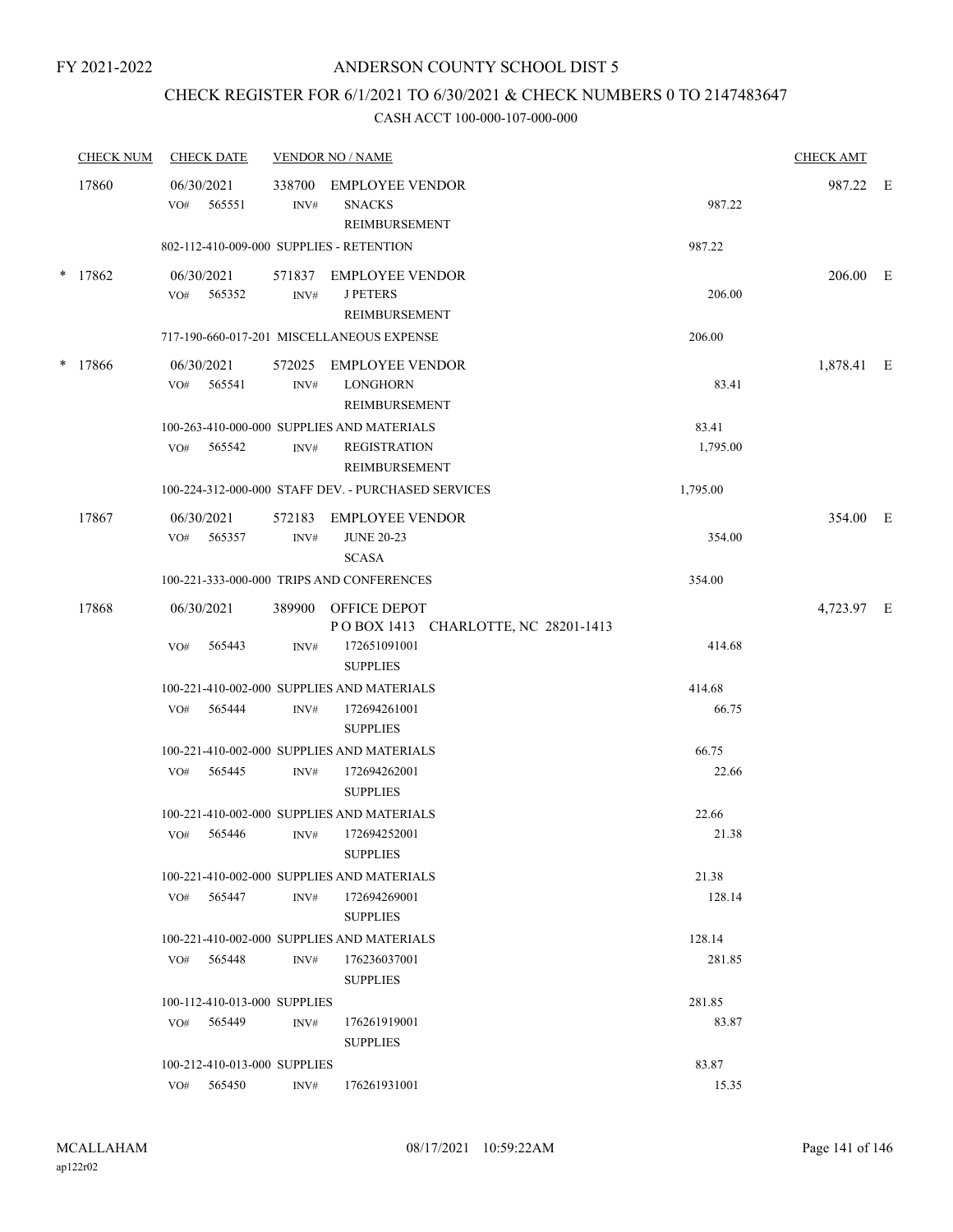# ANDERSON COUNTY SCHOOL DIST 5

# CHECK REGISTER FOR 6/1/2021 TO 6/30/2021 & CHECK NUMBERS 0 TO 2147483647

| <b>CHECK NUM</b> |     | <b>CHECK DATE</b>            | <b>VENDOR NO / NAME</b> | <b>SUPPLIES</b>                                                                                            |     |       |                 | <b>CHECK AMT</b> |
|------------------|-----|------------------------------|-------------------------|------------------------------------------------------------------------------------------------------------|-----|-------|-----------------|------------------|
|                  |     | 100-212-410-013-000 SUPPLIES |                         |                                                                                                            |     |       | 15.35           |                  |
|                  | VO# | 565451                       | INV#                    | 176261917001                                                                                               |     |       | 54.86           |                  |
|                  |     |                              |                         | <b>SUPPLIES</b>                                                                                            |     |       |                 |                  |
|                  |     | 100-112-410-013-000 SUPPLIES |                         |                                                                                                            |     |       | 18.48           |                  |
|                  |     | 100-212-410-013-000 SUPPLIES |                         |                                                                                                            |     |       | 36.38           |                  |
|                  |     | VO# 565452                   | INV#                    | 176470098001                                                                                               |     |       | 59.09           |                  |
|                  |     |                              |                         | <b>SUPPLIES</b>                                                                                            |     |       |                 |                  |
|                  |     | 100-113-410-005-000 SUPPLIES |                         |                                                                                                            |     |       | 59.09           |                  |
|                  | VO# | 565453                       | INV#                    | 177211798001                                                                                               |     |       | 139.05          |                  |
|                  |     |                              |                         | <b>SUPPLIES</b>                                                                                            |     |       |                 |                  |
|                  |     | 600-256-410-000-000 SUPPLIES |                         |                                                                                                            |     |       | 139.05          |                  |
|                  | VO# | 565454                       | INV#                    | 176615904001                                                                                               | PO# | 14689 | 53.82           |                  |
|                  |     |                              |                         | <b>SUPPLIES</b>                                                                                            |     |       |                 |                  |
|                  |     |                              |                         |                                                                                                            |     |       |                 |                  |
|                  |     | 565455                       |                         | 100-213-410-000-000 SUPPLIES AND MATERIALS<br>178246187001                                                 |     | 14758 | 53.82<br>70.81  |                  |
|                  | VO# |                              | INV#                    | <b>SUPPLIES</b>                                                                                            | PO# |       |                 |                  |
|                  |     |                              |                         |                                                                                                            |     |       | 70.81           |                  |
|                  | VO# | 565456                       |                         | 220-173-410-000-000 SUMMER SCHOOL SUPPLIES (GR9-12)                                                        |     | 14731 | 381.00          |                  |
|                  |     |                              | INV#                    | PO 14731<br><b>SUPPLIES</b>                                                                                | PO# |       |                 |                  |
|                  |     |                              |                         |                                                                                                            |     |       |                 |                  |
|                  |     |                              |                         | 220-173-410-000-000 SUMMER SCHOOL SUPPLIES (GR9-12)<br>220-173-410-000-000 SUMMER SCHOOL SUPPLIES (GR9-12) |     |       | 302.17<br>11.43 |                  |
|                  |     |                              |                         | 220-173-410-000-000 SUMMER SCHOOL SUPPLIES (GR9-12)                                                        |     |       | 20.19           |                  |
|                  |     |                              |                         | 220-173-410-000-000 SUMMER SCHOOL SUPPLIES (GR9-12)                                                        |     |       | 47.21           |                  |
|                  | VO# | 565457                       | INV#                    | 176994281001                                                                                               |     |       | 235.39          |                  |
|                  |     |                              |                         | <b>SUPPLIES</b>                                                                                            |     |       |                 |                  |
|                  |     | 100-264-410-000-000 SUPPLIES |                         |                                                                                                            |     |       | 235.39          |                  |
|                  | VO# | 565458                       | INV#                    | 176995101001                                                                                               |     |       | 32.09           |                  |
|                  |     |                              |                         | <b>SUPPLIES</b>                                                                                            |     |       |                 |                  |
|                  |     | 100-264-410-000-000 SUPPLIES |                         |                                                                                                            |     |       | 32.09           |                  |
|                  | VO# | 565459                       | INV#                    | 177902565001                                                                                               |     |       | 243.08          |                  |
|                  |     |                              |                         | <b>SUPPLIES</b>                                                                                            |     |       |                 |                  |
|                  |     | 100-264-410-000-000 SUPPLIES |                         |                                                                                                            |     |       | 243.08          |                  |
|                  | VO# | 565631                       | INV#                    | 169803397001                                                                                               |     |       | 4.56            |                  |
|                  |     |                              |                         | <b>SUPPLIES</b>                                                                                            |     |       |                 |                  |
|                  |     | 100-257-410-000-000 SUPPLIES |                         |                                                                                                            |     |       | 4.56            |                  |
|                  | VO# | 565632                       | INV#                    | 178511399001                                                                                               | PO# | 14759 | 2,117.42        |                  |
|                  |     |                              |                         | <b>SUPPLIES</b>                                                                                            |     |       |                 |                  |
|                  |     |                              |                         | 100-212-410-000-000 SUPPLIES AND MATERIALS                                                                 |     |       | 2,117.42        |                  |
|                  | VO# | 565633                       | INV#                    | 177618899001                                                                                               | PO# | 14742 | 128.14          |                  |
|                  |     |                              |                         | <b>SUPPLIES</b>                                                                                            |     |       |                 |                  |
|                  |     |                              |                         | 394-114-410-063-000 SUPPLIES-SUCCESS CONN/ SUMMER                                                          |     |       | 128.14          |                  |
|                  | VO# | 565634                       | INV#                    | 180340201001                                                                                               | PO# | 14784 | 93.73           |                  |
|                  |     |                              |                         | <b>SUPPLIES</b>                                                                                            |     |       |                 |                  |
|                  |     |                              |                         | 220-173-410-000-000 SUMMER SCHOOL SUPPLIES (GR9-12)                                                        |     |       | 93.73           |                  |
|                  |     |                              |                         |                                                                                                            |     |       |                 |                  |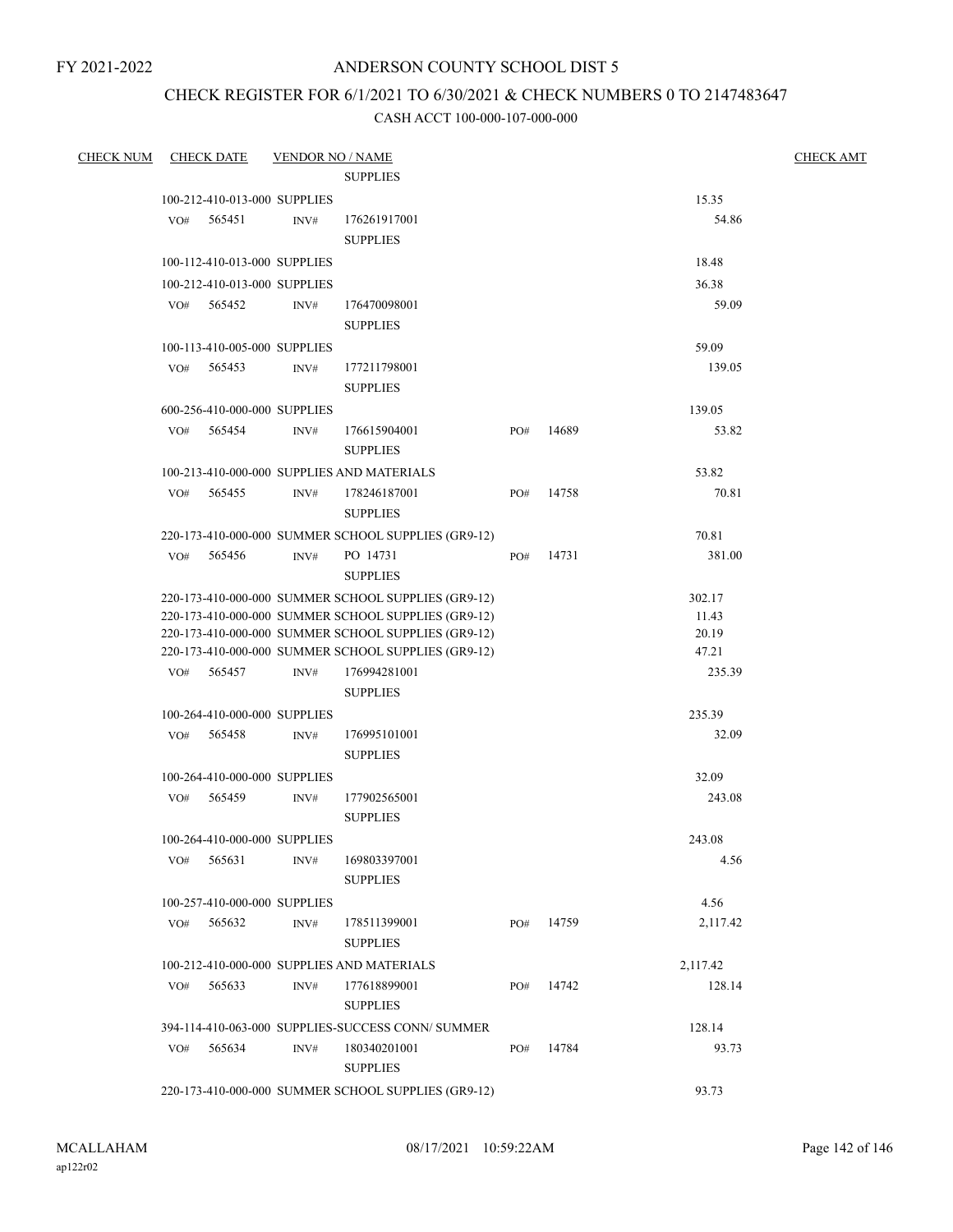# CHECK REGISTER FOR 6/1/2021 TO 6/30/2021 & CHECK NUMBERS 0 TO 2147483647

| <b>CHECK NUM</b> | <b>CHECK DATE</b>        |                                                                        | <b>VENDOR NO / NAME</b>                                         |                                                                                                             |           |       |                    | <b>CHECK AMT</b> |  |
|------------------|--------------------------|------------------------------------------------------------------------|-----------------------------------------------------------------|-------------------------------------------------------------------------------------------------------------|-----------|-------|--------------------|------------------|--|
|                  | VO#                      | 565635<br>INV#                                                         | 180410512001<br>For summer school materials                     | PO#                                                                                                         |           | 14785 | 76.25              |                  |  |
|                  |                          |                                                                        | 220-173-410-000-000 SUMMER SCHOOL SUPPLIES (GR9-12)             |                                                                                                             |           |       | 76.25              |                  |  |
| $*$ 17870        | 06/30/2021               |                                                                        | 405100 PERMA-BOUND                                              | 617 EAST VANDALIA ROAD ATT: ACCOUNTS<br>RECEIVABLE JACKSONVILLE, IL 62650-3599                              |           |       |                    | 487.51 E         |  |
|                  | VO#                      | 565466<br>INV#                                                         | 1896245<br><b>MCCANTS</b>                                       | PO#                                                                                                         |           | 14609 | 487.51             |                  |  |
|                  |                          | 100-222-410-005-000 SUPPLIES                                           |                                                                 |                                                                                                             |           |       | 487.51             |                  |  |
| 17871            | 06/30/2021               |                                                                        | 416350 PRESENTATION SYSTEMS SOUTH, INC<br>MOORESVILLE, NC 28117 | POBOX 3872 ATT: ACCOUNTS RECEIVABLE                                                                         |           |       |                    | 746.43 E         |  |
|                  | VO#                      | 565470<br>INV#                                                         | 3014<br><b>MCCANTS</b>                                          |                                                                                                             |           |       | 746.43             |                  |  |
|                  |                          | 100-113-410-005-000 SUPPLIES                                           |                                                                 |                                                                                                             |           |       | 746.43             |                  |  |
| $*$ 17874        | 06/30/2021<br>VO#        | 441640<br>565532<br>INV#                                               | <b>EMPLOYEE VENDOR</b><br><b>GOLF MEALS</b><br>REIMBURSEMENT    |                                                                                                             |           |       | 249.83             | 249.83 E         |  |
|                  |                          |                                                                        | 702-271-660-002-749 GOLF BOYS EXPENSE                           |                                                                                                             |           |       | 249.83             |                  |  |
| 17875            | 06/30/2021<br>VO# 565356 | INV#                                                                   | 576909 EMPLOYEE VENDOR<br><b>JUNE 20-23</b><br><b>SCASA</b>     |                                                                                                             |           |       | 1,327.42           | 1,327.42 E       |  |
|                  |                          |                                                                        | 100-221-333-000-000 TRIPS AND CONFERENCES                       |                                                                                                             |           |       | 1,327.42           |                  |  |
| 17876            | 06/30/2021               |                                                                        | 568276 SCHINDLER ELEVATOR CORPORATION<br>CHICAGO, IL 60673-3050 | POBOX 93050 ATT: ACCOUNTS RECEIVABLE                                                                        |           |       |                    | 834.94 E         |  |
|                  | VO#                      | 565641<br>INV#                                                         | 7153303450<br><b>TL HANNA</b>                                   |                                                                                                             |           |       | 834.94             |                  |  |
|                  |                          |                                                                        | 100-254-323-002-001 CONTRACTED SERVICES                         |                                                                                                             |           |       | 834.94             |                  |  |
| 17877            | 06/30/2021               |                                                                        | 574624 SCHOLASTIC CLASSROOM MAGAZINES                           | PO BOX 3710 JEFFERSON CITY, MO 65102-9733                                                                   |           |       |                    | 726.00 E         |  |
|                  | VO#                      | 565642<br>INV#                                                         | M7122332 5<br><b>SOUTH FANT</b>                                 |                                                                                                             | PO# 14634 |       | 726.00             |                  |  |
|                  |                          | 810-147-410-015-000 SUPPLIES                                           |                                                                 |                                                                                                             |           |       | 726.00             |                  |  |
| 17878            | 06/30/2021               | 463000                                                                 |                                                                 | SCHOLASTIC INC/SCHOLASTIC MAGAZINES<br>POBOX 3725 ATT: ACCOUNTS RECEIVABLE<br>JEFFERSON CITY, MO 65102-3725 |           |       |                    | 8,041.37 E       |  |
|                  | VO#                      | 565479<br>INV#                                                         | 30390041,5311<br><b>HOMELAND PARK</b>                           | PO#                                                                                                         | 14261     |       | 8,041.37           |                  |  |
|                  |                          | 202-188-410-000-000 SUPPLIES- PAT                                      |                                                                 |                                                                                                             |           |       | 4,982.40           |                  |  |
|                  |                          | 202-188-410-000-000 SUPPLIES- PAT<br>202-188-410-000-000 SUPPLIES- PAT |                                                                 |                                                                                                             |           |       | 448.42<br>2,395.00 |                  |  |
|                  |                          | 202-188-410-000-000 SUPPLIES- PAT                                      |                                                                 |                                                                                                             |           |       | 215.55             |                  |  |
| 17879            | 06/30/2021               | 570099                                                                 | SCHOOL SPECIALTY, LLC                                           |                                                                                                             |           |       |                    | 214.48 E         |  |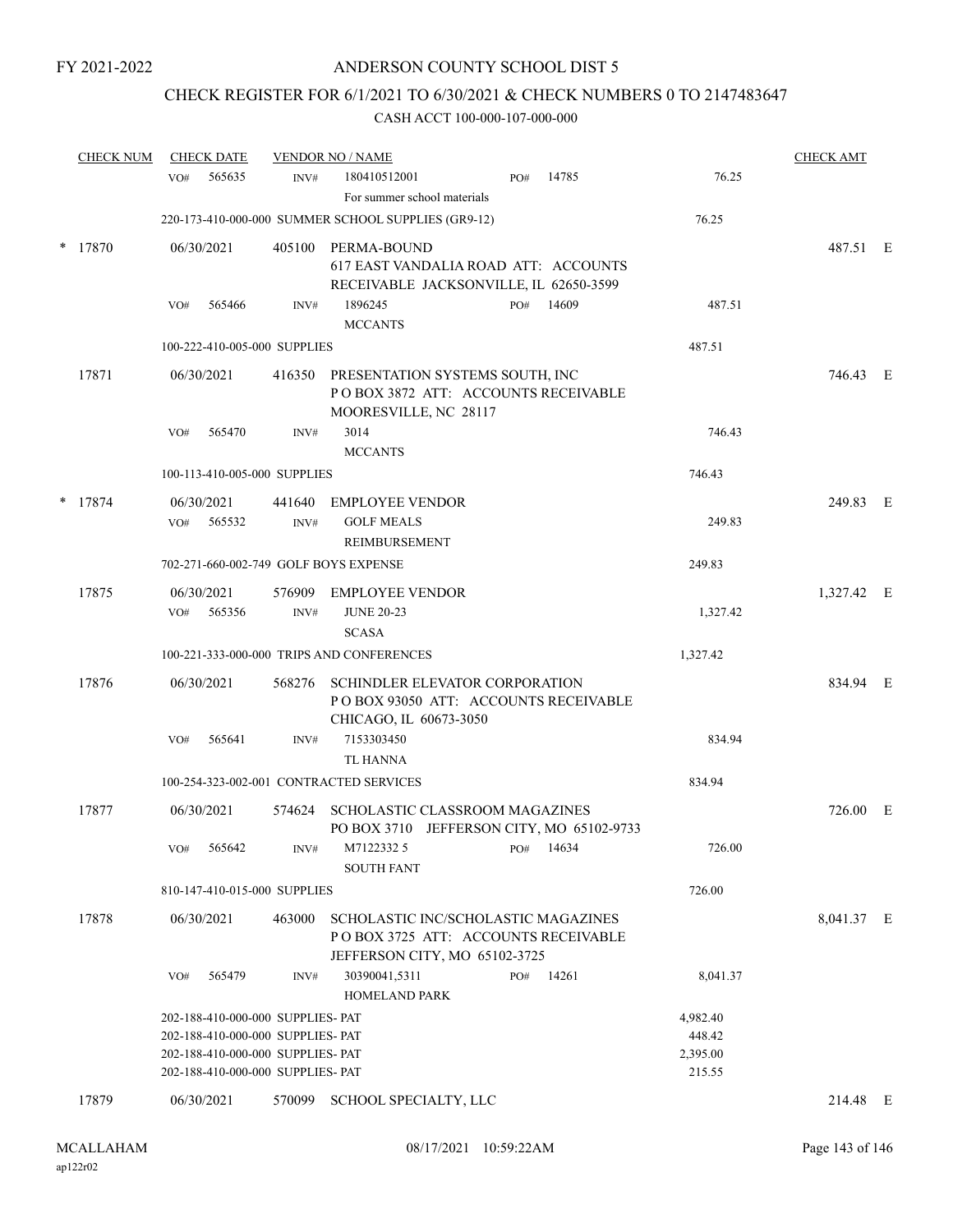#### ANDERSON COUNTY SCHOOL DIST 5

# CHECK REGISTER FOR 6/1/2021 TO 6/30/2021 & CHECK NUMBERS 0 TO 2147483647

| <b>CHECK NUM</b> |     | <b>CHECK DATE</b>                  |                  | <b>VENDOR NO / NAME</b>                       |     |           |           | <b>CHECK AMT</b> |  |
|------------------|-----|------------------------------------|------------------|-----------------------------------------------|-----|-----------|-----------|------------------|--|
|                  |     |                                    |                  | PO BOX 825640 PHILADELPHIA, PA 19182-5640     |     |           |           |                  |  |
|                  | VO# | 565481                             | INV#             | 208127533638                                  |     | PO# 14608 | 114.93    |                  |  |
|                  |     |                                    |                  | <b>SOUTH FANT</b>                             |     |           |           |                  |  |
|                  |     |                                    |                  | 203-161-410-000-SUP SUPPLEMENTAL SUPPLIES     |     |           | 114.93    |                  |  |
|                  | VO# | 565482                             | INV#             | 202501773651                                  | PO# | 14483     | 99.55     |                  |  |
|                  |     |                                    |                  | <b>MCCANTS</b>                                |     |           |           |                  |  |
|                  |     |                                    |                  | 326-113-410-005-000 SCIENCE KITS SUPPLIES     |     |           | 99.55     |                  |  |
| 17880            |     | 06/30/2021                         |                  | 576842 EMPLOYEE VENDOR                        |     |           |           | 150.00 E         |  |
|                  | VO# | 565345                             | INV#             | LLR RENEWAL                                   |     |           | 150.00    |                  |  |
|                  |     |                                    |                  | REIMBURSEMENT                                 |     |           |           |                  |  |
|                  |     |                                    |                  | 100-212-410-000-000 SUPPLIES AND MATERIALS    |     |           | 150.00    |                  |  |
| 17881            |     | 06/30/2021                         |                  | 570059 SHARP BUSINESS SYSTEMS                 |     |           |           | 1,256.02 E       |  |
|                  |     |                                    |                  | DEPT 1216 PO BOX 121216 DALLAS, TX 75312-1216 |     |           |           |                  |  |
|                  | VO# | 565484                             | INV#             | 9003348006                                    |     |           | 19.26     |                  |  |
|                  |     |                                    |                  | <b>COPIES</b>                                 |     |           |           |                  |  |
|                  |     | 201-112-490-007-000 COPIER COST    |                  |                                               |     |           | 19.26     |                  |  |
|                  | VO# | 565485                             | INV#             | 9003341786                                    |     |           | 104.67    |                  |  |
|                  |     |                                    |                  | <b>COPIES</b>                                 |     |           |           |                  |  |
|                  |     | 708-271-660-008-362 COPIER EXPENSE |                  |                                               |     |           | 104.67    |                  |  |
|                  | VO# | 565486                             | INV#             | 9003341789                                    |     |           | 76.98     |                  |  |
|                  |     |                                    |                  | <b>COPIES</b>                                 |     |           |           |                  |  |
|                  |     | 708-271-660-008-362 COPIER EXPENSE |                  |                                               |     |           | 76.98     |                  |  |
|                  | VO# | 565643                             | INV#             | 9003340827                                    |     |           | 18.56     |                  |  |
|                  |     |                                    |                  | <b>COPIES</b>                                 |     |           |           |                  |  |
|                  |     | 717-190-660-017-362 COPIER EXPENSE |                  |                                               |     |           | 18.56     |                  |  |
|                  | VO# | 565644                             | INV#             | 9003340806                                    |     |           | 417.94    |                  |  |
|                  |     |                                    |                  | <b>COPIES</b>                                 |     |           |           |                  |  |
|                  |     |                                    |                  | 706-271-660-006-411 MISCELLANEOUS EXPENSE     |     |           | 417.94    |                  |  |
|                  | VO# | 565645                             | INV#             | 9003355919                                    |     |           | 618.61    |                  |  |
|                  |     |                                    |                  | <b>COPIES</b>                                 |     |           |           |                  |  |
|                  |     |                                    |                  | 100-252-360-000-000 PRINTING AND BINDING      |     |           | 618.61    |                  |  |
| * 17887          |     | 06/30/2021                         |                  | 574599 EMPLOYEE VENDOR                        |     |           |           | 211.84 E         |  |
|                  | VO# | 565341                             | INV#             | <b>HEADSET</b>                                |     |           | 211.84    |                  |  |
|                  |     |                                    |                  | <b>REIMBURSEMENT</b>                          |     |           |           |                  |  |
|                  |     | 817-113-410-021-000 SUPPLIES       |                  |                                               |     |           | 211.84    |                  |  |
| 17888            |     | 06/30/2021                         | 563982           | SOUTHEASTERN PAPER GROUP                      |     |           |           | 15,143.53 E      |  |
|                  |     |                                    |                  | PO BOX 890671 ATT: ACCOUNTS RECEIVABLE        |     |           |           |                  |  |
|                  |     |                                    |                  | CHARLOTTE, NC 28289-0671                      |     |           |           |                  |  |
|                  | VO# | 565496                             | INV#             | 5240030                                       | PO# | 14188     | 4,871.53  |                  |  |
|                  |     |                                    |                  | <b>SUPPLIES</b>                               |     |           |           |                  |  |
|                  |     | 100-254-410-002-000 SUPPLIES       |                  |                                               |     |           | 4,871.53  |                  |  |
|                  | VO# | 565497                             | $\mathrm{INV}\#$ | 5247278                                       | PO# | 14668     | 10,272.00 |                  |  |
|                  |     |                                    |                  | <b>SUPPLIES</b>                               |     |           |           |                  |  |
|                  |     |                                    |                  | 100-000-170-000-000 WAREHOUSE INVENTORY       |     |           | 10,272.00 |                  |  |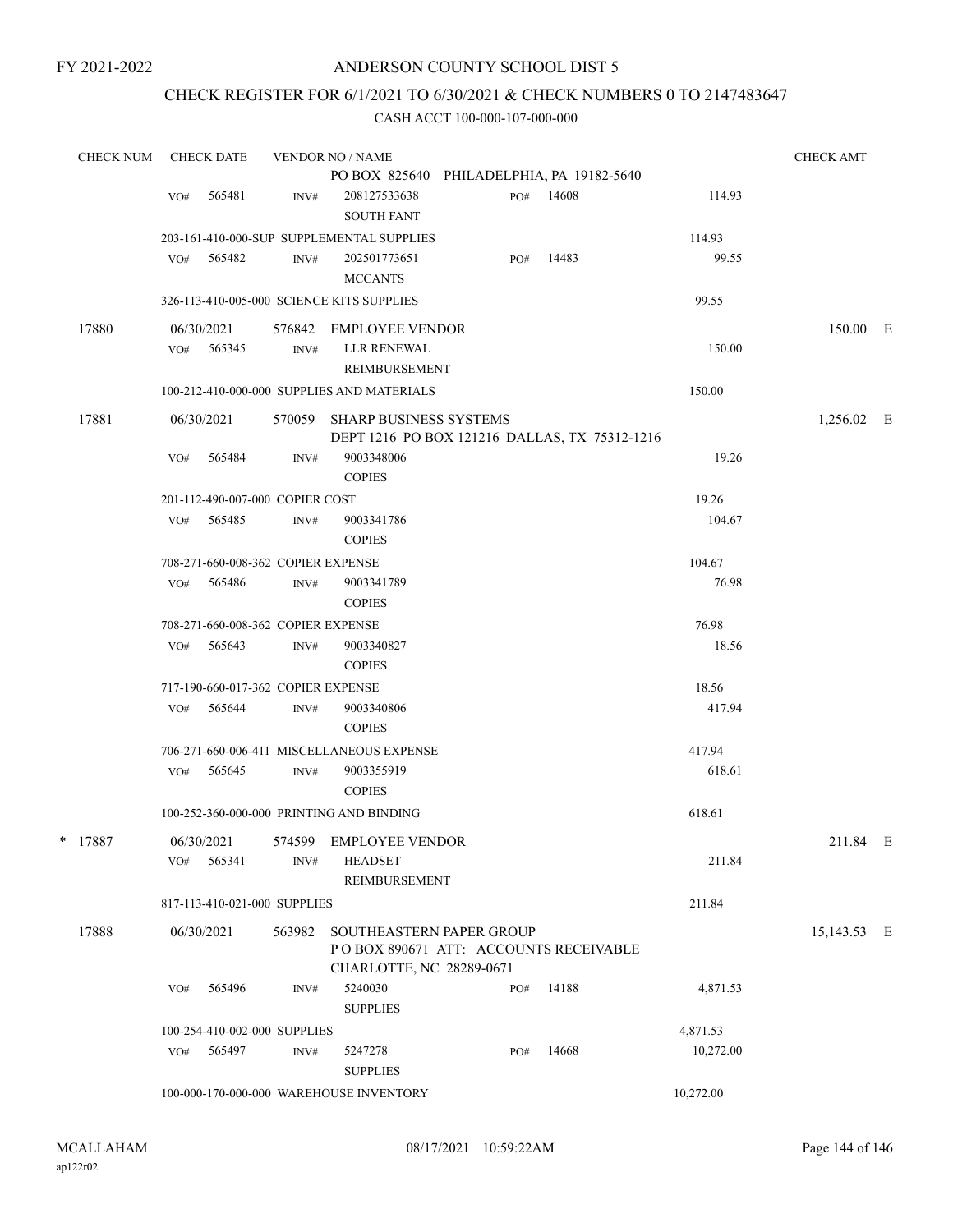### ANDERSON COUNTY SCHOOL DIST 5

# CHECK REGISTER FOR 6/1/2021 TO 6/30/2021 & CHECK NUMBERS 0 TO 2147483647

CASH ACCT 100-000-107-000-000

|        | <b>CHECK NUM</b> | <b>CHECK DATE</b>                            |                                                                                                         | <b>VENDOR NO / NAME</b>                        |                                                                                             |     |       | <b>CHECK AMT</b> |            |  |
|--------|------------------|----------------------------------------------|---------------------------------------------------------------------------------------------------------|------------------------------------------------|---------------------------------------------------------------------------------------------|-----|-------|------------------|------------|--|
|        | 17889            | VO#                                          | 06/30/2021<br>565350                                                                                    | INV#                                           | 563805 EMPLOYEE VENDOR<br><b>SUPPLIES</b><br>REIMBURSEMENT                                  |     |       | 3,897.92         | 3,897.92 E |  |
|        |                  | 100-212-410-000-000 SUPPLIES AND MATERIALS   | 3,897.92                                                                                                |                                                |                                                                                             |     |       |                  |            |  |
| $\ast$ | 17892            | 06/30/2021                                   |                                                                                                         | 568718                                         | THE READING WAREHOUSE<br>POBOX 41328 ATT: ACCOUNTS RECEIVABLE NORTH<br>CHARLESTON, SC 29423 |     |       |                  | 8,160.23 E |  |
|        |                  | VO#                                          | 565507                                                                                                  | INV#                                           | 210079<br>WHITEHALL                                                                         | PO# | 14370 | 172.08           |            |  |
|        |                  |                                              | 201-224-410-019-000 SUPPLIES- PD                                                                        |                                                |                                                                                             |     |       | 172.08           |            |  |
|        |                  | VO#                                          | 565508                                                                                                  | INV#                                           | 209841<br>TL HANNA                                                                          | PO# | 14623 | 4,951.03         |            |  |
|        |                  | 100-222-410-000-MDA MEDIA EBOOKS<br>4,951.03 |                                                                                                         |                                                |                                                                                             |     |       |                  |            |  |
|        |                  | VO#                                          | 565509                                                                                                  | INV#                                           | 208973<br><b>WHITEHALL</b>                                                                  | PO# | 14208 | 2,303.44         |            |  |
|        |                  |                                              | 338-112-410-019-EAR SUPPLIES                                                                            |                                                |                                                                                             |     |       | 2,303.44         |            |  |
|        |                  | VO#                                          | 565510                                                                                                  | INV#                                           | 210436<br><b>CALHOUN</b>                                                                    | PO# | 14553 | 198.61           |            |  |
|        |                  | 201-112-410-014-000 SUPPLIES AND MATERIALS   | 198.61                                                                                                  |                                                |                                                                                             |     |       |                  |            |  |
|        |                  | VO#                                          | 565511                                                                                                  | INV#                                           | 210665<br><b>VARENNES</b>                                                                   | PO# | 14548 | 535.07           |            |  |
|        |                  | 202-188-410-000-000 SUPPLIES- PAT<br>535.07  |                                                                                                         |                                                |                                                                                             |     |       |                  |            |  |
|        | * 17894          |                                              | 06/30/2021<br>507850<br><b>TRANE</b><br>POBOX 406469 ATT: ACCOUNTS RECEIVABLE<br>ATLANTA, GA 30384-6469 |                                                |                                                                                             |     |       |                  | 276.48 E   |  |
|        |                  | VO#                                          | 565514                                                                                                  | INV#                                           | 10086360<br><b>MOTOR</b>                                                                    |     |       | 276.48           |            |  |
|        |                  |                                              |                                                                                                         |                                                | 100-254-410-017-400 HVAC/ELECTRICAL/PLUMBING                                                |     |       | 276.48           |            |  |
|        | 17895            |                                              | 06/30/2021                                                                                              | 569781                                         | VARITRONICS, LLC<br>CB BOX 174 PO BOX 9202 MINNEAPOLIS, MN<br>55480-9202                    |     |       |                  | 656.11 E   |  |
|        |                  | VO#                                          | 565666                                                                                                  | INV#                                           | 128258<br><b>MIDWAY ELEM</b>                                                                | PO# | 14239 | 656.11           |            |  |
|        |                  |                                              | 100-111-410-017-000 SUPPLIES                                                                            |                                                |                                                                                             |     |       | 656.11           |            |  |
|        | 17896            | VO#                                          | 06/30/2021<br>565343                                                                                    | 526475<br>INV#                                 | <b>EMPLOYEE VENDOR</b><br><b>ZAXBYS</b>                                                     |     |       | 148.20           | 148.20 E   |  |
|        |                  | REIMBURSEMENT                                |                                                                                                         |                                                |                                                                                             |     |       |                  |            |  |
|        |                  | 802-147-410-015-000 SUPPLIES - RETENTION     |                                                                                                         |                                                |                                                                                             |     |       | 148.20           |            |  |
|        | 17897            | 06/30/2021<br>532300                         |                                                                                                         |                                                | WHITE JONES ACE HARDWARE<br>PO BOX 13012 ATT: ACCOUNTS RECEIVABLE<br>ANDERSON, SC 29624     |     |       |                  | 454.04 E   |  |
|        |                  | VO#                                          | 565526                                                                                                  | INV#                                           | 409674<br><b>SUPPLIES</b>                                                                   |     |       | 11.78            |            |  |
|        |                  |                                              |                                                                                                         | 100-254-410-000-001 MAINT. SUPPLIES-STRUCTURES |                                                                                             |     |       | 11.78            |            |  |